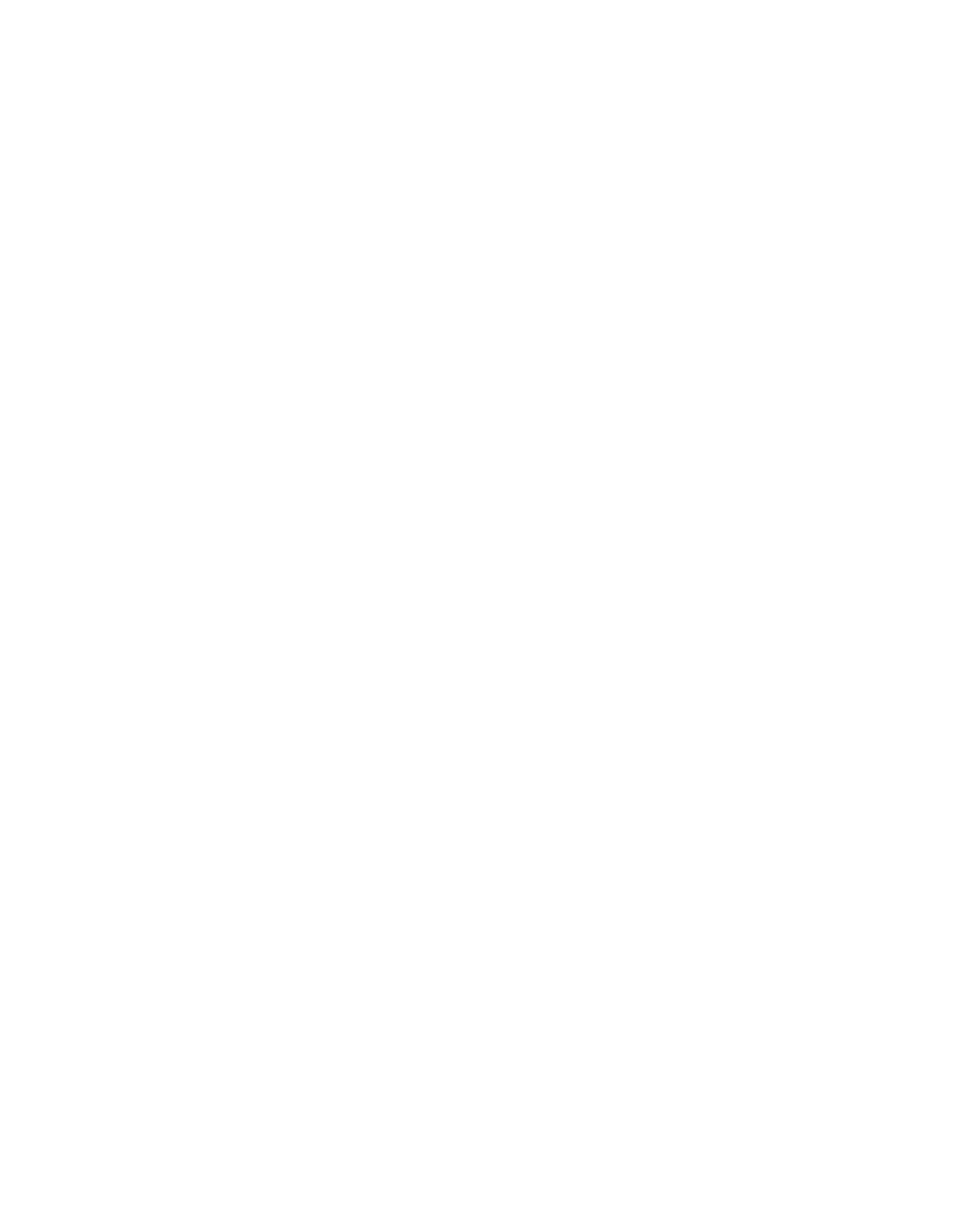Case No. SCSL-2004-15-T THE PROSECUTOR OF THE SPECIAL COURT<br>V. V. ISSA SESAY MORRIS KALLON AUGUSTINE GBAO

 TUESDAY, 19 JUNE 2007 9.40 A.M. TRIAL

TRIAL CHAMBER I

| Before the Judges:                                    | Bankole Thompson, Presiding<br>Pierre Boutet<br>Benjamin Mutanga Itoe |
|-------------------------------------------------------|-----------------------------------------------------------------------|
| For Chambers:                                         | Mr Matteo Crippa<br>Ms Nicole Lewis                                   |
| For the Registry:                                     | Ms Advera Kamuzora                                                    |
| For the Prosecution:                                  | Mr Peter Harrison<br>Mr Vincent Waqona                                |
| For the accused Issa Sesay:                           | Mr Wayne Jordash<br>Mr Tobias Berkman                                 |
| For the accused Morris Kallon: Mr Melron Nicol-Wilson |                                                                       |
| For the accused Augustine Gbao: Mr John Cammegh       |                                                                       |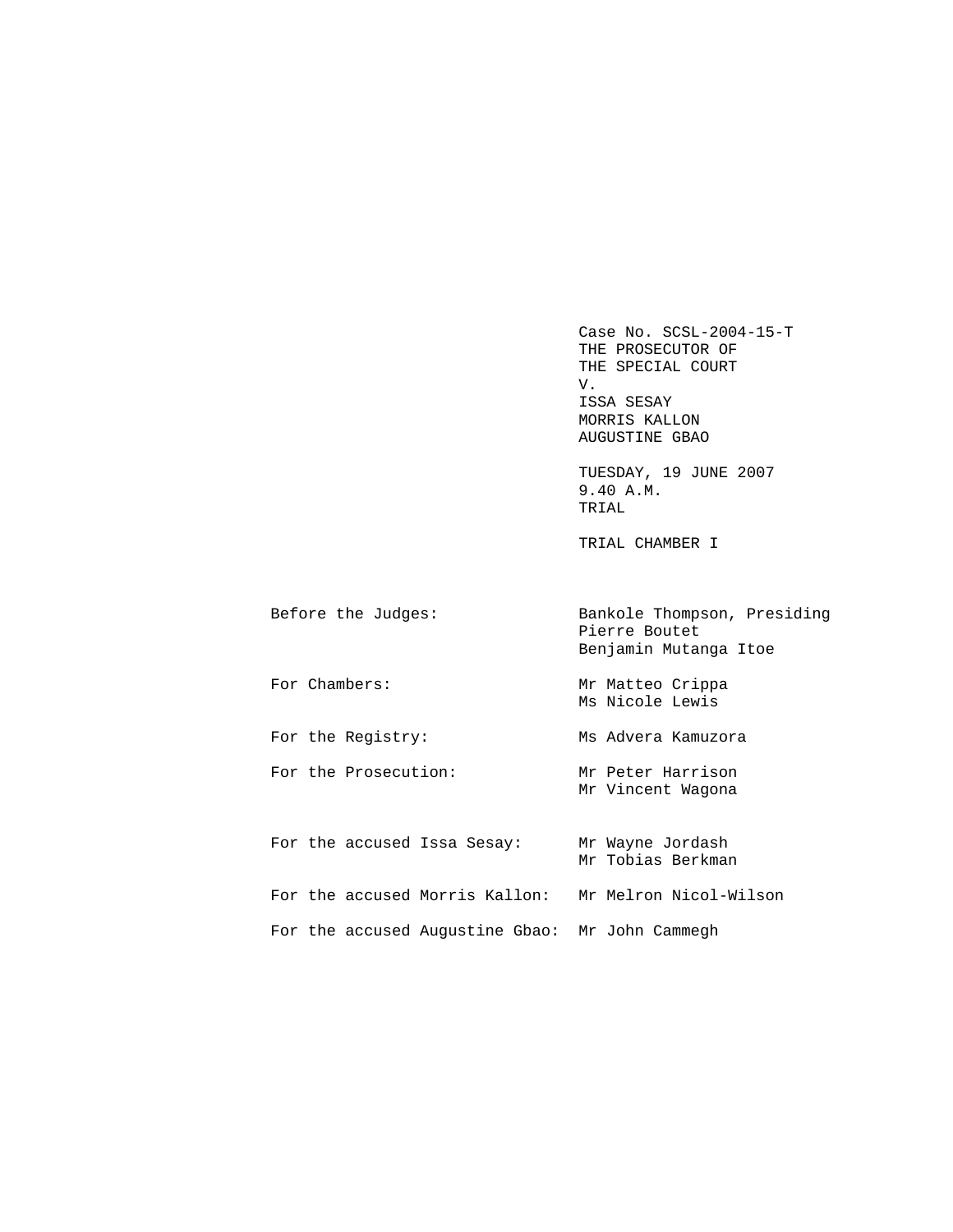Page 2

19 JUNE 2007 CPEN SESSION

|          | 1  | $[RUF19JUN07A - MC]$                                           |
|----------|----|----------------------------------------------------------------|
|          | 2  | Tuesday, 19 June 2007                                          |
|          | 3  | [Open session]                                                 |
|          | 4  | [The accused present]                                          |
|          | 5  | [The witness entered court]                                    |
|          | 6  | [Upon commencing at 9.40 a.m.]                                 |
|          | 7  | Good morning, counsel. The trial is<br>PRESIDING JUDGE:        |
|          | 8  | I reckon we're still conducting our trial within a<br>resumed. |
|          | 9  | trial proceeding, and this morning we'll be proceeding on the  |
|          | 10 | basis of two alternative procedural options. Mr Jordash, one,  |
| witness  | 11 | I'm putting you to your election to call your client as a      |
| followed | 12 | and or any other witnesses in the voir dire proceeding,        |
|          | 13 | by closing legal submissions; or not to call your client as a  |
| your     | 14 | witness, or any other witnesses, but then to proceed to make   |
|          | 15 | closing legal submissions.                                     |
| οf       | 16 | The Bench has thought very carefully through the option        |
| 98       | 17 | adopting and transplanting into the voir dire process the Rule |
| process. | 18 | decision, and has advised itself not to transplant the         |
|          | 19 | So I take it this morning you will avail yourself of the       |
|          | 20 | two options so that we can advance the process.                |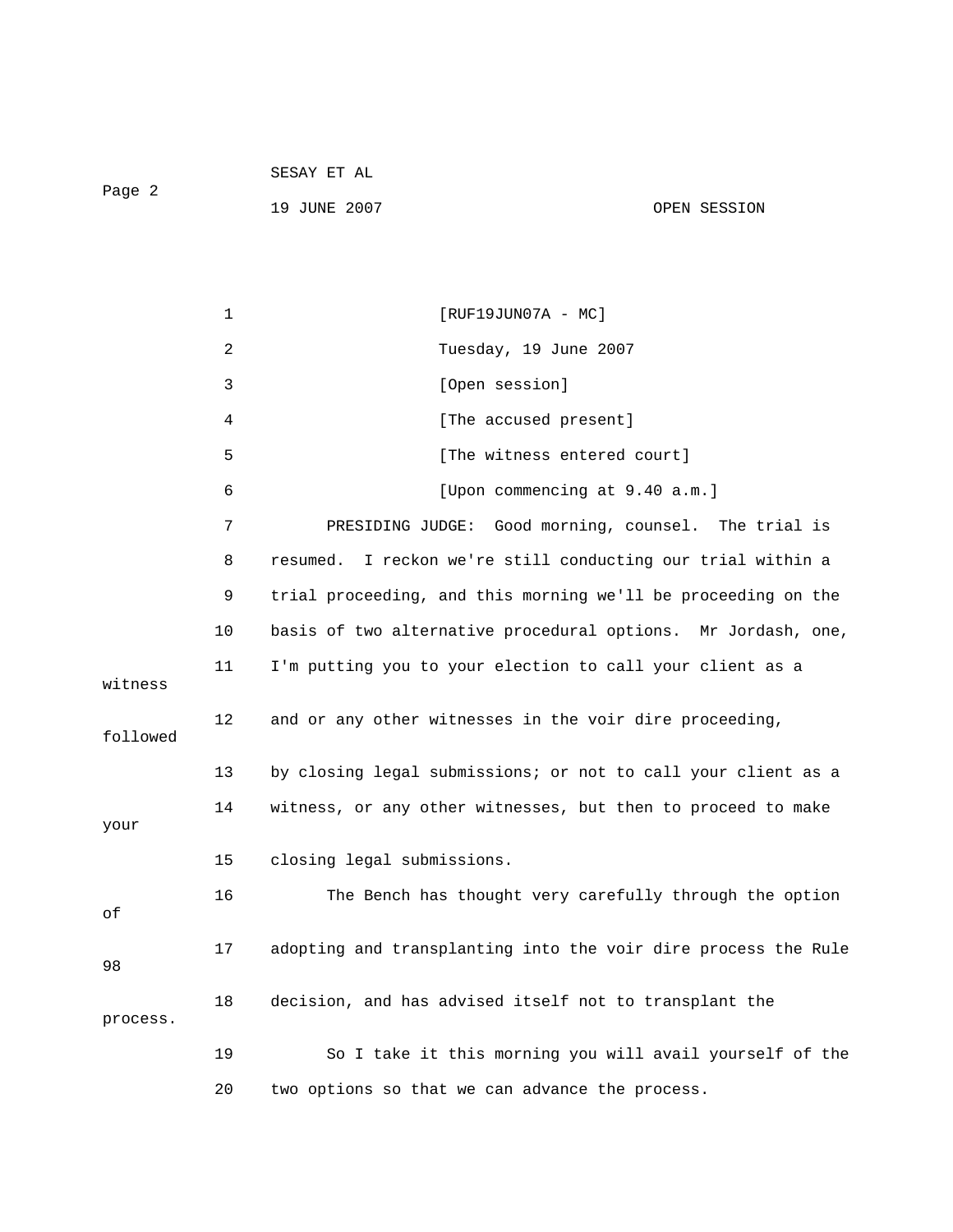| will    | 21 | MR JORDASH: Certainly. Could I indicate now that I   |
|---------|----|------------------------------------------------------|
|         | 22 | seek to call Mr Sesay.                               |
|         | 23 | PRESIDING JUDGE: Very well.                          |
|         | 24 | MR JORDASH: I would then seek to call Ms Kah-Jallow. |
|         | 25 | PRESIDING JUDGE: Thank you.                          |
| Office. | 26 | MR JORDASH: And also Ms Hanciles from the Defence    |
|         | 27 | PRESIDING JUDGE: Very well.                          |
| issue   | 28 | MR JORDASH: Before that happens, I do have another   |
|         | 29 | to raise.                                            |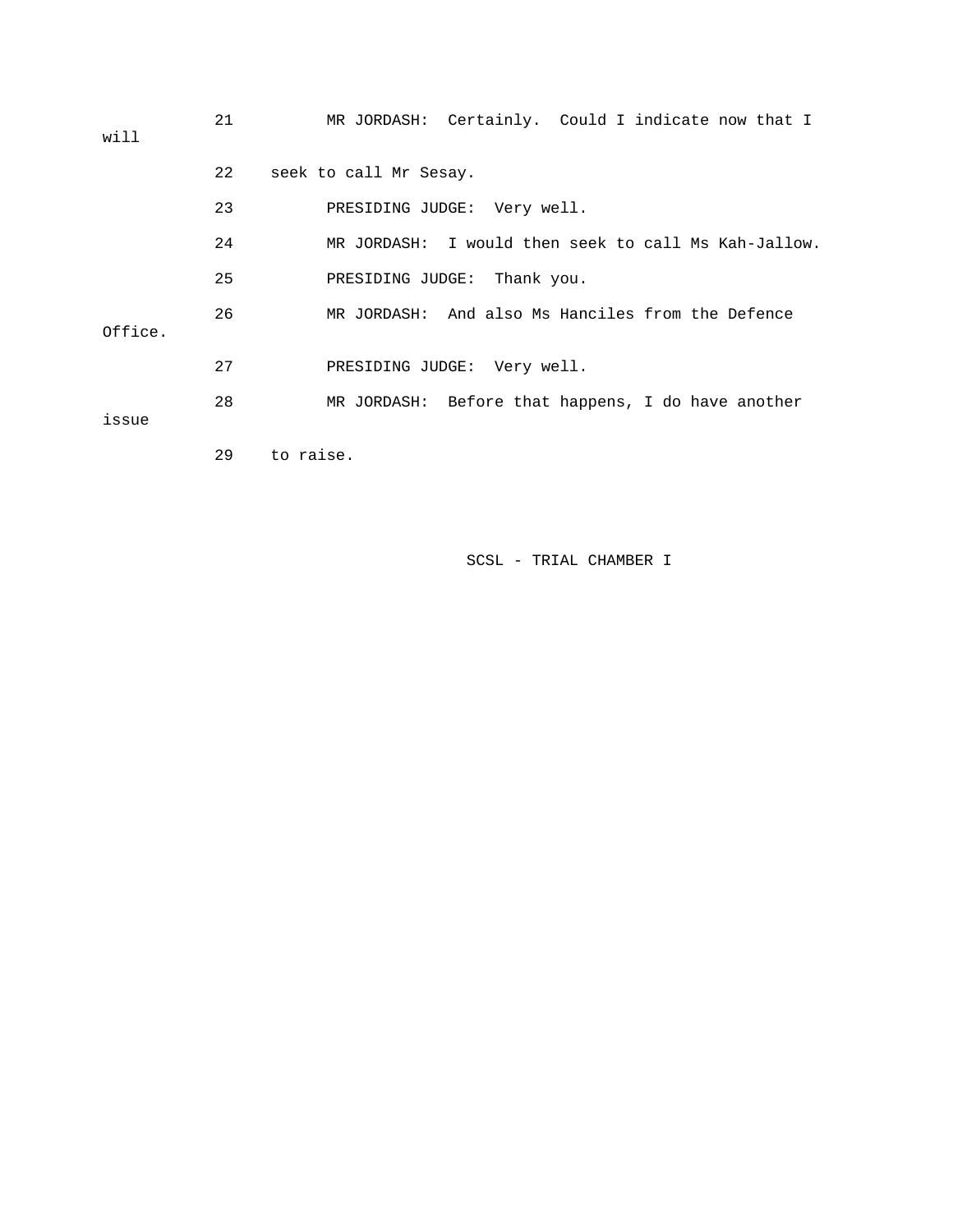|              |    | SESAY ET AL                                                    |              |
|--------------|----|----------------------------------------------------------------|--------------|
| Page 3       |    | 19 JUNE 2007                                                   | OPEN SESSION |
|              |    |                                                                |              |
|              |    |                                                                |              |
|              | 1  | PRESIDING JUDGE: Right. Let's hear it.                         |              |
|              | 2  | MR JORDASH: I do in a sense apologise for raising it at        |              |
|              | 3  | this stage because it is at least going to delay things for a  |              |
| learned      | 4  | short time. I've just passed up two statements to your         |              |
| investigator | 5  | legal officer. They're statements from our national            |              |
| just         | 6  | and a statement from our witness management officer. I'll      |              |
|              | 7  | give Your Honours and opportunity to read them.                |              |
|              | 8  | PRESIDING JUDGE: Right. You can sit down while we read         |              |
|              | 9  | them. Yes, Mr Jordash, you can guide us.                       |              |
| we           | 10 | MR JORDASH: Now, if I can just set out the information         |              |
|              | 11 | have gathered through investigations.                          |              |
| move         | 12 | JUDGE BOUTET: Mr Jordash, it's not to prevent you to           |              |
| discussed    | 13 | ahead, but are these matters, matters that ought to be         |              |
| οf           | 14 | in a public forum? I just wonder, both from the perspective    |              |
| оf           | 15 | protective measures that have been issued with respect to some |              |
|              | 16 | your witnesses and, I guess, some witnesses that are in other  |              |
|              | 17 | trials, so I'm just mentioning that. But I don't know how far  |              |
|              | 18 | you want to go. I'm just raising this.                         |              |
|              | 19 | MR JORDASH:<br>Certainly.                                      |              |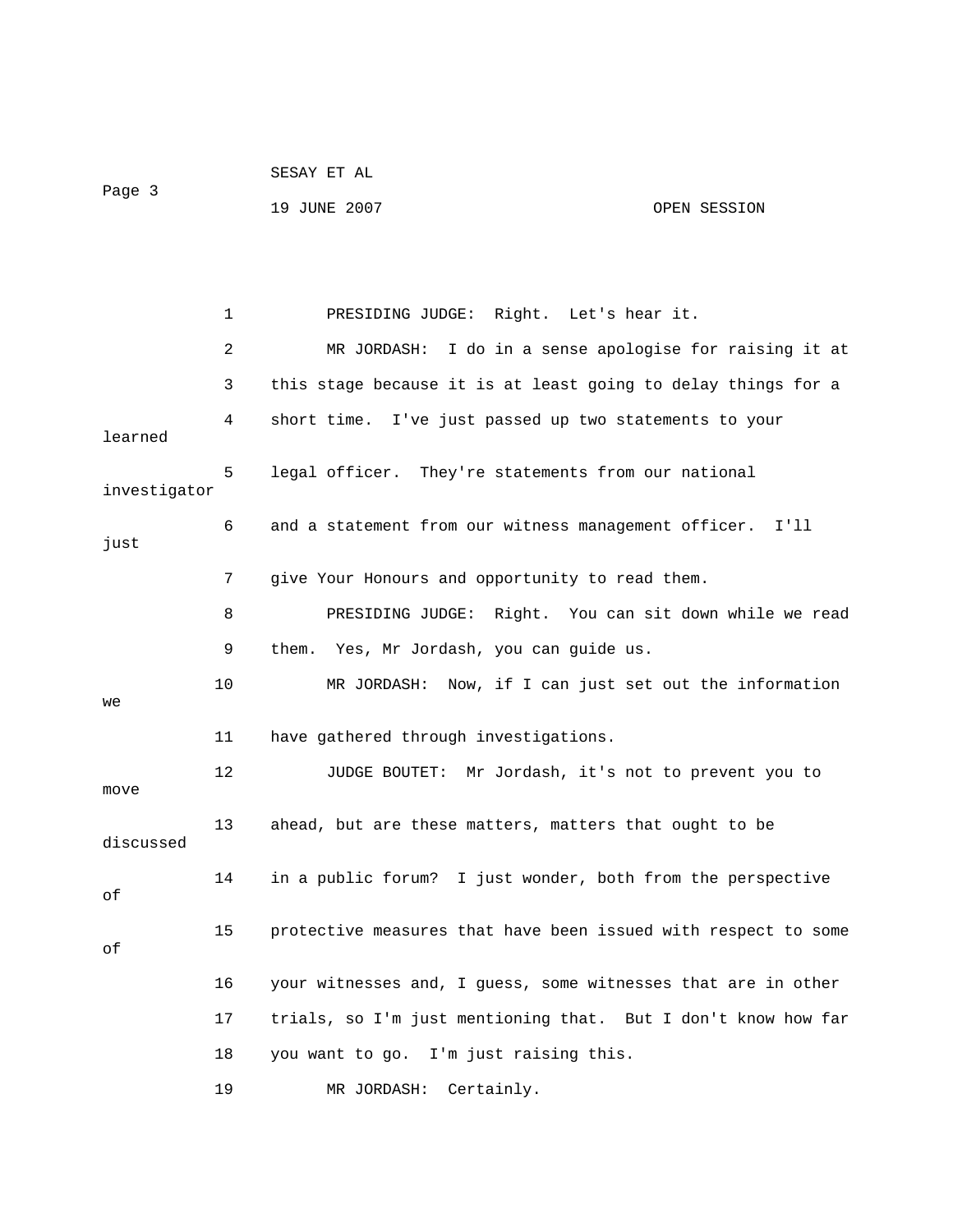|            | 20 |             | JUDGE ITOE: And are they related to this particular     |
|------------|----|-------------|---------------------------------------------------------|
|            | 21 | exercise?   |                                                         |
|            | 22 | MR JORDASH: | Yes.                                                    |
|            | 23 |             | JUDGE ITOE: This voir dire?                             |
|            | 24 |             | MR JORDASH: Yes. And I will explain how it is that we   |
| say        |    |             |                                                         |
|            | 25 | they are.   |                                                         |
|            | 26 |             | JUDGE ITOE: I see. Okay.                                |
|            | 27 |             | MR JORDASH: When Your Honours ordered the voir dire --  |
| preemptive | 28 |             | PRESIDING JUDGE: That's why I chose not to be           |
|            | 29 |             | but my learned brother's right. They're really judicial |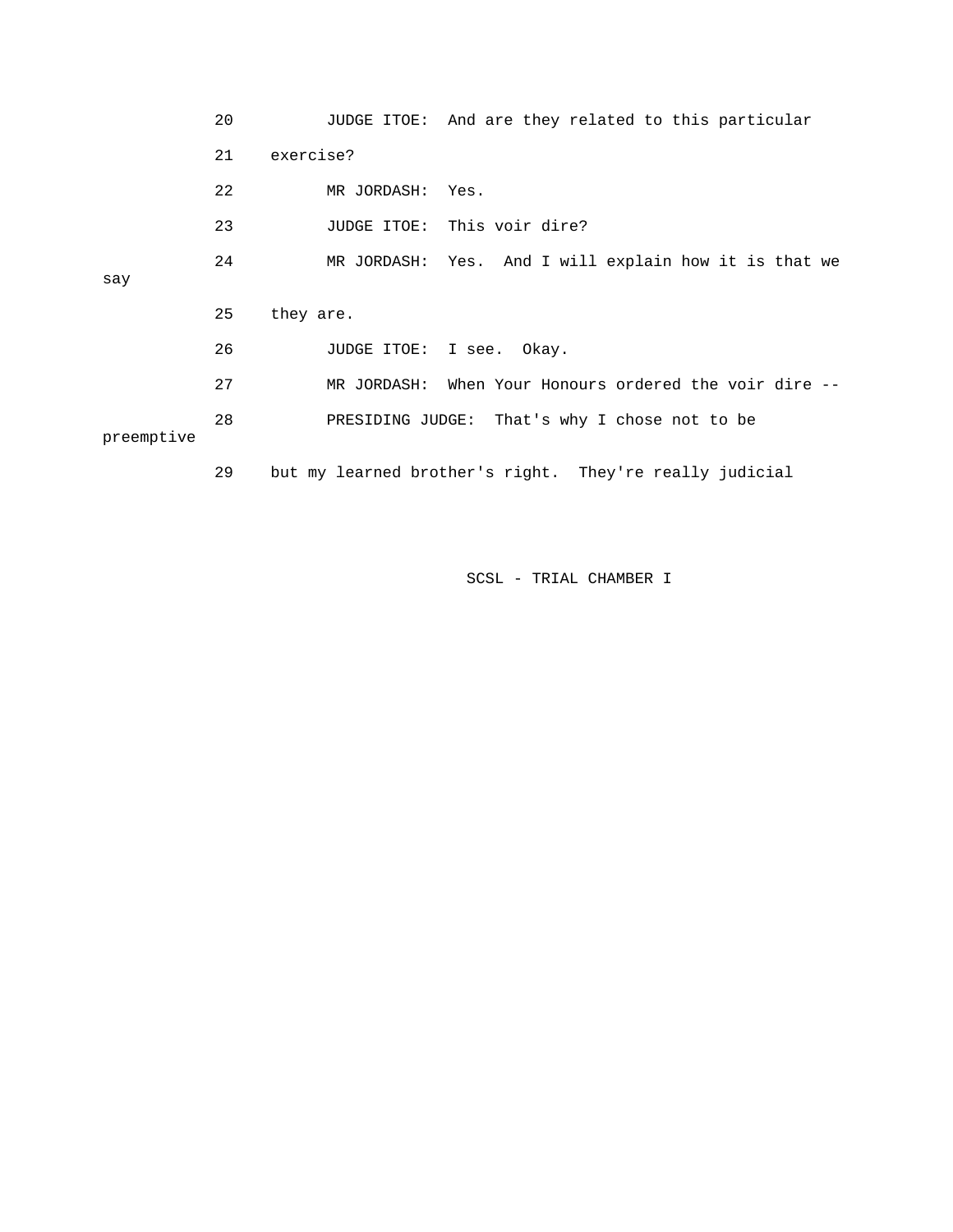Page 4

SESAY ET AL

## 19 JUNE 2007 OPEN SESSION

|           | 1  | curiosity. Yes, educate us on this.                              |
|-----------|----|------------------------------------------------------------------|
|           | 2  | When Your Honours ordered the voir dire we<br>MR JORDASH:        |
| the       | 3  | started to investigate into issues of credibility relating to    |
|           | 4  | Prosecution witnesses. We discovered that Mr Morissette had      |
|           | 5  | taken TF1-046, who is the man named as the man approaching our   |
|           | 6  | witnesses, had taken him for lunch at Franco's; taken him for    |
|           | 7  | lunch at Franco's on 6 May with another investigator called      |
| this      | 8  | Abraham Haddad. Now, the chronology we therefore lay before      |
|           | 9  | Court is this:<br>That on 20 April 2007, we disclosed DIS-281 to |
| On 6      | 10 | the Prosecution. We disclosed his name to the Prosecution.       |
| stage     | 11 | May, Mr Morissette is having lunch with TF1-046. At some         |
| important | 12 | before 11 June, TF1-046 is approaching one of our most           |
|           | 13 | witnesses and trying to persuade him to come over and help       |
|           | 14 | prosecute Mr Taylor.                                             |
| Your      | 15 | I'd hardly need to say how important that witness is.            |
| the       | 16 | Honours can see from the statement who he is: Useful to both     |
|           | 17 | Taylor team, no doubt, extremely useful to the Sesay defence.    |
|           | 18 | Now, I raise the matter, therefore, in two respects:             |
| issue     | 19 | Firstly, as an issue for the voir dire and, secondly, as an      |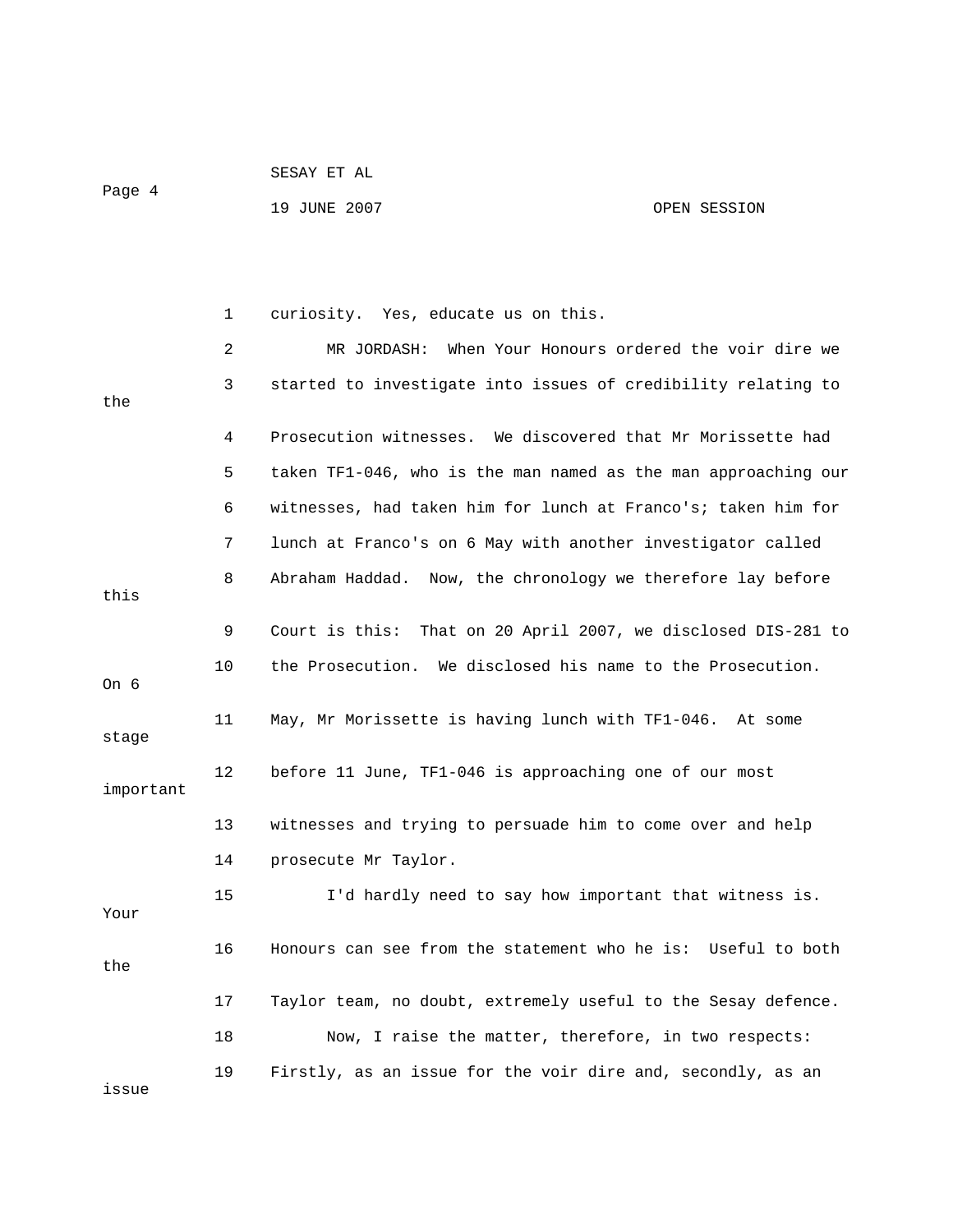20 of witness protection.

| recall         | 21 | In the first place, the voir dire, Your Honours will          |
|----------------|----|---------------------------------------------------------------|
| the            | 22 | the evidence of Mr Morissette, that he had treated TF1-046 in |
|                | 23 | exactly the same way he treated Mr Sesay; the only difference |
|                | 24 | being Mr Sesay was an accused, TF1-046 was a witness. It is   |
|                | 25 | therefore deeply disturbing, we would submit, that TF1-046 is |
| investigators, | 26 | being taken for lunch at Franco's by Prosecution              |
|                | 27 | including Mr Morissette.                                      |
| ought          | 28 | And we would respectfully submit that the Prosecution         |
| whether        | 29 | to disclose whether our information is correct or not and     |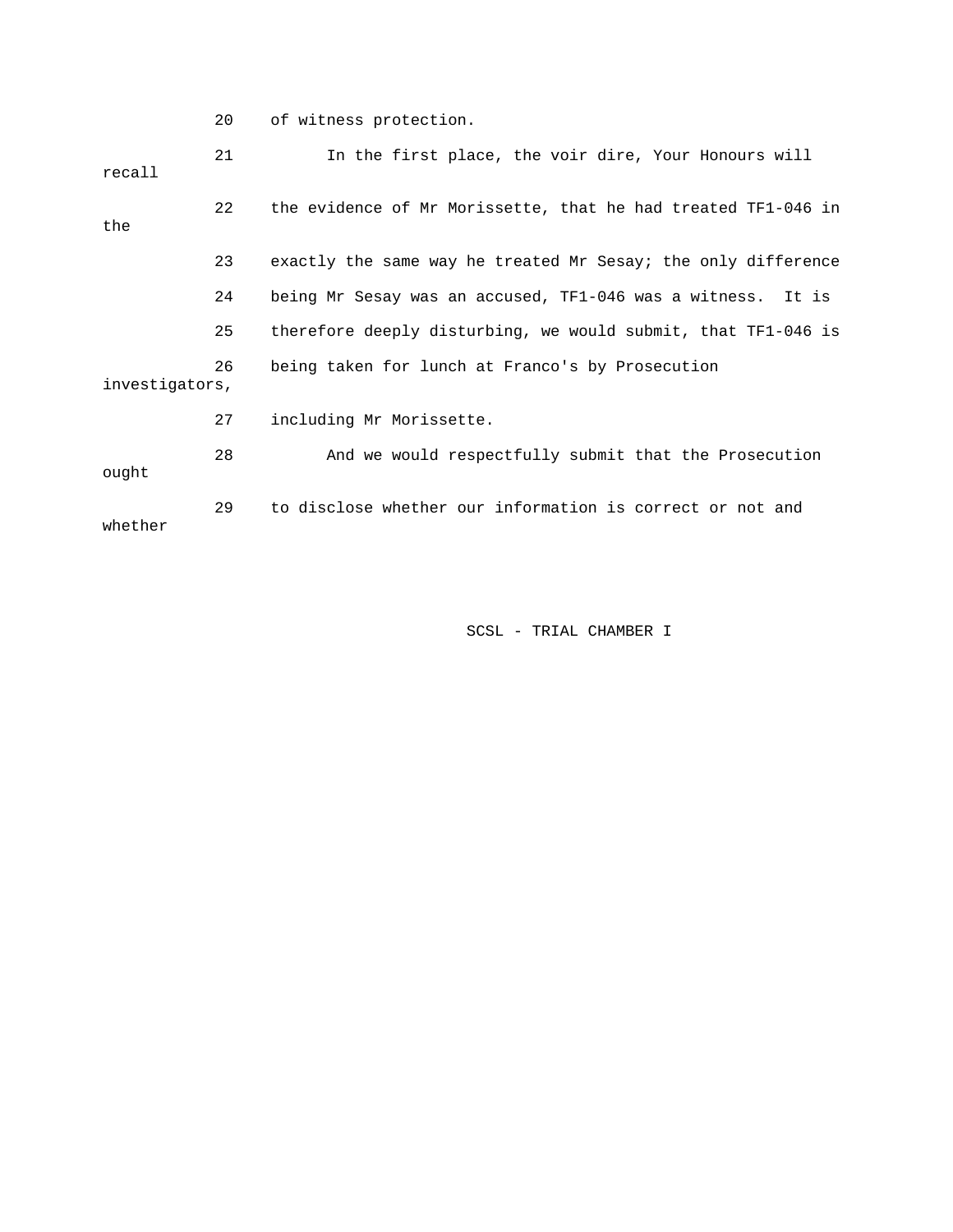| Page 5 | SESAY ET AL  |              |
|--------|--------------|--------------|
|        | 19 JUNE 2007 | OPEN SESSION |

 1 that was an official minuted recorded meeting with TF1-046 or 2 whether, in fact, it was another of Mr Morissette's unofficial 3 visits to potential witnesses. And we would respectfully submit 4 that that ought to be disclosed to the Defence. 5 We would also submit that any receipts from that meal ought 6 to be disclosed. We ought to be given the sum total of what that 7 meeting was about because, on the face of it, it is a breach of 8 protective measures to be having lunch in a public forum with a 9 protected witness. Two, on the face of it, it is an inducement. 10 Three, on the face of it, it is very similar in nature to what 11 Mr Morissette admitted to doing with Mr Sesay. 12 The second issue is as important if not more important to 13 us. We cannot afford to lose this witness; his evidence is 14 crucial to our defence. I don't overstate the case to say he 15 must be in the top five of our witnesses, which is one of the 16 reasons we disclosed him early to the Prosecution because we 17 feared that approaches would be made to him by the Prosecution. 18 Respectfully, we submit that the evidence suggests that 19 approaches are being made to this witness but instead of directly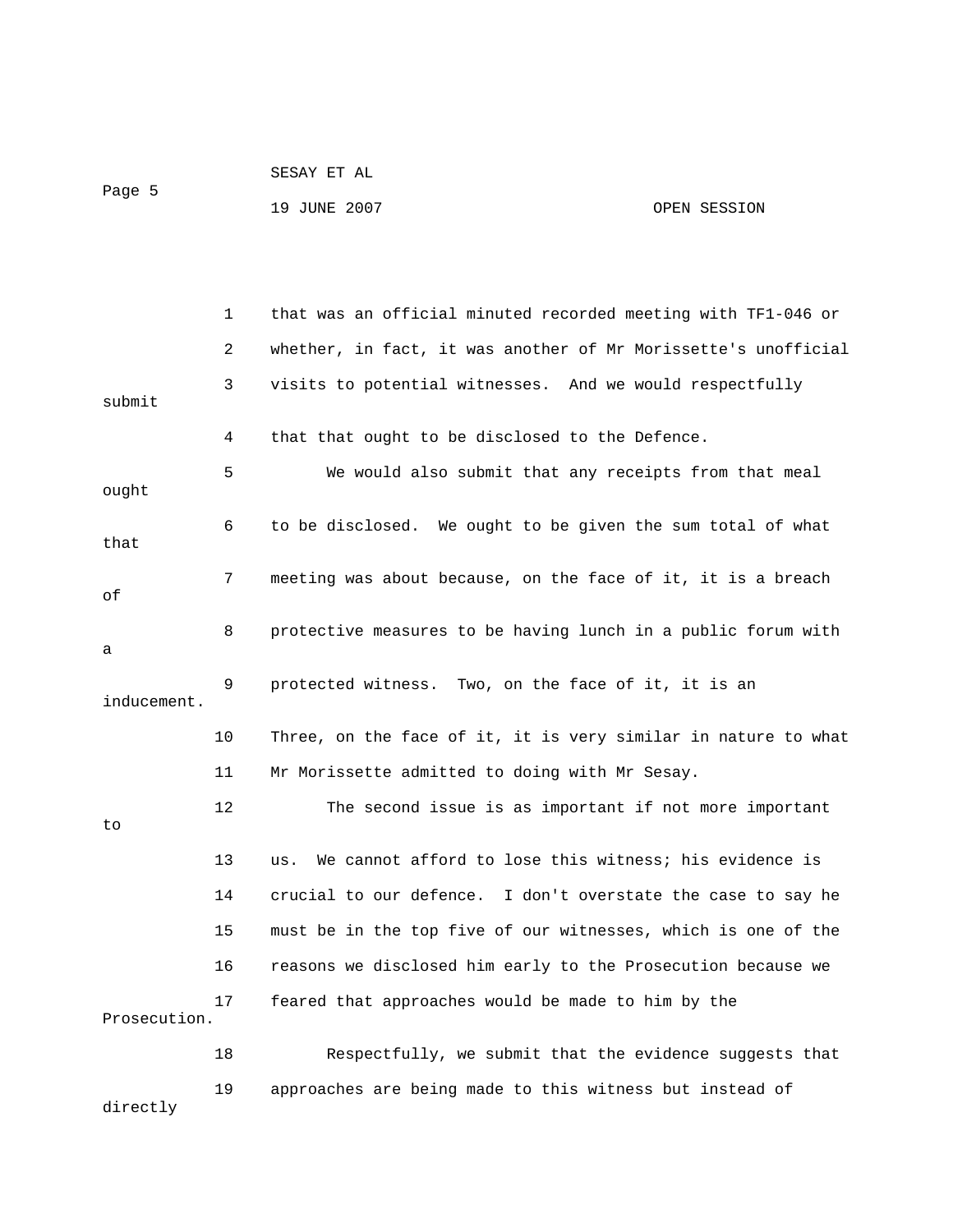|             | 20 | through Prosecution investigators they're being made at the    |
|-------------|----|----------------------------------------------------------------|
|             | 21 | behest of the investigators through a Prosecution witness; a   |
| οf          | 22 | Prosecution witness who appears to be very close to the chief  |
|             | 23 | investigations.                                                |
|             | 24 | So I raise it as an issue relating to both. I am deeply        |
|             | 25 | concerned that we do not lose this witness because he has been |
|             | 26 | approached on a number of occasions at the behest of the       |
| his         | 27 | Prosecution. It would be unfair to Mr Sesay; it would damage   |
| Prosecution | 28 | defence. Those are my submissions and I invite the             |

29 to confirm whether it's true or not whether Mr Morissette is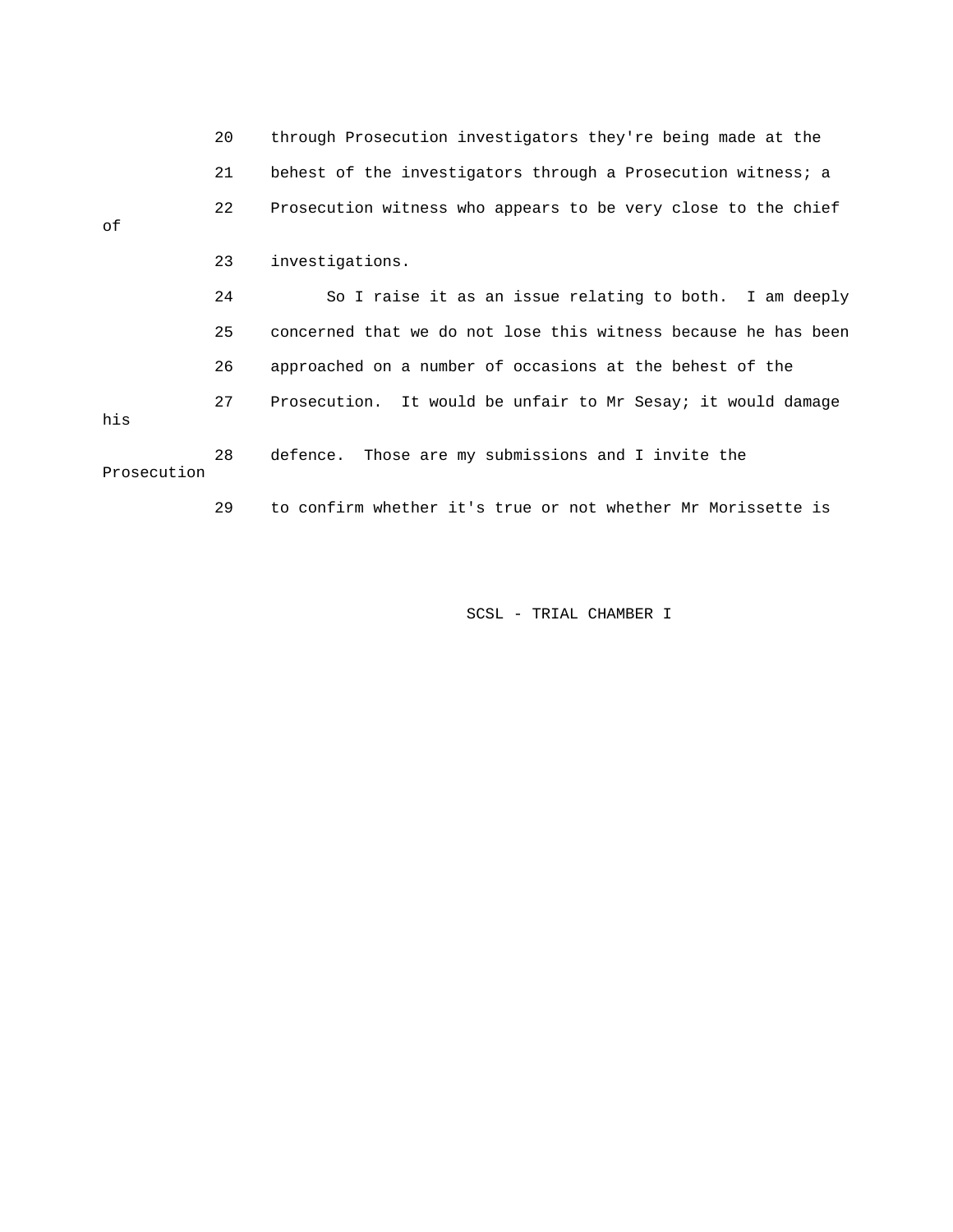| Page 6   |    | 19 JUNE 2007<br>OPEN SESSION                                   |
|----------|----|----------------------------------------------------------------|
|          |    |                                                                |
|          | 1  | dining and wining witnesses at Franco's. Those are my          |
|          | 2  | submissions.                                                   |
|          | 3  | JUDGE BOUTET: But I'm at a bit of a loss to understand         |
| witness; | 4  | what it is you're trying to achieve with this particular       |
|          | 5  | is he a witness for you? I'm talking of TF1-046. Is he a       |
|          | 6  | witness, part of your defence --                               |
|          | 7  | MR JORDASH:<br>No.                                             |
|          | 8  | JUDGE BOUTET: I know you did refer to that particular          |
| that,    | 9  | witness in a statement he made, I know this but, other than    |
| morning  | 10 | I'm trying to understand why all of this allegation this       |
| оf       | 11 | about this particular witness, and the Prosecution in respect  |
| trying   | 12 | that witness, it is not clear in my mind what it is you're     |
|          | 13 | to achieve with this.                                          |
|          | 14 | MR JORDASH: Well, what I'm trying to achieve is two            |
|          | 15 | I'm trying to put the Court on notice of our real<br>things:   |
|          | 16 | concerns about our case and the way in which a Prosecution     |
|          | 17 | witness, in another trial, is approaching our witness.         |
| It's     | 18 | That I understood; it's not that part.<br><b>JUDGE BOUTET:</b> |
|          | 19 | the other part.                                                |
|          | 20 | The other part is this: That if our<br>MR JORDASH:             |

SESAY ET AL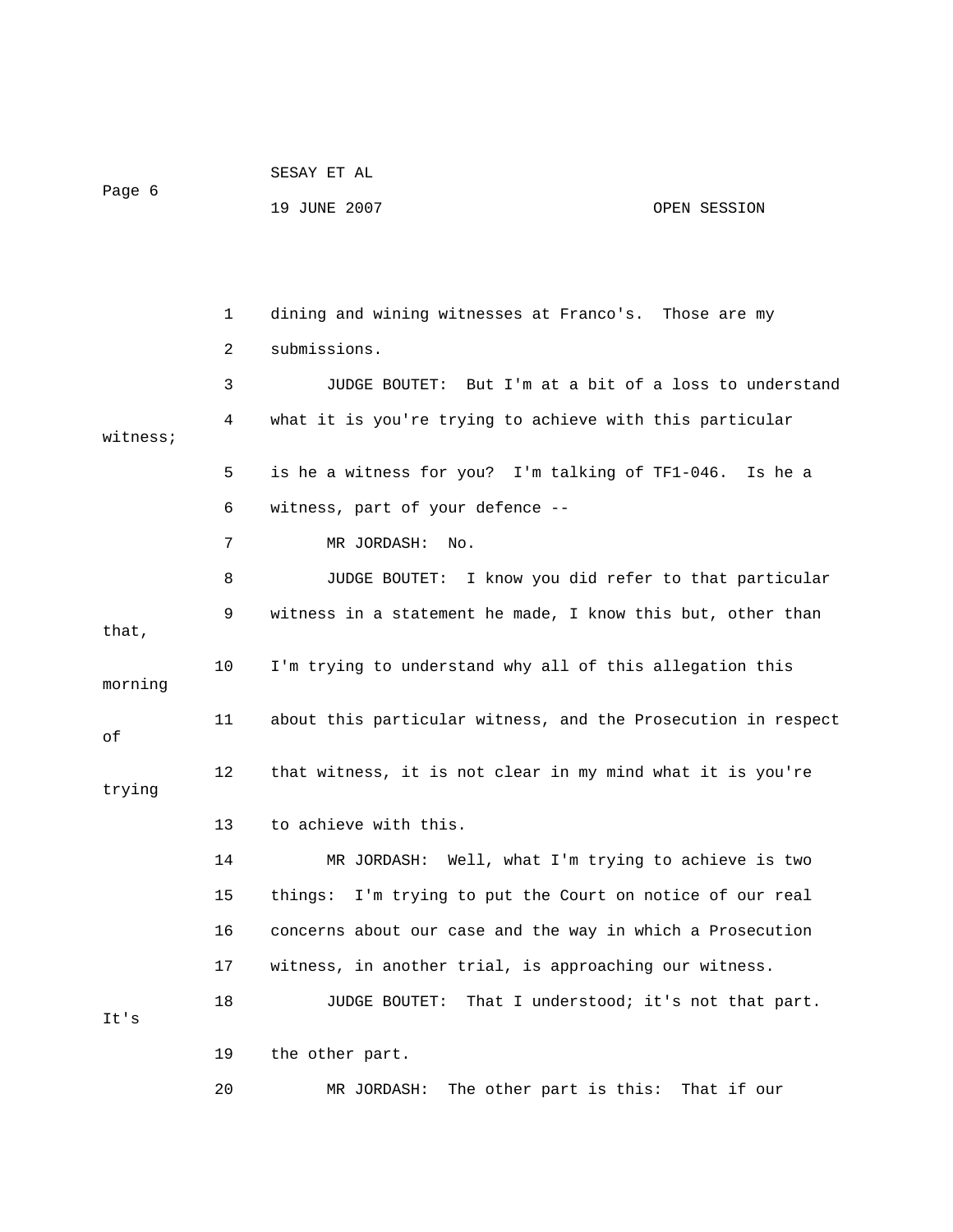21 information is correct, and Mr Morissette is taking protective 22 witnesses to lunch at Franco's, and there are no records, 23 official records, there are no receipts for that dinner 24 experience, there are no statements emanating from it, then we 25 have further confirmation of off-the-record discussions with 26 witnesses, which is the substance of our case in relation to 27 Mr Sesay. That there were off-the-record discussions in which 28 inducements and promises were made. If it's correct that two 29 investigators, Mr Morissette included, was engaged in dining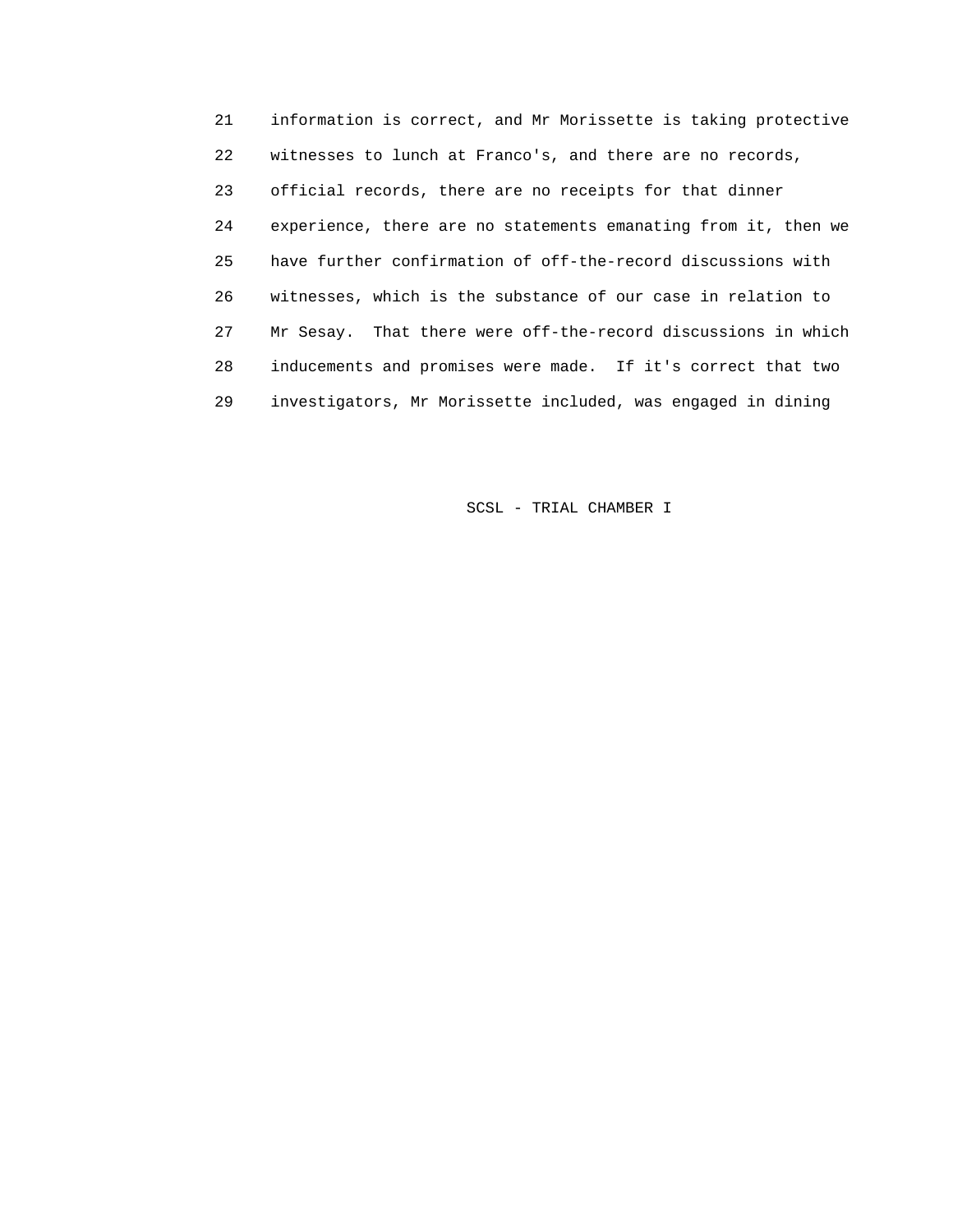SESAY ET AL

Page 7

## 19 JUNE 2007 CPEN SESSION

| we        | 1  | TF1-046 at Franco's you have another example of the same.<br>And |
|-----------|----|------------------------------------------------------------------|
|           | 2  | would say that's a further example, a further example of         |
| on        | 3  | Mr Morissette failing to keep to investigative protocol and,     |
|           |    |                                                                  |
|           | 4  | the face of it, offering further inducements to a witness, a     |
|           | 5  | witness who has already given evidence in one trial and I        |
|           | 6  | suspect, but I do not know, may well be giving evidence in the   |
|           | 7  | Taylor trial. If he's not then -- well, if he's not, I don't     |
|           | 8  | think that changes the situation at all but --                   |
|           | 9  | JUDGE BOUTET: We'll hear you, Mr Harrison.                       |
|           | 10 | MR HARRISON: I just wanted to ask the Court, because of          |
| concerned | 11 | the last, some of the last comments, the Prosecution is          |
| session.  | 12 | that perhaps it would be better if we went into a closed         |
|           | 13 | I'm not certain of what's going on with the status of any of     |
|           | 14 | these witnesses but I do have a suspicion that there may be a    |
|           | 15 | protection concern.                                              |
|           | 16 | PRESIDING JUDGE: Will you make the application                   |
|           | 17 | straightaway?                                                    |
| closed    | 18 | I'm asking if we could go into a<br>MR HARRISON: Yes.            |
|           | 19 | session.                                                         |
|           | 20 | Irrespective of --<br>PRESIDING JUDGE:                           |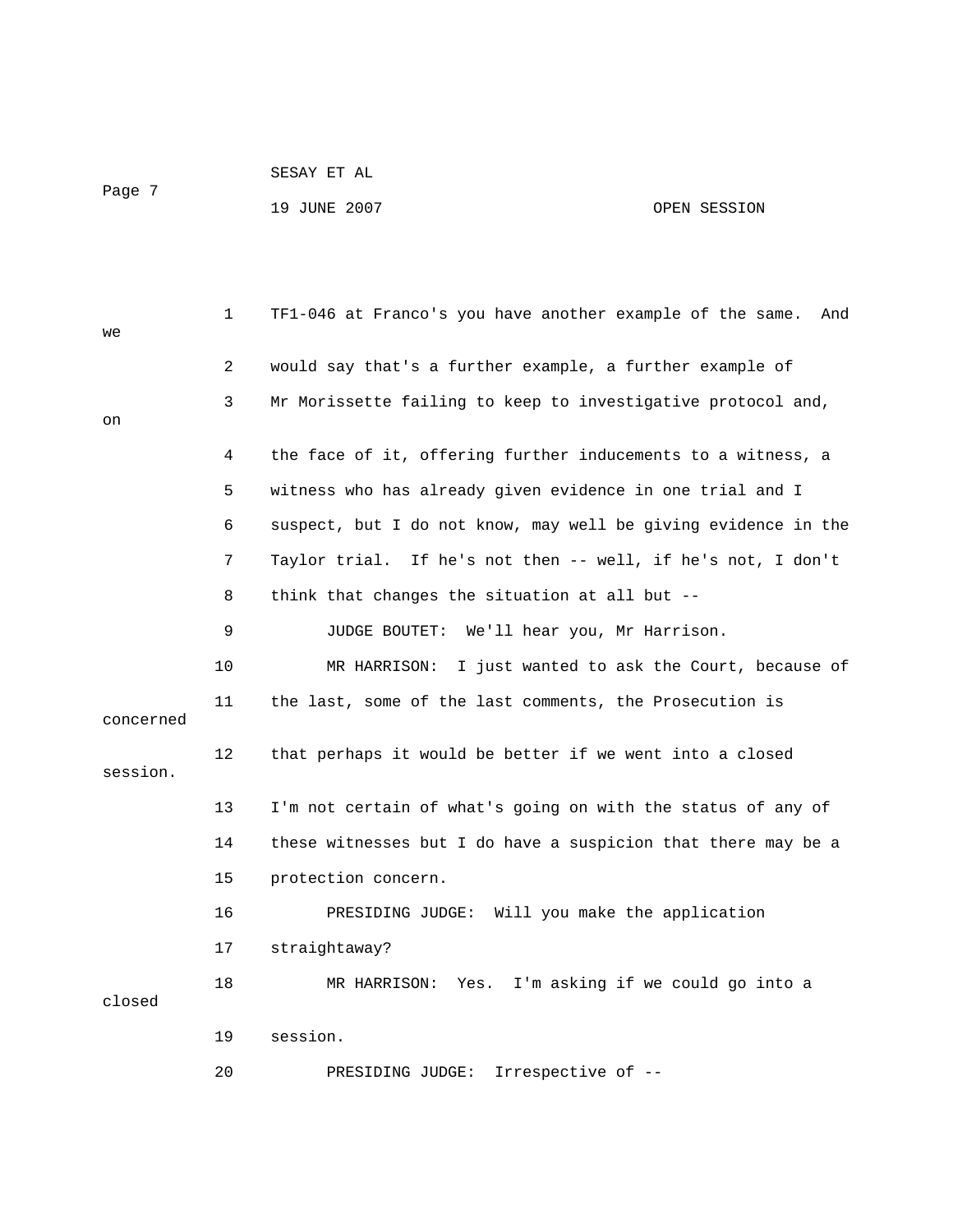|      | 21 | MR HARRISON: Alternatively, I could white out certain -       |
|------|----|---------------------------------------------------------------|
| here | 22 | PRESIDING JUDGE: No. I think, to me, if what we have          |
| box  | 23 | is something that may well lead to the opening of a Pandora's |
|      | 24 | we better accede to your application. So you apply that we go |
|      | 25 | into a closed session to hear this?                           |
| be   | 26 | MR HARRISON: Yes. What I would have to say would just         |
|      | 27 | a few moments.                                                |
|      | 28 | PRESIDING JUDGE: No, that's okay. Don't anticipate            |
|      | 29 | yourself. Would you object to going into closed session?      |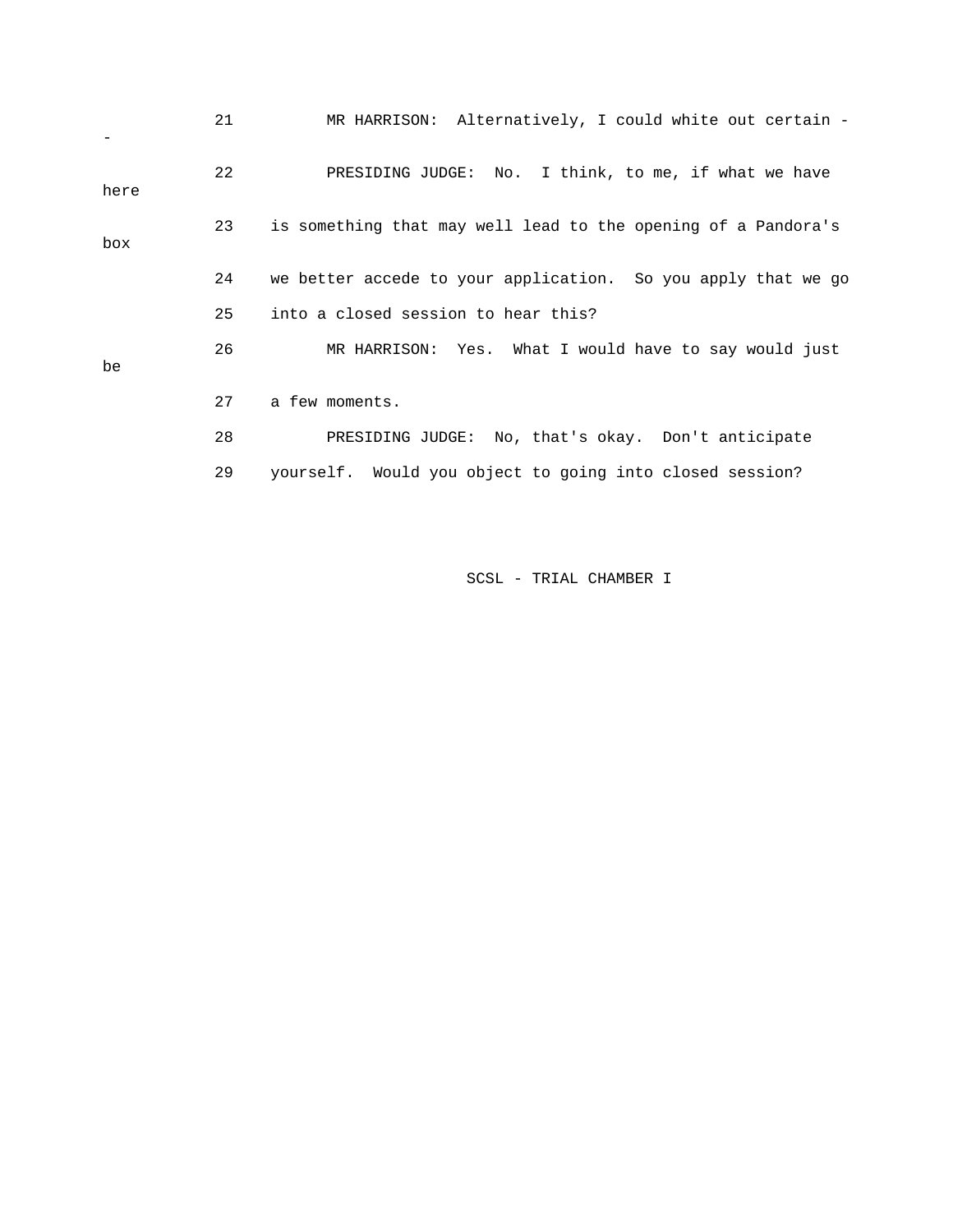| SESAY.<br>ET AL |  |
|-----------------|--|
|                 |  |

Page 8

referring

19 JUNE 2007 OPEN SESSION

 1 MR JORDASH: I would resist that application. 2 PRESIDING JUDGE: Why? 3 MR JORDASH: Because these are matters -- 4 PRESIDING JUDGE: These are very, very delicate issues. 5 MR JORDASH: They are. 6 PRESIDING JUDGE: If you bring to our attention very 7 serious allegations of -- what is that intrusive -- 8 MR JORDASH: I beg your pardon; that was my computer. 9 PRESIDING JUDGE: Very well. That's okay. If you bring 10 these serious allegations which clearly, prima facie, reflect on 11 the due and proper administration of justice, and may well raise 12 some very serious concerns as to whether what we are having here 13 is a fair and even playing field, or whether there are certain 14 things going on behind the scenes that are impacting obliquely 15 upon the due and proper administration of justice. I think we 16 need to thrash them out because you raise them with such 17 professional fervour and conviction that it would be better to 18 hear this whole thing in closed session and get done with it. 19 Why would you be so resistant to having the matter dealt with in 20 closed session so that we have it all out? 21 MR JORDASH: Because I think it could be done by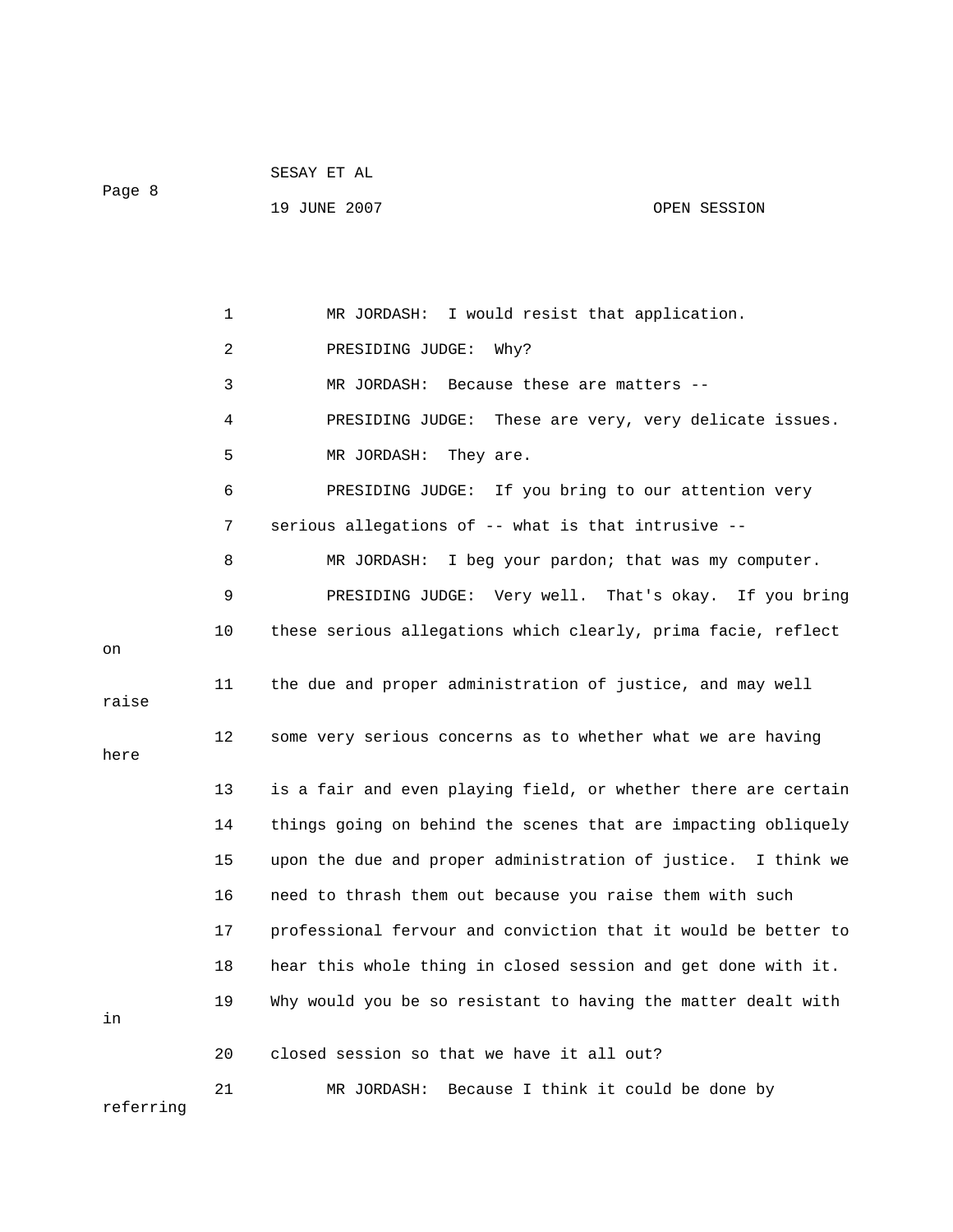|          | 22 | to the witnesses, by the either TFI number or DIS number.     |
|----------|----|---------------------------------------------------------------|
|          | 23 | PRESIDING JUDGE: Yes, that's one option.                      |
| the      | 24 | MR JORDASH: And these are matters which may well go to        |
|          | 25 | heart of, the integrity of the process, and the public has an |
|          | 26 | interest in those matters.                                    |
| interest | 27 | PRESIDING JUDGE: But the public doesn't have an               |
|          | 28 | at this stage in just hearing allegations that are yet to be  |
|          | 29 | established and proven. Don't we need to safequard ourselves  |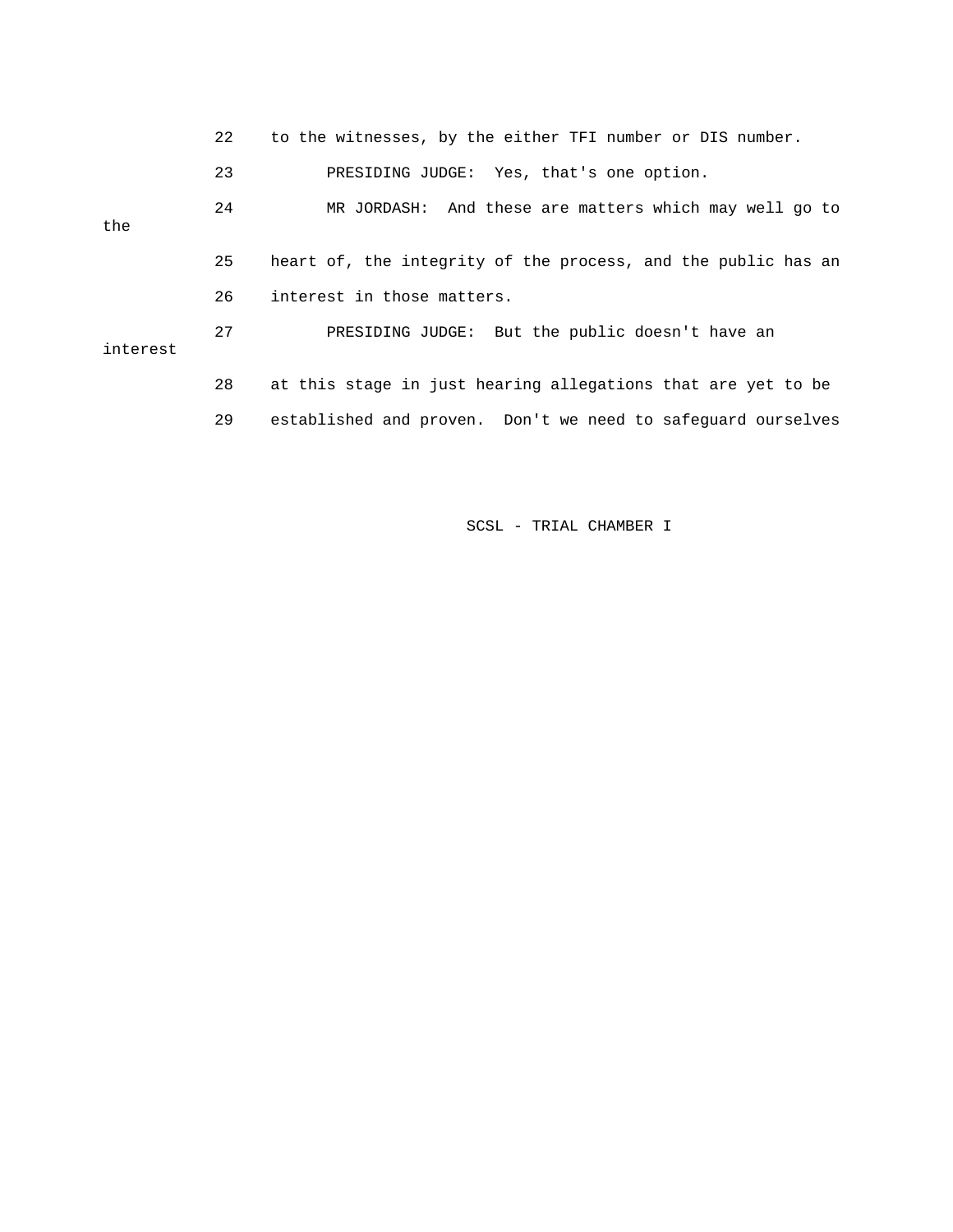Page 9

19 JUNE 2007 OPEN SESSION

 1 against that? We would want to hear both sides. 2 MR JORDASH: Well, Mr Sesay has to sit listening to 3 allegation after allegation after allegation against him in 4 public, not yet proven, and I would respectfully submit if 5 allegations go the other way then they ought to be heard in 6 public. 7 JUDGE BOUTET: Mr Jordash, don't tell me that you're not 8 making differences between an accused person who is facing -- 9 mean, that's why we are here today. He is allowed to defend 10 himself with all the means possible that are available to you. 11 When you're making allegation of that nature as such the same 12 means do not exist for that particular organisation or 13 individual. 14 MR JORDASH: Yes, they do. That's why I'm inviting the 15 Prosecution -- 16 JUDGE BOUTET: Well, before we go there, I mean, that's 17 what we're suggesting. Maybe we should be careful as to how 18 deal with that and hear that in a different forum. 19 MR JORDASH: Well, I don't know -- 20 PRESIDING JUDGE: I'm sure, counsel, we can persuade you 21 that here in a matter of this nature, these are matters of 22 delicacy. Allegations that reflect on the integrity of the

I

we

great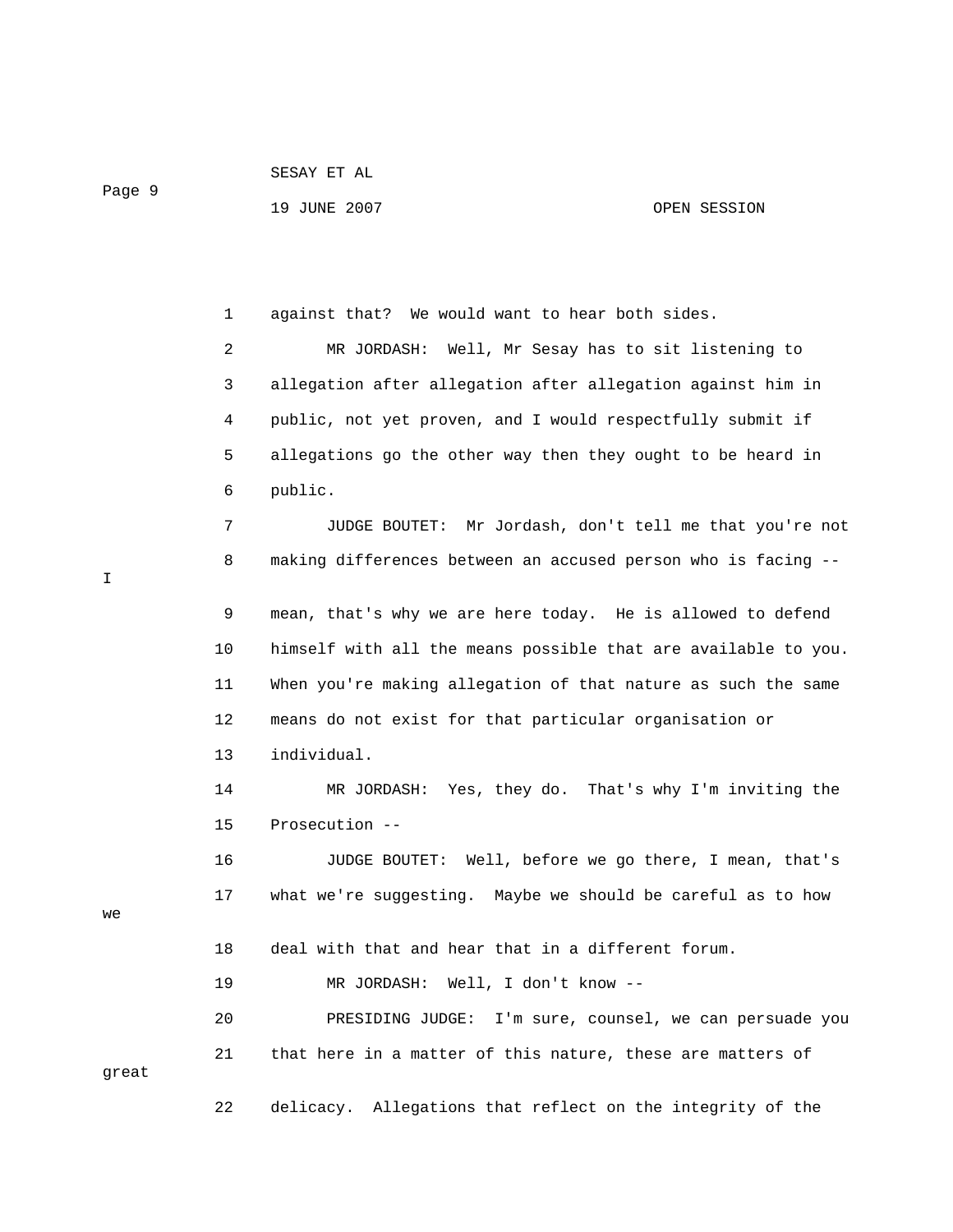23 process are not to be taken lightly. Ought we not, out of an 24 abundance of caution, to hear them in a closed session setting 25 and see what we make out of that, on reflection? 26 MR JORDASH: If it's to protect the reputation of the 27 investigator then I would, as forcefully as I can, resist such a 28 move. 29 PRESIDING JUDGE: But you misunderstand me; certainly not.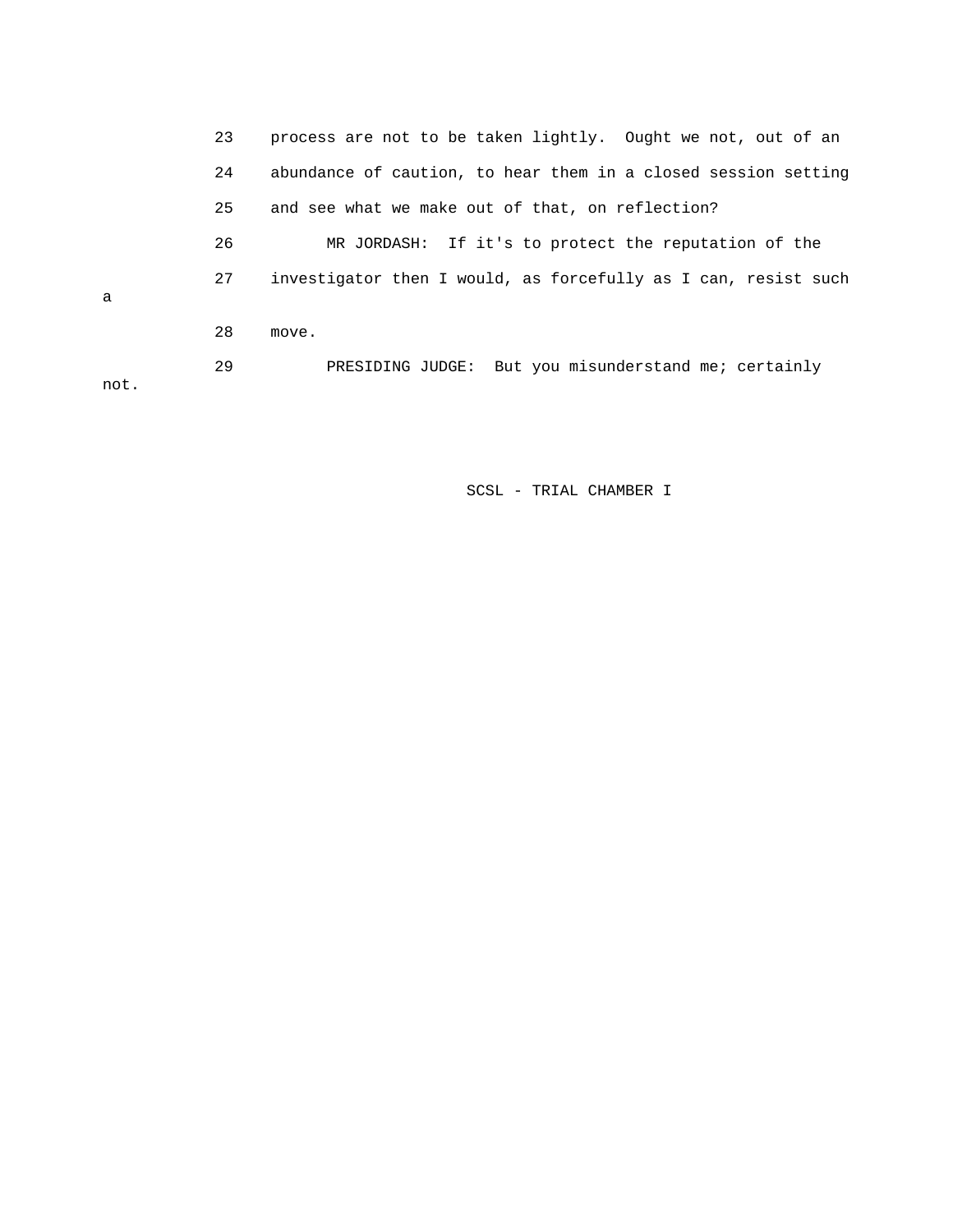|         | SESAY ET AL  |              |
|---------|--------------|--------------|
| Page 10 |              |              |
|         | 19 JUNE 2007 | OPEN SESSION |

|            | 1  | It is to protect the integrity of the process. In some cases   |
|------------|----|----------------------------------------------------------------|
| side,      | 2  | where allegations are made, and we've not heard the other      |
|            |    |                                                                |
| It         | 3  | it may be that somebody may well have misinformed somebody.    |
| from       | 4  | may be that one side may well have got the facts differently   |
| the        | 5  | the other side, and that's all that we are saying. That we,    |
| a          | 6  | judges, have got to keep an open mind to hear this and come to |
|            | 7  | very fair and impartial decision on these matters.             |
|            | 8  | MR JORDASH: And the public have a right to hear the            |
| answer     | 9  | allegations, and they have a right to hear the Prosecution     |
|            | 10 | them, as they do the Defence answer allegations against them.  |
| They       | 11 | It's not that the Prosecution don't have a right to reply.     |
|            | 12 | have a right to reply and I've invited them to reply and       |
| allegation | 13 | Mr Morissette can come into the courtroom and deny the         |
|            | 14 | if he so chooses.                                              |
| the        | 15 | PRESIDING JUDGE: But since some of the witnesses, or           |
|            | 16 | witness here is a protected witness, does that put a different |
|            | 17 | complexion on it; a slightly different complexion?             |
|            | 18 | A completely different complexion.<br>MR JORDASH:              |
|            | 19 | PRESIDING JUDGE:<br>Yes.                                       |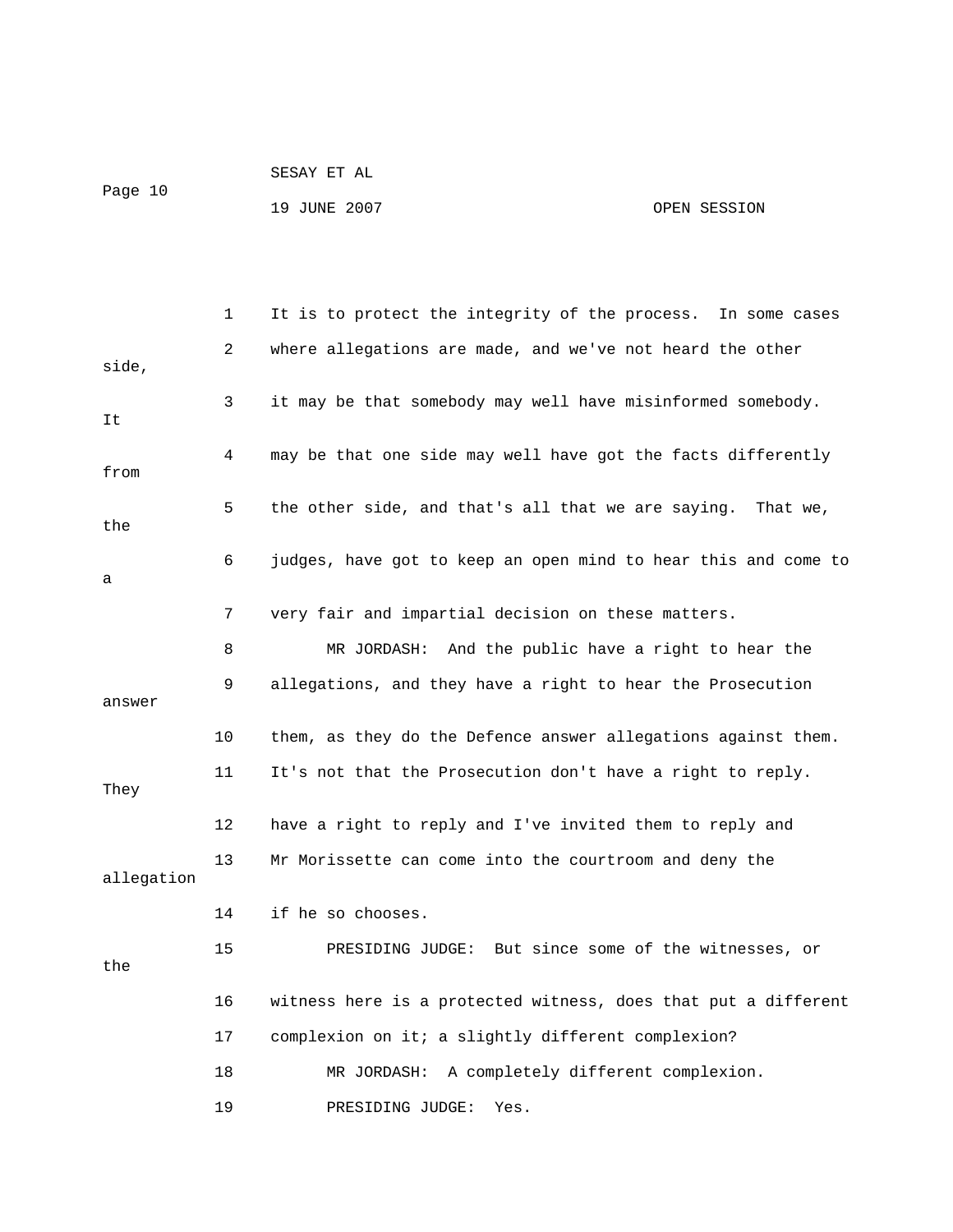| reputation | 20 | MR JORDASH: If it's to do with protecting the                  |
|------------|----|----------------------------------------------------------------|
|            | 21 | of investigators, who we say are engaged in wrongdoing, then I |
|            | 22 | would resist it completely.                                    |
|            | 23 | PRESIDING JUDGE: Well, I can assure you that the               |
| hope       | 24 | practice -- the Bench is not giving you that impression. I     |
|            | 25 | you don't draw that conclusion from us.                        |
| Honourable | 26 | MR JORDASH: I did draw that conclusion from the                |
|            | 27 | Justice Boutet.                                                |
|            | 28 | PRESIDING JUDGE: No, I'm pretty sure that you did not.         |
|            | 29 | You may have misconstrued his response. I'm sure that that is  |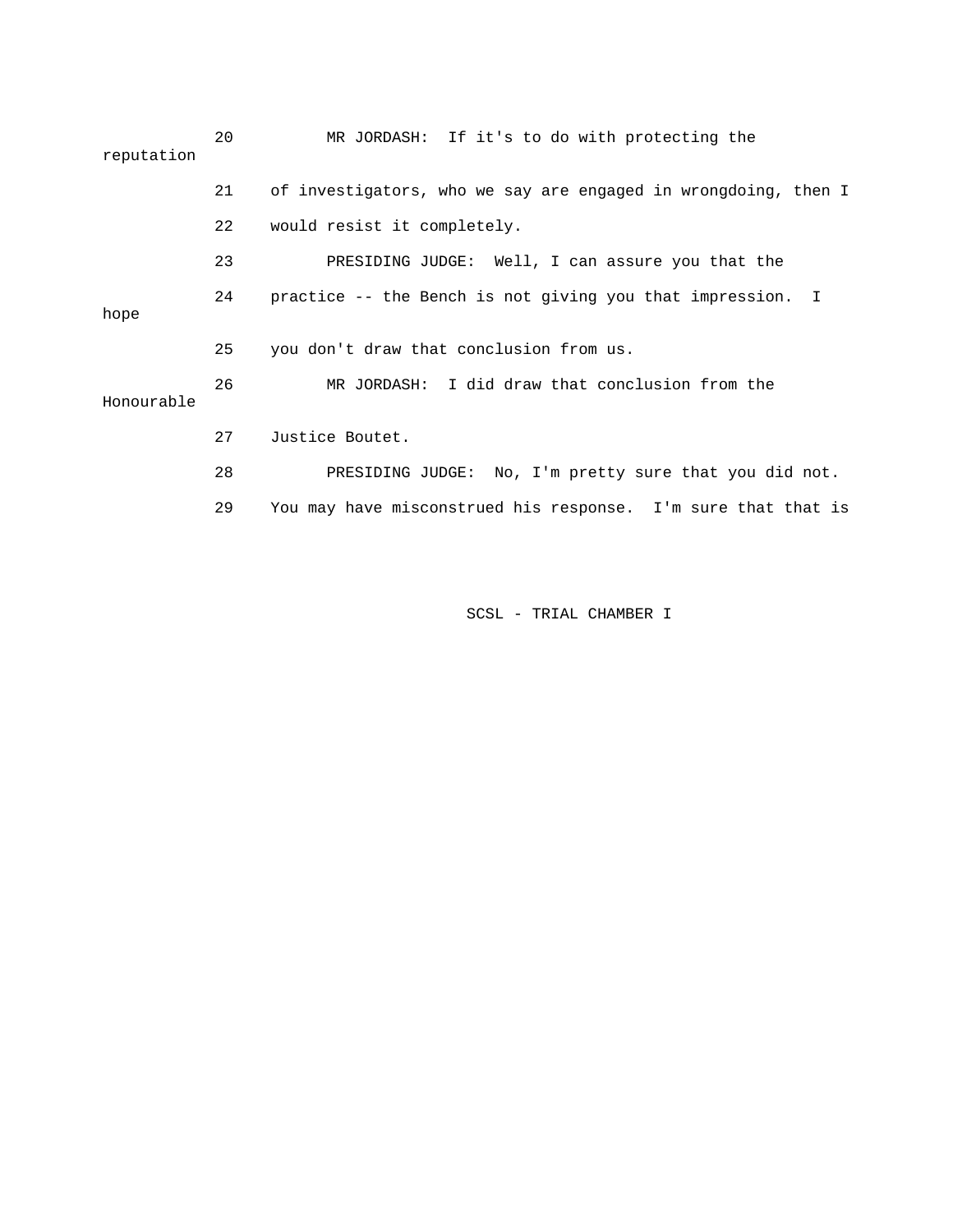| Page 11 | SESAY ET AL  |              |
|---------|--------------|--------------|
|         | 19 JUNE 2007 | OPEN SESSION |

 1 not the posturing of the Bench. 2 MR JORDASH: I'm grateful for the indication. If it's to 3 do with protection of witnesses, then of course I -- I'm in the 4 Prosecution's hands to a certain extent. If they say it cannot 5 be done by writing the names down on a piece of paper, then, of 6 course, I withdraw any objection. But if it can be done in that 7 way, we must take that route, because we must try to ensure that 8 as much of this trial is in public as is possible. As we have 9 done with key witnesses, such as TF1-045, writing down 10 commanders' names as commander C and so on, we can do it that way 11 with witnesses, we can do it, perhaps, with this issue. 12 PRESIDING JUDGE: Mr Harrison, there's a carrot from 13 Mr Jordash. What's your response? 14 MR HARRISON: Yes. I indicated I could write some of those 15 down. 16 PRESIDING JUDGE: Very well. Well, let's proceed that way. 17 Yes. The Prosecution is agreeable to your suggestion. 18 MR JORDASH: I'm grateful.

19 PRESIDING JUDGE: Let's proceed. Mr Cammegh.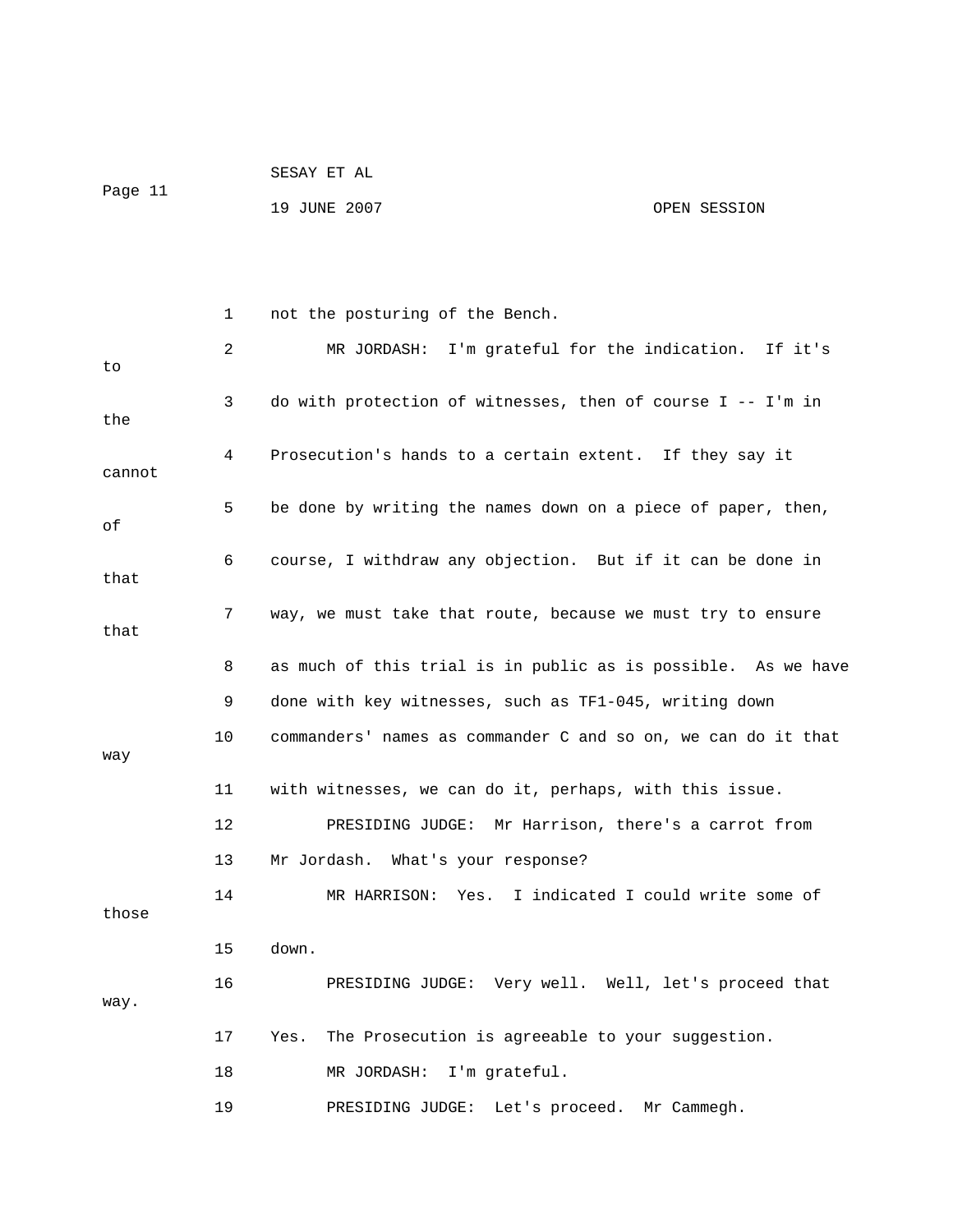| can     | 20 | MR CAMMEGH: Before the Court goes into closed session,         |
|---------|----|----------------------------------------------------------------|
|         | 21 | I make an application, please? I've spoken to Mr Gbao. He is   |
| causing | 22 | very anxious to consult with me about a matter which is        |
| gravest | 23 | him the gravest concern. I should say it causes me the         |
|         | 24 | concern as well. I hope Your Honours will trust me with that.  |
|         | 25 | It may take some time, but I'm asking Your Honours, please, to |
| discuss | 26 | allow me to go outside of the courtroom with Mr Gbao and       |
|         | 27 | matters with him. It is important.                             |
|         | 28 | PRESIDING JUDGE: Mr Cammegh, leave is granted.                 |
| I       | 29 | MR CAMMEGH: I'm very grateful. Your Honour, I'm afraid         |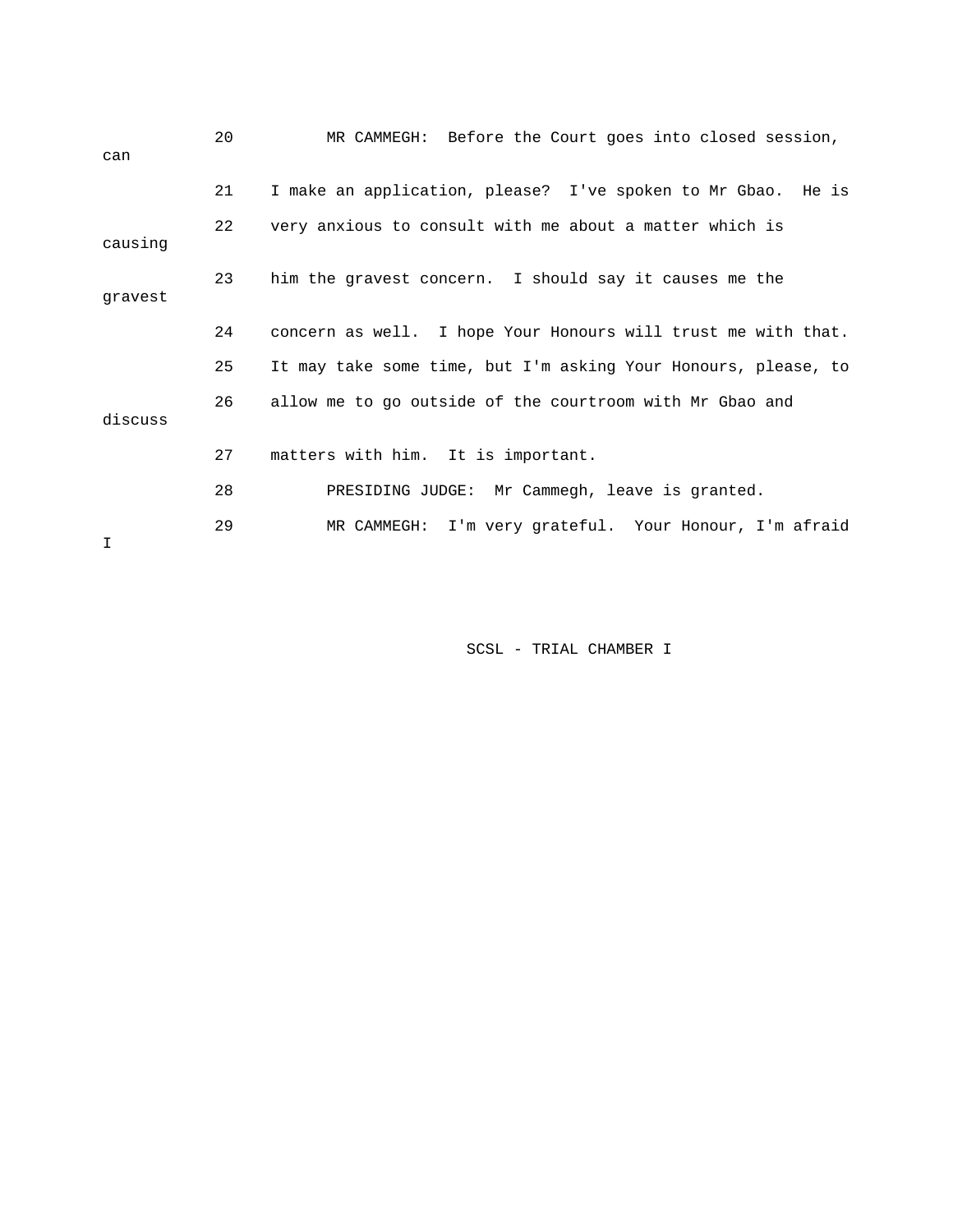| Page 12 |    | 19 JUNE 2007<br>OPEN SESSION                                 |
|---------|----|--------------------------------------------------------------|
|         |    |                                                              |
|         | 1  | can't put a time on this. It could be 15 minutes --          |
|         | 2  | PRESIDING JUDGE: No. We'll certainly leave it to your        |
|         | 3  | discretion.                                                  |
|         | 4  | MR CAMMEGH:<br>I'm much obliged. Thank you.                  |
| So      | 5  | PRESIDING JUDGE: So, Mr Jordash, we now will continue.       |
|         | 6  | what's the position now?                                     |
|         | 7  | MR JORDASH: Well, I'm seeking disclosure from the            |
|         | 8  | Prosecution of this lunch or dinner.                         |
| we'll   | 9  | PRESIDING JUDGE: You've made your point, yeah, and           |
|         | 10 | probably give the Prosecution a chance to respond to the     |
|         | 11 | submissions that you've come out with and your allegations.  |
|         | 12 | Mr Harrison, your chance to respond to --                    |
| just    | 13 | MR HARRISON: I've written a rather cryptic note and I        |
|         | 14 | ask if it can shown to Mr Jordash.                           |
|         | 15 | PRESIDING JUDGE: Very well. Madam Courtroom Officer,         |
|         | 16 | please assist us. Yes, Mr Jordash.                           |
|         | 17 | MR JORDASH: Well, I'm not sure where we go from here.        |
|         | 18 | I've set out what we would want. I've set out why we say the |
|         | 19 | disclosure would be relevant. And I've set out our concerns  |
|         | 20 | about our witnesses and the integrity of our defence and the |
| Ι       | 21 | threats to it. And I'm not sure there's much more I can do.  |

SESAY ET AL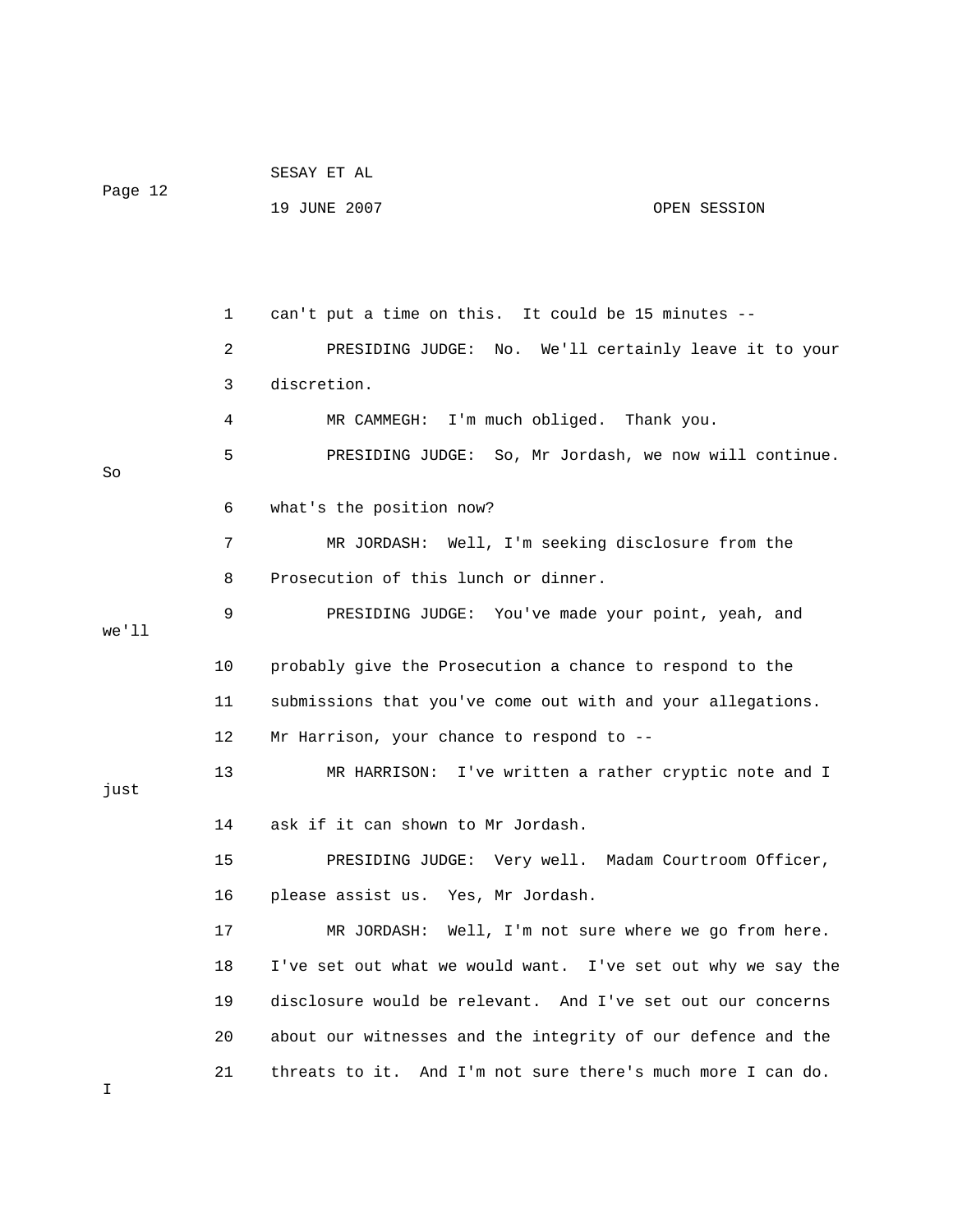22 would hope that the Prosecution would accept that such -- 23 PRESIDING JUDGE: So what directions or remedies are you 24 seeking from the Bench on this issue now? Remember, we're in 25 voir dire and when you were articulating your position on this 26 issue, you did say in fact that the matter that you're now 27 raising has three dimensions. One, it's relevant to the voir 28 dire process and, also, it's an issue of witness protection. 29 MR JORDASH: Yes.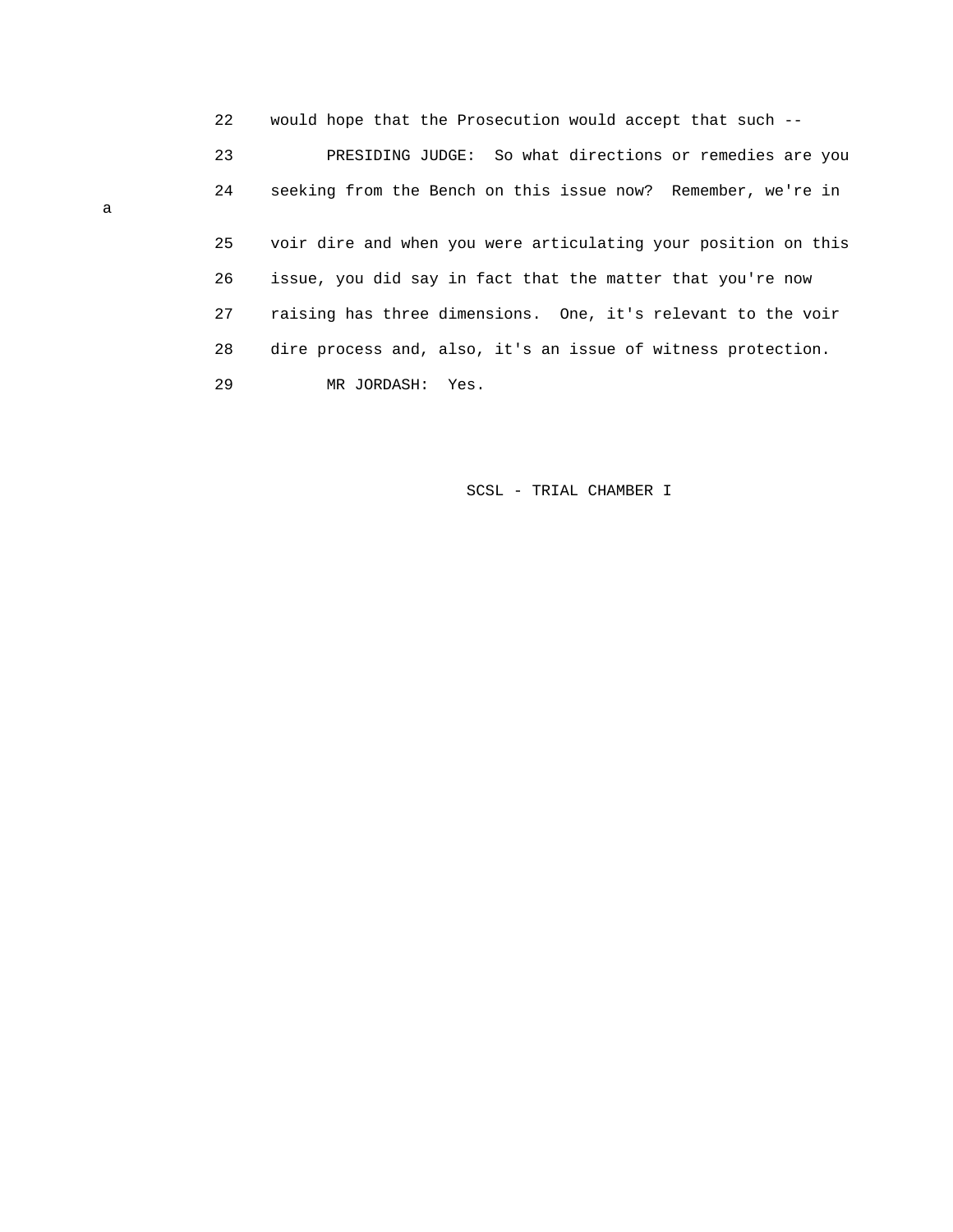|         | SESAY ET AL  |              |
|---------|--------------|--------------|
| Page 13 |              |              |
|         | 19 JUNE 2007 | OPEN SESSION |

 1 PRESIDING JUDGE: And you've verified that TF1-046 is a 2 protected witness at this point in time? 3 MR JORDASH: Well, it's a bit unclear. And I think that's 4 the thrust of the Prosecution note. It is -- 5 PRESIDING JUDGE: Since your submissions are based on three 6 foundations: One, relevance to the voir dire; two, as an issue 7 of witness protection; and also there's a third, which, in a way, 8 is similar in nature to what Morissette admitted to doing. 9 MR JORDASH: That's a part of the first. That's why we -- 10 PRESIDING JUDGE: Quite right, yes. One and three can be 11 blended? 12 MR JORDASH: Yes. 13 PRESIDING JUDGE: Yes. But the second one, are you in a 14 position now to say candidly to the Court whether this witness is 15 a protected witness at this point in time? 16 MR JORDASH: I cannot say that at this point in time. 17 PRESIDING JUDGE: Yes, you don't know. 18 MR JORDASH: Well, actually, I do know that, thinking about 19 it, because this witness was protected for the purposes of this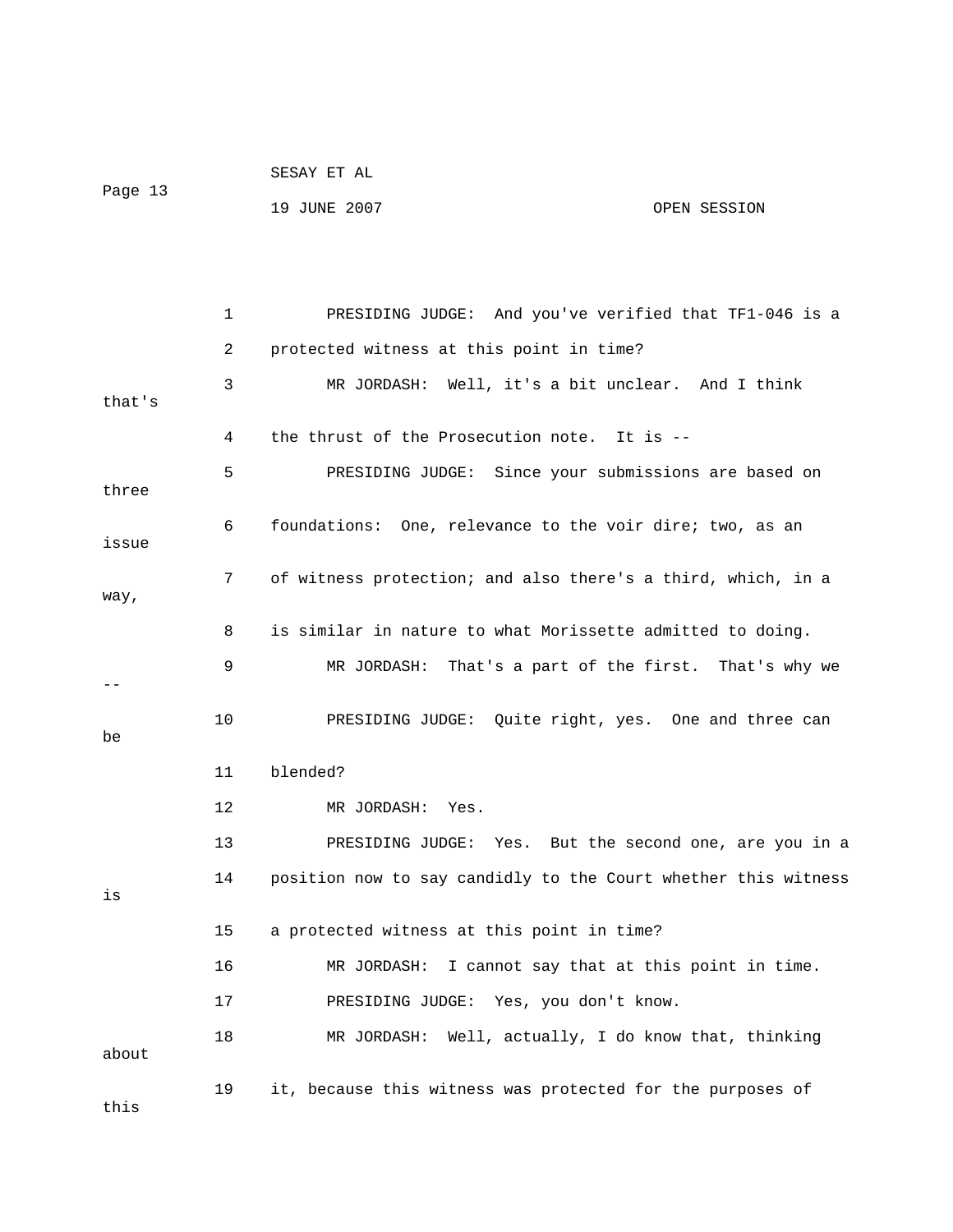20 trial but wasn't called in this trial. So the orders must be 21 extent. 22 PRESIDING JUDGE: What about -- what about in the AFRC 23 trial; do you know anything? Was he protected there? 24 MR JORDASH: No. 25 PRESIDING JUDGE: So he testified publicly? 26 MR JORDASH: Yes. 27 PRESIDING JUDGE: And, of course, projecting oneself; that 28 meaning, again, if you can give information, do you know anything

29 about the Taylor trial?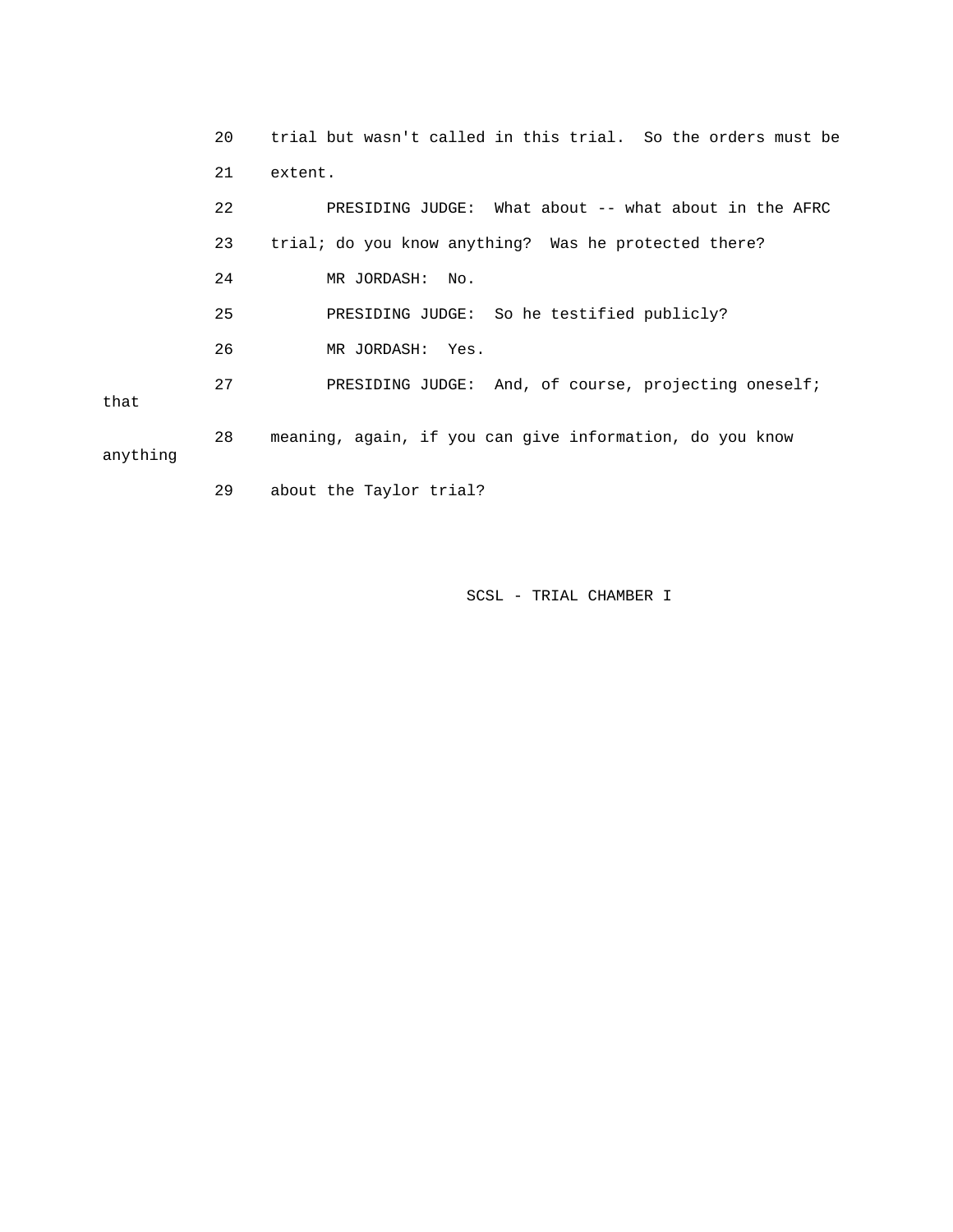|               |    | SESAY ET AL                                              |                                                                |
|---------------|----|----------------------------------------------------------|----------------------------------------------------------------|
| Page 14       |    | 19 JUNE 2007                                             | OPEN SESSION                                                   |
|               |    |                                                          |                                                                |
|               | 1  | MR JORDASH: No, I don't.                                 |                                                                |
|               |    |                                                          |                                                                |
|               | 2  |                                                          | PRESIDING JUDGE: So that becomes what, in a sense, on          |
|               | 3  | reflection, a non-issue for us?                          |                                                                |
| case.         | 4  |                                                          | MR JORDASH: Well, he's a protected witness in this             |
| investigator. | 5  | He's been taken out for lunch with the Prosecution       |                                                                |
| any           | 6  |                                                          | JUDGE BOUTET: I don't think he's a protected witness           |
| Jordash,      | 7  | more. I don't think he was. I may be wrong on this, Mr   |                                                                |
| lifted.       | 8  | but I think he was protected for a while and then it was |                                                                |
|               | 9  | PRESIDING JUDGE: At this point in time.                  |                                                                |
| But           | 10 |                                                          | JUDGE BOUTET: But we can look at the record for that.          |
|               | 11 |                                                          | my recollection, he has not been a protected witness for some  |
|               | 12 | time.                                                    |                                                                |
|               | 13 | MR JORDASH:                                              | Well, my understanding is that any of the                      |
| we            | 14 |                                                          | original protective measures orders are in place, which is why |
|               | 15 |                                                          | have a motion before Your Honour seeking the lifting or the    |
|               | 16 |                                                          | varying of protective measures so that we can speak to some of |
|               | 17 | the Prosecution witnesses who have not been called.      | And so $-$                                                     |
|               | 18 | JUDGE ITOE:                                              | And this is one of them.                                       |
| Honours       | 19 | MR JORDASH:                                              | No, this is not one of them. As Your                           |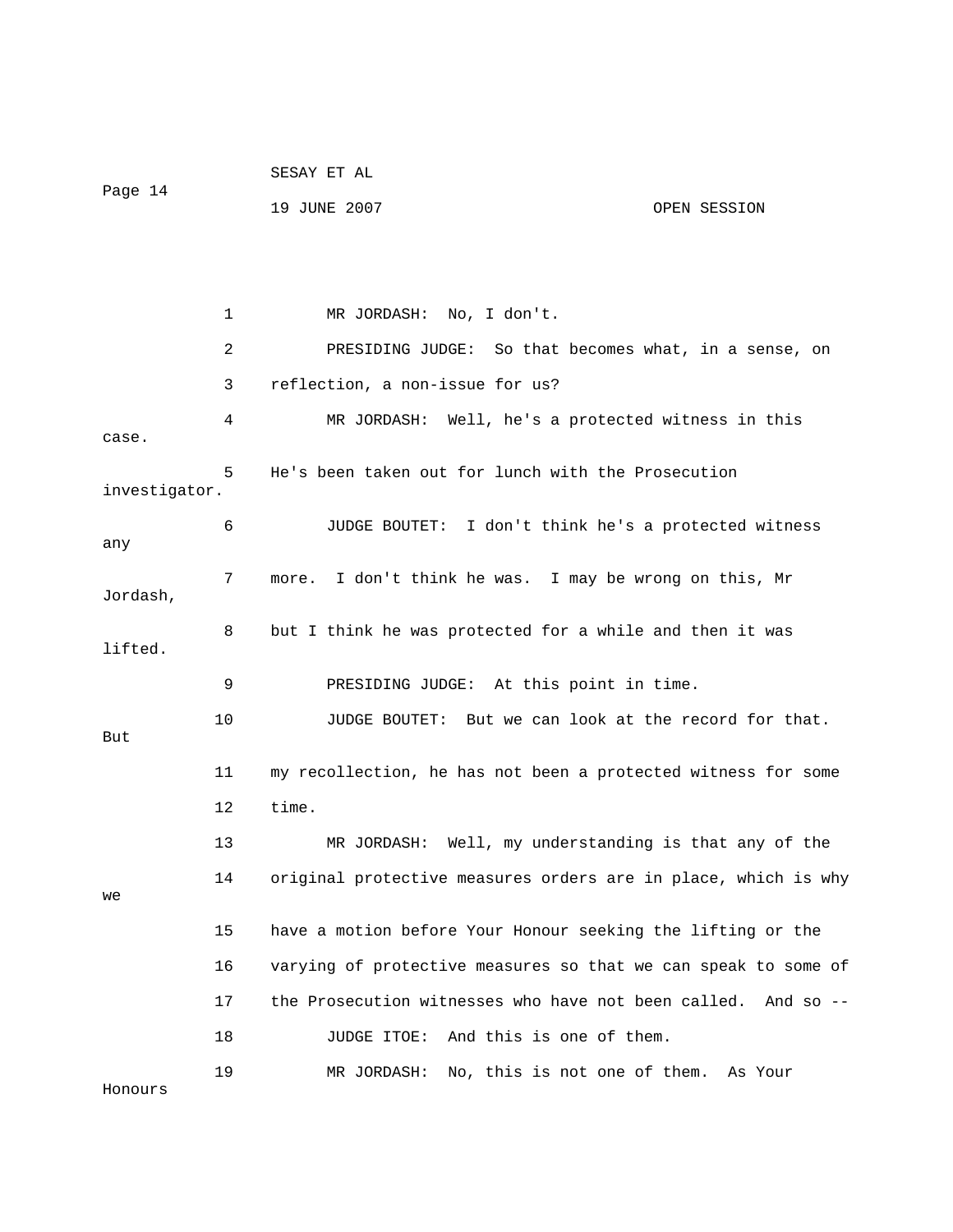| want        | 20 | will recognise from the name, this is not somebody who would  |
|-------------|----|---------------------------------------------------------------|
|             | 21 | to help us, and isn't trying to help us.                      |
| protection, | 22 | PRESIDING JUDGE: Are you saying once there is                 |
|             | 23 | there is a continuity of protection until otherwise ordered?  |
| and         | 24 | MR JORDASH: This is what the Prosecution position is          |
| an          | 25 | this is what we accept to be the law: Once an order is made   |
| ways.       | 26 | order is made. But this can be dealt with in a number of      |
|             | 27 | One, that it's clear that he is under protective measures if, |
|             | 28 | once, he was in this case until the Prosecution apply to vary |
| might       | 29 | them or before the judges vary them proprio motu; two, he     |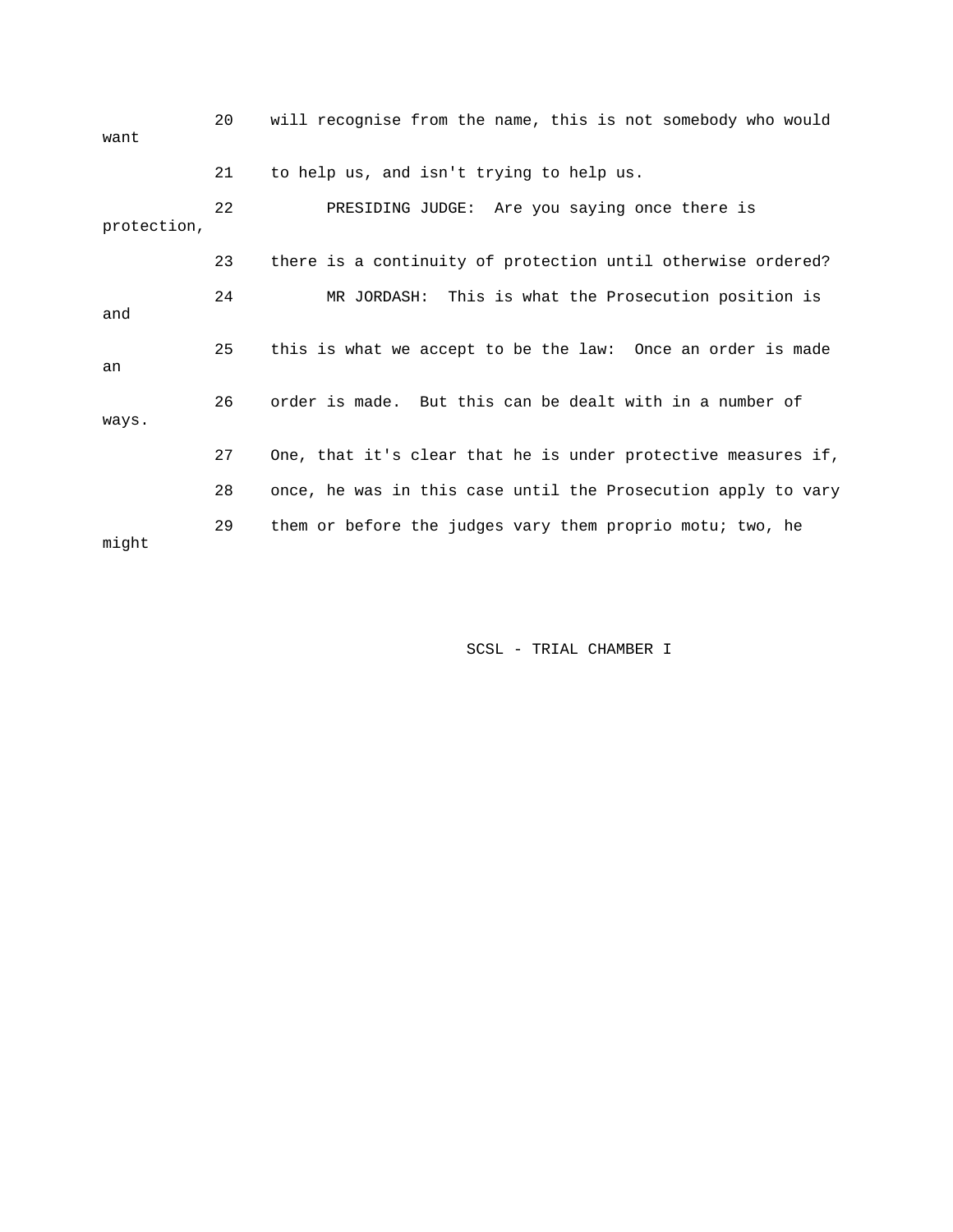| Page 15 | SESAY ET AL  |  |              |
|---------|--------------|--|--------------|
|         | 19 JUNE 2007 |  | OPEN SESSION |
|         |              |  |              |

 1 well be a protective witness in the Taylor trial, and that's 2 something that's within the knowledge of the Prosecution. 3 If he is a protective witness in that case, then we have an 4 additional reason to be concerned about him being dined in a 5 public forum with the chief of investigations, if that's true. 6 And I put it as an allegation. I don't say we have definitive 7 evidence, but we have pretty good evidence. It's an eye witness 8 who saw it happen. So we know it, in our minds. We're satisfied 9 it happened, otherwise I wouldn't have raised it. 10 And I understand Your Honours' concerns but we have a 11 ruling in the United Kingdom that we don't raise allegations 12 against a third party unless you are in a position to be able to 13 demonstrate -- 14 PRESIDING JUDGE: Substantiate. 15 MR JORDASH: And I wouldn't have raised it. And there are 16 a number of other allegations we've discovered on the -- and I 17 don't raise them because I cannot substantiate them in the time I 18 have. I can substantiate this, and if forced to, then I will. 19 What I'm asking for is candour from the Prosecution. 20 JUDGE BOUTET: I would like to be informed on some related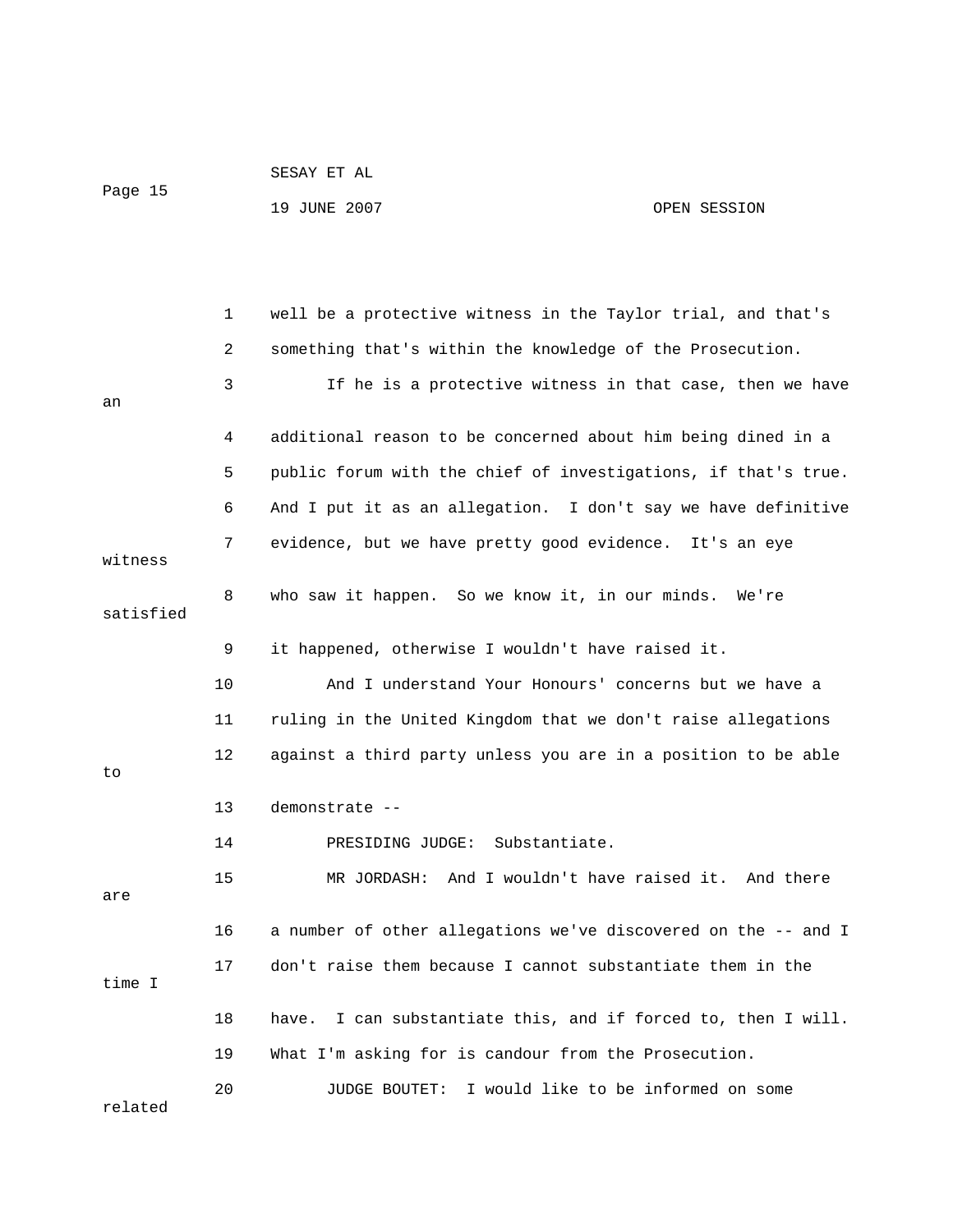21 matters. If this is -- assuming, for the sake of this 22 discussion, that this is indeed a protected witness, that this 23 person is still a protected witness and was at the time in 24 question -- you say he was, I'm not sure anymore -- but I know 25 for a while, certainly, that was a protected witness who had been 26 listed, as such, what was the status -- but let's -- this is not 27 important for the purpose of my question for now: Assuming that 28 he was still a protected witness, is it your position that it 29 precludes the Prosecution to discuss these witnesses under any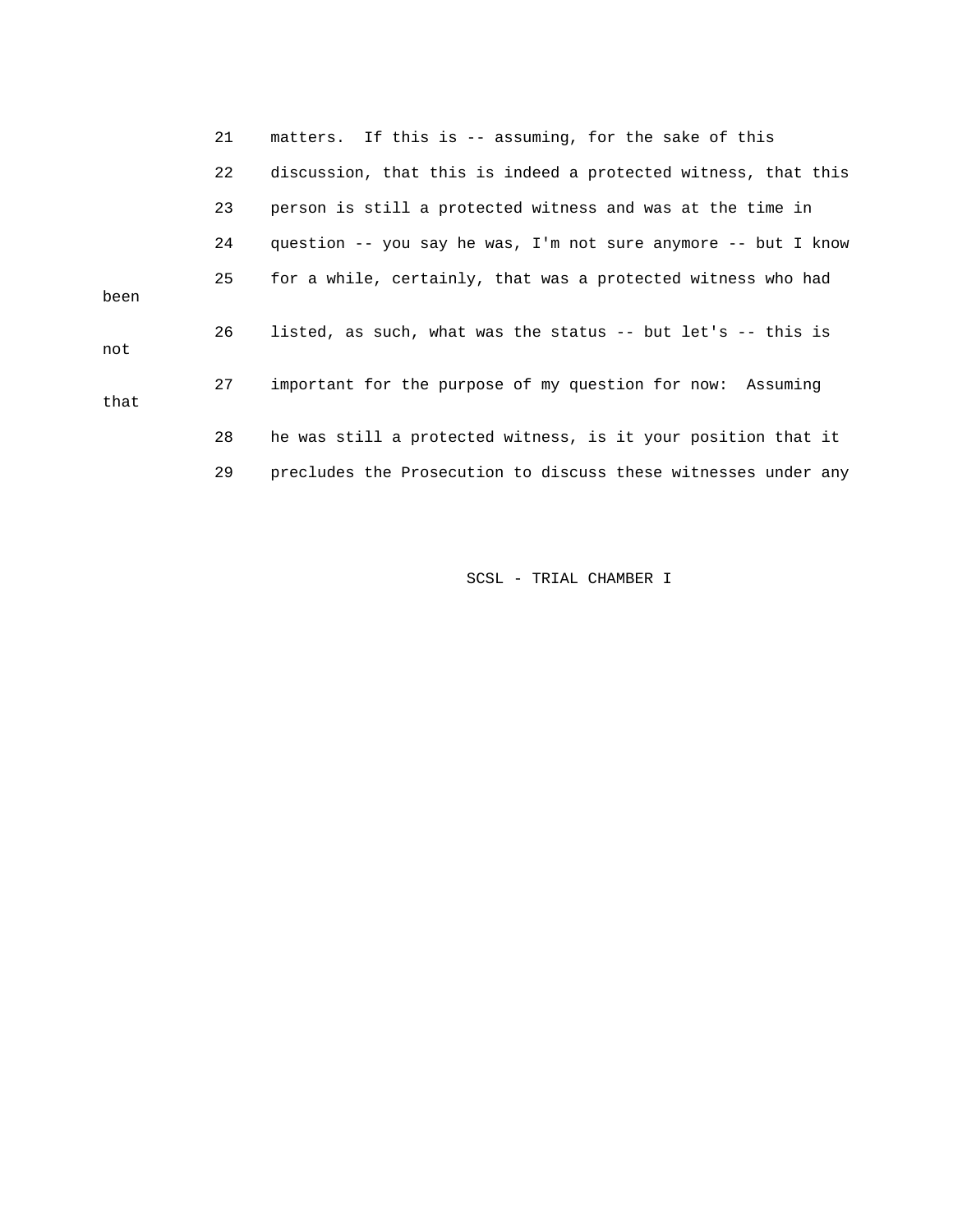```
 SESAY ET AL
```
Page 16

19 JUNE 2007 OPEN SESSION

 1 circumstances, if it is a witness who's been accorded protected 2 witness status at the request of the Prosecution? I'm trying to 3 follow your reasoning on this, saying, well, this is a protected 4 witness and, therefore, they should not talk or discuss with that 5 particular witness because he is a protected witness. Am I 6 misquoting you or am I misunderstanding something here? 7 MR JORDASH: I think the issue is one more of: Is he a 8 witness, potentially a witness in this trial, and, perhaps, a 9 witness in the Taylor trial? Because obviously we still have got 10 the rebuttal stage to come. So he might still be a witness in 11 this case. So is he a witness? If he's a witness, are there 12 certain investigative protocols which apply to witnesses? Then, 13 clearly, the answer is yes. 14 Taking a witness to lunch at Franco's does not have the 15 hallmarks of proper investigative protocol. Now, why is that? 16 Because one -- 17 JUDGE BOUTET: What's the proper investigative protocol to 18 meet with a witness? I'd like to be enlightened about that, 19 because --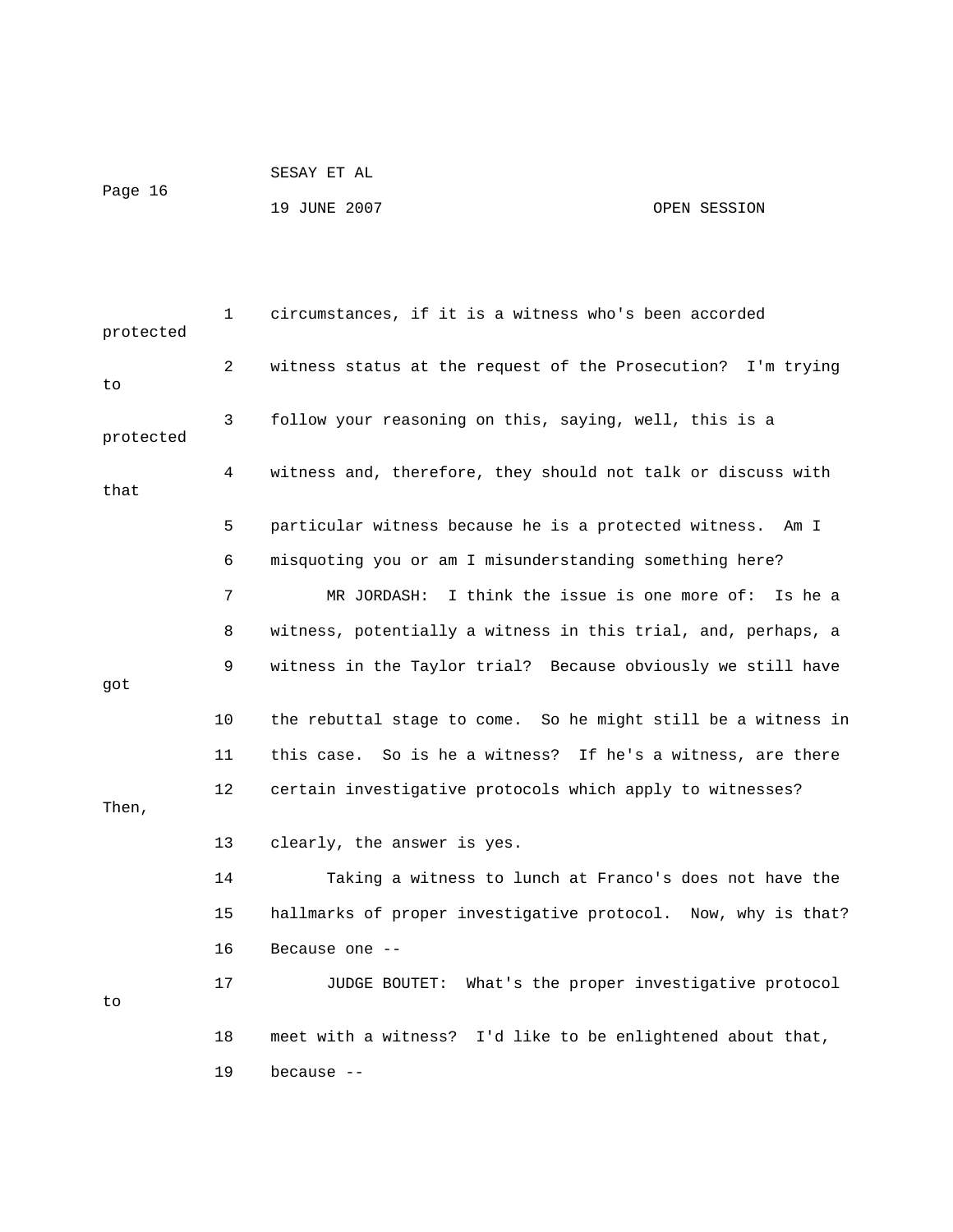20 MR JORDASH: To meet with a witness, yes, in professional 21 circumstances in a professional environment where there can be no 22 suggestion of inducement, where a proper note can be taken, where 23 there can be proper disclosure to the Defence or to the counsel 24 in the Prosecution team. That, to my mind, is proper 25 investigative protocol. The alternative -- 26 PRESIDING JUDGE: What is not proper investigative 27 protocol? 28 MR JORDASH: Anything which has the smell of inducement 29 about it.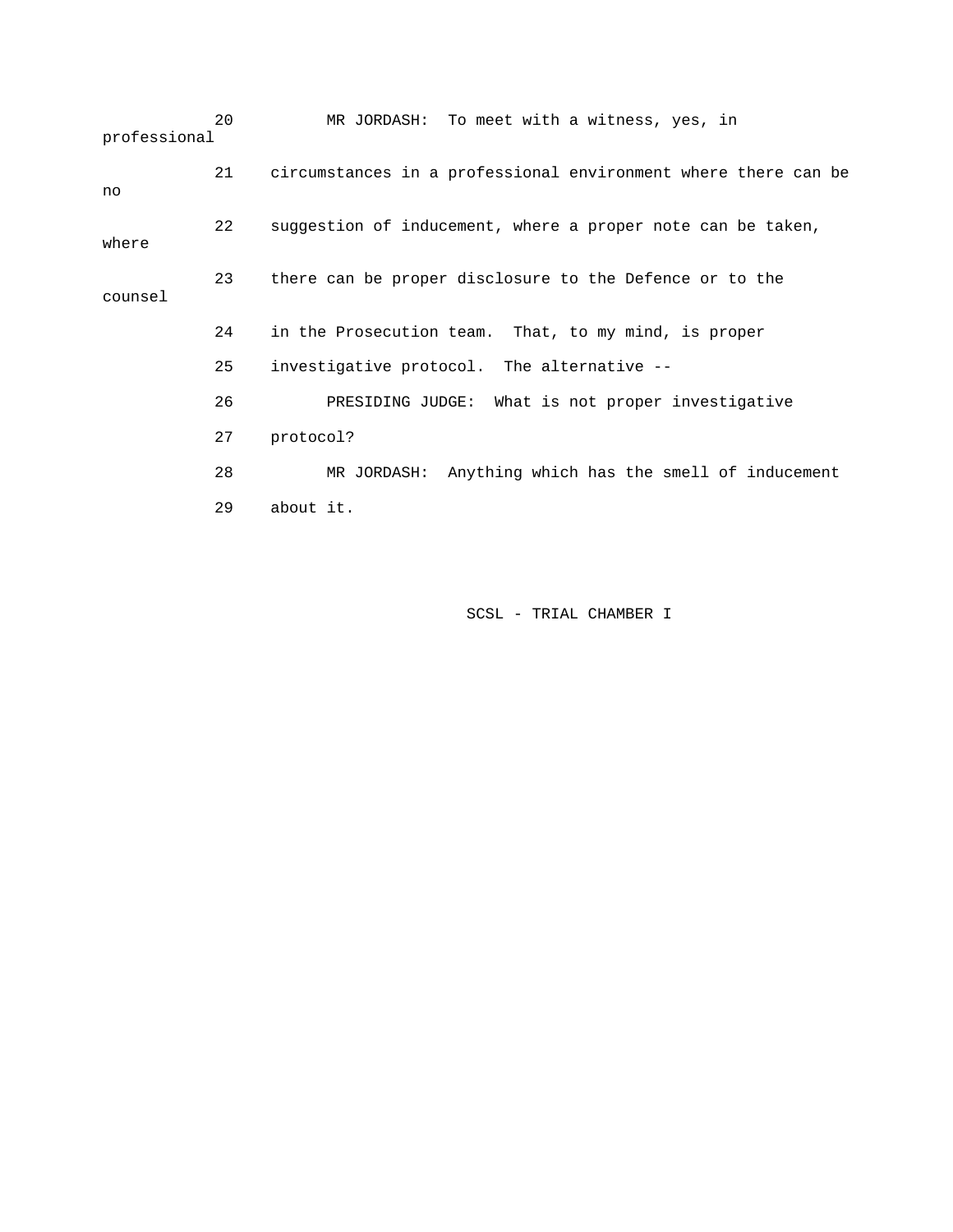|             |    | SESAY ET AL                                                    |
|-------------|----|----------------------------------------------------------------|
| Page 17     |    | 19 JUNE 2007<br>OPEN SESSION                                   |
|             |    |                                                                |
|             |    |                                                                |
|             | 1  | To wit?<br>PRESIDING JUDGE:                                    |
|             | 2  | MR JORDASH: To wit: Taking a witness to one of the             |
| more        |    |                                                                |
|             | 3  | expensive and, how can I put it, delicate restaurants in the   |
|             | 4  | We all know how lovely Franco's restaurant is and how<br>town. |
|             | 5  | expensive Franco's restaurant --                               |
|             | 6  | PRESIDING JUDGE:<br>Where is it? Where is it?                  |
|             | 7  | MR JORDASH: Why is it?                                         |
|             | 8  | PRESIDING JUDGE: Where is it?                                  |
|             | 9  | Where is it? $I$ --<br>MR JORDASH:                             |
|             | 10 | JUDGE ITOE: It's not in town.                                  |
| beach.      | 11 | MR JORDASH: Sorry, it's not in town. It's on the               |
|             | 12 | His Honour Judge Itoe obviously knows it well.                 |
|             | 13 | JUDGE ITOE: It's a luxurious place, I must say.                |
| Wayne's     | 14 | MR JORDASH: It is luxurious. And I hear there's a              |
|             | 15 | Special there, too. But I'm not suggesting they had that for   |
|             | 16 | lunch.                                                         |
|             | 17 | JUDGE ITOE: You say what? Is he here?                          |
|             | 18 | MR JORDASH: Your Honour, it was a terrible joke.               |
|             | 19 | PRESIDING JUDGE: Proceed counsel.                              |
| restaurant, | 20 | MR JORDASH: Taking a witness to an expensive                   |
| benefits    | 21 | without notes being taken, with a clear suggestion that        |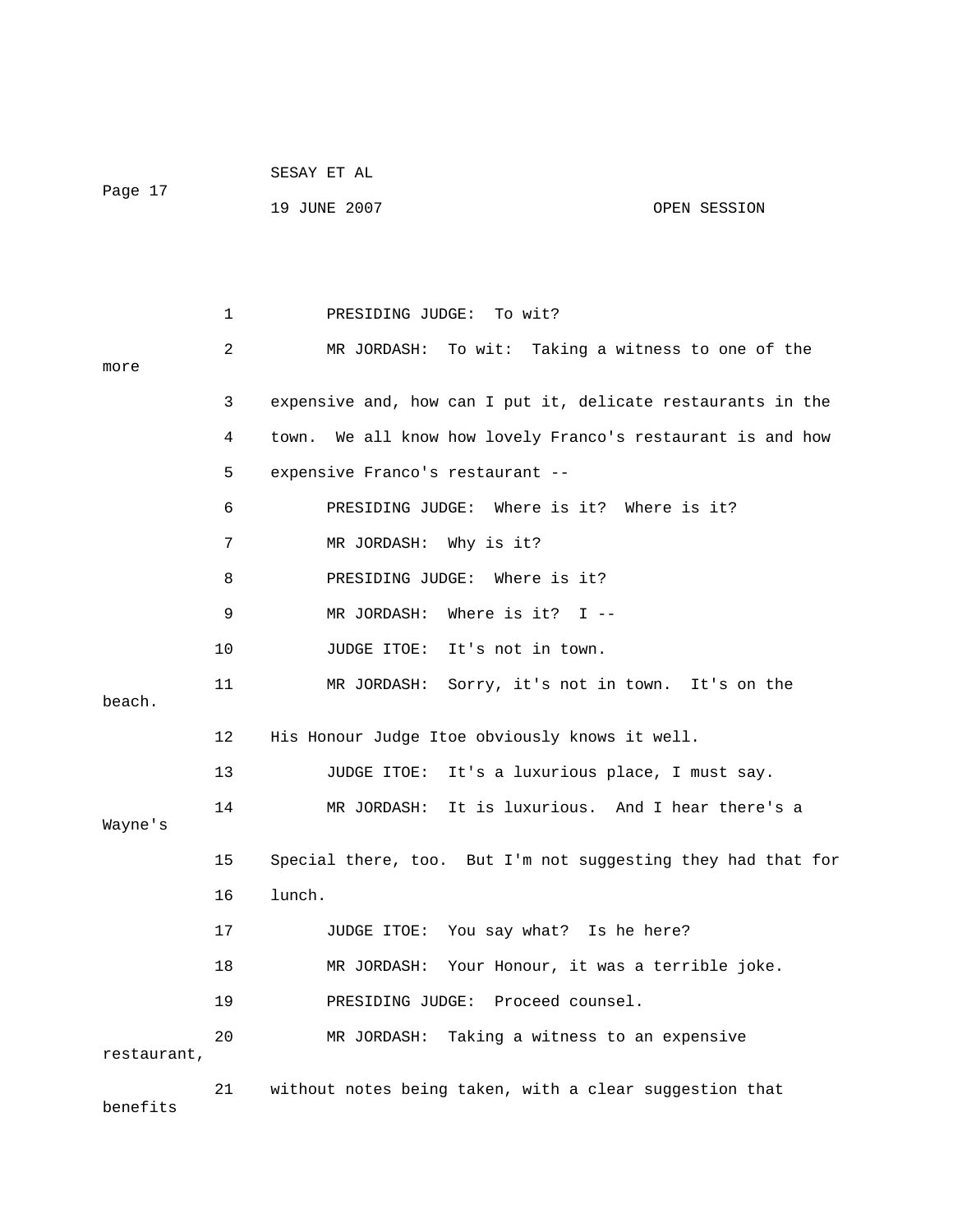|           | 22 | are being accrued by the witness through the hands of the      |
|-----------|----|----------------------------------------------------------------|
|           | 23 | investigator, this does not have the hallmarks of proper, fair |
| our       | 24 | play. Would that be disclosable to the Defence, that we took   |
|           | 25 | witness out to an expensive restaurant? Of course, it would.   |
|           | 26 | That's what we've been engaged with, disclosure from the       |
|           | 27 | Prosecution of meal receipts, health assistance, schooling     |
|           | 28 | assistance, and so on and so forth. Expensive meals fall       |
| disclosed | 29 | completely within that category, because it ought to be        |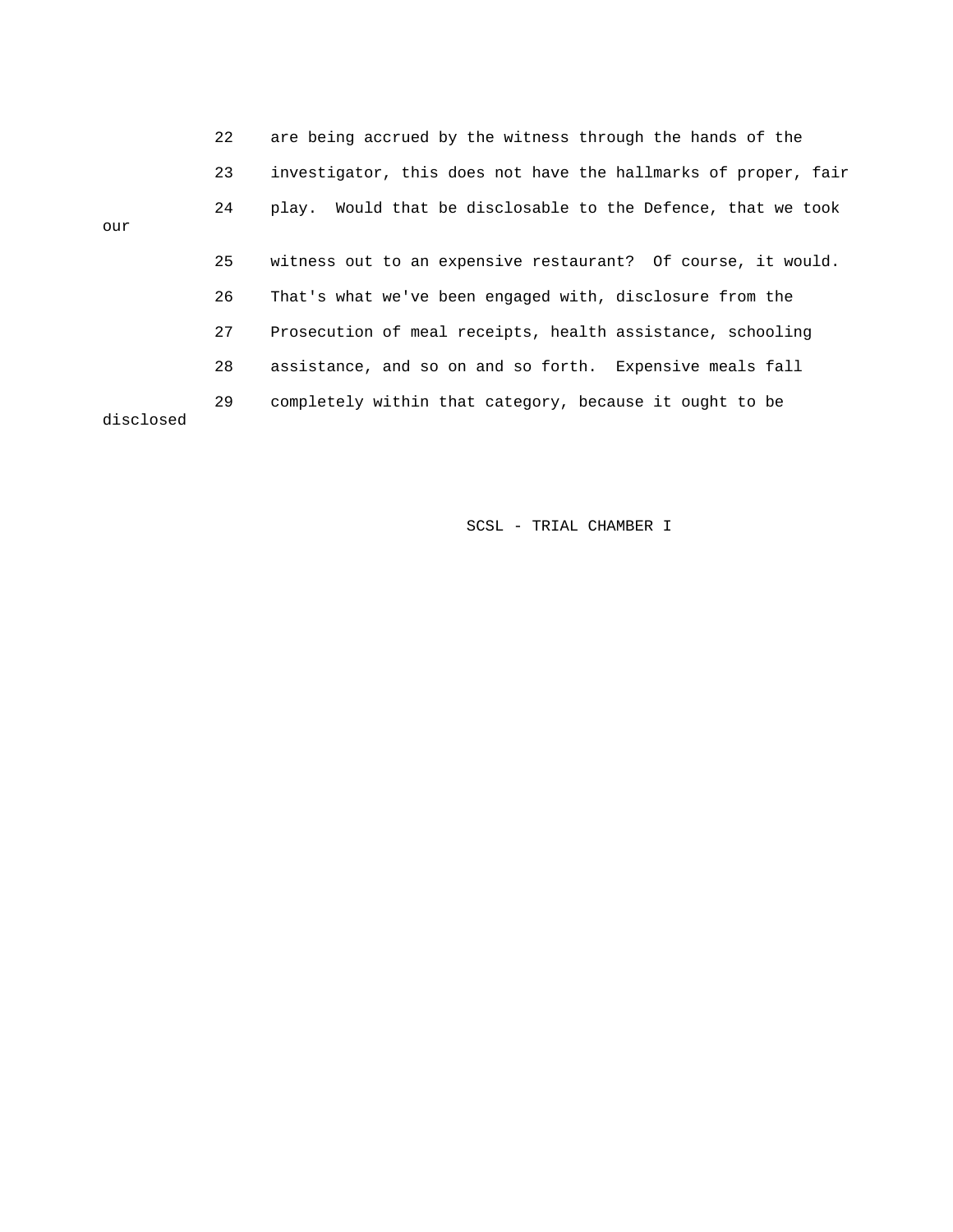```
 SESAY ET AL
```
Page 18

19 JUNE 2007 OPEN SESSION

 1 to the Defence so that they can cross-examine a witness as to 2 whether the witness is motivated by things other than the truth. 3 It might be a one off. It might not actually be a series 4 of meals and socialising with Mr Morissette. We're not 5 suggesting it was. We don't know. We know it happened once. 6 Once is more than enough and certainly enough to have to 7 disclose. Did the Prosecution disclose that to us? No. Did 8 they disclose that to the Taylor team, if he's a witness in the 9 Taylor team? Well, I suspect not, if we, from the RUF Defence, 10 have not received disclosure. 11 JUDGE ITOE: Mr Jordash, I think -- I see where you're 12 coming from because if this witness is protected and remains 13 potentially a witness, you know, for any of the parties, I think 14 a lot of care should be exercised as to how and where he's met; I 15 agree. But we are still at a level of an allegation which an 16 informant, you know, gave you -- 17 MR JORDASH: Yes. 18 JUDGE ITOE: -- are we -- it's an allegation. It is not 19 yet proven. And even if it were proven, you know, that 20 Mr Morissette went to that restaurant with this witness, I mean,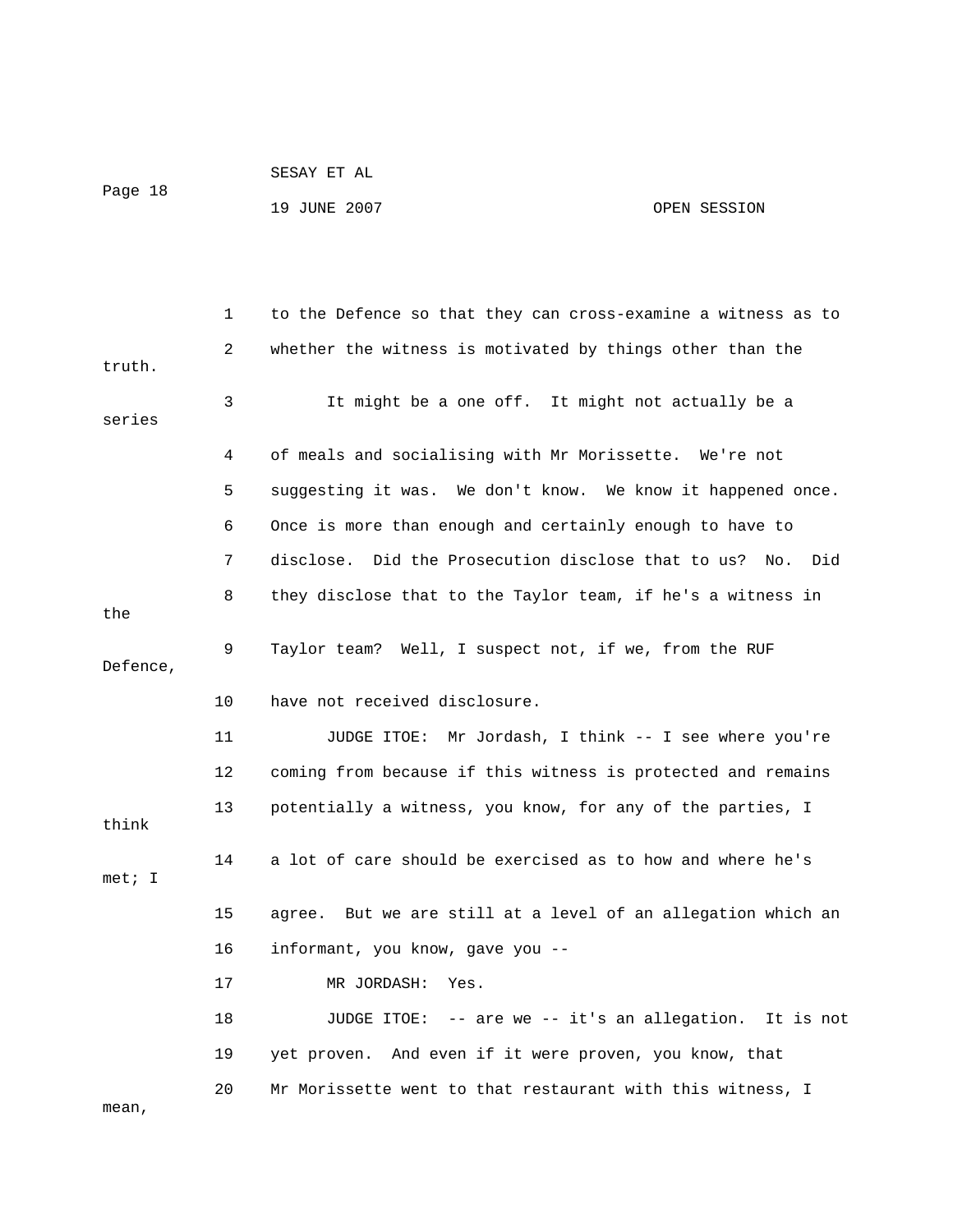| the         | 21 | did he, himself, you know, disclose it to the Prosecution for  |
|-------------|----|----------------------------------------------------------------|
|             | 22 | Prosecution to be able to have these facts in their possession |
| talked      | 23 | and then to disclose them to you? You see, we've always        |
| like        | 24 | of issues of bona fides in matters of disclosures and things   |
| is          | 25 | that. I mean, the Prosecution can only disclose to you what    |
| is          | 26 | in its possession and what is in its knowledge. I think that   |
|             | 27 | the thrust, you know, of the provisions on disclosure.         |
| Prosecution | 28 | So that's my difficulty. If you're saying the                  |
|             | 29 | ought, ought, yes, I agree, on condition that they knew of the |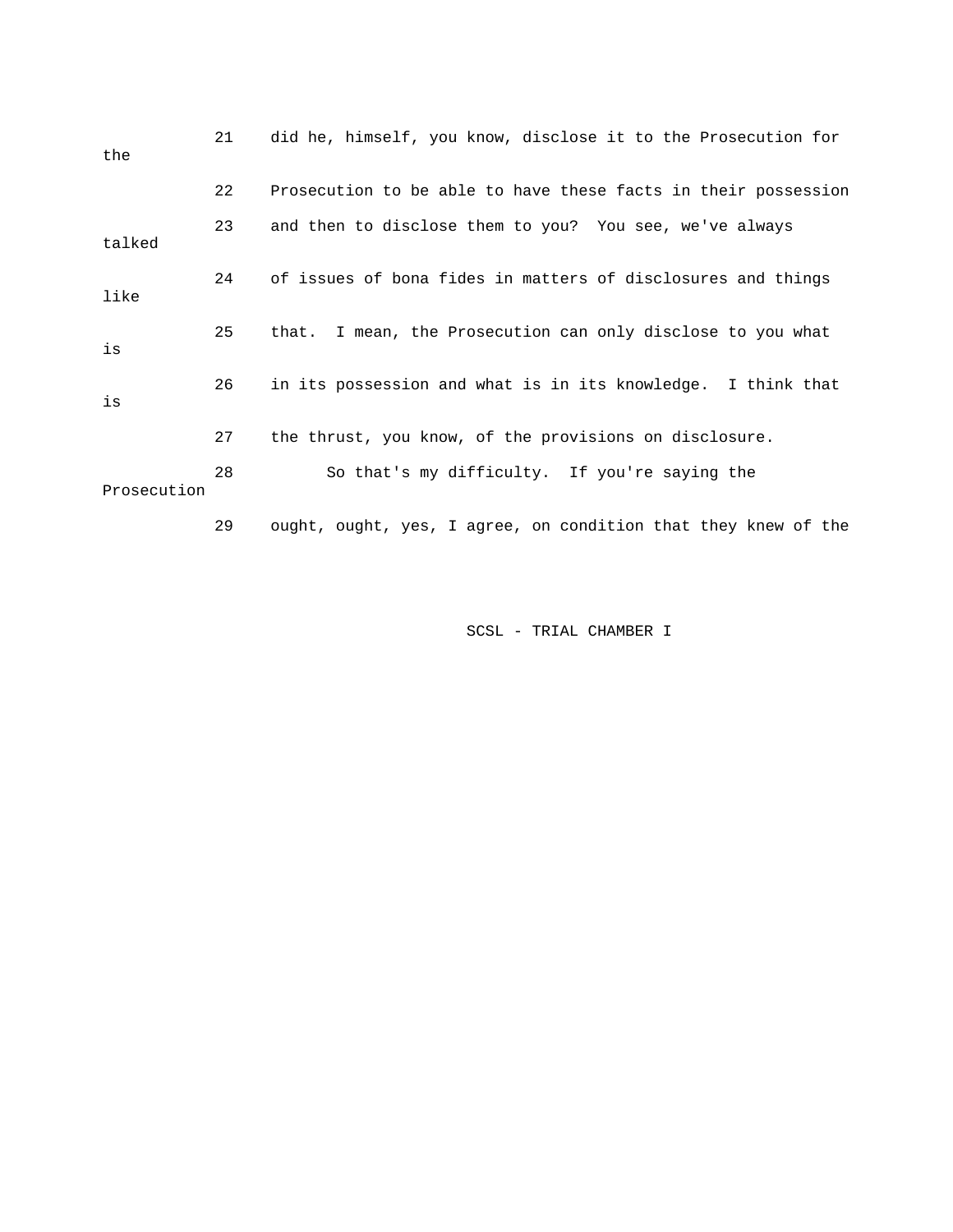|         | SESAY ET AL  |              |
|---------|--------------|--------------|
| Page 19 |              |              |
|         | 19 JUNE 2007 | OPEN SESSION |

 1 existence of this wining and dining in Alex's [sic]. 2 MR JORDASH: I'm not suggesting that my learned friends who 3 are in court from the Prosecution knew about it. My submission 4 to Your Honours is that they would know a lot about what 5 Mr Morissette does. But that's not a reason for not engaging in 6 some reasonable inquiry once they're put on notice, an inquiry 7 from the investigation team who are part and parcel of the 8 Prosecution as to the truth or otherwise of the allegation. 9 PRESIDING JUDGE: Let me ask one question: Suppose at that 10 point in time Mr Morissette, even if as of -- what you represent 11 about him, suppose he was on a frolic of his own? Suppose he was 12 on a frolic of his own, how do the Prosecution come in here? 13 What would be the obligation of the Prosecution? 14 MR JORDASH: To disclose it. If he was on a frolic of his 15 own, and I use a hypothetical example, and he was going around 16 threatening Defence witnesses, it would be disclosable. Now, 17 because this is a bit more mild in the sense that it's an 18 inducement -- 19 PRESIDING JUDGE: The difficulty for me is that whenever

he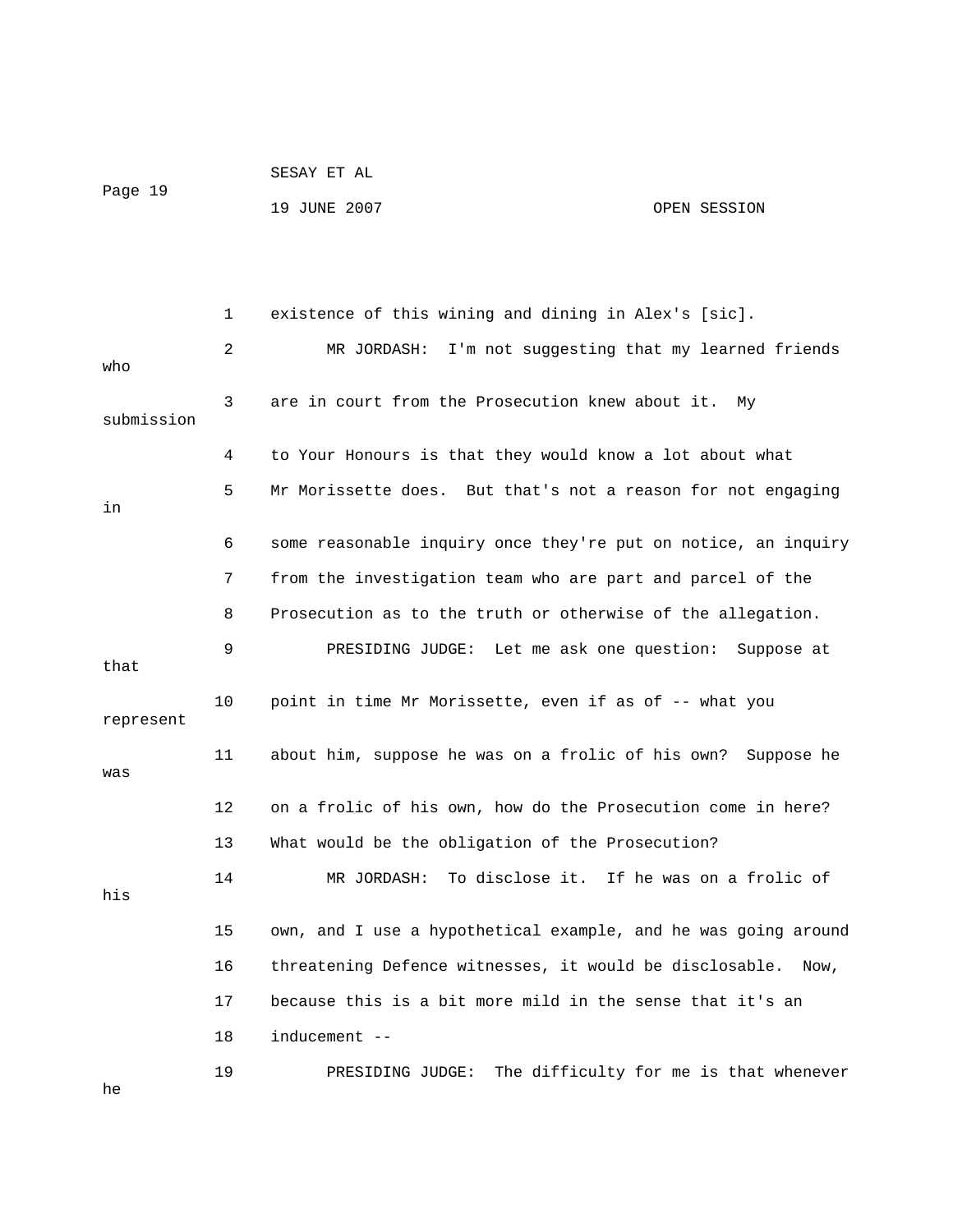|          | 20 | carries or engages in his social life or activities, does he   |
|----------|----|----------------------------------------------------------------|
|          | 21 | always carry the badge of an investigator?                     |
|          | 22 | MR JORDASH: Of course he does, when he's dealing with a        |
|          | 23 | protective witness, yes. Yes. He cannot abdicate that          |
| It       | 24 | responsibility, just simply because it is a social occasion.   |
|          | 25 | is part and parcel. It's impossible not to. If I went wining   |
| because  | 26 | and dining with Mr Sesay's witnesses, I would disclose it      |
|          | 27 | it's right to disclose it, because it goes to the integrity of |
|          | 28 | the proceedings.                                               |
| Kneitel, | 29 | We have been very careful to ensure -- in fact, Mr             |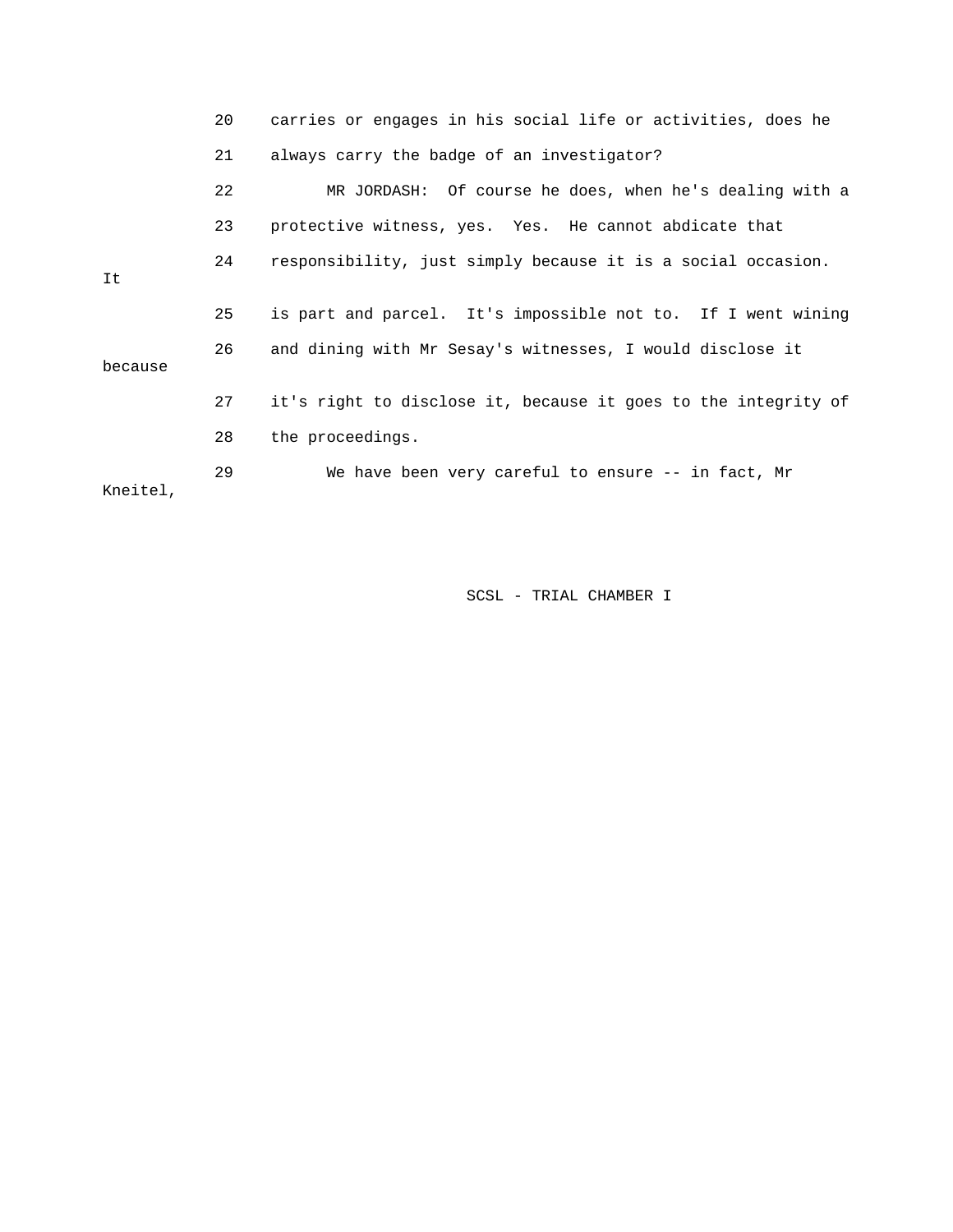|         | SESAY ET AL  |              |
|---------|--------------|--------------|
| Page 20 | 19 JUNE 2007 | OPEN SESSION |
|         |              |              |

 1 our legal assistant, has been overly zealous at times in not 2 providing meals and so on to our witnesses because we have been 3 concerned to ensure that the process remains a fair one. And the 4 obligation on the Prosecution is just as great, if not greater, 5 especially when it concerns the chief of investigations, whose 6 integrity is being challenged, and challenged through evidence by 7 the Defence. 8 May I say this: I don't raise these issues to simply 9 pursue some vendetta against Mr Morissette. I've thought long 10 and hard about raising this allegation because I don't want it to 11 be seen like I'm on some sort of witch-hunt against 12 Mr Morissette. I'm not. 13 But I hope Your Honours will recognise I have an ethical 14 duty to raise these issues. If I see our defence case being 15 challenged or potentially affected, I have to raise them on 16 behalf of Mr Sesay, and I wouldn't be able to face Mr Sesay at 17 the end of the day if he loses a key witness like this, and I 18 knew what had been going on, if I hadn't raised it with the 19 Court. 20 PRESIDING JUDGE: We've given you every opportunity to do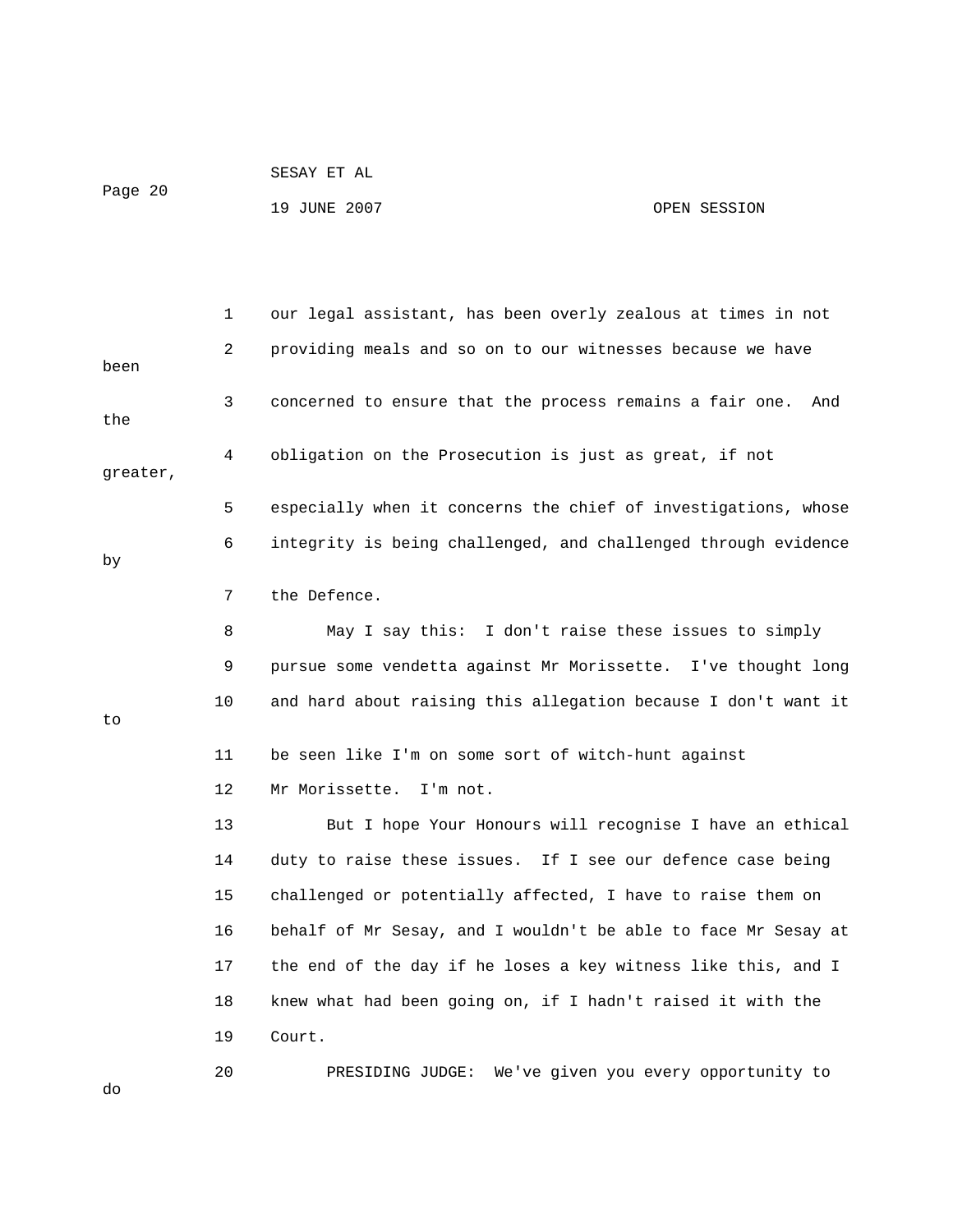|        | 21 | that and we'll continue to do that.                            |
|--------|----|----------------------------------------------------------------|
| thing. | 22 | MR JORDASH: I'm simply saying it is not a personal             |
|        | 23 | It is an issue of the protective process. It's an issue of     |
|        | 24 | saying to the Court: This is going on, we say it's going on.   |
|        | 25 | Can the Prosecution either disclose it or will the Court order |
| not    | 26 | the Prosecution to make enquiries into it? If it turns out     |
|        | 27 | to be true, according to the Prosecution, we may just simply   |
|        | 28 | leave it there. But we may not; we may call evidence to prove  |
| on     | 29 | it's true. But we'll make that decision if the Prosecution go  |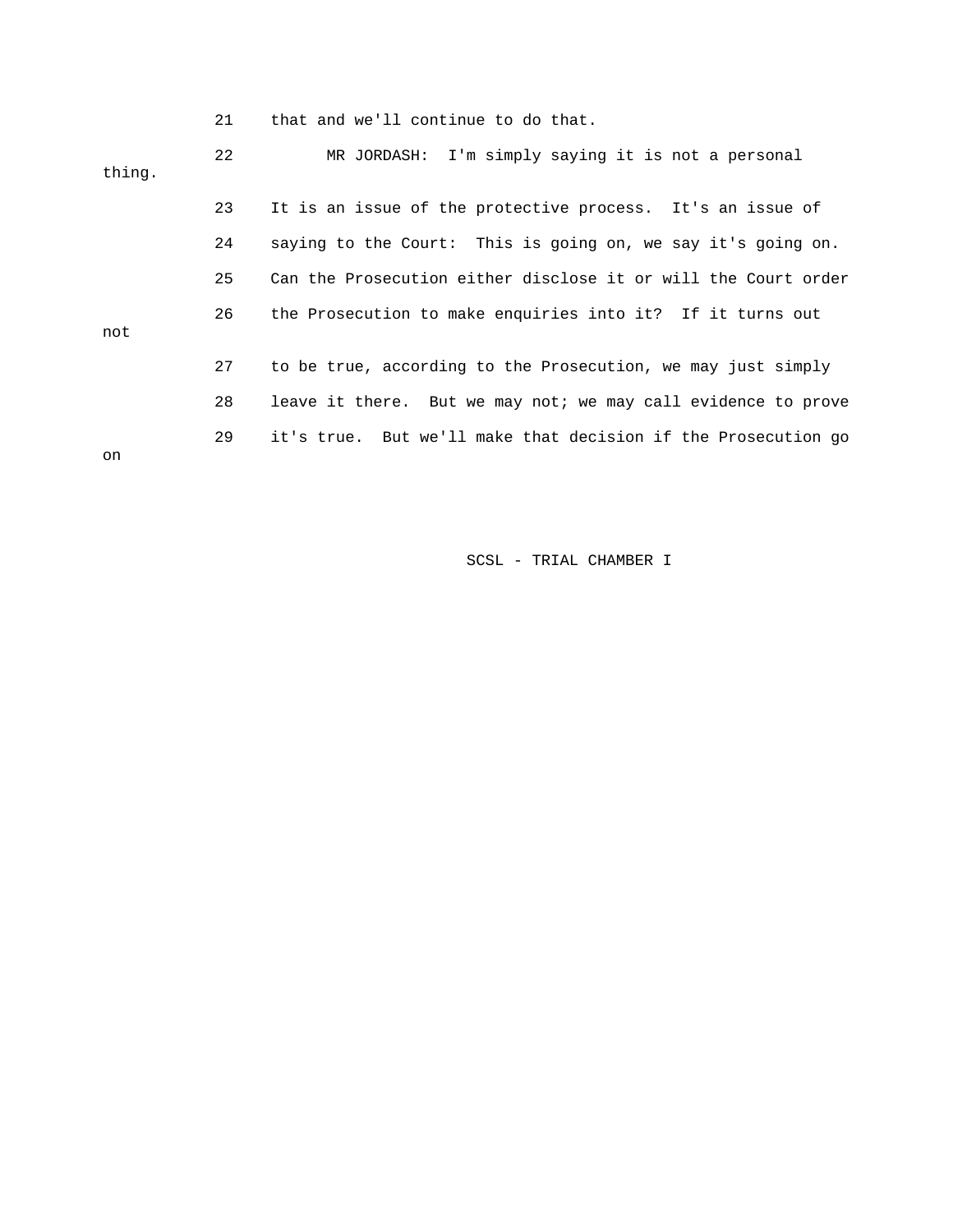|         |    | SESAY ET AL                                                    |              |
|---------|----|----------------------------------------------------------------|--------------|
| Page 21 |    | 19 JUNE 2007                                                   | OPEN SESSION |
|         |    |                                                                |              |
|         |    |                                                                |              |
|         | 1  | an inquiry and depending on the answer we receive.             |              |
|         | 2  | PRESIDING JUDGE: Counsel, we'll stand the Court down           |              |
| for a   |    |                                                                |              |
|         | 3  | while.                                                         |              |
|         | 4  | [Break taken at 10.30 a.m.]                                    |              |
|         | 5  | [Upon resuming at 10.55 a.m.]                                  |              |
|         | 6  | PRESIDING JUDGE: Mr Cammegh, we'll hear you.                   |              |
|         | 7  | Thank you very much for the accommodation<br>MR CAMMEGH:       |              |
| is      | 8  | earlier on, Your Honour. I don't want to be cryptic, but this  |              |
|         | 9  | a matter that does require my urgent attention.                |              |
|         | 10 | PRESIDING JUDGE:<br>Yes.                                       |              |
| and     | 11 | MR CAMMEGH: I would be very grateful if you release me         |              |
| time.   | 12 | It's probably going to take up until about lunch<br>Mr Gbao.   |              |
|         | 13 | I understand that security are willing to take Mr Gbao back to |              |
|         | 14 | the detention centre and that will be my request, please.      |              |
|         | 15 | Leave is granted.<br>PRESIDING JUDGE:                          |              |
|         | 16 | Very much obliged.<br>MR CAMMEGH:                              |              |
| raised, | 17 | Mr Jordash, on the issue that you<br>PRESIDING JUDGE:          |              |
| to      | 18 | the Bench rules that the Prosecution shall here now disclose   |              |
|         | 19 | the Defence any information they may have in their possession  |              |
| to      | 20 | concerning the allegation that Mr Morissette did take TF1-046  |              |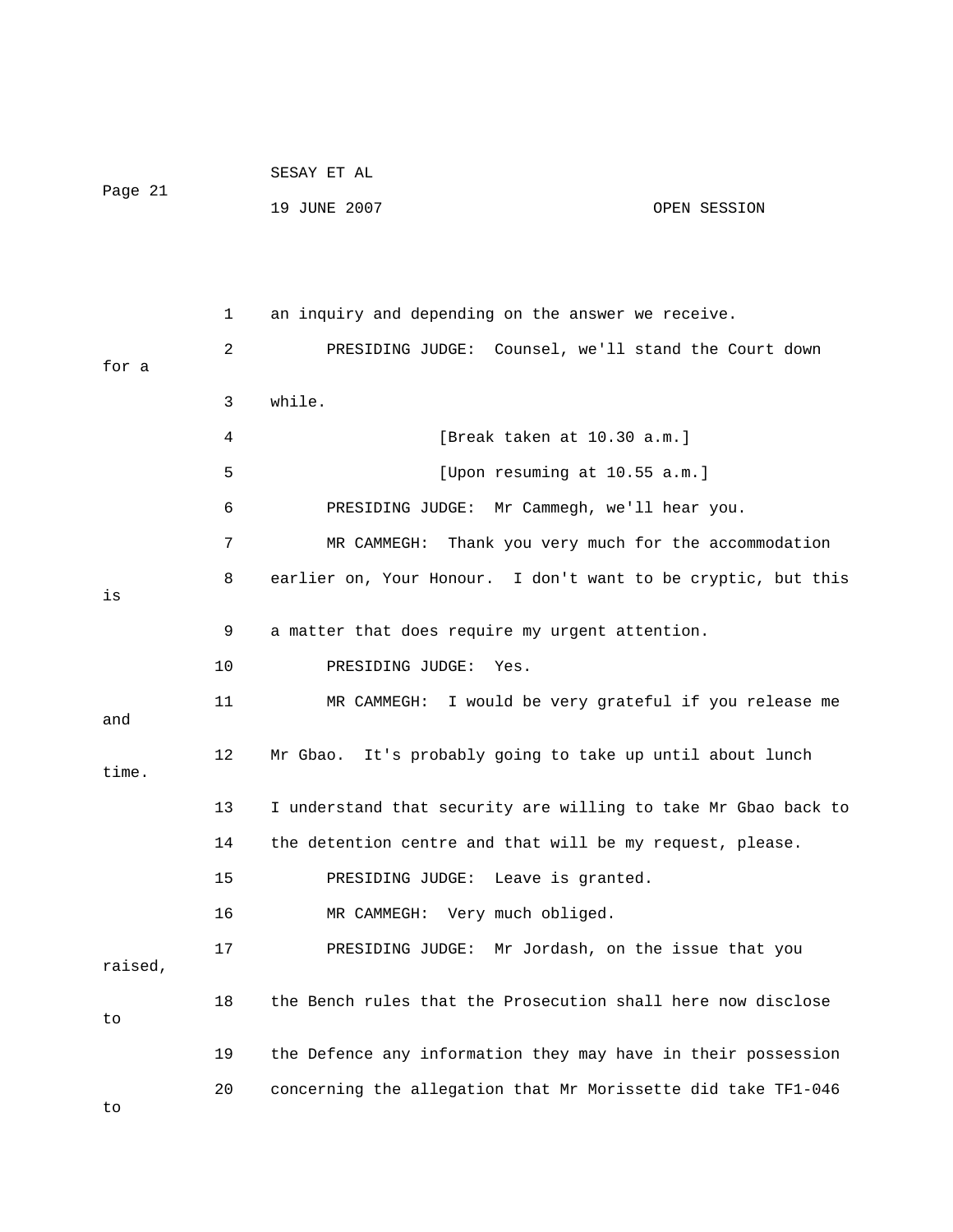| notes          | 21 | lunch at Franco's restaurant. For the records, the Bench      |
|----------------|----|---------------------------------------------------------------|
|                | 22 | that TF1-046 is as at present not a protected witness in this |
| protected      | 23 | trial and that as of 15 June 2006, he was no longer a         |
|                | 24 | witness in the said trial.                                    |
|                | 25 | The Prosecution will now comply with the order of the         |
|                | 26 | Bench. After the Prosecution's response, we'll proceed with   |
| representation | 27 | phase two of the trial within a trial, namely, the            |
|                | 28 | of the Defence position.                                      |
|                | 29 | MR JORDASH: Thank you, Your Honours.                          |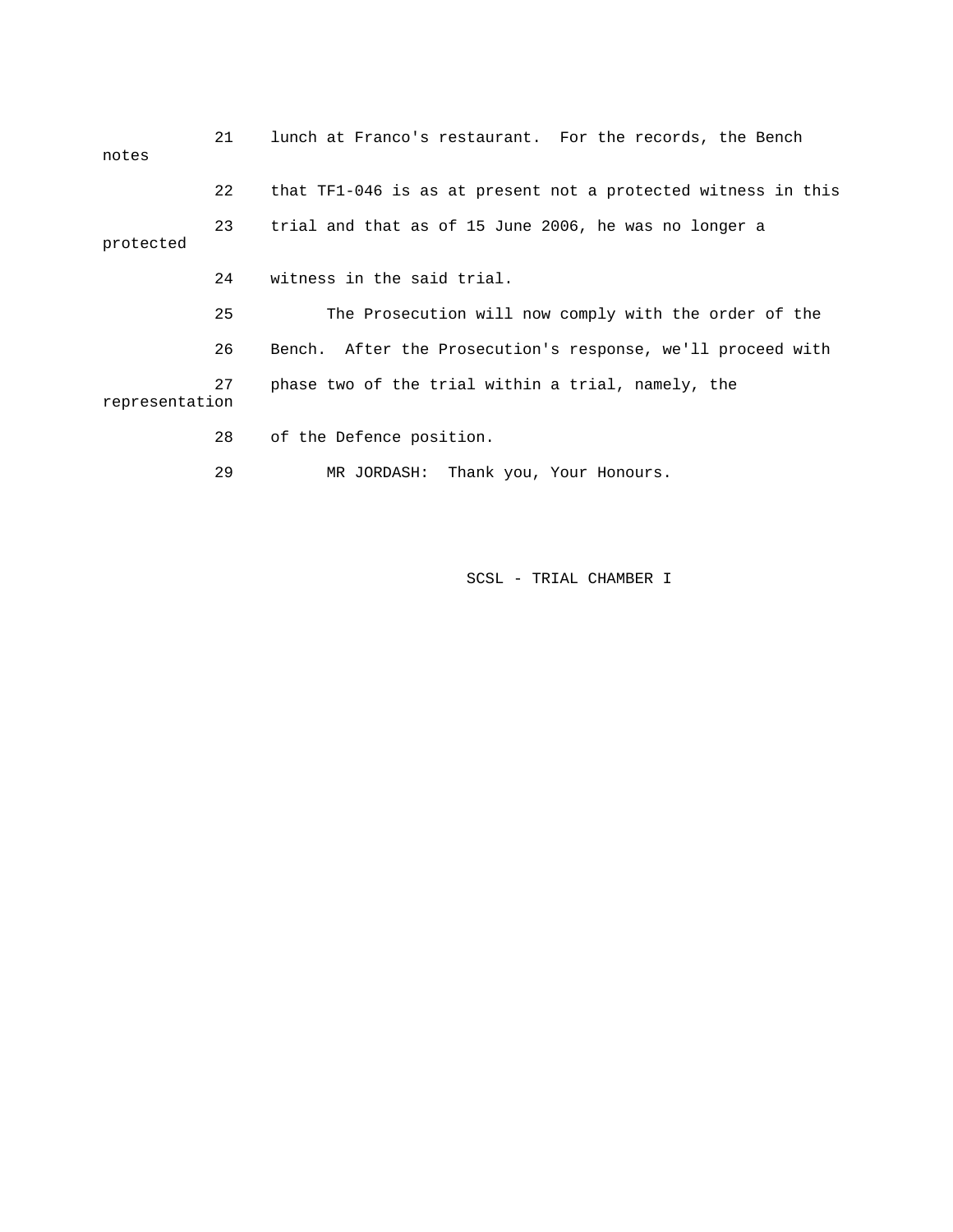|             |    | SESAY ET AL                                                   |
|-------------|----|---------------------------------------------------------------|
| Page 22     |    | 19 JUNE 2007<br>OPEN SESSION                                  |
|             |    |                                                               |
|             |    |                                                               |
|             | 1  | PRESIDING JUDGE: Short response?                              |
|             | 2  | MR HARRISON: I take it it's appropriate for me to seek        |
| an          | 3  | adjournment to obtain this information?                       |
|             | 4  | PRESIDING JUDGE: Very well. We can do that, take a            |
| short       |    |                                                               |
| this        | 5  | adjournment for you, just to clear the air and get on with    |
|             |    |                                                               |
|             | 6  | and make some progress.                                       |
| you         | 7  | JUDGE ITOE: Do you -- as you're now on your feet, do          |
|             | 8  | have any information to disclose in these terms, you know, to |
|             | 9  | this effect?                                                  |
|             | 10 | MR HARRISON: I have no information whatsoever. I'd            |
| have        |    |                                                               |
|             | 11 | to go and make enquiries.                                     |
|             | 12 | PRESIDING JUDGE:<br>Yes.                                      |
|             | 13 | JUDGE ITOE: Was any information communicated to you?          |
|             | 14 | MR HARRISON: No, none whatsoever.                             |
|             | 15 | I'm just asking this.<br>JUDGE ITOE:                          |
| out         | 16 | None whatsoever. But if I can just point<br>MR HARRISON:      |
| continue    | 17 | that, under Rule 66, the Prosecution is only obliged to       |
|             | 18 | to disclose for witnesses the Prosecution intends to call,    |
|             | 19 | because there is literally hundreds of witnesses the          |
| Prosecution |    |                                                               |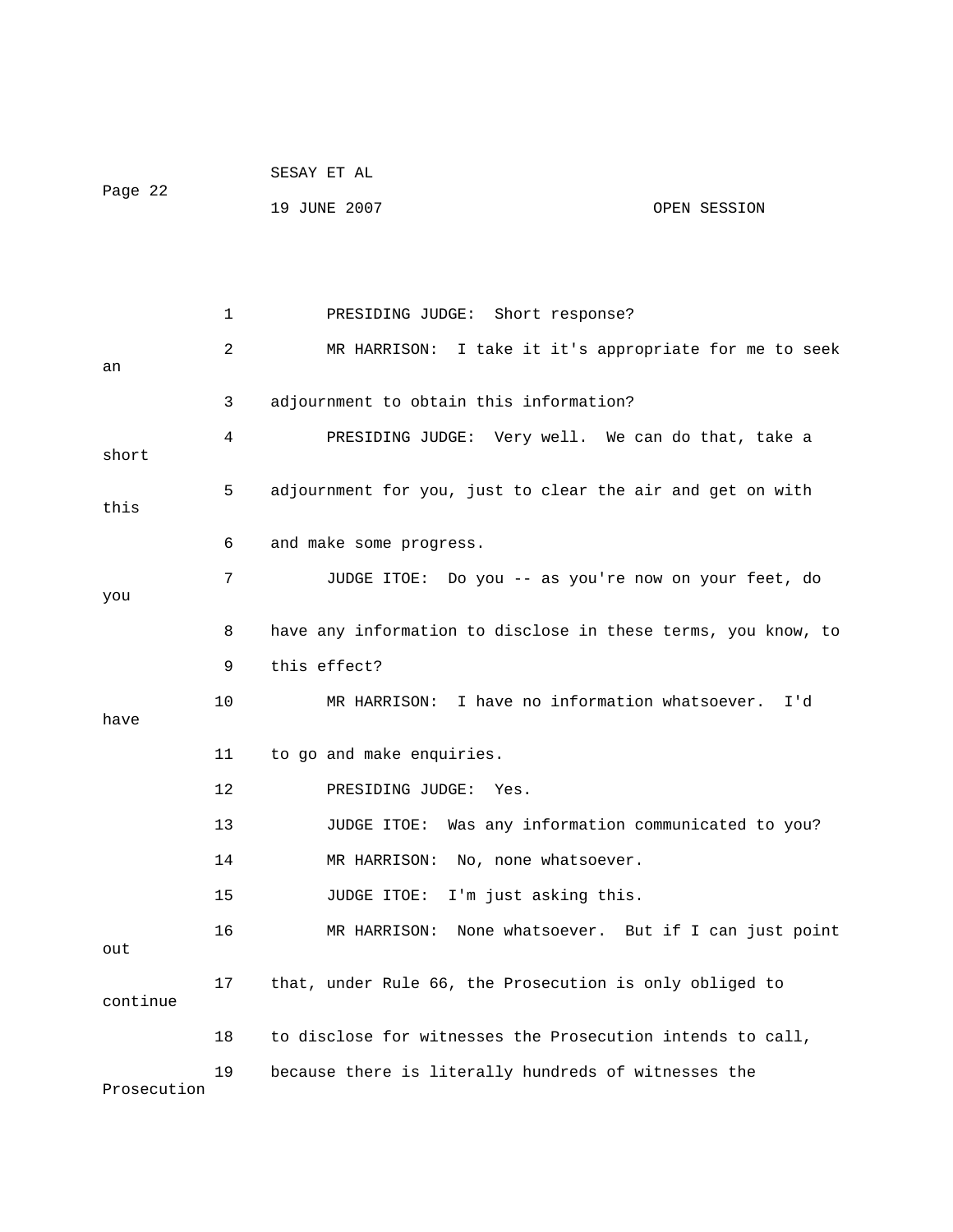| don't      | 20 | does not -- will not call and does not intend to call, we     |
|------------|----|---------------------------------------------------------------|
|            | 21 | keep on reviewing what's going on with witnesses.             |
|            | 22 | JUDGE ITOE: But this is not the purpose, you know, for        |
|            | 23 | which we are asking for this disclosure.                      |
|            | 24 | MR HARRISON: No, I understand that.                           |
|            | 25 | JUDGE ITOE: This is not for this --                           |
| absolutely | 26 | MR HARRISON: That's the explanation why I have                |
| by         | 27 | no knowledge of any contact with persons who are not intended |
|            | 28 | the Prosecution to be witnesses in this trial, and I have no  |
| not        | 29 | knowledge of any other proceedings which persons may or may   |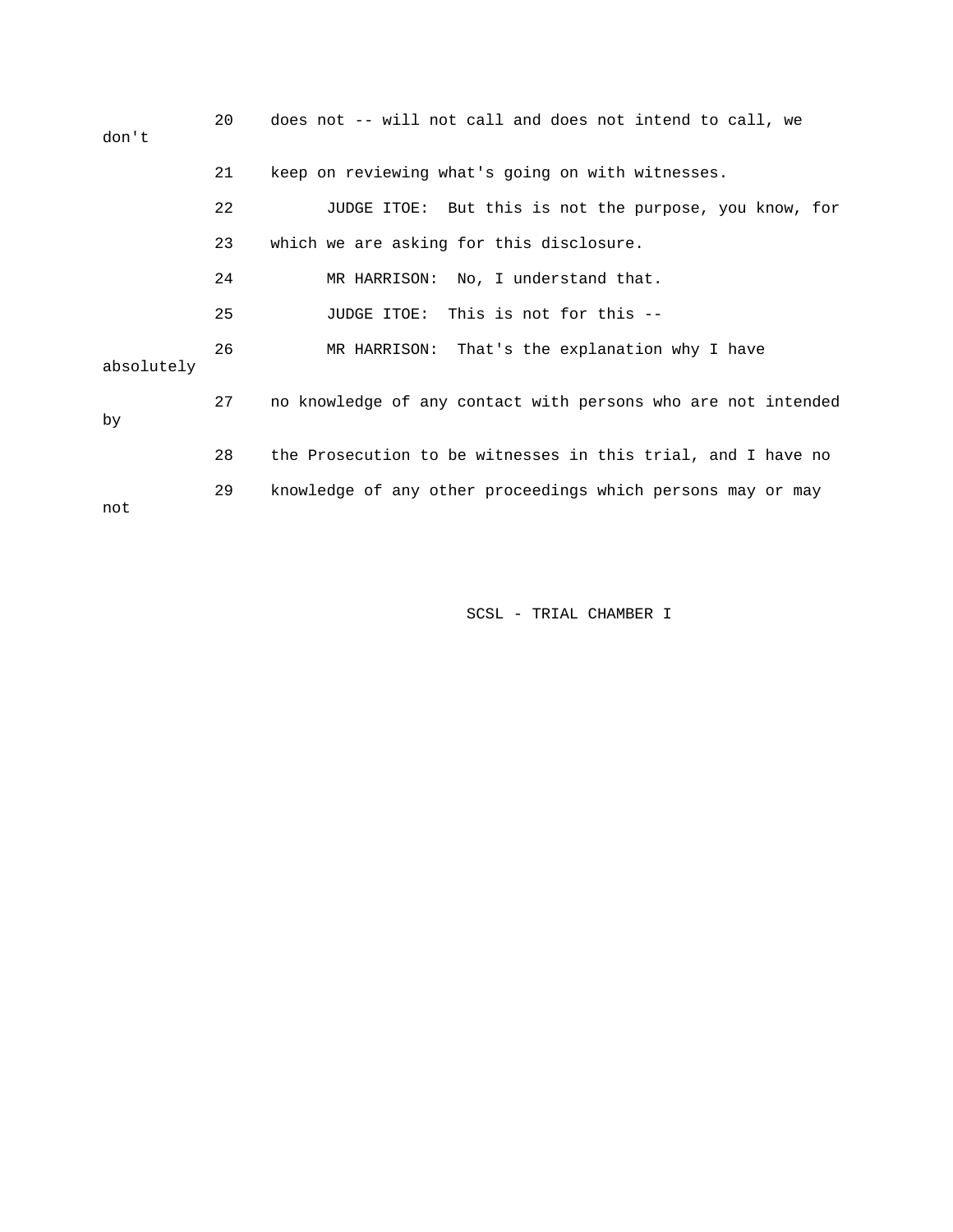|         | SESAY ET AL  |              |
|---------|--------------|--------------|
| Page 23 |              |              |
|         | 19 JUNE 2007 | OPEN SESSION |

|             | 1  | be involved with.                                              |
|-------------|----|----------------------------------------------------------------|
|             | 2  | PRESIDING JUDGE: If you can be helpful, what we need,          |
| can         | 3  | really, for the purpose of the trial within a trial, if you    |
| enquiries   | 4  | get anything on this issue, this narrow issue, if your         |
|             | 5  | come with no return, we take it, and then we just want to move |
|             | 6  | Right.<br>on.                                                  |
| not         | 7  | MR HARRISON: Can I just also advise the Court that I'm         |
| perhaps,    | 8  | even sure if the persons are here. If I could ask for,         |
|             | 9  | a very brief adjournment just so that I can make enquiries     |
|             | 10 | whether appropriate individuals are around.                    |
| accommodate | 11 | PRESIDING JUDGE: Very well. We certainly can                   |
|             | 12 | you. We certainly will stand the Court down.                   |
|             | 13 | [Break taken at 11.00 a.m.]                                    |
|             | 14 | $[RUF19JUN07C - MC]$                                           |
|             | 15 | [Upon resuming at 11.56 a.m.]                                  |
|             | 16 | PRESIDING JUDGE:<br>Mr Harrison.                               |
| the         | 17 | MR HARRISON: Yes. I made enquiries and I can inform            |
|             | 18 | Court of the following: Through Witness and Victims Services,  |
| 046         | 19 | there had been arranged a regular Sunday trip provided to TF1- |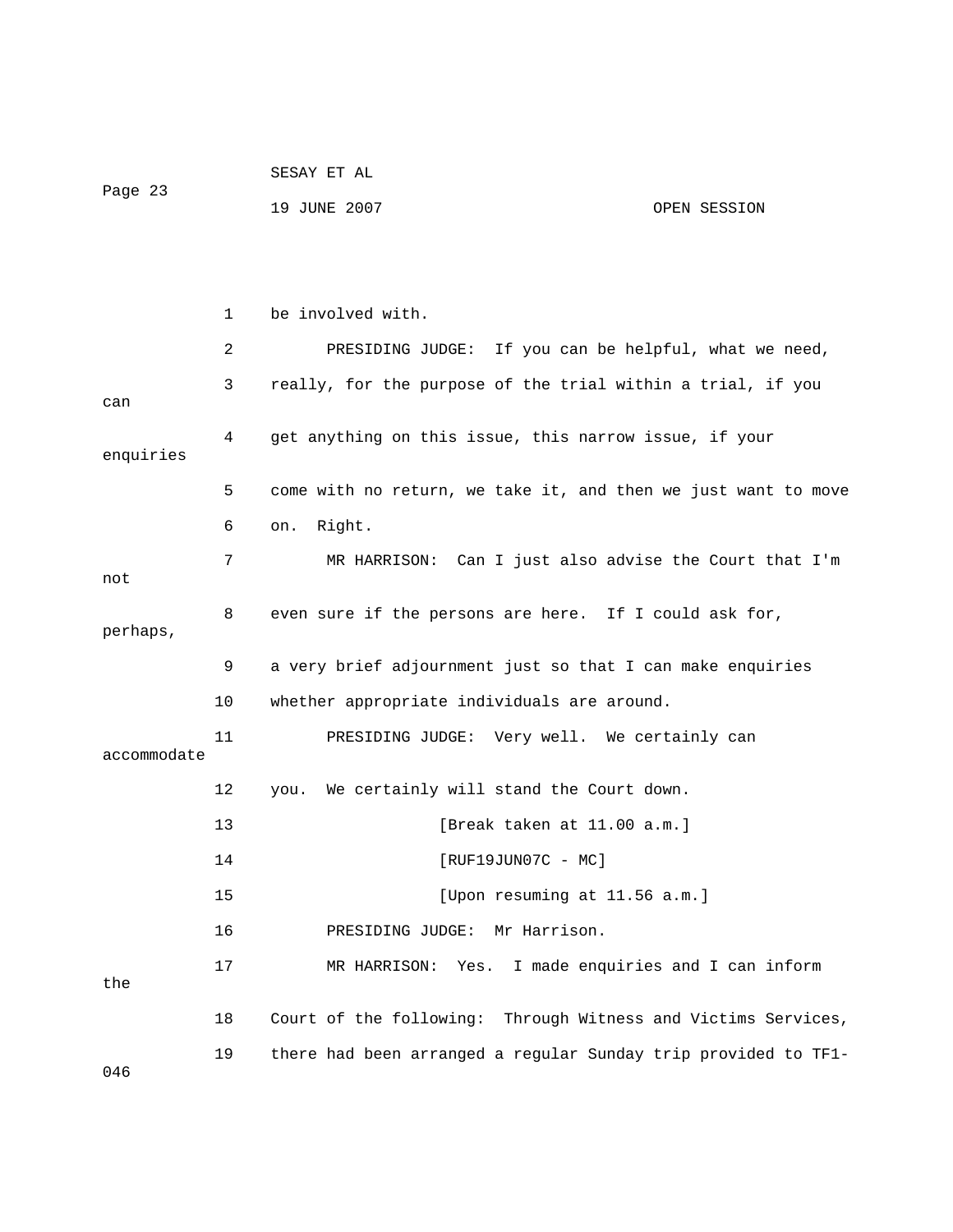| that     | 20 | because of, as I understand it, the lengthy period of time     |
|----------|----|----------------------------------------------------------------|
|          | 21 | he had been in -- with WVS and provided with the services that |
|          | 22 | they can provide. And, on occasion, WVS does not have enough   |
|          | 23 | staff to take this person on this Sunday drive and so, on the  |
|          | 24 | occasion that has been referred to and, as I understand it on  |
| referred | 25 | prior occasions, it's also happened, but on the occasion       |
|          | 26 | to Mr Morissette and Mr Haddad took 046 on this Sunday drive,  |
|          | 27 | away from his residence, and decided to stop and have lunch at |
| there    | 28 | the location that was indicated. And, as I understand it,      |
|          | 29 | was no discussions about any evidentiary matters.              |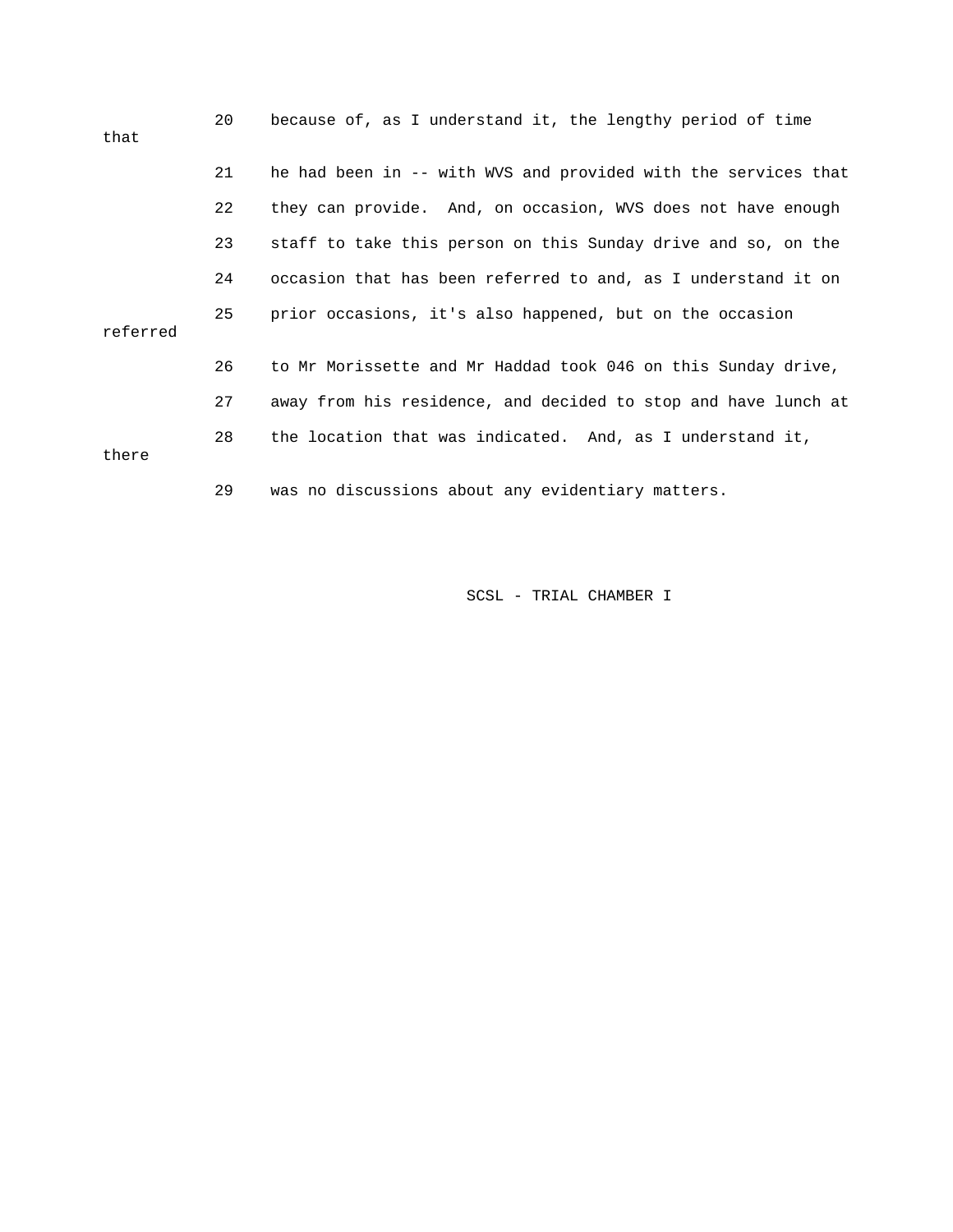| Page 24     |    | SESAY ET AL                                                 |
|-------------|----|-------------------------------------------------------------|
|             |    | 19 JUNE 2007<br>OPEN SESSION                                |
|             |    |                                                             |
|             |    |                                                             |
|             | 1  | PRESIDING JUDGE: Thank you.                                 |
|             | 2  | JUDGE ITOE: That is what he says, that is the               |
| information |    |                                                             |
|             | 3  | that has been given to you?                                 |
|             | 4  | MR HARRISON: Yes, that's right.                             |
| there.      | 5  | JUDGE ITOE: You do not know what was discussed over         |
|             | 6  | MR HARRISON: No, no, of course.                             |
|             | 7  | JUDGE ITOE:<br>Yes.                                         |
| went        | 8  | I was trying to make clear that I just<br>MR HARRISON:      |
|             | 9  | and made enquiries during the time afforded.                |
|             | 10 | JUDGE ITOE: Yes, that's right.<br>Yes.                      |
| that        | 11 | MR HARRISON: And one other thing I should have added,       |
|             | 12 | it turned out that Mr Vahidy and Mr Ahmed, were at the same |
|             | 13 | location where the -- by coincidence.                       |
|             | 14 | Mr Jordash, you may now proceed<br>PRESIDING JUDGE:<br>Yes. |
|             | 15 | with phase two.                                             |
|             | 16 | MR JORDASH: Your Honour, yes. Could I call, please,         |
|             | 17 | Mr Sesay, to give evidence.                                 |
|             | 18 | WITNESS: ISSA HASSAN SESAY [Sworn]                          |
|             | 19 | [The witness answered through interpreter]                  |
|             | 20 | EXAMINED BY MR JORDASH:                                     |
|             | 21 | PRESIDING JUDGE:<br>Madam Courtroom Officer.                |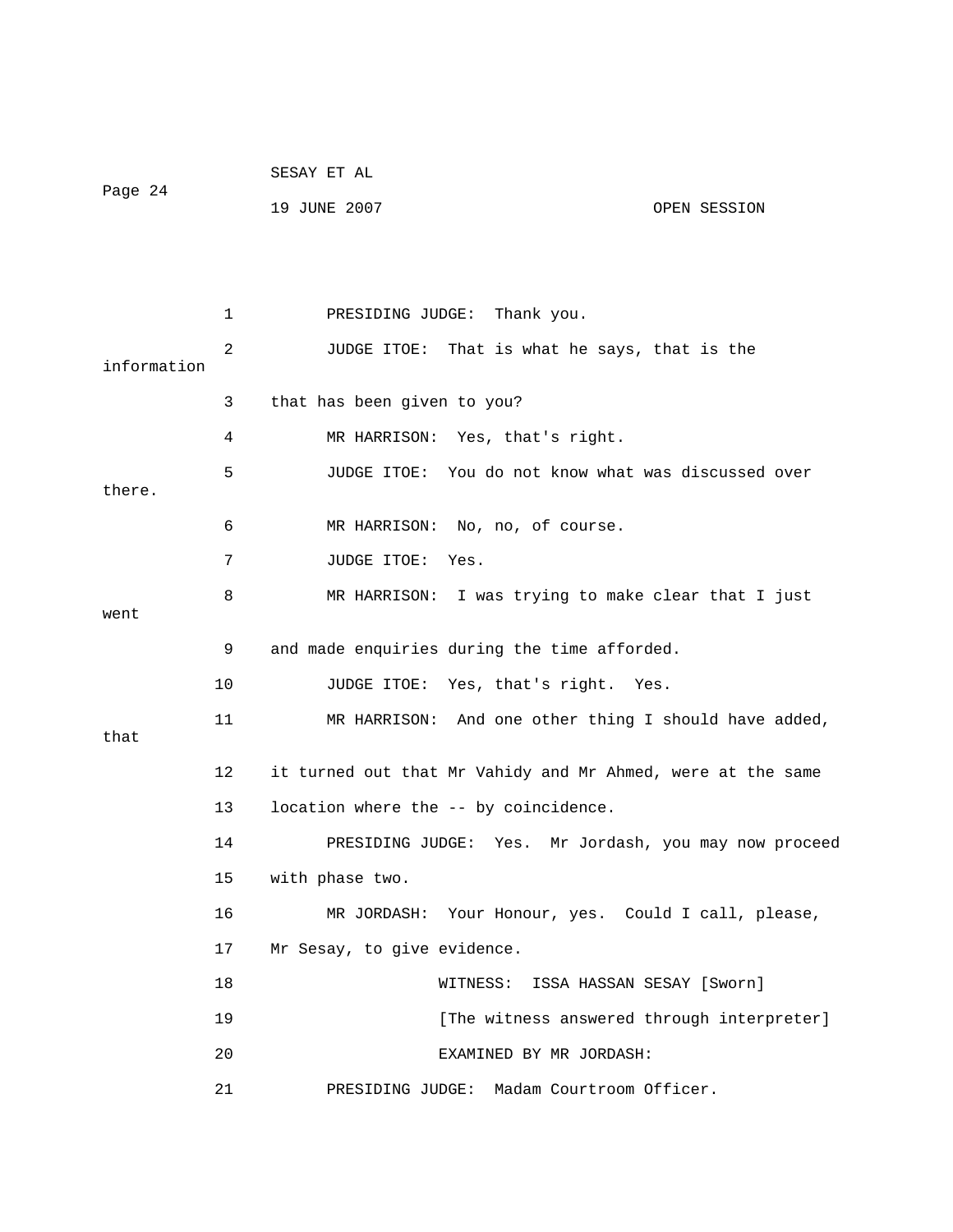22 MS KAMUZORA: Yes, Your Honour.

 23 PRESIDING JUDGE: Please administer the oath to the 24 witness. 25 MR JORDASH:

 26 Q. If I can take you to February 2003, Mr Sesay, just very 27 briefly. Did you go anywhere of interest in that month?

28 A. Yes.

29 Q. Where did you go?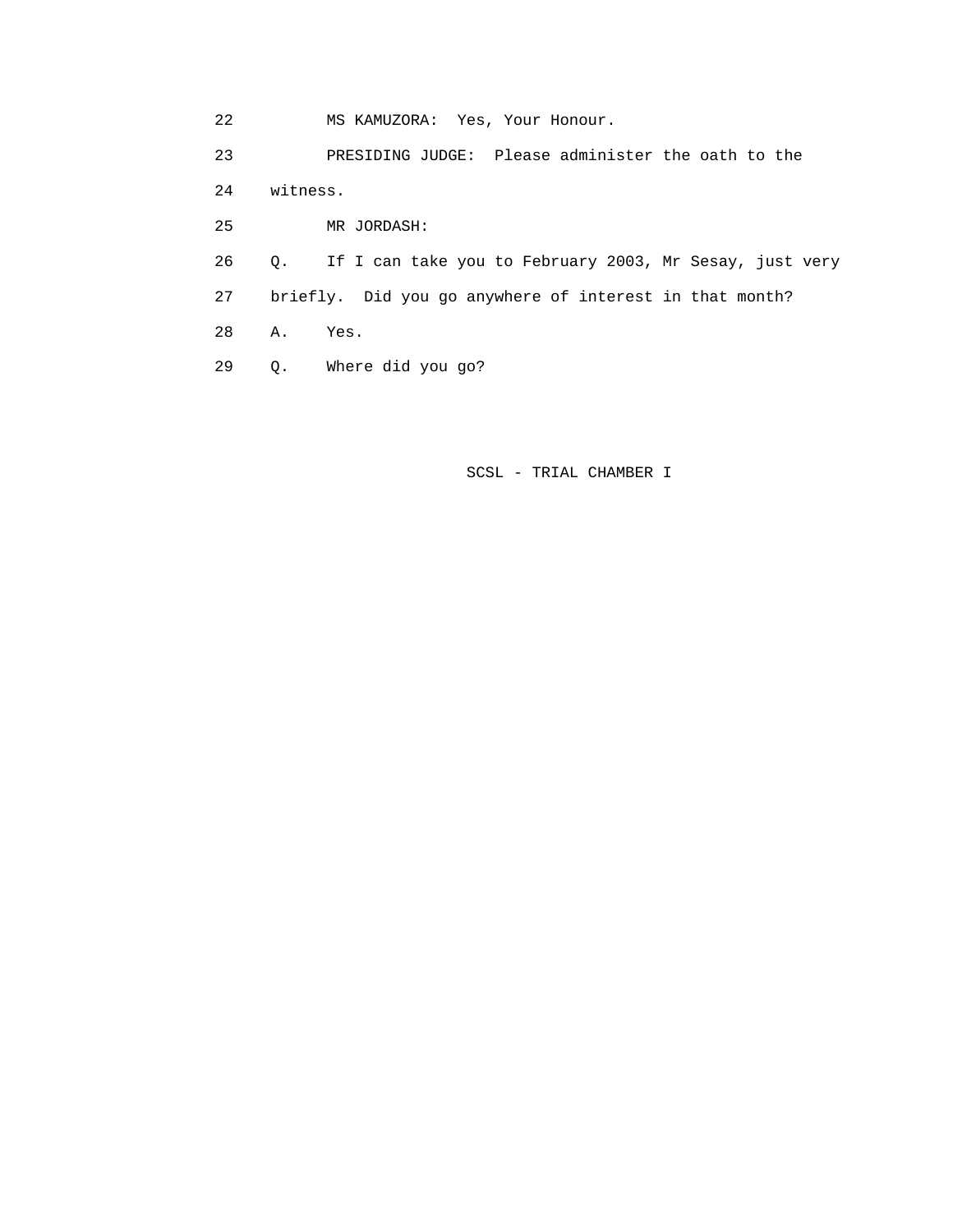|         | SESAY ET AL  |              |
|---------|--------------|--------------|
| Page 25 |              |              |
|         | 19 JUNE 2007 | OPEN SESSION |

| Ombudsman. | 1  | Α.         | I went to the boss man, Mr Gabidon [phon], the              |
|------------|----|------------|-------------------------------------------------------------|
|            | 2  | Q.         | And what did you go to see the Ombudsman about?             |
| for        | 3  | Α.         | I went to report Gibril, who had some money, to house       |
|            | 4  |            | the RUF party. That was the report I took to Mr Gabidon.    |
|            | 5  | Q.         | Sorry, who is Gibril?                                       |
|            | 6  | Α.         | Gibril Massaquoi, the then RUF spokesman.                   |
| that       | 7  | О.         | Sorry, you went to see the Ombudsman; can you explain       |
|            | 8  |            | again, please?                                              |
| man        | 9  | Α.         | Yes. I went to see the Ombudsman to complain about the      |
| the        | 10 |            | Gibril gave the money for the house; that was why I went to |
|            | 11 | Ombudsman. |                                                             |
|            | 12 | Q.         | So Gibril had given somebody money for a house?             |
|            | 13 | Α.         | Yes.                                                        |
|            | 14 | Q.         | You went to the Ombudsman to do what?                       |
| talk       | 15 | Α.         | Well, I went to the Ombudsman for him to intervene to       |
|            | 16 |            | to the individual who had the house that they had given the |
|            | 17 | money.     |                                                             |
| what       | 18 | Q.         | Sorry, this isn't very clear, Mr Sesay. What -- for         |
| Ombudsman? | 19 |            | purpose, what did you hope to achieve by going to the       |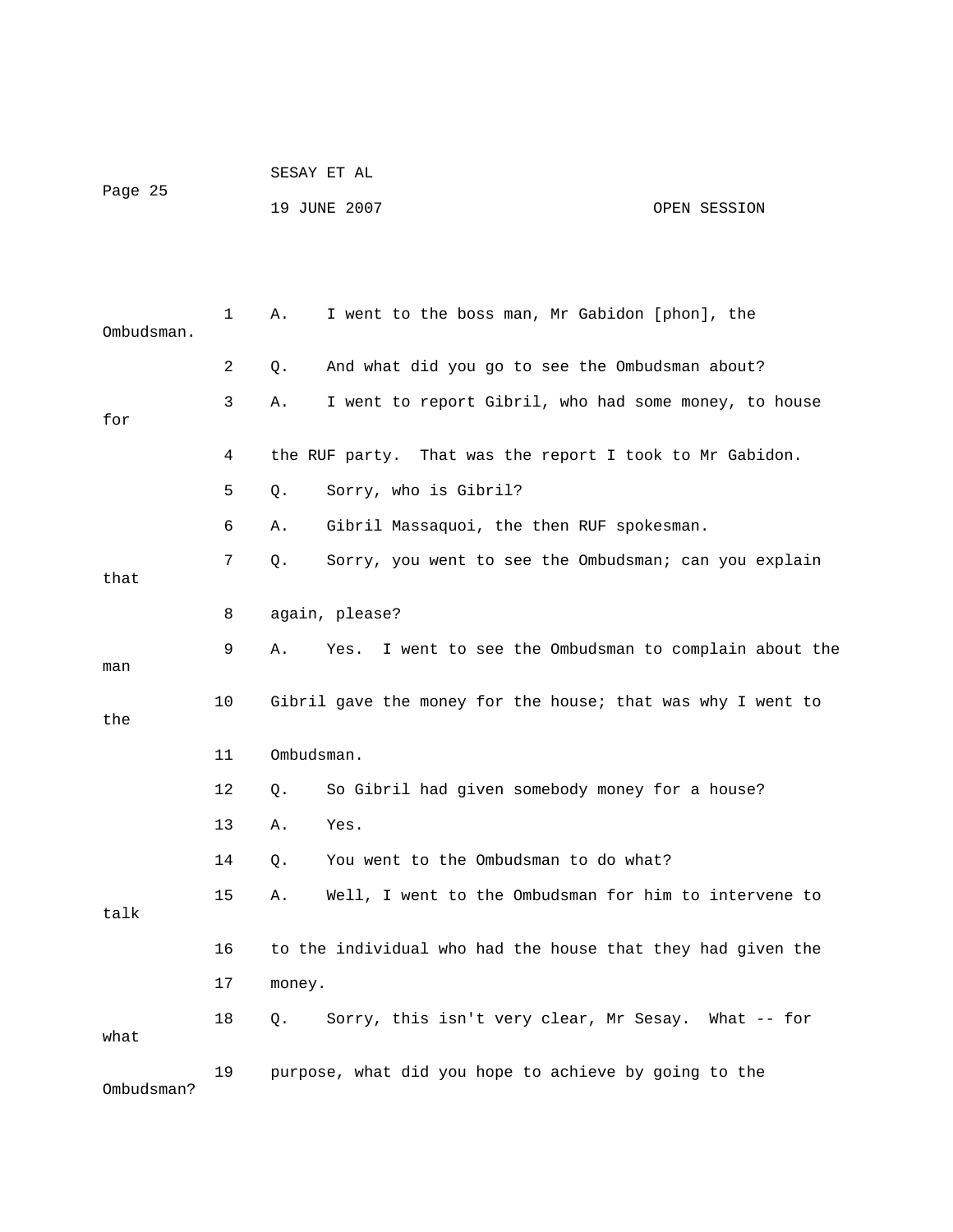| οf   | 20 | Well, the Ombudsman, I expected him to talk to the owner<br>Α. |
|------|----|----------------------------------------------------------------|
|      | 21 | the house, who was in England, to return the money back to us. |
|      | 22 | Since they demand -- since they demand the house owner, they   |
|      | 23 | demand the house owner asked for, we were unable to raise the  |
|      | 24 | amount, so I went.                                             |
| that | 25 | THE INTERPRETER: Your Honours, can the witness take            |
|      | 26 | bit again?                                                     |
| all  | 27 | PRESIDING JUDGE: I think Mr -- you need to go over it          |
| are  | 28 | again. It's not coming out well, and I'm not sure whether we   |
| it's | 29 | having interpretational problems too, because it seems as if   |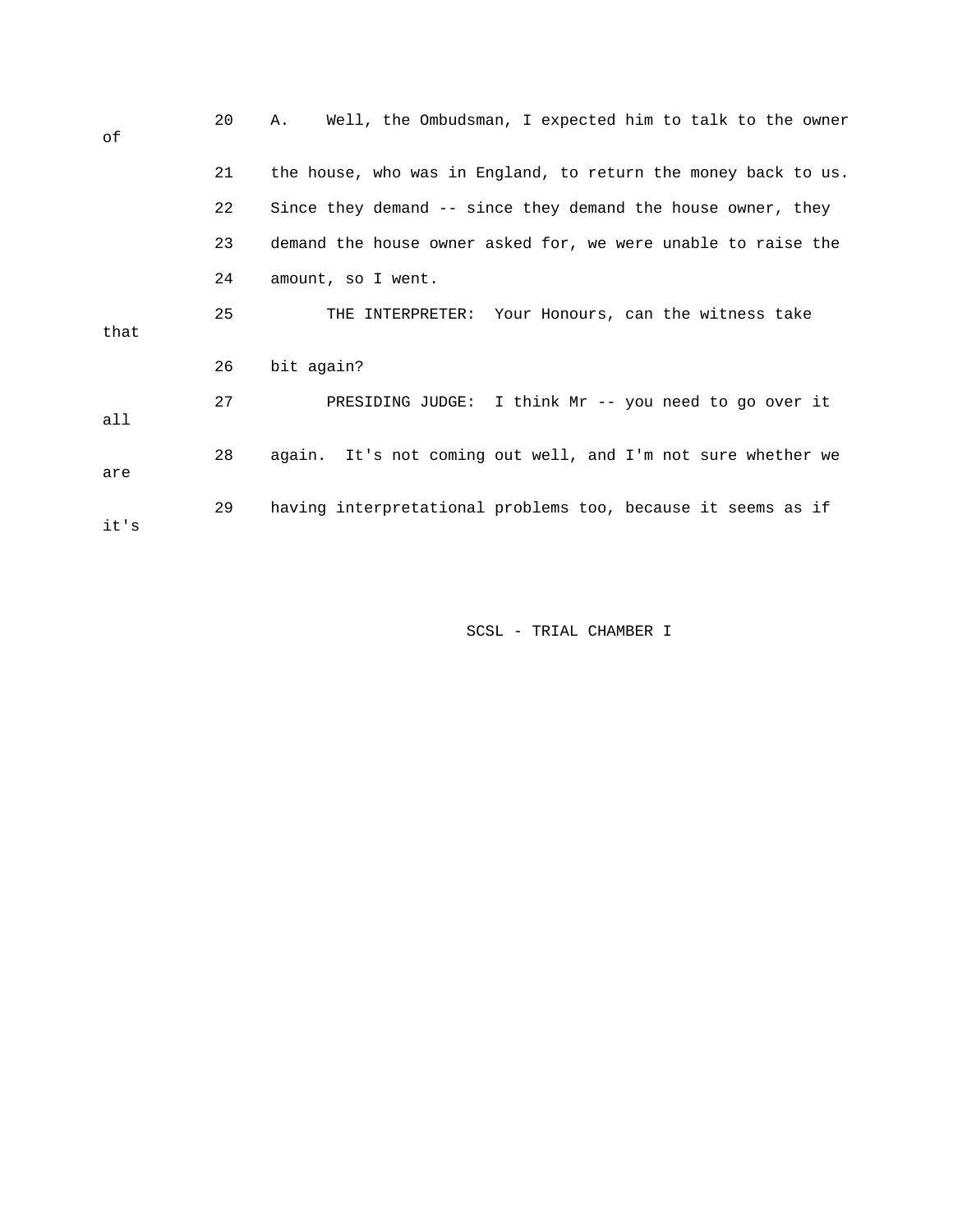|          |    | SESAY ET AL                                                    |              |
|----------|----|----------------------------------------------------------------|--------------|
| Page 26  |    | 19 JUNE 2007                                                   | OPEN SESSION |
|          |    |                                                                |              |
|          | 1  | disjointed and not really coming out.                          |              |
|          |    |                                                                |              |
|          | 2  | Yes. I was going --<br>MR JORDASH:                             |              |
| focused  | 3  | PRESIDING JUDGE: Let's begin again, probably in a              |              |
|          | 4  | What was the complaint about?<br>way.                          |              |
| we       | 5  | THE WITNESS: My Lord, the complaint was about a house          |              |
|          | 6  | wanted to buy before the elections for the RUFP party.         |              |
|          | 7  | PRESIDING JUDGE: Well, slowly, slowly Mr Sesay, yes.           |              |
|          | 8  | THE WITNESS: So Gibril Massaquoi was in charge of this         |              |
| lawyer   | 9  | agreement in Freetown, and the money was passed through a      |              |
|          | 10 | who was Mr Manly-Spain to pay the money to the house owner who |              |
|          | 11 | was based in England. So during the elections the house owner  |              |
| said     | 12 | said we should hand over another \$15,000 of the money. So I   |              |
| house    | 13 | if that was the case we don't have any more money, so the      |              |
|          | 14 | owner should return the one we had given before.               | That was the |
|          | 15 | complaint I went to report to Mr Gabidon. And Mr Gabidon       |              |
| the      | 16 | directed me and he said, "Issa, I've tried to intervene but    |              |
| director | 17 | only way you can get this money back is to report to the       |              |
|          | 18 | of CID, " who was Mr Daboh.                                    |              |
|          | 19 | MR JORDASH: Right. I think that's clearer.                     |              |
|          | 20 | PRESIDING JUDGE: Yes, it's making sense now.                   |              |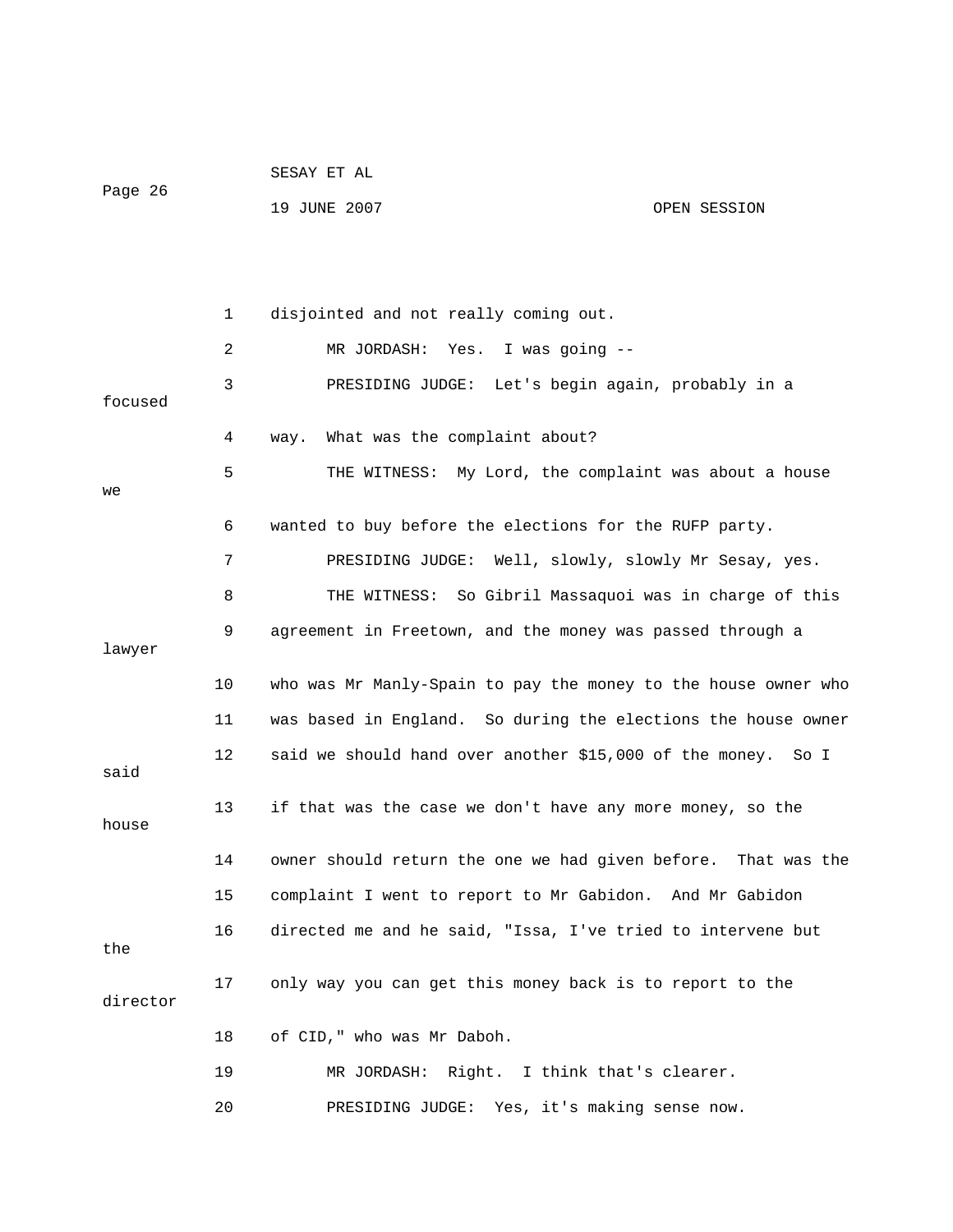|           | 21 | MR JORDASH:                                                          |
|-----------|----|----------------------------------------------------------------------|
| οf        | 22 | And what happened after he directed you to the director<br>$\circ$ . |
|           | 23 | the CID?                                                             |
| intervene | 24 | Well, he said that was only the police that would<br>Α.              |
| was       | 25 | to get the money back because he was only an Ombudsman; that         |
|           | 26 | not his job. So that was why he had advised me to go to the          |
|           | 27 | director of CID while he himself, Mr Gabidon, called on the          |
|           | 28 | director of CID and told him that Issa would come to you and         |
|           | 29 | relay a complaint.                                                   |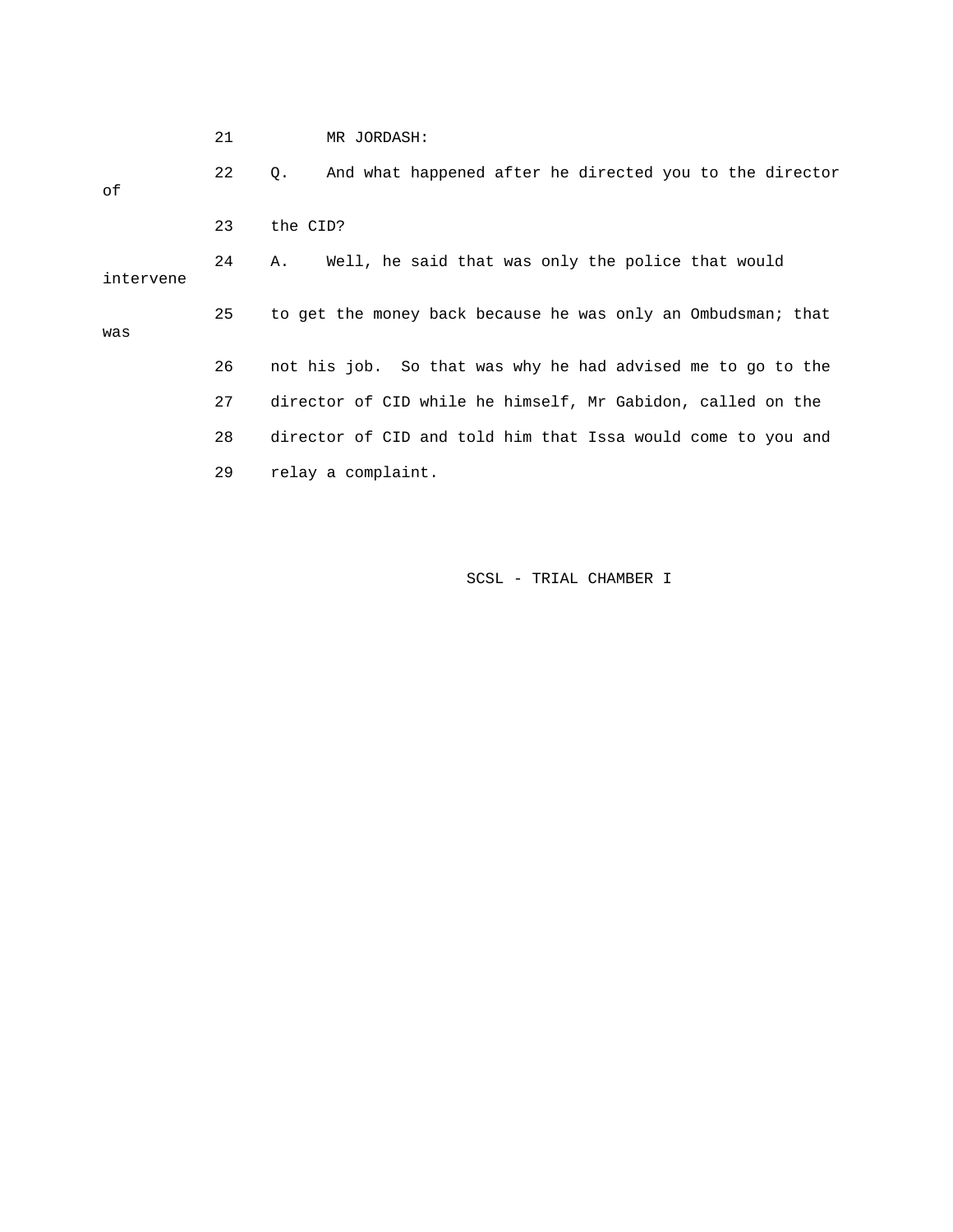| Page 27    |    | 19 JUNE 2007                                                    | OPEN SESSION |
|------------|----|-----------------------------------------------------------------|--------------|
|            |    |                                                                 |              |
|            | 1  | And what happened?<br>Q.                                        |              |
| say        | 2  | JUDGE ITOE: Mr Sesay, how much money did this landlord          |              |
| paid       | 3  | you should pay him? How much in addition? You said you had      |              |
|            | 4  | some money. How much did he say was -- did I hear you say       |              |
|            | 5  | \$12,000 or \$15,000?                                           |              |
|            | 6  | THE WITNESS: No, sir, My Lord. It's the balance should          |              |
| balance    | 7  | have been $$15,000$ and we had already paid $$60,000$ .         | The          |
|            | 8  | would have been \$15,000 which the landlord said we should pay. |              |
|            | 9  | So I told him that we would not have that amount to pay again.  |              |
|            | 10 | MR JORDASH:                                                     |              |
|            | 11 | So, if I understand you correctly, you were seeking the<br>Q.   |              |
|            | 12 | return of the rest of the money?                                |              |
|            | 13 | Yes.<br>Α.                                                      |              |
|            | 14 | And so, after being directed to the CID, what happened?<br>Q.   |              |
| and        | 15 | Well, I went, I met Mr Daboh and I reported the matter<br>Α.    |              |
| go         | 16 | they took a statement from me and Mr Daboh said that I should   |              |
| concerning | 17 | to CID with the people who were involved with Gibril            |              |
| went       | 18 | the house arrangements. So I called on the people and they      |              |
|            | 19 | to give -- they gave statements at CID. One was Pa Alpha,       |              |

SESAY ET AL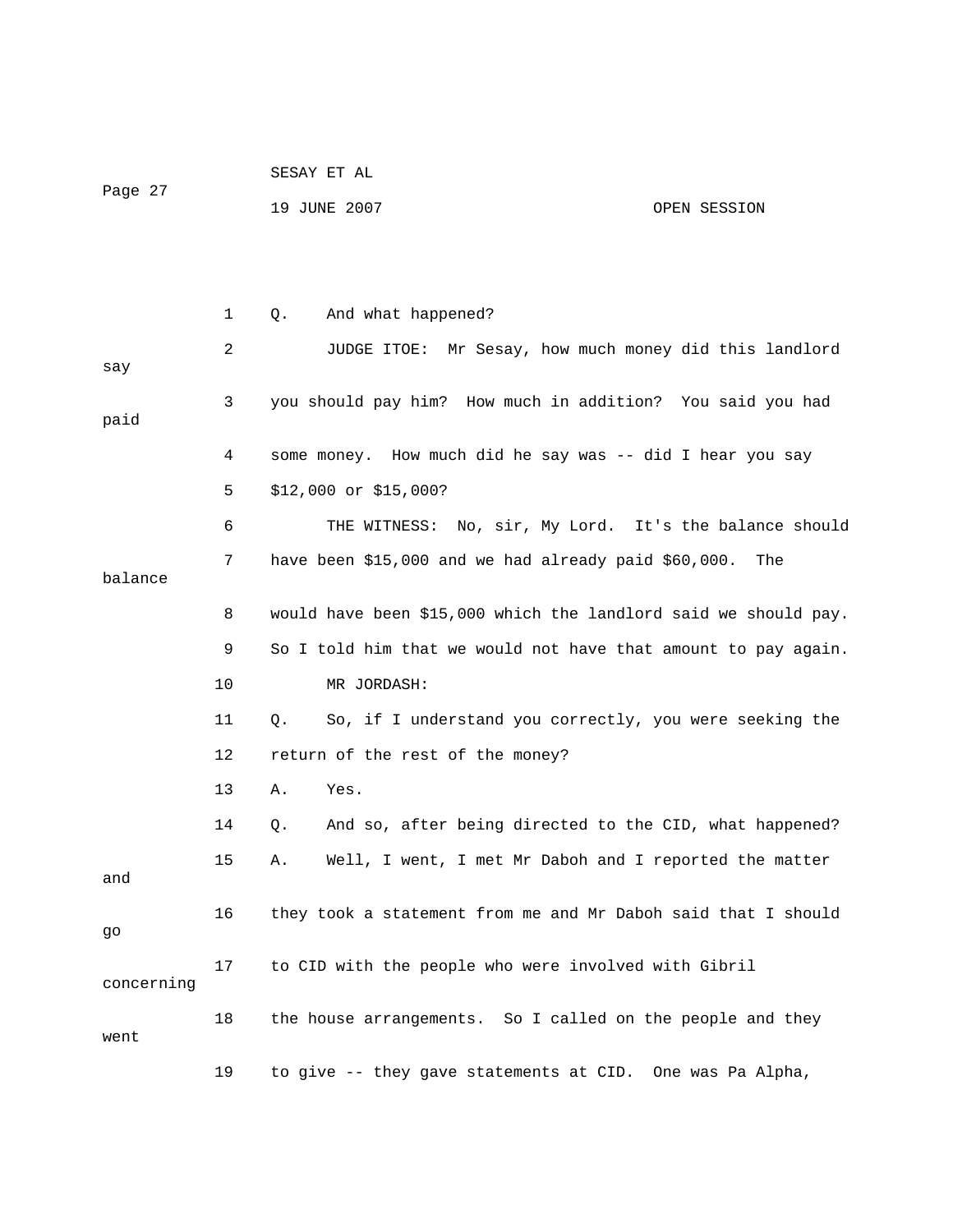| CID       | 20 | Pa Alpha from Port Loko. Mammy Isatu, they all went to the    |
|-----------|----|---------------------------------------------------------------|
| to        | 21 | to give statements. So, from that point, the director told me |
| would     | 22 | wait. He said he would contact lawyer Manly-Spain and he      |
| money.    | 23 | contact the man in England so that they can retrieve the      |
|           | 24 | MR JORDASH:                                                   |
|           | 25 | So, what happened?<br>Q.                                      |
| last      | 26 | So when the director told me that, I waited. So, the<br>Α.    |
| secretary | 27 | week in February, I had -- I received a call from the         |
|           | 28 | to the president, Mr Sheku Mansaray. He said the president    |
|           | 29 | wanted to see me.                                             |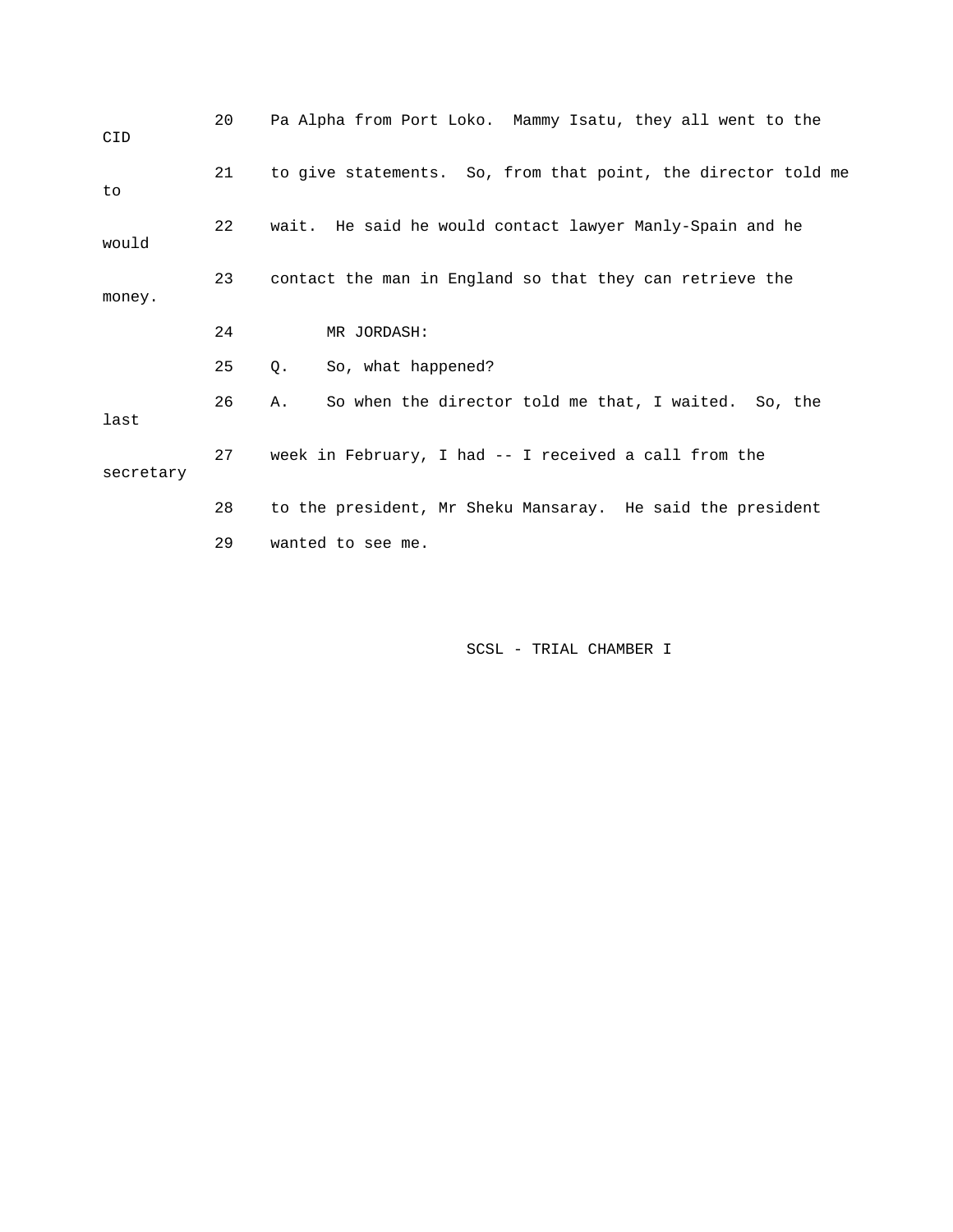|         |    | SESAY ET AL                                                    |              |
|---------|----|----------------------------------------------------------------|--------------|
| Page 28 |    | 19 JUNE 2007                                                   | OPEN SESSION |
|         |    |                                                                |              |
|         |    |                                                                |              |
|         | 1  | And did you go?<br>Q.                                          |              |
|         | 2  | Yes, I went there. I went to see Pa Kabbah.<br>Α.              |              |
|         | 3  | What happened?<br>Q.                                           |              |
|         | 4  | So Pa Kabbah, when I went there, he was in the waiting<br>Α.   |              |
|         | 5  | I was in the waiting room and then he came. So I went<br>room. |              |
| he      | 6  | inside. They said I should go. I met him in the office.        | So           |
| on?"    | 7  | said, "Issa, I summoned you." He said, "How are you getting    |              |
|         | 8  | I said, "Pa, thank God." He said, "How is your family?" So I   |              |
|         | 9  | said, "They're fine." So he said, "I called you to inform you  |              |
|         | 10 | that there would be a court in this country and it will be an  |              |
|         | 11 | international court," he said, "But this court" --             |              |
|         | 12 | Go on.<br>Q.                                                   |              |
|         | 13 | Pa Kabbah said the court would not arrest both of us<br>Α.     |              |
|         | 14 | because the role we played --                                  |              |
|         | 15 | MR HARRISON: The Prosecution objects.                          |              |
|         | 16 | PRESIDING JUDGE: Grounds? Objects to what?                     |              |
|         | 17 | The question and the last answer.<br>MR HARRISON:              |              |
|         | 18 | PRESIDING JUDGE:<br>Yes.                                       |              |
|         | 19 | The issue on the voir dire is solely the<br>MR HARRISON:       |              |
|         | 20 | voluntariness of the statement. Events that took place and     |              |
| the     |    |                                                                |              |
|         | 21 | conversations with others that are irrelevant to the           |              |
|         | 22 | determination of the voluntariness of the statement are not    |              |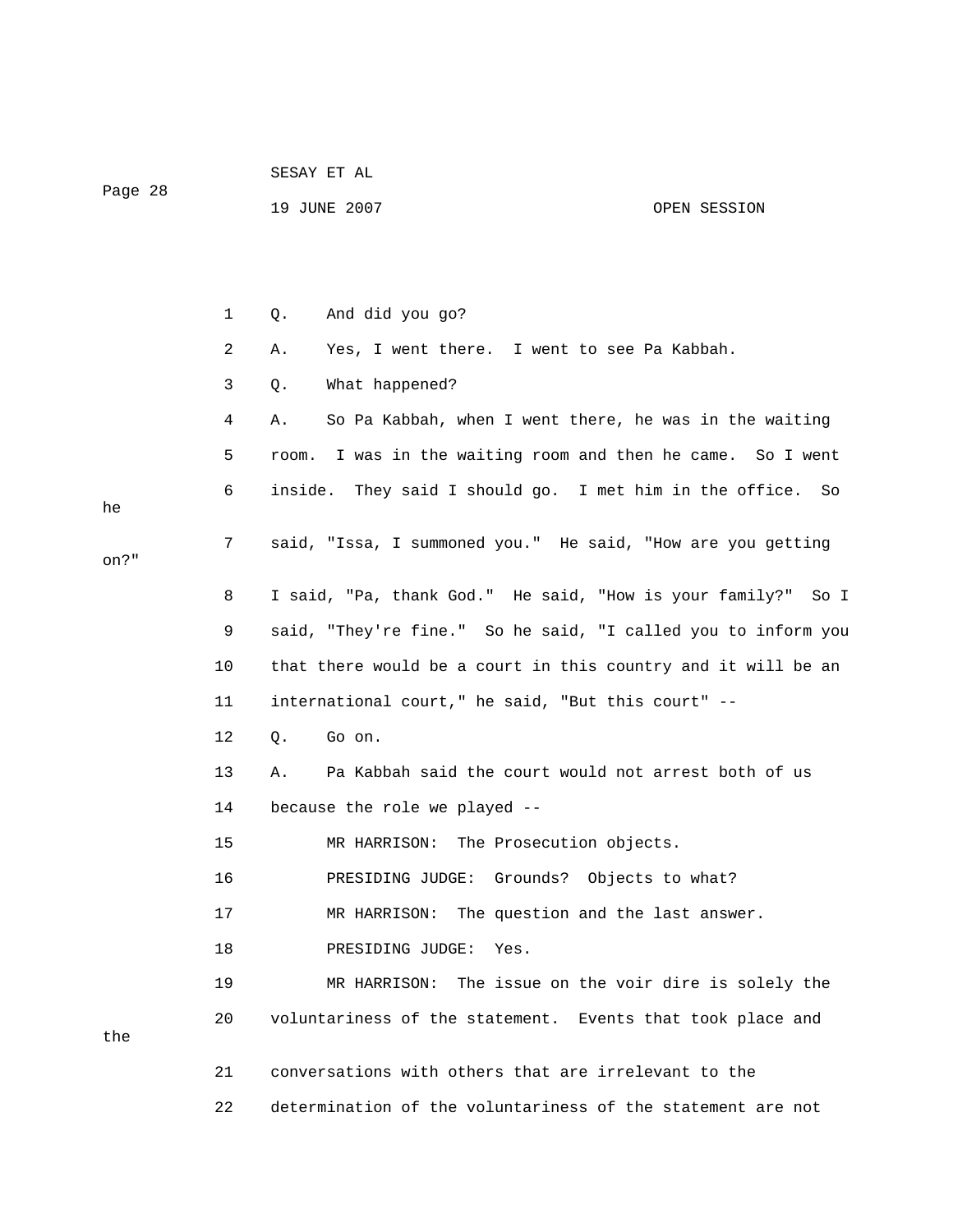23 relevant to the issues on the voir dire.

 24 PRESIDING JUDGE: What is your response to that, that we're 25 now in an area of possibly questions that might multiply the 26 issues? 27 MR JORDASH: Well, the first issue, the issue of the money, 28 relates to the suggestions we made to Mr Lamin about a trip, 29 getting Mr Sesay to the CID. And that's something which we'll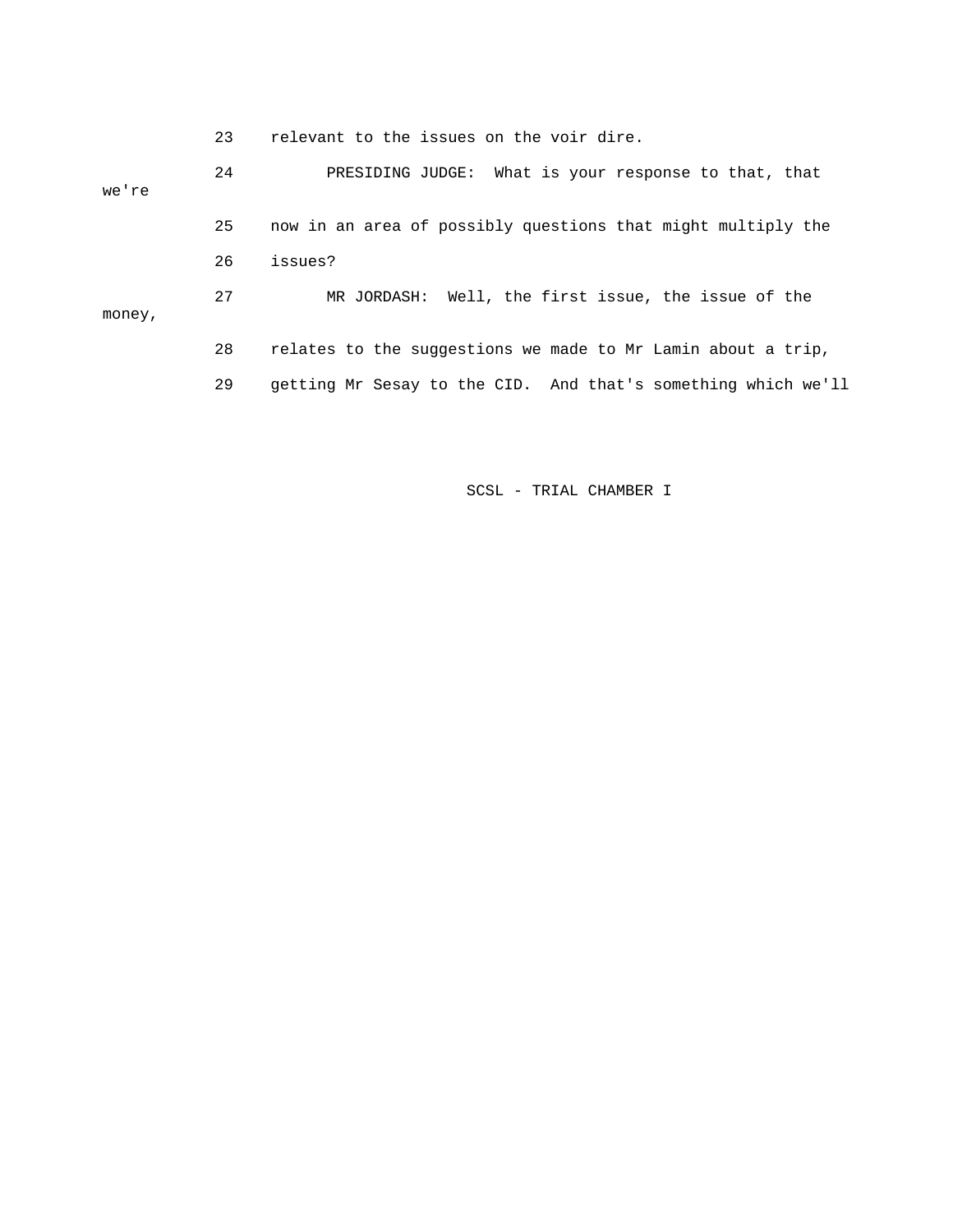| Page 29 | SESAY ET AL  |              |
|---------|--------------|--------------|
|         | 19 JUNE 2007 | OPEN SESSION |

| lawfulness | 1              | ask Your Honours to take into account in terms of the          |
|------------|----------------|----------------------------------------------------------------|
| visit      | $\overline{2}$ | of the arrest, number one. Number two, in relation to the      |
|            | 3              | to President Kabbah's office, and President Kabbah saying that |
| you        | 4              | the Special Court is not coming for you, because of the role   |
| in         | 5              | played in the peace, relates to Mr Sesay's state of mind when, |
| had        | 6              | fact, he was arrested, and the surprise and the feelings he    |
|            | 7              | about being arrested.                                          |
|            | 8              | Mr Harrison, are you persuaded?<br>PRESIDING JUDGE:            |
|            | 9              | MR HARRISON: No, the objection stands. An event that           |
|            | 10             | happened several weeks before the interview, cannot -- this    |
| be         | 11             | discussion, alleged discussion, with President Kabbah, cannot  |
|            | $12 \,$        | relevant to the witness's state of mind at the time which is   |
|            | 13             | crucial, the only relevant time; that is the time when the     |
| the        | 14             | interviews and Mr Sesay's alleged voluntary participation in   |
|            | 15             | interviews took place.                                         |
|            | 16             | Mr Harrison --<br>JUDGE ITOE:                                  |
|            | 17             | You're saying that --<br>PRESIDING JUDGE:                      |
|            | 18             | Mr Harrison, I would be very brief.<br>JUDGE ITOE:<br>This     |
| Kabbah     | 19             | witness alleges, Mr Sesay alleges, that he was received by     |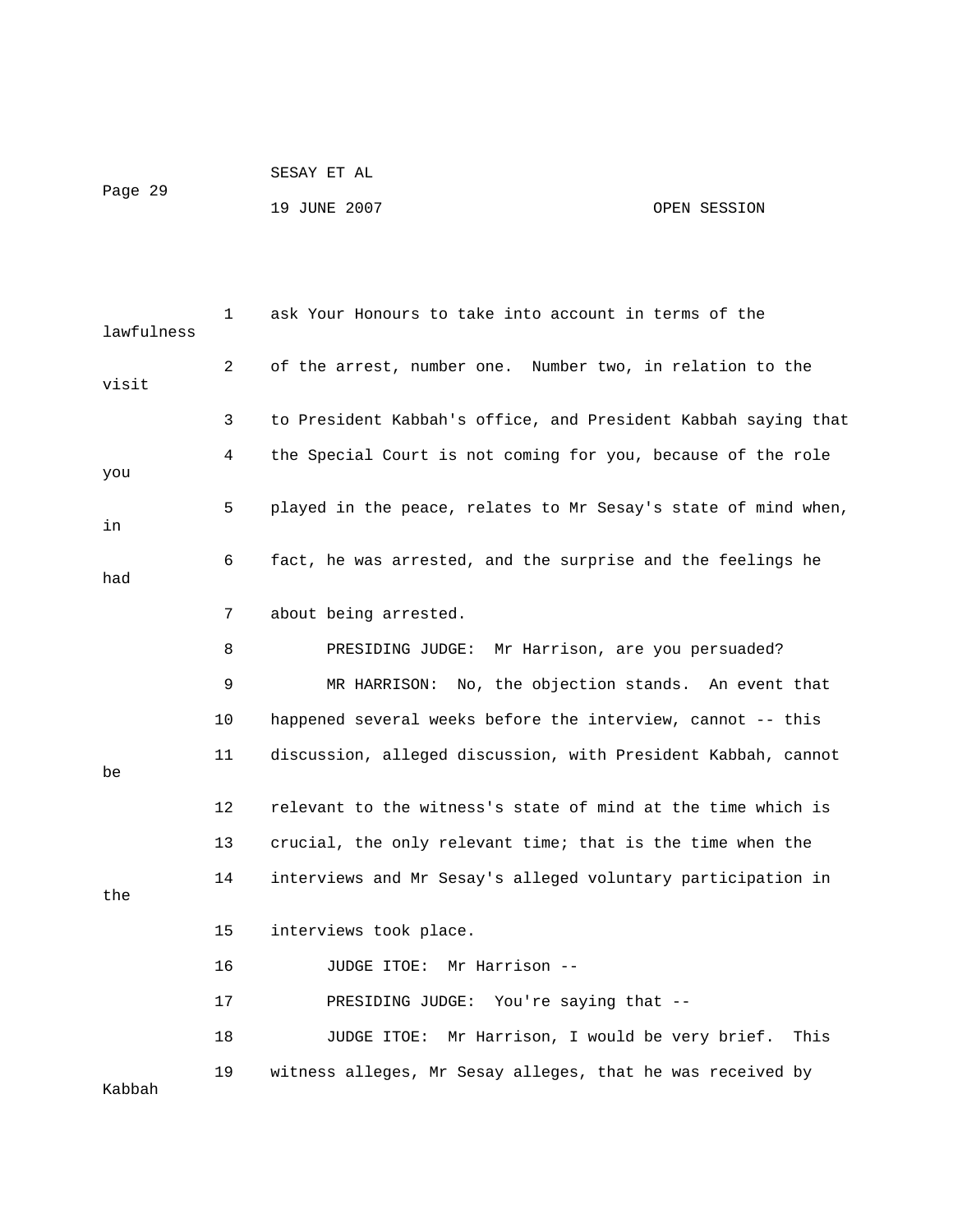|           | 20 | and he says, he alleges, you know, that Kabbah said, well, you |
|-----------|----|----------------------------------------------------------------|
|           | 21 | know, a court is going to come into this country, that he will |
|           | 22 | not be prosecuted. We know -- we have evidence already, you    |
|           | 23 | know, on the records, that when he was arrested he became      |
| for?"     | 24 | depressed and was crying, "Is this the peace that I signed     |
| the       | 25 | You know, how do you put the comfort in which he was put by    |
| his       | 26 | President, if any at all, I'm saying if any at all, against    |
| make      | 27 | arrest at that time? And what link do you want the Court to    |
| arrested, | 28 | about the distress in which he was at the time he was          |
| put?      | 29 | and the comfortable stage where -- you know, in which he was   |
|           |    |                                                                |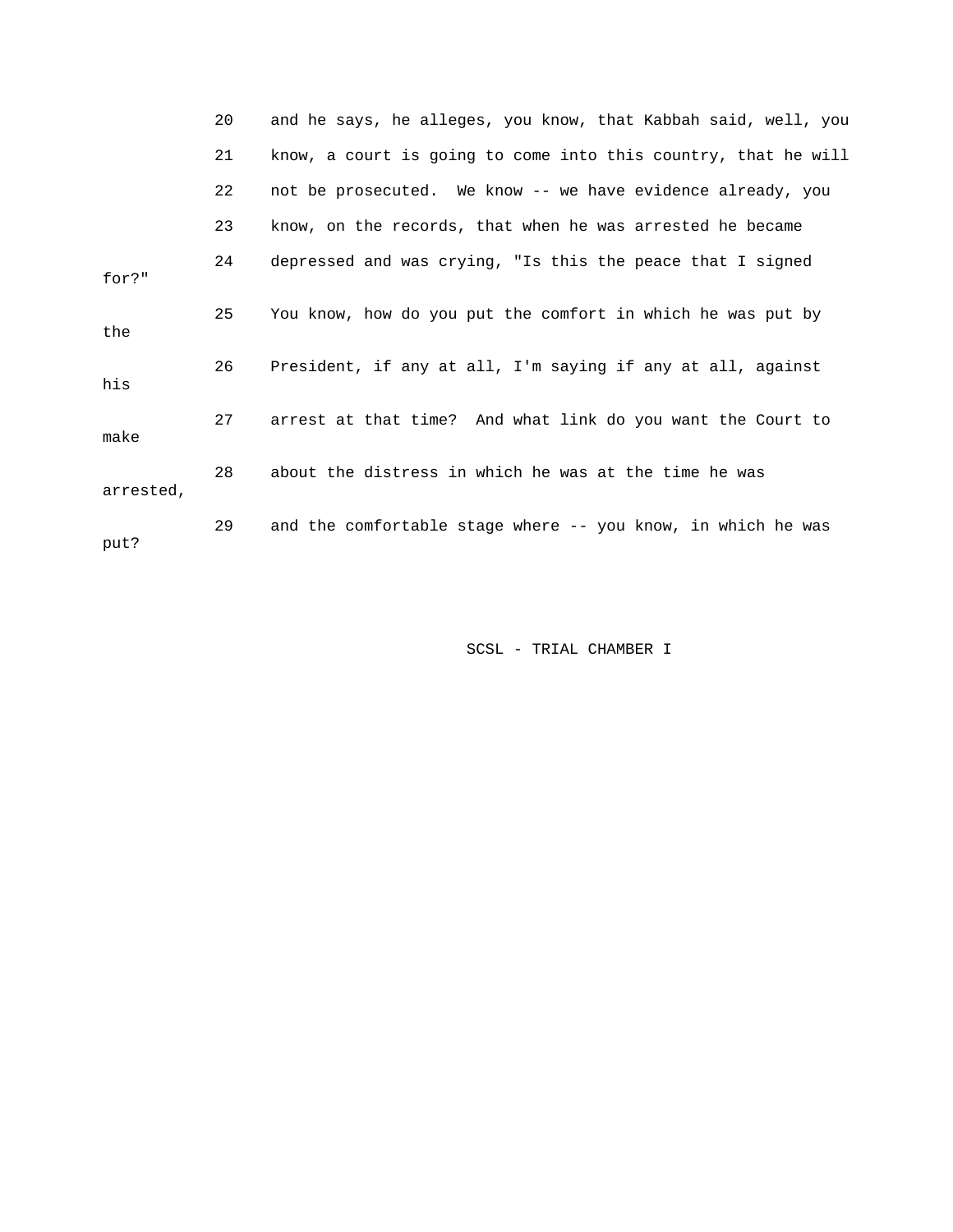```
 SESAY ET AL
```
Page 30

## 19 JUNE 2007 CPEN SESSION

|       | 1  | I'm not saying this is evidence that should be lead, but he's  |
|-------|----|----------------------------------------------------------------|
|       | 2  | alleging that he was put in a very comfortable position: Oh,   |
| when  | 3  | well, don't you worry. And your witness has testified that     |
| to    | 4  | he was arrested, he cried. You know, even when he was flown    |
|       | 5  | Bonthe, he kept crying, and he was very, very depressed.<br>So |
|       | 6  | would you link this issue of his depression, you know, to the  |
|       | 7  | assurances which he may have? I say he may have, in inverted   |
|       | 8  | commas, received from the President? If indeed he was put in   |
|       | 9  | that comfort and he was arrested, and we know that he cried, I |
|       | 10 | think that it could well be that it is relevant for these      |
|       | 11 | proceedings on the voir dire.                                  |
|       | 12 | PRESIDING JUDGE: Before you answer, let me just add            |
|       | 13 | something so that you can answer together: Why should time be  |
| he    | 14 | the conclusive criteria here now in determining whether what   |
|       | 15 | might have been told by anyone in authority did continue to    |
| time  | 16 | operate on his mind, or ever, you know? I mean, why should     |
| that, | 17 | be just the conclusive criteria? Why should it not also be     |
|       | 18 | depending on what he was told, allegedly told, at a point in   |
|       | 19 | time, it is still possible that, over time, that kind of       |
| like  | 20 | information would still be operating on his mind.<br>I would   |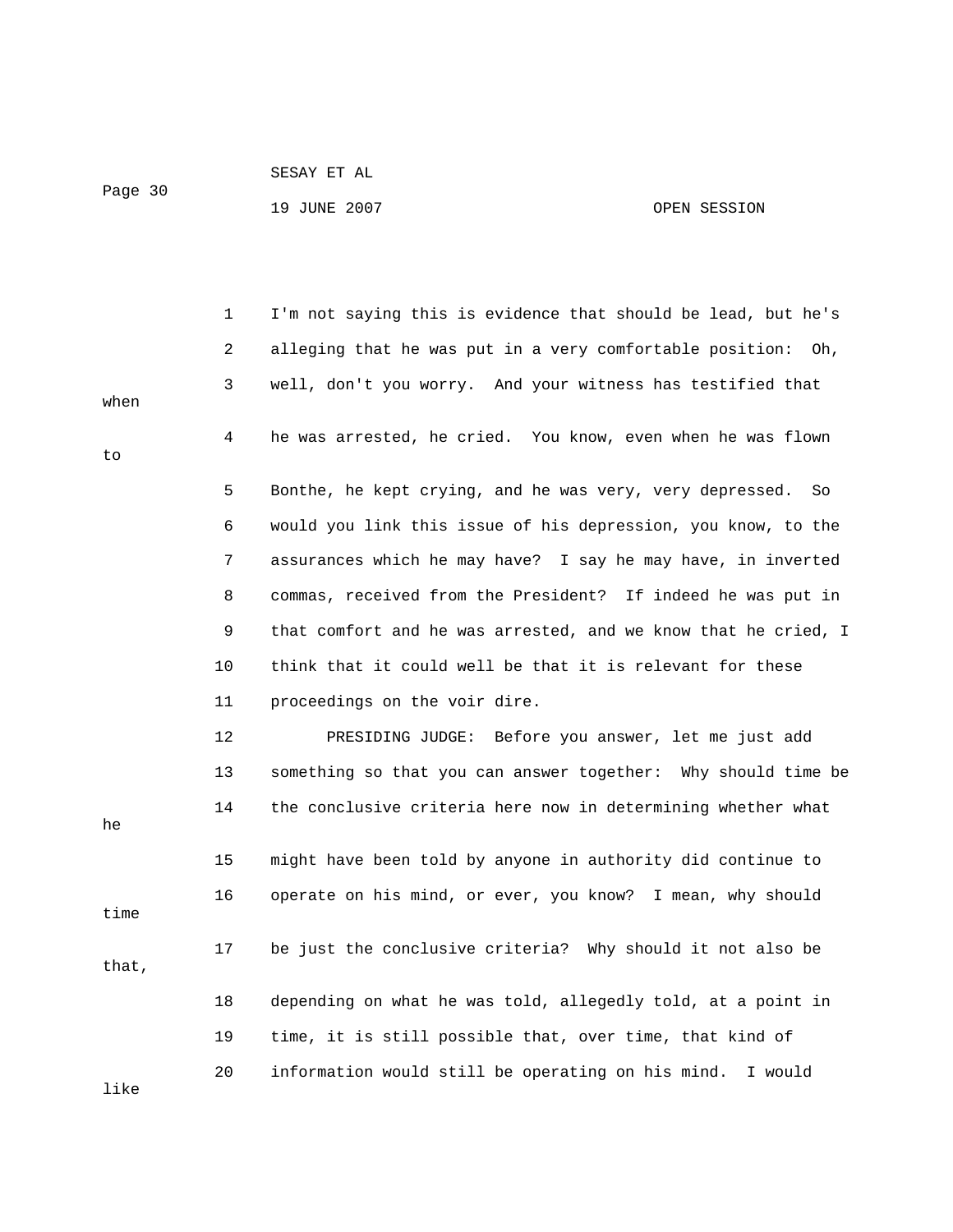| aqo,    | 21 | to be satisfied whether, if you are told something ten years   |
|---------|----|----------------------------------------------------------------|
|         | 22 | it's because the time ten years as elapsed. Would you          |
| operate | 23 | necessarily say that what you were told does not anymore       |
|         | 24 | on your mind, depending on the impact that it may well have on |
|         | 25 | your mind?                                                     |
|         | 26 | MR HARRISON: Yes. Of course, the Court is quite right.         |
|         | 27 | It may well be an event from ten years ago may well have some  |
|         | 28 | impact on a person's life.                                     |
|         | 29 | JUDGE BOUTET: I would like to say, for the record, that        |
|         |    |                                                                |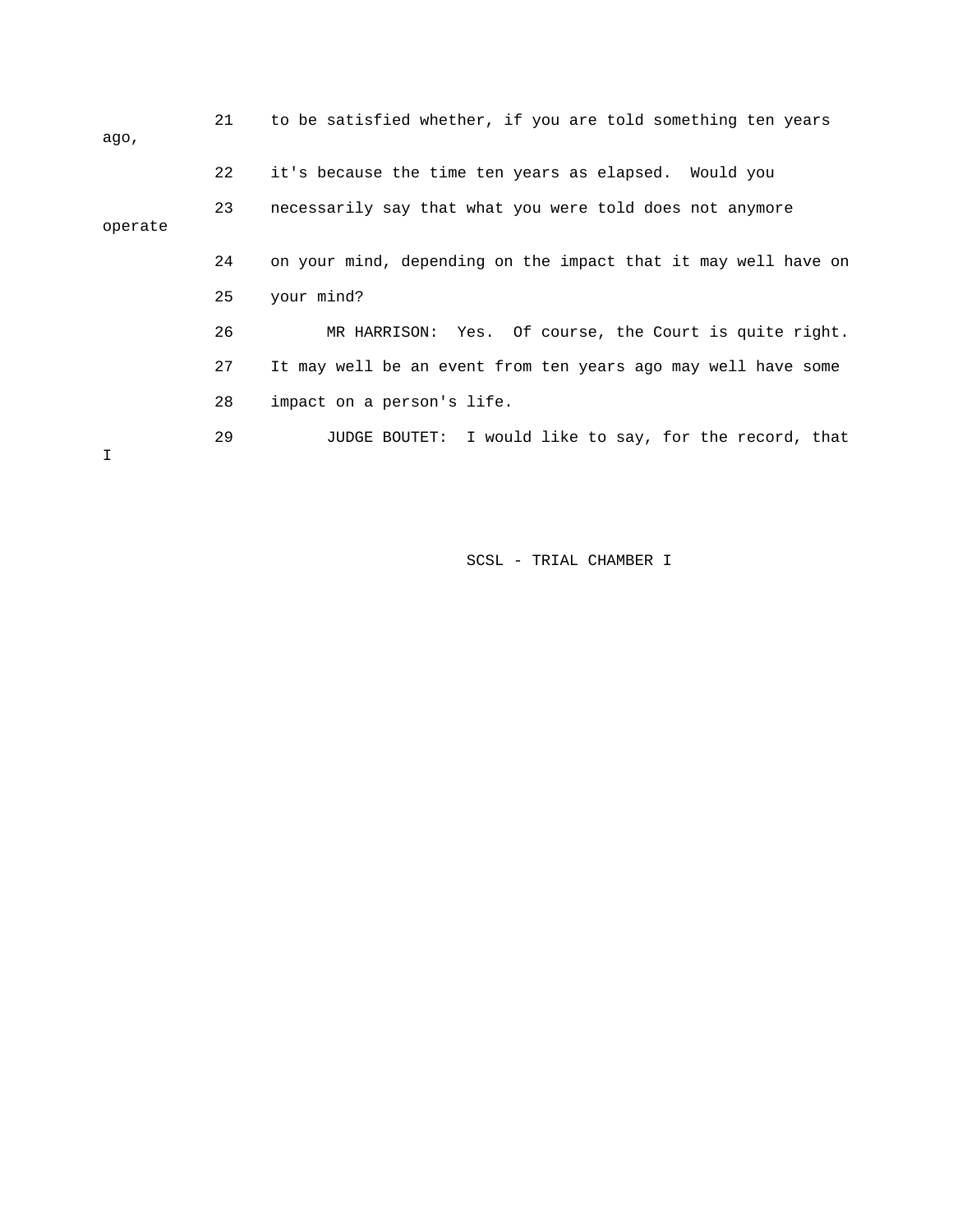|         | SESAY ET AL  |              |
|---------|--------------|--------------|
| Page 31 |              |              |
|         | 19 JUNE 2007 | OPEN SESSION |

|       | 1               | have not concluded that Mr Sesay was depressed. There is some |
|-------|-----------------|---------------------------------------------------------------|
|       | 2               | evidence that he cried, but whether or not it amounted to     |
| by    | 3               | depression at the time. I know this is the position advanced  |
| if    | 4               | Defence, but we'll have to assess in the circumstances to see |
|       | 5               | he was or was not. But, yes, there is evidence that he cried. |
|       | 6               | PRESIDING JUDGE: Well, we'll proceed.                         |
|       | 7               | JUDGE ITOE:<br>[Microphone not activated] from the            |
|       | 8               | Prosecution. Witnesses from the Prosecution.                  |
|       | 9               | MR JORDASH:<br>Yes.                                           |
|       | 10              | JUDGE ITOE: They're the ones who provided the evidence.       |
|       | 11              | PRESIDING JUDGE: We'll proceed. The objection is not          |
|       | 12 <sup>°</sup> | taken --                                                      |
|       | 13              | MR JORDASH: Thank you.                                        |
|       | 14              | PRESIDING JUDGE: -- by the Bench.                             |
|       | 15              | MR JORDASH: Thank you.                                        |
|       | 16              | PRESIDING JUDGE: Thank you.                                   |
|       | 17              | MR JORDASH:                                                   |
|       | 18              | When was this meeting with President Kabbah?<br>Q.            |
| last  | 19              | Well, I can't recall the exact date but it was in the<br>Α.   |
|       | 20              | week in February, 2003.                                       |
| said. | 21              | And, as accurately as you can, tell the Court what he<br>Q.   |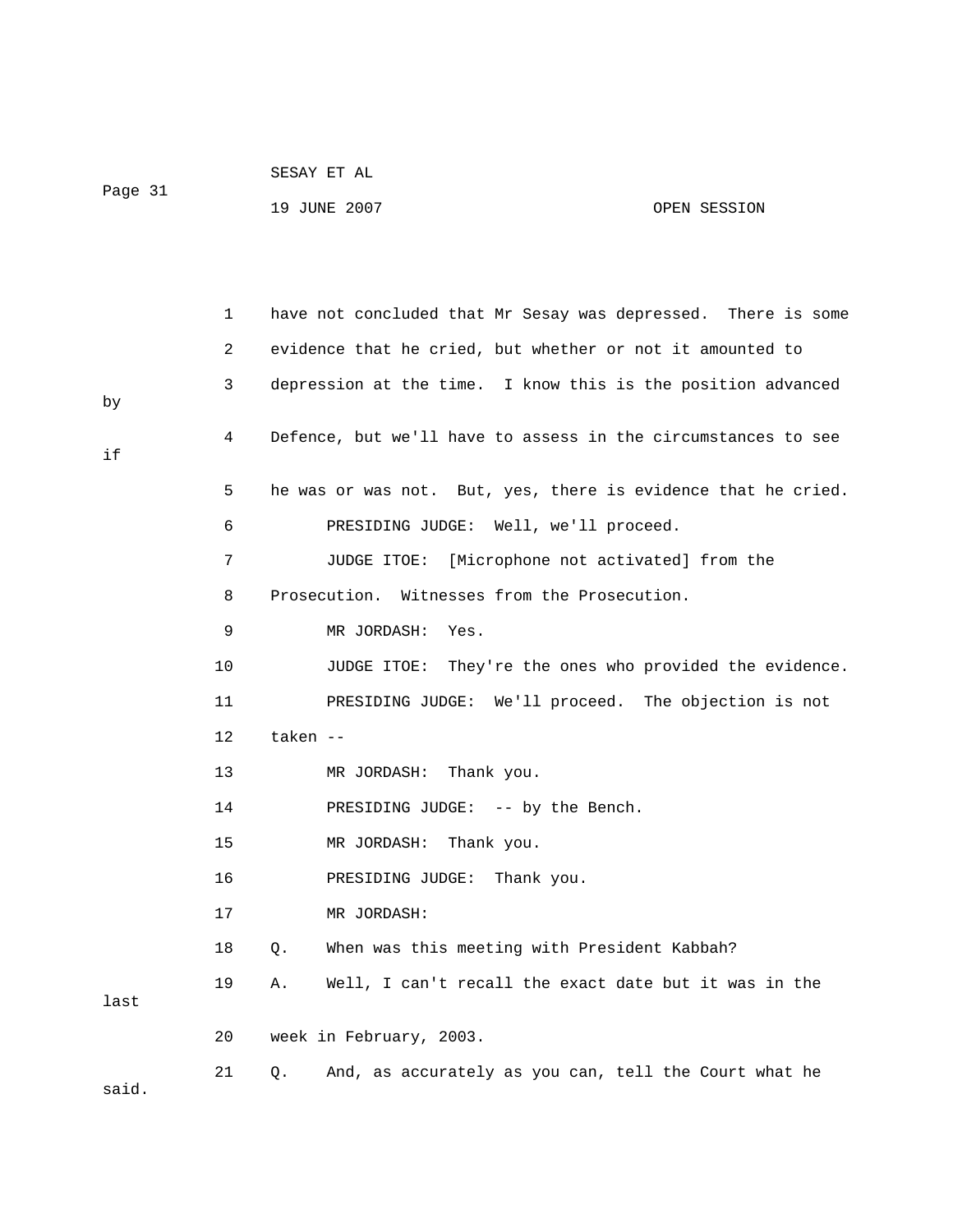|       | 22 | Yes. The President said, told me, he said, "Issa," he<br>A.,   |
|-------|----|----------------------------------------------------------------|
| will  | 23 | said, "They will be a court in this country and this court     |
|       | 24 | be an international court." He said, "But this court will not  |
|       | 25 | arrest me and you." He said, "Because" -- "it's because of     |
|       | 26 | our" -- "It's because of you and me that we are stable in this |
| Foday | 27 | country." He said, "Issa, I was here in this country with      |
| ready | 28 | Sankoh, and all of us were aware that Foday Sankoh was not     |
|       | 29 | to play the role you played. So I will not deceive you." He    |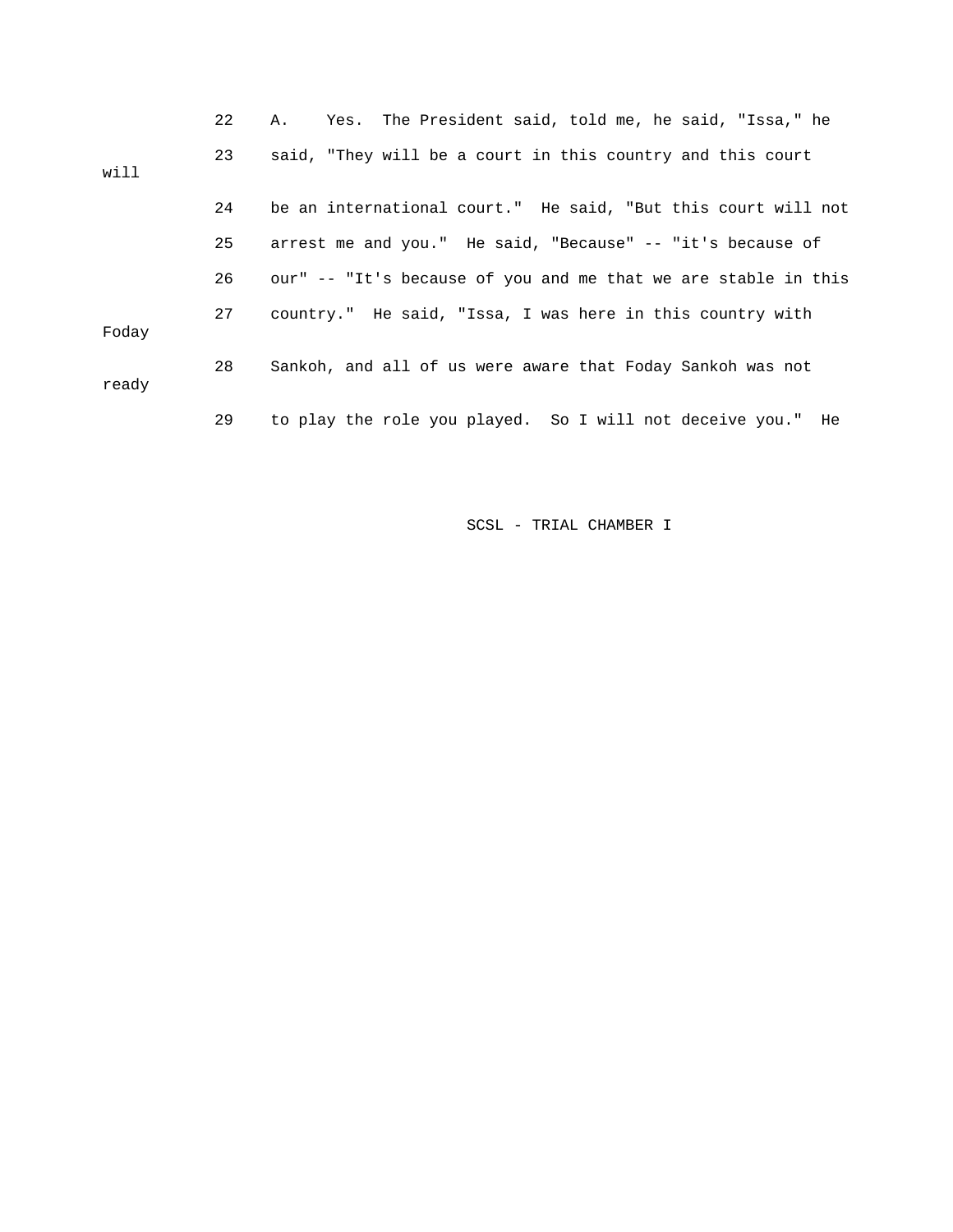| Page 32 | SESAY ET AL  |              |
|---------|--------------|--------------|
|         | 19 JUNE 2007 | OPEN SESSION |

 1 said, "So you should be rest assured that the court will 2 not arrest you, Issa and me, Pa Kabbah." He said, "In fact, very 3 soon I would arrange so that you would go to Nigeria to Obasanjo 4 so that you would be educated." And, indeed, the SRSG called me 5 between the 1st and the 5th of March 2003, and he told me that 6 the President in Sierra Leone and Obasanjo have made arrangements 7 so that I would go to Nigeria with my relatives so I would be 8 educated. 9 Q. Let me take you forward: Did anything happen around 10 10 March? 11 PRESIDING JUDGE: Which year? 12 MR JORDASH: 2003. 13 THE WITNESS: Well, before the 10th of March -- this was, I 14 think, the 8th of March 2003, which was on a Friday, in the 15 evening. I was not in my house. So Gibril Massaquoi went to my 16 house with his vehicle and he dropped a message at my place. 17 PRESIDING JUDGE: Not so fast, Mr Sesay. Moderate your 18 pace a bit so that we -- now that we have a competing phenomenon, 19 it's making it almost difficult for us to hear. So go very 20 slowly. Go back to 8 March 2003.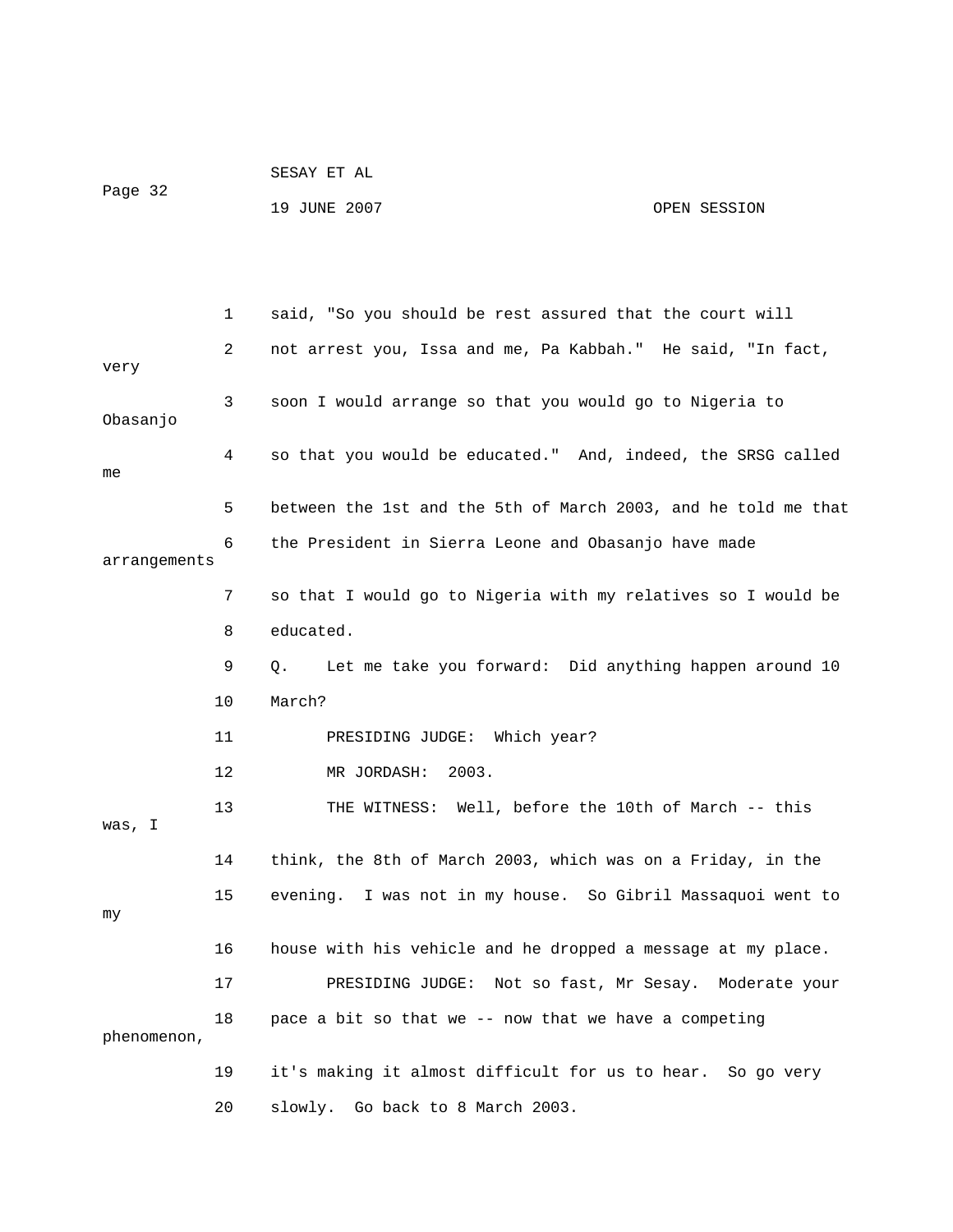21 THE WITNESS: Yes, My Lord. On the 8th of March 2003, 22 which was on a Friday, in the evening, around 6.00 to 7.00, 23 Gibril Massaquoi drove to my house, which is at Shell Company, 24 number 60. 25 JUDGE ITOE: 6.00 to 7.00 p.m.? 26 THE WITNESS: Yes, sir. 27 JUDGE ITOE: In the night? 28 THE WITNESS: Yes, sir. Between 6.00 to 7.00 in the 29 evening, sir, on the 8th, March.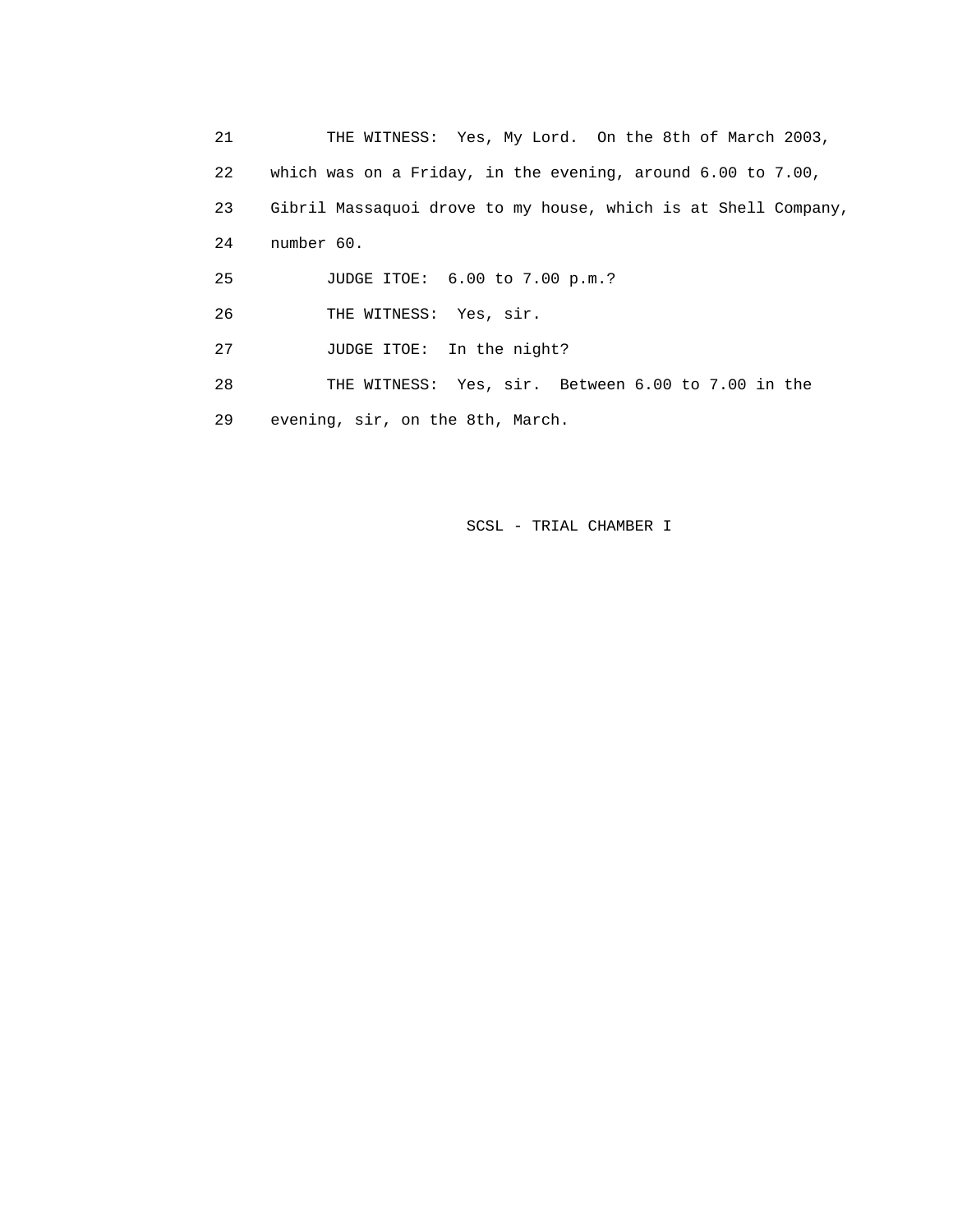19 JUNE 2007 CPEN SESSION

|          | 1  | MR JORDASH:                                                     |
|----------|----|-----------------------------------------------------------------|
|          | 2  | Let's just not deal with the address, just the house.<br>Q.     |
|          | 3  | Well, I'll go slow. So when Gibril went to the<br>Α.<br>Yes.    |
|          | 4  | house, he told my wife and the people he met there, because he  |
|          | 5  | left a message at the veranda where my wife and others were     |
|          | 6  | there. And Mr Daboh, who was director, told him that the        |
| and      | 7  | money -- he had received the money from the person at England   |
| morning  | 8  | the money was available. So I should go to CID on Monday        |
|          | 9  | to receive -- to collect the money. So when I received the      |
| met      | 10 | information from my wife, on Saturday I told Kallon, when I     |
|          | 11 | Kallon at the office. So that was when I told Kallon.<br>I said |
| him      | 12 | Gibril had delivered a message at my house of what Daboh told   |
|          | 13 | that the money was available, and we should go and collect the  |
|          | 14 | money on Monday morning, which was on the 10th of March 2003.   |
| office   | 15 | So, on the 10th of March, in the morning, I drove to the        |
| Kposowa. | 16 | at the RUFP office, where I met Morris Kallon, Jonathan         |
| foot     | 17 | I saw Samuel Bazzy Kanu and Edwin Bockarie. So we walked on     |
| short    | 18 | from the office to the CID office, the headquarters; it's a     |
|          | 19 | distance.                                                       |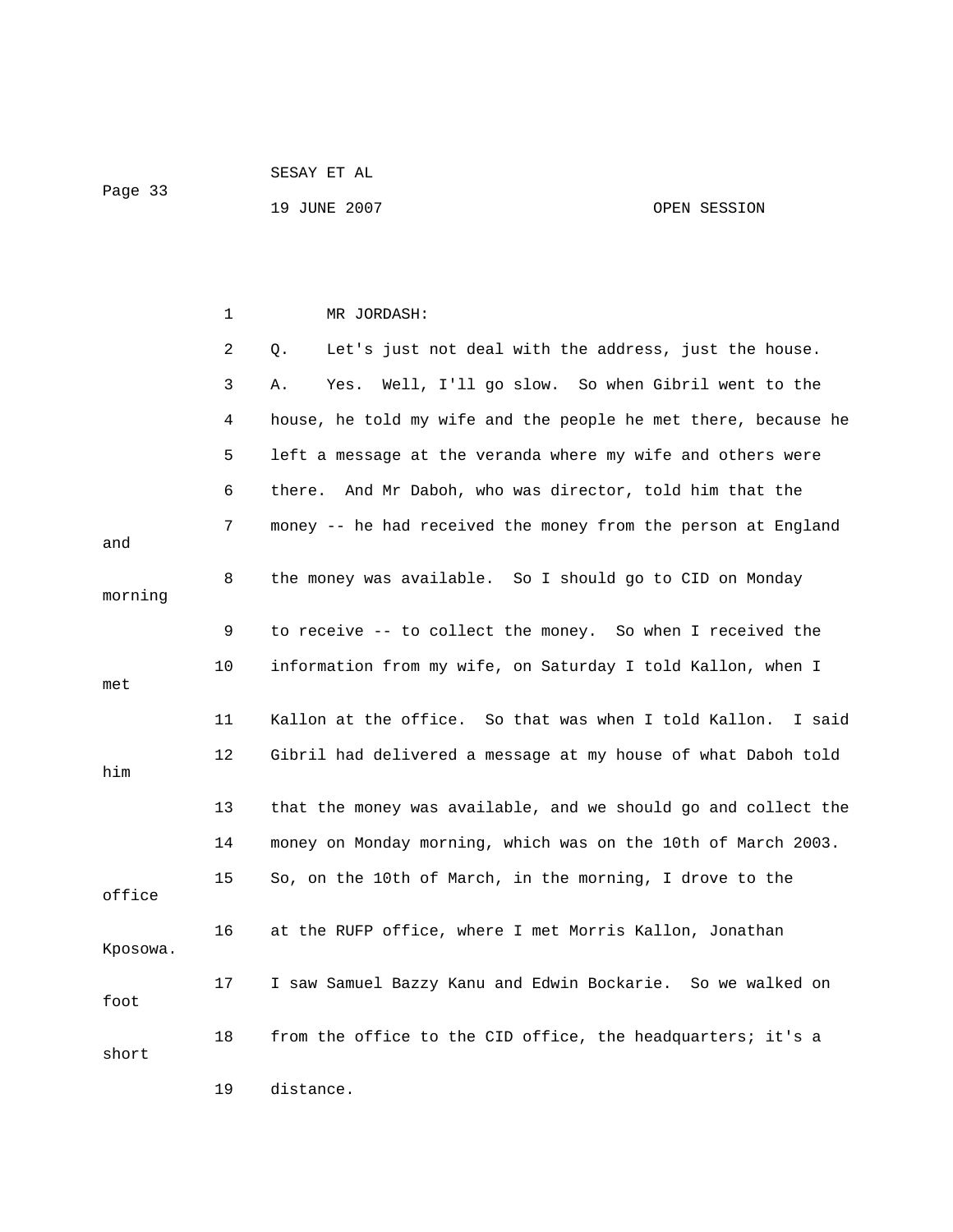|         | 20 | Q.                                                      | Do you know what time you arrived?                           |  |
|---------|----|---------------------------------------------------------|--------------------------------------------------------------|--|
|         | 21 | Α.                                                      | Well, this was between 11 to 12.                             |  |
|         | 22 | О.                                                      | What did you find when you arrived?                          |  |
| told    | 23 | Α.                                                      | Well, as we were approaching the CID headquarters, I         |  |
| around? | 24 | Kallon, I said, "Oh, who are these men, these policemen |                                                              |  |
|         | 25 |                                                         | Who are these men, these policemen around with Land Rovers?" |  |
|         |    |                                                         |                                                              |  |
|         | 26 |                                                         | Because we were not aware. So we walked and went up to the   |  |
| called. | 27 |                                                         | office of the director. Me $-$ - I and the people who have   |  |
| busy,   | 28 |                                                         | So when he got there and they told us that the director was  |  |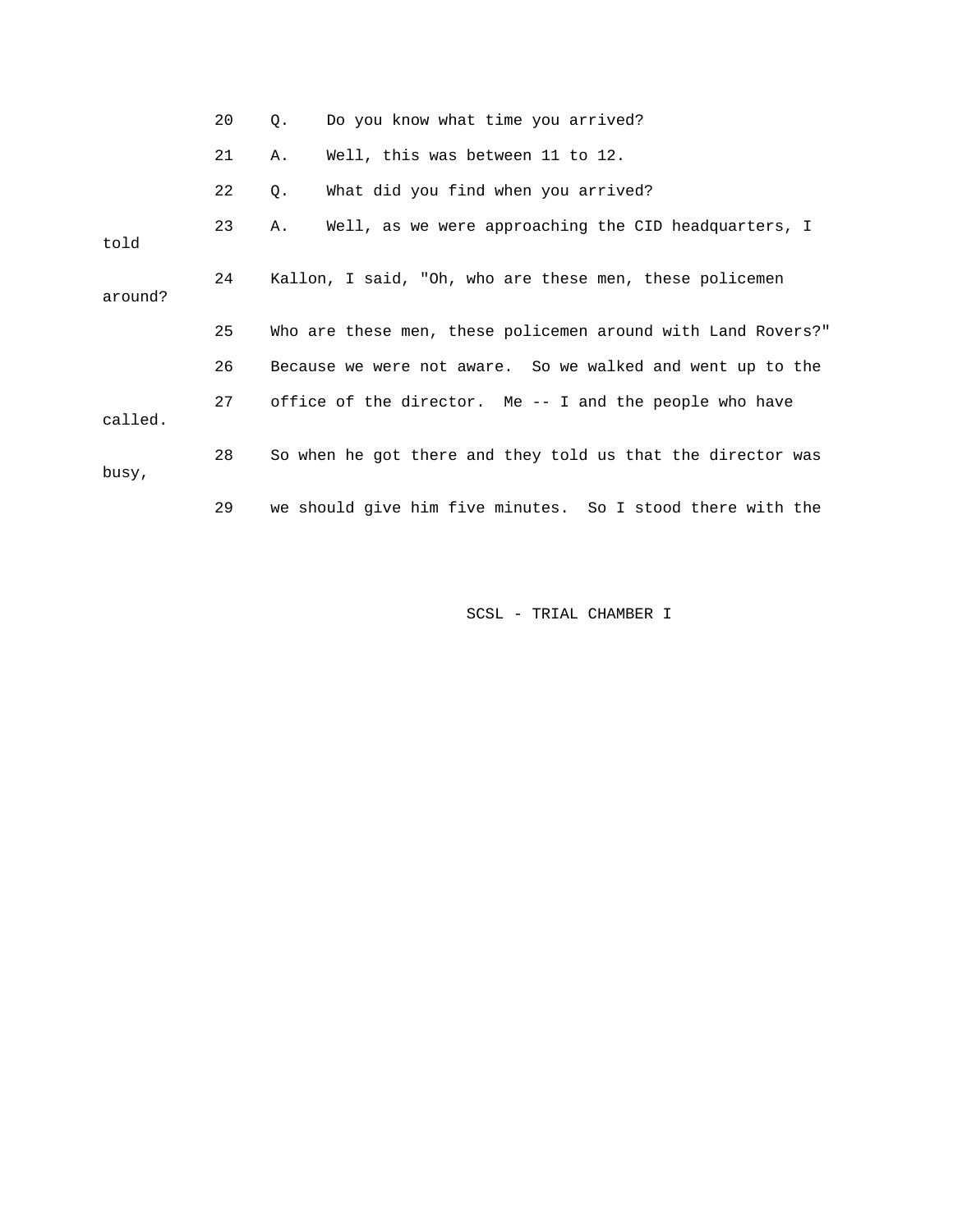|         | SESAY ET AL  |              |
|---------|--------------|--------------|
| Page 34 |              |              |
|         | 19 JUNE 2007 | OPEN SESSION |

 1 deputy director, who was Mr Carew Kamara, because he was my 2 friend, he's a man I knew. So we were talking and he came, his 3 back was turned to us, from the office to the corridor. So I 4 said, "Hey, Mr Carew, you are the deputy director for CID? You 5 are the deputy director for CID and you have a handcuff in your 6 back pocket." So he said, "Issa, we are on our way to a place. 7 We want to arrest some people." So I left him. And they 8 summoned us to the director's office. It was a big room. The 9 office is big. We met some white men. 10 Q. Just pause there. Just before we go on, you've told us 11 that you made a comment about there being lots of CID and lots of 12 Land Rovers. Are you able to estimate how many police officers 13 were there as you walked into the station? 14 A. Well, the Land Rovers that were parked out were more 15 than -- 16 THE INTERPRETER: Your Honours, I did not get the number. 17 MR JORDASH: 18 Q. How many Land Rovers did you say?

- 19 A. I said there were more than 15 Land Rovers.
- 20 Q. And what about police officers round and about?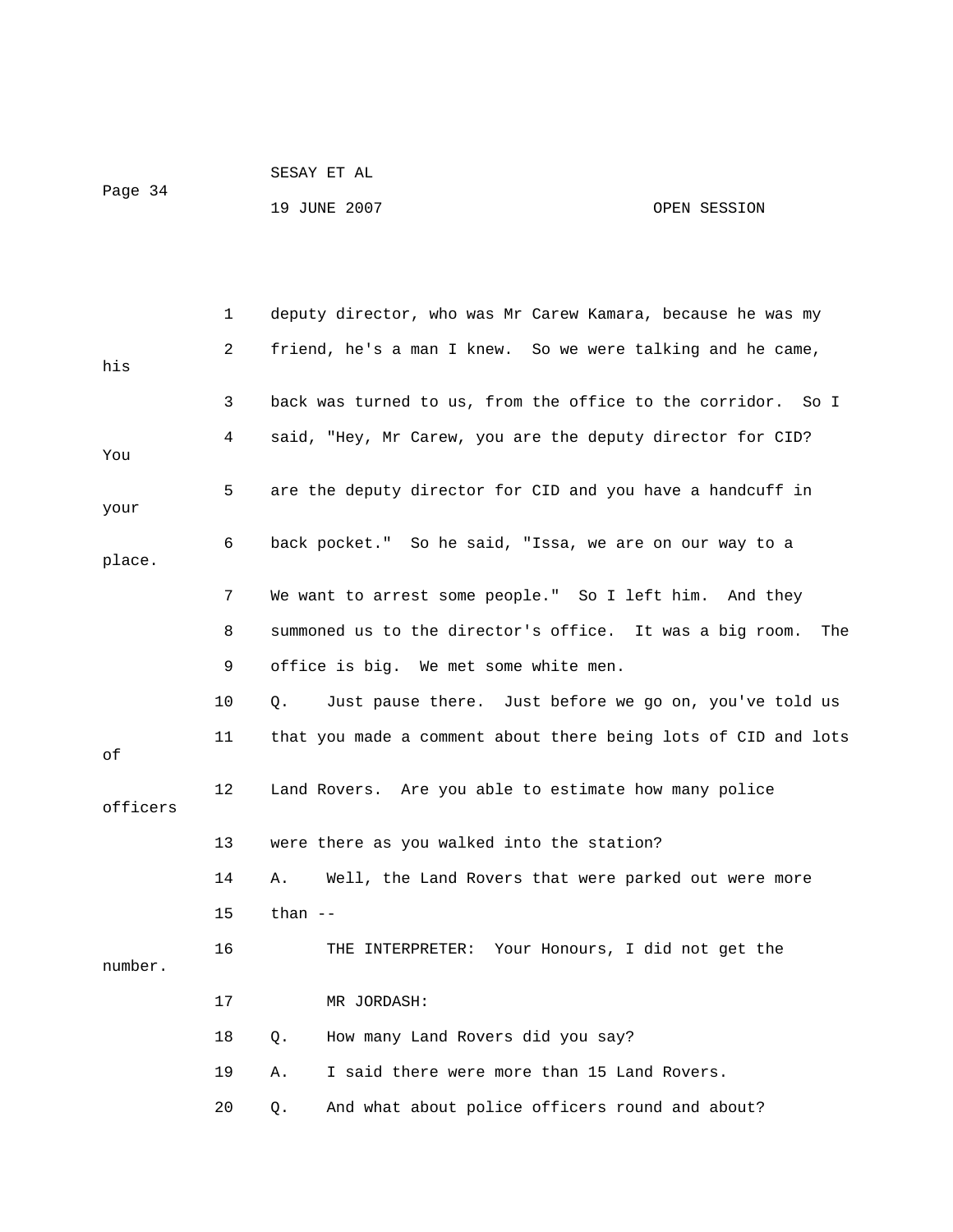| there     | 21 | Well, at that moment I was unable to check them but<br>Α.     |
|-----------|----|---------------------------------------------------------------|
| uniforms. | 22 | were many. Some were in plain clothes and some were in        |
| number    | 23 | Are you able to say whether there were more than the<br>Q.    |
|           | 24 | of people in this courtroom or less?                          |
| who       | 25 | There were more than the number, far off. The police<br>Α.    |
|           | 26 | were there were more than 70. There were many. The whole      |
|           | 27 | building was full of people.                                  |
| men.      | 28 | Now, let's go back to what you said about some white<br>О.    |
|           | 29 | Yes. I said when we got into the office there were some<br>Α. |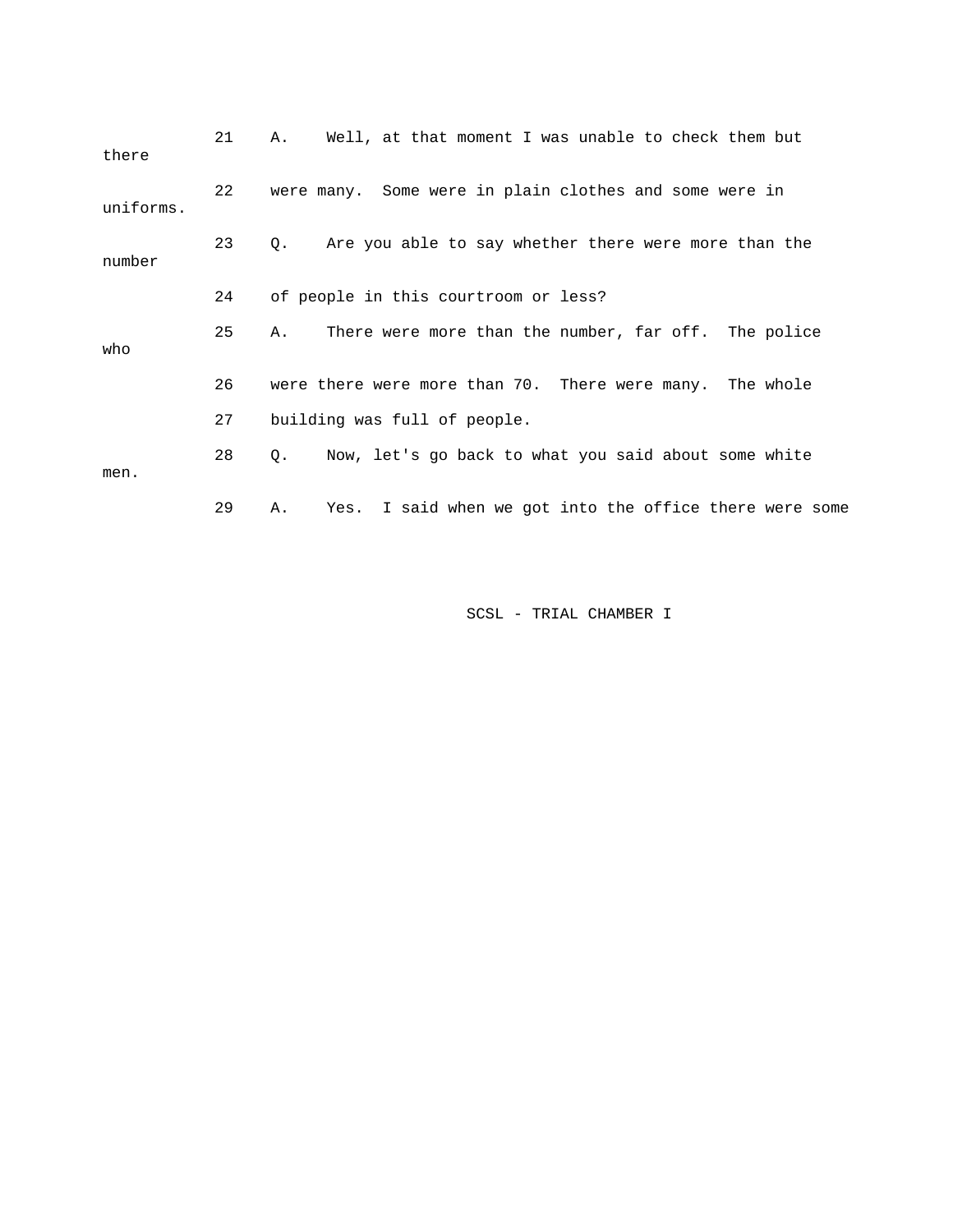Page 35

## 19 JUNE 2007 OPEN SESSION

| went        | 1  | white men there and we saw Gibril Massaquoi. So we went, we  |
|-------------|----|--------------------------------------------------------------|
| chair       | 2  | with the people who accompanied me. The director gave me a   |
| tell        | 3  | and we -- and I sat down. So what I was expecting Daboh to   |
|             | 4  | me, that the money was available, I saw police -- the police |
| because     | 5  | arrested Massaquoi and they told him he was under arrest     |
| handcuffed. | 6  | of the war he fought in Sierra Leone, and so he was          |
|             | 7  | His hand put behind his back and handcuffed; that was Gibril |
|             | 8  | Massaquoi. From there they went to Kallon. He was arrested.  |
|             | 9  | They placed a handcuff on him and they went to me because of |
| Special     | 10 | the -- and they said because of the war I fought and the     |
|             | 11 | Court was arresting me.                                      |
|             | 12 | Right. Just pause there; who arrested you? Do you know<br>Q. |
|             | 13 | the name of the person or persons?                           |
|             | 14 | Α.<br>Well, the man who hit me, who told me that I was under |
| But         | 15 | arrest, was Lamin. He was at CID; I had known him before.    |
|             | 16 | the white men, they were in the room. At that time I did not |
| room        | 17 | know them, but later on I came to know them. We were in the  |
|             | 18 | where they ordered my arrest and where I was handcuffed.     |
|             | 19 | And who were they?<br>Q.                                     |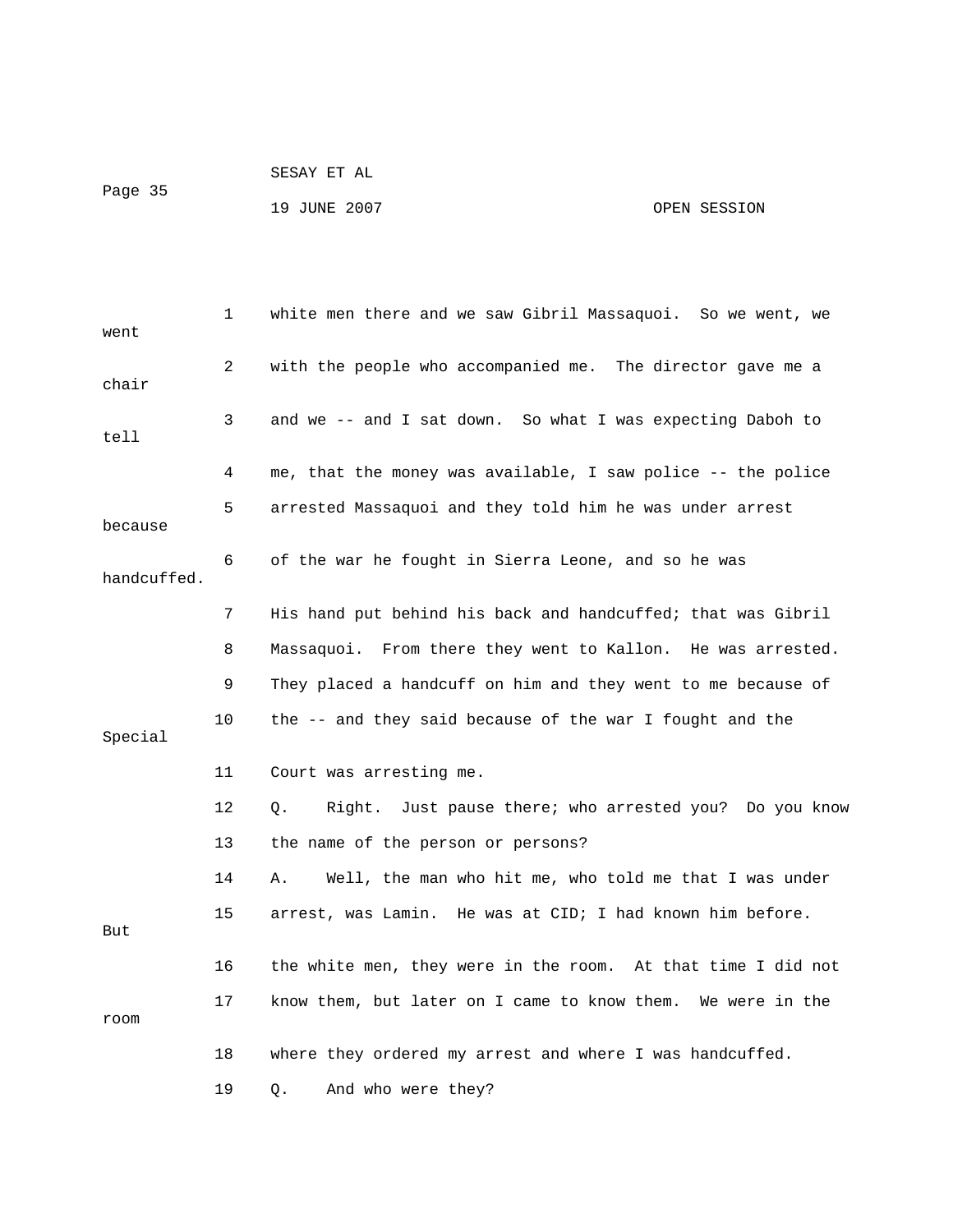|       | 20 | John Berry was in the room and Morissette too was in the<br>Α. |
|-------|----|----------------------------------------------------------------|
|       | 21 | room.                                                          |
|       | 22 | What did Mr Lamin say when he arrested you?<br>Q.              |
| the   | 23 | Mr Lamin said, he said, "Issa, you are under arrest by<br>Α.   |
|       | 24 | Special Court for the war you fought in Sierra Leone." So he   |
| back. | 25 | held my hand forcefully and he handcuffed me on -- at the      |
|       | 26 | So I said, "Eh, is this the peace that I had been assured of,  |
|       | 27 | that the authorities had been assuring me of? Is this the      |
|       | 28 | peace?" So I could not hold myself; I cried. I burst into      |
|       | 29 | tears.                                                         |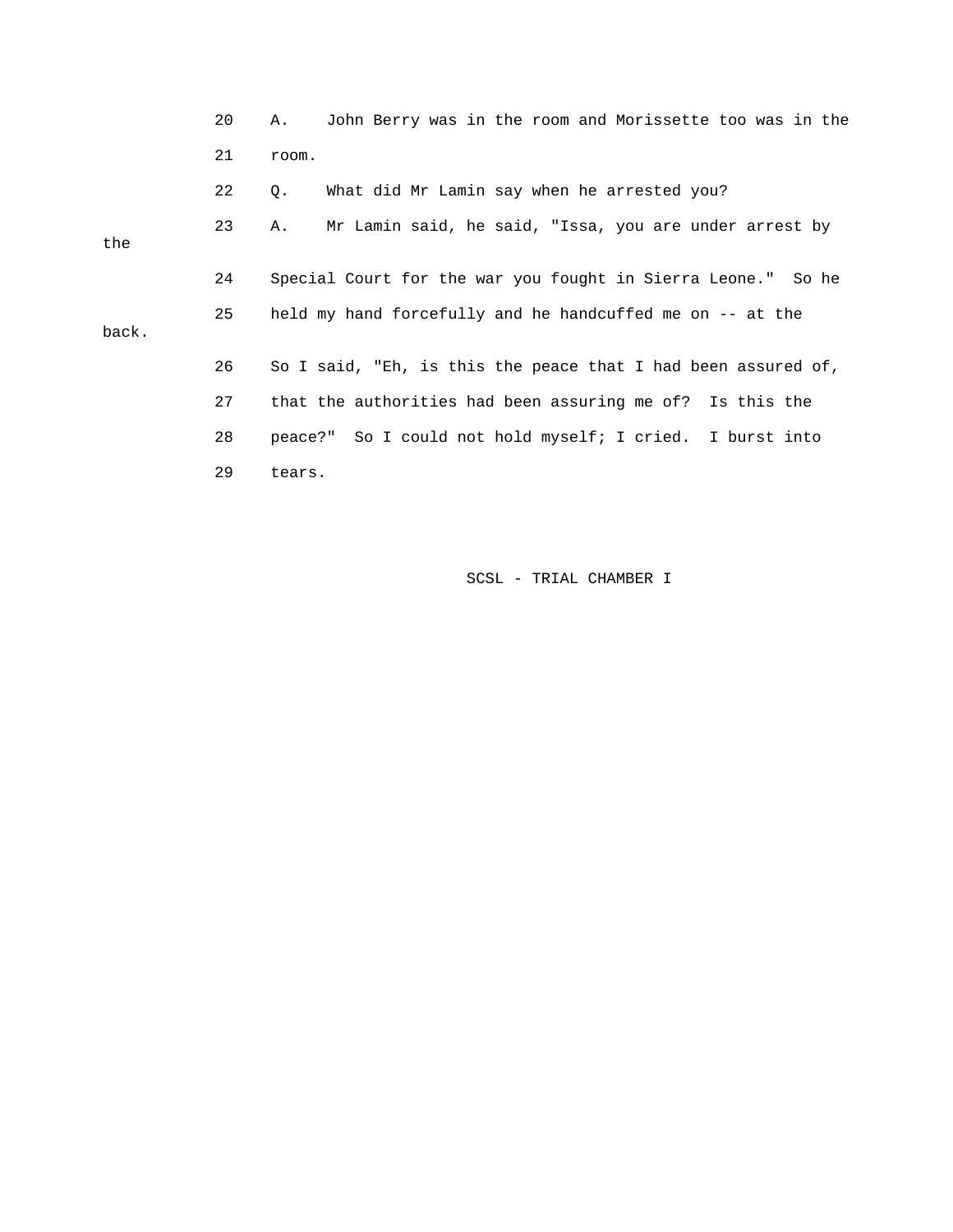|         | SESAY ET AL  |              |
|---------|--------------|--------------|
| Page 36 |              |              |
|         | 19 JUNE 2007 | OPEN SESSION |

|            | 1  | What happened then?<br>Q.                                       |
|------------|----|-----------------------------------------------------------------|
| they       | 2  | The next three minutes -- in fact, before that, while<br>Α.     |
|            | 3  | were trying to handcuff me I tried to take out my car keys to   |
| my         | 4  | give to Edwin so Lamin knocked my hand and took the keys from   |
| eyes,      | 5  | hand. From then I was crying, tears were flowing down my        |
| onto       | 6  | and they marched through -- marched me through the corridors    |
|            | 7  | the steps. So I, Kallon and Gibril Massaquoi leaned on the      |
| called     | 8  | steps. So a white man with the CID, they called -- they         |
| They       | 9  | Gibril Massaquoi. They came and called Gibril Massaquoi.        |
|            | 10 | walked towards Carew Kamara's office.                           |
|            | 11 | THE INTERPRETER: Your Honours, can the witness go over          |
|            | 12 | that?                                                           |
|            | 13 | MR JORDASH:                                                     |
| Massaquoi? | 14 | Let's just go back. So somebody called Gibril<br>Q.             |
|            | 15 | Yes.<br>Α.                                                      |
|            | 16 | Who was that?<br>Q.                                             |
| that       | 17 | One police officer and Morissette, they were the ones<br>Α.     |
| did        | 18 | called Gibril but at that time I did not know Morissette.<br>I. |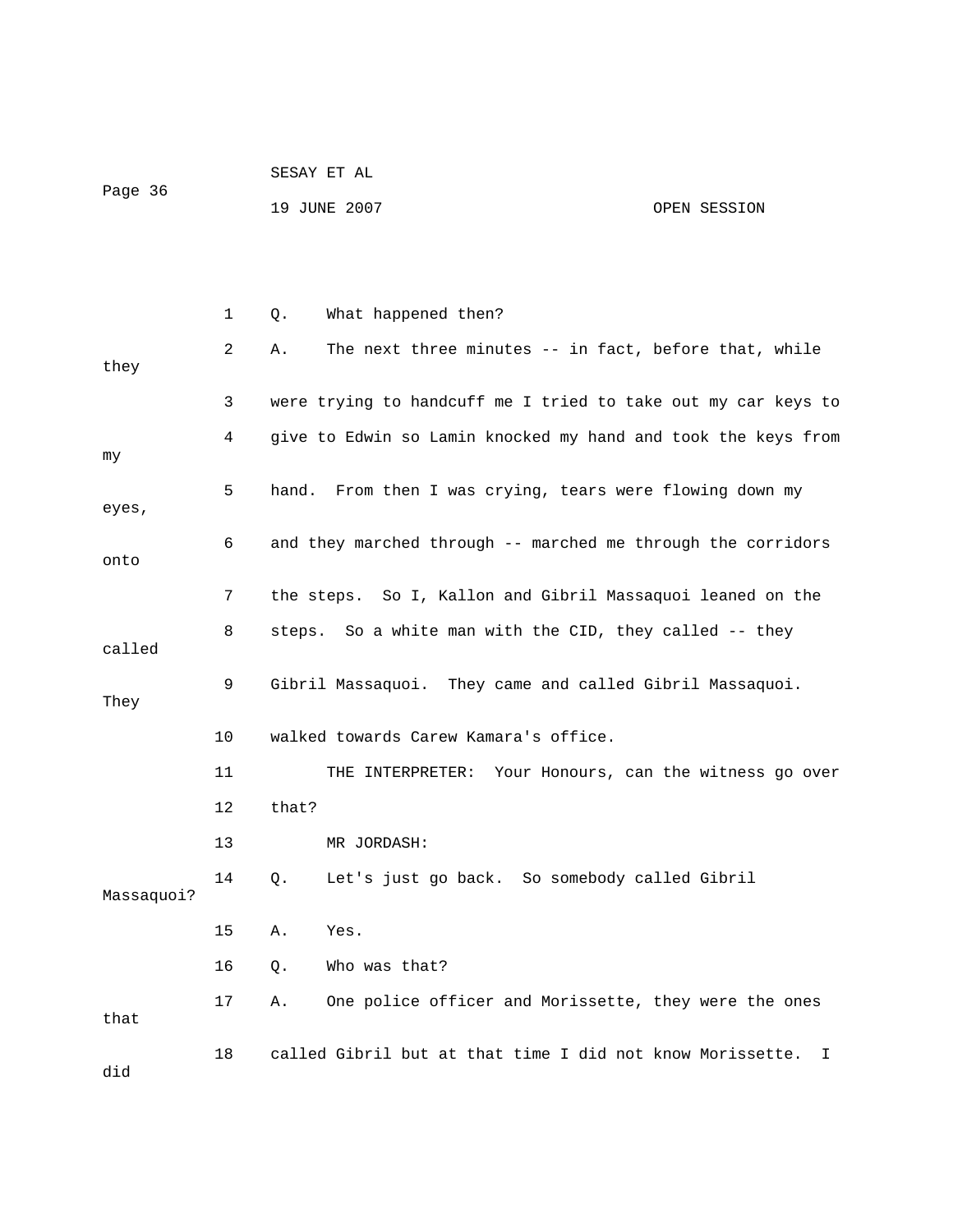| It  | 19 | not know his name. That was the very first time I saw him.       |
|-----|----|------------------------------------------------------------------|
| was | 20 | was at the office and where I saw Gibril and the CID, when it    |
| off | 21 | Carew Kamara's office. That was the place I saw -- they took     |
|     | 22 | the handcuffs from Gibril 's hands and they entered Carew's      |
|     | 23 | office.                                                          |
|     | 24 | What happened to you and Mr Kallon?<br>Q.                        |
|     | 25 | I and Mr Carew were not --<br>Α.                                 |
|     | 26 | No, Kallon, Morris Kallon?<br>Q.                                 |
| we  | 27 | Then the police ordered us that we should go down.<br>Then<br>Α. |
|     | 28 | came down the steps and we came to the reception where we met.   |
|     | 29 | Where you met?<br>Q.                                             |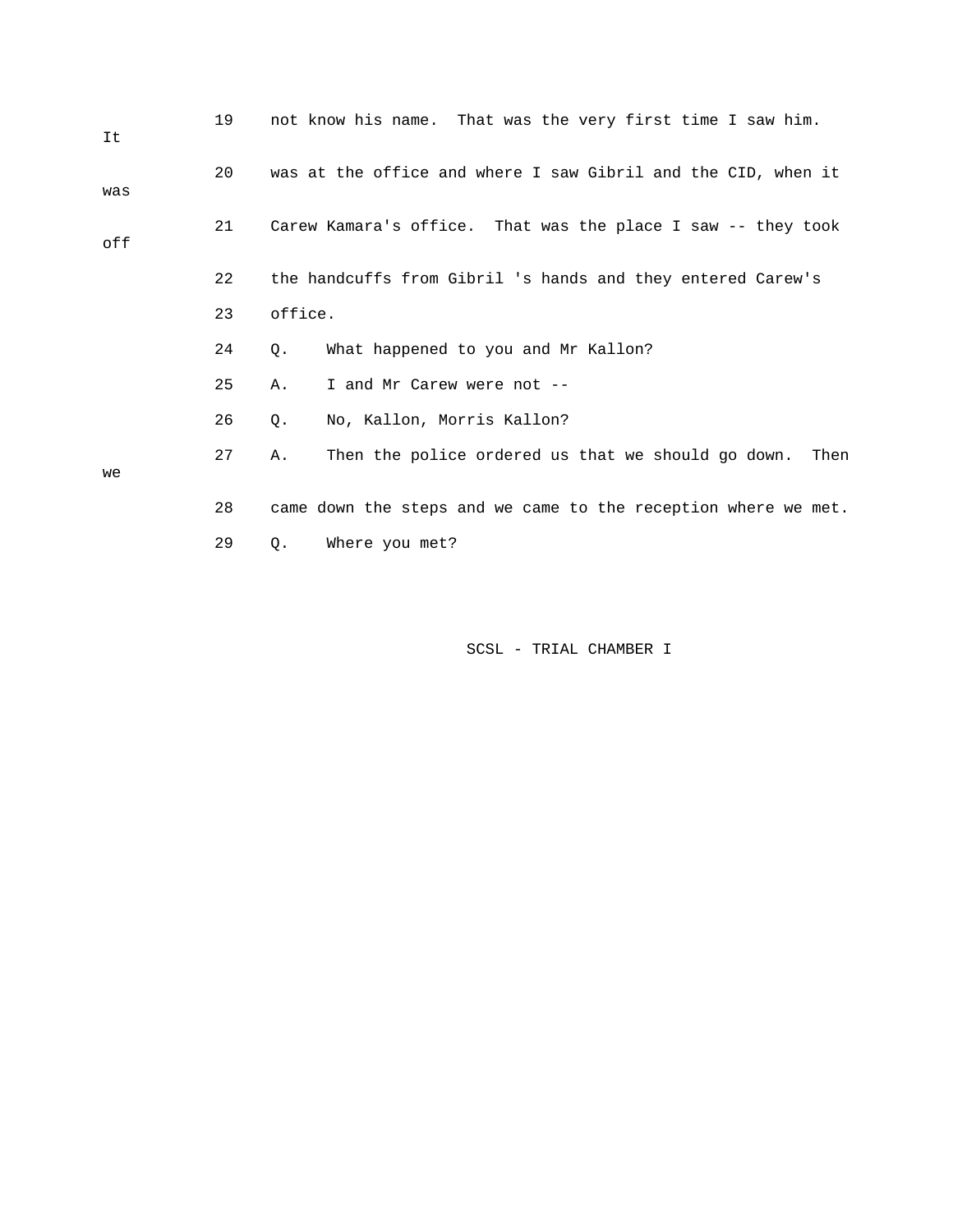| Page 37 | SESAY ET AL  |  |              |
|---------|--------------|--|--------------|
|         | 19 JUNE 2007 |  | OPEN SESSION |

| ambulance | 1  | Where we met one blue vehicle. They call it an<br>Α.            |
|-----------|----|-----------------------------------------------------------------|
| no        | 2  | but it wasn't an ambulance but it looked like an ambulance but  |
|           | 3  | seat was in the vehicle. There was no place one could sit at    |
| and       | 4  | There was a large crowd of civilians had gathered<br>that time. |
|           | 5  | were watching what was happening. During that time, I was       |
|           | 6  | crying. I was ordered to enter this empty ambulance, so I       |
|           | 7  | entered and sat on the floor.                                   |
|           | 8  | What happened then?<br>Q.                                       |
| was       | 9  | Then I heard the sound of sirens because at that time I<br>Α.   |
|           | 10 | unable to say $-$                                               |
|           | 11 | О.<br>Go on.                                                    |
|           | 12 | I heard the sounds of sirens blowing very seriously<br>Α.       |
| because   | 13 | because -- but at that time I was unable to see outside         |
| drove     | 14 | that vehicle was high and I sat on the floor. Then, they        |
|           | 15 | off, until they open the door. What -- the place I saw myself   |
|           | 16 | was at Jui. They took me out of the vehicle at Jui.             |
| when      | 17 | Just pausing there: Did you know where you were going<br>О.     |
|           | 18 | you left CID?                                                   |
| outside.  | 19 | I have told you that I did -- I was unable to see<br>Α.         |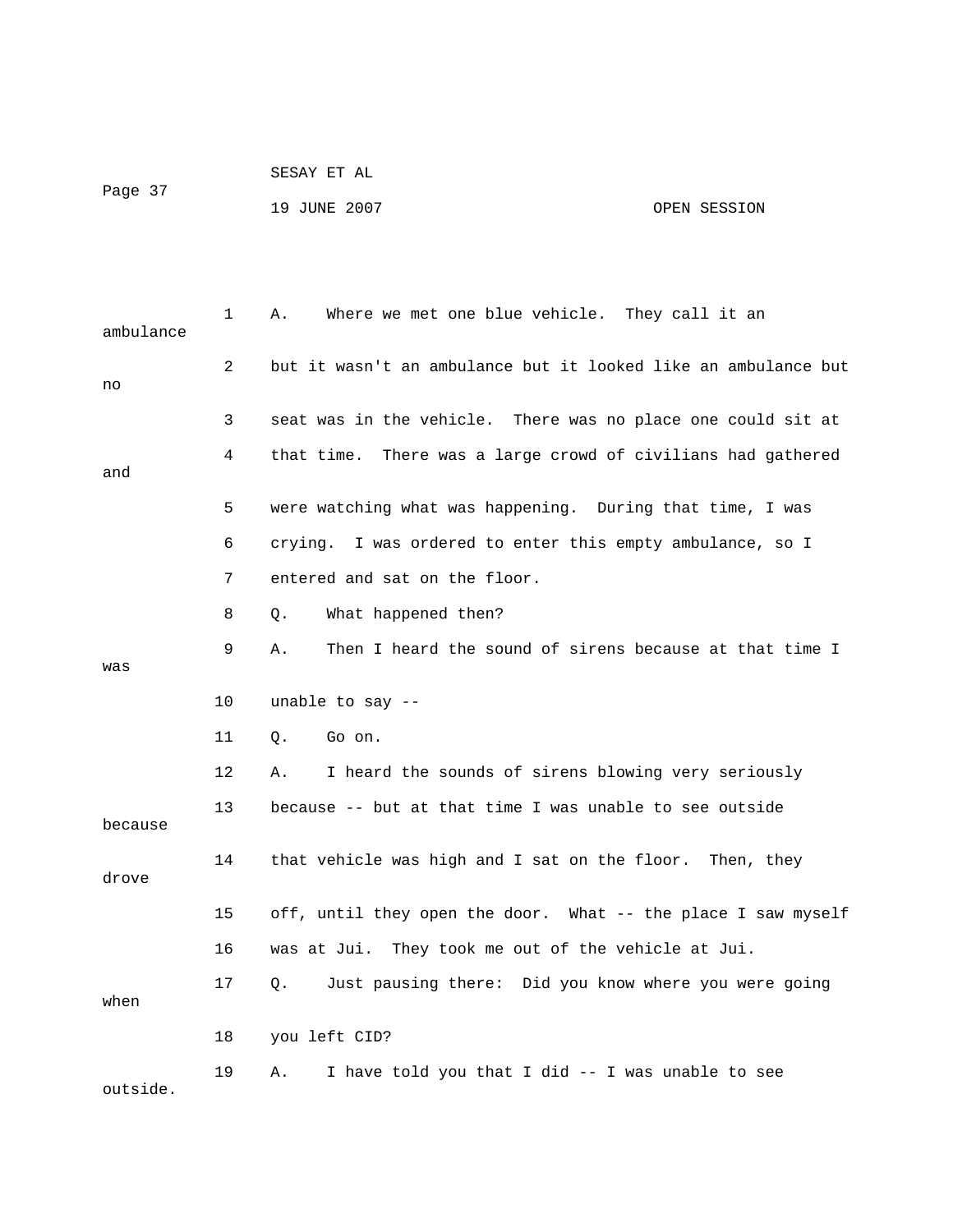| we   | 20 | I did not know where we were going. I only saw outside when         |
|------|----|---------------------------------------------------------------------|
|      | 21 | arrived at Jui. That was the time I saw the outside of the          |
|      | 22 | vehicle.                                                            |
|      | 23 | And what happened then?<br>0.                                       |
| the  | 24 | Then Lamin came. He took me to the station in a -- in<br>Α.         |
|      | 25 | building and he placed me in one cell and Kallon himself was        |
| were | 26 | taken to another cell. I was in this cell. The handcuffs            |
|      | 27 | still on me, on my back, and it wasn't even five minutes I saw      |
|      | 28 | Saffa and John Berry.                                               |
|      | 29 | Sorry, let me just pause you there. Just one question:<br>$\circ$ . |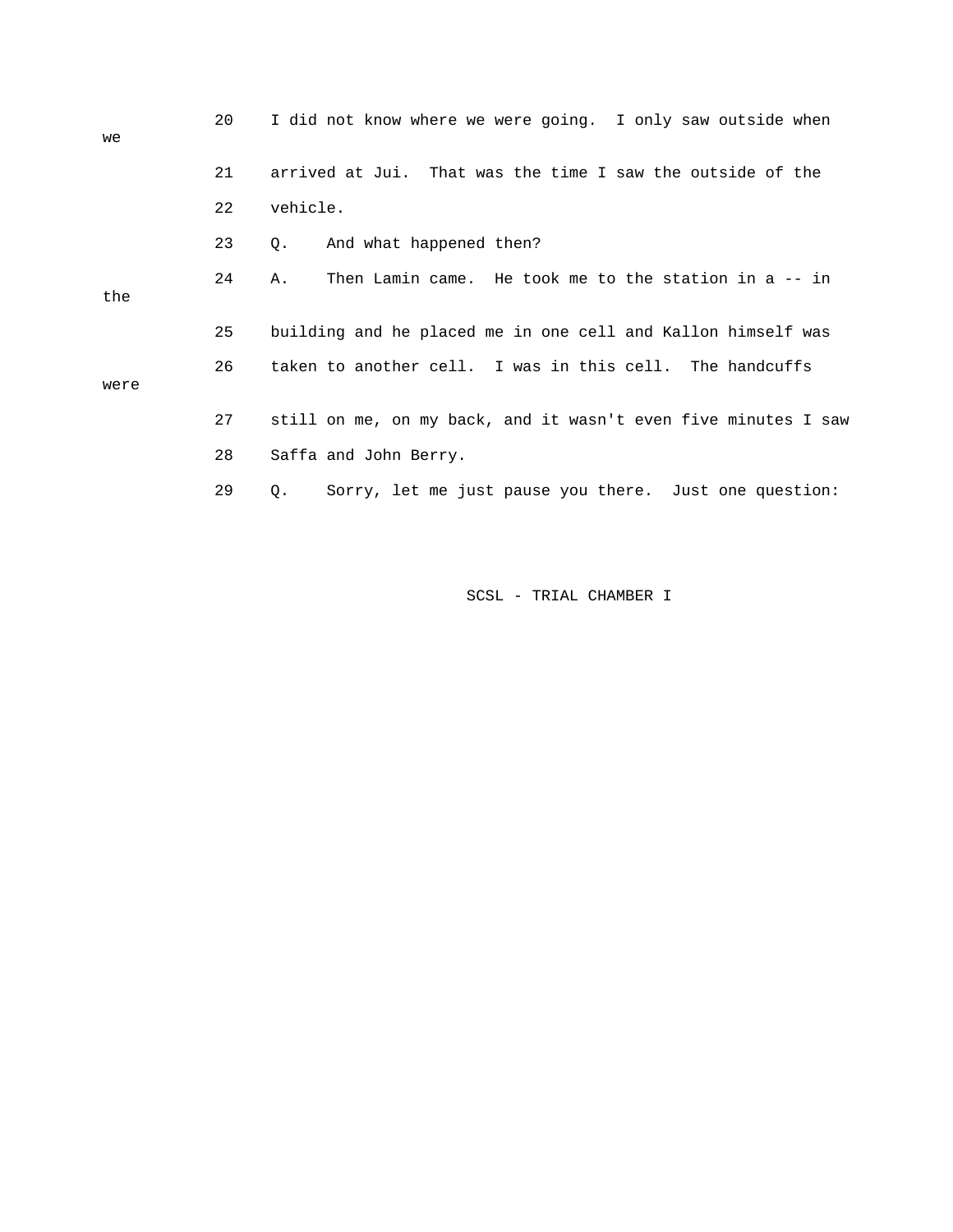| Page 38 |    | SESAY ET AL                                                    |              |
|---------|----|----------------------------------------------------------------|--------------|
|         |    | 19 JUNE 2007                                                   | OPEN SESSION |
|         |    |                                                                |              |
|         |    |                                                                |              |
|         | 1  | Did you know what had happened to Gibril Massaquoi?            |              |
| The     | 2  | I only saw that they took the handcuffs from him.<br>Α.<br>No. |              |
|         | 3  | only thing I knew that three of us were arrested and he was    |              |
|         | 4  | released; that was what I knew.                                |              |
|         | 5  | Now, you then see Mr Saffa and John Berry?<br>Q.               |              |
|         | 6  | They opened the door of the cell and they said I<br>Α.<br>Yes. |              |
| me      | 7  | should come outside. Then I came outside myself. They took     |              |
| seated  | 8  | to a small room in the same building where John Berry was      |              |
|         | 9  | on a chair.                                                    |              |
|         | 10 | Take this slowly because it's very important.<br>Q.            |              |
|         | 11 | Okay.<br>Α.                                                    |              |
|         | 12 | John Berry was sitting on a chair; go on.<br>Q.                |              |
|         | 13 | And Joseph Saffa was standing. So I stood in front of<br>Α.    |              |
| time    | 14 | But tears were running down my cheeks. That was the<br>them.   |              |
| big."   | 15 | John Berry said, "Issa, do you know that you've fallen in a    |              |
| Just    | 16 | Can you repeat the last sentence, what Mr Berry said?<br>Q.    |              |
|         | 17 | before you answer it, try to remember as much as you can about |              |
|         | 18 | the words used?                                                |              |
| are     | 19 | John Berry said, he said, "Issa, do you know that you<br>Α.    |              |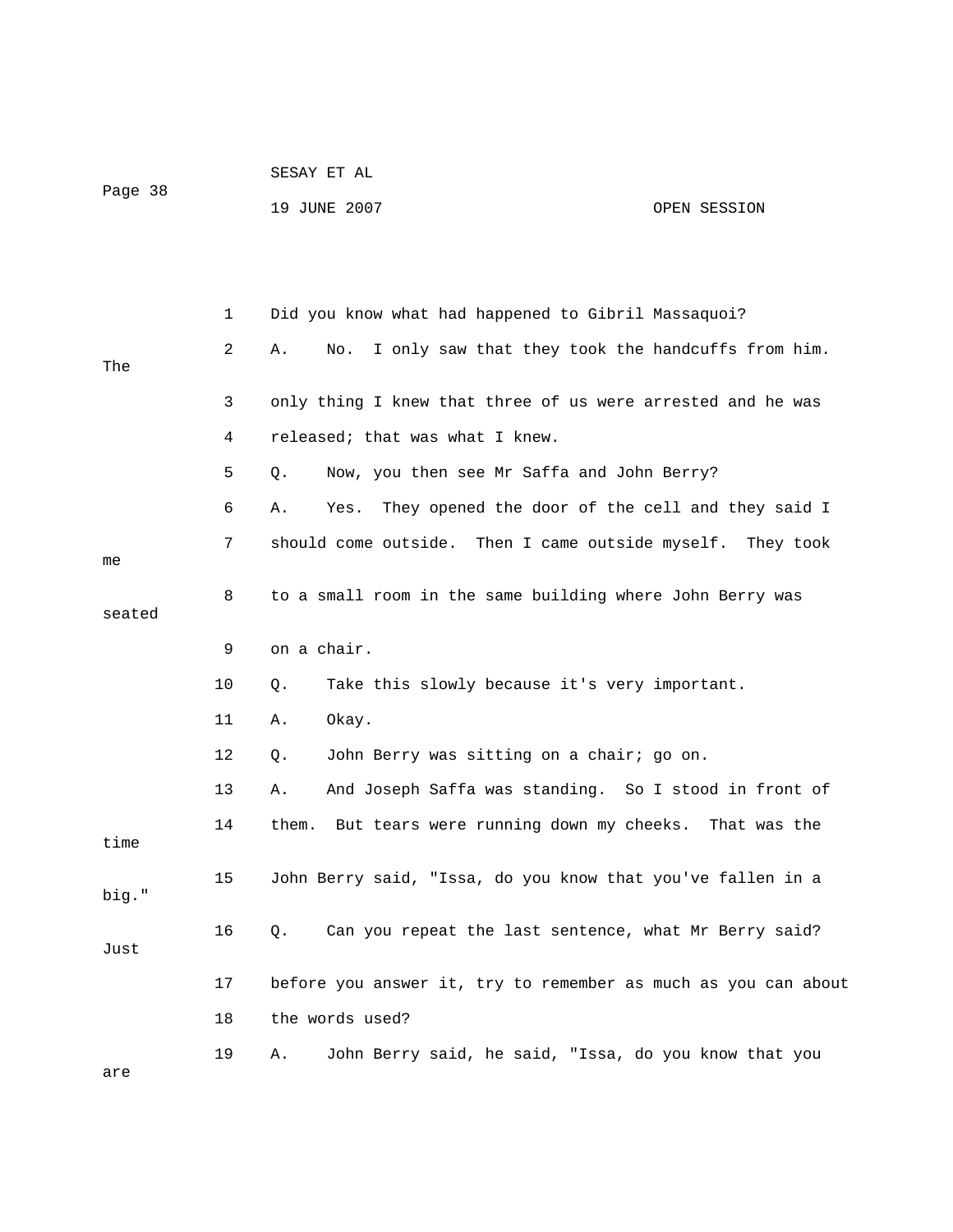20 in a very serious trouble in which you have to spend the rest of 21 your life in prison?" 22 Q. Pause. Pause. And then what happened? 23 A. When he uttered these words, that was the time tears 24 continued to run down my cheek and I continued crying. That was 25 the time Saffa said, "Issa, listen to what this man is telling 26 you. This is no time for crying. That you know the Court in 27 Sierra Leone can sentence you to -- can sentence somebody to 28 death. So if this man wants to talk to you, if this man is 29 trying to talk to you, listen to him and accept what he's telling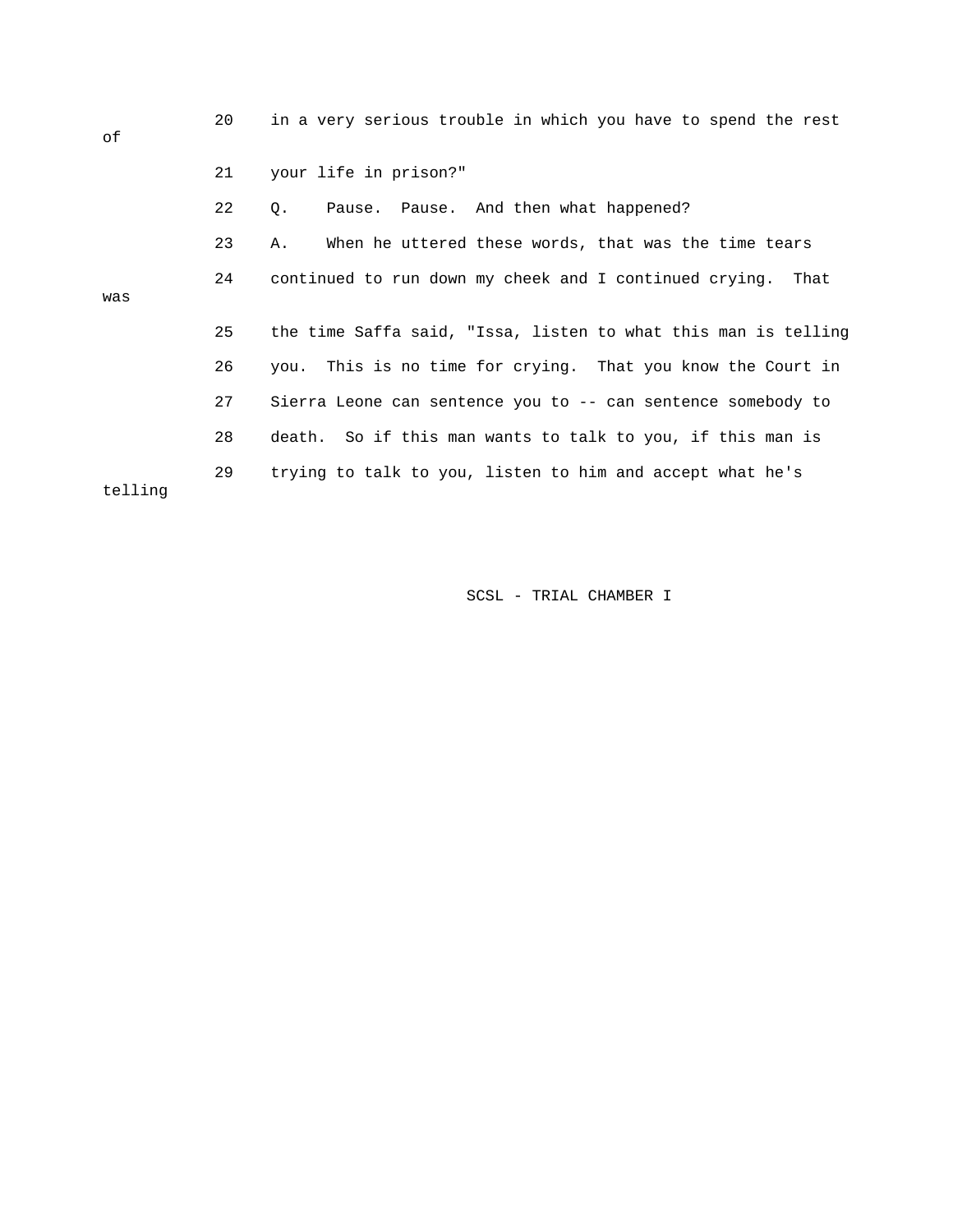| Page 39 |  |
|---------|--|

SESAY ET AL

19 JUNE 2007 OPEN SESSION

| out    | 1  | This is because this is the only way you will be saved<br>you.  |
|--------|----|-----------------------------------------------------------------|
|        | 2  | of this situation."                                             |
|        | 3  | What language was Mr Saffa speaking?<br>Q.                      |
|        | 4  | It was in the Krio language when Mr -- through which<br>Α.      |
|        | 5  | Mr Saffa spoke with me.  That was the time John Berry said, he  |
| told   | 6  | said, "Issa, what your brother had told you and what I have     |
| accept | 7  | you, if you listen, it is for your own good. If you don't       |
|        | 8  | them, I'm sorry, that is your end." Then I said, "Well, what    |
|        | 9  | would I do? I'm in your hands. I'm in your hands.<br>Whatever   |
|        | 10 | this journey take." Then John Berry said Saffa should take me   |
|        | 11 | back to the cell. Then they took me back to the cell; I was     |
| came   | 12 | still crying. Then it wasn't up to five minutes again, they     |
|        | 13 | back and opened the cell. They placed me in the same --         |
|        | 14 | Who came back? Who came to the cell?<br>Q.                      |
|        | 15 | It was Joseph Saffa who came and the police who was in<br>Α.    |
|        | 16 | charge of the cell opened and they said I should come out, and  |
| I      | 17 | they walked with me up to the ambulance and I saw John Berry.   |
| the    | 18 | think it was a foreigner jeep. He and Joseph Saffa entered      |
| in     | 19 | same vehicle.<br>Then Lamin and other three officers, they were |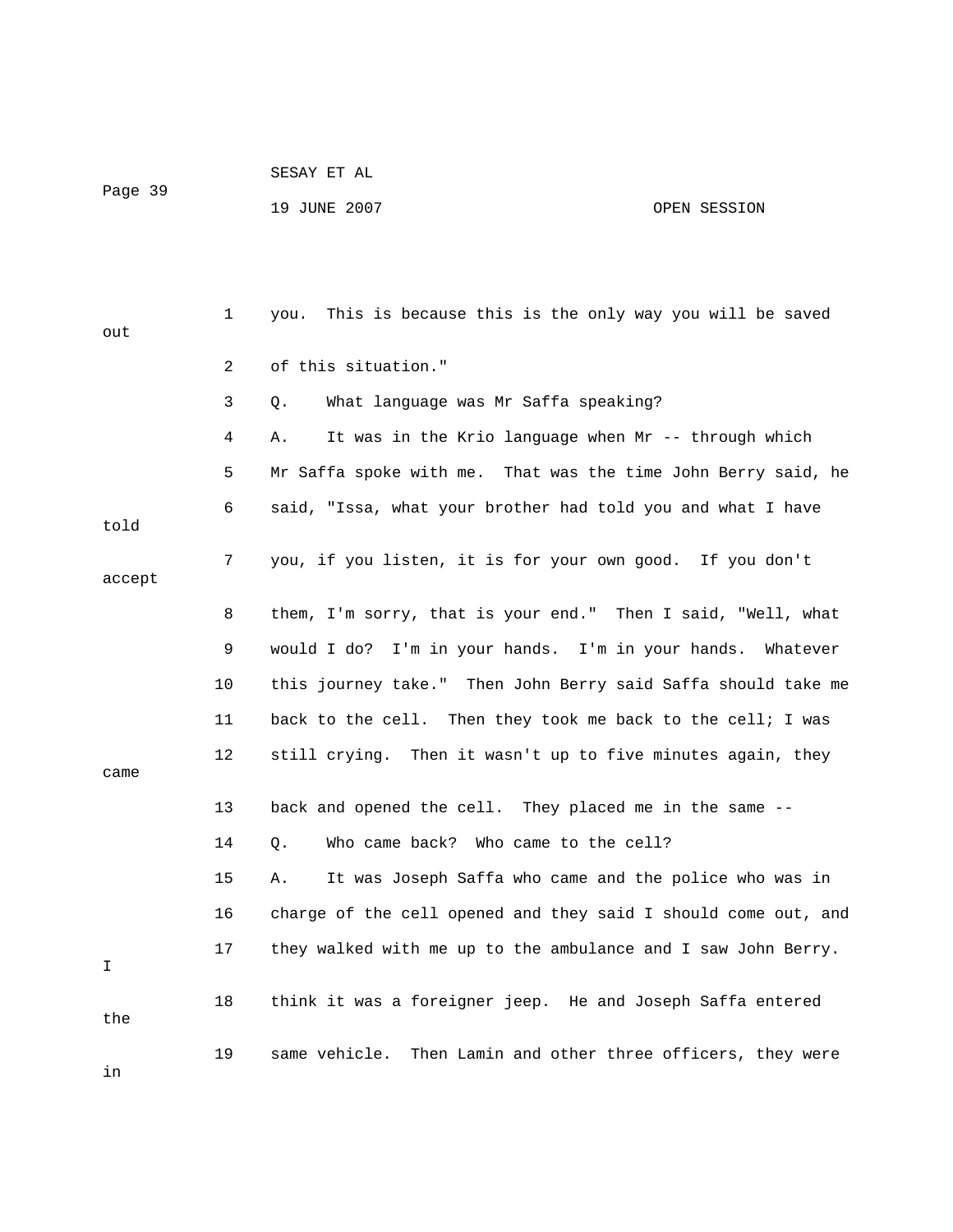| It    | 20 | the ambulance with me. And the road, they took the Jui road.   |
|-------|----|----------------------------------------------------------------|
| it    | 21 | was Hill Station. It was bad. So, while they were driving,     |
|       | 22 | wasn't easy for me and, at Scan Drive, they brought me down.   |
|       | 23 | When they brought me down, they took me to one room.<br>It was |
|       | 24 | Saffa.                                                         |
|       | 25 | Saffa took you to a room?<br>Q.                                |
| the   | 26 | Yes, Lamin did not enter in that room. He remained in<br>Α.    |
|       | 27 | vehicle.                                                       |
|       | 28 | Was there anyone else in the room?<br>Q.                       |
| Three | 29 | Yes. I met Morissette in the room. He and Saffa.<br>Α.         |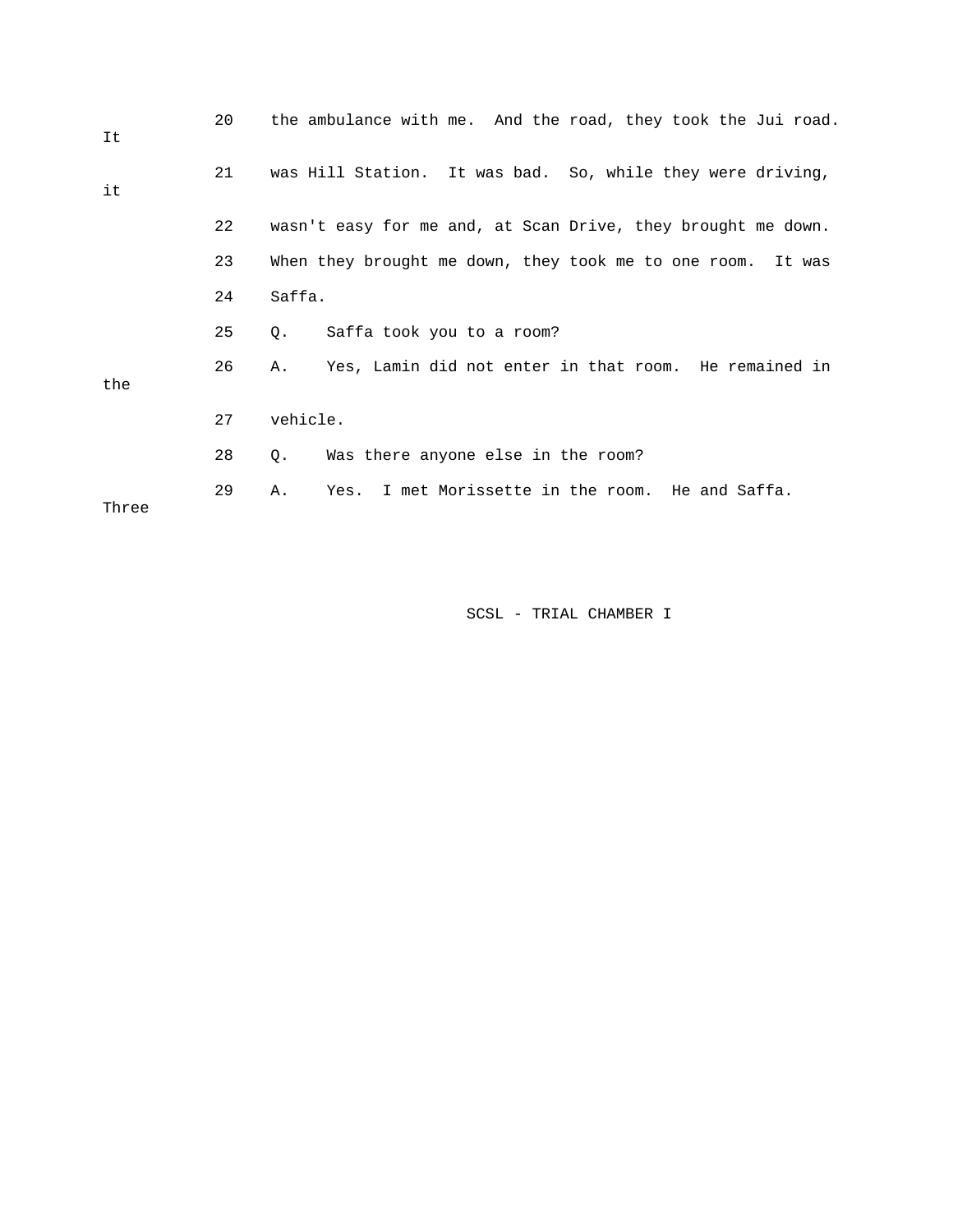|           |    | 19 JUNE 2007                                                | OPEN SESSION                                                   |
|-----------|----|-------------------------------------------------------------|----------------------------------------------------------------|
|           |    |                                                             |                                                                |
|           |    |                                                             |                                                                |
|           | 1  | of us were in the room.                                     |                                                                |
|           | 2  | What happened?<br>Q.                                        |                                                                |
|           | 3  | Α.                                                          | Morissette told me, "Issa," he said, "What John had told       |
| if        | 4  |                                                             | you that it is the only way out for you." He said, "Because    |
|           | 5  |                                                             | you do not accept what we have told you," he said, "I'm sorry, |
| you       | 6  |                                                             | that is your end." He said, "I want to make it very clear to   |
|           | 7  |                                                             | that this Court which is now in this country, the people this  |
|           | 8  |                                                             | Court will never set free." He said, "Foday Sankoh, Bockarie,  |
| never     | 9  | Johnny Paul," he said, "these people, if -- this Court will |                                                                |
|           |    |                                                             |                                                                |
|           | 10 |                                                             | let them go scot-free." He said, "What made them to decide to  |
|           | 11 | talk to me," he said it was for my own benefit because he   |                                                                |
|           | 12 |                                                             | wouldn't want to see me go to prison for the rest of my life.  |
| me        | 13 |                                                             | Then I told him, I said, "Well," I said, "if you are telling   |
| trouble," | 14 | that this is the only way out that will free me of this     |                                                                |
|           | 15 | I said, "I've accepted what you've told me."                |                                                                |
|           | 16 | Q.                                                          | What did you mean by you'd accepted what they told you?        |
|           | 17 | Α.                                                          | Because they told me that, as I had been captured, I was       |
| time,     | 18 | going to spend the rest of my life in prison and, at this   |                                                                |
| it        | 19 |                                                             | during that time, I had no knowledge about the Special Court,  |

SESAY ET AL

Page 40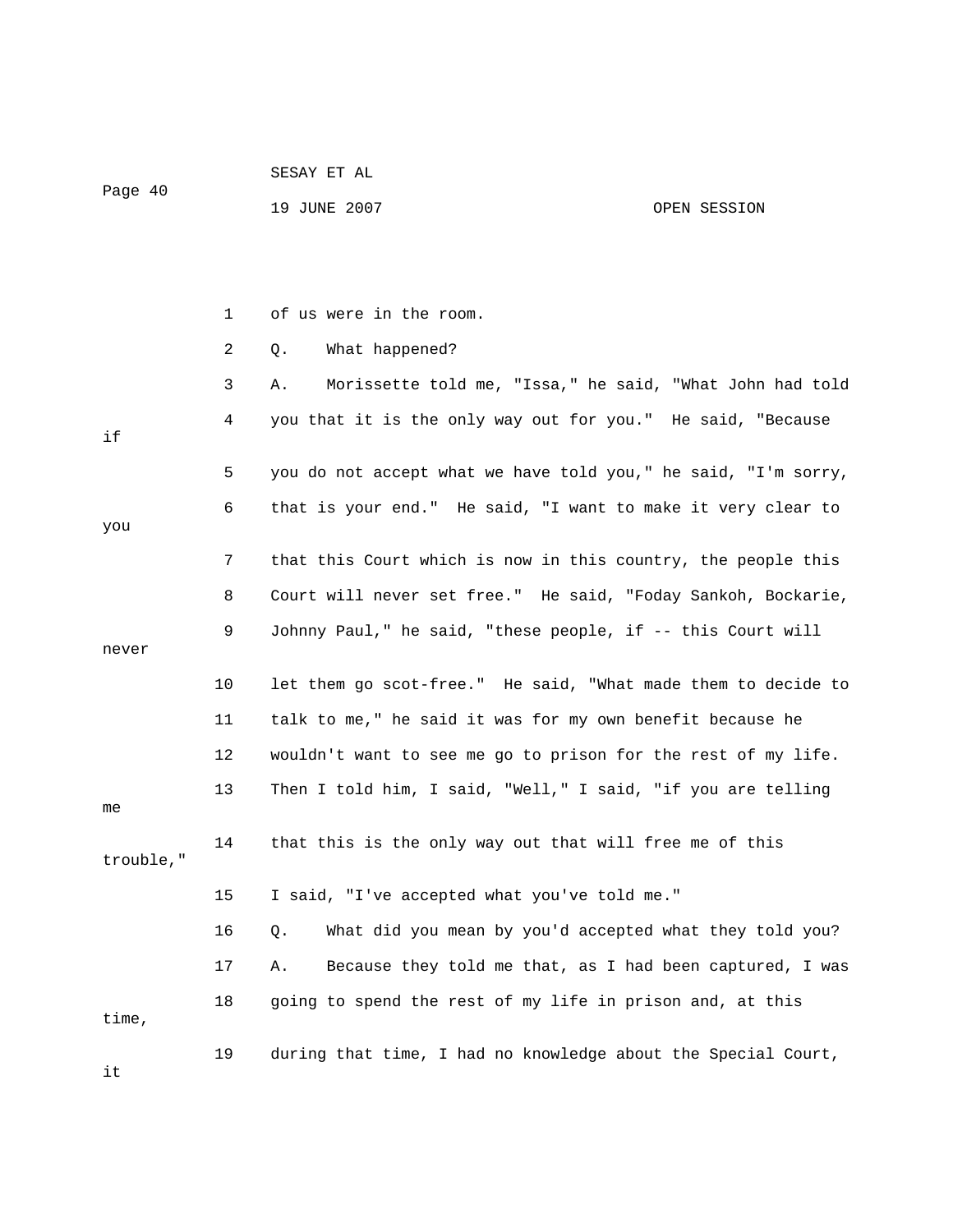| appeared | 20 | functioning, there was absolutely no idea. I have never             |
|----------|----|---------------------------------------------------------------------|
| people   | 21 | before any court of law in this country before. So, the             |
| around   | 22 | who have captured me, it wasn't even an hour, they turned           |
|          | 23 | and telling me that that was the only way I could get myself        |
|          | 24 | free. That was why I did what they ask of me.                       |
| did      | 25 | At this time, when you were speaking to Mr Morissette,<br>$\circ$ . |
|          | 26 | you have any idea who they were; what did you think?                |
|          | 27 | Well, when they talked to me at Jui, I did not know the<br>Α.       |
|          | 28 | section of the Special Court where they were. I did not know        |
|          | 29 | their functions too. And Morissette himself, the first time,        |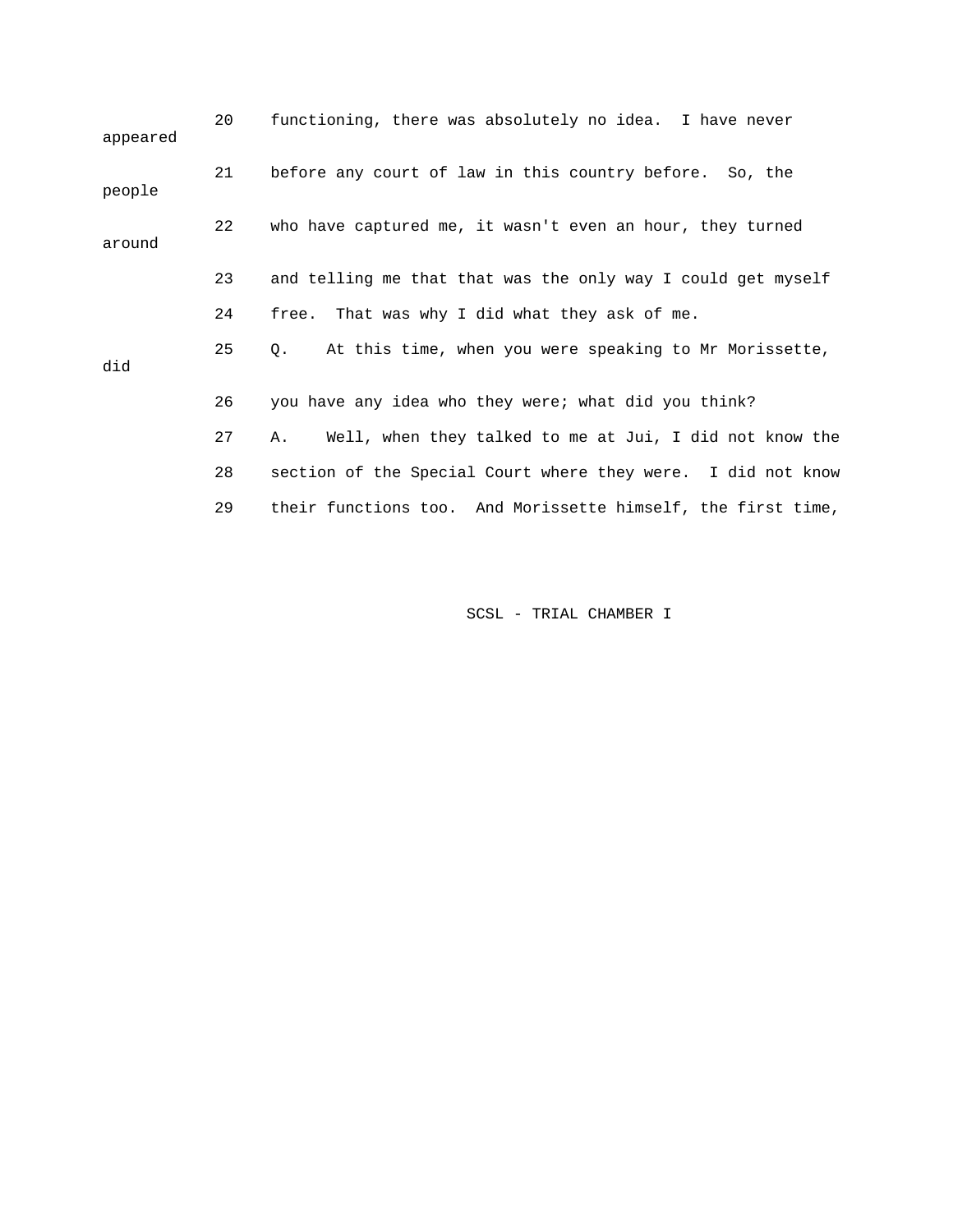| Page 41 | SESAY ET AL  |              |
|---------|--------------|--------------|
|         | 19 JUNE 2007 | OPEN SESSION |

| me         | 1  | the -- this very time he talked with me, he did not explain to  |
|------------|----|-----------------------------------------------------------------|
| they       | 2  | his job. What he was explaining to me was that -- he said       |
| they       | 3  | were ready to help me if I was ready to help myself, because    |
|            | 4  | accepted what they told me, that was the only way I could save  |
|            | 5  | myself from the trouble. And that they have heard a lot of      |
| to         | 6  | That was why they decided to talk to me so as for me<br>things. |
|            | 7  | make some comments.                                             |
|            | 8  | What else, if anything, did Mr Morissette say?<br>Right.<br>Q.  |
|            | 9  | Well, Mr Morissette, that day he was speaking to me, he<br>Α.   |
| That       | 10 | made some threats that I should accept what they told me.       |
|            | 11 | was why I accepted and all what he said in that room, I was     |
| hands.     | 12 | It was only when I said, okay, I was in their<br>handcuffed.    |
| the        | 13 | Whatever they said I was ready to speak with them. That was     |
|            | 14 | time Morissette himself took off the handcuffs from my hands.   |
|            | 15 | Then he went outside. He called one woman. He and the woman     |
| Morissette | 16 | entered the room and started putting questions to me.           |
| to         | 17 | had a paper and he watched that paper and he put the questions  |
|            | 18 | me.                                                             |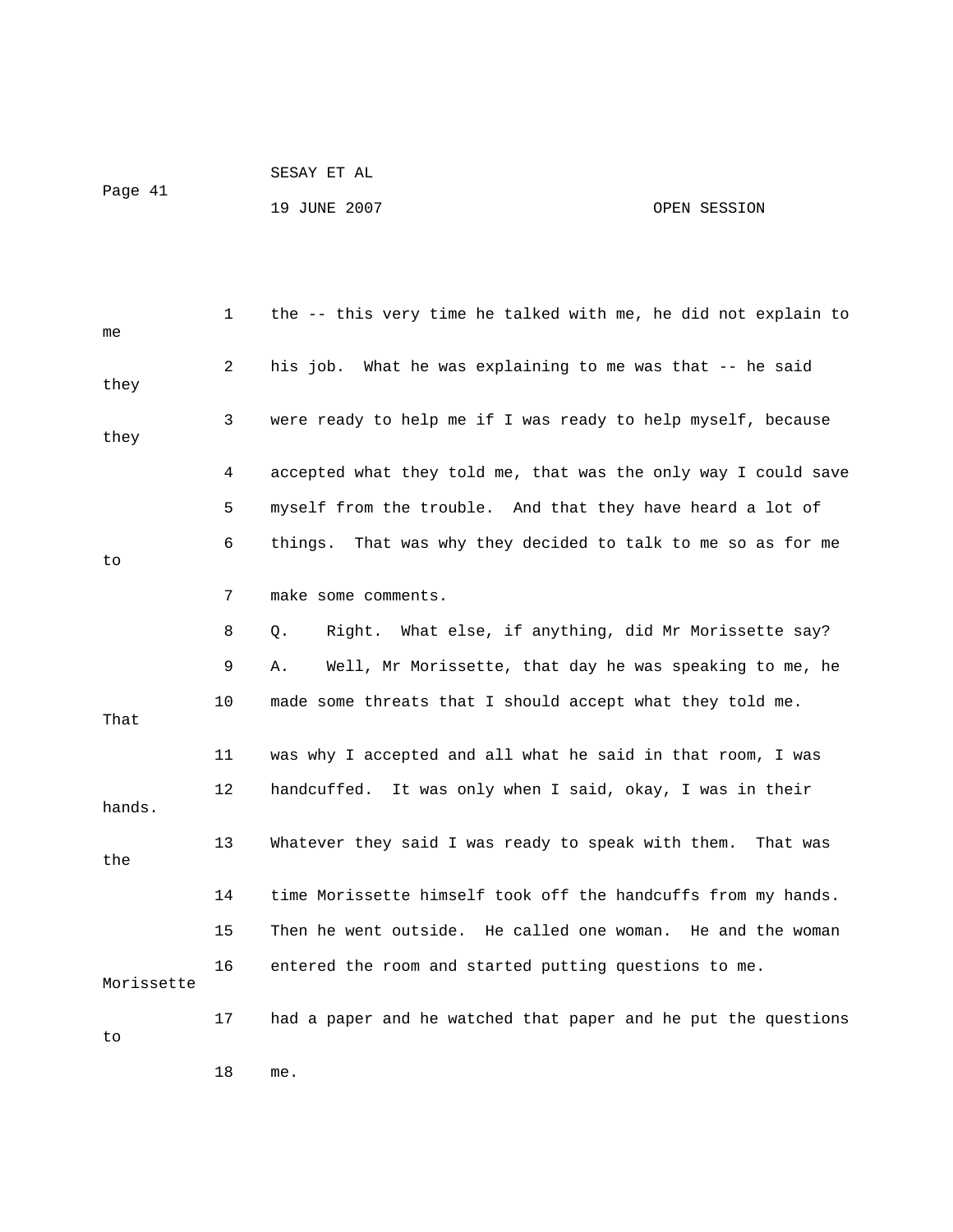| at      | 19 | Are you able to estimate the time between your arrival<br>О.       |
|---------|----|--------------------------------------------------------------------|
| the     | 20 | Jui, sorry, your arrival at Scan office, and the beginning of      |
|         | 21 | interview?                                                         |
| blowing | 22 | Well, because when we left the CID there was sirens<br>Α.          |
| about   | 23 | in order to clear off the road but we arrived at Jui around        |
| road    | 24 | 1.00 and from Jui we used the peninsula -- that is we used         |
|         | 25 | to go to Hill Station. We spent about 30 minutes drive.            |
| the     | 26 | Now, do you recall the question and answer session at<br>$\circ$ . |
| recall  | 27 | beginning of the interview which were the waivers; do you          |
|         | 28 | that?                                                              |
| told    | 29 | Yes, I can recall. Because when he spoke with me he<br>Α.          |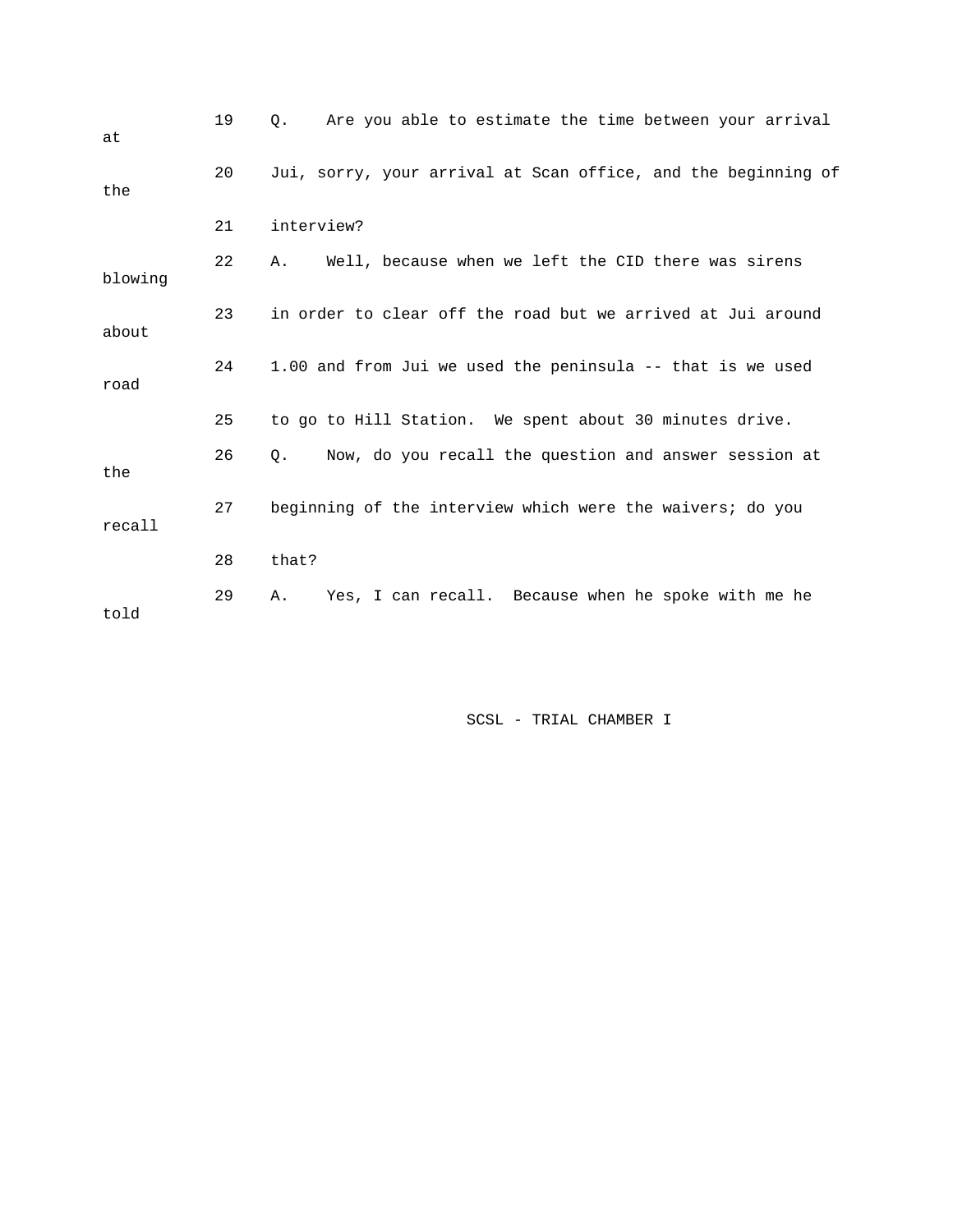| Page 42 | SESAY ET AL  |              |
|---------|--------------|--------------|
|         | 19 JUNE 2007 | OPEN SESSION |

|             | $\mathbf{1}$ | me, saying, said, "Speak with us. We'll read document to you.          |
|-------------|--------------|------------------------------------------------------------------------|
| was         | 2            | Just answer yes." And at this time I did not understand what           |
| as          | 3            | a waiver. I don't know the meaning of a counsel. What I know           |
| was         | 4            | a counsel, like during the Abidjan peace talks, where there            |
| understand. | 5            | no ambassador, you have a consul there. So I did not                   |
| he          | 6            | While he was reading he said I should answer "yes." So while           |
|             | 7            | was speaking about a counsel I was thinking that where, in the         |
|             | 8            | absence of an ambassador, that was the person that should take         |
|             | 9            | his place.                                                             |
|             | 10           | Now, do you recall -- can I ask that Mr Sesay please be<br>$Q_{\star}$ |
| Actually,   | 11           | given a copy of the 10 March interview file, please.                   |
|             | 12           | that can wait, sorry. I do apologise. Mr Sesay --                      |
|             | 13           | Yes, sir.<br>Α.                                                        |
|             | 14           | What happened after the first interview? What happened<br>$Q$ .        |
|             | 15           | after it had finished?                                                 |
| went        | 16           | After that I and Lamin were boarded in a vehicle. We<br>Α.             |
|             | 17           | to the beach where a helicopter picked us and I was taken to           |
|             | 18           | Bonthe, and I was placed in a cell. Then, around 7.00, Lamin           |
|             | 19           | came with a paper, some papers. He gave them to me. But the            |
|             | 20           | place had no lights; it was dark. It was hot.<br>At night, in          |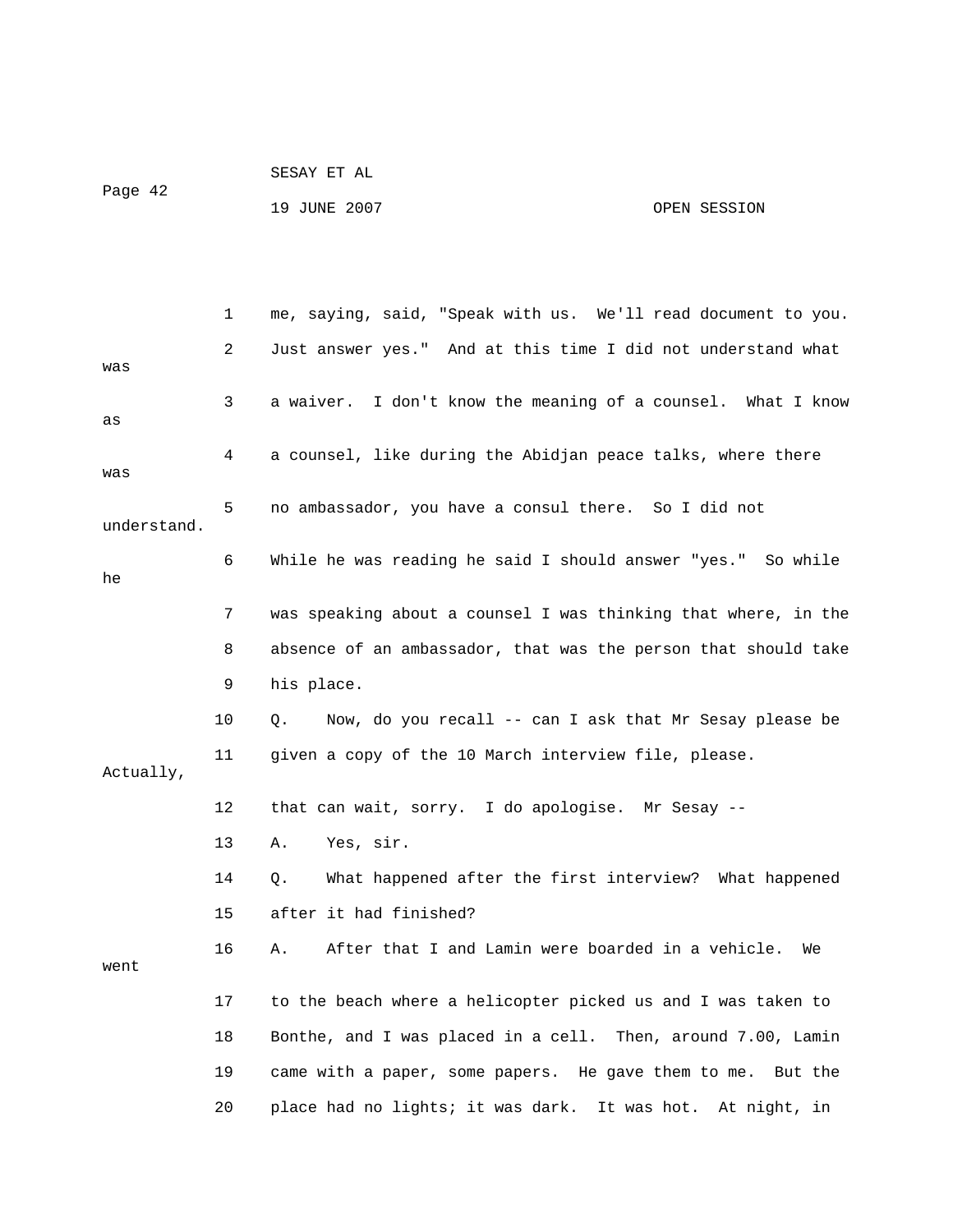|            | 21 | order for you to be able to sleep you have to soak a towel.     |
|------------|----|-----------------------------------------------------------------|
|            | 22 | There were a lot of mosquitos. There were no mosquito nets.     |
| by         | 23 | Sorry, go over the soaking the towel; what do you mean<br>$Q$ . |
|            | 24 | that?                                                           |
| Bonthe,    | 25 | I said the very day, the 10th, when they took me to<br>Α.       |
| documents. | 26 | they placed me in a cell. Then, Lamin came with some            |
| this       | 27 | They opened the cell. They gave me the documents. But at        |
|            | 28 | time the place was dark, and there was no light in the place.   |
| when       | 29 | There were no mosquito nets. The place was hot. At night        |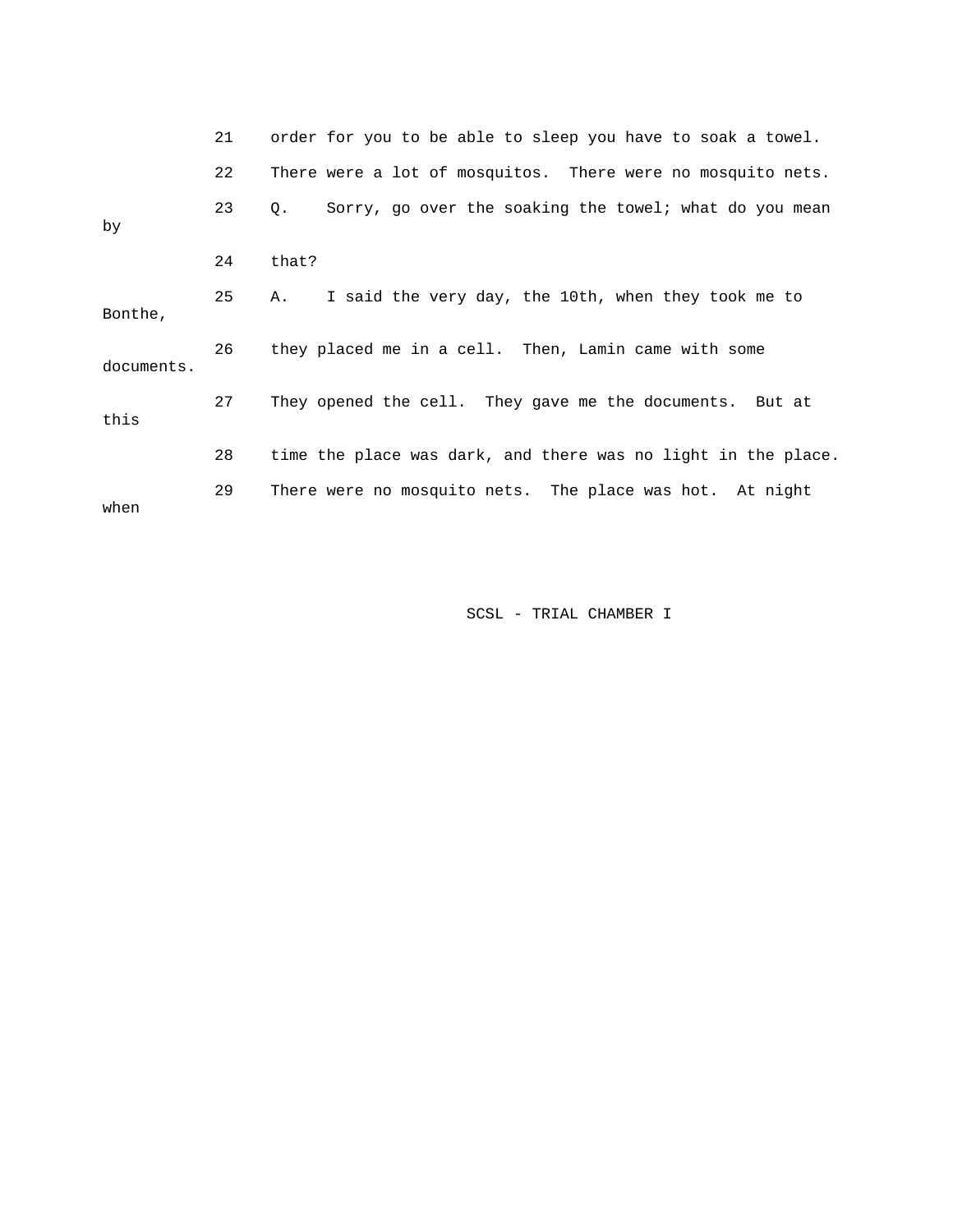| Page 43 | SESAY ET AL  |              |
|---------|--------------|--------------|
|         | 19 JUNE 2007 | OPEN SESSION |

| your     | 1              | you want to sleep you have to soak a towel and spread it on    |
|----------|----------------|----------------------------------------------------------------|
|          | $\overline{2}$ | bed.                                                           |
|          | 3              | What was the point of doing that?<br>Q.                        |
| and      | 4              | The place was extremely hot. If you don't soak a towel<br>Α.   |
|          | 5              | lie on it, you will not be able to sleep.                      |
| given    | 6              | Did you know what was in the documents that had been<br>Q.     |
|          | 7              | you?                                                           |
|          | 8              | I was unable to read the document because the place was<br>Α.  |
| be       | 9              | dark.<br>There was no light. There was no candle. You wouldn't |
| the      | 10             | allowed to even use a lighter, so I was unable to see what $-$ |
|          | 11             | place clearly.                                                 |
|          | 12             | Now, do you recall this statement? I'll just read it to<br>Q.  |
|          | 13             | you, from your 10 March 2003 interview. Your Honours, page     |
| know     | 14             | 28349. You apparently have started crying and you say, "You    |
| children | 15             | I said what got me so shattered when you ask me about my       |
| know,    | 16             | because presently they don't even know my whereabouts, you     |
|          | 17             | that caused me to cry." Do you recall that statement?          |
| children | 18             | When Morissette asked me about the number of<br>Α.<br>Yes.     |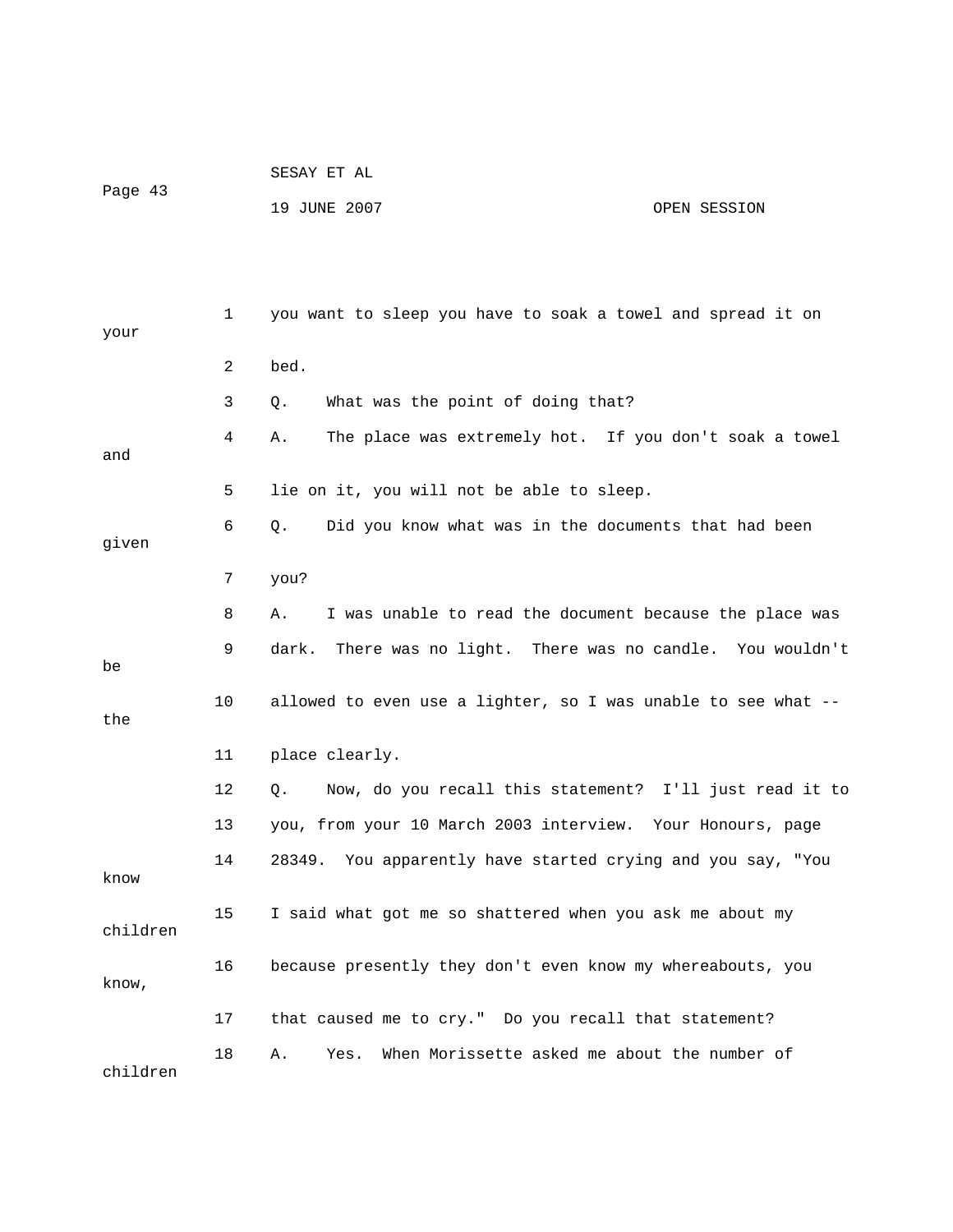| entire   | 19 | I had, then I burst into tears. Then I told him that the       |
|----------|----|----------------------------------------------------------------|
| what     | 20 | members of my family did not know my whereabouts, that was     |
|          | 21 | made me to cry.                                                |
|          | 22 | When did you last see your family?<br>Q.                       |
| morning, | 23 | Well, I left members of my family at home in the<br>Α.         |
|          | 24 | when I came to the CID to receive the money at the time I was  |
|          | 25 | apprehended.                                                   |
|          | 26 | When were they expecting you home?<br>$\circ$ .                |
| the      | 27 | Well, they were expecting $-$ I told my wife that after<br>Α.  |
| wife     | 28 | receiving the money I would come back to the house. So my      |
|          | 29 | was expecting that between 2.00 and 3.00 I would return to the |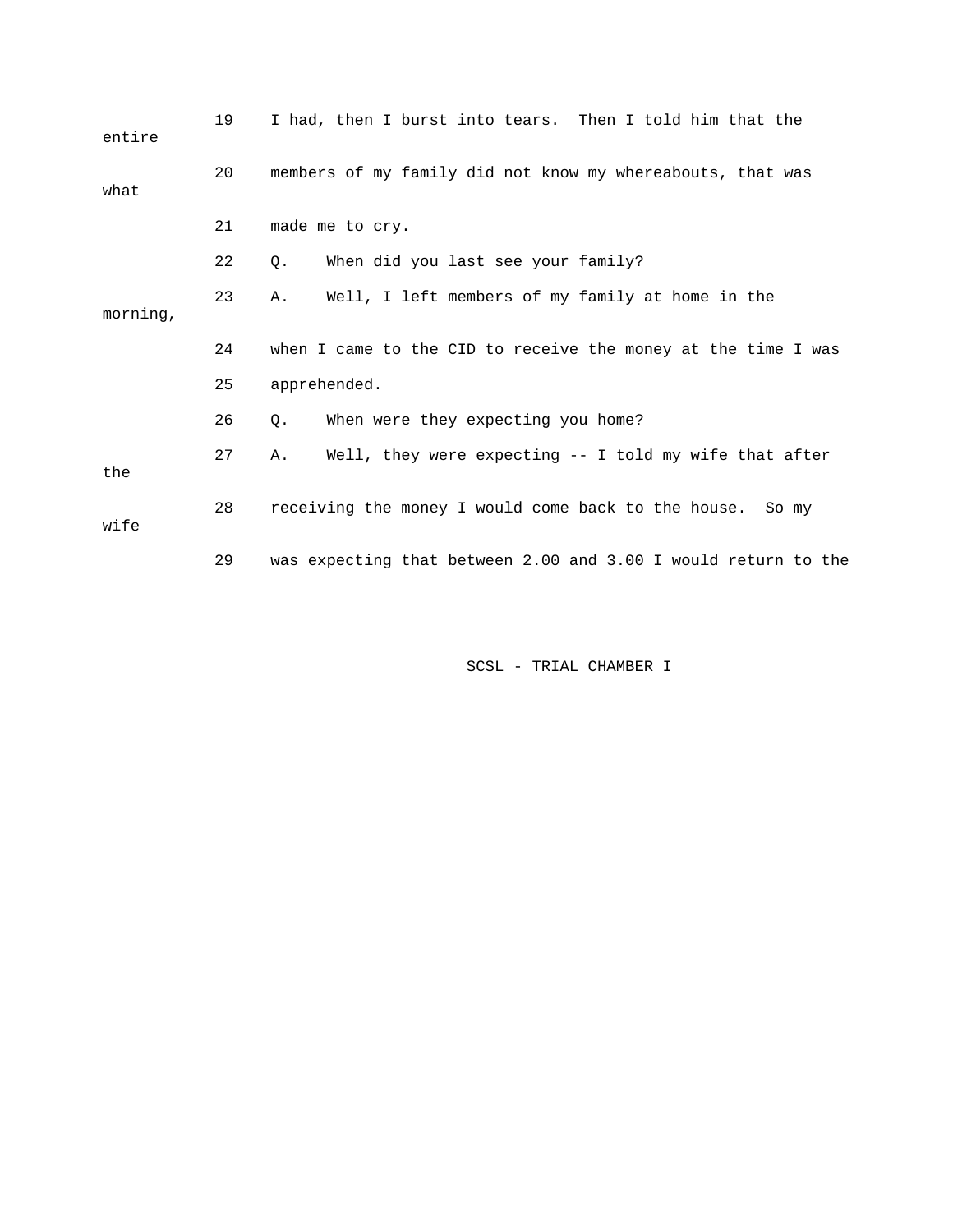| Page 44 | SESAY ET AL  |              |
|---------|--------------|--------------|
|         | 19 JUNE 2007 | OPEN SESSION |

|          | 1  | house.                                                           |
|----------|----|------------------------------------------------------------------|
|          | 2  | What happened in the morning on the 11th?<br>Q.                  |
|          | 3  | Well, in the morning of 11th, early in the morning, they<br>Α.   |
| he       | 4  | opened my cell. The then chief of detention, who was Geoff,      |
| one      | 5  | He had a pistol on his side. He opened the cell.<br>came.<br>And |
| the      | 6  | security -- no, it was Geoff who ordered me, saying, "Move to    |
| wall.    | 7  | wall. Move to the wall." Then I walked from my bed to the        |
| at       | 8  | Then he said, "Put your hands up." Then I placed my hands up     |
| security | 9  | the wall like this [indicated]. Then one Sierra Leonean          |
|          | 10 | I considered my brother was present there. He came with a        |
|          | 11 | truncheon on his hand and he stood behind me.                    |
| qesture? | 12 | You just did a gesture, can you just describe the<br>Q.          |
|          | 13 | If the judges could allow me to stand up?<br>Α.<br>Yes.          |
|          | 14 | PRESIDING JUDGE: Leave granted.                                  |
| Geoff    | 15 | THE WITNESS: They opened the door of the cell.<br>Then           |
| security | 16 | stood at the door with a pistol on his side. Then the            |
| the      | 17 | held a truncheon like this. He entered while I stood facing      |
|          | 18 | Then Geoff said, "Issa, pull off your shoes." Then the<br>wall.  |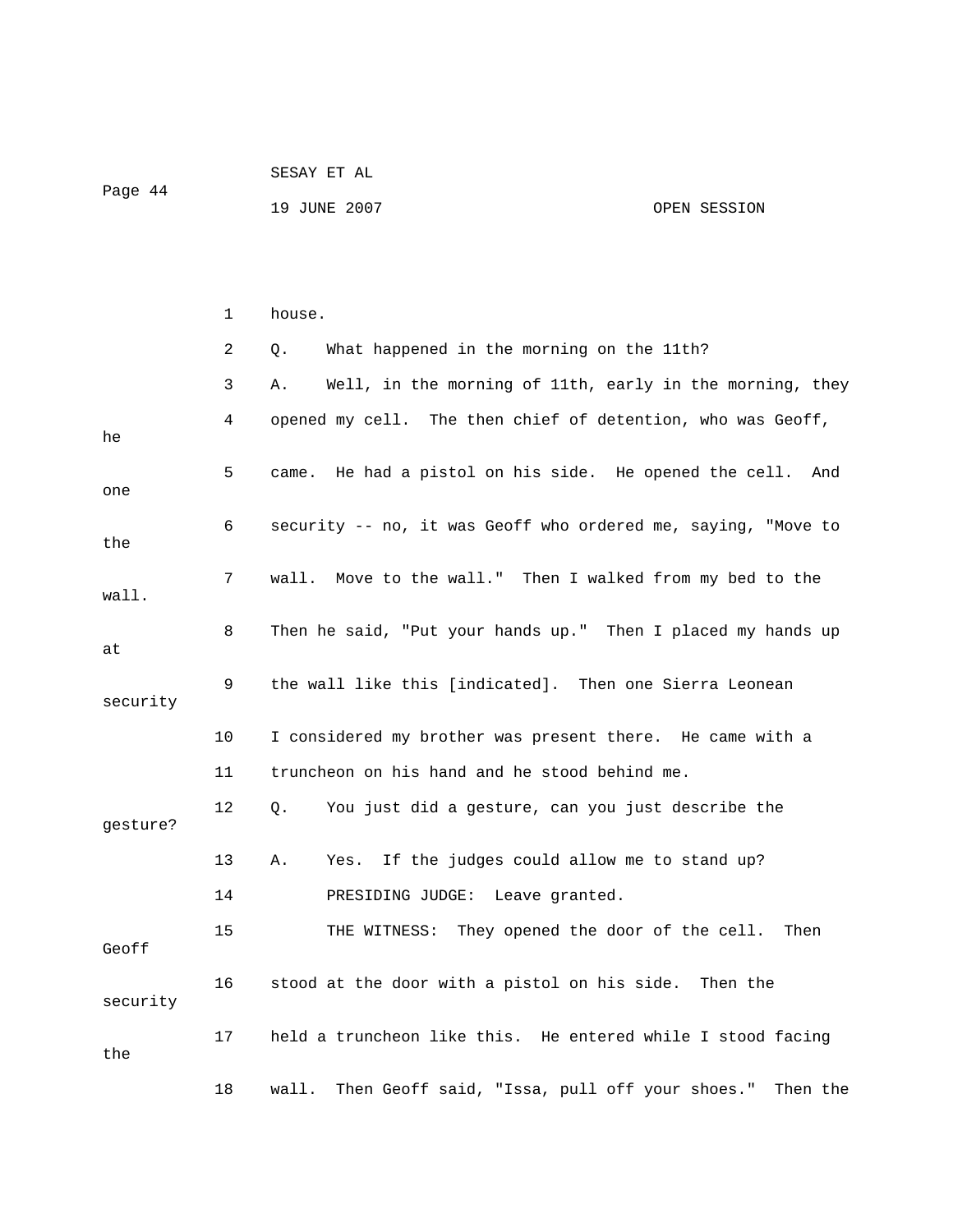|     | 19 | security sent the shoe to me, then I put it on while my hands  |
|-----|----|----------------------------------------------------------------|
| the | 20 | were placed on the wall, and the security was standing with    |
| to  | 21 | truncheon, holding it like this [indicated]. They ordered me   |
|     | 22 | pass my hands on my back. Then they handcuffed me. Once        |
| he  | 23 | security was before me with the truncheon, while I was moving, |
|     | 24 | was before me like that [indicated]. The other one was behind  |
|     | 25 | me.                                                            |
|     | 26 | THE INTERPRETER: The interpreter is sorry. Can the             |
|     | 27 | witness go a little behind again? Repeat the last part of his  |
|     | 28 | testimony.                                                     |
|     | 29 | MR JORDASH:                                                    |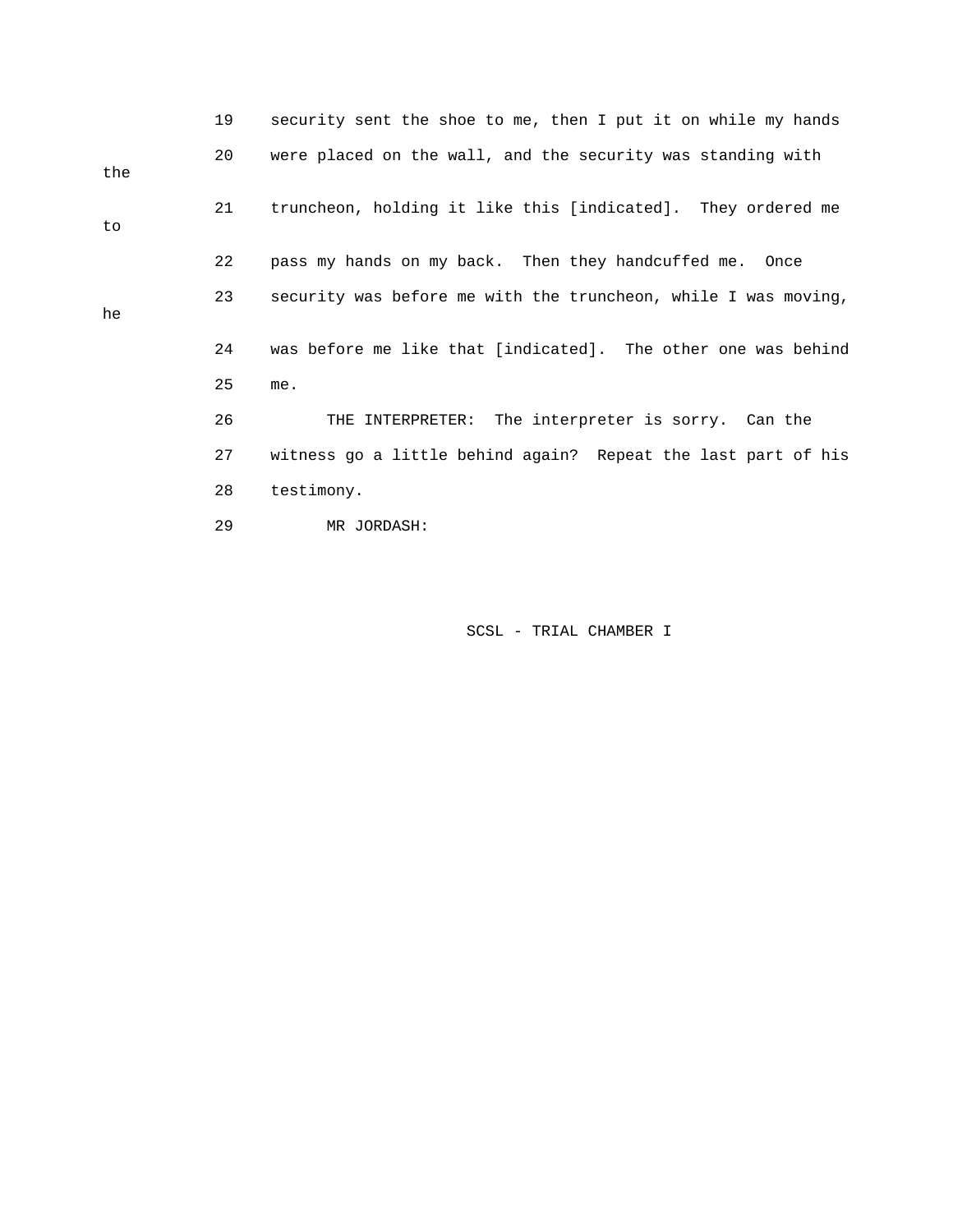| Page 45 | SESAY ET AL  |              |
|---------|--------------|--------------|
|         | 19 JUNE 2007 | OPEN SESSION |

|          | 1       | Repeat the last two sentences.<br>Q.                            |
|----------|---------|-----------------------------------------------------------------|
|          | 2       | THE WITNESS: I said, Geoff, he stood at the door of my          |
| John     | 3       | cell and the pistol was before him like that [Indicated].       |
| they     | 4       | Antony stood at the corridor. He, too, had a pistol.<br>Then    |
|          | 5       | ordered me to come out. Now they already handcuffed me.         |
| with     | 6       | Let me just, for the record, describe you standing up<br>Q.     |
|          | 7       | one hand indicating the truncheon held around shoulder length,  |
| correct? | 8       | shoulder height and the other hand held forward; is that        |
|          | 9       | Α.<br>Yes.                                                      |
|          | 10      | Go on.<br>Q.                                                    |
| my       | 11      | So they brought me to their office. Then they tied up<br>Α.     |
|          | $12 \,$ | They tied my face with a black cloth. I was unable see<br>face. |
|          | 13      | the way I was going. Then they placed me in a vehicle. They     |
| they     | 14      | boarded me in the helicopter. So when the helicopter flew,      |
| while    | 15      | loose my face. I saw Lamin, I saw other securities.<br>Then,    |
| again.   | 16      | the helicopter was about to land, then they tied my face        |
| untied   | 17      | Until the room therein they had to loose my face and they       |
|          | 18      | my hands.                                                       |
|          | 19      | The interpreter is sorry.<br>Can the<br>THE INTERPRETER:        |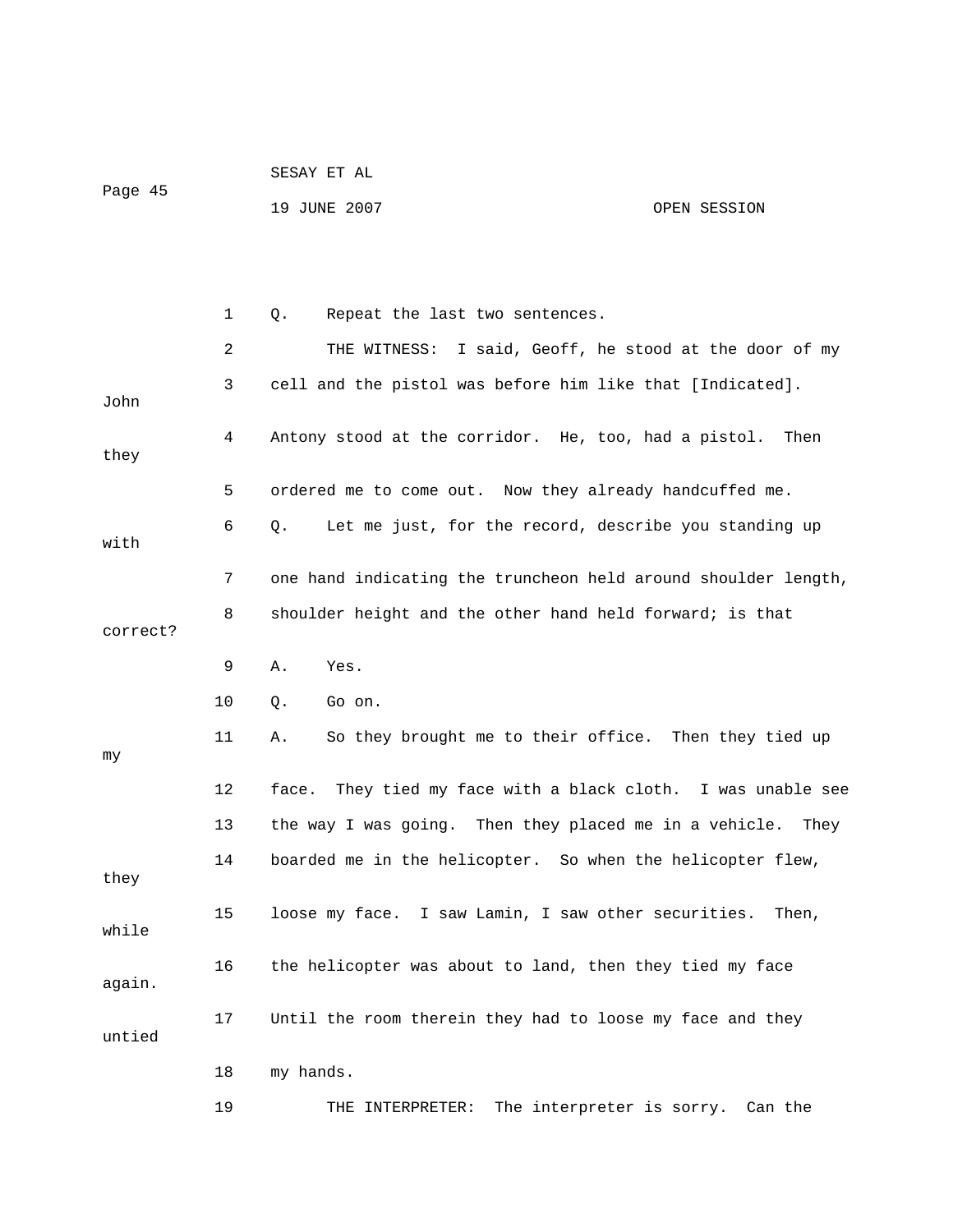20 witness come again?

21 MR JORDASH:

from

22 Q. The last two sentences again, please.

 23 A. I said, from the helicopter, they tied my face. They 24 placed me down and they board me in a vehicle, until the 25 container room, that was where they removed the cloth from my 26 face and loose my hands. Then when they removed the cloth

- 27 my face, I saw Morissette, sitting.
- 28 Q. Was anybody else in the room?

29 A. Then John Berry came. They greeted me. Then Morissette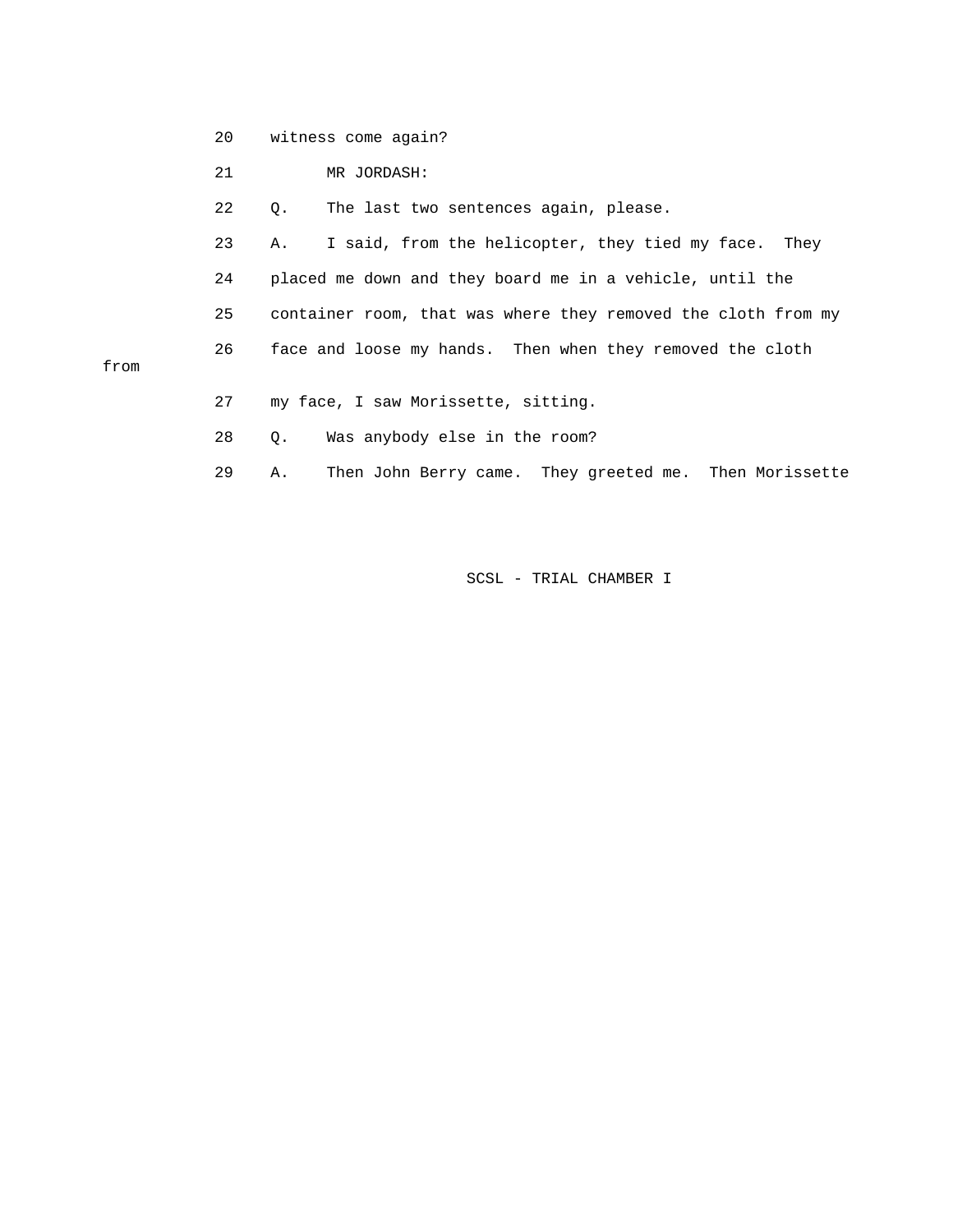```
 SESAY ET AL
```
Page 46

## 19 JUNE 2007 CPEN SESSION

| this   | 1  | started talking to me. He said, "Issa, we brought you back    |
|--------|----|---------------------------------------------------------------|
|        | 2  | morning." He said, "So we should continue what we've started  |
| on.    | 3  | yesterday." He said, "Now we are discussing, the tape is not  |
| are    | 4  | The video is not on." He said, "When the video and the tape   |
| said,  | 5  | on," he said, "John will be reading a document to you." He    |
| are    | 6  | "That is just a procedure. Don't mind them. Those documents   |
|        | 7  | just procedures." So it wasn't too long when Dr Alan White    |
| Then   | 8  | entered the room. But when he entered, I did not know him.    |
| "Issa, | 9  | Morissette said that was his boss. Then Alan White said,      |
| what   | 10 | how are you?" He said Morissette had explained to him all     |
| hope   | 11 | had transpired yesterday. Then he said, "Issa, there is no    |
|        | 12 | left for you. This is the only way forward. You talk to us.   |
|        | 13 | This is the only way out," you will free out of this. So he   |
| go,    | 14 | said -- after he had said this, he said he will -- he would   |
| they   | 15 | and the following morning he will talk to me again. Because   |
| the    | 16 | were discussing something that will have to come up, and that |
| time   | 17 | following morning he will inform me about it. That was the    |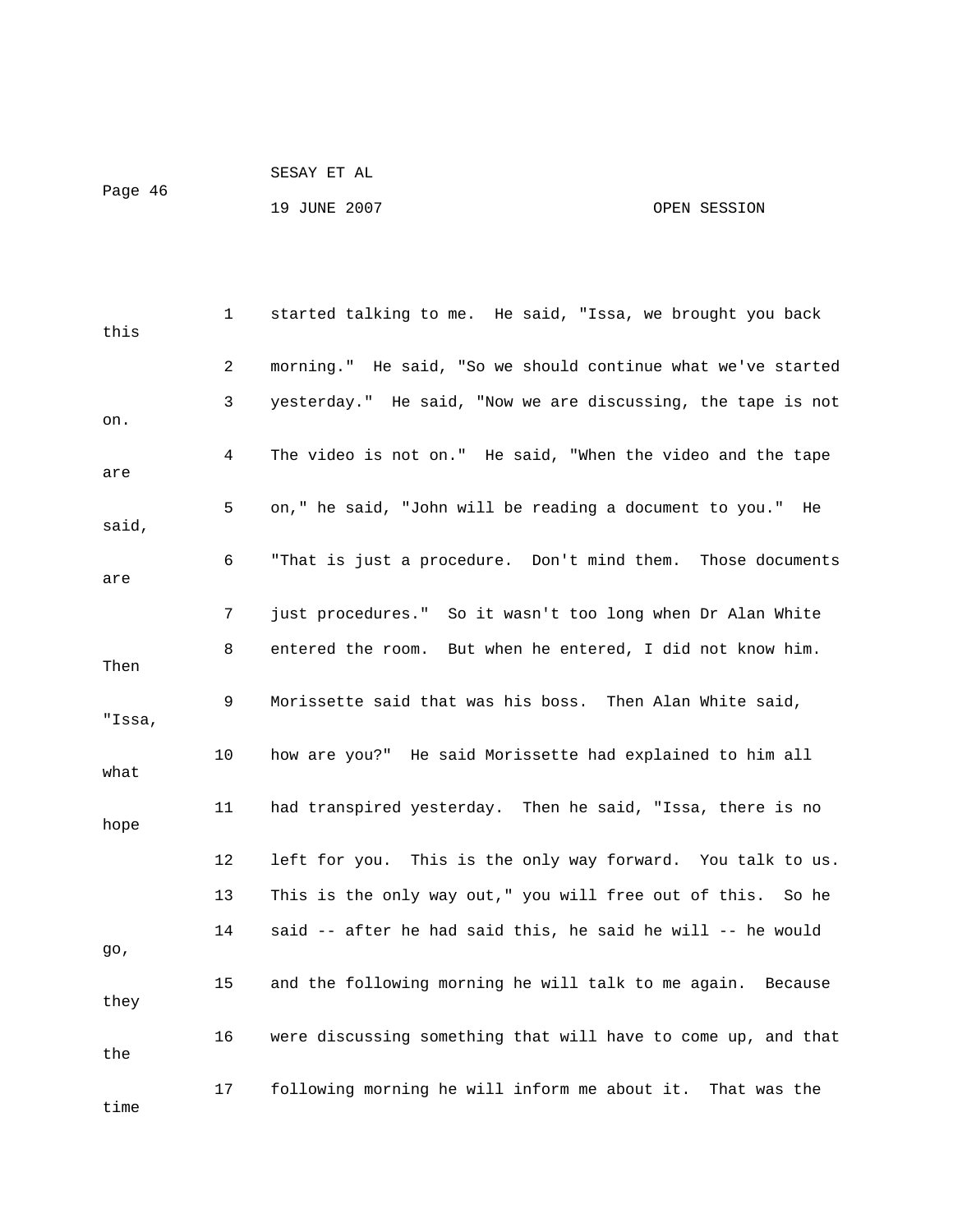| Dr Alan White went out of the room. |  |  |
|-------------------------------------|--|--|
|-------------------------------------|--|--|

|     | 19 | What did he say? Could you just go over that, please,<br>0.    |
|-----|----|----------------------------------------------------------------|
|     | 20 | about discussing something that had to come up? What were the  |
|     | 21 | words he used?                                                 |
| had | 22 | He said -- he said Morissette had explained to him what<br>Α.  |
|     | 23 | happened yesterday. He said, "Issa, this is the only way you   |
| He  | 24 | would be able to get out of this trouble in which you are."    |
| He  | 25 | said, "This is the safest side. Talk to us. So continue."      |
|     | 26 | said, "We are trying to make some arrangements." He said,      |
|     | 27 | "Tomorrow, when you are brought tomorrow again, I'll come here |
|     | 28 | again and speak with you." I said, "Okay, sir."                |
|     | 29 | So why did you talk to the Prosecution on that day?<br>Q.      |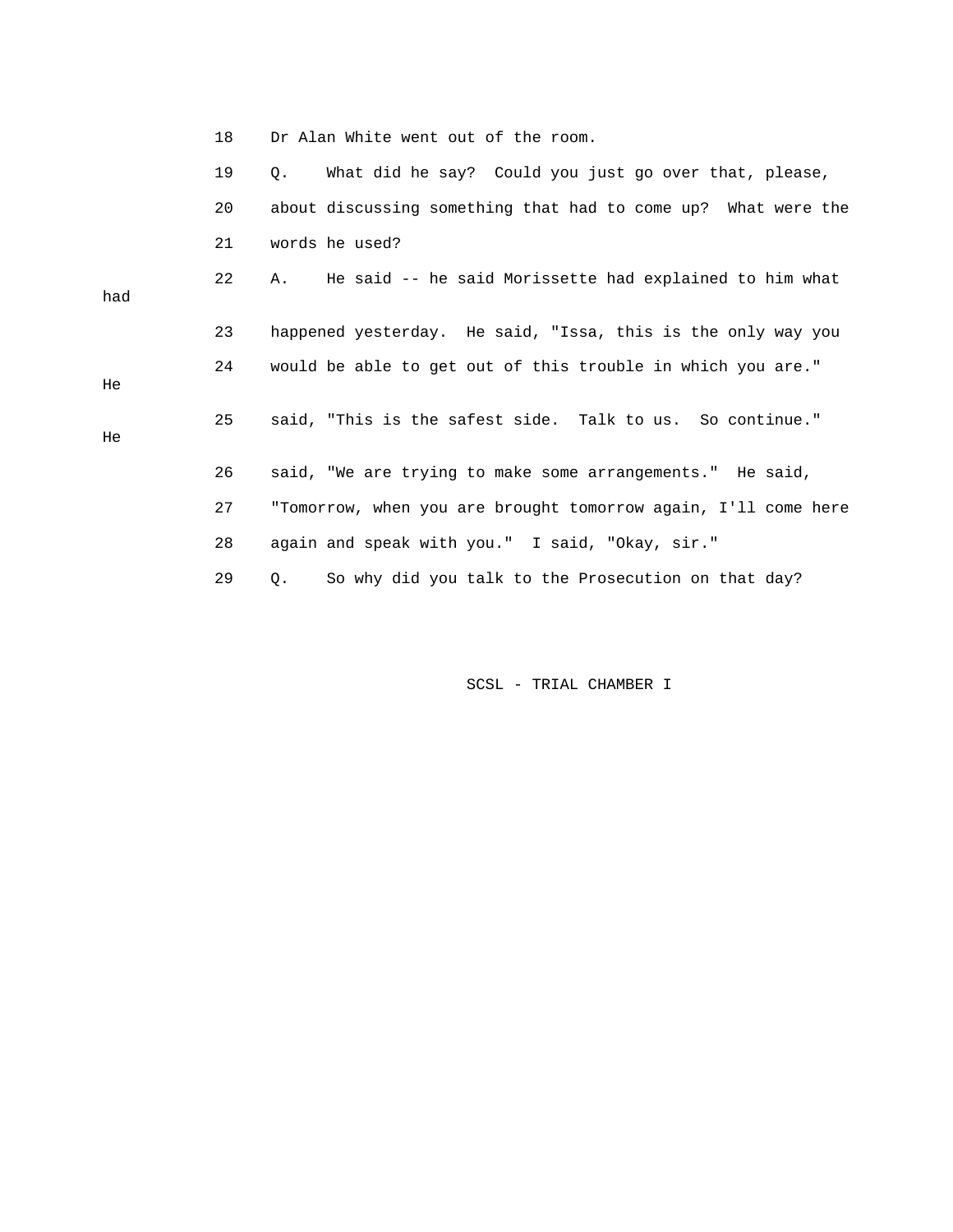| Page 47 | SESAY ET AL  |              |
|---------|--------------|--------------|
|         | 19 JUNE 2007 | OPEN SESSION |

| he      | 1  | Well, Mr Morissette, before the interview of the 10th,<br>Α.    |
|---------|----|-----------------------------------------------------------------|
| was     | 2  | had already told me that -- he had told me that -- that that    |
| time,   | 3  | the only way out for me to get out of the trouble. At that      |
| me,     | 4  | I was frustrated. I was in dilemma and I had no hope left in    |
| with    | 5  | based on what he told me. So -- so he said I should speak       |
| the     | 6  | That was why I speak with him, because he said that was<br>him. |
|         | 7  | only way they could free me.                                    |
|         | 8  | What happened at the end of the interview?<br>Q.                |
| He      | 9  | Well, during the interview, Mr Morissette used to come.<br>Α.   |
|         | 10 | will -- he will talk and talk to me and went back. During the   |
| up      | 11 | break, he would come. When the interview ended, they will tie   |
| Bonthe. | 12 | my face and handcuffed me and they will take me back to         |
|         | 13 | Then just focus for a moment on the 11th. Do you have a<br>Q.   |
| 11th,   | 14 | recollection of Mr Morissette coming during the day of the      |
|         | 15 | after the interview process had started?                        |
|         | 16 | Interpreter, do explain it nicely, please.<br>Α.                |
|         | 17 | Let me try again. Do you have a recollection today of<br>Q.     |
| after   | 18 | Mr Morissette coming to see you at any stage on the 11th,       |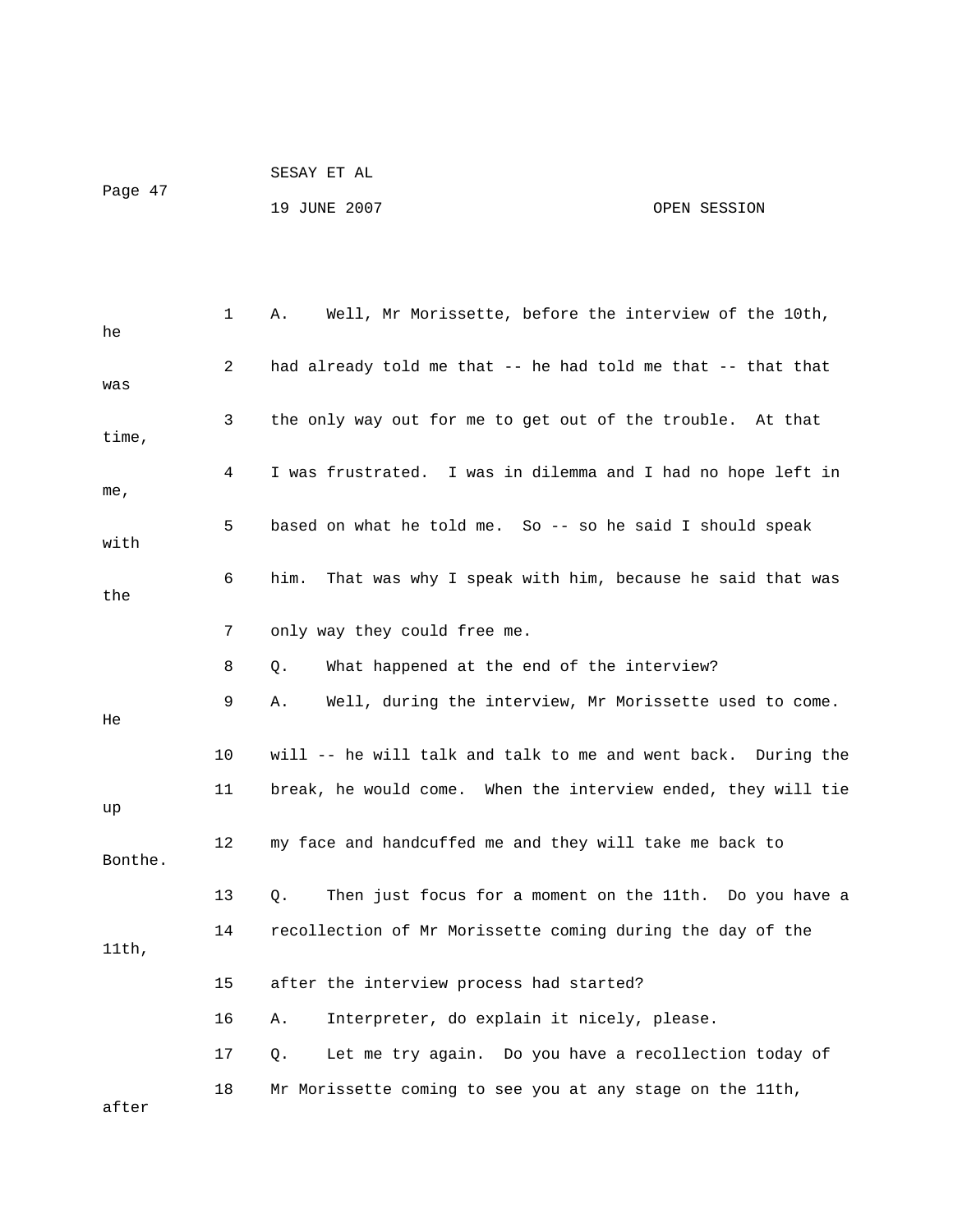|  |  | the interview had begun? |  |  |  |
|--|--|--------------------------|--|--|--|
|--|--|--------------------------|--|--|--|

20 A. Yes. He used to come during the breaks.

| the | 21 | How often did he used to come during the breaks, during<br>О.  |
|-----|----|----------------------------------------------------------------|
|     | 22 | process, from beginning at the interviews on the 10th, all the |
|     | 23 | way to 14 April; do you know?                                  |
|     | 24 | Many a time. I wouldn't be able to tell the number.<br>Α.      |
|     | 25 | And what did he do during these breaks?<br>$\circ$ .           |
|     | 26 | Well, during those breaks, he would pile pressure on me<br>Α.  |
| but | 27 | that what they had been hearing -- it wasn't from the 11th,    |
| and | 28 | from the 10th to the 14th. During those breaks he would come   |
|     | 29 | say, "Issa, we are just trying to help you. But what we have   |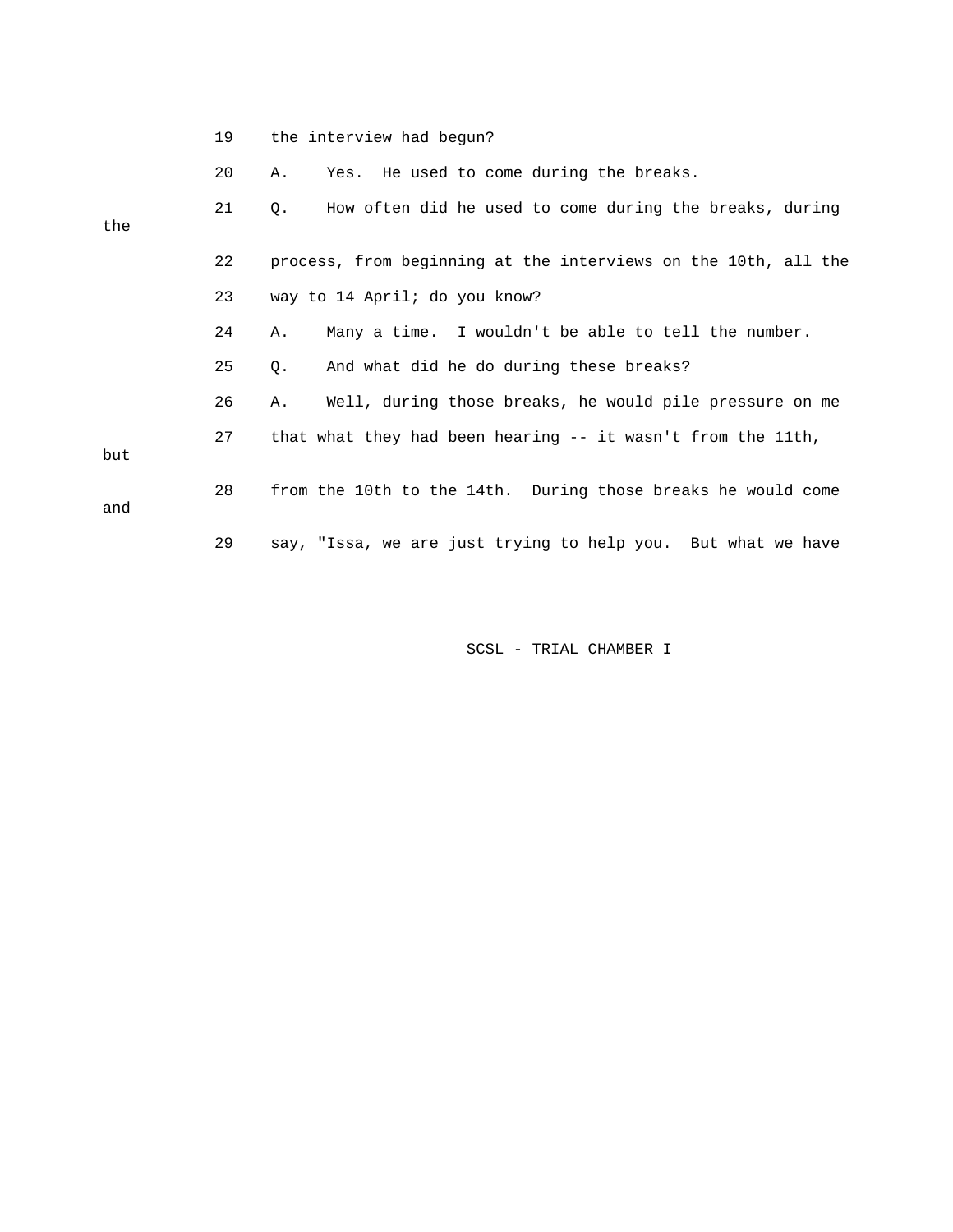|         | SESAY ET AL  |              |
|---------|--------------|--------------|
| Page 48 |              |              |
|         | 19 JUNE 2007 | OPEN SESSION |

 1 been hearing, if you don't confirm these things, how will we 2 able to help you?" He said, "So you have to confirm the 3 that we have heard. That's the only way we'd be able to help 5 Q. Do you remember him coming to see you on the 11th, the 6 second interview? 8 interviewing me. But all the pressure I had was -- 9 THE INTERPRETER: Your Honour, the witness is not clear. 10 MR JORDASH: 11 Q. Go over the last two sentences. 12 A. I said, it was Mr Morissette who spoke to me during 13 breaks and he piled pressure on me. 14 Q. Now let me take you to the end of the 11th. How did you 16 A. I was blindfolded, I was handcuffed. And they took me 17 to the helipad and they took me back to Bonthe. 18 Q. What time did you arrive at Bonthe; do you know? 19 A. Well, I cannot recall. But it was in the evening, late be things 4 you, so that you will be out of this problem." 7 A. Morissette, yes. For him, that was his job. He was just these 15 get back to Bonthe? back in

20 the evening.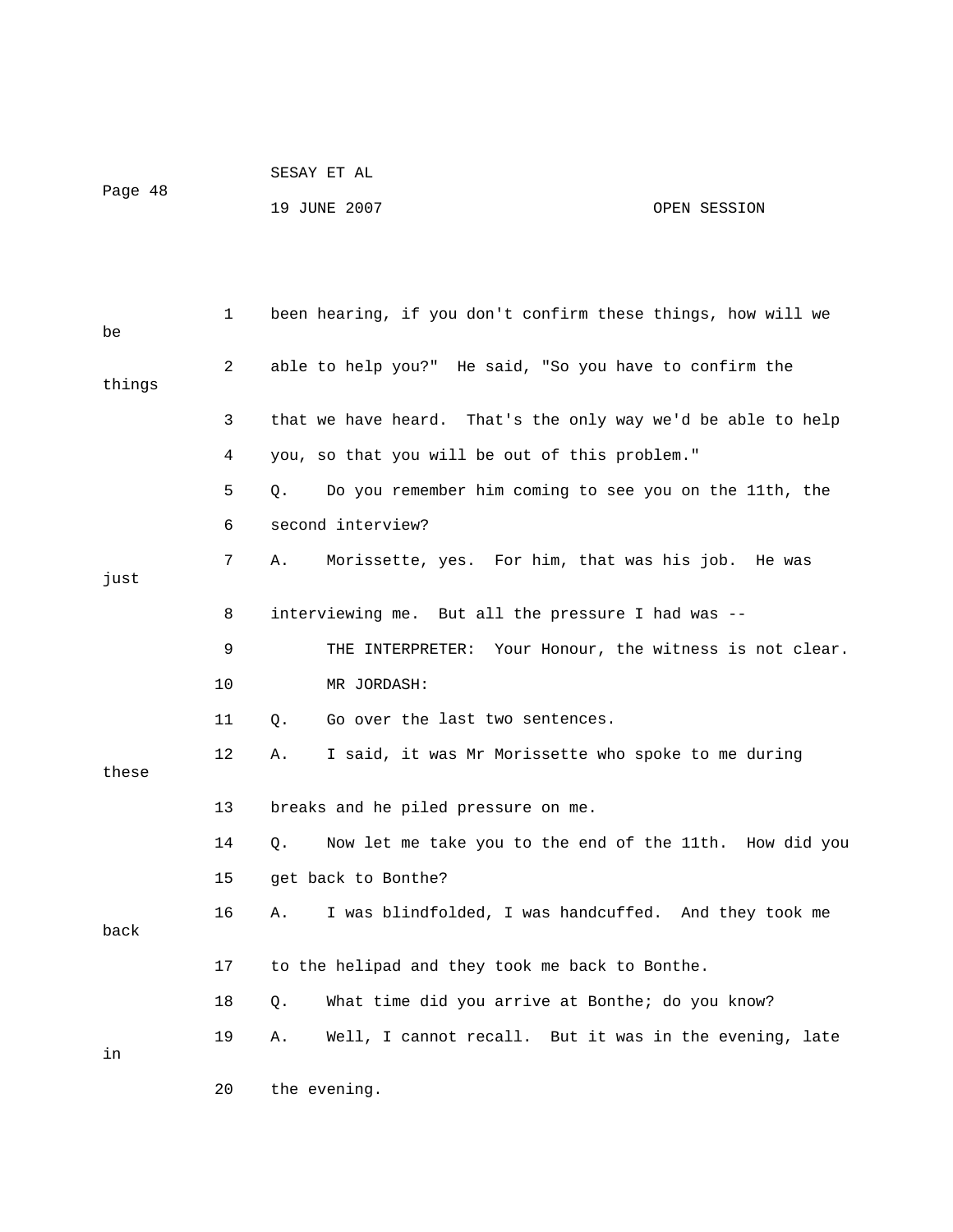|     | 21 | Sorry, just so we're clear: Where did you go in Bonthe?<br>0. |
|-----|----|---------------------------------------------------------------|
| we  | 22 | When we arrived and I was taken back, when we arrived,<br>Α.  |
| The | 23 | got to the office and they removed the cloth from my face.    |
|     | 24 | international staff was in -- was in the detention compound.  |
|     | 25 | There was a pistol on his side. And from the office of the    |
|     | 26 | detention staff, two security were there with a truncheon to  |
|     | 27 | escort me to my cell.                                         |
|     | 28 | Was it the same cell or a different cell?<br>$\circ$ .        |
|     | 29 | It was the same cell.<br>Α.                                   |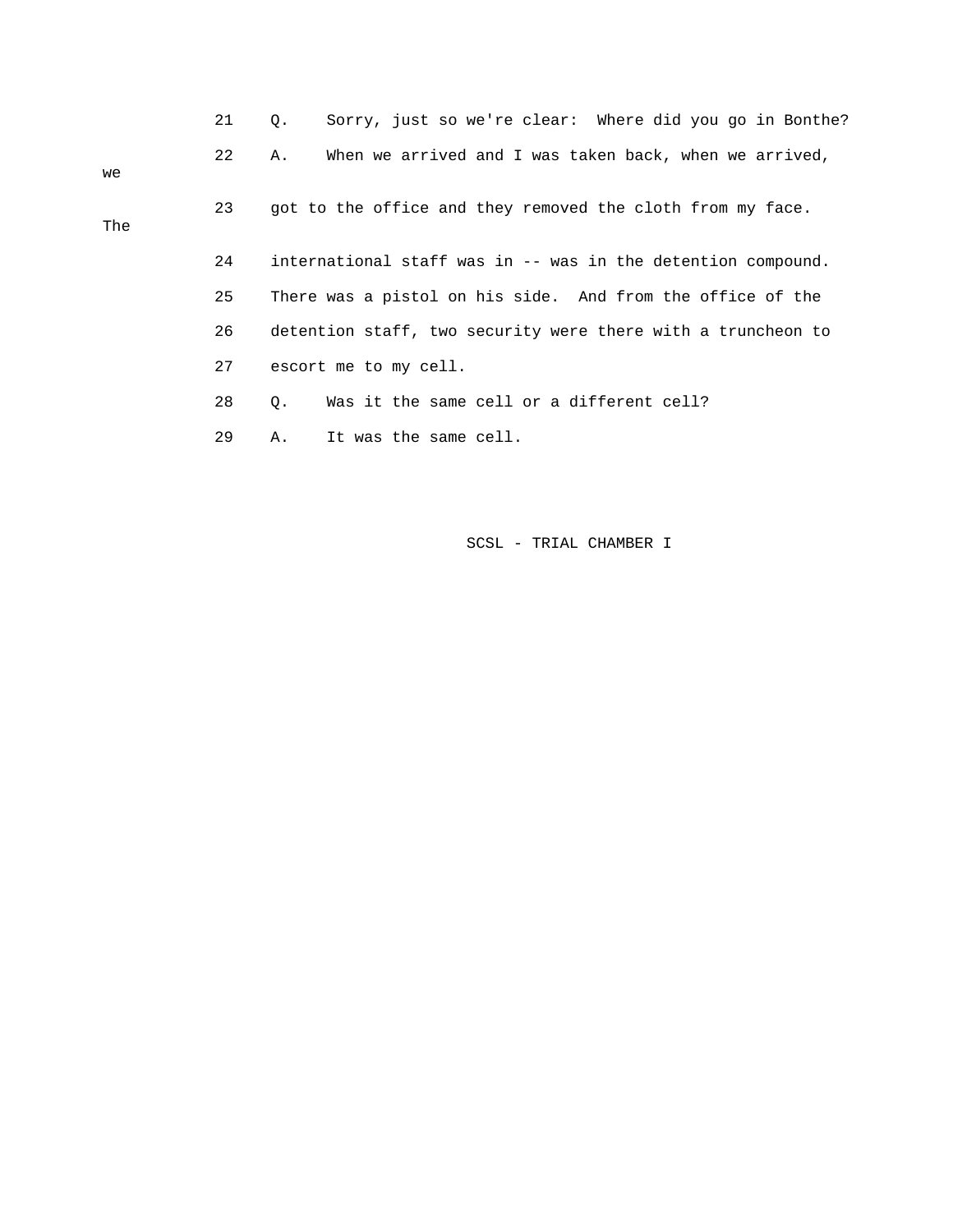| Page 49 | SESAY ET AL  |              |
|---------|--------------|--------------|
|         | 19 JUNE 2007 | OPEN SESSION |
|         |              |              |

| night   | 1  | Was there anything different about the cell than the<br>Q.    |
|---------|----|---------------------------------------------------------------|
|         |    |                                                               |
|         | 2  | before?                                                       |
|         | 3  | The cell, it was just the same as before. No light, no<br>Α.  |
|         | 4  | tent, no fan.                                                 |
|         | 5  | What happened the next day?<br>Q.                             |
| because | 6  | Well, the other day, on the 12th, one security --<br>Α.       |
|         | 7  | in our cell, there are small -- there are small holes on the  |
|         | 8  | door. So a security stood by my cell door and he said, "Issa, |
| be      | 9  | you are instructed to put on your clothes. You are going to   |
|         | 10 | taken away." It was not even ten minutes and they opened the  |
|         | 11 | cell and they ordered me to move to the wall. And they        |
| was     | 12 | handcuffed me, the same way it happened on the 11th. And I    |
|         | 13 | escorted with their truncheon. Geoff had a pistol on his hand |
|         | 14 | and they escorted me to the office. And, in the office, I was |
|         | 15 | blindfolded again. I was blindfolded and brought to Freetown. |
|         | 16 | So this is the 12th. Where are your family now?<br>Q.         |
|         | 17 | My family? I was the only one aware they were at the<br>Α.    |
|         | 18 | house, but they did not know where I was.                     |
|         | 19 | What happened at the office?<br>Q.                            |
| removed | 20 | Well, at the office, when I was brought there, they<br>Α.     |
|         | 21 | the cloth from my face and they unlocked the handcuff.<br>And |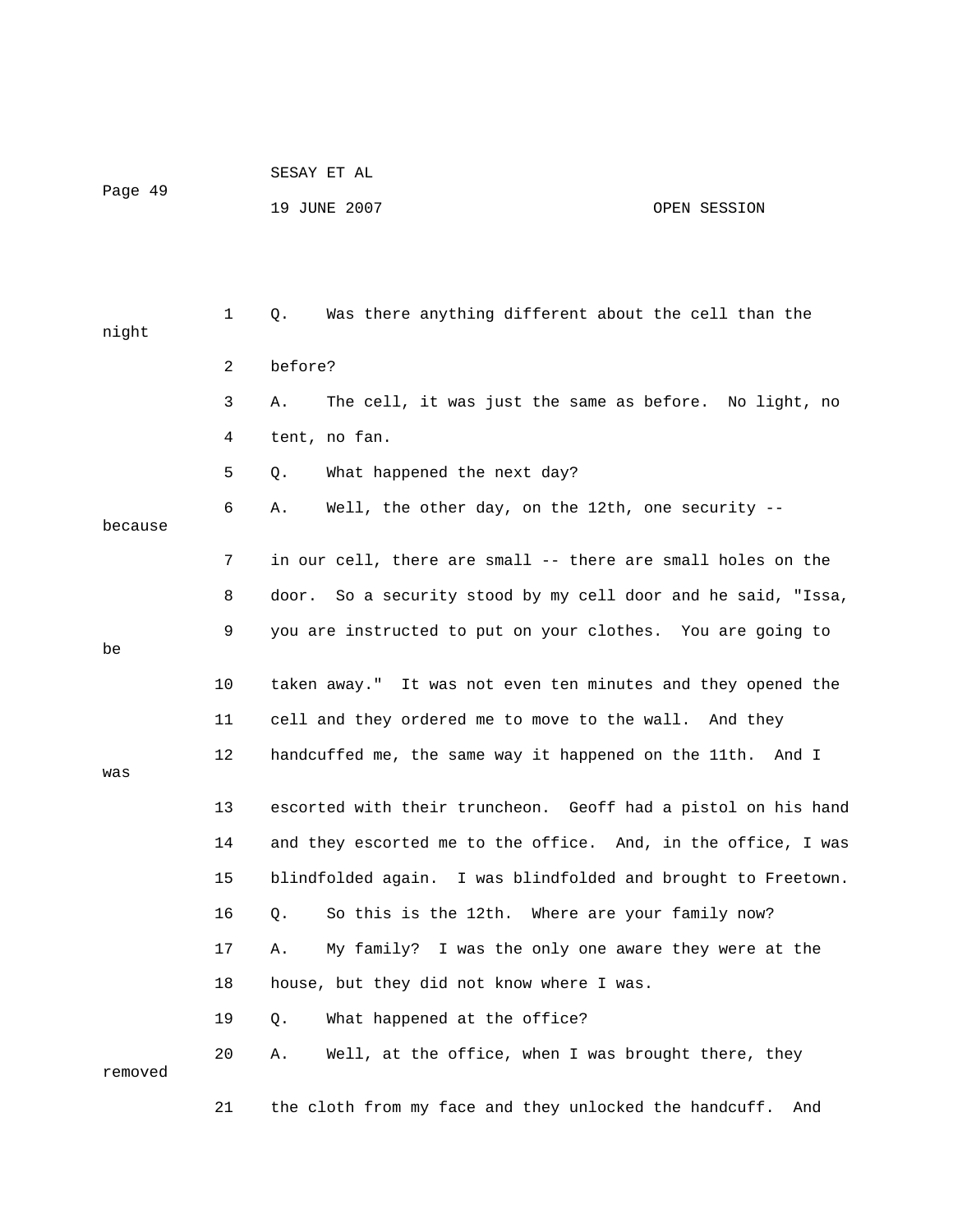|      | 22 | Morissette, John Berry started to talk to me. Then Alan White  |
|------|----|----------------------------------------------------------------|
| he   | 23 | came again. When Alan White came, he sat down and he told me,  |
| He.  | 24 | said, "Issa," he said, "I started to talk to you yesterday."   |
|      | 25 | said, "Now we have accepted you as our witness." He said, "So  |
| have | 26 | you have to speak, talk about things we do not know of. You    |
|      | 27 | to confirm them to us so that you will beef up our case to use |
|      | 28 | you as a witness." So he told me to feel free, that I was a    |
| to   | 29 | witness, and that they were making the necessary arrangements  |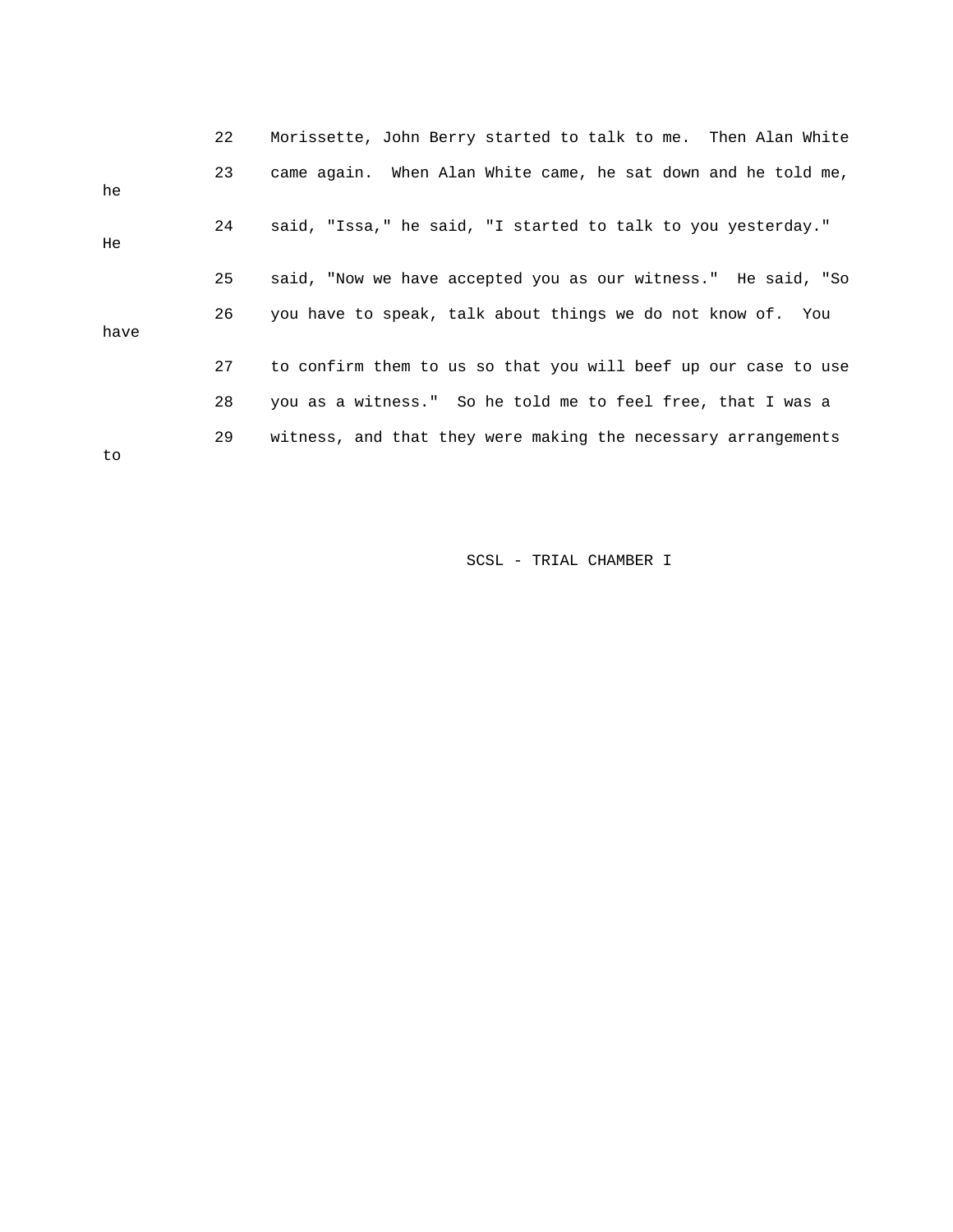19 JUNE 2007 CPEN SESSION

SESAY ET AL

| he     | 1  | take my -- to collect my wife, my child. And Alan White said,         |
|--------|----|-----------------------------------------------------------------------|
|        | 2  | said they would take responsibility to provide housing for the        |
| school | 3  | for my wife, feeding, medication, and they would be paying            |
|        | 4  | fees for my child. So he told me to continue to talk to them.         |
|        | 5  | And at the end of March, he said that I would be released from        |
| as     | 6  | the detention and they would give me a lawyer to work with me         |
|        | 7  | their own witness. After he said this, he left. And then              |
| has    | 8  | Morissette said, he said, "Well, Issa," he said, "now my boss         |
|        | 9  | spoken. We have accepted you as our witness." He said, "So            |
|        | 10 | since we have given you, you have to give us in return so that        |
| mind   | 11 | our case would be strong." He said -- he said I should not            |
| not    | 12 | the documents that are read to me. He said the documents are          |
| no     | 13 | important. He said they are just procedures. And since I had          |
| me.    | 14 | knowledge about international cases, the same people captured         |
| what   | 15 | So if they said they were going to free me, I had to believe          |
|        | 16 | I was told.                                                           |
|        | 17 | Did you see Mr Morissette at all the rest of the day, at<br>$\circ$ . |
|        | 18 | any time?                                                             |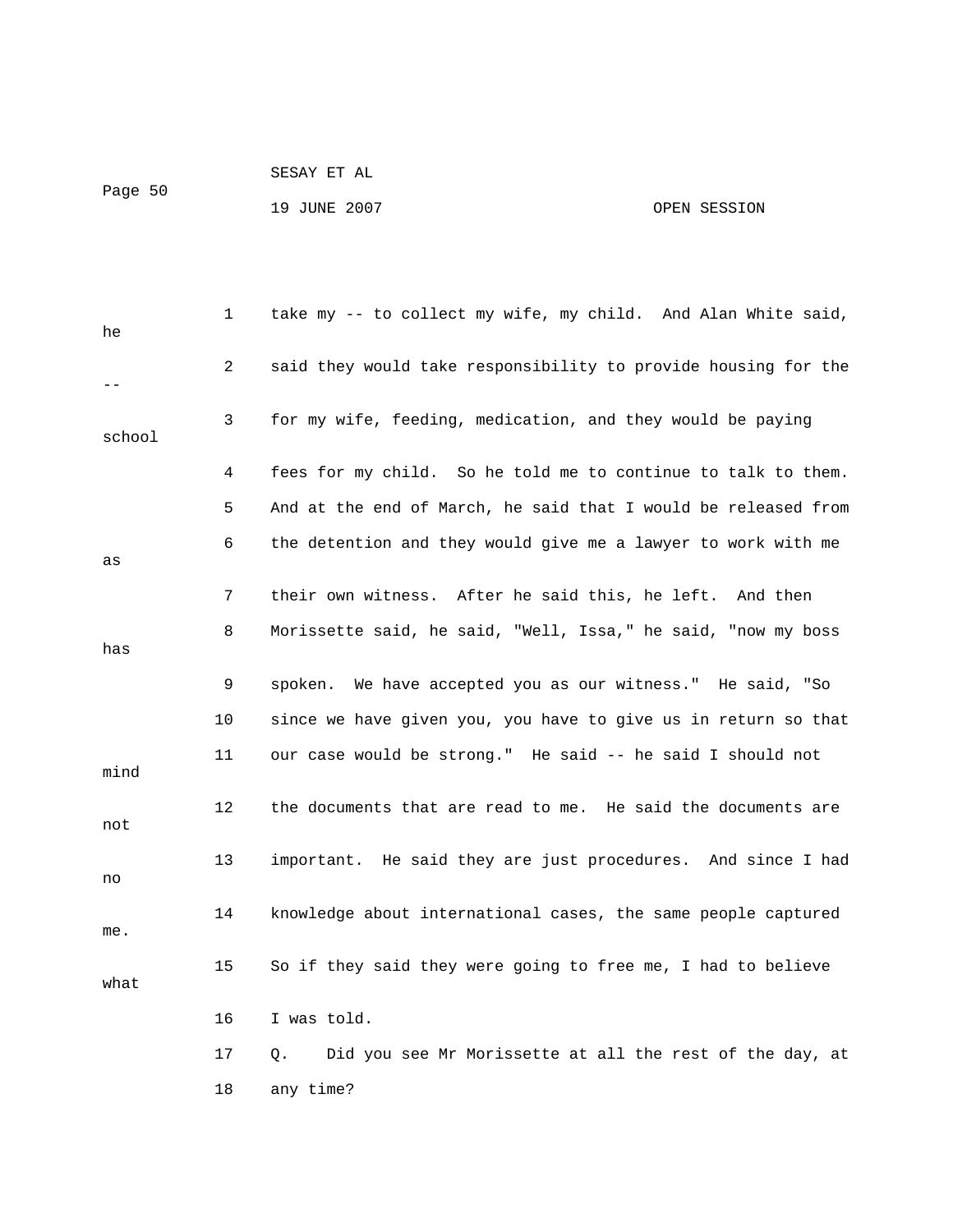|      | 19 | Well, after they had spoken, Alan White left, Morissette<br>A., |
|------|----|-----------------------------------------------------------------|
| came | 20 | left, and the interview began. During the break, Morissette     |
| "now | 21 | back. When he came, he told me, he said, "Issa," he said,       |
|      | 22 | things are fine for you." He said, "Because whatever these      |
| you, | 23 | people tell the judges, it's final. They had a case against     |
| have | 24 | so if they told the judges" -- "if they told the judges they    |
|      | 25 | no case against you, then that's the end of it."                |
|      | 26 | Anything else? Did he say anything else?<br>Q.                  |
| he   | 27 | Yes. As time went on, Mr Morissette was coming in. As<br>Α.     |
|      | 28 | said when he sat there --                                       |
|      | 29 | THE INTERPRETER: Your Honours, can the witness go slow?         |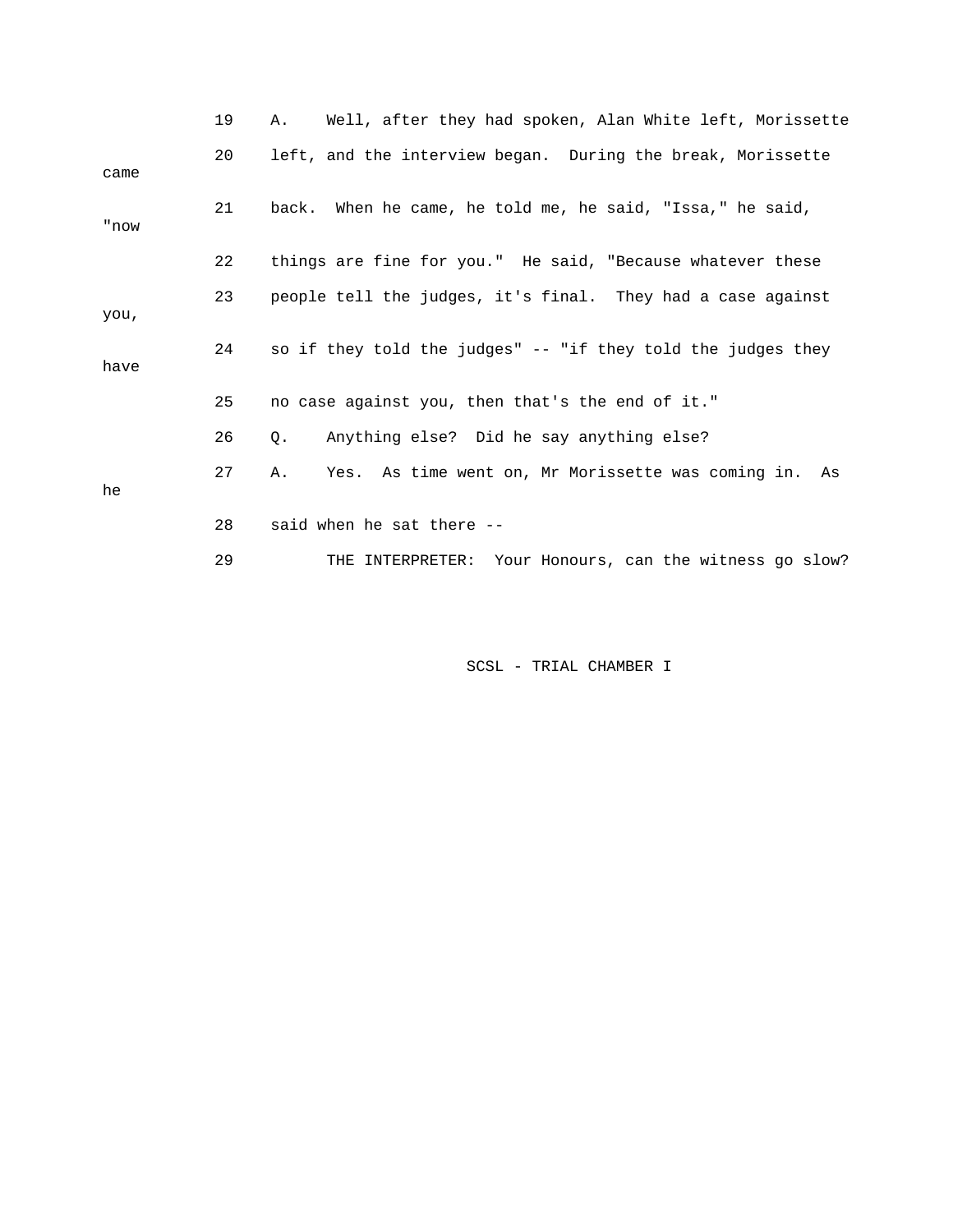|         |    | 19 JUNE 2007                                                   | OPEN SESSION |
|---------|----|----------------------------------------------------------------|--------------|
|         |    |                                                                |              |
|         |    |                                                                |              |
|         |    |                                                                |              |
|         | 1  | MR JORDASH:                                                    |              |
|         | 2  | Just go back over that answer, please.<br>Q.                   |              |
|         | 3  | I said, Mr Morissette accepted that fact, that, during<br>Α.   |              |
|         | 4  | those times, he was talking to me. The only thing he did not   |              |
| certain | 5  | accept was that he was threatening me and harassing me on      |              |
|         | 6  | There were certain occasions when we were fine<br>occasions.   |              |
| when I  | 7  | through the interview. Some of the questions he asked me,      |              |
|         | 8  | did not respond as to what they wanted, during the break, he   |              |
| say,    | 9  | himself -- he -- he, Morissette, would come in and he would    |              |
|         | 10 | "Well, we want to do you a favour but if you don't want the    |              |
| I       | 11 | favour, we will not make you a witness." So, what -- what --   |              |
|         | 12 | wanted them to free me. So I had nothing to do at that time.   |              |
|         | 13 | Just go -- sorry, go over the last two sentences again,<br>Q.  |              |
|         | 14 | please.                                                        |              |
| that    | 15 | I said, as the interview progressed, there were things<br>Α.   |              |
|         | 16 | John Berry asked me. Since I did not respond as to what they   |              |
|         | 17 | wanted to hear, during the break, Morissette would come and he |              |
| But     | 18 | and he would tell me that they were only doing me a favour.    |              |
| not     | 19 | since I was not measuring up to their expectations, I should   |              |

SESAY ET AL

Page 51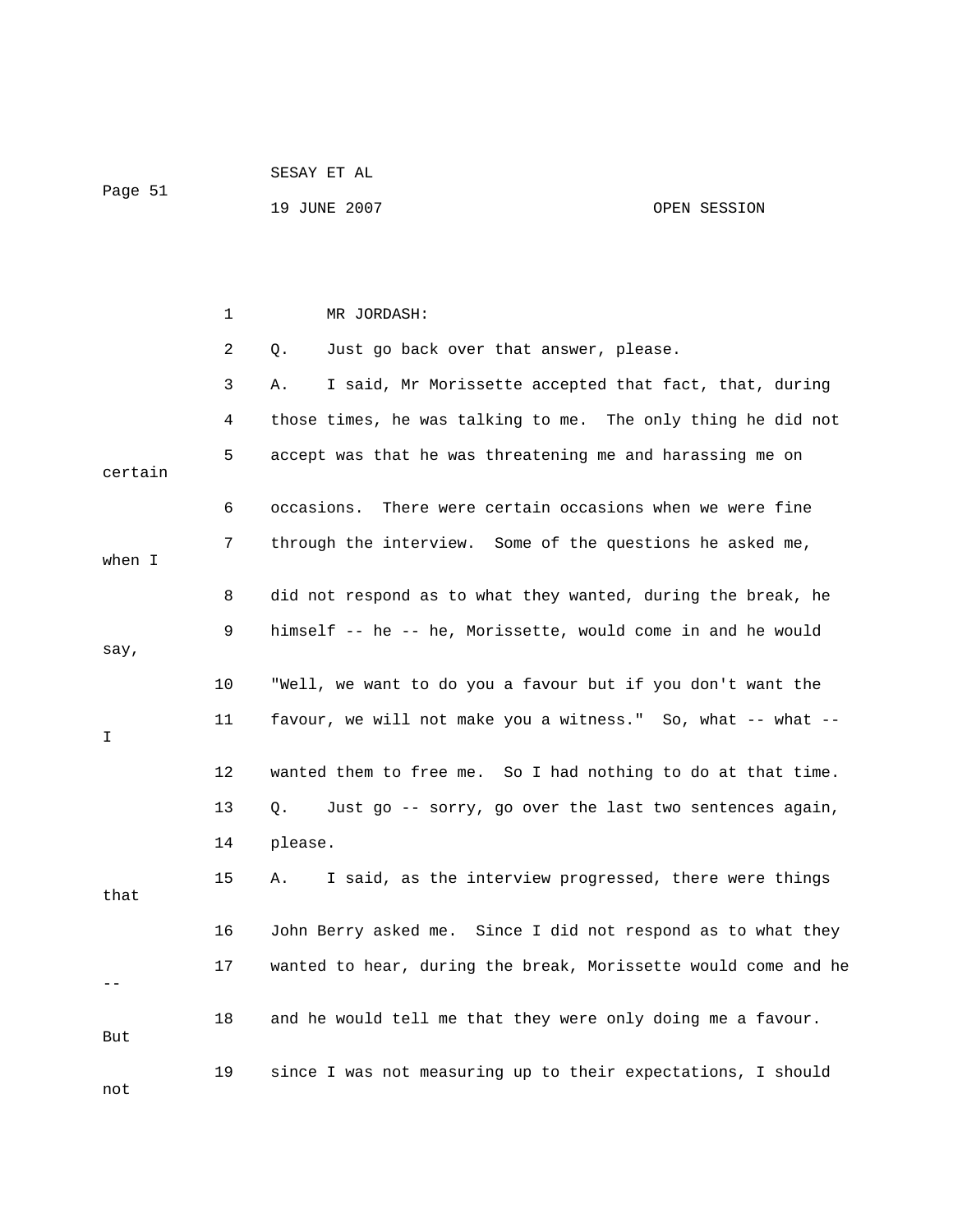|      | 20 | blame them because they were not going to take me up as a     |
|------|----|---------------------------------------------------------------|
| if   | 21 | witness. He said that this was an opportunity given to me, so |
| they | 22 | I accept, then I would become their witness. If I said what   |
|      | 23 | wanted to hear, then I would become their witness. So I told  |
|      | 24 | half truth.                                                   |
| By   | 25 | At this point -- well, let me ask a different question.<br>0. |
| with | 26 | the end of the interview on the 12th, what was the situation  |
|      | 27 | your family?                                                  |
| that | 28 | Well, Morissette, before they captured me, he promised<br>Α.  |
|      | 29 | since you've heard what Alan White has said, we are making    |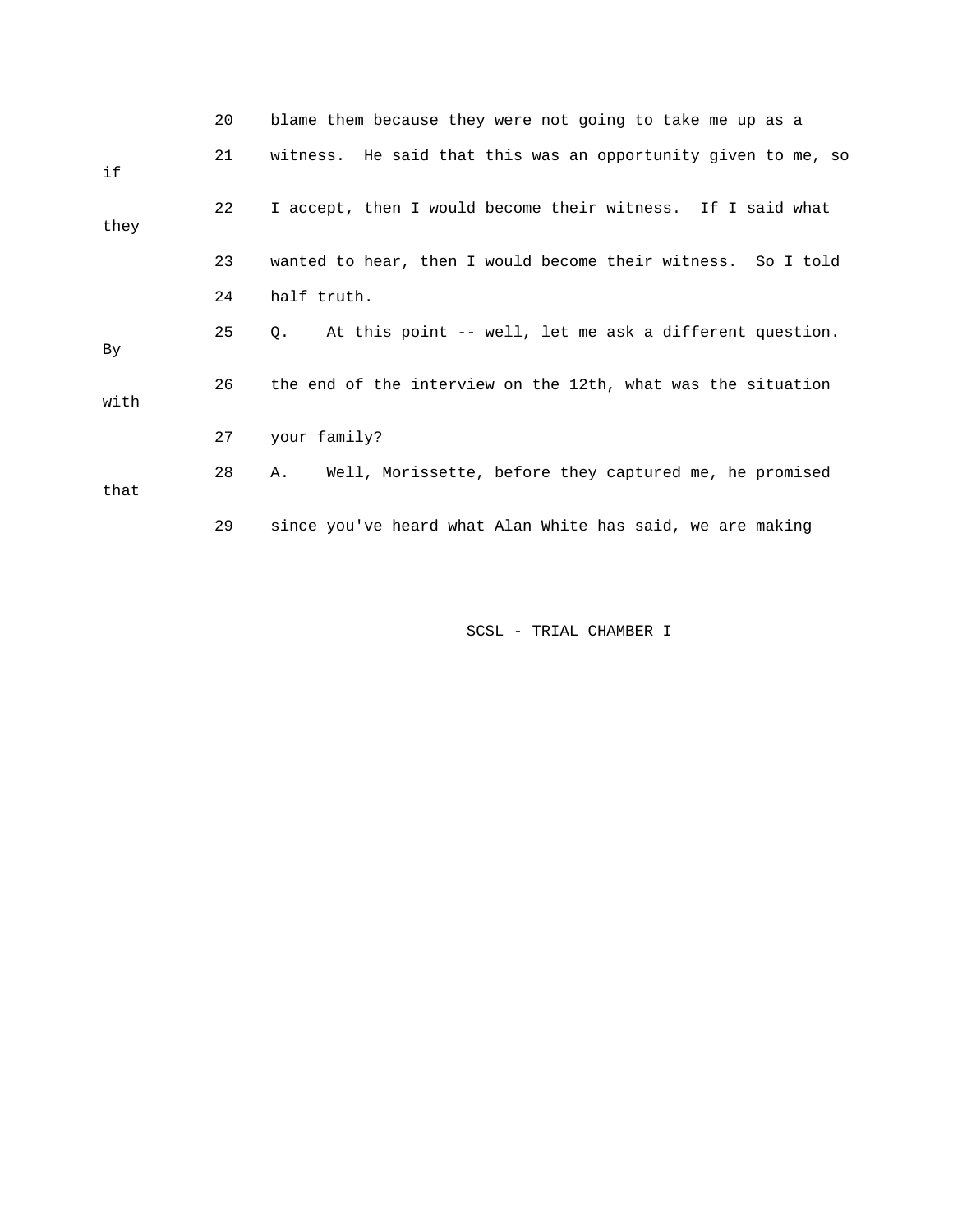|         | SESAY ET AL  |              |
|---------|--------------|--------------|
| Paqe 52 |              |              |
|         | 19 JUNE 2007 | OPEN SESSION |

 1 arrangements so that by the end of the week, we would -- they 2 would collect my wife and my child to be with them. They would 3 find a place for them and they will take the responsibility for 4 that. So they took me back the same way. I was blindfolded and 5 handcuffed. 6 Q. What happened on 13 March 2003? 7 A. Well, on the 13th, the same way: I was brought from 8 Bonthe, I was blindfolded. In fact, on that day, I was 9 blindfolded. As I was coming down from the helicopter, I fell 10 down. I fell down on my right hip. I fell down on the steps. 11 The doctor can confirm that, that he had been giving me treatment 12 for the pain I had been complaining on my ribs. When I fell 13 down, what -- their only concern was to put me in the vehicle and 14 take me to Scan Drive. 15 Q. Could I ask you this question: What was your health like, 16 in general, around this time? Do you recall? 17 A. Yes. I had a toothache and my -- a stomachache. 18 Q. How bad was or how mild was this toothache? 19 A. The toothache was troubling. It was troubling me. The 20 times when I'd get there I would tell them about it but they will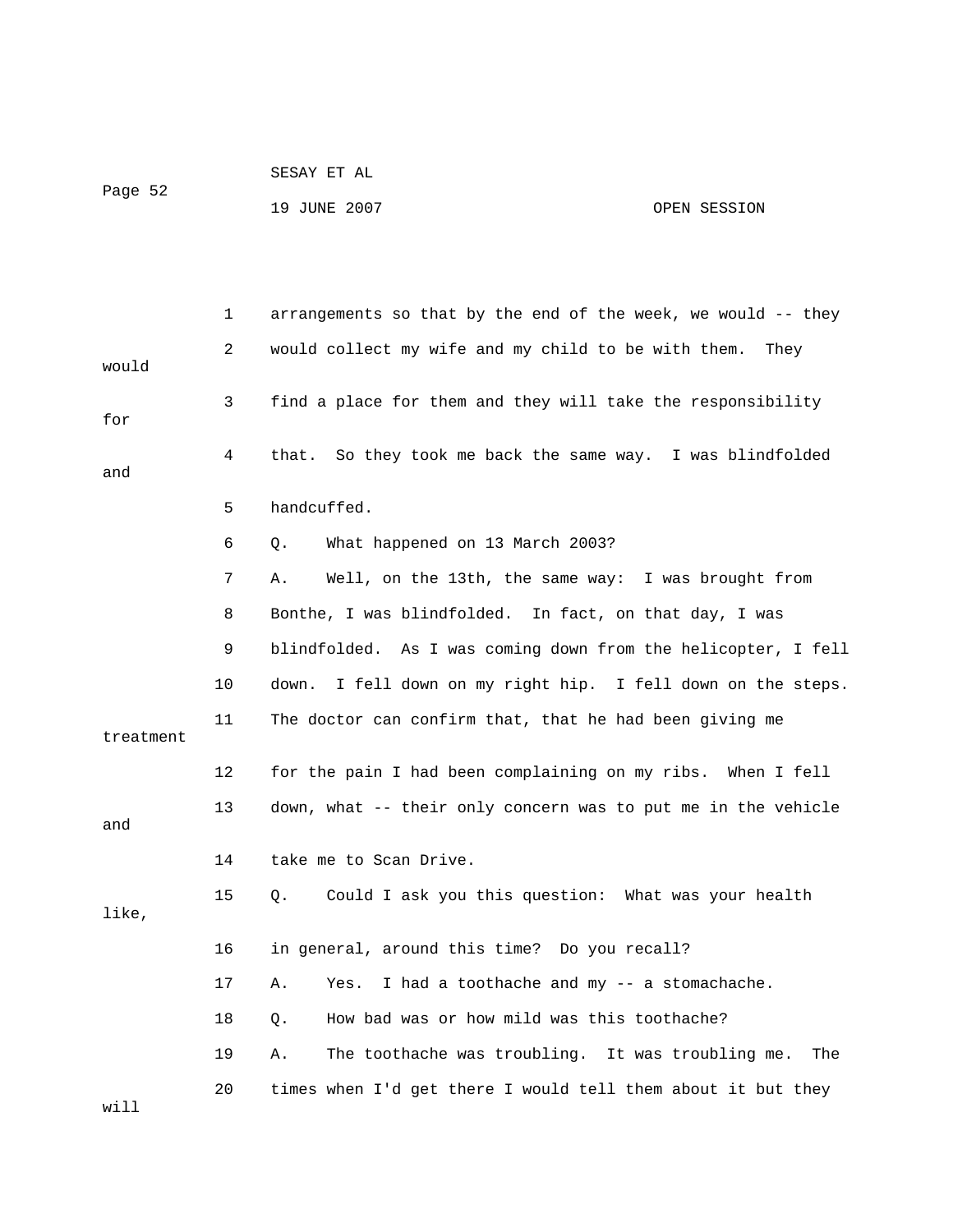21 not listen. So when I went to Bonthe, on my return, I would tell 22 the doctor to give me some medicine because my stomach was 23 aching, my tooth was aching -- 24 THE INTERPRETER: Sorry, Your Honours. 25 THE WITNESS: -- the doctors made arrangements and 26 extracted the two teeth. And the next morning -- 27 MR JORDASH: 28 Q. Pause there: What date -- do you remember what date you 29 had your teeth extracted?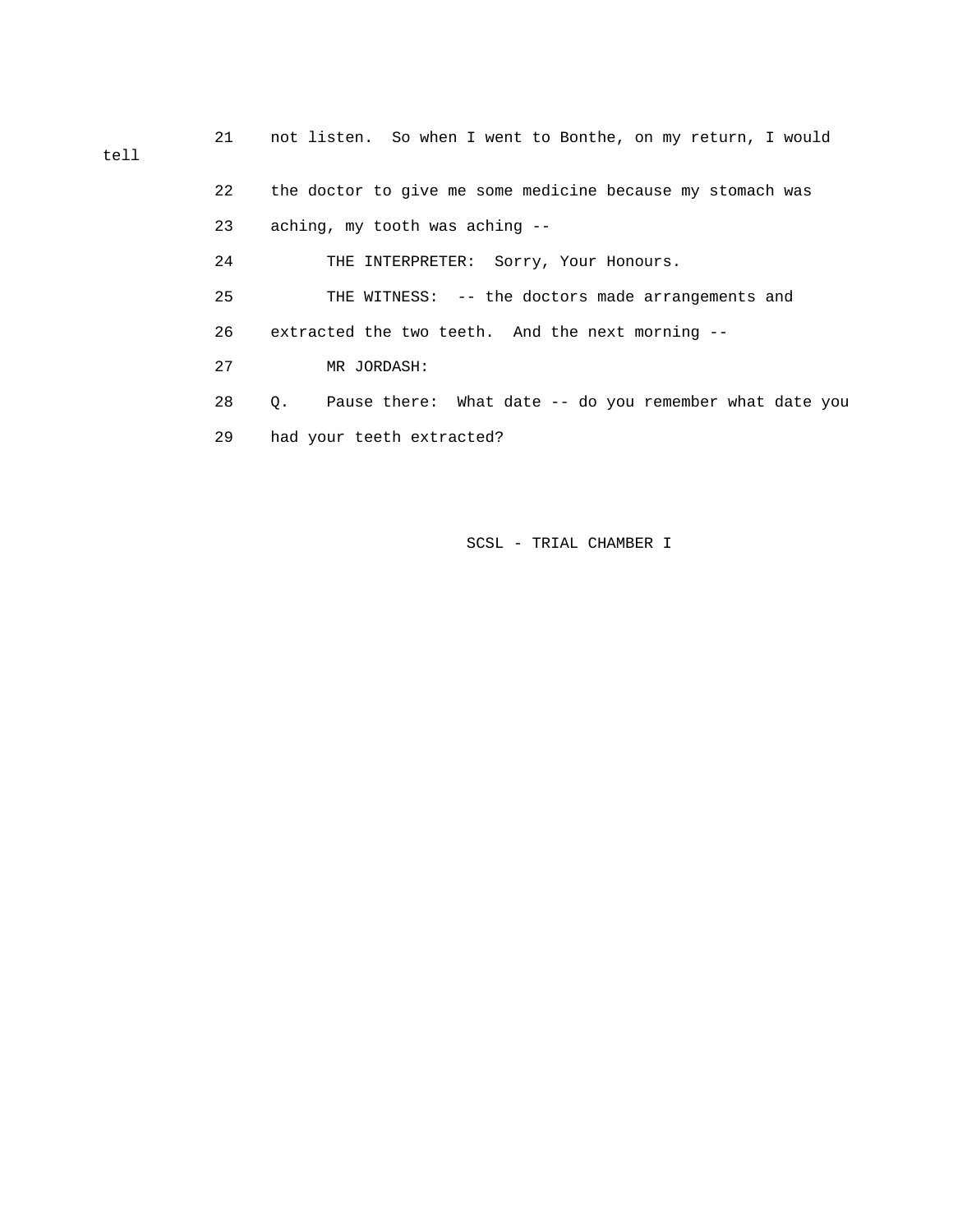|           |    | SESAY ET AL                                                    |
|-----------|----|----------------------------------------------------------------|
| Page 53   |    | 19 JUNE 2007<br>OPEN SESSION                                   |
|           |    |                                                                |
|           |    |                                                                |
|           | 1  | No, I can't recall now. I can't recall the date,<br>Α.         |
|           | 2  | because --                                                     |
|           | 3  | Was it in March or April?<br>Q.                                |
| the       | 4  | I can't recall the exact time now. Because even the --<br>Α.   |
| I.        | 5  | detention staff, the doctor, they were -- they were aware that |
|           | 6  | was not on my own in Bonthe, because --                        |
| that a    | 7  | THE INTERPRETER: Your Honours, can the witness take            |
|           | 8  | $bit$ --                                                       |
|           | 9  | MR JORDASH:                                                    |
|           | 10 | Stop. Stop. Sorry, Mr Sesay. Can you just repeat the<br>Q.     |
|           | 11 | last sentence?                                                 |
|           | 12 | Well, I said the detention staff and the doctor, they<br>Α.    |
|           | 13 | knew -- they were aware that I was not on my own in Bonthe,    |
|           | 14 | because I was confused, I was not of myself.                   |
| confused, | 15 | Let's just deal with that. When you say you were<br>Q.         |
|           | 16 | just try to explain what you mean by that.                     |
| before    | 17 | Well, what I meant, on the 15th of March, I appeared<br>Α.     |
|           | 18 | court. And at that time I -- I was not able to read the        |
|           | 19 | indictment.                                                    |
|           | 20 | We'll come to that in a minute. Let's just try to take<br>Q.   |

it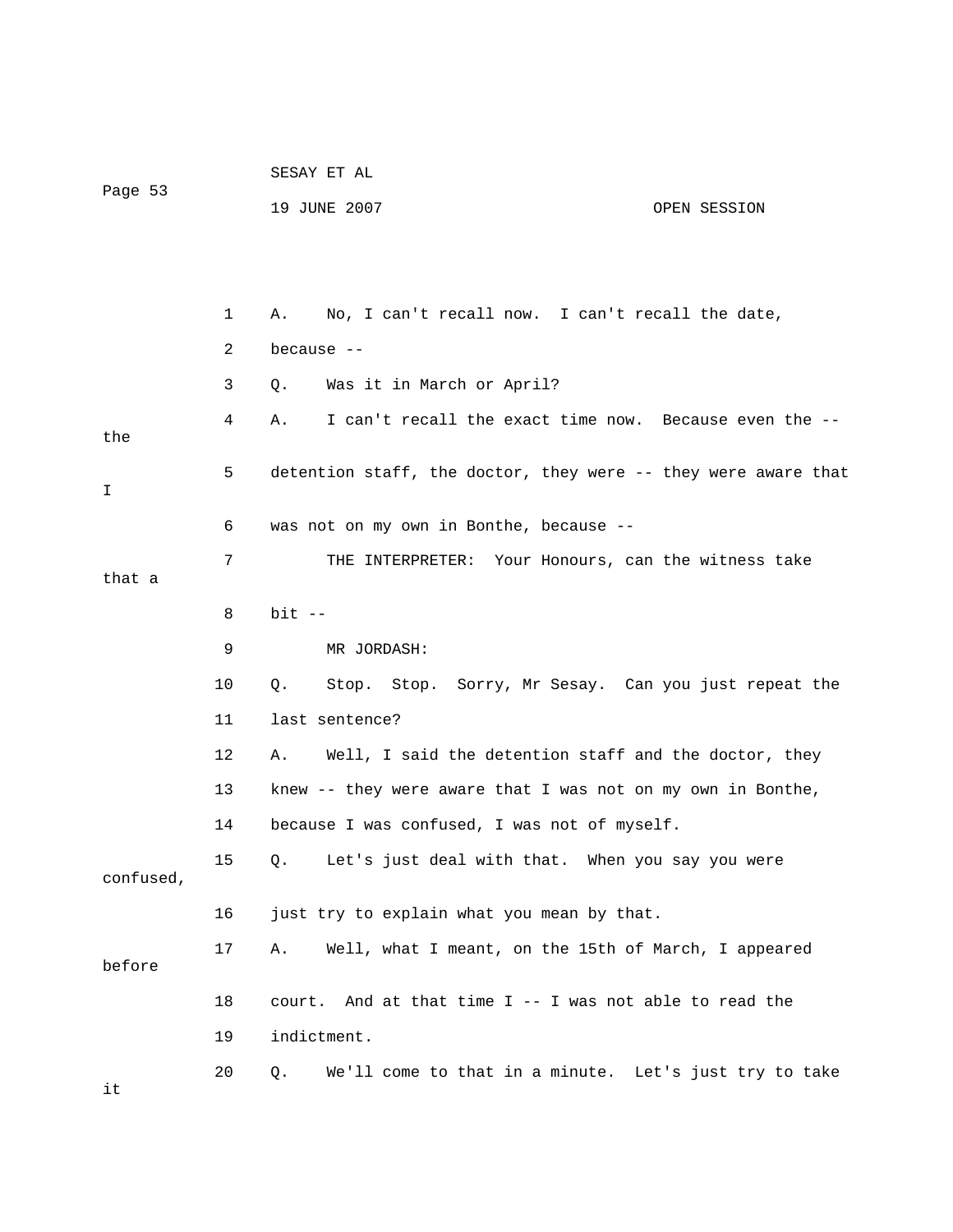|             | 21 | chronologically. On the 12th, how were you feeling?            |
|-------------|----|----------------------------------------------------------------|
| $\mathbf I$ | 22 | Well, on the 12th, when Alan White had spoken to me that<br>А. |
| March       | 23 | was their witness. And he promised that before the end of      |
|             | 24 | they would take me out of the detention and take me to a place |
| lawyer.     | 25 | where I would be with my family and they would give me a       |
|             | 26 | So, at that time, it was only what they told me that I knew    |
|             | 27 | about.                                                         |
|             | 28 | So how were you feeling about that?<br>Q.                      |
|             | 29 | Well, on the 12th, when Alan White spoke to me, I had<br>Α.    |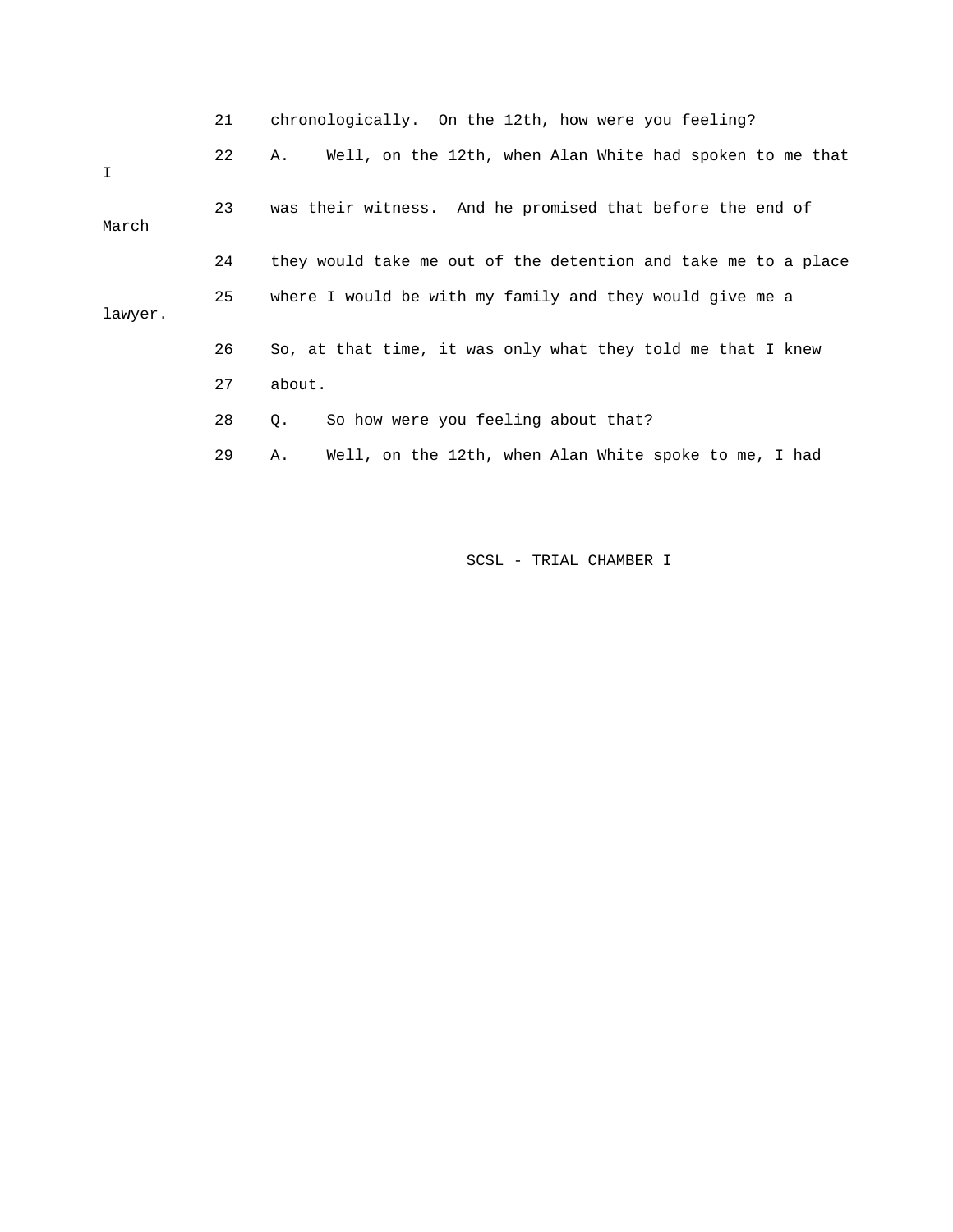| Page 54 | SESAY ET AL  |              |
|---------|--------------|--------------|
|         | 19 JUNE 2007 | OPEN SESSION |

|       | 1  | confidence. I had some confidence that what they had -- they        |
|-------|----|---------------------------------------------------------------------|
|       | 2  | were telling me was true. So they $-$ they left me.<br>That was     |
| the   | 3  | what I thought. And that was the promise they made to me on         |
|       | 4  | 12th.                                                               |
|       | 5  | And you were interviewed on the 14th, as we've seen --<br>$\circ$ . |
|       | 6  | sorry, the 13th; is that right?                                     |
|       | 7  | Yes.<br>The 13th, when I fell down from the helicopter.<br>Α.       |
|       | 8  | Do you remember if you saw Mr Morissette that day?<br>Q.            |
|       | 9  | Mr Morissette, I saw him.<br>Α.                                     |
|       | 10 | Do you remember what he said?<br>Q.                                 |
|       | 11 | Well, when they brought me in the morning, Mr Morissette<br>Α.      |
| said, | 12 | told me -- in fact, that day he did not call my name.<br>He         |
| So    | 13 | "Oh, Mr Witness, good morning." That was how he greeted me.         |
|       | 14 | he said, "Now you should feel free to continue. You've heard        |
|       | 15 | enough from me. Now you've heard from my boss." He said, "So        |
|       | 16 | there's no problem. By the end of the week" -- he said by the       |
| my    | 17 | end of the week he himself, Morissette, will go and take my --      |
|       | 18 | wife.<br>So he promised that on the 14th he would give me a         |
|       | 19 | telephone to speak to my wife.                                      |
|       | 20 | PRESIDING JUDGE: Can we stop there for the time being?              |
|       | 21 | We'll now recess for lunch. We will resume at 2.30 p.m              |
|       |    |                                                                     |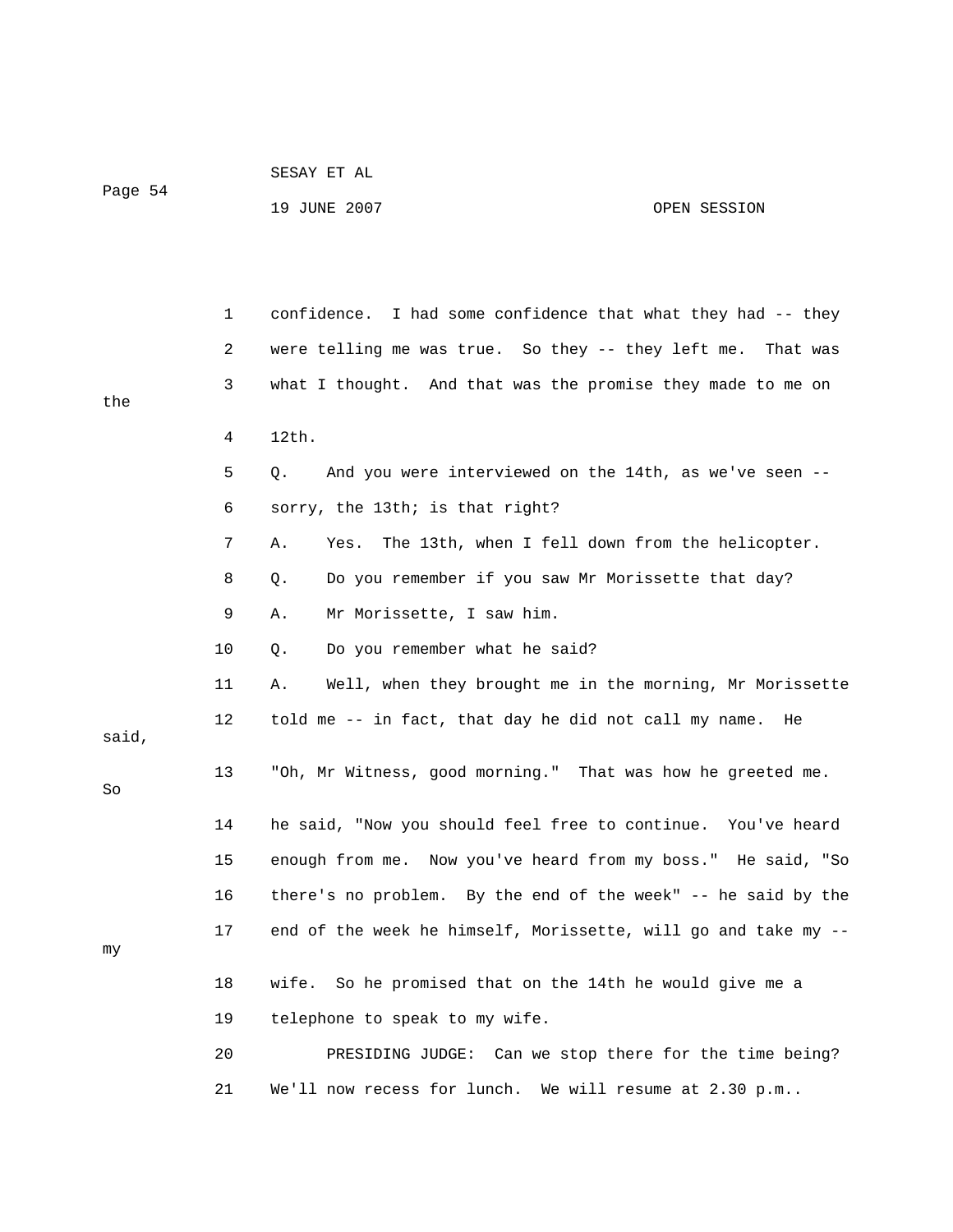| 22 | [Luncheon recess taken at 1.00 p.m.]                    |
|----|---------------------------------------------------------|
| 23 | $[RUF19JUN07D - MD]$                                    |
| 24 | [Upon resuming at 2.52 p.m.]                            |
| 25 | PRESIDING JUDGE: Mr Cammegh?                            |
| 26 | MR CAMMEGH: Can I thank Your Honours for the indulgence |
| 27 | this morning.                                           |
| 28 | PRESIDING JUDGE: Very well.                             |
| 29 | Thank you.<br>MR CAMMEGH:                               |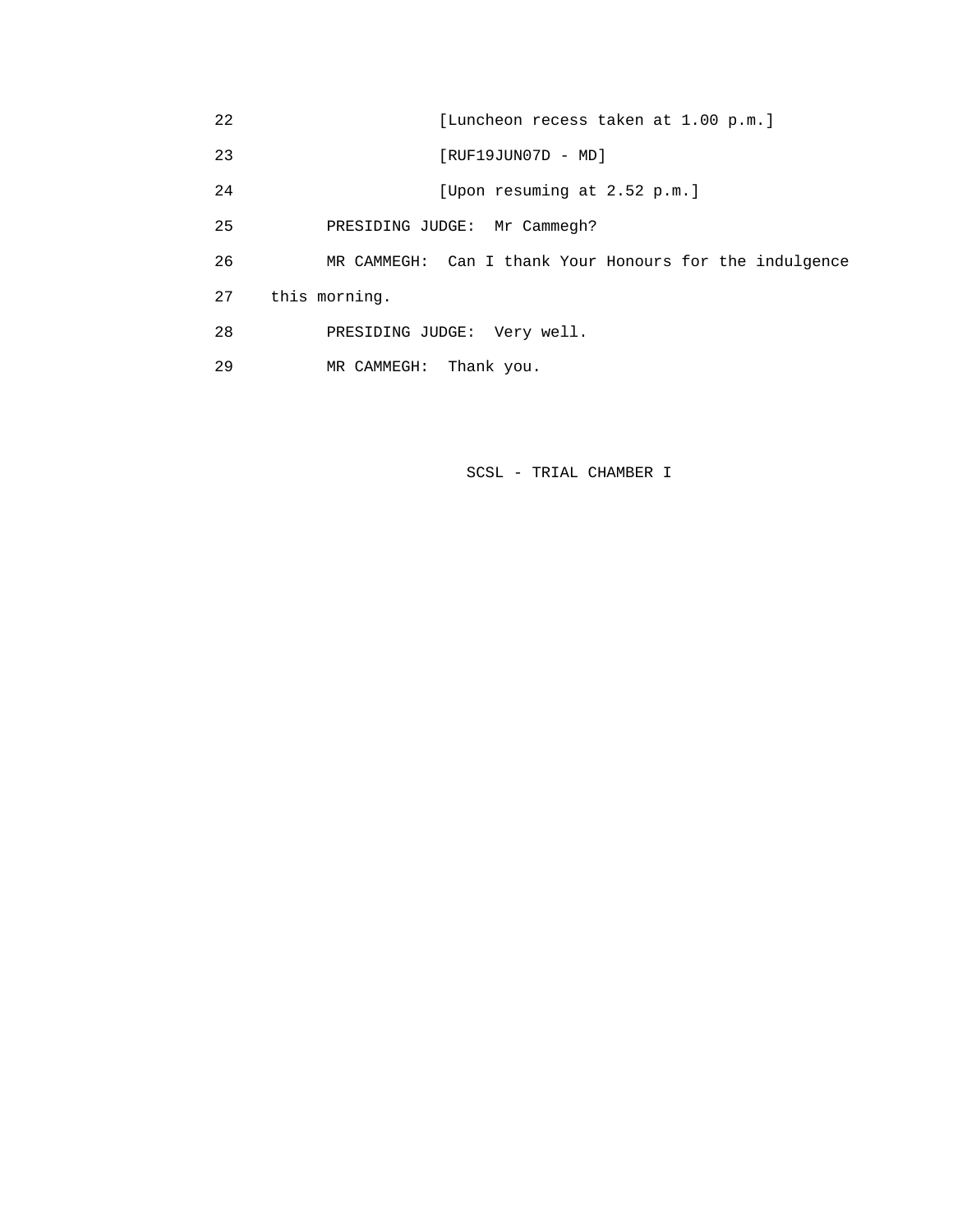| Page 55 |              | 19 JUNE 2007<br>OPEN SESSION                                    |  |  |  |
|---------|--------------|-----------------------------------------------------------------|--|--|--|
|         |              |                                                                 |  |  |  |
|         |              |                                                                 |  |  |  |
|         |              |                                                                 |  |  |  |
|         | $\mathbf{1}$ | PRESIDING JUDGE: Right. Mr Jordash, you will continue           |  |  |  |
|         | 2            | with your witness.                                              |  |  |  |
|         | 3            | MR JORDASH:<br>Thank you.                                       |  |  |  |
|         | 4            | JUDGE ITOE: And, please, ask him to be speaking slowly.         |  |  |  |
|         | 5            | MR JORDASH:                                                     |  |  |  |
|         | 6            | I think -- did you hear the advice, Mr Sesay?<br>Q.             |  |  |  |
|         | 7            | Yes, sir.<br>Α.                                                 |  |  |  |
|         | 8            | Do you recall seeing anyone else from the Court on 12<br>Q.     |  |  |  |
| March   |              |                                                                 |  |  |  |
|         | 9            | 2003?                                                           |  |  |  |
|         | 10           | No, I cannot recall that I saw any other person.<br>Α.          |  |  |  |
|         | 11           | Same question on 13 March; apart from the people you've<br>Q.   |  |  |  |
|         | 12           | told us about who came from the Office of the Prosecutor, do    |  |  |  |
| you     |              |                                                                 |  |  |  |
|         | 13           | recall seeing anyone else from the Court?                       |  |  |  |
|         | 14           | No.<br>Α.                                                       |  |  |  |
|         | 15           | Now, 14 March; talk us through the 14th. What happened<br>Q.    |  |  |  |
|         | 16           | when you got up in the morning, at Bonthe?                      |  |  |  |
| cell.   | 17           | Well, when I got up in the morning, Geoff went to my<br>Α.      |  |  |  |
|         |              |                                                                 |  |  |  |
| to      | 18           | Then he instructed me in the same way. He said I was to move    |  |  |  |
|         | 19           | Then I was handcuffed. Then Geoff told me that I<br>the wall.   |  |  |  |
| was     |              |                                                                 |  |  |  |
|         | 20           | to follow him to go to the office. Then I was blindfolded.<br>I |  |  |  |
|         | 21           | was put in a vehicle. I was taken to the helipad and I was      |  |  |  |

SESAY ET AL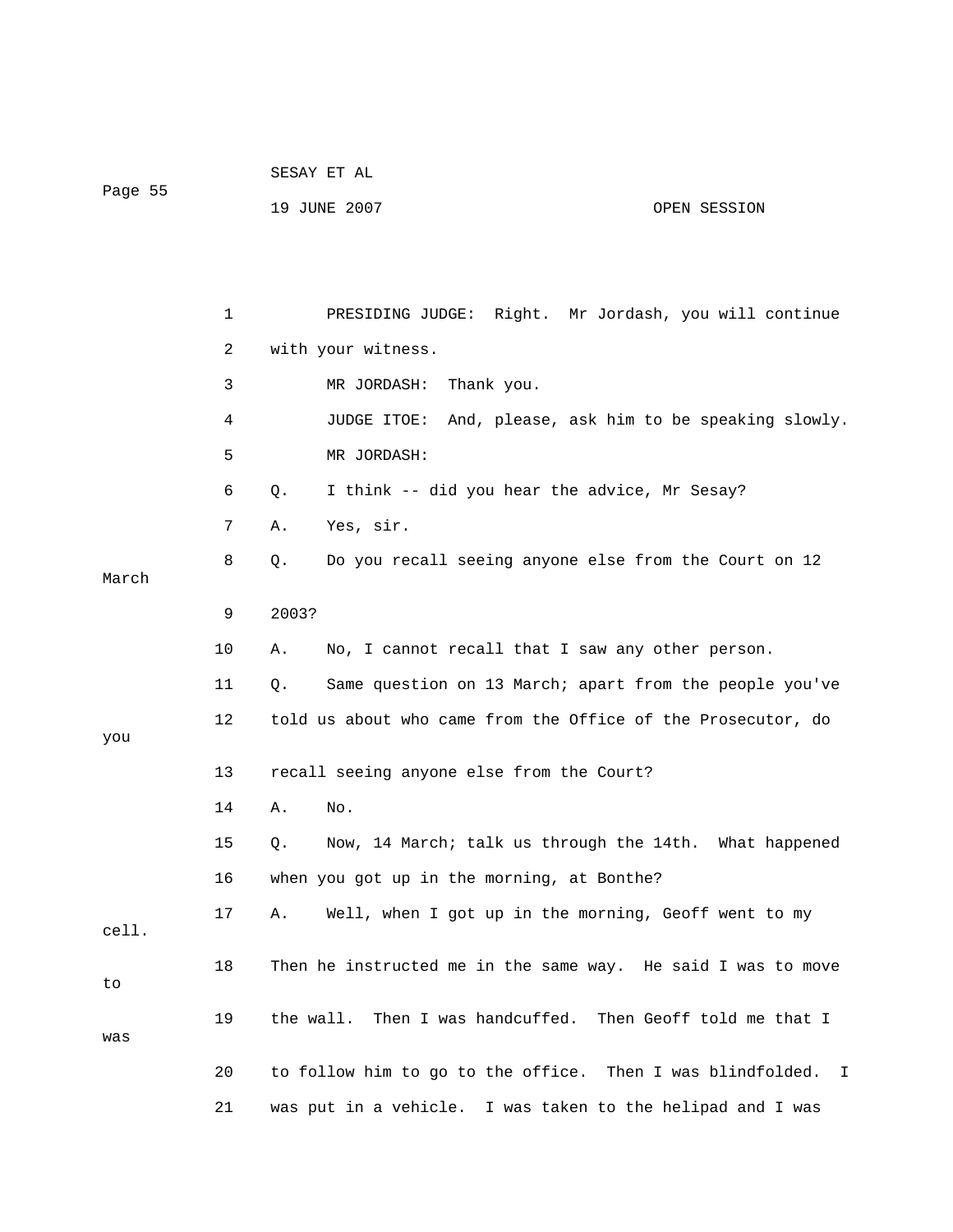- 22 brought to Freetown.
- 23 Q. Where did you go?
- 24 A. I was taken to the same room, in that container room, at
- 25 Scan Drive.
- 26 Q. Who was there when you arrived?
- 27 A. Well, Morissette was there and John Berry himself was
- 28 there.
- 29 Q. And what happened when you arrived?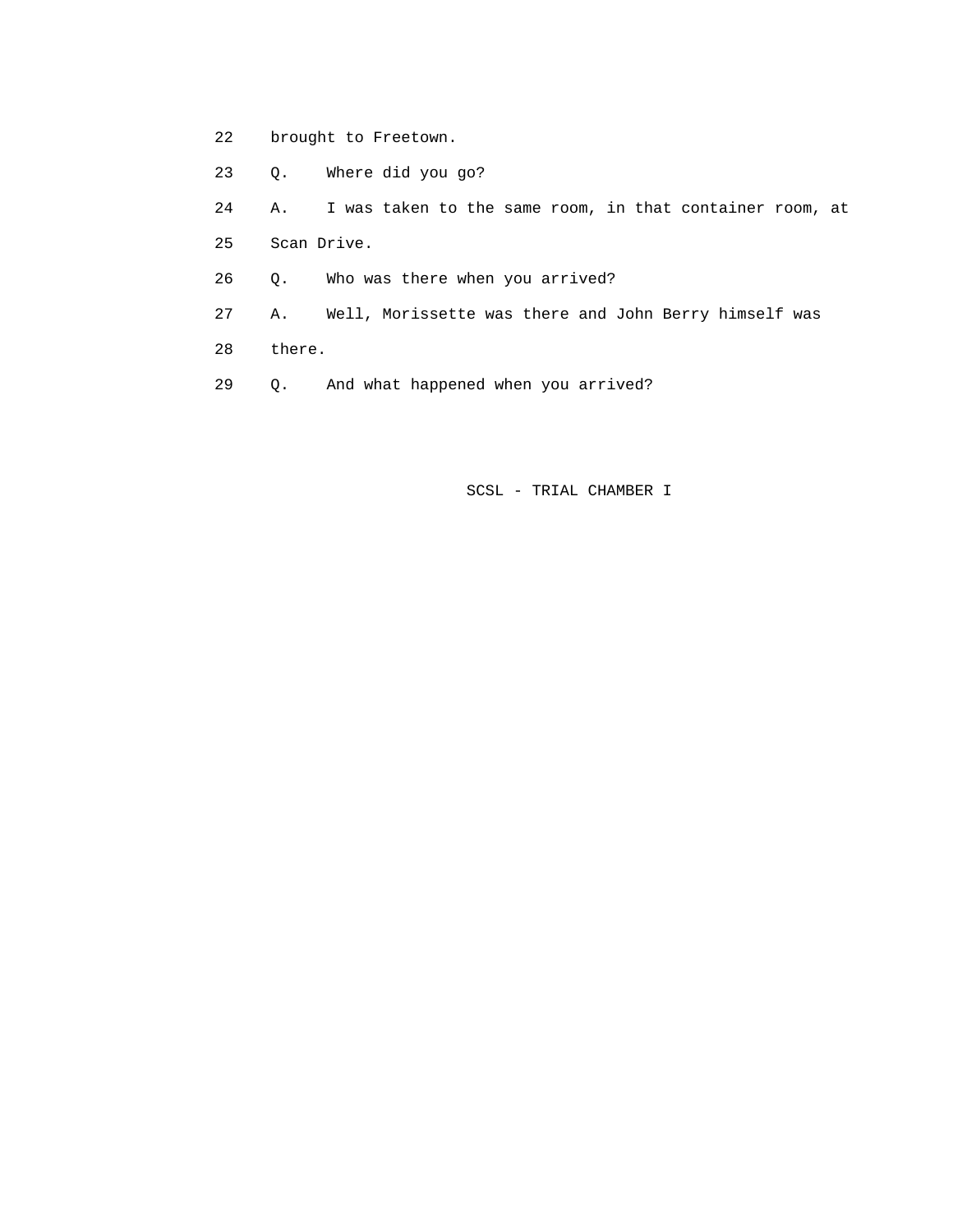| Page 56 | SESAY ET AL  |              |
|---------|--------------|--------------|
|         | 19 JUNE 2007 | OPEN SESSION |

| in         | 1  | Well, when I arrived, Morissette told me that -- he said<br>Α. |
|------------|----|----------------------------------------------------------------|
| wife.      | 2  | the afternoon he had to give me a phone so as to talk to my    |
| go         | 3  | He said the next day they were going to take my wife so as to  |
|            | 4  | and stay with them, with the children.                         |
|            | 5  | Was anything else said before the interview started?<br>О.     |
| now.       | 6  | Well, Morissette just told me that I was their witness<br>Α.   |
|            | 7  | He said that is why we are doing all those things.             |
| what       | 8  | Just so that we are clear: What had been said about<br>Q.      |
|            | 9  | they were going to do with your wife?                          |
| Morissette | 10 | Well, I was not the one that asked them.<br>Α.<br>It was       |
|            | 11 | who told me that, on the 12th, when they said that I was their |
| woman      | 12 | witness.<br>Morissette said they had to arrange so that the    |
| оf         | 13 | could be brought so that they would take the responsibilities  |
| join       | 14 | the woman and the children until I was released and I would    |
|            | 15 | them finally.                                                  |
|            | 16 | And was anything said about what taking responsibility<br>Q.   |
|            | 17 | meant?                                                         |
| а          | 18 | Well, they said that they were going to provide her with<br>Α. |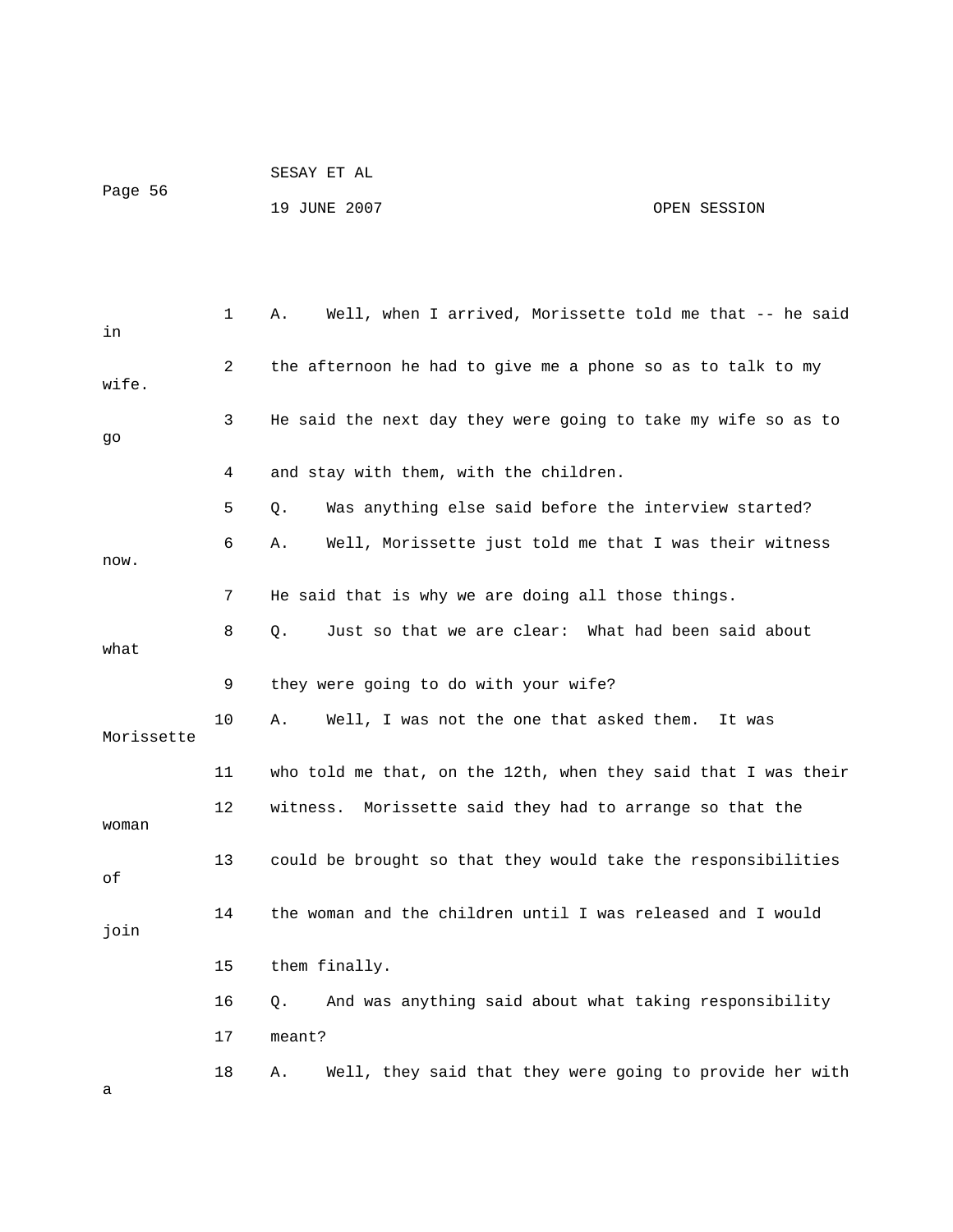|        | 19 | place. They were going to rent a place. They would be giving  |
|--------|----|---------------------------------------------------------------|
|        | 20 | her money for food and provisions, and they would provide     |
| fees   | 21 | medication for her and the child, and they would pay school   |
|        | 22 | for the child.                                                |
|        | 23 | And what did you think about that?<br>О.                      |
| me,    | 24 | Well, I thought that, according to what Morissette told<br>Α. |
|        | 25 | they were doing that because I was their witness. That is why |
|        | 26 | they were doing all those things for me.                      |
|        | 27 | Now, did you speak to your wife that day?<br>О.               |
| was    | 28 | Yes, I spoke to my wife through one of my friends, who<br>Α.  |
| phone. | 29 | at Shell Company. He was called Unissa. I used Unissa's       |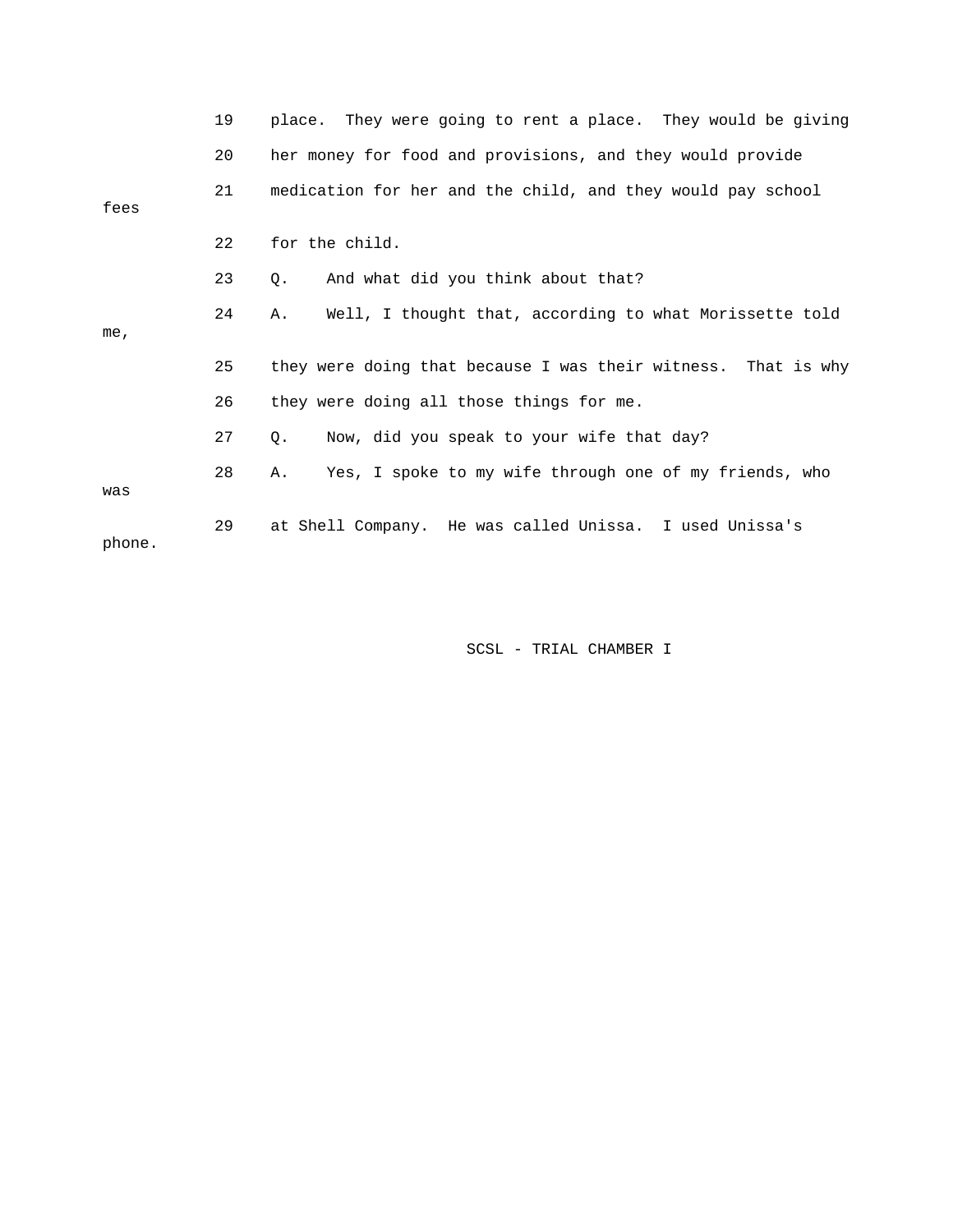|         |  |  | SESAY ET AL |  |
|---------|--|--|-------------|--|
| Page 57 |  |  |             |  |

 1 I used his number and I called Unissa. And I told Unissa to go 2 to the house so that he could meet my wife so that I could talk 3 to her. And Unissa went to the house with the phone and I talked 4 to Elsie. 5 Q. Had you spoken to Elsie before this, after your arrest? 6 JUDGE ITOE: You talked to -- what phone were you using 7 yourself? 8 THE WITNESS: It was Morissette's phone that he gave me. 9 Then I showed him the number and he dialled the number and he 10 gave me the phone. Then I told Unissa so he could take the phone 11 to Elsie in the house so that I could talk to Elsie, who was my 12 wife. 13 MR JORDASH: 14 Q. Do you remember the conversation? 15 A. Well, that was the first time that I talked to Elsie since 16 the time that I was arrested. And the conversation, it was what 17 Morissette told me. The information that was given to me by 18 Morissette was the one that I wanted to convey to her. Because

19 JUNE 2007 CPEN SESSION

19 Morissette told me that I should inform the woman, saying that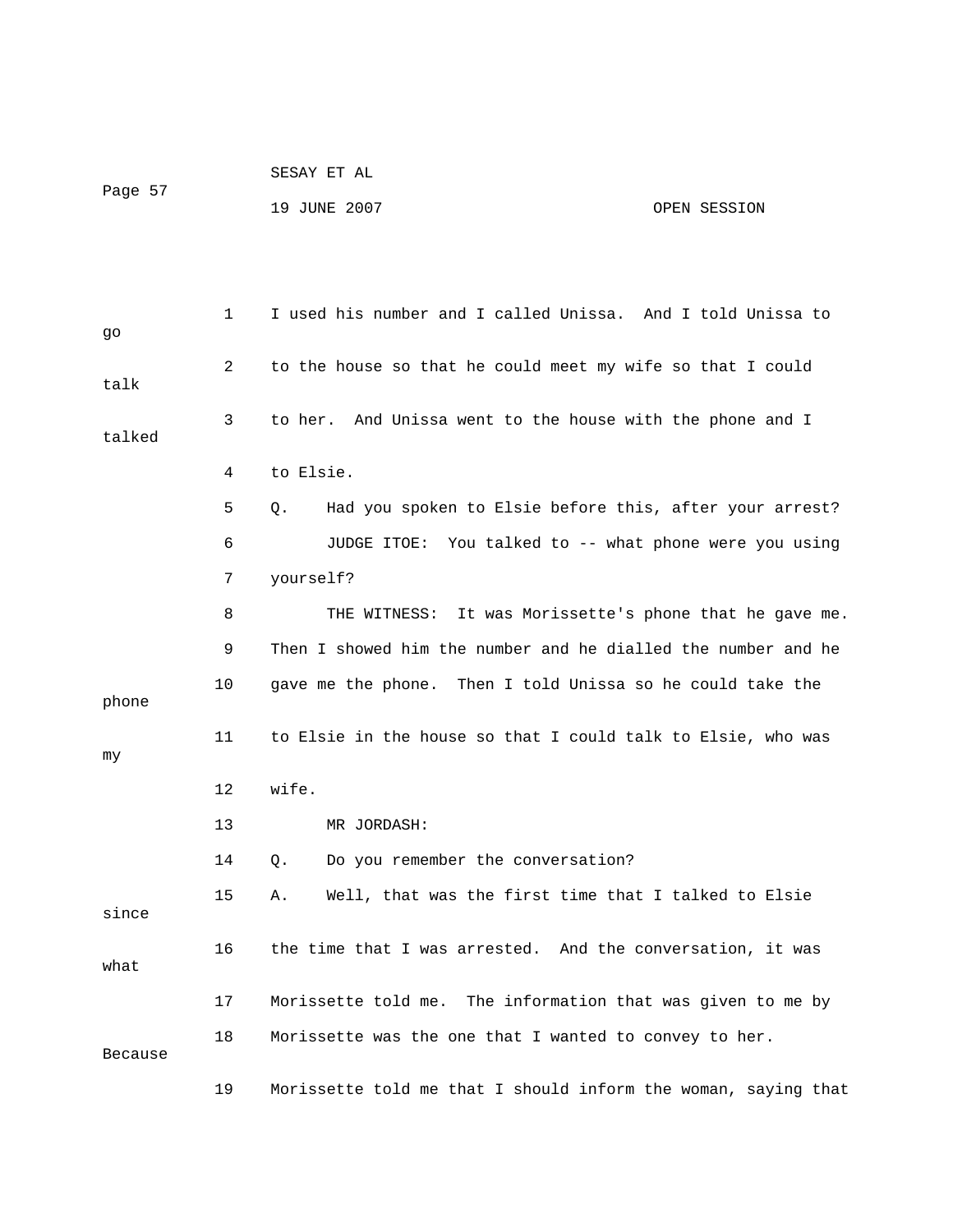|         | 20 | they would go to the house, to go and take her, and that they |
|---------|----|---------------------------------------------------------------|
| not     | 21 | were going to be responsible for her, so that the woman would |
|         | 22 | be afraid, and that I was to explain first to the woman.      |
|         | 23 | After the phone call, did anything happen?<br>Q.              |
| the     | 24 | Well, after the phone call, I think that day, that was<br>Α.  |
| that    | 25 | end of the interview. Then I was returned in the same way,    |
|         | 26 | I was blindfolded.                                            |
|         | 27 | MR JORDASH: Before we move on from this, can I ask that       |
|         | 28 | Mr Sesay be given a copy of the 14 March 2003 interview.      |
| assist. | 29 | PRESIDING JUDGE: Madam Courtroom Officer, please              |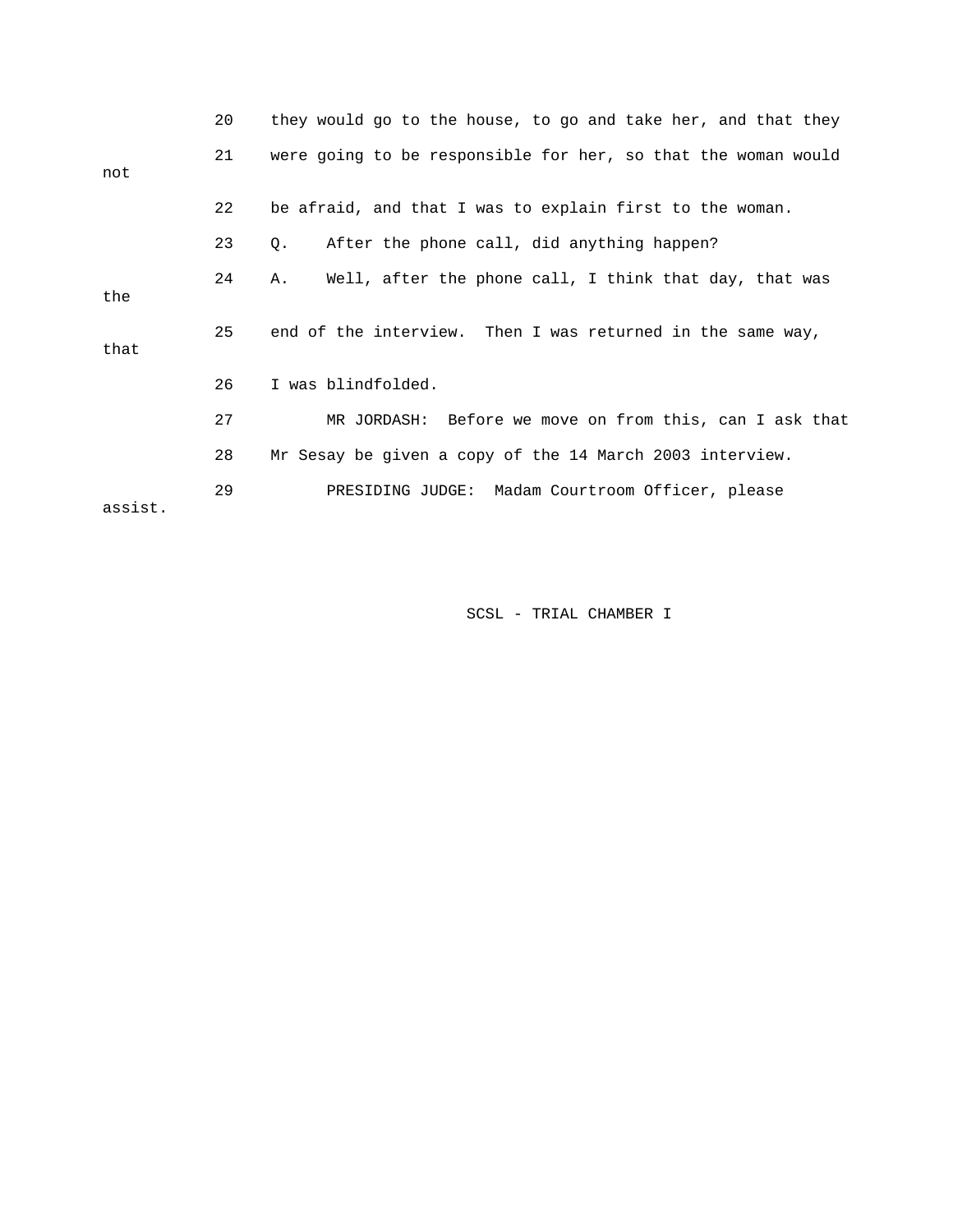| Page 58   |                |    | SESAY ET AL                                                  |                                            |  |  |
|-----------|----------------|----|--------------------------------------------------------------|--------------------------------------------|--|--|
|           |                |    | 19 JUNE 2007                                                 | OPEN SESSION                               |  |  |
|           |                |    |                                                              |                                            |  |  |
|           |                |    |                                                              |                                            |  |  |
|           | 1              |    | MR JORDASH:                                                  |                                            |  |  |
|           | $\overline{a}$ | Q. | Could I ask you, please, to turn to page 28839.              |                                            |  |  |
|           | $\mathbf{3}$   |    | JUDGE ITOE: Page 28 --                                       |                                            |  |  |
|           | 4              |    | MR JORDASH: 839. Page 28839.                                 |                                            |  |  |
|           | 5              | Q. | Are you there?                                               |                                            |  |  |
|           | 6              | Α. | Yes.                                                         |                                            |  |  |
|           | 7              | Q. | We've looked at this before, when the Prosecution were       |                                            |  |  |
|           | 8              |    | presenting their evidence. Look at the bottom of the page    |                                            |  |  |
| there.    |                |    |                                                              |                                            |  |  |
|           | 9              |    | You're read Rule 42 and the right there. And you say, "Yeah, |                                            |  |  |
|           | 10             |    | but, according to you, I'm a suspect of, you know." I don't  |                                            |  |  |
|           | 11             |    | know, do you recall saying that?                             |                                            |  |  |
|           | 12             |    | PRESIDING JUDGE: Is that an exhibit?                         |                                            |  |  |
|           | 13             |    | MR JORDASH:                                                  | It is. I couldn't find the exhibit number. |  |  |
| checking. | 14             |    | PRESIDING JUDGE: Well, that's okay. We are just              |                                            |  |  |
|           | 15             |    | MR JORDASH: I'll find it, Your Honour.                       |                                            |  |  |
| help,     | 16             |    | PRESIDING JUDGE: That's okay. That's fine. Can you           |                                            |  |  |
|           | 17             |    | Mr Harrison?                                                 |                                            |  |  |
|           | 18             |    | MR HARRISON: U.                                              |                                            |  |  |
|           | 19             |    | PRESIDING JUDGE: Exhibit U. Thanks.                          |                                            |  |  |
|           | 20             |    | MR JORDASH:                                                  |                                            |  |  |
|           | 21             | Q. | Do you recall saying, "Yeah, but, according to you, I'm      |                                            |  |  |
| а         |                |    |                                                              |                                            |  |  |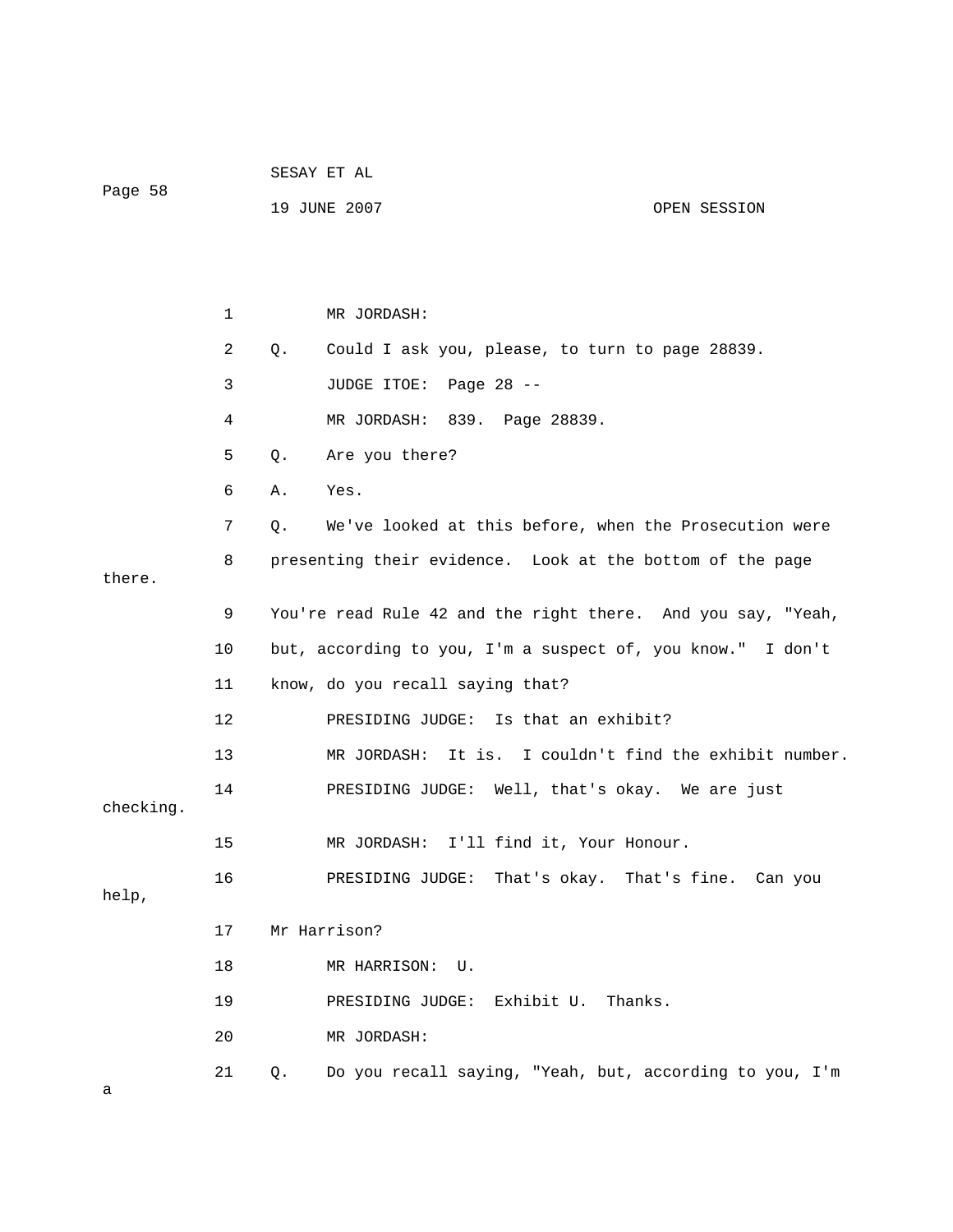22 suspect of, you know?

## 23 A. Yes. What I was trying to say, John Berry did not allow me 24 to end, so he cut me off. 25 Q. Well, what were you going to say? 26 A. Because when he said that I was a suspect and that I had 27 been told that I was a witness, that was what I wanted to say 28 when he cut me off. 29 Q. Now, over to the next page, 28840, "So all these days

I'm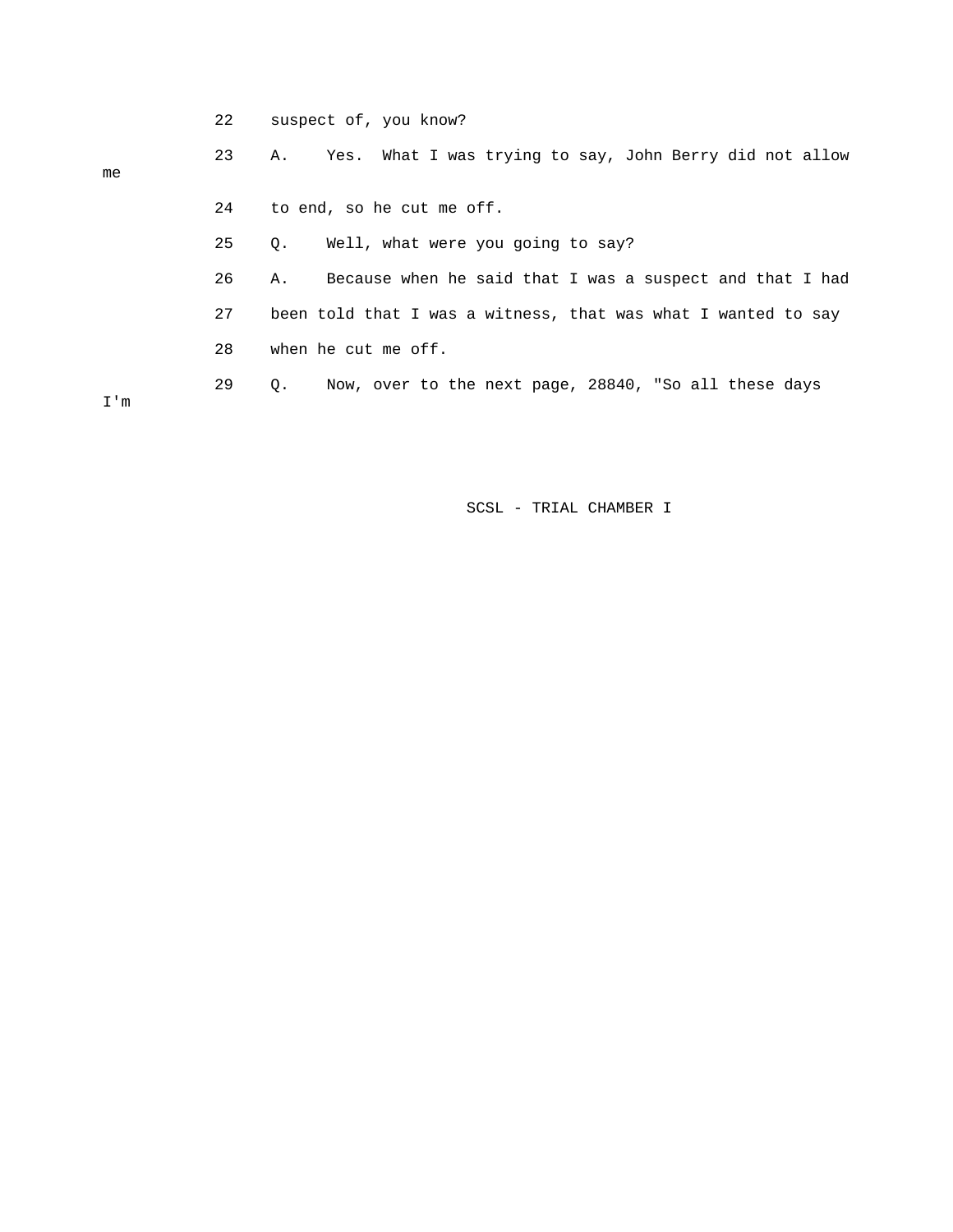| Page 59 | SESAY ET AL  |              |
|---------|--------------|--------------|
|         | 19 JUNE 2007 | OPEN SESSION |

| saying    | $\mathbf{1}$ | saying yes, meaning yes, I'm not guilty." Do you recall       |
|-----------|--------------|---------------------------------------------------------------|
|           | 2            | that?                                                         |
|           | 3            | Α.<br>Yes, I said so.                                         |
|           | 4            | What did you mean?<br>О.                                      |
|           | 5            | Well, this showed that I did not understand the waiver.<br>Α. |
| spoke     | 6            | That was what it stood for. The waiver that he spoke, they    |
| lawyer, I | 7            | about in court here, that I did not have any right to a       |
|           | 8            | did not understand.                                           |
| asked     | 9            | THE INTERPRETER: Your Honours, would the witness be           |
|           | 10           | to repeat the last bit of his testimony?                      |
|           | 11           | MR JORDASH:                                                   |
|           | $12 \,$      | Go over the last two sentences, please.<br>Q.                 |
| being     | 13           | I said, this proves that, during this time when I was<br>Α.   |
| answer    | 14           | interviewed, I did not know the meaning of waiver and this    |
| waiving   | 15           | shows that I did not understand what they referred to as      |
|           | 16           | my right to a lawyer for --                                   |
|           | 17           | So what were you saying here? Can you explain it in a<br>Q.   |
|           | 18           | different way?                                                |
| admit     | 19           | This meant that I did not say "yes." I did not<br>Α.<br>Yes.  |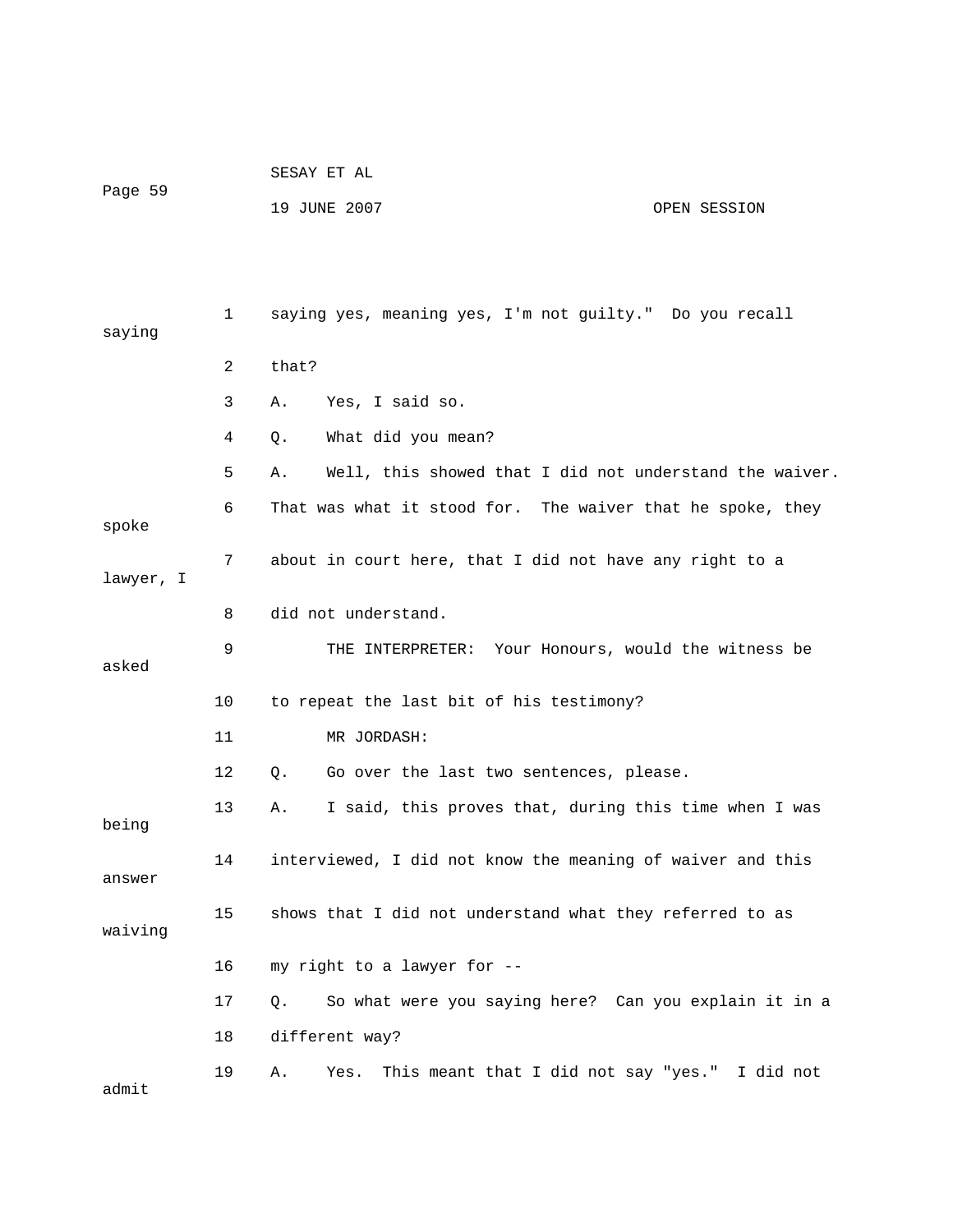|        | 20 | that I waived my right of having a lawyer.                        |
|--------|----|-------------------------------------------------------------------|
| Well,  | 21 | Did anything happen after your 14 March interview?<br>Q.          |
| again, | 22 | before you answer the question, did you see Mr Morissette         |
|        | 23 | or at any time, during the 14 March interview process?            |
|        | 24 | Yes. I saw him for the whole of the day on the 14th.<br>Α.        |
|        | 25 | I think you need to repeat that answer. I'm not sure<br>$\circ$ . |
|        | 26 | that's what you said.                                             |
| was    | 27 | I said, I saw him on the 14th and all the days that I<br>Α.       |
|        | 28 | being interviewed. Every day I would see Mr Morissette and he     |
|        | 29 | would talk to me.                                                 |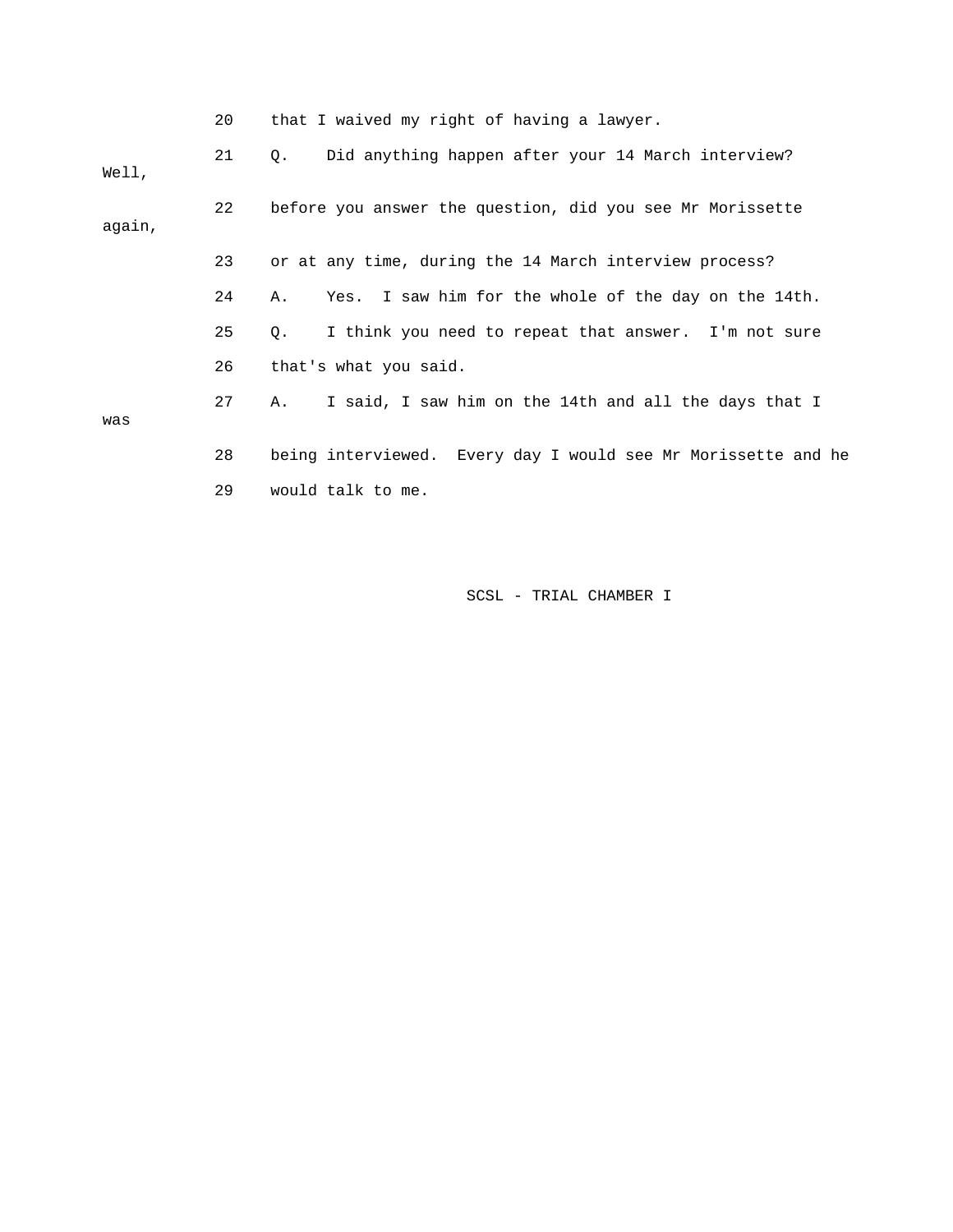| Page 60     |    | SESAY ET AL                                                   |              |  |  |  |
|-------------|----|---------------------------------------------------------------|--------------|--|--|--|
|             |    | 19 JUNE 2007                                                  | OPEN SESSION |  |  |  |
|             |    |                                                               |              |  |  |  |
|             |    |                                                               |              |  |  |  |
| 14th?       | 1  | Did you return to Bonthe after the interview on the<br>Q.     |              |  |  |  |
|             | 2  | I was taken back to Bonthe in the same way.<br>Α.<br>Yes.     |              |  |  |  |
|             | 3  | And what happened the next day?<br>Q.                         |              |  |  |  |
| to          | 4  | Well, the next day, that morning, they said that I was<br>Α.  |              |  |  |  |
| time        | 5  | appear in court. That was the day that I appeared the first   |              |  |  |  |
|             | 6  | in court.                                                     |              |  |  |  |
|             | 7  | Who told you you had to appear in court on that day?<br>Q.    |              |  |  |  |
| did         | 8  | Well, the detention. They informed me initially and it<br>Α.  |              |  |  |  |
|             | 9  | not take long. Other lawyers went at the place Ibrahim Yilla. |              |  |  |  |
| told        | 10 | They went into my cell, he, with some other people, and they  |              |  |  |  |
| handcuffed. | 11 | me that I was going to court. And after that I was            |              |  |  |  |
|             | 12 | I was taken to court.<br>I went to court.                     |              |  |  |  |
| the         | 13 | Your Honours, I'd like to, if I can, play<br>MR JORDASH:      |              |  |  |  |
|             | 14 | first five minutes or so of the first appearance. There is a  |              |  |  |  |
|             | 15 | transcript of the hearing, as Your Honours are aware, and it  |              |  |  |  |
|             | 16 | might be useful to have the transcript and I will apply to    |              |  |  |  |
|             | 17 | exhibit the transcript at a later stage.                      |              |  |  |  |
| Prosecution | 18 | What's the disposition of the<br>PRESIDING JUDGE:             |              |  |  |  |
|             | 19 | to that application?                                          |              |  |  |  |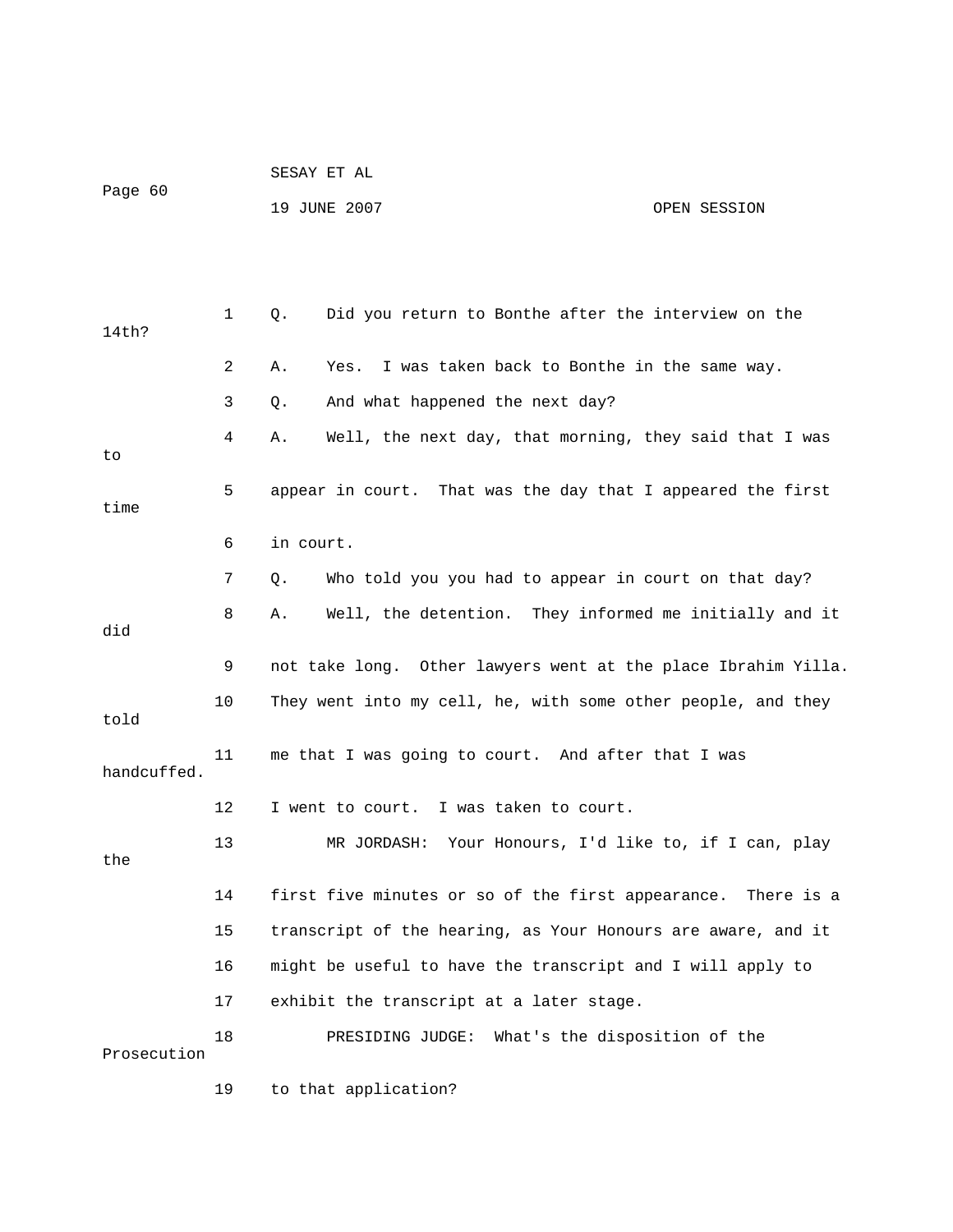|            | 20              | MR HARRISON: No objection.                                     |
|------------|-----------------|----------------------------------------------------------------|
|            | 21              | PRESIDING JUDGE: Yes, granted.                                 |
| the        | 22 <sub>o</sub> | JUDGE BOUTET: I presume it would be of assistance to           |
| interview. | 23              | Court to observe? I mean, this is obviously not the            |
|            | 24              | This is the appearance in court. I'm not sure if it is the     |
|            | 25              | initial appearance.                                            |
|            | 26              | MR JORDASH: Yes.                                               |
|            | 27              | JUDGE BOUTET: I quess so.                                      |
|            | 28              | MR JORDASH: It's the initial appearance and there's            |
|            | 29              | something I noticed on the video yesterday, and I think that - |
|            |                 |                                                                |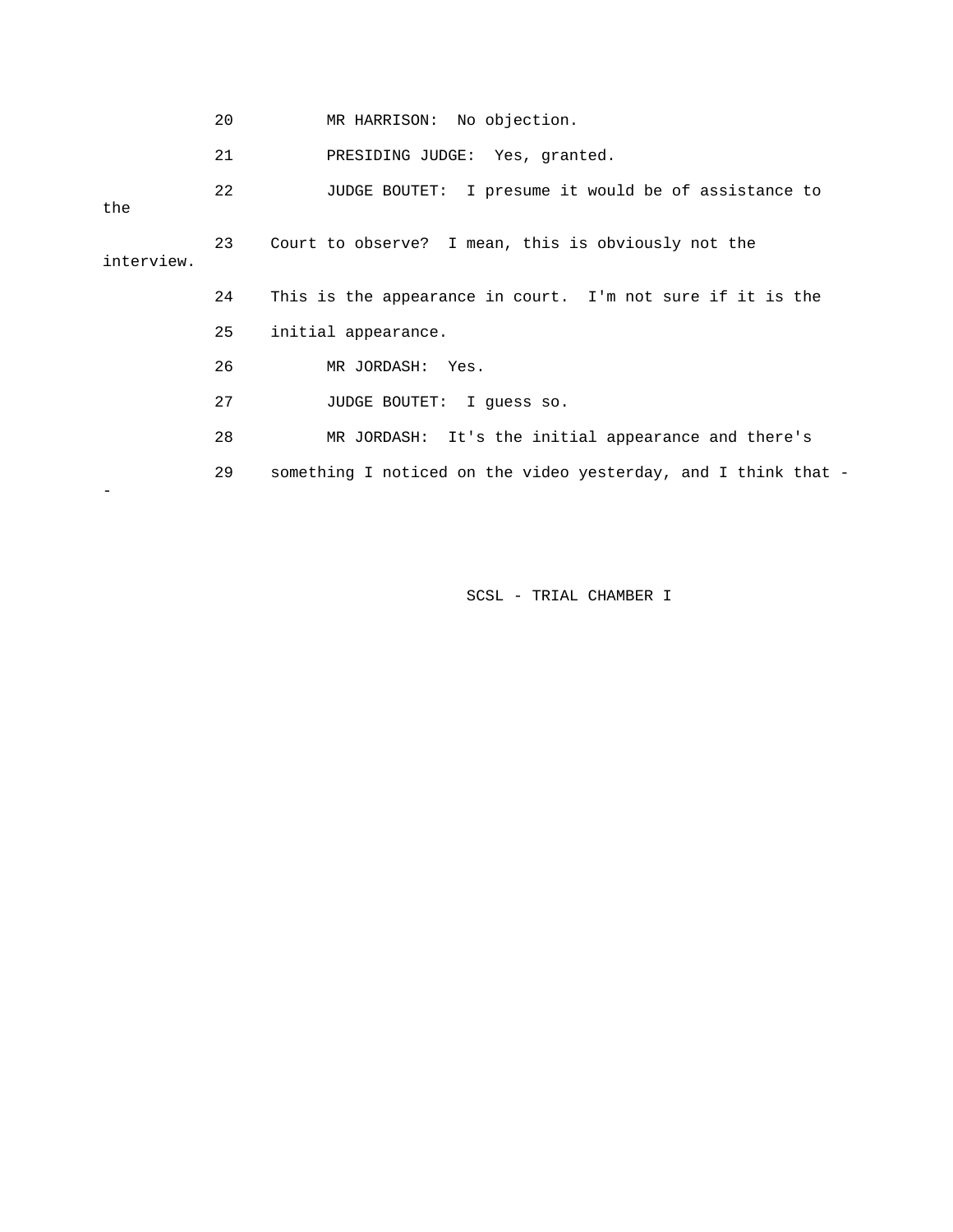```
 SESAY ET AL 
Page 61 
            19 JUNE 2007 OPEN SESSION
```

| concerning | 1  | well, there is an explanation on the first appearance          |
|------------|----|----------------------------------------------------------------|
| it         | 2  | Mr Sesay's indictment and whether he's read it or not, and how |
| But        | 3  | appears in the transcript is not quite how Mr Sesay said it.   |
|            | 4  | it's also, so Your Honours can see -- I know, obviously, the   |
| to         | 5  | Honourable Justice Itoe was there, but I'd like Your Honours   |
| says,      | 6  | see it, to see Mr Sesay's demeanour and look at it, what he    |
| that       | 7  | the explanation he gave about not reading his indictment, at   |
| with       | 8  | stage, an explanation which we rely upon to this day, and,     |
|            | 9  | the knowledge that Your Honours have, having heard this voir   |
|            | 10 | dire, to make whatever of it as Your Honours do, or will, or   |
|            | 11 | might, or we hope you might.                                   |
| trying     | 12 | JUDGE BOUTET: But what's the connection? I'm just              |
|            | 13 | I mean, are you suggesting that the accused did not<br>to see. |
|            | 14 | understand what he was doing in court that day, too --         |
|            | 15 | MR JORDASH:<br>No.                                             |
| pleaded?   | 16 | JUDGE BOUTET: -- and therefore he should not have              |
| Jordash.   | 17 | I'm trying to follow what is the connection, if any, Mr        |
|            | 18 | MR JORDASH: Certainly. The Prosecution have made much          |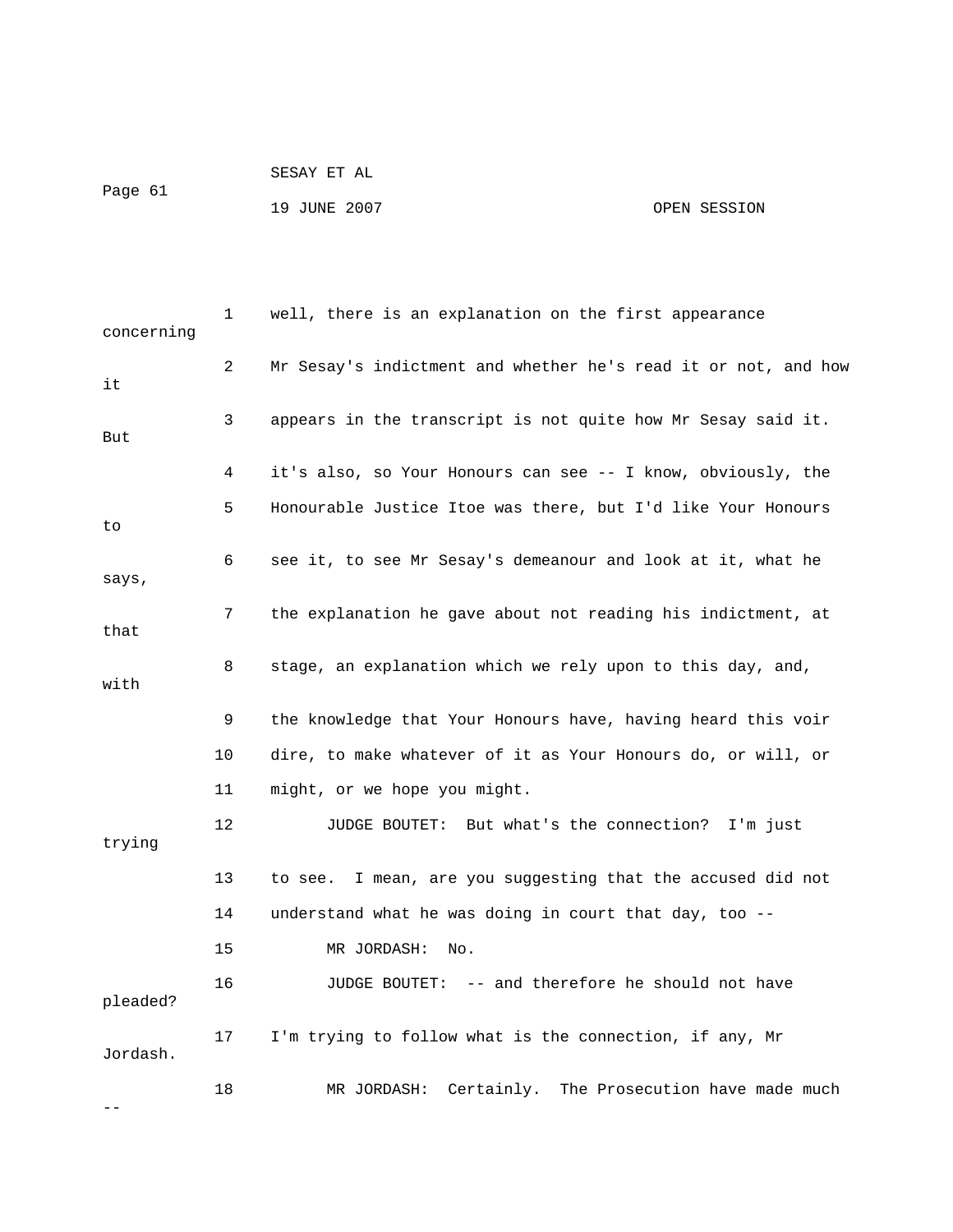| by       | 19 | well, it's our case that Mr Sesay had not read his indictment |
|----------|----|---------------------------------------------------------------|
|          | 20 | the time he attends on the 15th --                            |
|          | 21 | JUDGE BOUTET: At the Court, at the initial appearance?        |
| confirm, | 22 | MR JORDASH: Yes. As His Honour Judge Itoe will                |
|          | 23 | his indictment had to be read to him in --                    |
|          | 24 | JUDGE ITOE: I will not descend on the arena in this           |
|          | 25 | matter. It's very delicate. Please.                           |
|          | 26 | JUDGE BOUTET: But that's reading the indictment. I did        |
| the      | 27 | initial appearances. We did -- I did that. I mean, that was   |
|          | 28 | standard procedure we followed. In any case, at least, I can  |
| is       | 29 | talk of mine, not Justice Itoe. But the fact that it was read |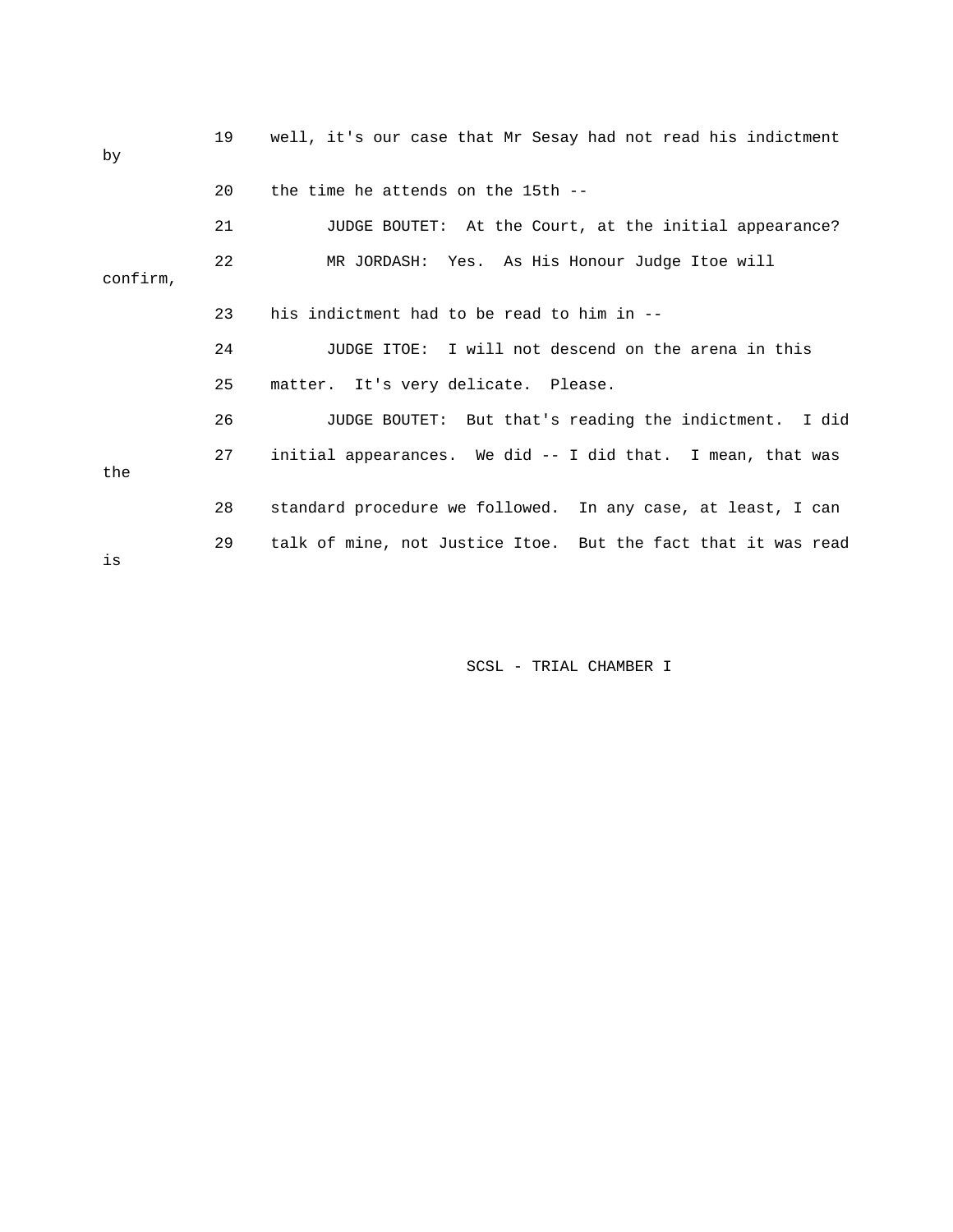|         | SESAY ET AL  |              |
|---------|--------------|--------------|
| Page 62 |              |              |
|         | 19 JUNE 2007 | OPEN SESSION |

| Though     | 1  | of no importance per se, other than it was the procedure.      |
|------------|----|----------------------------------------------------------------|
|            | 2  | it might be more that --                                       |
|            | 3  | Well, let me make it as clear as I can.<br>MR JORDASH:         |
| to         | 4  | PRESIDING JUDGE:<br>Yes.<br>Try, because the onus is on you    |
|            | 5  | prove the relevance to the trial within a trial and I'm sure   |
|            | 6  | that's what we're trying to get.                               |
|            | 7  | MR JORDASH: On the basis of the evidence so far, the           |
|            | 8  | evidence says Mr Sesay was not given his indictment until the  |
| was        | 9  | first interview. The Prosecution evidence doesn't suggest he   |
| interview. | 10 | and we say it was given by Litho Lamin after the first         |
|            | 11 | So we will rely upon that: That Mr Sesay was interviewed on    |
|            | 12 | 10 March without being given his indictment.                   |
| By         | 13 | But there is another point and the other point is this:        |
| his        | 14 | 15 March, Mr Sesay has still not had an opportunity to read    |
|            | 15 | indictment. And the reasons for that are as follows:<br>That,  |
|            | 16 | during the day, Mr Sesay was being taken out for interview; at |
|            | 17 | night, it was dark and there were no lights in the cells.      |
|            | 18 | Mr Sesay gives that explanation on 15 March 2003, before there |
|            | 19 | was any suggestion of wrongdoing at all about the interviews.  |
| problem,   | 20 | Before he had been alerted to the fact that there was a        |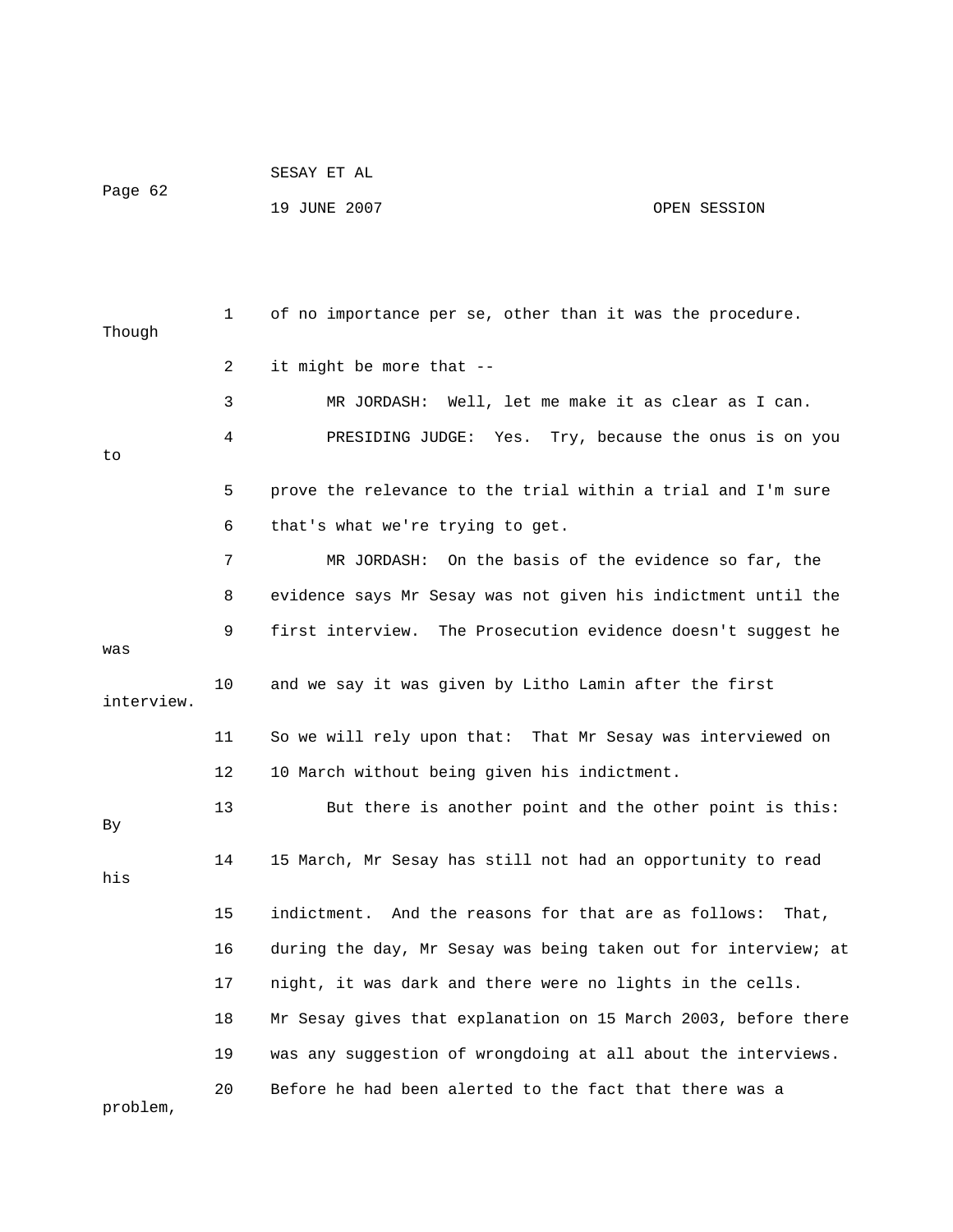|         | 21 | before any lawyers had become involved. And we would say the   |
|---------|----|----------------------------------------------------------------|
|         | 22 | fact that Mr Sesay gives that explanation on 15 March,         |
|         | 23 | unsolicited, is powerful corroborative evidence of the fact he |
| by      | 24 | had not read his indictment during the first five interviews   |
| claim   | 25 | the Office of the Prosecutor. And none of the Prosecutors      |
|         | 26 | to have read that indictment to him at any stage during that   |
|         | 27 | period.                                                        |
| his     | 28 | If Your Honours accept his explanation on 15 March that        |
| reason, | 29 | first appearance was a genuine assertion, and there is no      |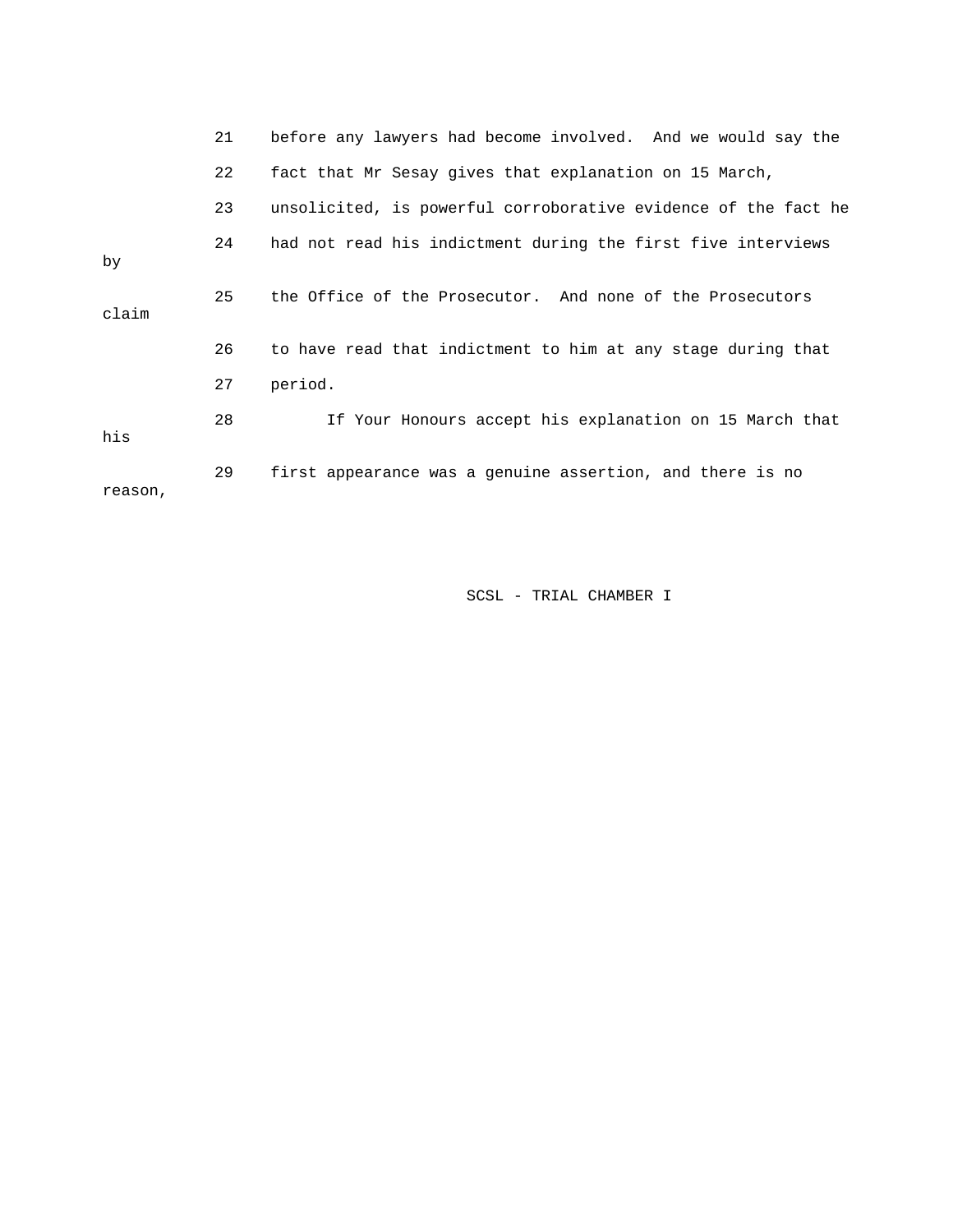|         | SESAY ET AL  |              |
|---------|--------------|--------------|
| Page 63 |              |              |
|         | 19 JUNE 2007 | OPEN SESSION |

 1 we would submit, why it wouldn't be genuine at that stage, then 2 Your Honours can properly conclude that he was interviewed for 3 the first four or five times without knowing what the charges 4 were against him. 5 PRESIDING JUDGE: Try again. How will watching the video, 6 you say, of the initial appearance illuminate the voir dire 7 process, the focus of which is the alleged involuntariness of the 8 alleged statements the Prosecution intend to tender? That's my 9 own -- if you persuade me, even in an oblique sense, then I will 10 yield. 11 MR JORDASH: Voluntariness is not simply about force. 12 Voluntariness is about being properly informed of your charges, 13 promptly, so that you can make an informed choice about whether 14 to be interviewed. And there is case law which we will rely upon 15 from the ICTY, in fact, actually, from the ICTR, and domestic 16 case law, which says you can't consent to an interview unless you 17 know what the charges are. And if he hadn't read the indictment 18 and was saying so on 15 March, and that can't be gainsay by the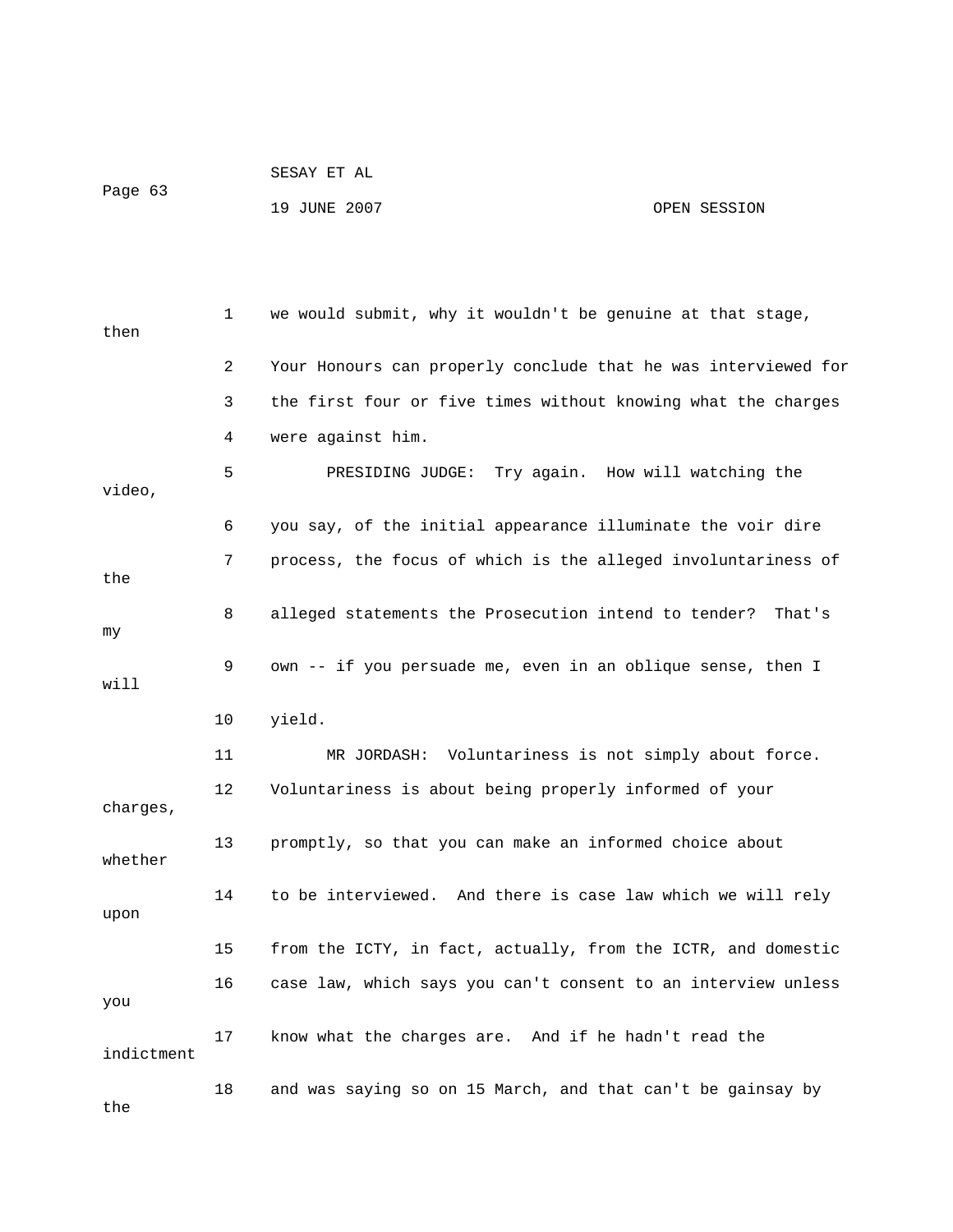19 Prosecution. We would say that that alone is sufficient to 20 exclude the first five interviews. 21 JUDGE BOUTET: So you're saying the obligation was on 22 whoever, not necessarily on the accused, to read the indictment? 23 MR JORDASH: Well, we -- 24 JUDGE BOUTET: You acknowledge he was given that on the 25 night of the 10th -- 26 MR JORDASH: Yes. 27 JUDGE BOUTET: -- by Lamin. 28 MR JORDASH: Well, the first -- 29 JUDGE BOUTET: It was in the baggage?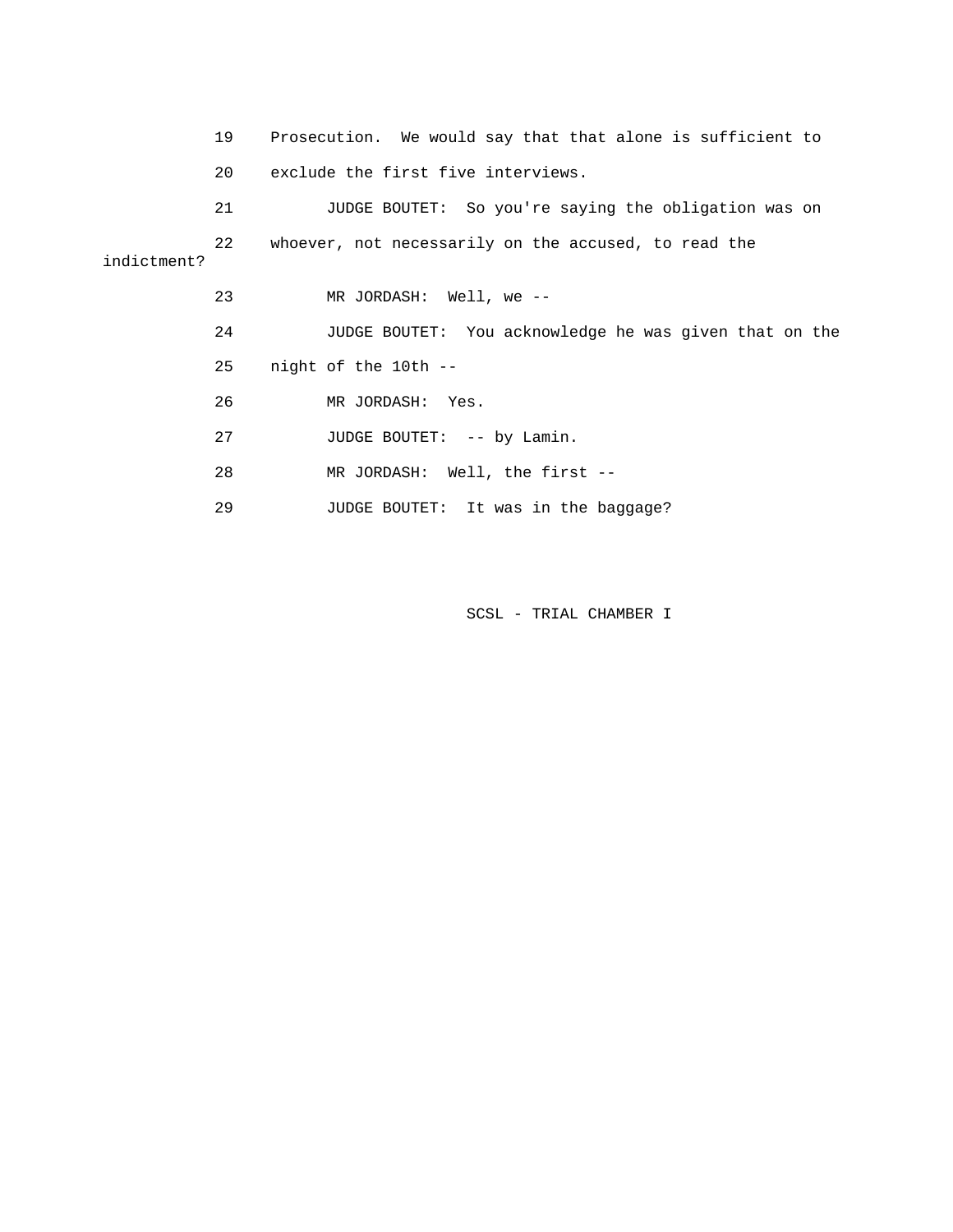|         | SESAY ET AL |  |
|---------|-------------|--|
| Page 64 |             |  |

19 JUNE 2007 OPEN SESSION

| was | 1  | MR JORDASH: Your Honour, yes, it was. On the 10th, it         |
|-----|----|---------------------------------------------------------------|
|     | 2  | purely the fault of the Prosecution. On 11th, 12th, 13th and  |
| οf  | 3  | 14th, it is a fault of circumstance, combined with the fault  |
|     | 4  | the Prosecution. Why do I say that? It was the Prosecution    |
|     | 5  | removing him from his cell.                                   |
| it  | 6  | JUDGE BOUTET: But I thought by reading the transcript         |
|     | 7  | would be enough, but if you think it is of -- I mean, I don't |
|     | 8  | think five minutes will change much.                          |
|     | 9  | MR JORDASH: Can I take you to page --                         |
| but | 10 | PRESIDING JUDGE: Quite frankly, I'm on the borderline,        |
|     | 11 | as long as it's not a shot in the dark. Let's go on.<br>Let's |
|     | 12 | watch it.                                                     |
|     | 13 | MR JORDASH:<br>In a sense, it is a shot in the dark.          |
|     | 14 | PRESIDING JUDGE:<br>Is it?                                    |
|     | 15 | MR JORDASH: Let me say why. Because, on page 7, the           |
|     | 16 | accused Mr Sesay says --                                      |
|     | 17 | JUDGE BOUTET: Of the transcript?                              |
|     | 18 | MR JORDASH: Of the transcript. Judge Itoe says:               |
| he  | 19 | "If he has seen the charges, then he should know whether      |
| he  | 20 | needs a lawyer or not, or have the charges been -- has        |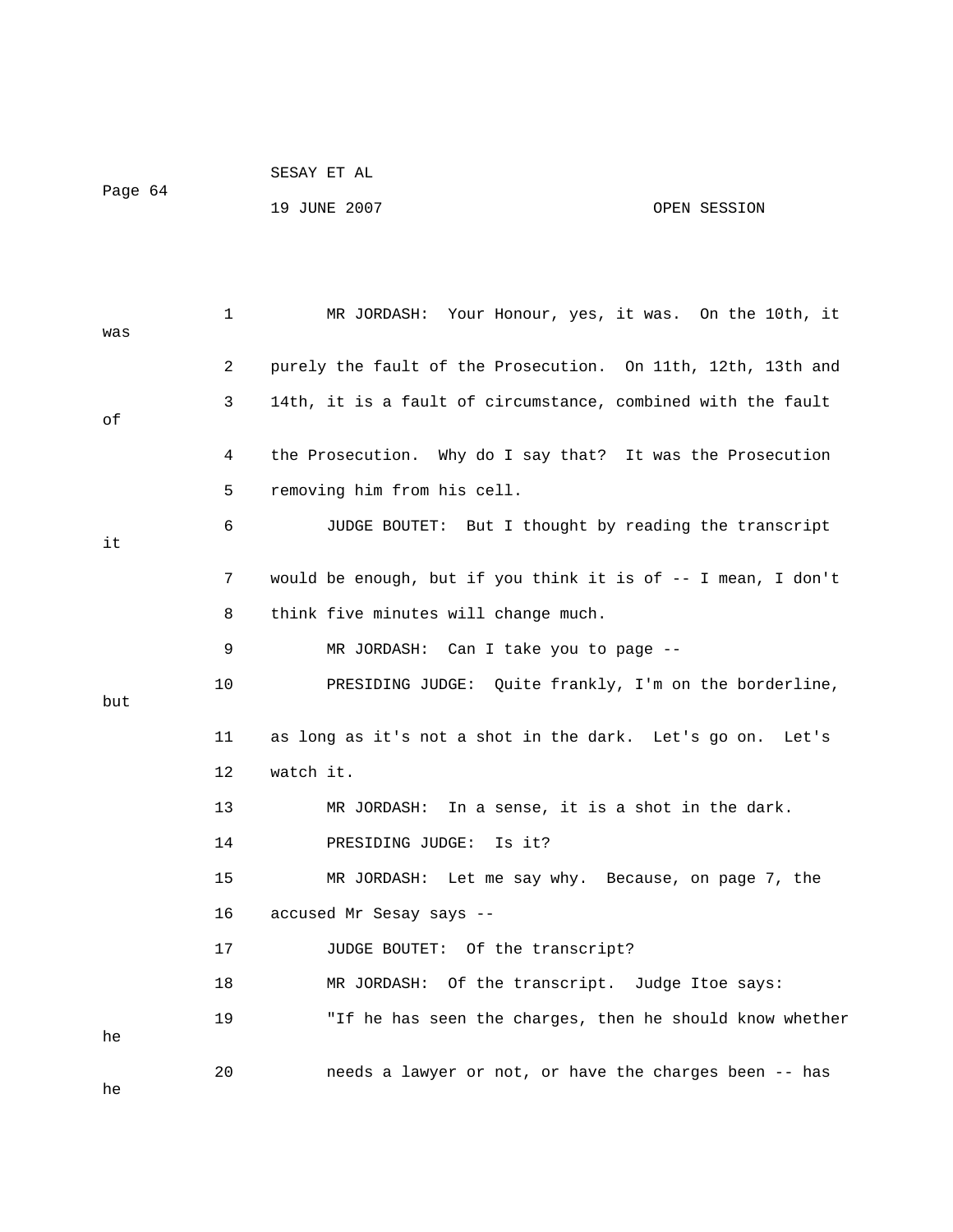21 **read** the charges."

22 And the translation is:

|         | 23 | "I have not been able to do so because where we are, we       |
|---------|----|---------------------------------------------------------------|
| $SO.$ " | 24 | don't have any light and there's no time for me to do         |
| whether | 25 | I didn't get the opportunity to check with Mr Sesay           |
|         | 26 | my understanding of Krio was right. What I think he said was: |
|         | 27 | "I'm not there during the day and there's no light at night." |
|         | 28 | Now, there's not much difference, but there is a difference.  |
| during  | 29 | Because he's saying, well, look, I haven't been in my cell    |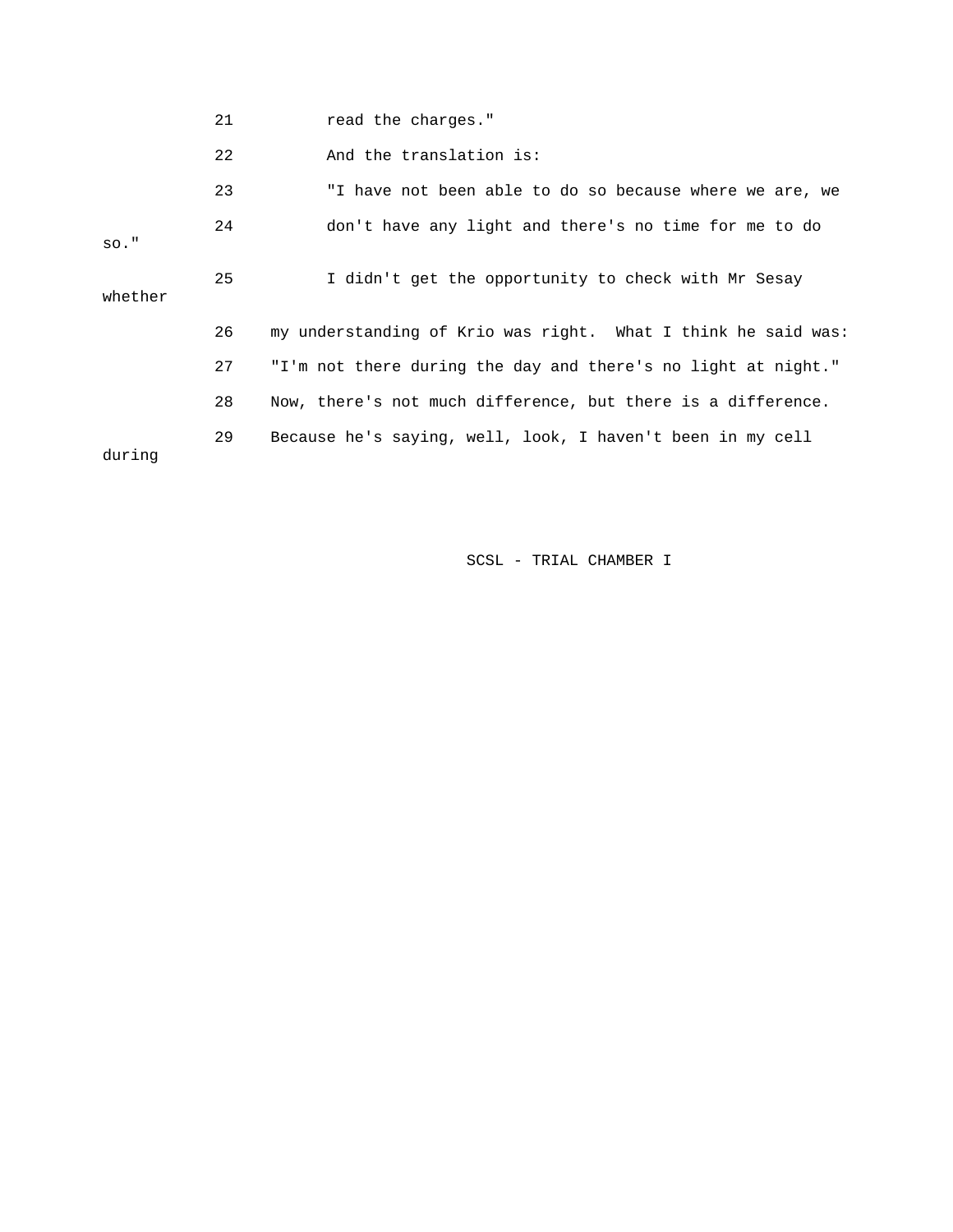|         |    | SESAY ET AL                                                     |                                            |
|---------|----|-----------------------------------------------------------------|--------------------------------------------|
| Page 65 |    | 19 JUNE 2007                                                    | OPEN SESSION                               |
|         |    |                                                                 |                                            |
|         |    |                                                                 |                                            |
|         | 1  | the day. At night when I go home -- and that is, we would       |                                            |
| will    | 2  | submit, such a powerfully true statement that Your Honours      |                                            |
|         | 3  | require evidence from the Prosecution to be able to rebut such  |                                            |
|         | 4  | $a$ $-$                                                         |                                            |
| the     | 5  | PRESIDING JUDGE: Well, if the video can really show us          |                                            |
|         | 6  | light, I'm prepared to go along with you.                       |                                            |
|         | 7  | MR JORDASH: Well, Your Honours might also find some             |                                            |
|         | 8  | indication from Mr Sesay's appearance, I don't know.            |                                            |
|         | 9  | JUDGE ITOE: Don't you think it is clear enough from the         |                                            |
|         |    |                                                                 |                                            |
| he      | 10 | on the transcript? Because, if he says that he hadn't seen,     |                                            |
| and     | 11 | hadn't read through the indictment, and so on and so forth,     |                                            |
|         | 12 | then he said -- he follows on by saying that he doesn't have -  |                                            |
|         |    |                                                                 |                                            |
| the     | 13 | there was no lighting there. This is further complemented by    |                                            |
|         | 14 | evidence which is abundant, you know, that every day he was     |                                            |
|         | 15 | brought to Freetown and taken back in the night.                |                                            |
|         | 16 | Well, there might be something else.<br>MR JORDASH:             |                                            |
|         | 17 | There might be something else.<br>JUDGE ITOE:                   |                                            |
|         | 18 | MR JORDASH:                                                     | [Overlapping speakers]. Your Honour, there |
|         | 19 | might be.<br>There might be somebody who Mr Sesay is looking at |                                            |
| in      |    |                                                                 |                                            |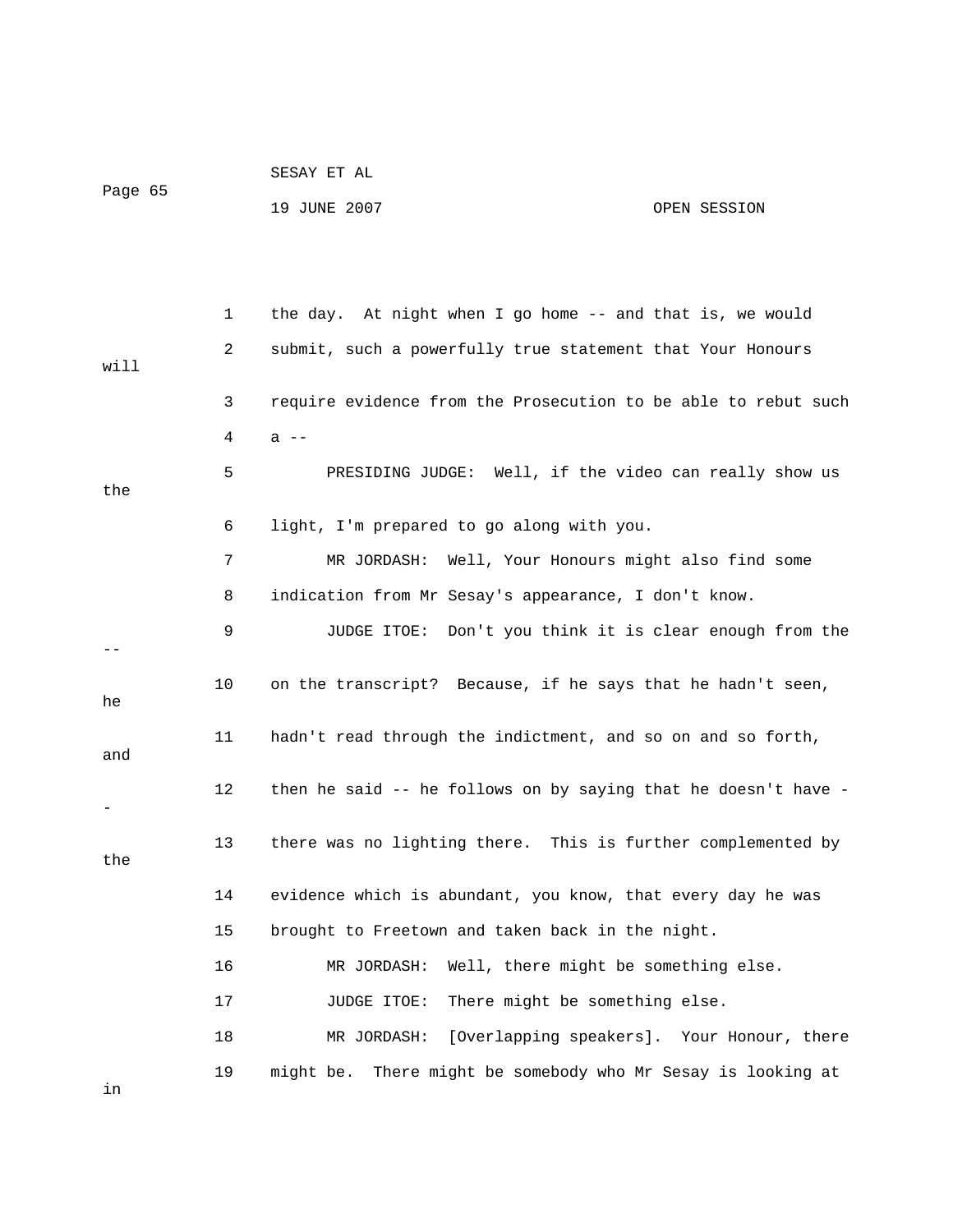20 the public gallery.

| mystery?   | 21 | PRESIDING JUDGE: So, in other words, we are on a             |
|------------|----|--------------------------------------------------------------|
|            |    |                                                              |
|            | 22 | JUDGE ITOE: I will yield.                                    |
|            | 23 | PRESIDING JUDGE: We are on a mystery mission.                |
| transcript | 24 | JUDGE BOUTET: But isn't it -- I don't have the               |
| days       | 25 | in front of me, but I thought in that sequence of events and |
|            | 26 | there's a weekend; no?                                       |
|            | 27 | MR JORDASH: I'm not sure what the $-$ -                      |
| is         | 28 | JUDGE BOUTET: [Overlapping speakers] 15, I understand,       |
|            | 29 | Saturday. So Saturday he is taken for interviews?            |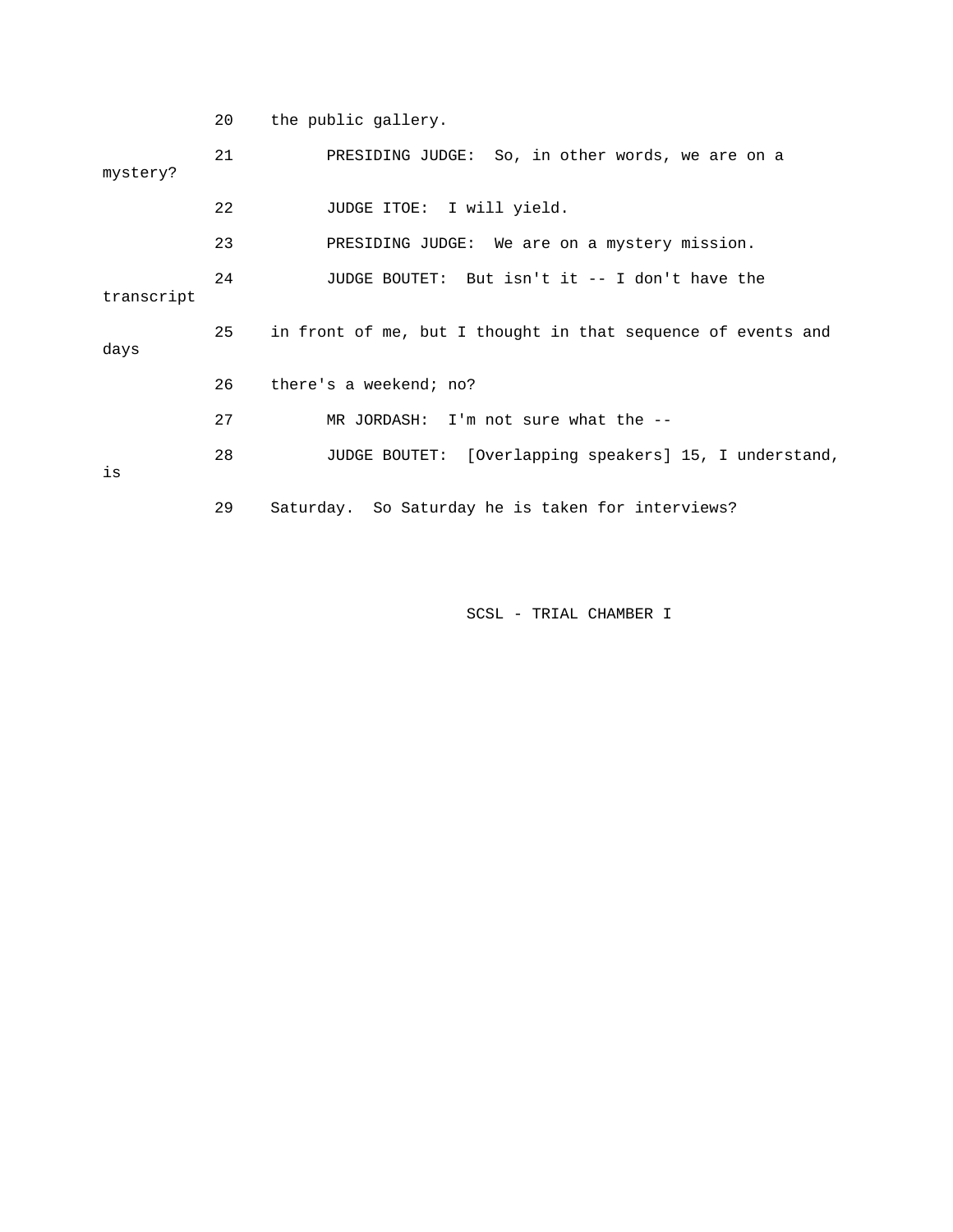|         |    | SESAY ET AL                                                  |  |
|---------|----|--------------------------------------------------------------|--|
| Page 66 |    | 19 JUNE 2007<br>OPEN SESSION                                 |  |
|         |    |                                                              |  |
|         |    |                                                              |  |
| go      | 1  | MR JORDASH: No, not on this Saturday because he has to       |  |
|         | 2  | to his first appearance on the Saturday. But he'd been --    |  |
|         | 3  | JUDGE BOUTET: The first appearance is on a Saturday?         |  |
|         | 4  | MR JORDASH: On a Saturday.                                   |  |
|         | 5  | JUDGE BOUTET: So the 15th is a Saturday?                     |  |
|         | 6  | MR JORDASH: Yes.                                             |  |
|         | 7  | JUDGE BOUTET: Okay.                                          |  |
| Let's   | 8  | PRESIDING JUDGE: Well, the application is granted.           |  |
|         | 9  | go on this mission.                                          |  |
|         | 10 | MR JORDASH: Thank you.                                       |  |
|         | 11 | [Video played]                                               |  |
| Whether | 12 | MR JORDASH: Could I just ask Mr Sesay a question:            |  |
|         | 13 | he could hear what he said in Krio in response to that?      |  |
| repeat  | 14 | Would learned attorney be asked to<br>THE INTERPRETER:       |  |
|         | 15 | what he said?                                                |  |
| wants   | 16 | PRESIDING JUDGE: Mr Jordash, the learned interpreter         |  |
|         | 17 | you to repeat your question.                                 |  |
|         | 18 | MR JORDASH:                                                  |  |
|         | 19 | You were asked whether you'd read the charges. Did you<br>Q. |  |
|         | 20 | hear what you answered?                                      |  |
|         | 21 | Α.<br>Yes.                                                   |  |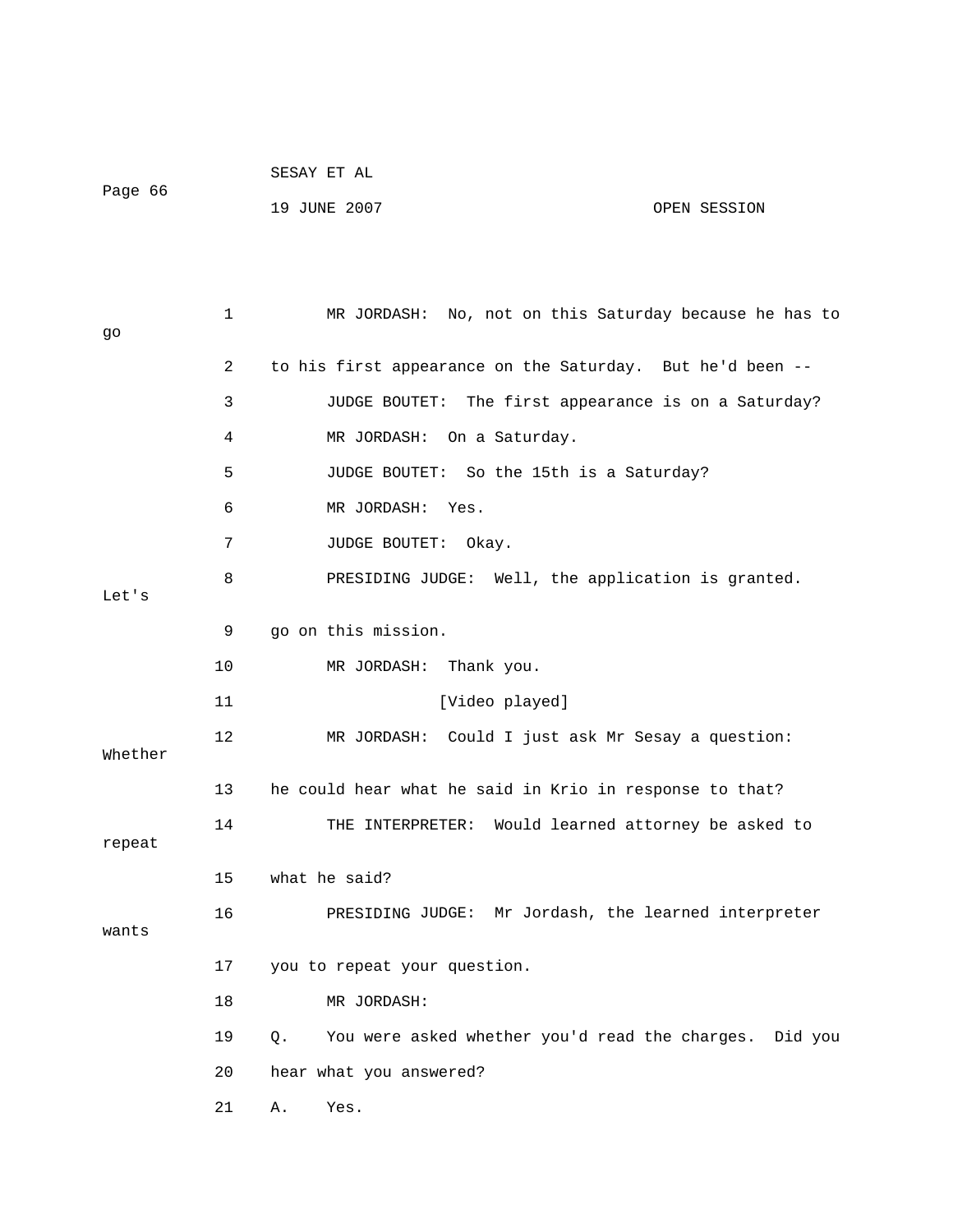22 Q. What did you answer?

|    | <b>A.</b> |  |                                                  |  |  |  |  | Yes. I answered and if you watch at me, I was watching |  |
|----|-----------|--|--------------------------------------------------|--|--|--|--|--------------------------------------------------------|--|
| at |           |  |                                                  |  |  |  |  |                                                        |  |
|    |           |  | the other side. I was watching at Dr Alan White. |  |  |  |  |                                                        |  |

 25 Q. I will take you to that in a minute. Okay. Just let's 27 you'd read the charges? 26 stick to this first. What did you say in response to whether

 28 A. I said I did not have time, because for the whole of the 29 day I was not in Bonthe. And, during the night, there was no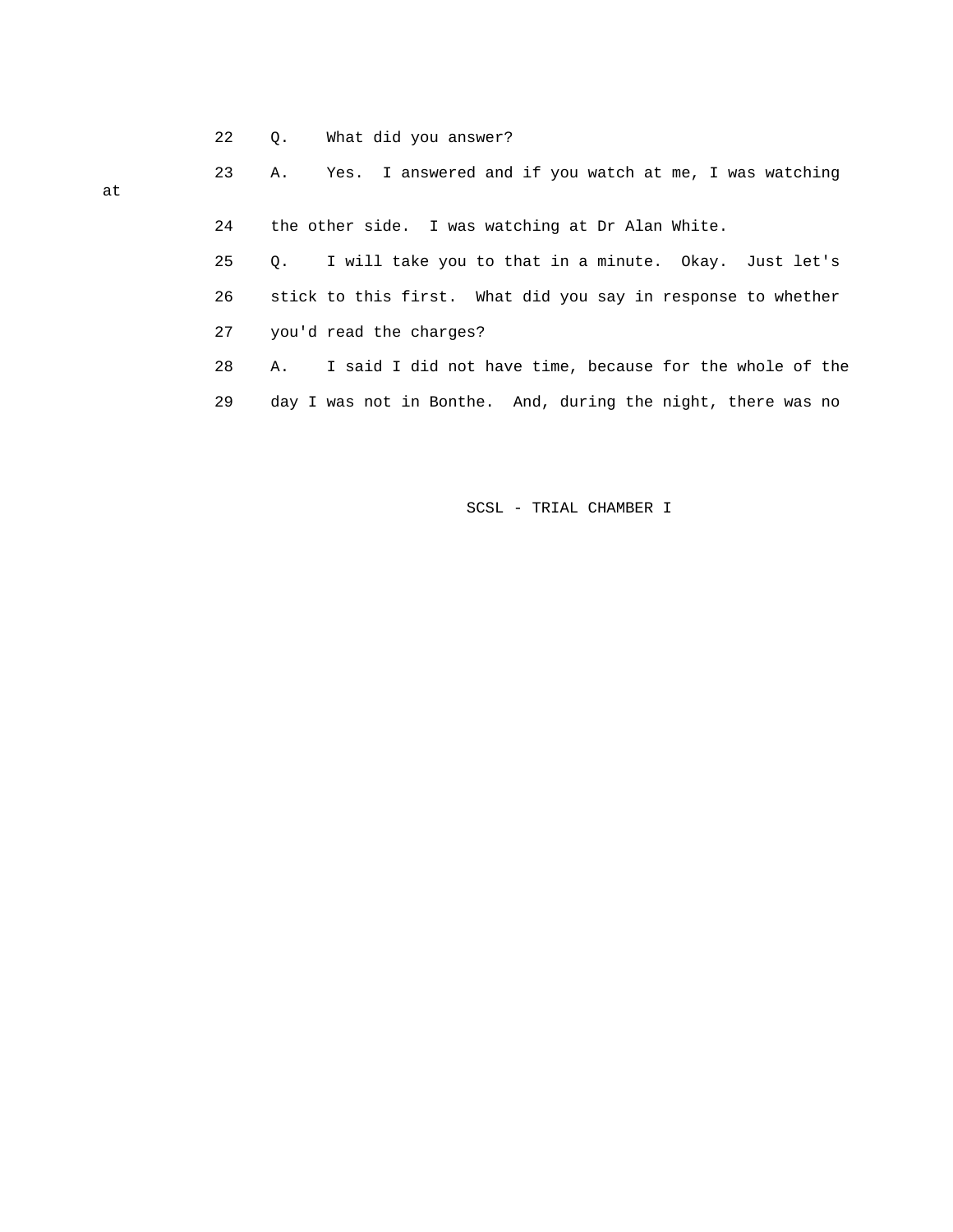|         | SESAY ET AL  |              |
|---------|--------------|--------------|
| Page 67 |              |              |
|         | 19 JUNE 2007 | OPEN SESSION |

|         | 1  | light in the room, in the cell, where I was. And, before I     |
|---------|----|----------------------------------------------------------------|
| there   | 2  | answered, he saw me turn and I watch at the other side, and    |
|         |    |                                                                |
| left    | 3  | Dr Alan White was. And when I continued to watch at him, he    |
|         | 4  | the place and went behind the crowd.                           |
| minutes | 5  | Okay. Well, let's just play for another couple of<br>Q.        |
|         | 6  | and then that's it. Thank you.                                 |
|         | 7  | [Video played]                                                 |
|         | 8  | MR JORDASH:                                                    |
|         | 9  | Let's just deal with what you suggested you were looking<br>Q. |
| through | 10 | You were looking to the left there. What was going<br>at.      |
|         | 11 | your mind then?                                                |
|         | 12 | Α.<br>Yes.<br>Because just three days ago, the man who told me |
| I       | 13 | that, Dr Alan White, who told me that I was their witness, and |
| in      | 14 | had seen him there standing at the gallery, and I had appeared |
| had     | 15 | court, and I was doubting -- I was in doubt, and that's why I  |
|         | 16 | been watching at him, and when I continued to watch at him, he |
|         | 17 | moved from where he was standing and he went to another side   |
|         | 18 | where I was not able to see him directly.                      |
| an      | 19 | Could I ask, please, that this DVD become<br>MR JORDASH:       |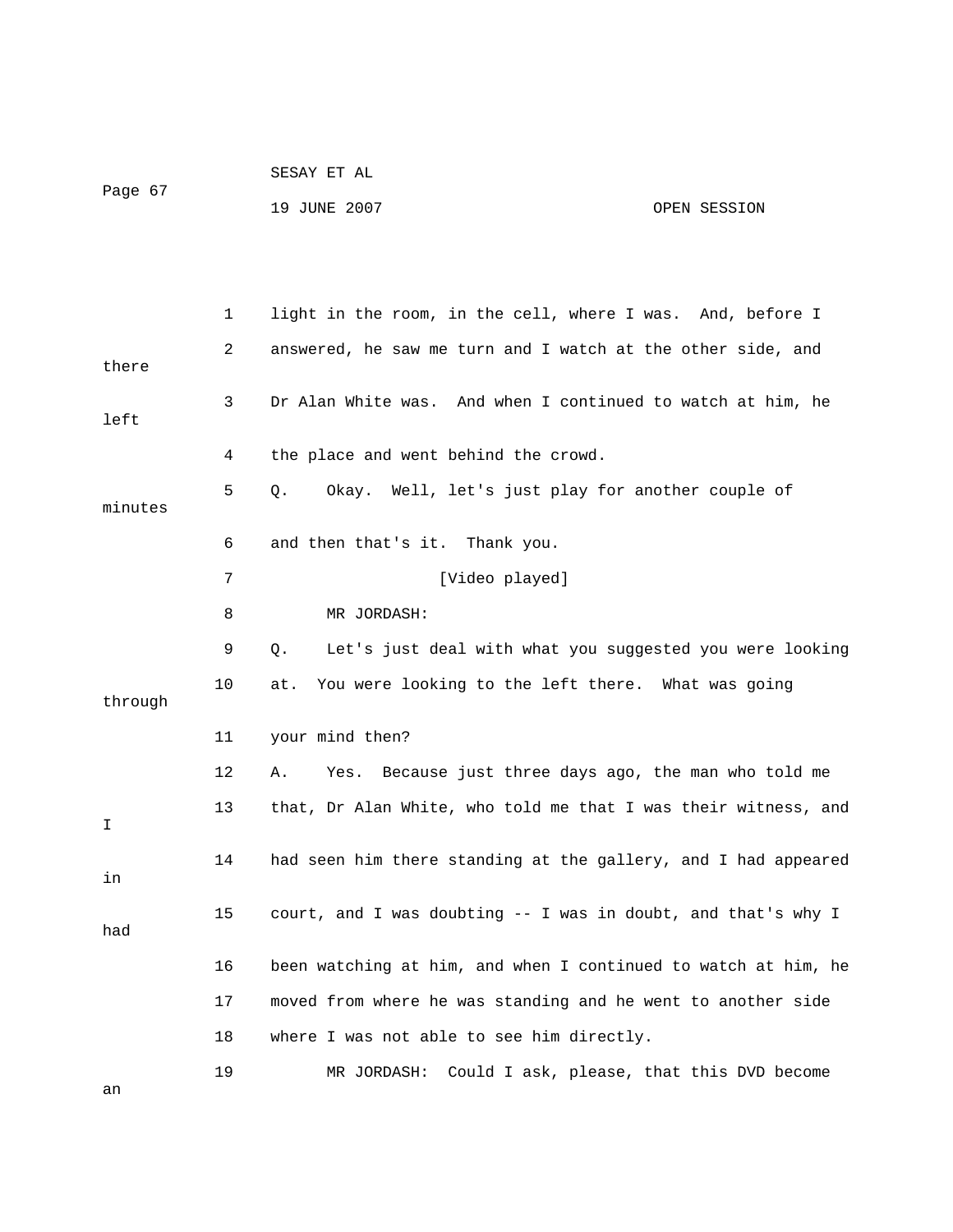|     | 20 | exhibit? And also the transcript from the first appearance,  |
|-----|----|--------------------------------------------------------------|
|     | 21 | which I will refer to during the final submissions.          |
|     | 22 | PRESIDING JUDGE: Very well. The video?                       |
|     | 23 | MR JORDASH: Yes, please.                                     |
|     | 24 | PRESIDING JUDGE: Mr Harrison, any objection?                 |
| the | 25 | MR HARRISON: Could I just inquire if it's the video of       |
|     | 26 | entire proceedings on that day?                              |
|     | 27 | PRESIDING JUDGE: Mr Jordash?                                 |
|     | 28 | MR JORDASH: Yes, it is the whole video of that day. We       |
| it  | 29 | would submit that, as will become clear from the transcript, |

the

it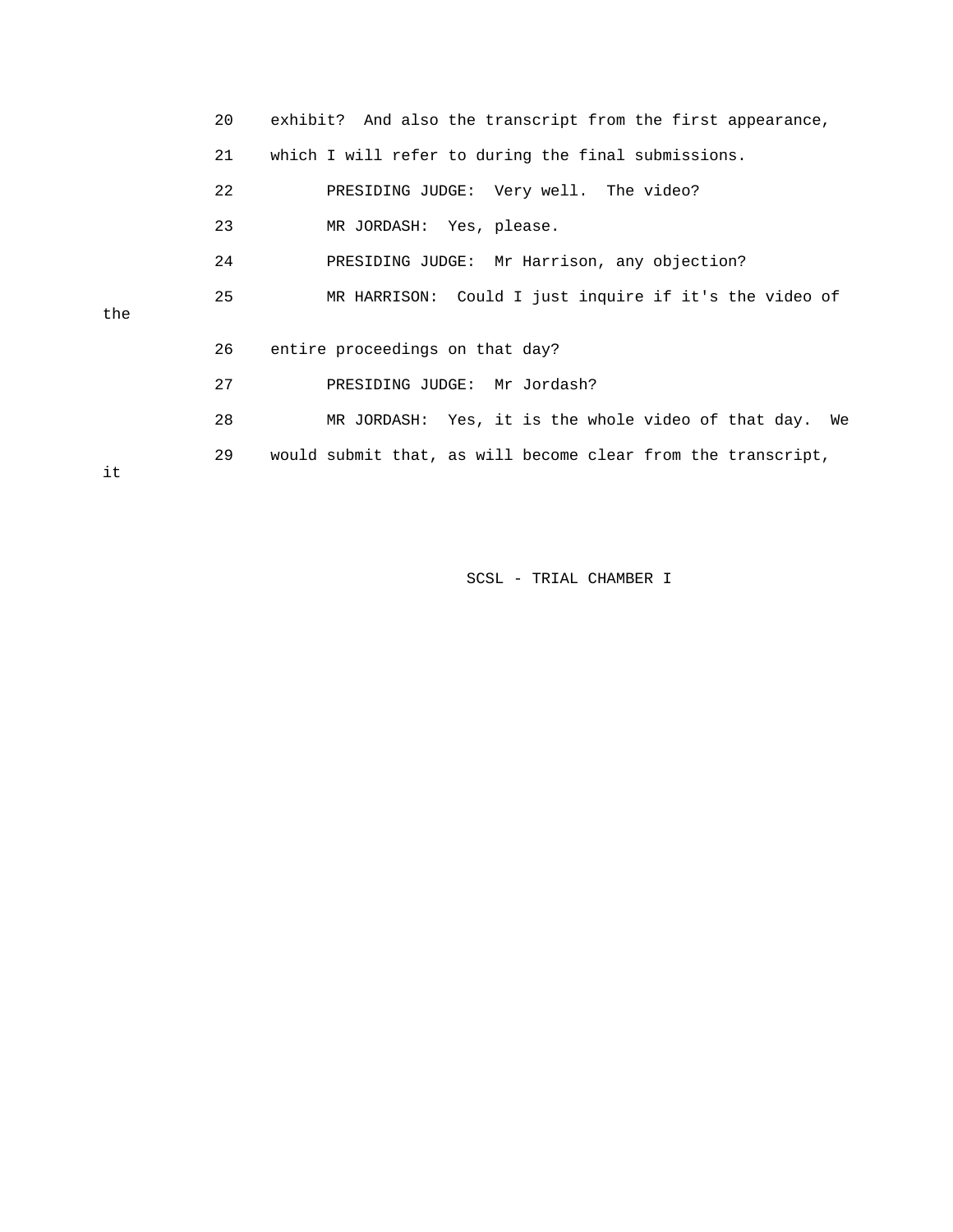|         | SESAY ET AL  |              |
|---------|--------------|--------------|
| Page 68 |              |              |
|         | 19 JUNE 2007 | OPEN SESSION |

|       | 1  | took a long time, as His Honour Judge Itoe carefully enabled   |
|-------|----|----------------------------------------------------------------|
|       | 2  | Mr Sesay to understand his charges, that he could plead.<br>We |
|       | 3  | would say that's strong evidence which ought to be taken into  |
|       | 4  | account as to whether he ought to have been interviewed at all |
| as    | 5  | before, or whether he could properly make an informed decision |
|       | 6  | to being interviewed without that understanding.               |
|       | 7  | PRESIDING JUDGE: So it's the entire video that you want        |
|       | 8  | exhibited?                                                     |
| оf    | 9  | MR JORDASH: Yes. The video doesn't, sadly, contain all         |
|       | 10 | the first appearance.                                          |
|       | 11 | PRESIDING JUDGE: Yes.                                          |
|       | 12 | MR JORDASH: But I think that --                                |
|       | 13 | PRESIDING JUDGE: That portion of it.                           |
| bit   | 14 | MR JORDASH: Well, there's that portion and there's a           |
| give  | 15 | But that, in conjunction with the transcripts, will<br>more.   |
|       | 16 | Your Honours --                                                |
|       | 17 | PRESIDING JUDGE:<br>Yes.                                       |
|       | 18 | -- a proper feel as to Mr Sesay's<br>MR JORDASH:               |
|       | 19 | comprehension or otherwise.                                    |
|       | 20 | PRESIDING JUDGE: Yes, Mr Harrison?                             |
| that, | 21 | We're a little bit cautious.<br>MR HARRISON:<br>We note        |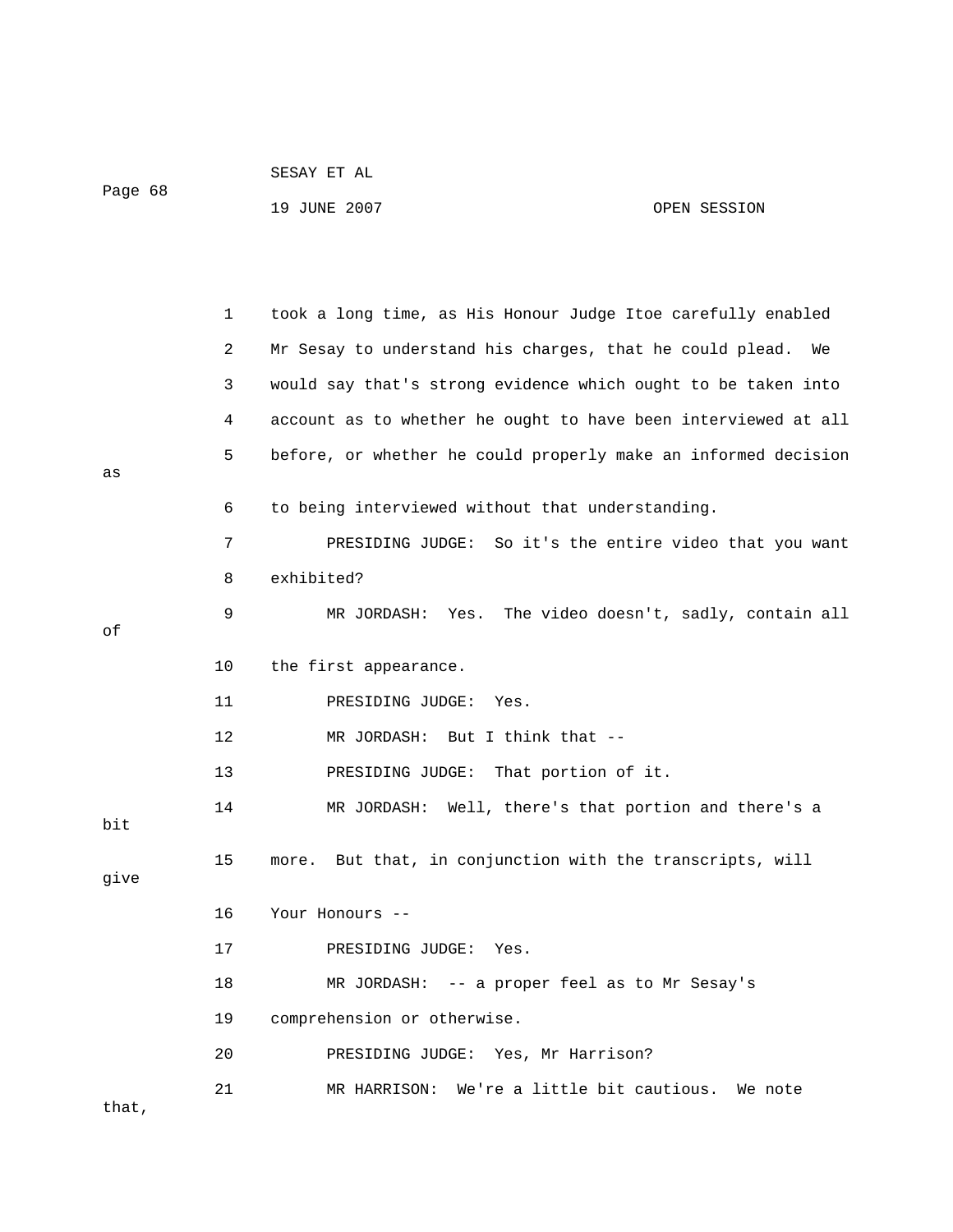|    | 22 | in the past, not entire documents were filed on the voir dire, |
|----|----|----------------------------------------------------------------|
|    | 23 | and we think that it should be the entire video that goes in.  |
|    | 24 | PRESIDING JUDGE: Yes.                                          |
| to | 25 | MR HARRISON: Because the Prosecution is actually going         |
|    | 26 | be at least taking the Court to part of the transcript, if not |
|    | 27 | the video. So we're just saying it should be the whole video.  |
|    | 28 | We have no objection to the video going in.                    |
|    | 29 | JUDGE BOUTET: Yes, but I thought that's what he said?          |

to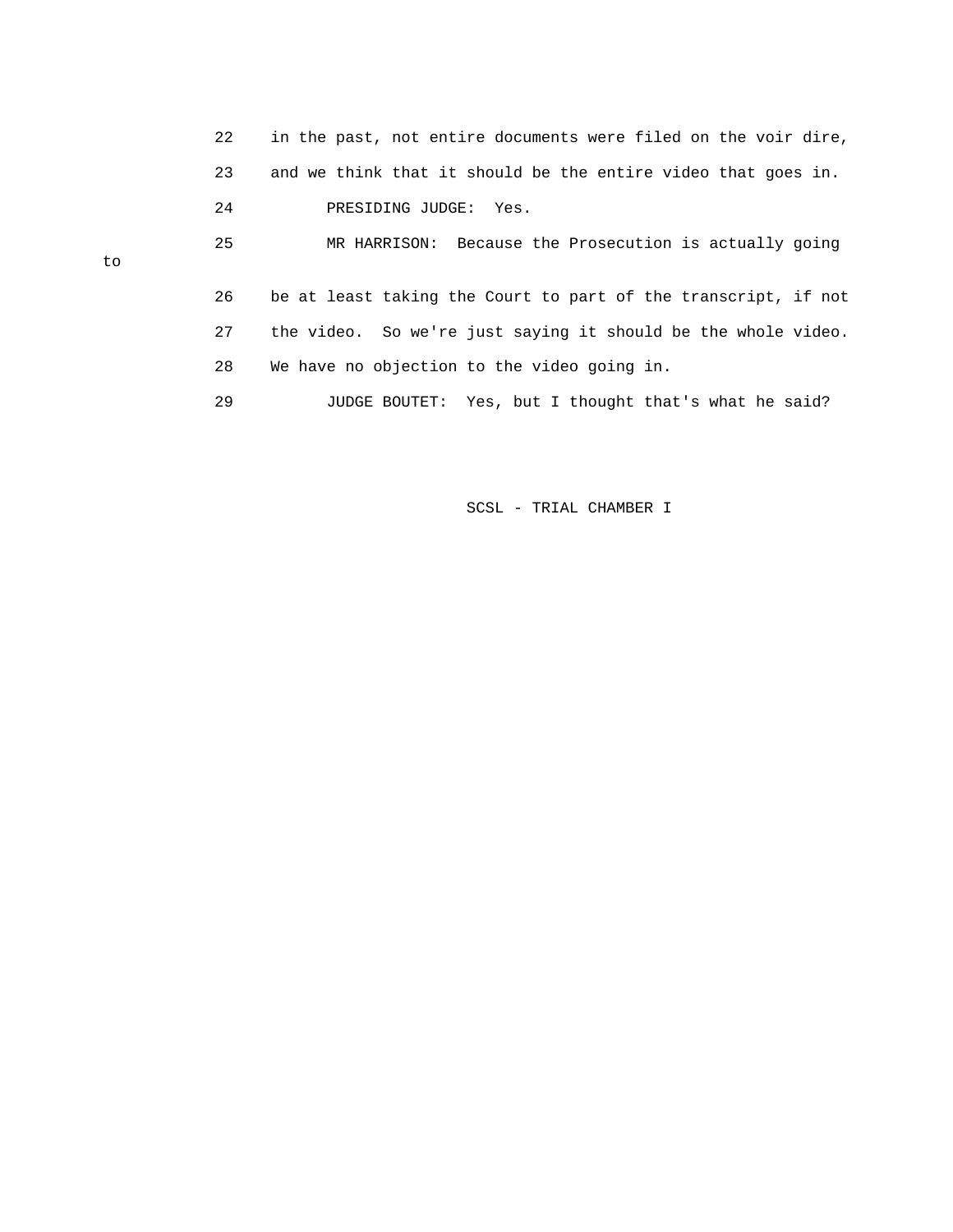|           |    | 19 JUNE 2007<br>OPEN SESSION                                  |
|-----------|----|---------------------------------------------------------------|
|           |    |                                                               |
|           | 1  | PRESIDING JUDGE: That's what he said: The whole video.        |
|           | 2  | I thought he said it didn't include all.<br>MR HARRISON:      |
|           | 3  | PRESIDING JUDGE: Yes, the entire video.                       |
|           | 4  | MR JORDASH: We received it yesterday from whoever             |
|           | 5  | organises these things.                                       |
|           | 6  | PRESIDING JUDGE:<br>Yes.                                      |
|           | 7  | MR JORDASH: And when I watched it last night, it didn't       |
|           | 8  | have, I think, the final ten minutes or more of the first     |
|           | 9  | appearance.                                                   |
| got       | 10 | PRESIDING JUDGE: Well, whatever it is there. But it's         |
|           | 11 | what you want us to $-$ - what you want to direct the Court's |
|           | 12 | attention to?                                                 |
| would     | 13 | MR JORDASH:<br>Yes.<br>It gives the Court the point, we       |
|           | 14 | say.                                                          |
|           | 15 | PRESIDING JUDGE: Very well.                                   |
|           | 16 | But I'm happy if the Prosecution object on<br>MR JORDASH:     |
|           | 17 | that basis to have arranged the full first appearance. It's - |
| position, | 18 | PRESIDING JUDGE: If I understand Mr Harrison's                |
|           | 19 | you have no objection now? You have no objection?             |
| takes     | 20 | I was saying that the Prosecution<br>MR HARRISON:<br>No.      |
|           | 21 | the view that, generally speaking, it should be the entire    |

SESAY ET AL

Page 69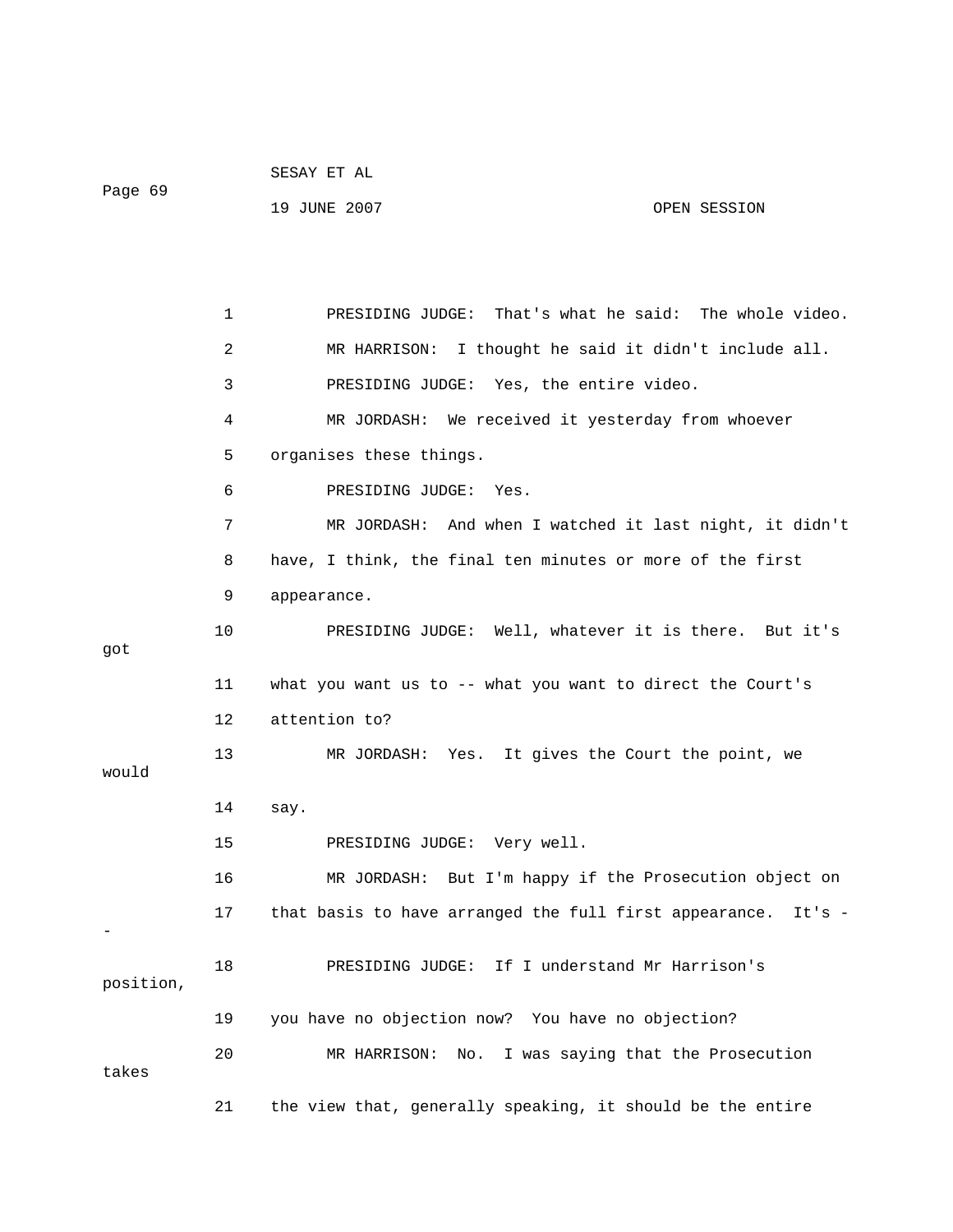22 document --

|         | 23 | PRESIDING JUDGE: The entire thing, yes.                     |
|---------|----|-------------------------------------------------------------|
| the     | 24 | MR HARRISON: $-$ - that goes in. But if I can just ask      |
| qet     | 25 | question: The Prosecution is interested around -- before we |
| much    | 26 | to page 46, anyway. After 46, the Prosecution doesn't have  |
| there's | 27 | interest in it. If that part is part of the video, then     |
|         | 28 | no concern.                                                 |
| that    | 29 | Alternatively, the Prosecution would take the position      |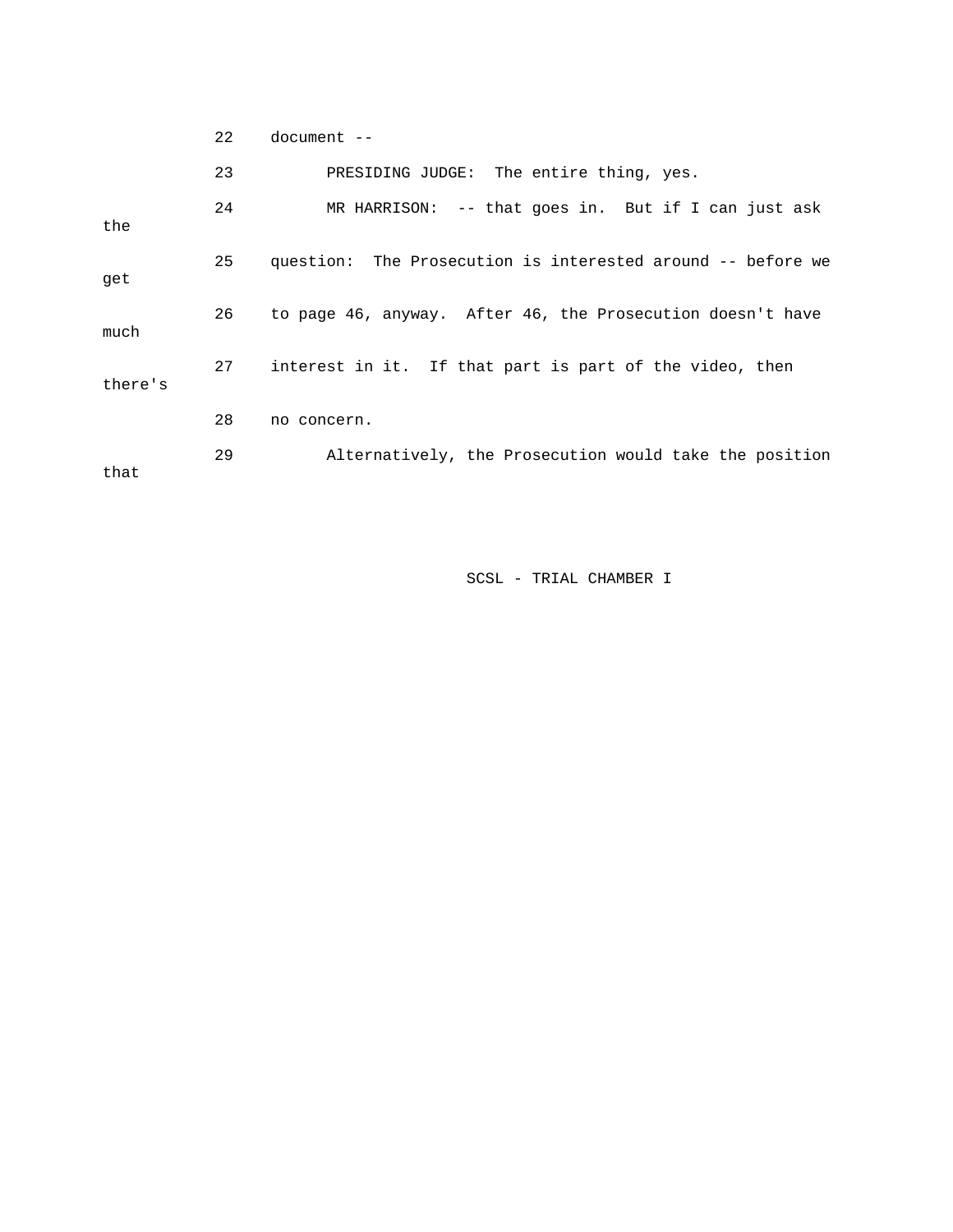|         | SESAY ET AL  |              |
|---------|--------------|--------------|
| Page 70 |              |              |
|         | 19 JUNE 2007 | OPEN SESSION |

 1 this video could be entered and if the Prosecution thought that 2 the transcript wasn't good enough on its own, it would try and go 3 and find the complete video. So as not to delay proceedings any 4 more than they have been delayed. 5 PRESIDING JUDGE: Very well. Mr Jordash, how do you 6 respond to that? 7 MR JORDASH: Well, the video which we are wanting to 8 exhibit does contain up to and I think past page 47. So, to that 9 extent, it contains what the Prosecution want. But I'm -- to be 10 honest, I'm happy either way, to obtain a full video, or to 11 proceed with this, which has the end chopped off it. 12 JUDGE BOUTET: I think we should have the whole of it. 13 PRESIDING JUDGE: Yes. 14 JUDGE BOUTET: And then let us decide which part we want to 15 use for our purposes. 16 MR JORDASH: Certainly. 17 JUDGE BOUTET: I think if there's no objection but it's 18 subject for you to procure the -- 19 PRESIDING JUDGE: The whole video. 20 MR JORDASH: We'd hoped it did contain the full --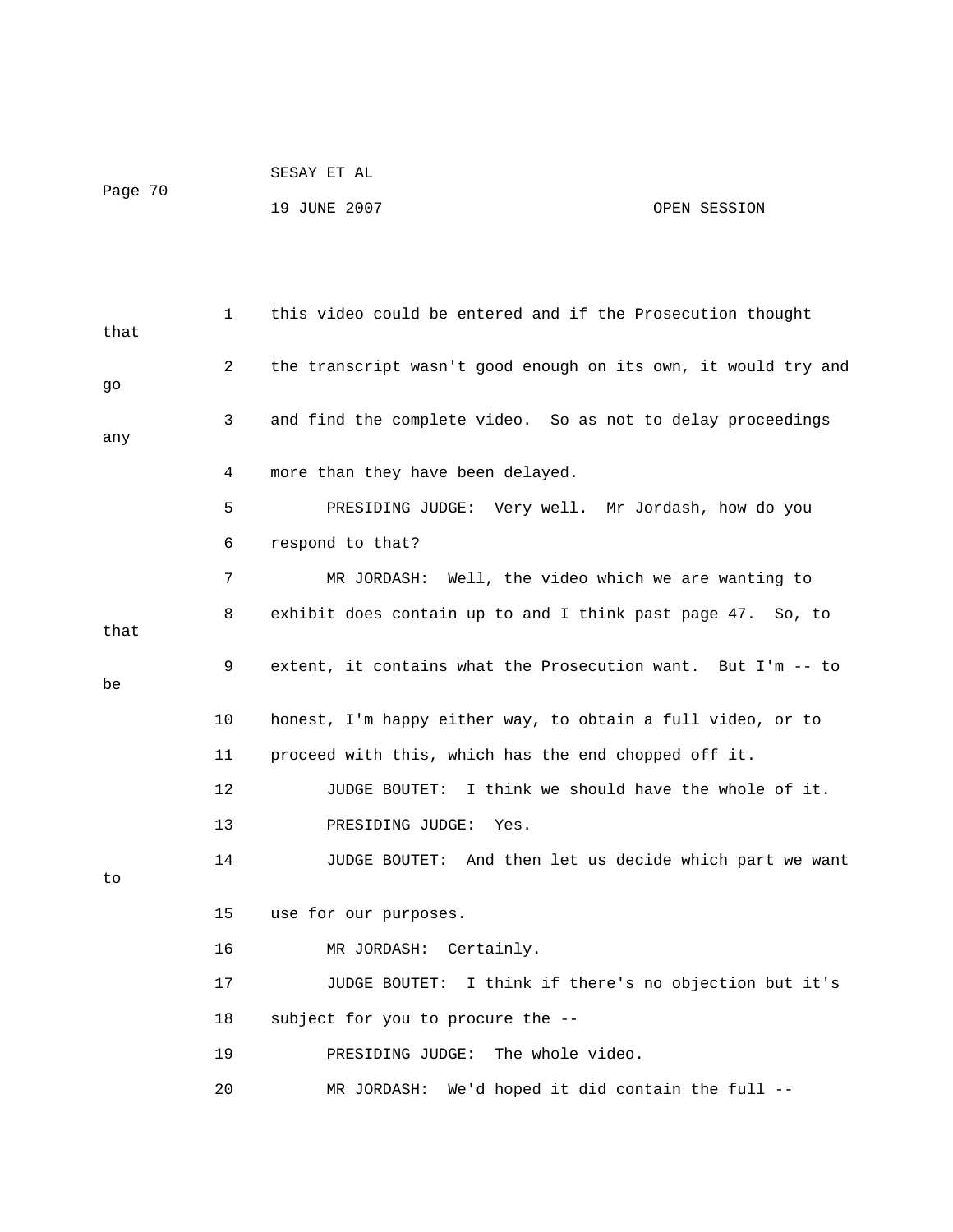|     | 21 | PRESIDING JUDGE: Right.                                |
|-----|----|--------------------------------------------------------|
|     | 22 | MR JORDASH: And I was surprised last night --          |
| it  | 23 | PRESIDING JUDGE: So when you have it, we will receive  |
|     |    |                                                        |
|     | 24 | in evidence.                                           |
|     | 25 | MR JORDASH: Certainly. Can I exhibit the transcript at |
|     | 26 | this stage?                                            |
|     | 27 | PRESIDING JUDGE: Yes. Any objection to the transcript  |
|     | 28 | being an exhibit?                                      |
| and | 29 | MR HARRISON: No. Can I just ask: Is it going up to     |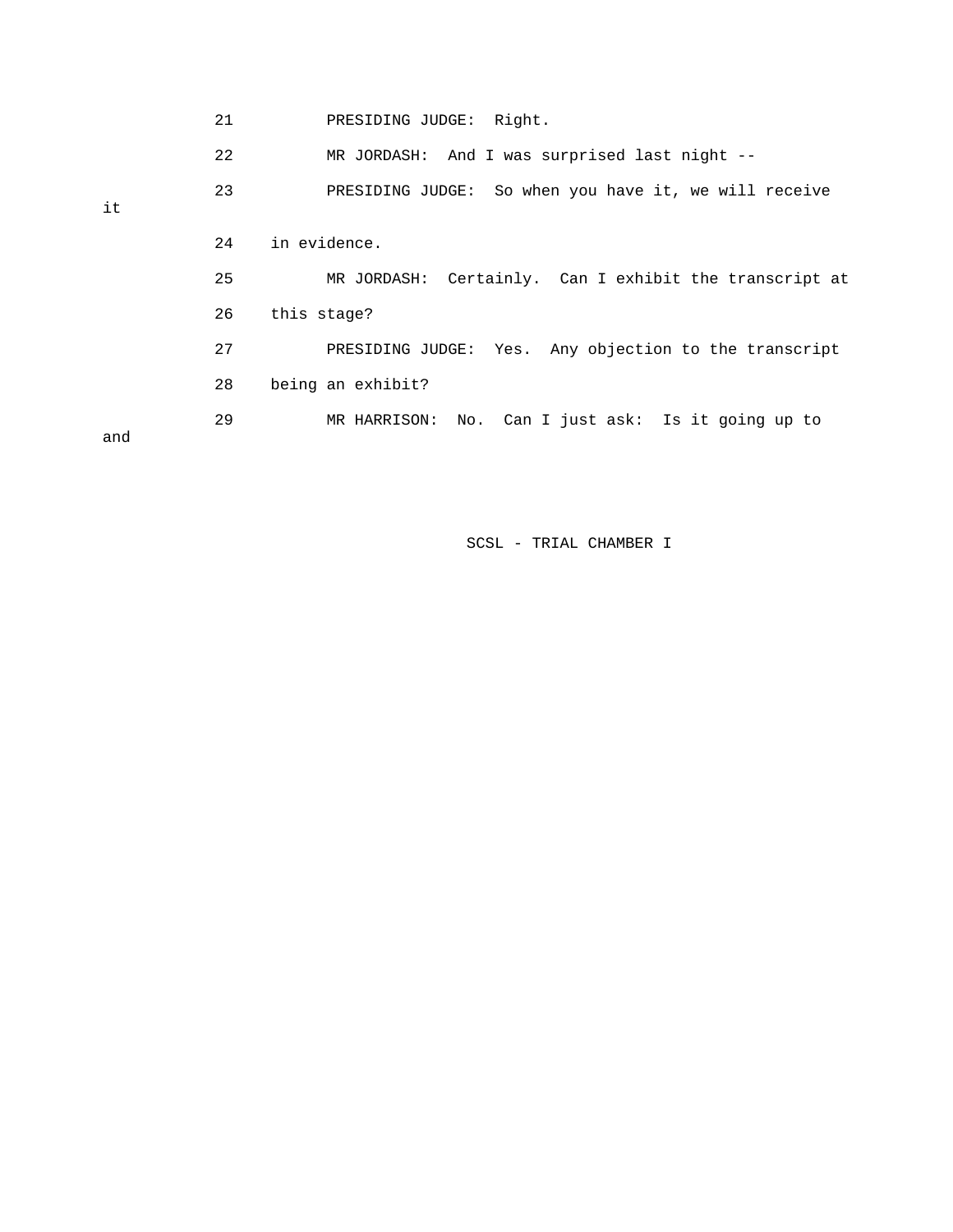|         | SESAY ET AL  |              |
|---------|--------------|--------------|
| Paqe 71 |              |              |
|         | 19 JUNE 2007 | OPEN SESSION |

 1 including page 57, which is Court Management number 113? 2 MR JORDASH: The copy I've got doesn't have the Court 3 Management number, but it does go up to page 57. 4 JUDGE BOUTET: Mr Jordash, you gave us a copy of that 5 already, but it was in the main trial, I presume. 6 MR JORDASH: Yes. I did have a copy arranged. But I 7 don't -- 8 JUDGE BOUTET: It was part of your submission, I presume, 9 at the time. 10 MR JORDASH: Yes. 11 JUDGE BOUTET: I know I've seen copies of it. 12 MR JORDASH: It wasn't exhibited. 13 JUDGE BOUTET: It was not exhibited. 14 MR JORDASH: No. 15 JUDGE BOUTET: Okay. 16 PRESIDING JUDGE: Right. You exhibit it now? 17 MR JORDASH: Yes, please. 18 PRESIDING JUDGE: There is no objection to it? 19 MR HARRISON: No. 20 PRESIDING JUDGE: We will receive it in evidence and mark 21 it exhibit? 22 MS KAMUZORA: S16 [sic].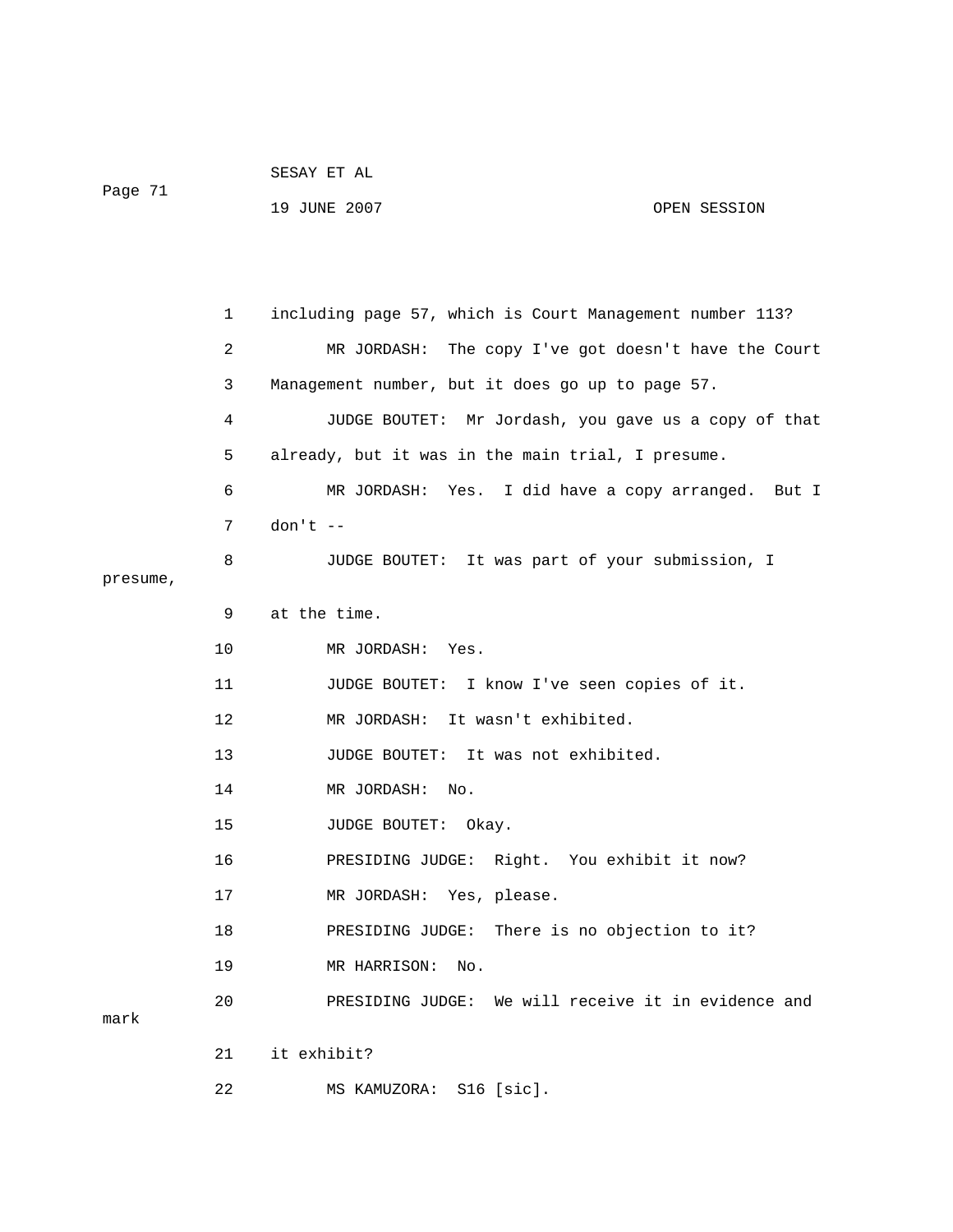| direl | 23 |                                                             | [Exhibit No. A16 was admitted on the voir            |
|-------|----|-------------------------------------------------------------|------------------------------------------------------|
|       | 24 |                                                             | PRESIDING JUDGE:<br>Thank you.                       |
|       | 25 |                                                             | MR JORDASH:                                          |
|       | 26 | $\circ$ .                                                   | So, Mr Sesay, after the 15th, you were taken back to |
|       | 27 | In what frame of mind did you go back to Bonthe?<br>Bonthe. |                                                      |
|       | 28 | Α.                                                          | Well, at this stage I was confused.                  |

29 Q. About what?

SCSL - TRIAL CHAMBER I

dire]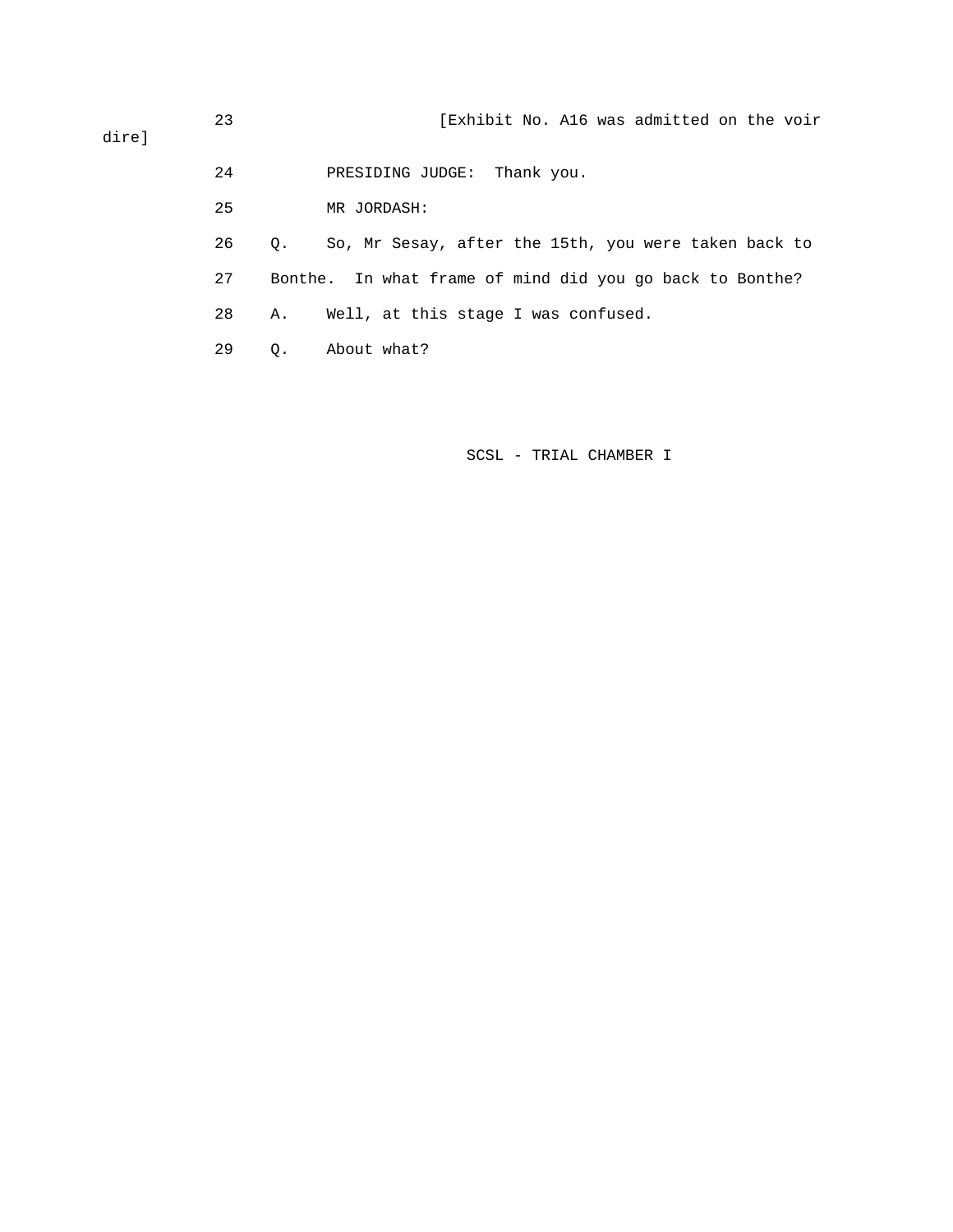|         | SESAY ET AL  |              |
|---------|--------------|--------------|
| Page 72 |              |              |
|         | 19 JUNE 2007 | OPEN SESSION |

 1 A. Well, they went. Morissette and White, they had spoken to 2 me before and what they told me, when they came, they did 3 something differently. And when as opposed to what I explained 4 in the Court. 5 Q. What do you mean? Try to explain it a different way. 6 A. Well, they told me, on the 12th, that I was going to be 7 their witness. And then, on the 15th, they took me to court, 8 where I went and appeared for the first time. And I appeared 9 before Judge Itoe. And he asked me some questions. And after 10 that he said the indictment was to be read to me. And after that 11 I was taken back. So this was the confusion that was in my mind, 12 that they had read the indictment to me and these people had told 13 me that I was their witness and I had been talking to them. So 14 they had -- they made me to be confused during that time. 15 Q. You were interviewed on 17 March again. Do you remember 16 that? 17 A. Yes, I can recall. 18 Q. And who was there when you arrived at the office? 19 A. Well, it was -- it was John Berry that came with me. He

--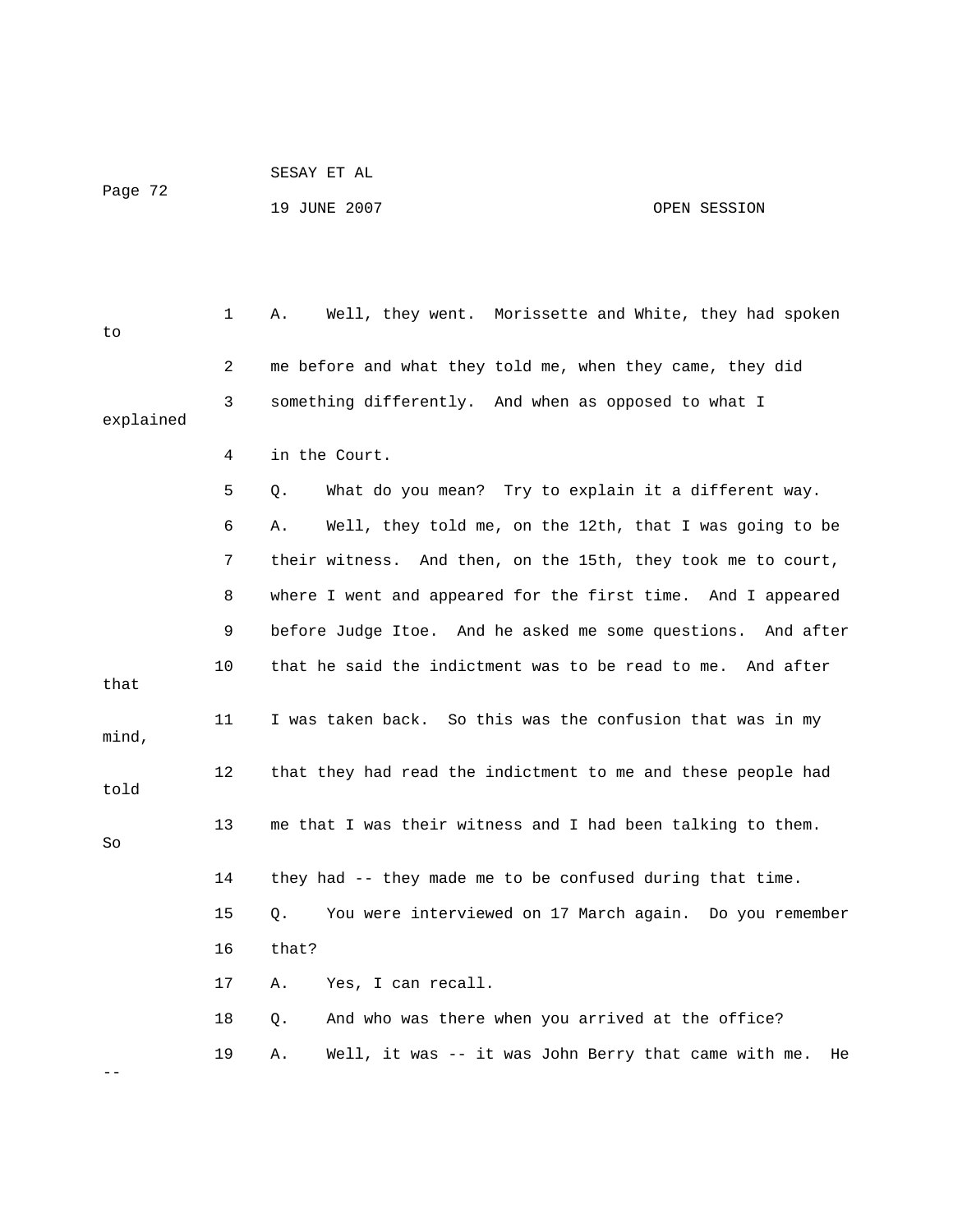| bit | 20 | THE INTERPRETER: Your Honours, I did not get the last              |  |  |  |
|-----|----|--------------------------------------------------------------------|--|--|--|
|     | 21 | of the witness's testimony. Would he be asked to repeat?           |  |  |  |
|     | 22 | MR JORDASH:                                                        |  |  |  |
|     | 23 | Just repeat that, please. John Berry did what?<br>Q.               |  |  |  |
| but | 24 | I said, it was John Berry that took me in the morning,<br>Α.       |  |  |  |
| the | 25 | he stopped at the helipad, because where I was blindfolded in      |  |  |  |
|     | 26 | office, I did not see him in the detention. So I'd arrived in      |  |  |  |
|     | 27 | Freetown by then.                                                  |  |  |  |
|     | 28 | Let's just -- sorry, its not coming out. I don't know<br>$\circ$ . |  |  |  |
|     | 29 | whether it's you or the translation, but who came to Bonthe to     |  |  |  |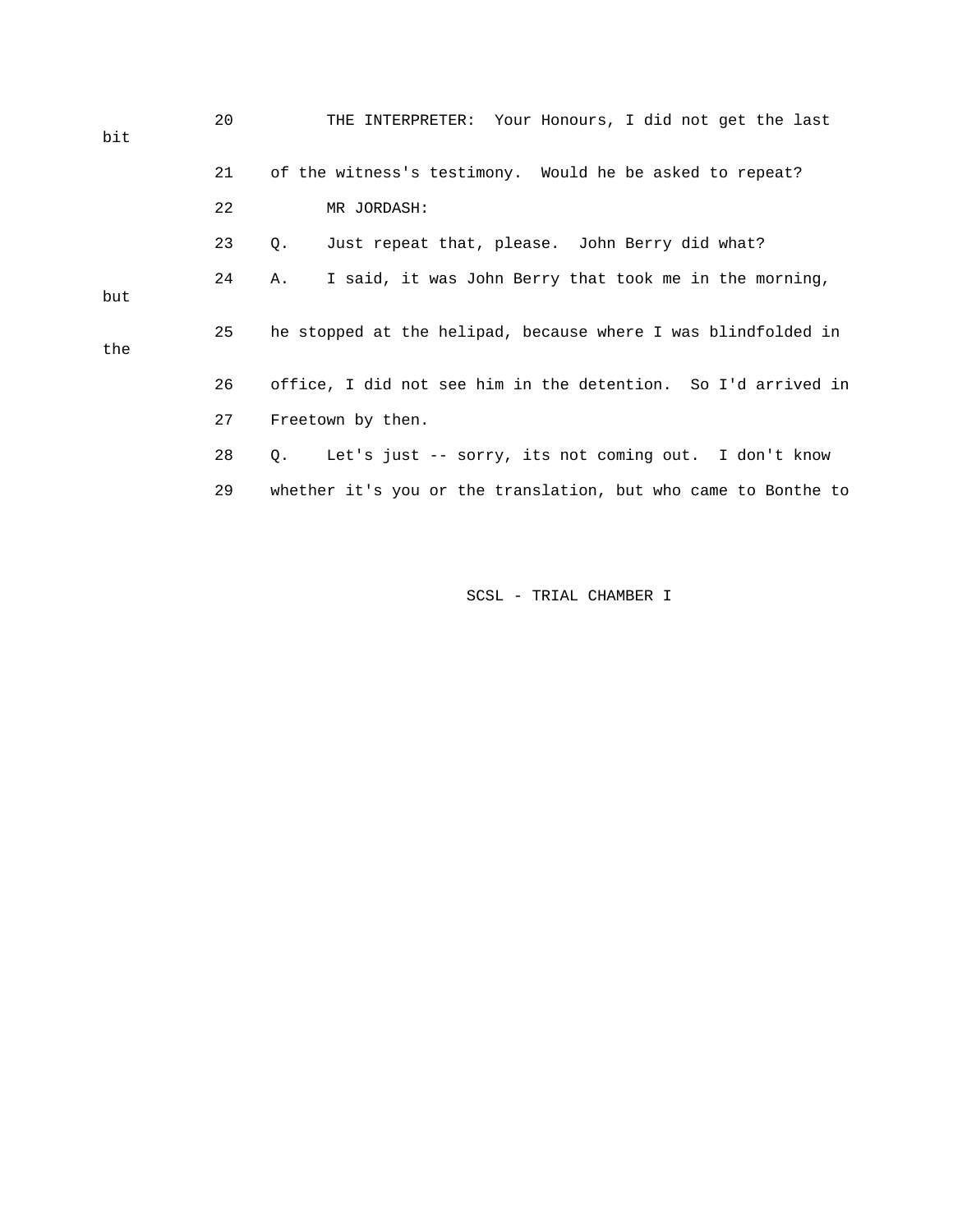| Page 73 | SESAY ET AL  |              |
|---------|--------------|--------------|
|         | 19 JUNE 2007 | OPEN SESSION |

|         | 1  | get you?                                                       |
|---------|----|----------------------------------------------------------------|
| when    | 2  | Well, I came to understand later that very morning --<br>Α.    |
| from    | 3  | I came in Freetown, they said it was John Berry who took me    |
|         | 4  | Bonthe. But he did not go to detention because when I was      |
| the     | 5  | blindfolded in the office, I did not see him there. But from   |
| until   | 6  | helipad, I heard his voice, but I was not able to see him      |
| untied  | 7  | the time that we reached in Freetown. He was the one that      |
|         | 8  | my face in the room, in the container, and he himself told me  |
| brought | 9  | that he was the one that took me from Bonthe helipad and       |
|         | 10 | me.                                                            |
|         | 11 | Was there anyone else in the room when the blindfold was<br>Q. |
|         | 12 | taken off?                                                     |
|         | 13 | Morissette was there.<br>Α.<br>Yes.                            |
|         | 14 | And what happened?<br>Q.                                       |
| "Issa,  | 15 | Well, Morissette was there. When I came, he said,<br>Α.        |
|         |    |                                                                |
| "But    | 16 | how are you?" I said, "Well," I said, "thank God." I said,     |
|         | 17 | you people had made me to be confused. You had told me that I  |
| 15th    | 18 | was your witness and now, bearing the [indiscernible] on the   |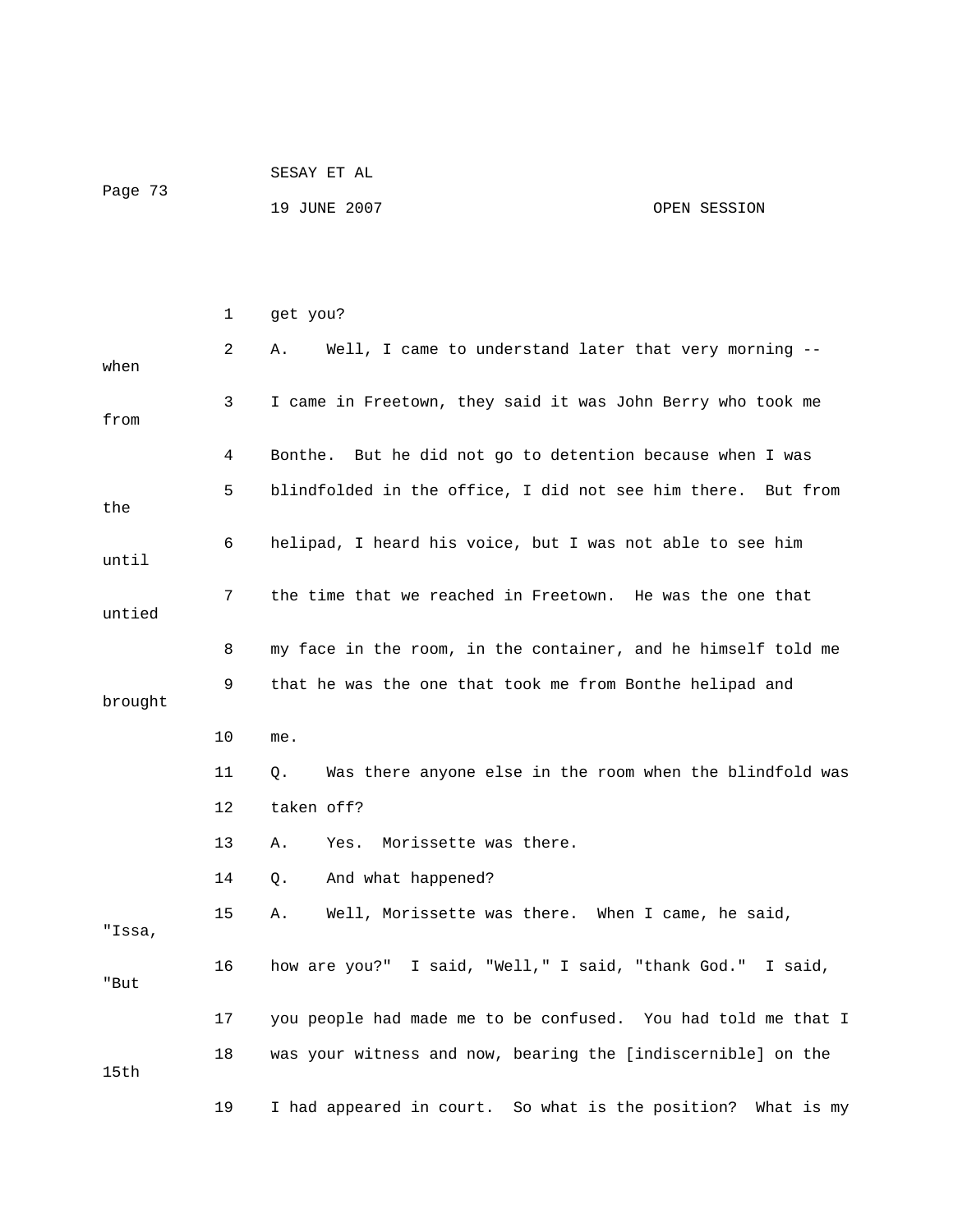| with        | 20 | position?" And they said, well, until they finished talking  |
|-------------|----|--------------------------------------------------------------|
|             | 21 | me, that was the time they would be able to release me. And  |
|             | 22 | since they were talking with me, they would not stop me from |
| would       | 23 | appearing. But after they had spoken to me, he said that     |
|             | 24 | be the time that I would be released from the detention.     |
|             | 25 | Did they tell you when that would be?<br>Q.                  |
| April.      | 26 | Yes. Morissette said the end of the month or early<br>Α.     |
|             | 27 | That was the time that I would be released from Bonthe.      |
|             | 28 | Were you interviewed then, on the 17th?<br>Q.                |
| Morissette, | 29 | Yes. Based on this discussion that we had with<br>Α.         |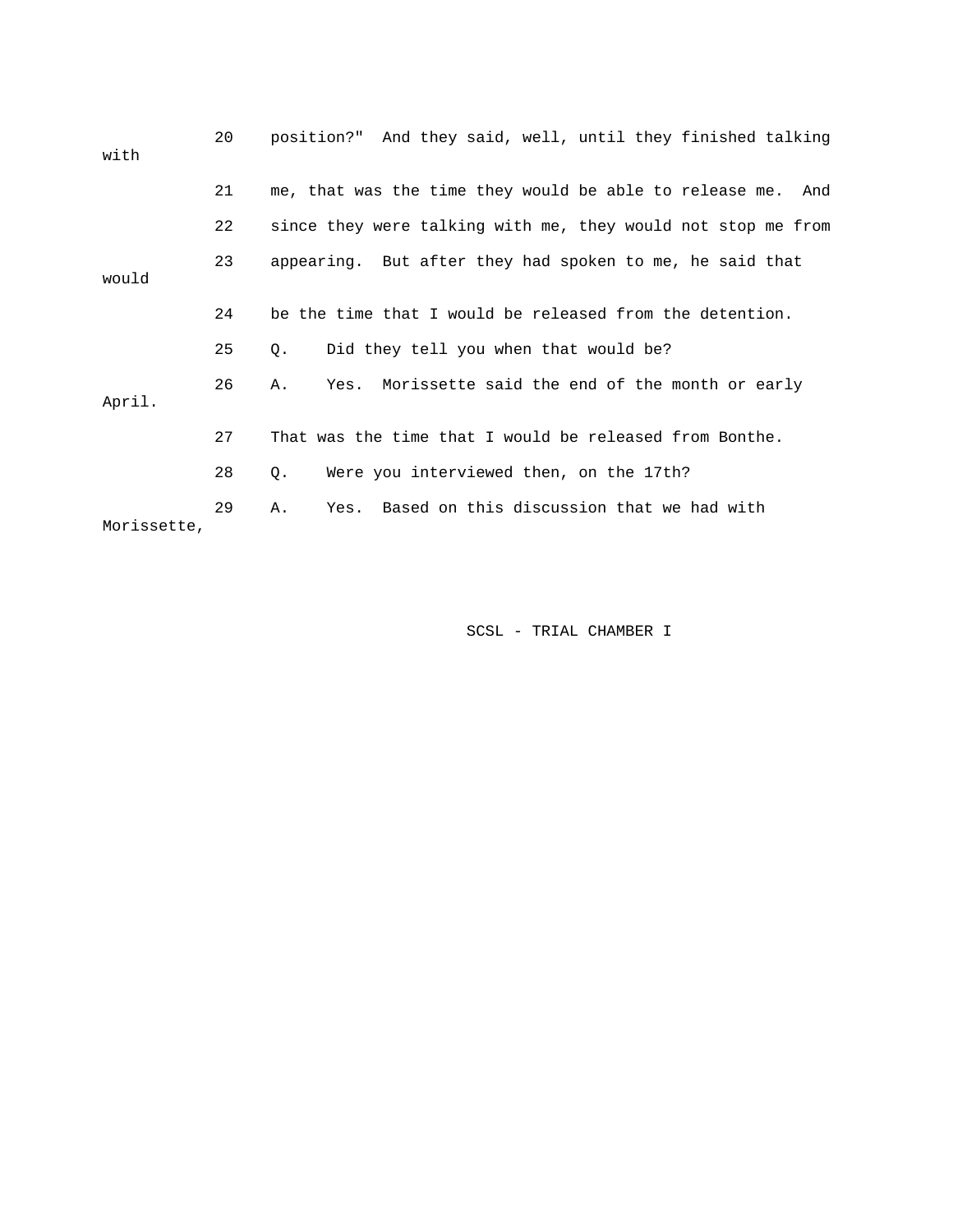| Page 74 |    | SESAY ET AL                                          |                                                               |  |
|---------|----|------------------------------------------------------|---------------------------------------------------------------|--|
|         |    | 19 JUNE 2007                                         | OPEN SESSION                                                  |  |
|         |    |                                                      |                                                               |  |
|         |    |                                                      |                                                               |  |
|         | 1  | yes.                                                 |                                                               |  |
|         | 2  | When you say "based on that discussion" --<br>Q.     |                                                               |  |
|         | 3  | Α.                                                   | We continued the interview. I said, based on what             |  |
| that    | 4  |                                                      | Morissette told me, that until they finished talking to me,   |  |
|         | 5  |                                                      | was the time they would release me from Bonthe. He said they  |  |
|         | 6  |                                                      | would not release me because they had not finished talking to |  |
| me.     |    |                                                      |                                                               |  |
|         | 7  |                                                      | Until they finished, that would be the time when they would   |  |
|         | 8  | release me.                                          |                                                               |  |
|         | 9  | Just so we're clear: Why did you talk?<br>Q.         |                                                               |  |
|         | 10 | Α.<br>Interpreter, say it again.                     |                                                               |  |
|         | 11 |                                                      | THE INTERPRETER: Your Honours, would the witness be           |  |
|         | 12 | instructed to repeat?                                |                                                               |  |
|         | 13 | MR JORDASH:                                          |                                                               |  |
| clear,  | 14 | Q.                                                   | Let me ask the question again. Just so that we're             |  |
|         | 15 | so there is no doubt: Why did you speak that day?    |                                                               |  |
|         | 16 | JUDGE BOUTET:                                        | The day now is the 17th, Mr Jordash?                          |  |
|         | 17 | MR JORDASH:<br>Your Honour, yes.                     |                                                               |  |
|         | 18 | THE WITNESS:                                         | Well, what Morissette told me and what his                    |  |
|         | 19 |                                                      | boss had told me, that Alan White, I found out that they said |  |
| they    | 20 | they were going to release me. That was why I spoke. | And                                                           |  |
| be      | 21 |                                                      | told me that anything that they told the judges was going to  |  |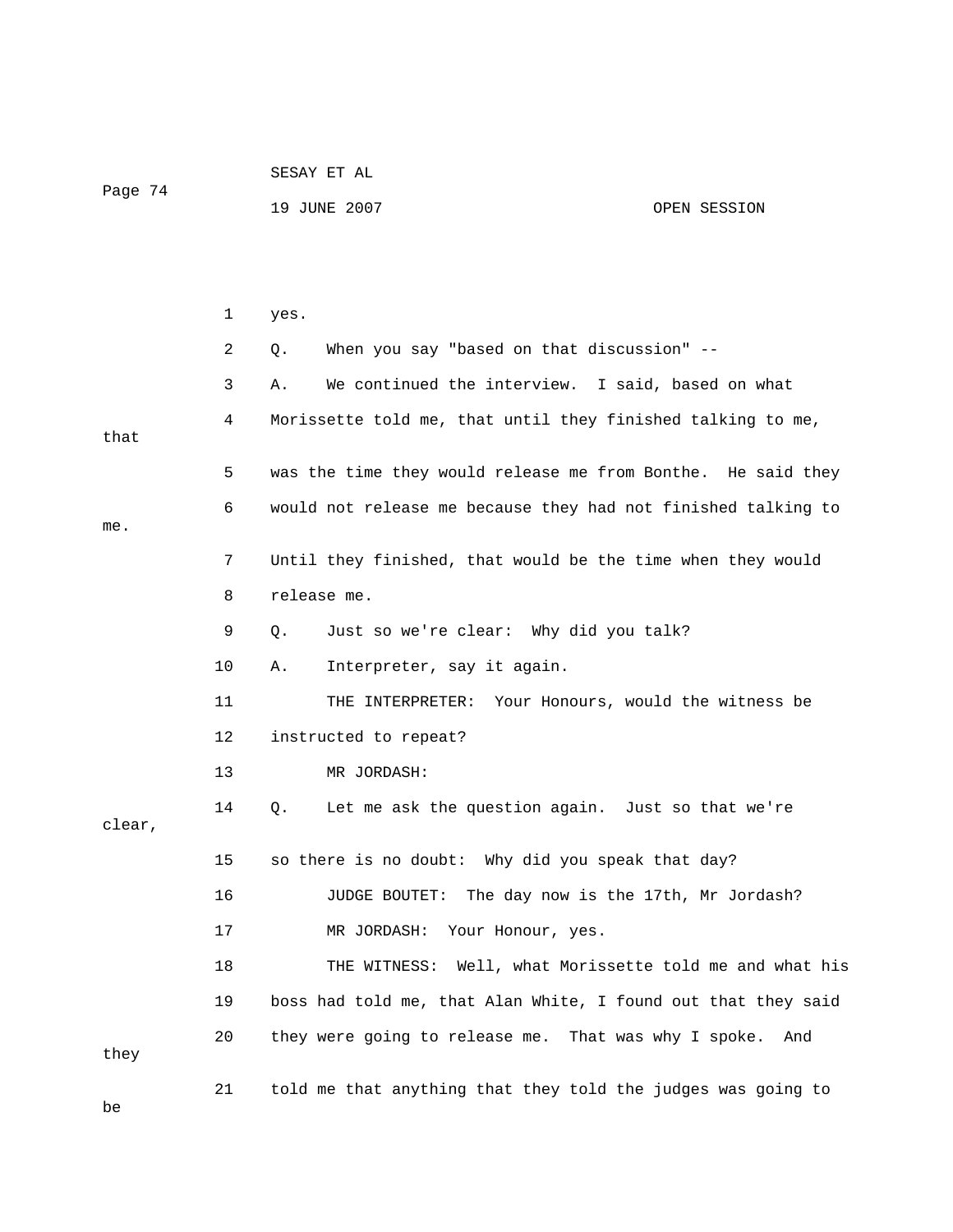22 the final.

23 MR JORDASH:

24 Q. What did you take that to mean: Anything they told the 26 A. Well, it was based on what Morissette told me. 27 said they -- they had a case. They made the case against me 28 if they told the case -- the judges that there was no case judge 25 judges, that would be final? Morissette and 29 against me any more, then that would be the thing that the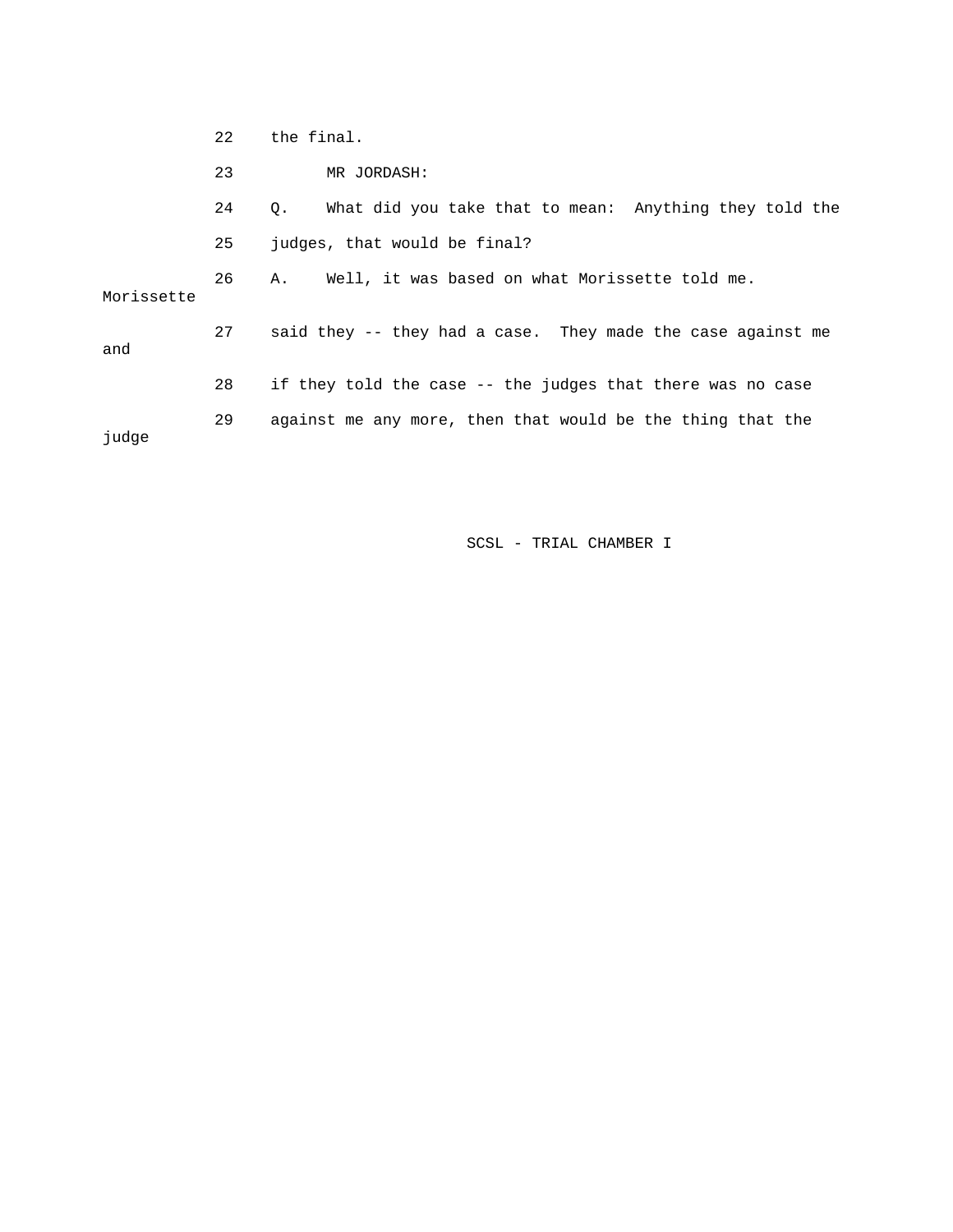|         |    | SESAY ET AL                                                     |  |  |  |
|---------|----|-----------------------------------------------------------------|--|--|--|
| Page 75 |    | 19 JUNE 2007<br>OPEN SESSION                                    |  |  |  |
|         |    |                                                                 |  |  |  |
|         |    |                                                                 |  |  |  |
|         | 1  | would go by.                                                    |  |  |  |
|         | 2  | Were you interviewed on 18 March?<br>Q.                         |  |  |  |
|         | 3  | Yes.<br>Α.                                                      |  |  |  |
| the     | 4  | Before we move on to 18th, did anything else happen on<br>Q.    |  |  |  |
|         | 5  | Did you see any of the --<br>17th?                              |  |  |  |
| to      | 6  | Yes. Before the interview, when Morissette had to talk<br>Α.    |  |  |  |
|         | 7  | me, he also told me that -- he said -- he said, said I should   |  |  |  |
|         | 8  | know that they had gone to collect my wife and my child on      |  |  |  |
|         | 9  | Friday, and that they brought her and they were searching for   |  |  |  |
| а       |    |                                                                 |  |  |  |
|         | 10 | place for them.                                                 |  |  |  |
|         | 11 | Did -- were you told where she was at that point?<br>Q.         |  |  |  |
| were.   | 12 | He did not show me the exact location where they<br>No.<br>Α.   |  |  |  |
| that    | 13 | He only said that they had been collected from the house and    |  |  |  |
|         | 14 | they were in their care.                                        |  |  |  |
|         | 15 | Did you speak to her on that day?<br>Q.                         |  |  |  |
| to      | 16 | From that day it took some time. I was not allowed<br>Α.<br>No. |  |  |  |
|         | 17 | talk to her.                                                    |  |  |  |
|         | 18 | What do you mean you weren't allowed?<br>Q.                     |  |  |  |
|         | 19 | Well, after the 17th, the 18th I was brought.<br>Α.<br>I asked  |  |  |  |
|         | 20 | Morissette so that he could allow me to talk to the woman.      |  |  |  |
| But     |    |                                                                 |  |  |  |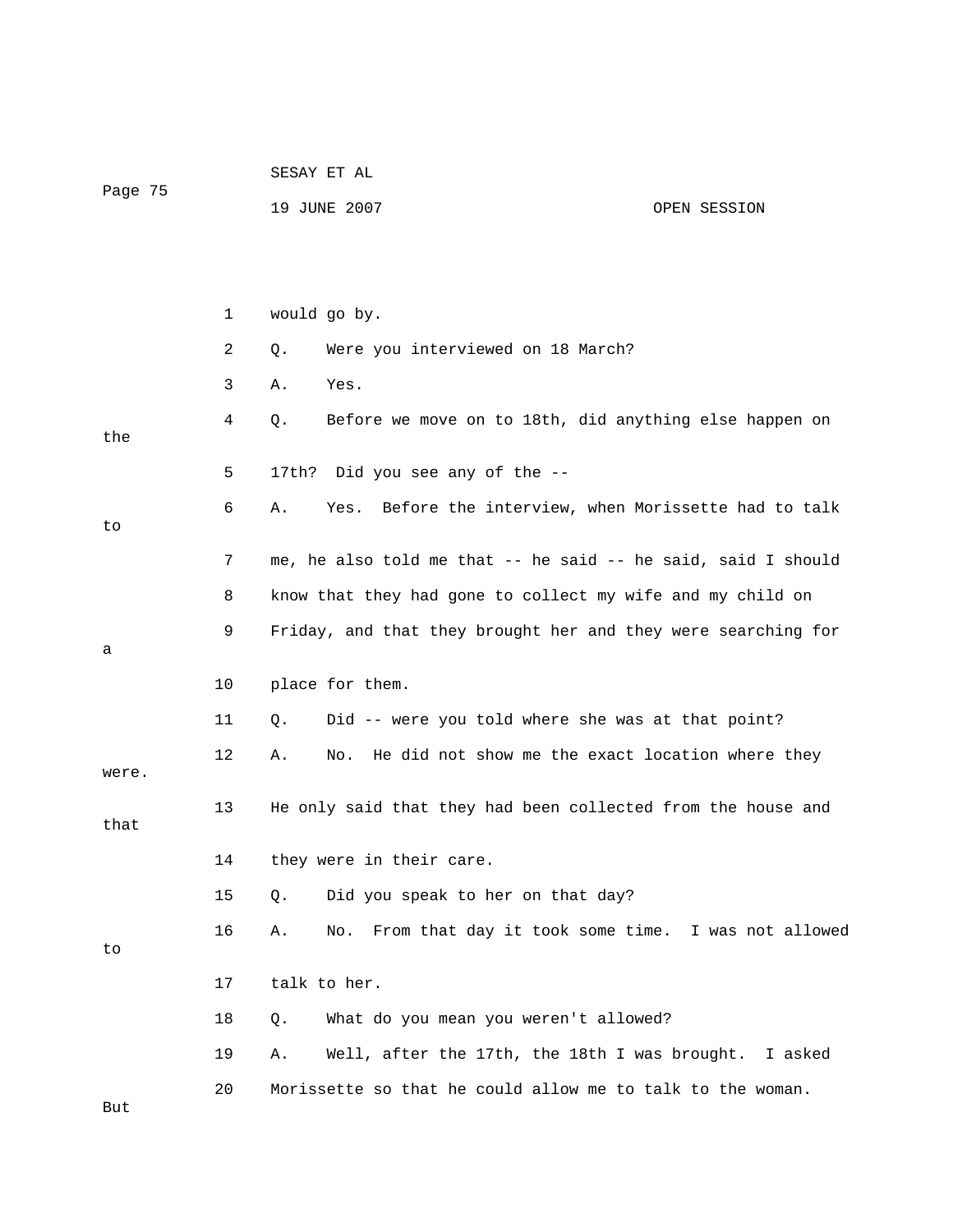| took | 21 | he said, no, I was to wait. He did not agree. So, I -- he             |
|------|----|-----------------------------------------------------------------------|
|      | 22 | some time.                                                            |
|      | 23 | Were you interviewed on 18 March?<br>$Q$ .                            |
|      | 24 | Α.<br>Yes.                                                            |
|      | 25 | Do you recall who you saw on that day, besides Mr Berry,<br>$\circ$ . |
|      | 26 | who we can see on the interview tape?                                 |
| saw  | 27 | John Berry, Morissette, I. And the only people that I<br>Α.           |
|      | 28 | were John Berry, Morissette, Dr Alan White and the lady, one          |
|      | 29 | lady. But the lady, there were certain times when Morissette          |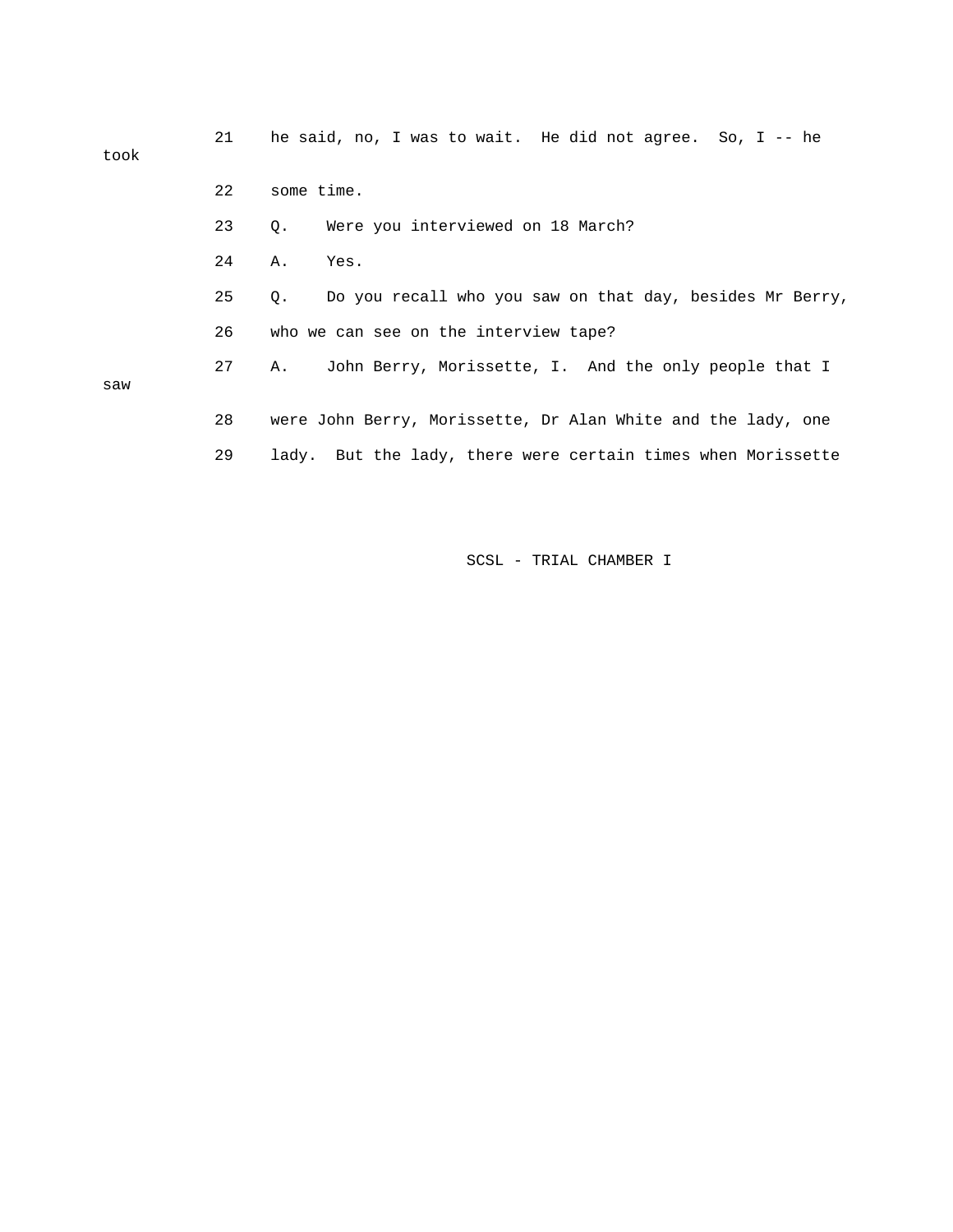| Page 76 |    | 19 JUNE 2007<br>OPEN SESSION                                   |
|---------|----|----------------------------------------------------------------|
|         |    |                                                                |
|         | 1  | came in, he would ask the lady to go out and the lady would go |
|         | 2  | out.                                                           |
|         | 3  | What did he say to you on that day?<br>Q.                      |
|         | 4  | On?<br>Α.                                                      |
|         | 5  | On the 18th; do you remember?<br>Q.                            |
| Ι       | 6  | Well, Morissette, what he had been telling me was a lot.<br>Α. |
| me      | 7  | cannot recall specifically because each day he would talk to   |
|         | 8  | three or four times.                                           |
|         | 9  | Were you left with any impression from the conversations<br>Q. |
|         | 10 | you had with him?                                              |
|         | 11 | Yes.<br>Α.                                                     |
|         | 12 | What was that?<br>Q.                                           |
|         | 13 | Well, I had the impression that I was their witness, and<br>Α. |
| time    | 14 | except when they finished talking to me, that would be the     |
| had     | 15 | that I would be released. And that was the impression that I   |
|         | 16 | in my mind and that is what they had been telling me.          |
|         | 17 | You were then interviewed on 31 March; is that right?<br>Q.    |
|         | 18 | Sorry.                                                         |
|         | 19 | Α.<br>Yes.                                                     |
|         | 20 | My mistake.<br>Q.                                              |
|         | 21 | Α.<br>Yes, the 24th.<br>No.                                    |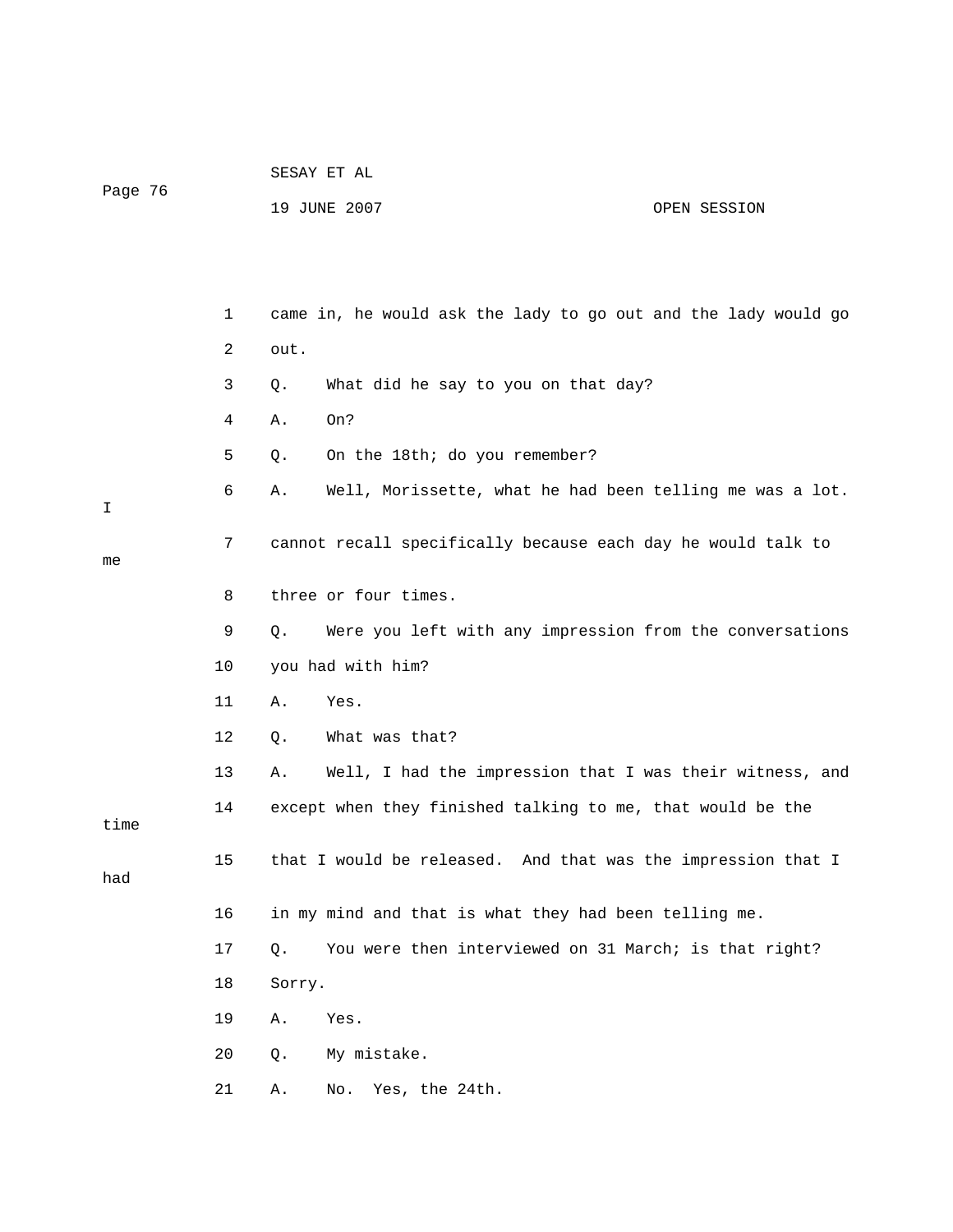|       | 22 | The 24th, you're right. Thanks for correcting me.<br>$\circ$ . |
|-------|----|----------------------------------------------------------------|
|       | 23 | 24 March; what happened when you arrived at Scan Drive?        |
| they  | 24 | Well, when I arrived, it was the same way. See, when<br>Α.     |
| me    | 25 | put that clothes on me. Then Morissette came. He had to tell   |
|       | 26 | that -- say somebody was coming to talk to me later. He said,  |
|       | 27 | but, the person would not be too long and that I should not    |
| said, | 28 | discuss anything with that individual that was coming and I    |
|       | 29 | "Okay, sir."                                                   |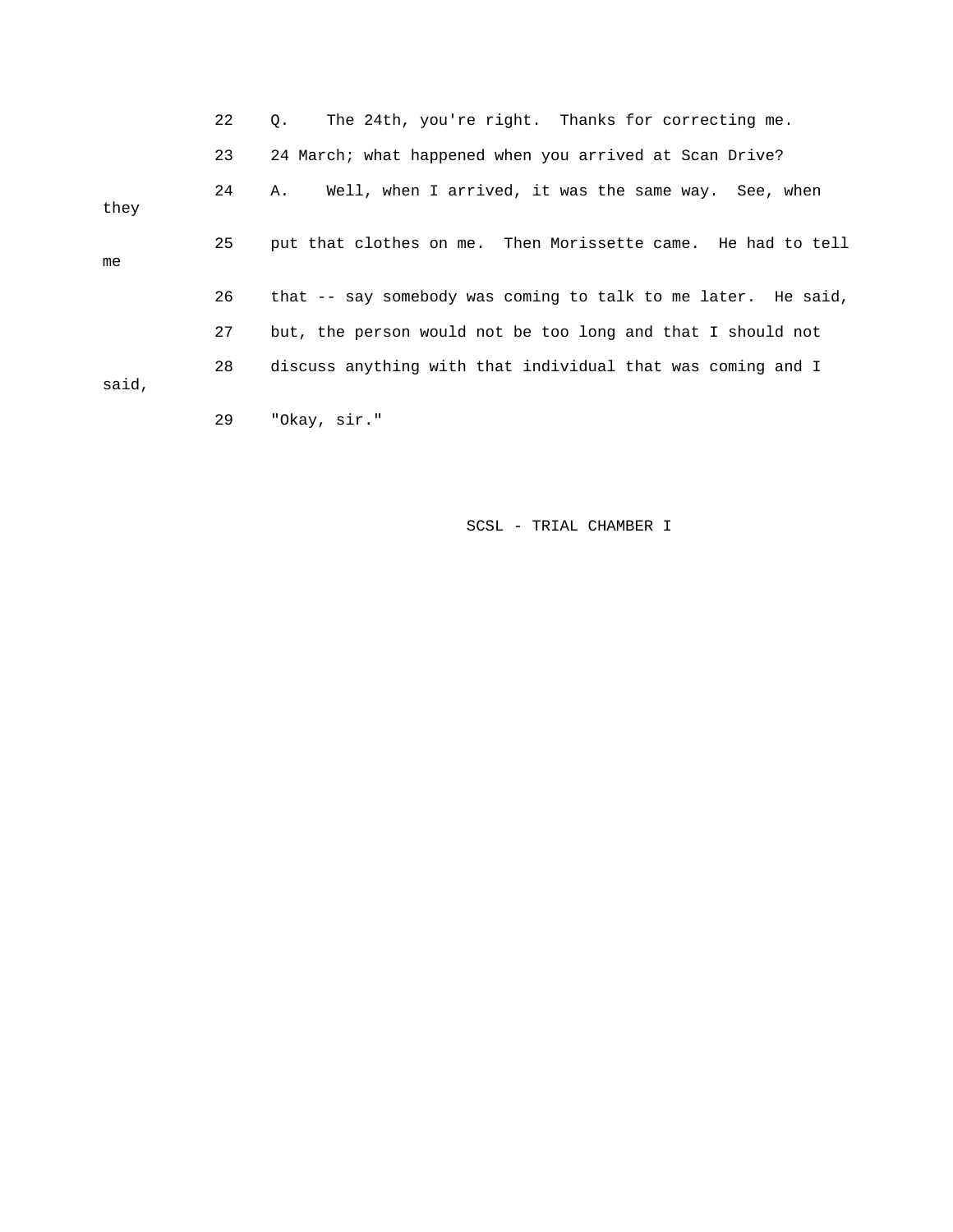| Page 77 | SESAY ET AL  |              |
|---------|--------------|--------------|
|         | 19 JUNE 2007 | OPEN SESSION |

 1 Q. We've got a very leaky ceiling here, I'm afraid, aimed at 2 Mr Berkman. I'm not sure why. 3 PRESIDING JUDGE: Is it causing much damage there? 4 MR BERKMAN: It's okay. 5 PRESIDING JUDGE: You can endure it? 6 MR BERKMAN: I can endure it. 7 PRESIDING JUDGE: Right. 8 MR BERKMAN: I'm not sure about my computer. 9 MR JORDASH: Okay. 10 Q. So 24 March you arrive. And go on, tell us what happened. 11 A. I said, 24 March, when I was brought in the morning, 12 Morissette had to tell me that somebody would come and see me. 13 Later, he said it was something pertaining to a lawyer, 14 pertaining to a lawyer. He said but the person would not stay 15 long and that I should not say anything to that person. 16 Q. Did he say where the person was coming from? 17 A. No. He did not tell me where the person was coming from. 18 Q. Did anyone come? 19 A. Yes. One woman had to go there, who was Mrs Jallow. But 20 when she went, she met me and John Berry in the room. So Jallow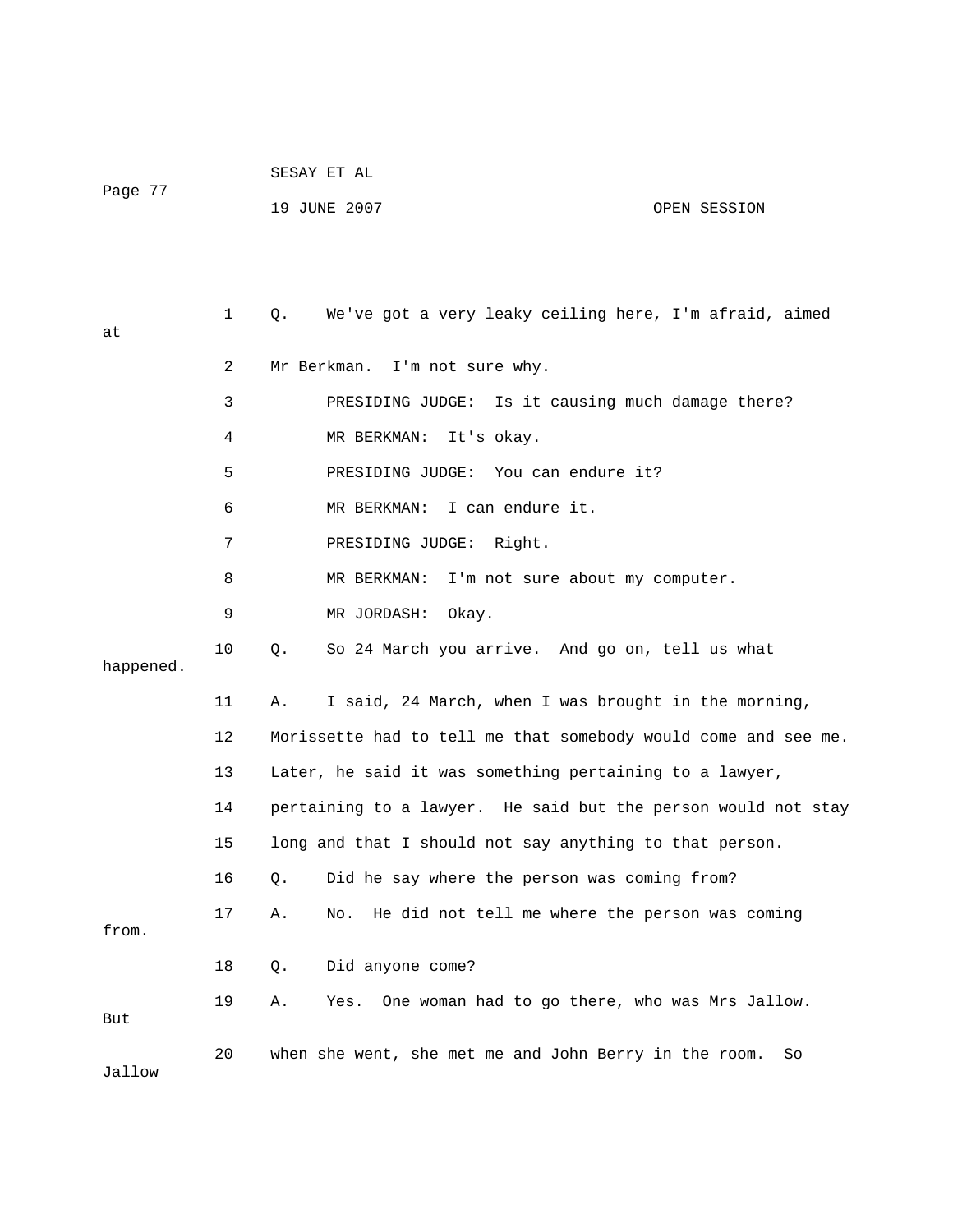| was | 21 | came with a piece of paper. She said I was to confirm if I   |
|-----|----|--------------------------------------------------------------|
| was | 22 | the one who wanted Mr Robertson [sic], the lawyer. And if it |
|     | 23 | I that said I did not want Okanya, the lawyer.               |
|     | 24 | PRESIDING JUDGE: Did he say Robertson or Robinson?           |
|     | 25 | MR JORDASH: I'll just --                                     |
|     | 26 | PRESIDING JUDGE: Can we have that again? I thought I         |
|     | 27 | heard Robertson.                                             |
|     | 28 | MR JORDASH: Let me clarify that, Your Honour.                |
|     | 29 | What did you just say? What were the names you said?<br>Q.   |
|     |    |                                                              |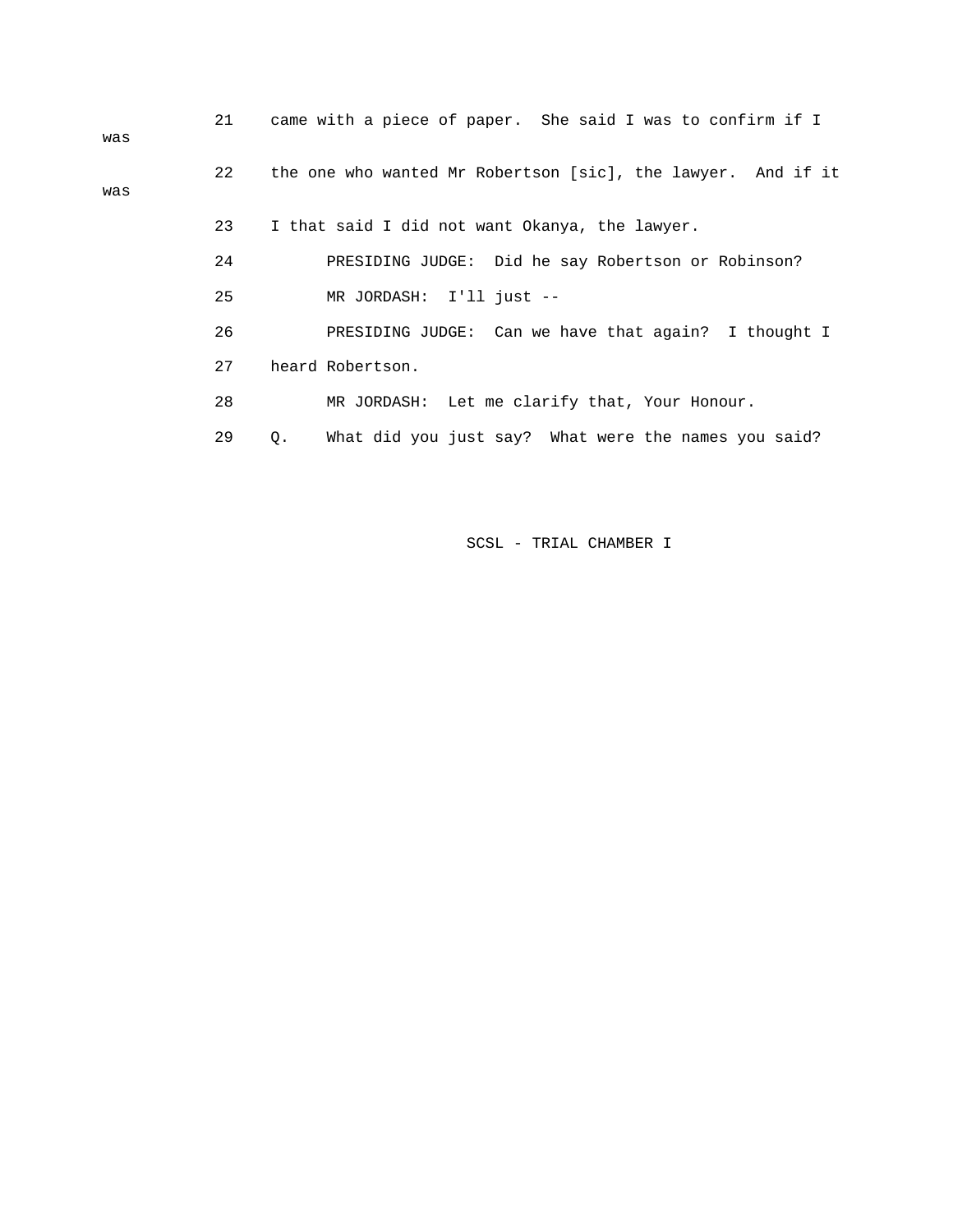|         |    | SESAY ET AL                                                     |              |  |
|---------|----|-----------------------------------------------------------------|--------------|--|
| Page 78 |    | 19 JUNE 2007                                                    | OPEN SESSION |  |
|         |    |                                                                 |              |  |
|         |    |                                                                 |              |  |
| а       | 1  | He [sic] said if I was the one that wanted Robertson as<br>Α.   |              |  |
| а       | 2  | lawyer. So I should write, saying that I wanted Robertson as    |              |  |
|         | 3  | lawyer. I wrote and signed it.                                  |              |  |
|         | 4  | Could you -- I think we need to go back a little. Could<br>Q.   |              |  |
|         | 5  | you spell out the name Robertson, please?                       |              |  |
|         | 6  | It's $R-O-B-E-R-S-O-N$ [sic].<br>Α.                             |              |  |
| it?     | 7  | Roberson. Okay. Who was Roberson, as you understood<br>Q.       |              |  |
|         | 8  | Well, Morissette told me that this man, Roberson, was a<br>Α.   |              |  |
| take    | 9  | Because and Morissette told me that I should not<br>white man.  |              |  |
|         | 10 | any Sierra Leone lawyer. He said I should take a white as my    |              |  |
|         | 11 | lawyer.                                                         |              |  |
|         | 12 | When did he tell you that?<br>Q.                                |              |  |
| not     | 13 | That was on the morning of the 14th. He said I should<br>Α.     |              |  |
| lawyer  | 14 | take any Sierra Leonean lawyer. He said I should take a         |              |  |
|         | 15 | that was white, and the man's name was Roberson. The lady who   |              |  |
|         | 16 | came so as to talk to me so that I myself would write that and  |              |  |
|         | 17 | sign, saying that I wanted Mr Roberson, the white man.          |              |  |
|         | 18 | And what was the other name you mentioned?<br>Q.                |              |  |
| he      | 19 | One lawyer. When I was arrested, he said that I was --<br>Α.    |              |  |
|         | 20 | They called him Okanya. But I and Okanya were<br>was my lawyer. |              |  |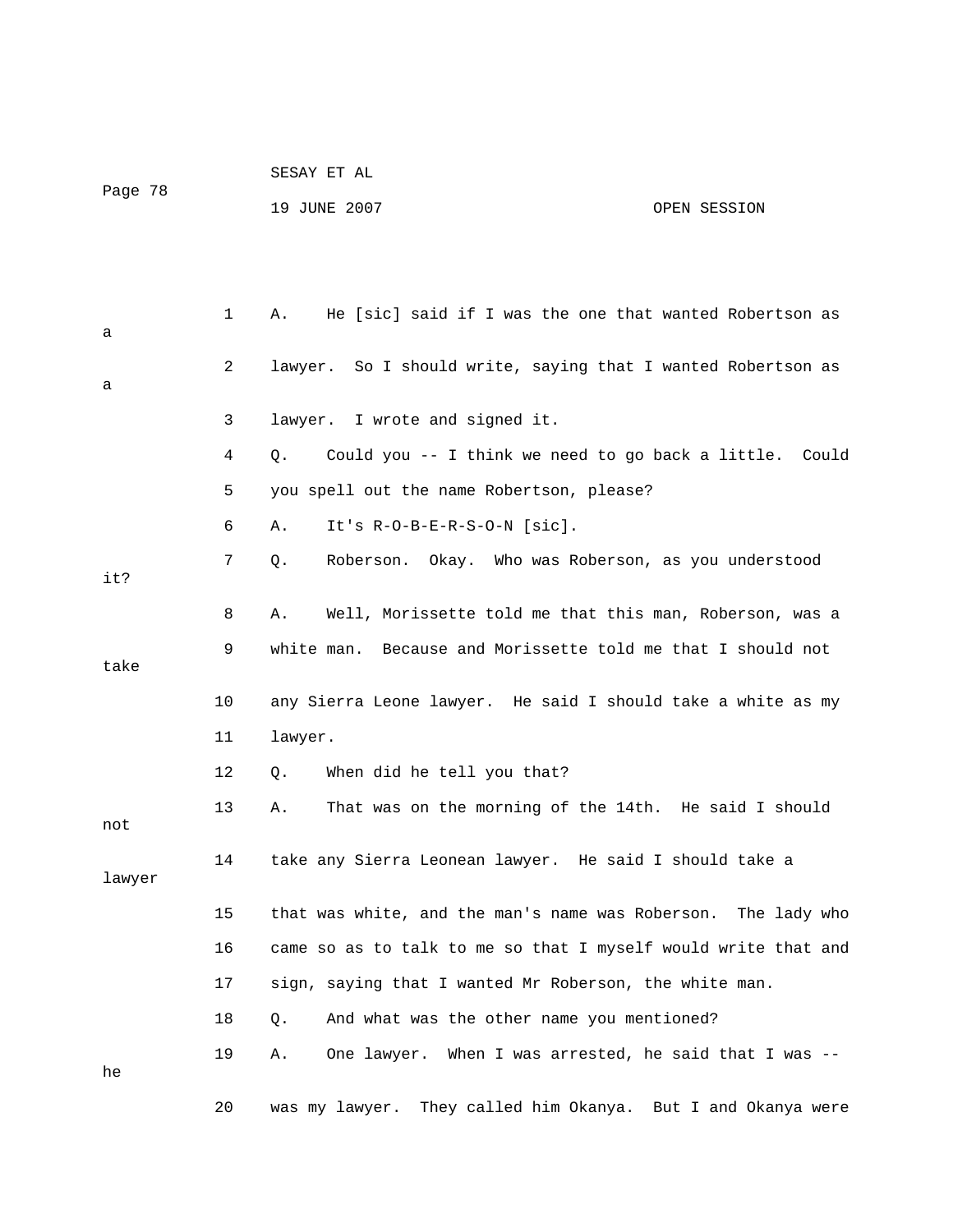| up   | 21 | not able to see each other from the time that I was arrested  |
|------|----|---------------------------------------------------------------|
|      | 22 | to this time. So Morissette told me that that man who goes on |
| that | 23 | talking, Okanya, do you know him? I said that -- I told him   |
|      | 24 | it was Foday Sankoh's lawyer. He said I was not to encourage  |
|      | 25 | him. That is why, when Mrs Jallow came, I told her that I did |
|      | 26 | not want Okanya.                                              |
|      | 27 | Let's try and clarify this.<br>0.                             |
|      | 28 | MR JORDASH: Could I ask, please, that Mr Sesay be given       |
|      | 29 | Exhibit A4.                                                   |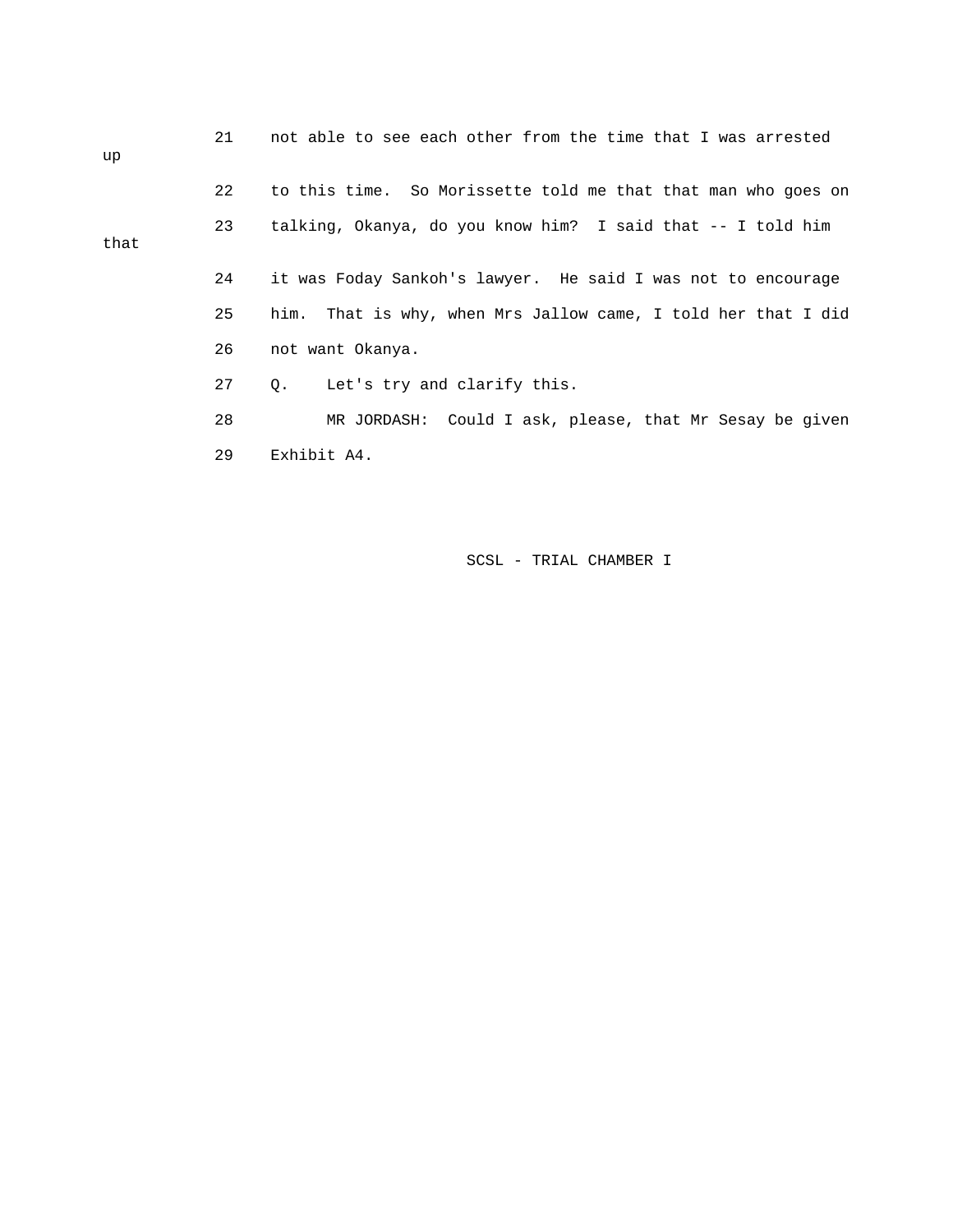|          |    | SESAY ET AL                                                    |              |
|----------|----|----------------------------------------------------------------|--------------|
| Page 79  |    | 19 JUNE 2007                                                   | OPEN SESSION |
|          |    |                                                                |              |
|          |    |                                                                |              |
| the      | 1  | PRESIDING JUDGE: Courtroom Officer, could you locate           |              |
|          | 2  | exhibit?                                                       |              |
|          | 3  | MR JORDASH:                                                    |              |
| to       | 4  | Whilst the learned Court Management is finding that, try<br>Q. |              |
|          | 5  | break down exactly what happened. At some stage you're in the  |              |
|          | 6  | Scan office. What is said to you immediately, if anything,     |              |
|          | 7  | immediately before Mrs Kah-Jallow arrives?                     |              |
|          | 8  | This is what I'm saying. I said, when I arrived that<br>Α.     |              |
|          | 9  | morning, on the 14th, in the morning, when they took the       |              |
| he,      | 10 | blindfold off my face, they took the handcuffs off my hand,    |              |
|          | 11 | the Morissette, told me that I should not choose any Sierra    |              |
| Leonean  | 12 | Leonean lawyer. He said I should not choose any Sierra         |              |
|          | 13 | lawyer.                                                        |              |
|          | 14 | Did he say why?<br>Q.                                          |              |
|          | 15 | He said they were to give me a lawyer and that I should<br>Α.  |              |
|          | 16 | take a white, a white man.                                     |              |
|          | 17 | Did he say why a white man in preference to a Sierra<br>Q.     |              |
|          | 18 | Leonean?                                                       |              |
| talking, | 19 | Well, he did not tell me. And when that man was<br>Α.          |              |
| He       | 20 | he was so aggressive that, whatever he said, I would say yes.  |              |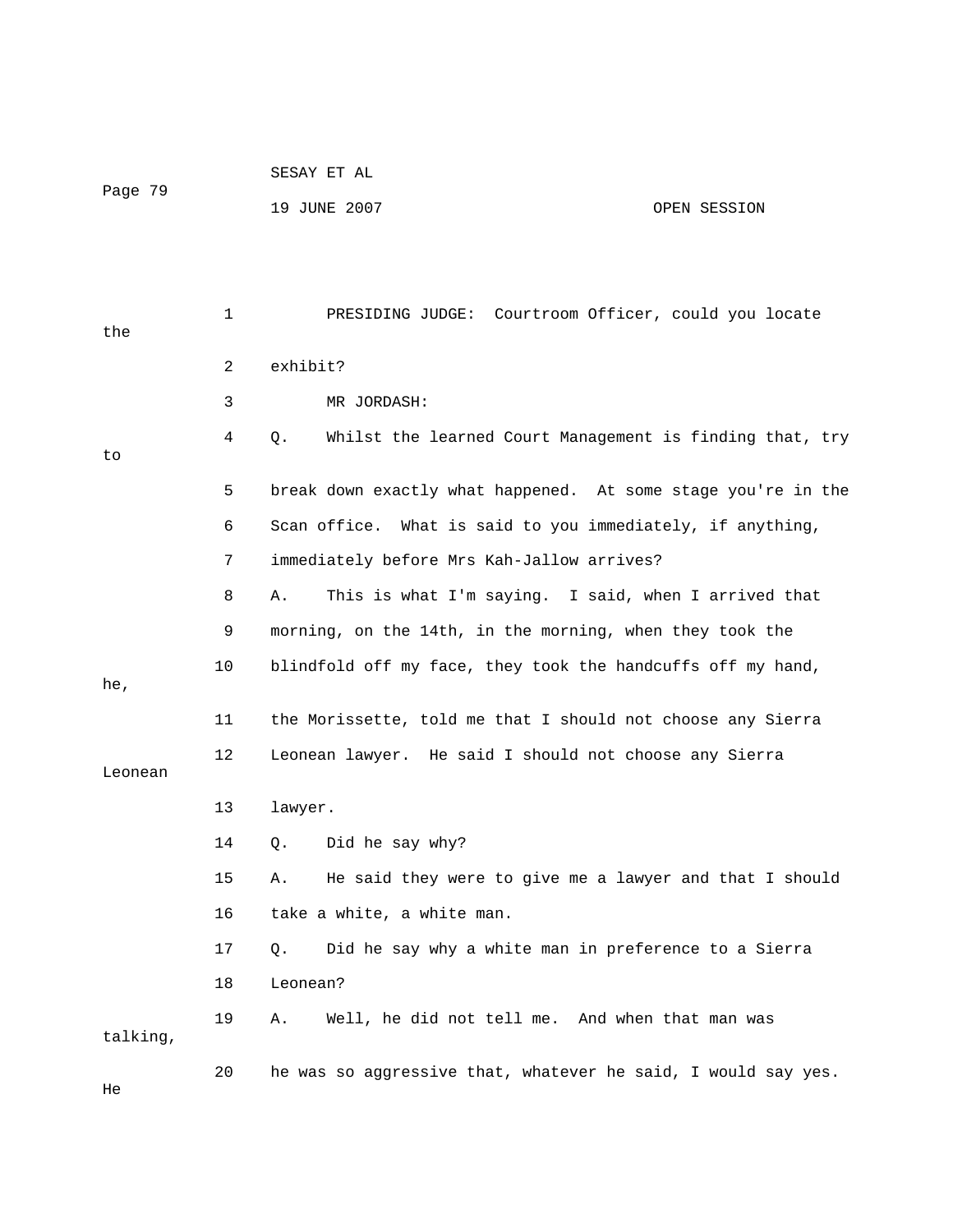| any     | 21 | said, "Issa, you are not allowed." And, "You should not take  |
|---------|----|---------------------------------------------------------------|
| Leonean | 22 | white man," and -- sorry, "You should not take any Sierra     |
|         | 23 | lawyer." And he said even that Nigerian, Okanya, who goes on  |
|         | 24 | talking, he said, "We would not want him for you. We want     |
|         | 25 | Mr Roberson."                                                 |
|         | 26 | Who was Okanya? Who was he to you, if anyone?<br>Q.           |
|         | 27 | Well, Okanya was Foday Sankoh's lawyer.<br>Α.                 |
|         | 28 | And what relationship with him did you have, if any?<br>Q.    |
|         | 29 | Well, there was no relationship between us. I only knew<br>Α. |
|         |    |                                                               |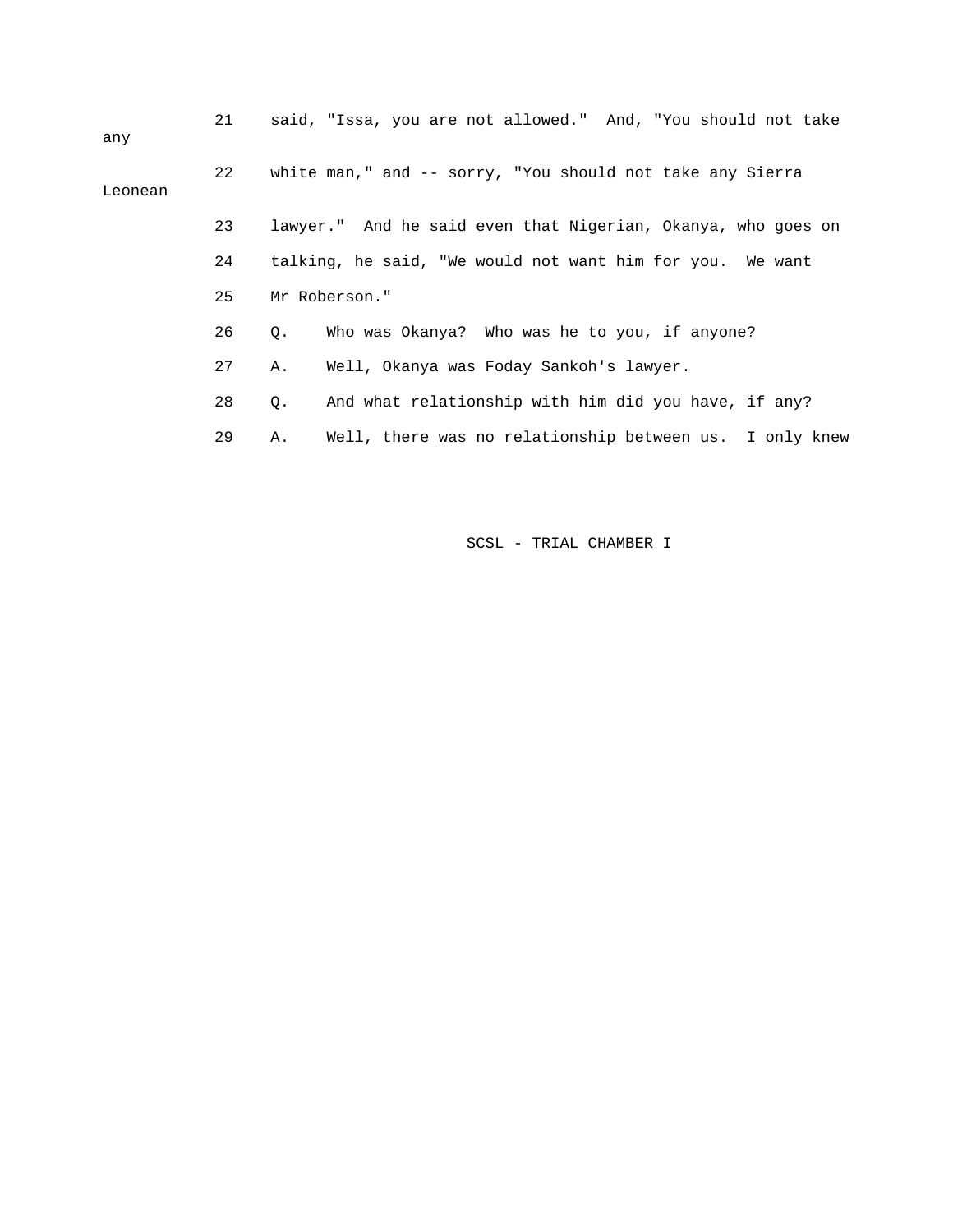| Page 80  |    | 19 JUNE 2007<br>OPEN SESSION                                   |
|----------|----|----------------------------------------------------------------|
|          |    |                                                                |
|          | 1  | him.                                                           |
|          | 2  | Now, when Mrs Kah-Jallow arrived, talk us through what<br>Q.   |
|          | 3  | happened, slowly and carefully.                                |
| John     | 4  | When Mrs Jallow came to the room, he [sic] met I and<br>Α.     |
|          | 5  | Berry. We -- I -- John Berry stopped the -- we stopped the     |
|          | 6  | interview. Mrs Jallow said, "How do you do?" And I told her    |
| about    | 7  | that I was fine. And she said that she came to talk to me      |
|          | 8  | the lawyer. He said -- she said, "I heard that you said you    |
|          | 9  | wanted Mr Roberson as lawyer." I said, "Yes." She said, "The   |
|          | 10 | white man?" I said, "Yes," and I said I wanted him to be my    |
| and      | 11 | lawyer. And she said I was to write. She gave me the paper     |
| written, | 12 | I wrote. John Berry stood by the door. So when I had           |
|          | 13 | Mrs Jallow told John Berry so that John Berry could sign the   |
|          | 14 | document as witness. John Berry was in the room. He stood by   |
| went     | 15 | the door. And this was not up to ten minutes and Mrs Jallow    |
|          | 16 | back.                                                          |
|          | 17 | And did you understand why Mr Berry signed the document?<br>Q. |
| what I   | 18 | Well, I felt that he was part of Mrs Jallow.<br>Α.<br>That's   |
|          | 19 | thought, because I thought, actually, no, even Mrs Jallow's    |
|          | 20 | function during that time.                                     |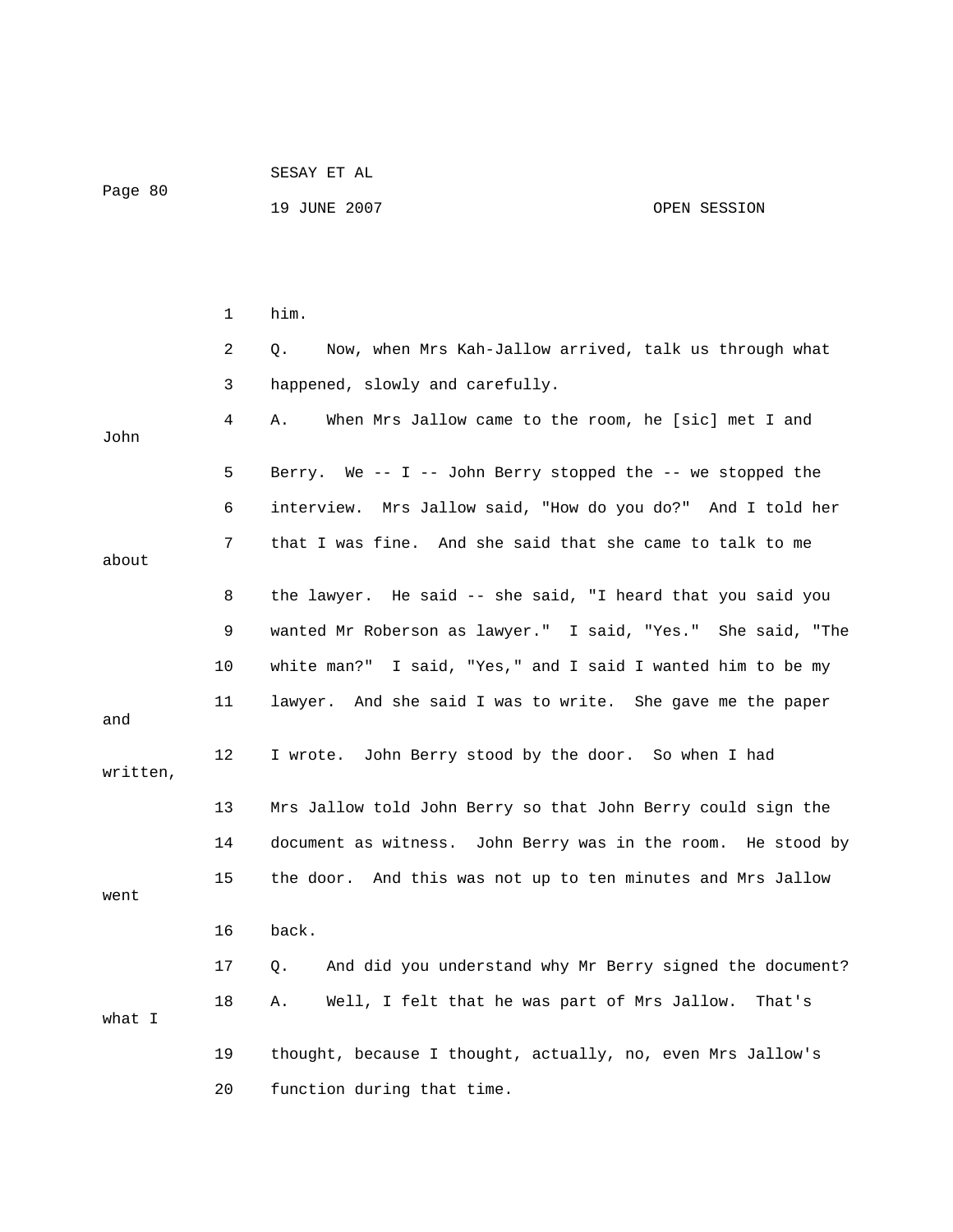|     | 21 | Let's be clear about this: What do you mean when you<br>$\circ$ . |
|-----|----|-------------------------------------------------------------------|
| say |    |                                                                   |
|     | 22 | you thought he was part of Mrs Kah-Jallow? Try to explain it      |
| a   |    |                                                                   |
|     | 23 | bit more.                                                         |
|     | 24 | Well, when I and Mrs Jallow were talking, the man stood<br>Α.     |
| by  |    |                                                                   |
|     | 25 | the door. And when I and Mrs Jallow had finished talking,         |
|     | 26 | Mrs Jallow called him so that he could sign.                      |
|     | 27 | After Mrs Kah-Jallow had gone, did anything happen that<br>О.     |
|     | 28 | day?                                                              |
|     | 29 | We continued the interview.<br>Yes.<br>Α.                         |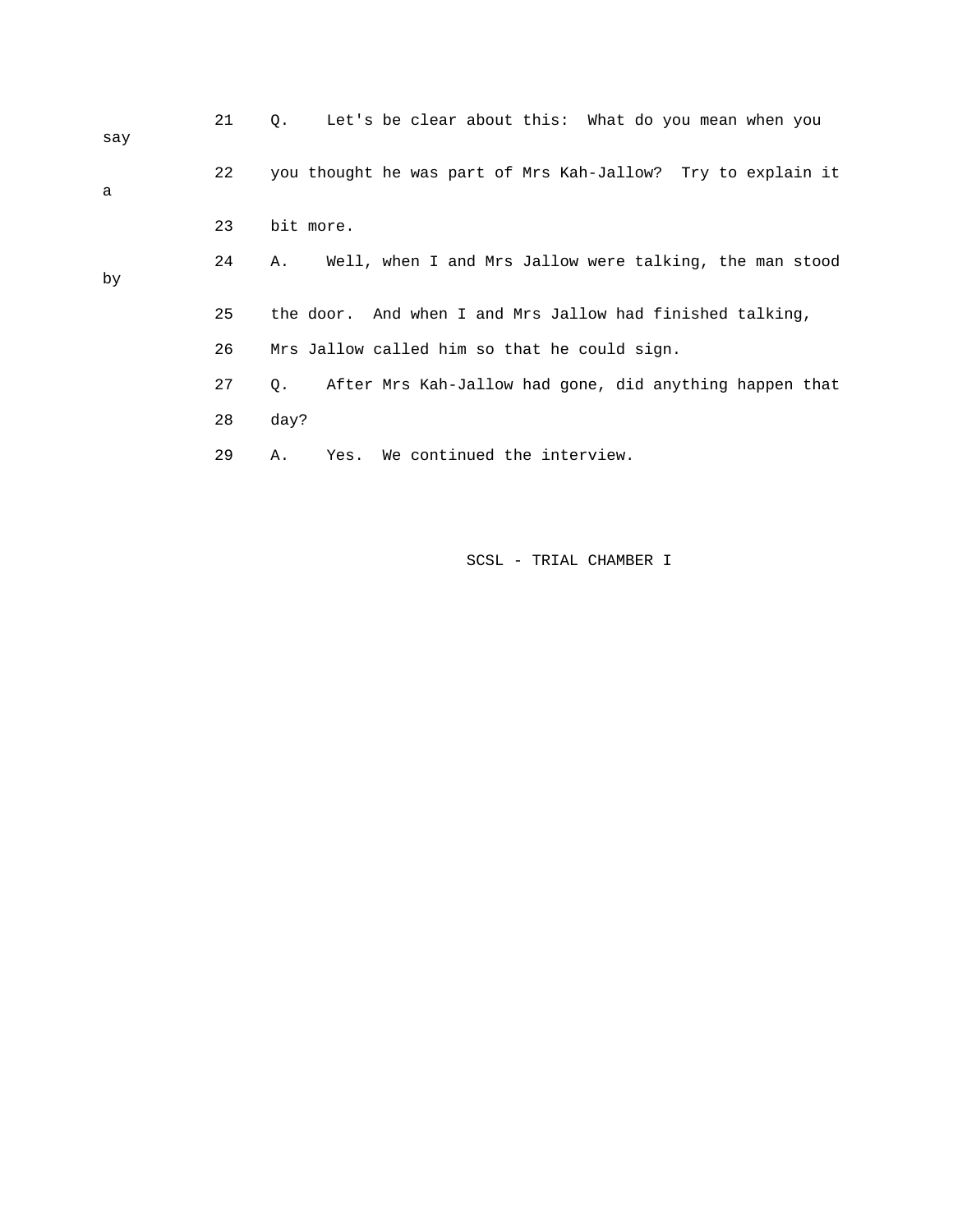|         |    | SESAY ET AL                                                     |              |
|---------|----|-----------------------------------------------------------------|--------------|
| Page 81 |    | 19 JUNE 2007                                                    | OPEN SESSION |
|         |    |                                                                 |              |
|         |    |                                                                 |              |
|         | 1  | Did you see Mr Morissette that day?<br>Q.                       |              |
| and     | 2  | When Mrs Jallow had gone, Mr Morissette came back<br>Α.<br>Yes. |              |
| said    | 3  | he told me that there was no problem. And the way, what he      |              |
|         | 4  | was -- I also accepted.                                         |              |
| asked   | 5  | THE INTERPRETER: Your Honours, would the witness be             |              |
|         | 6  | to repeat the last segment of his testimony?                    |              |
|         | 7  | MR JORDASH:                                                     |              |
| you     | 8  | Q.<br>Repeat the last two sentences, please, Mr Sesay. While    |              |
|         | 9  | are doing that, could I ask the Court Management to have ready  |              |
| Repeat  | 10 | the interview of 31 March, please, which is Exhibit A8.         |              |
|         | 11 | the last two sentences, please.                                 |              |
| came.   | 12 | I said, when Mrs Jallow had gone, later, Morissette<br>Α.       |              |
| he      | 13 | And he spoke with me. He told me that it's nice that -- what    |              |
|         | 14 | told me about Mr Morissette is what I told Mrs Kah-Jallow, so   |              |
|         | 15 | that was fine.                                                  |              |
|         | 16 | Sorry, could you repeat that for my purposes, please? I<br>Q.   |              |
|         | 17 | think I missed something there.                                 |              |
| way     | 18 | I said, Morissette came back later and told me that the<br>Α.   |              |
| was     | 19 | I spoke with Mrs Kah-Jallow was fine, because what he told me   |              |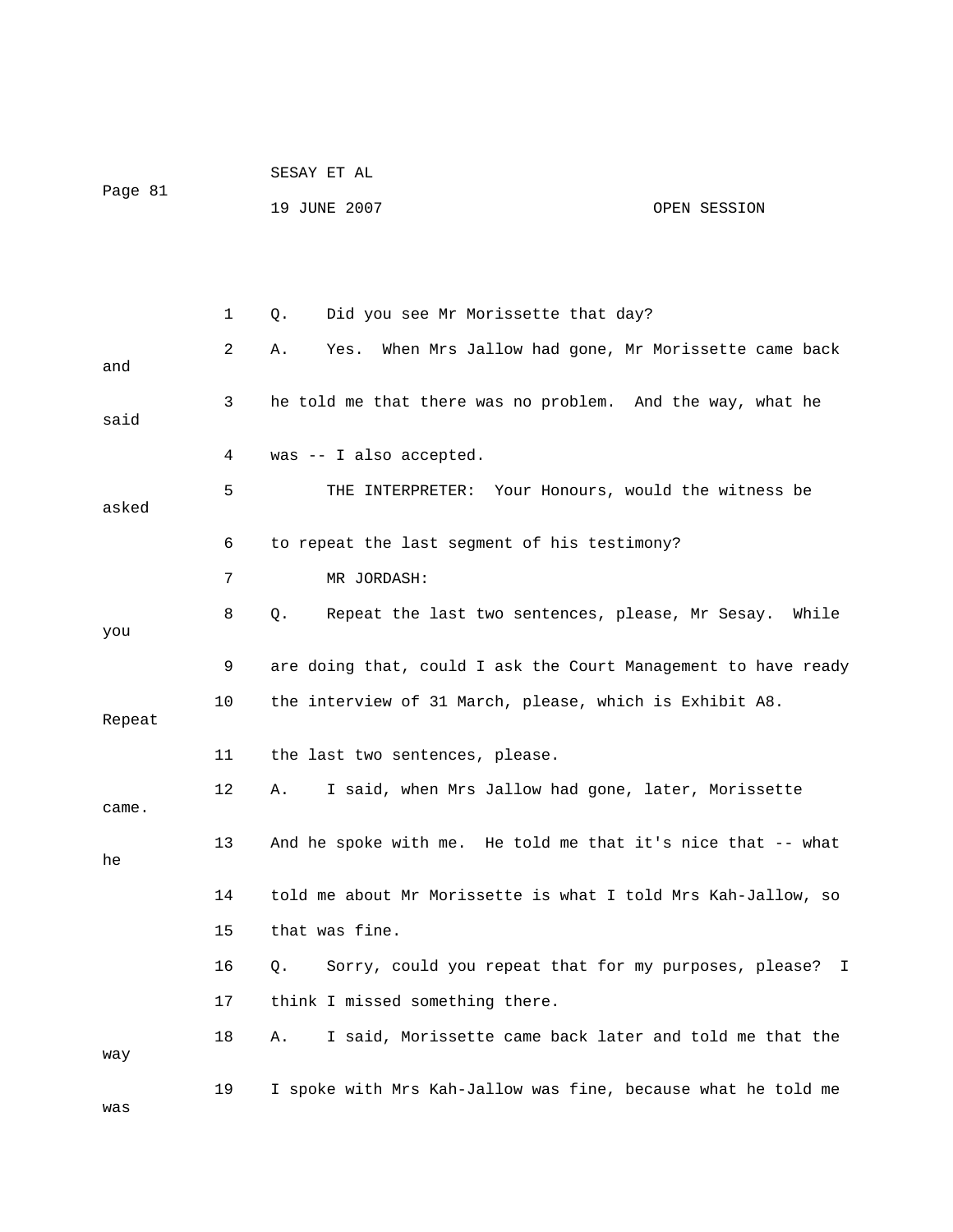|    | 20 | exactly what I told Mrs Kah-Jallow, that I don't want a Sierra |
|----|----|----------------------------------------------------------------|
|    | 21 | Leonean lawyer, I want a white lawyer.                         |
| at | 22 | 0. And -- thank you. Let me ask you this before you look       |
|    | 23 | that transcript: Who did you think Mrs Kah-Jallow was at that  |

24 time, or what did you think she did?

at

25 A. What I thought he did that day? I don't understand.

26 Q. What did you think was the function carried out by

27 Mrs Kah-Jallow? What did you think she did at the Court?

28 A. Well, while I was in Bonthe, I thought Mrs Jallow's duty

29 was to arrange so that she can meet our family, so that our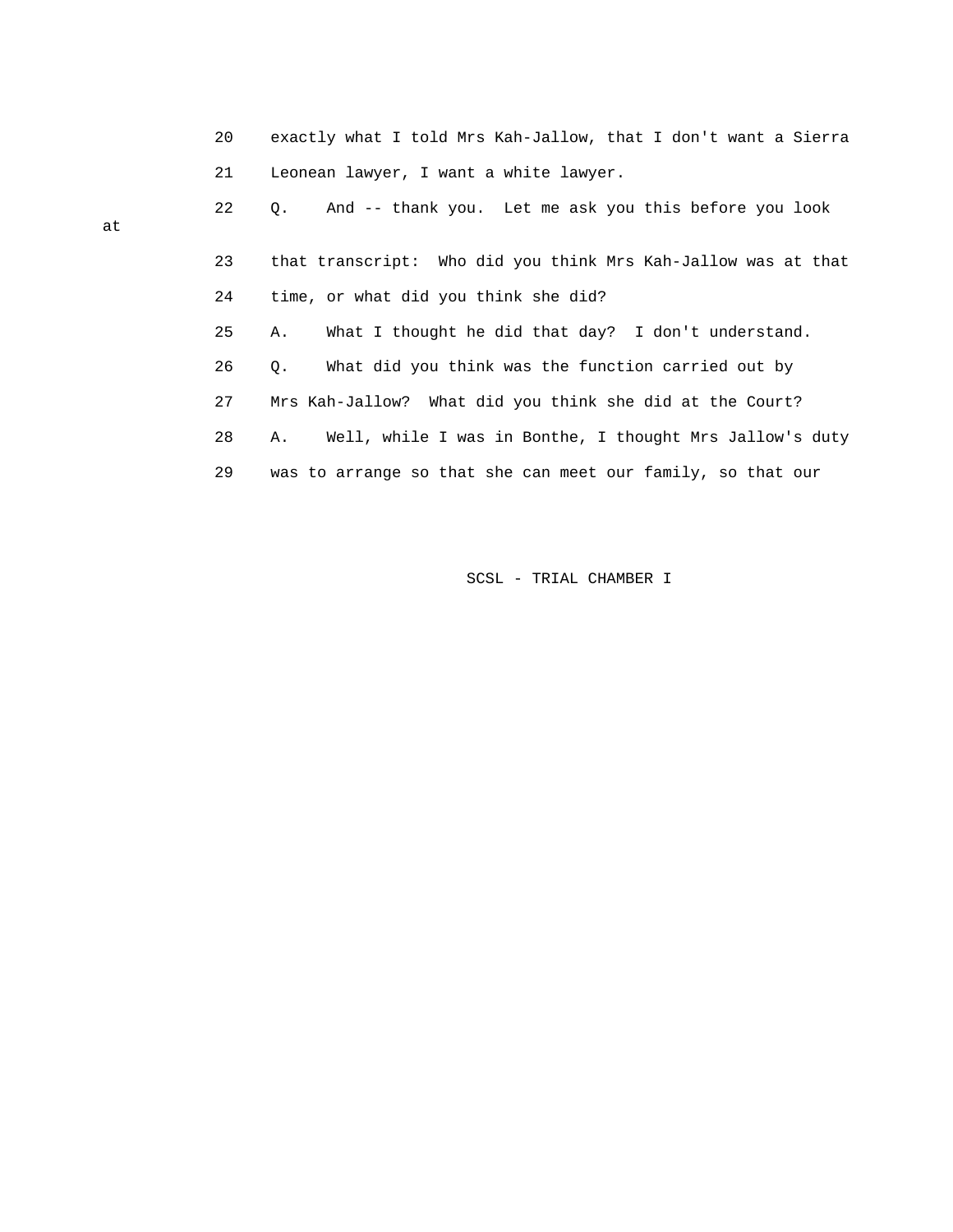| Page 82 |                | 19 JUNE 2007<br>OPEN SESSION                                     |
|---------|----------------|------------------------------------------------------------------|
|         |                |                                                                  |
| she     | $\mathbf{1}$   | families will know our whereabout, to arrange visits, because    |
| me      | $\overline{2}$ | went to our -- to my family before my family started visiting    |
|         | 3              | at Bonthe.                                                       |
|         | 4              | What do you mean she went before your family?<br>Q.              |
| we      | 5              | No, there was a time at Bonthe, they met us.<br>They said<br>Α.  |
|         | 6              | should give our family addresses so that they can contact our    |
| So      | 7              | families, telling them that they have the right to visit us.     |
|         | 8              | I thought that was her functions.                                |
|         | 9              | Now turn, please, to 29362 of the 31 March interview?<br>Q.      |
|         | 10             | This?<br>Α.                                                      |
| the     | 11             | Yes. Look at the top right-hand corner, 29362.<br>Q.<br>Or at    |
|         | 12             | bottom of the page, it says page 64.<br>Right.<br>Cast your mind |

break

back

what

15 other witnesses have said about this break. Can you recall

13 to 31 March and you see the bottom of the page there is a

14 there from 12.45 p.m. to 2.31 p.m. and you will have heard

- this
- 16 break?
- 17 A. Yes, I can recall this break.
- 18 Q. Could you describe what happened in the break?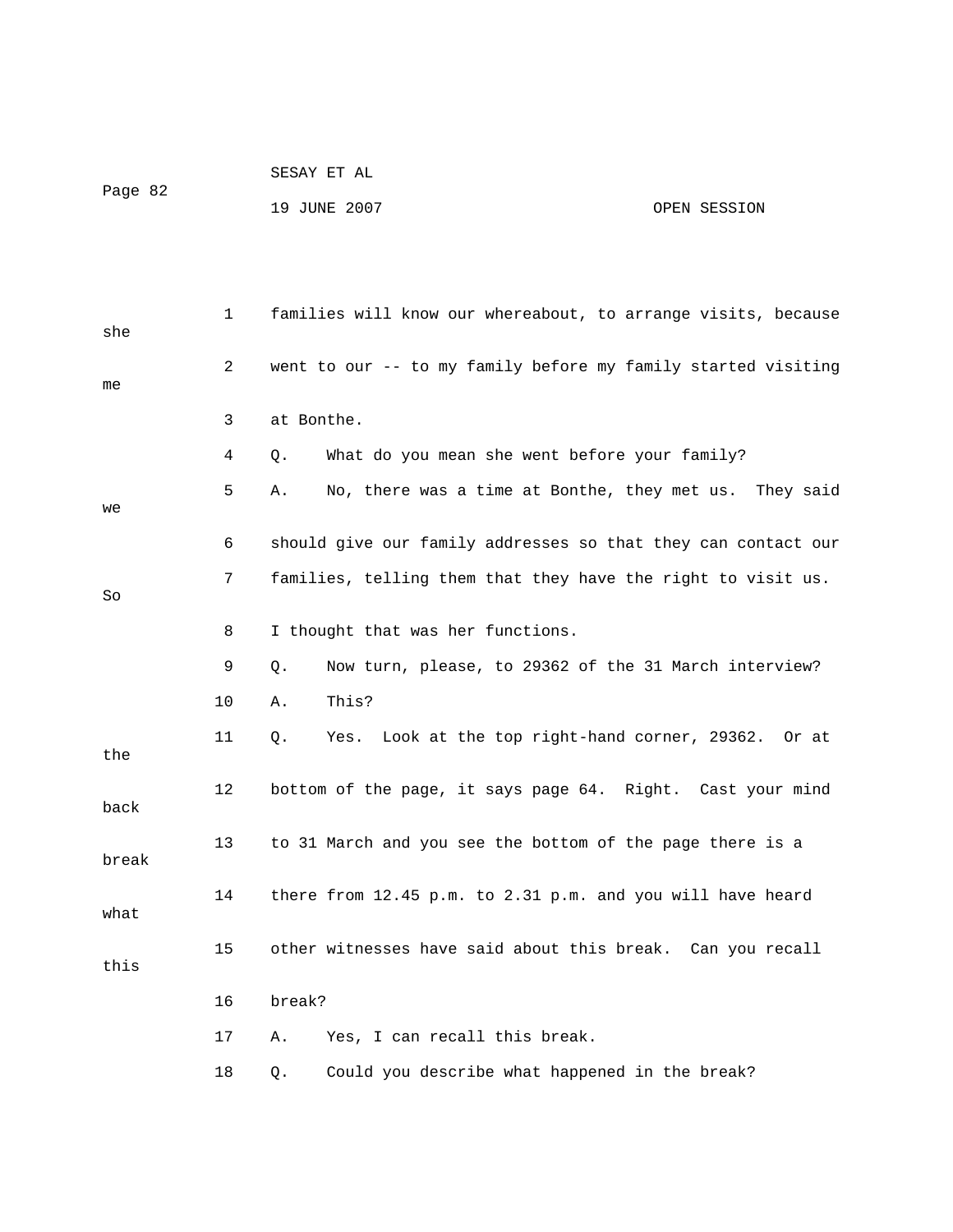| Then | 19 | Α. | Yes. During this break time, Mr Morissette came in.          |  |  |  |  |
|------|----|----|--------------------------------------------------------------|--|--|--|--|
| out  | 20 |    | he left I and -- Mr Morissette came in. Then John Berry went |  |  |  |  |
|      | 21 |    | and left me and Morissette in the place. So I was with       |  |  |  |  |
|      | 22 |    | Mr Morissette for over an hour.                              |  |  |  |  |
|      | 23 |    | THE INTERPRETER: Your Honours, correction, interpreter.      |  |  |  |  |
|      | 24 |    | PRESIDING JUDGE: State it.                                   |  |  |  |  |
|      | 25 |    | THE INTERPRETER: Up to an hour, not over an hour, as         |  |  |  |  |
|      | 26 |    | testified by the witness.                                    |  |  |  |  |
|      | 27 |    | PRESIDING JUDGE: Thank you.                                  |  |  |  |  |
|      | 28 |    | MR JORDASH:                                                  |  |  |  |  |
|      | 29 | Q. | So he was there for up to an hour with you. And give us      |  |  |  |  |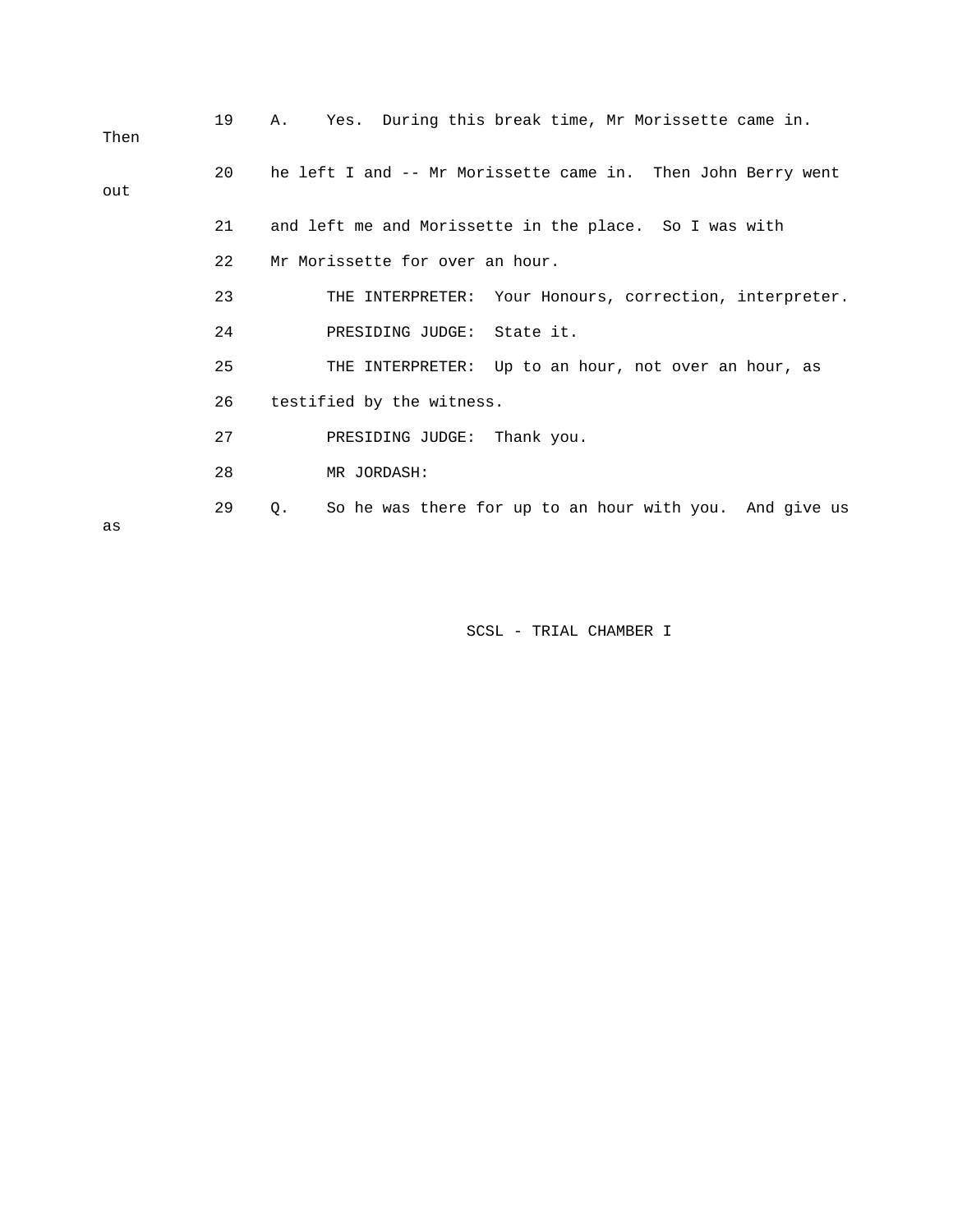| Page | 83 |  |
|------|----|--|

#### 19 JUNE 2007 OPEN SESSION

 1 much detail about the nature of the conversation? 2 A. Well, he started by telling me, saying, "Issa, you know 3 that this is a big privilege that we have given to you. Look at 4 the other detainees in Bonthe. We are not interested in talking 5 to any one of them. It's only you that we are interested in 6 because we have accepted you as our witness." He said, "Well, 7 the things that we are putting before you, if you don't accept 8 them, then how are we going to make you our witness?" So he 9 piled this pressure on me during this time, so much that they've 10 heard information, saying that they should accept them before 11 they accept me as a witness, or they drop me, so that I'll go 12 about my case. Then I thought within myself that I have had a 13 lot of discussion with them, and although the allegations that 14 they've put on me about JPK's wife -- 15 THE INTERPRETER: Your Honours, can the witness be 16 instructed to go slowly for the interpretation? 17 MR JORDASH: 18 Q. Sorry, just go back past -- back to the last sentence, 19 please. 20 A. He said he had an information from JPK's wife, if I did not 21 accept him, I did not agree with them, then they will drop me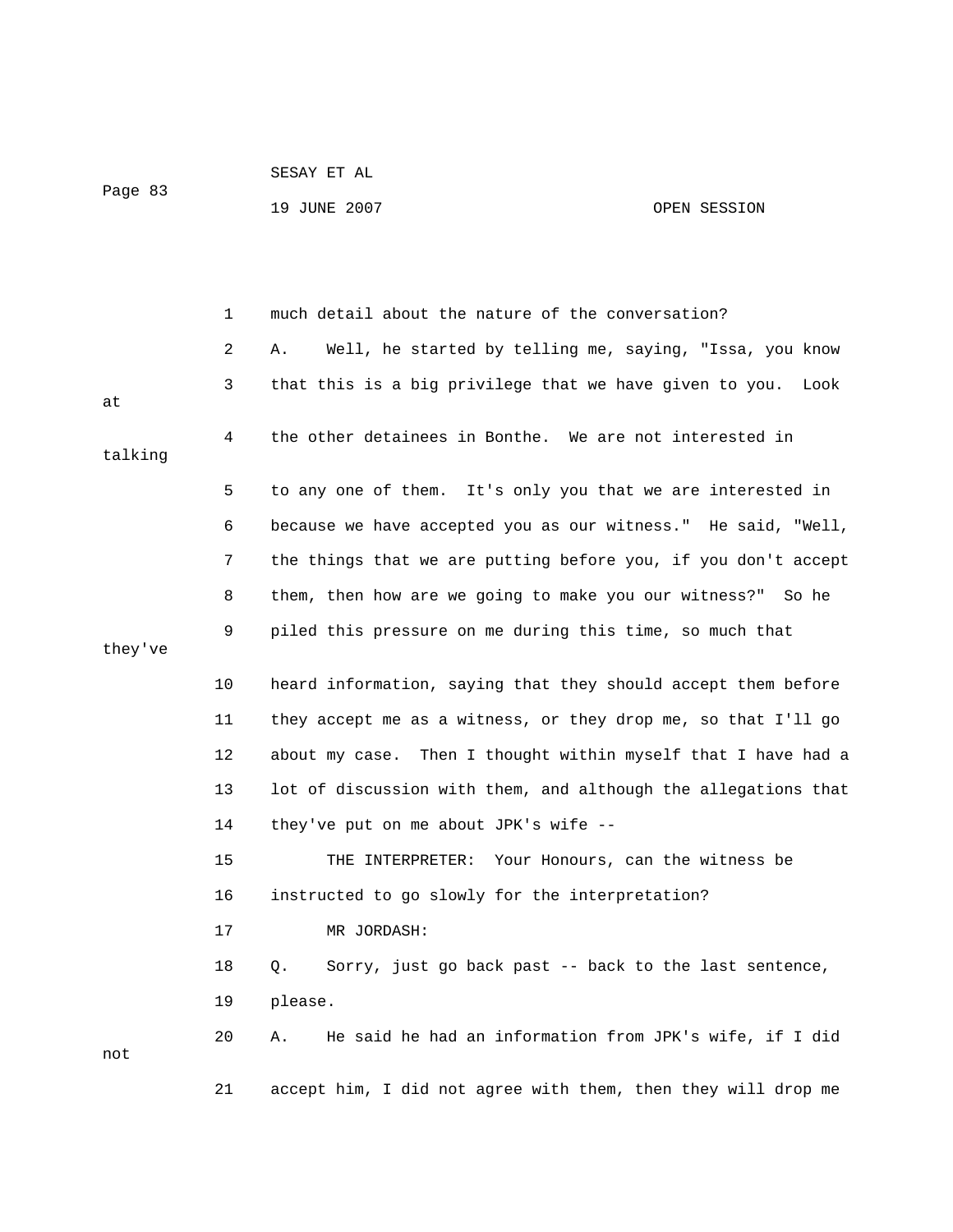| me    | 22 | out. I will not longer be their witness. And he want to tell   |
|-------|----|----------------------------------------------------------------|
| to    | 23 | that if I don't cooperate with them, the case that I'm going   |
| don't | 24 | face is above me. Now that they're trying to help me, if I     |
| the   | 25 | want to help myself, then he pity my situation. So that was    |
|       | 26 | discussion we had for the time he was with me.                 |
|       | 27 | Why did you speak after the break?<br>Q.                       |
|       | 28 | Well, because the way I saw Mr Morissette, he has piled<br>Α.  |
|       | 29 | pressure on me, and I, myself, did not want to be dropped as a |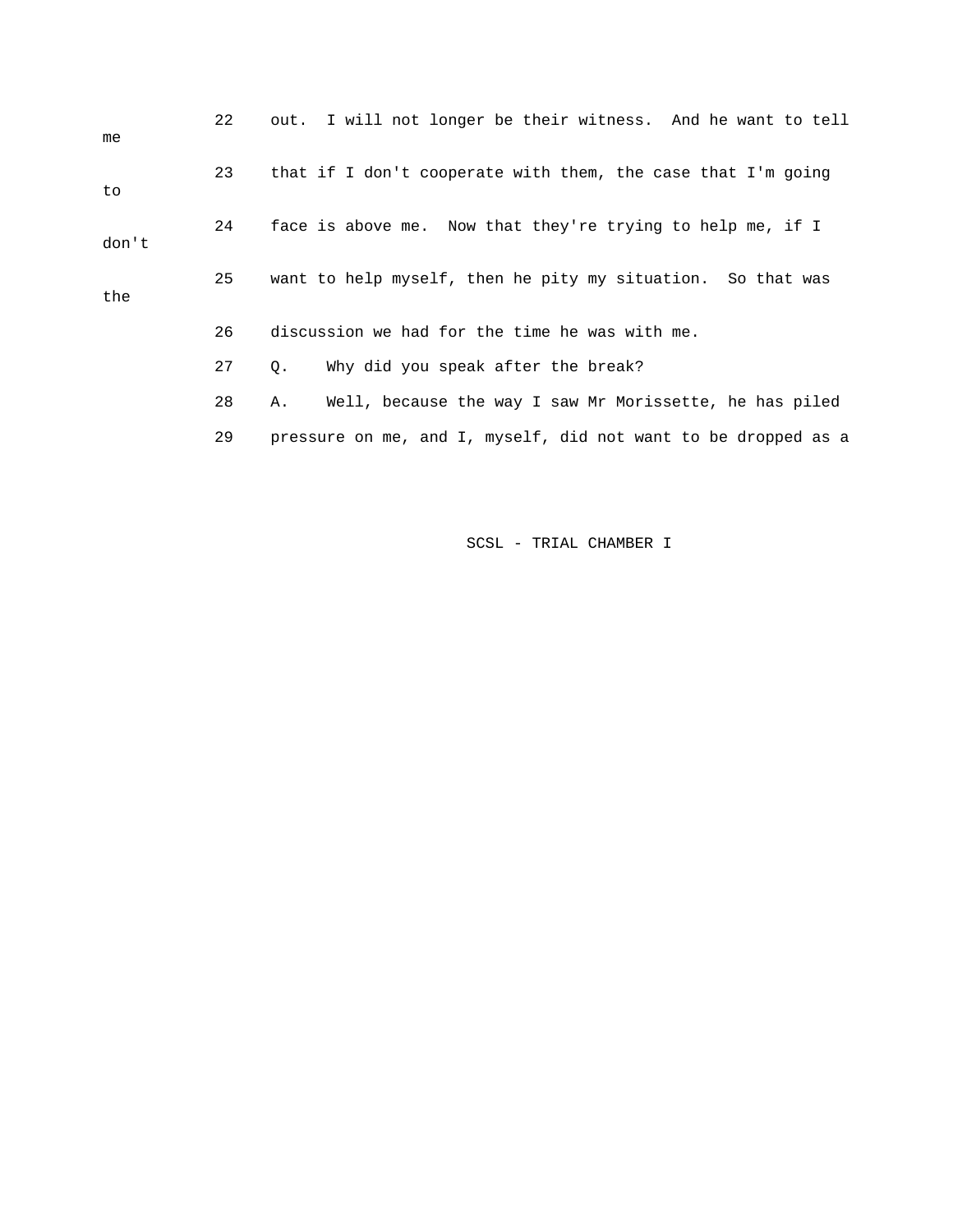|         | SESAY ET AL |  |
|---------|-------------|--|
| Page 84 |             |  |

19 JUNE 2007 OPEN SESSION

 1 witness, so I had to cooperate. I had to lie. I accepted what 2 he said because that was what he had wanted. 3 Q. Now, moving on to the final two interviews, do you see 4 anyone from the Defence Office or from the Court before your next 5 interview on 14 April 2003? 6 A. Yes. 7 Q. Who do you see? 8 A. Well, one man by the name of John Jones, and he went to 9 Bonthe. But when he went, we all gathered around, we, the 10 detainees. No, in fact, they used to bring us out in fours. I'm 11 not too sure. But the day he went, he spoke to two or three of 12 us together. I mean, we, the detainees. So he was trying to 13 tell us how we should understand about the Court and let us be 14 aware that we have a case at hand that is very serious. But he 15 said we should know that the Special Court had never existed in 16 any part of the world. He said Sierra Leone is the first 17 country. He said if we did not stand firm, they wanted to use 18 the Court as an experiment. So, having said that, I myself 19 became interested to talk to him. Then I told him that I would 20 like to talk to him after he had finished talking to Ross. So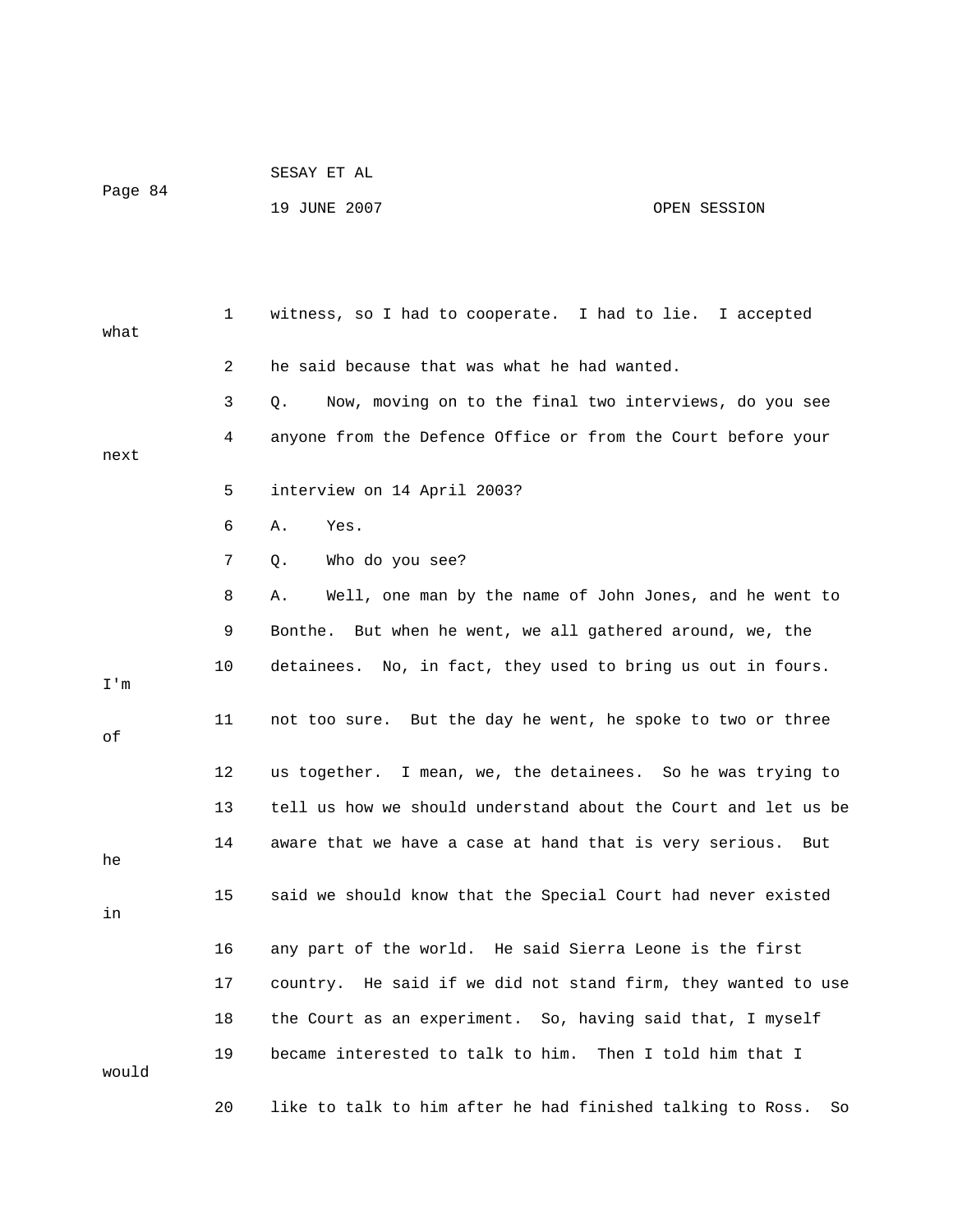| transpired  | 21 | when he went to my cell, I explained to him all that          |
|-------------|----|---------------------------------------------------------------|
| Alan        | 22 | between the Prosecutor and myself, Morissette, John Berry,    |
|             | 23 | White and myself. And I continued to explain to him about the |
| not         | 24 | time they had promised to take me out of the cells but I did  |
| witness?"   | 25 | see them. He said -- he said, "You mean you are their         |
|             | 26 | I said, "Yes, that was what they told me. That was what       |
| transpired. | 27 | Morissette and Alan White told me." So that was what          |
|             | 28 | Were you interviewed on 14 April?<br>Q.                       |
|             | 29 | Yes. They came with me to town on 14 April.<br>Α.             |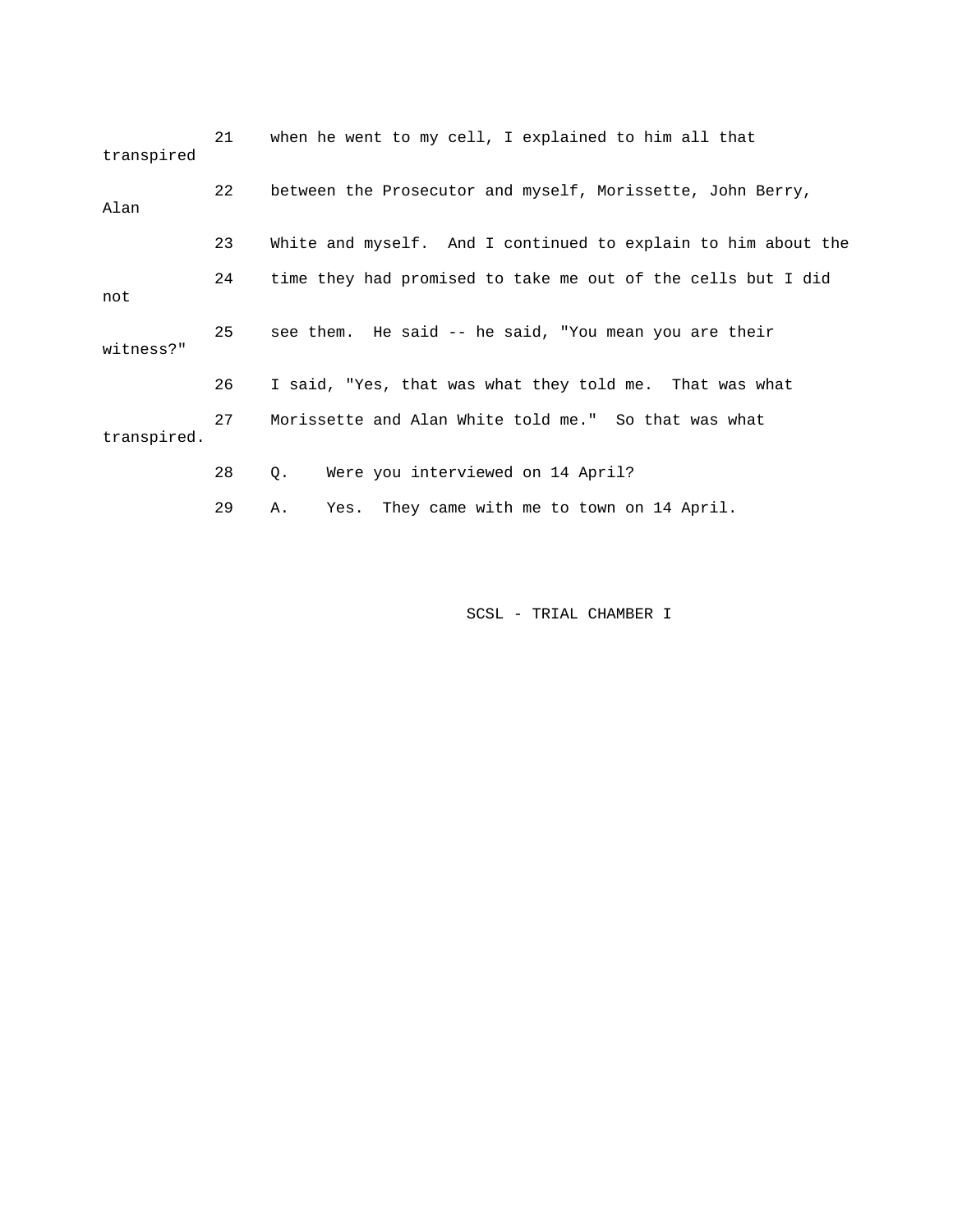| Page 85 |                | 19 JUNE 2007                                                   | OPEN SESSION |
|---------|----------------|----------------------------------------------------------------|--------------|
|         |                |                                                                |              |
|         | $\mathbf{1}$   | Who was there when you were there, at Scan office?<br>Q.       |              |
|         | $\overline{2}$ | Well, John Berry and Morissette would come every morning<br>Α. |              |
| there.  | 3              | that I was brought. But when -- that morning he was not        |              |
|         | 4              | When he came, he greeted me. I was blindfolded.                |              |
|         | 5              | Who greeted you?<br>О.                                         |              |
|         | 6              | Morissette. Because normally when they bring you out in<br>Α.  |              |
| you     | 7              | the morning, they will come and say, "Good morning. How do     |              |
| Then    | 8              | do today?" But that morning he just said, "Issa, morning."     |              |
| came,   | 9              | he went out of the room and later he came in and, when he      |              |

|  | he was vexed. He was vexed, saying that -- why I should tell |  |  |
|--|--------------------------------------------------------------|--|--|
|  | John Jones what transpired between I and them. He was angry. |  |  |

|  | hit the table. He was walking around the room. |
|--|------------------------------------------------|
|--|------------------------------------------------|

# 13 Q. Can I just pause there. Try to tell us in the words you 14 remember him using, what he said.

 15 A. I want my Honours to excuse me for the words. He said, 16 "Issa, this is not John Jones's fucking business. He had no 17 fucking business in your case." He said -- he was just crazy. 18 In fact, the case is not his business. He blasted John Jones's

 19 name. He said I had no right to tell John Jones what transpired

20 between I and them.

He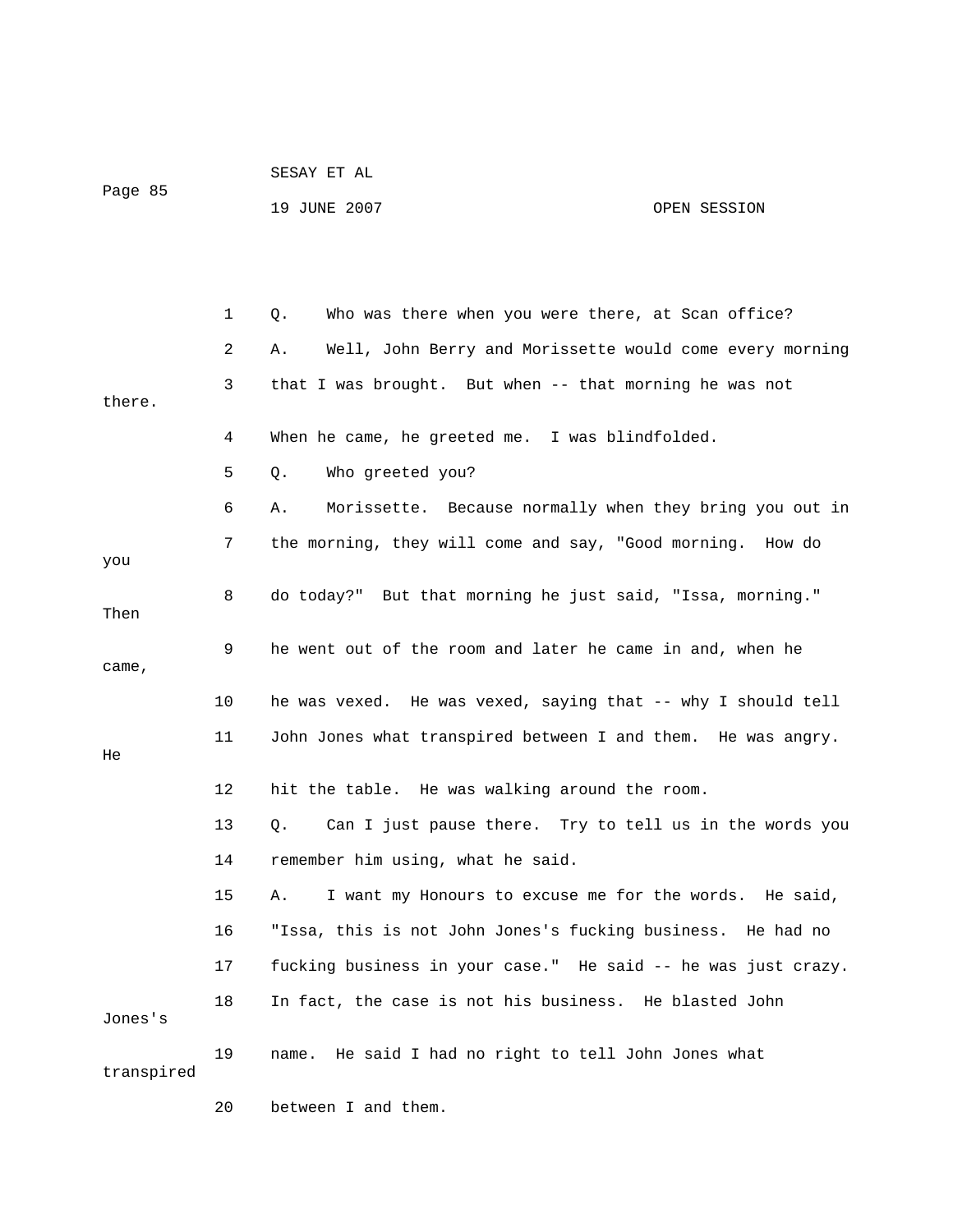|         | 21 | What was your reaction to that?<br>Q.                         |
|---------|----|---------------------------------------------------------------|
|         | 22 | Well, the man who said he was going to free me, and now<br>Α. |
| because | 23 | he's angry, so I was a little confused. So I was panic        |
| are     | 24 | he was using words that, if that was what will continue, they |
| John    | 25 | going to drop me as a witness. I was not supposed to tell     |
|         | 26 | Jones what transpired between I and them.                     |
|         | 27 | $So --$<br>О.                                                 |
| He      | 28 | So. He went out and came back. He came with a paper.<br>Α.    |
|         | 29 | said I should read it and signed.                             |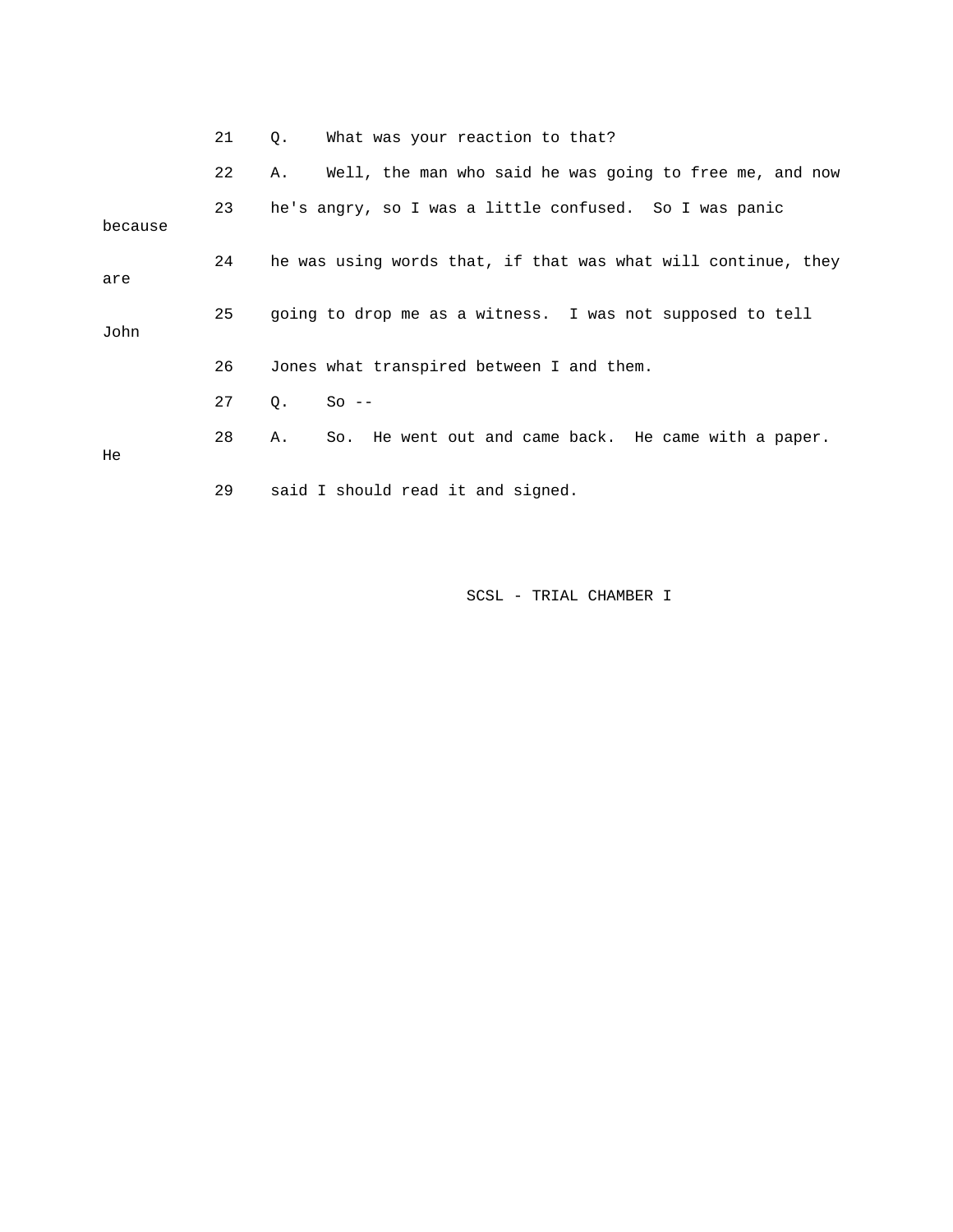| Page 86     |              | 19 JUNE 2007                                                 | OPEN SESSION |
|-------------|--------------|--------------------------------------------------------------|--------------|
|             |              |                                                              |              |
|             | $\mathbf{1}$ | Do you remember the questions?<br>Q.                         |              |
| answer      | 2            | The questions, he had already told me how to<br>Yes.<br>Α.   |              |
|             | 3            | them.<br>And some were -- I answered them.                   |              |
|             | 4            | Could I have, please, Mr Sesay -- could learned Court<br>Q.  |              |
|             | 5            | Management please pass Mr Sesay Exhibit E and, I think, G.   |              |
|             | 6            | Please.                                                      |              |
|             | 7            | I have G right but -- sorry, it's my<br>MR JORDASH:          |              |
|             | 8            | note-taking. The specific rights entitlement for 14 April.   |              |
| Ε.          | 9            | Could somebody assist in giving me the exhibit number? D --  |              |
|             | 10           | Yes, please. Exhibit E. Thank you very much.                 |              |
|             | 11           | Please have a look at the specific rights document for<br>Q. |              |
|             | 12           | 14 April. Could I just ask you about questions 7 and 8?      |              |
| you         | 13           | "7.<br>Q. Do you want us to tell the duty counsel that       |              |
|             | 14           | are talking and collaborating with us every time we          |              |
|             | 15           | interview you?"                                              |              |
|             | 16           | Yes."<br>"A.                                                 |              |
|             | 17           | And then:                                                    |              |
| counsel     | 18           | "8. Q. Do you want us to give notice to your duty            |              |
| collaborate | 19           | of all future interviews if you still want to                |              |
|             | 20           | with us?                                                     |              |
|             | 21           | $No.$ "<br>Α.                                                |              |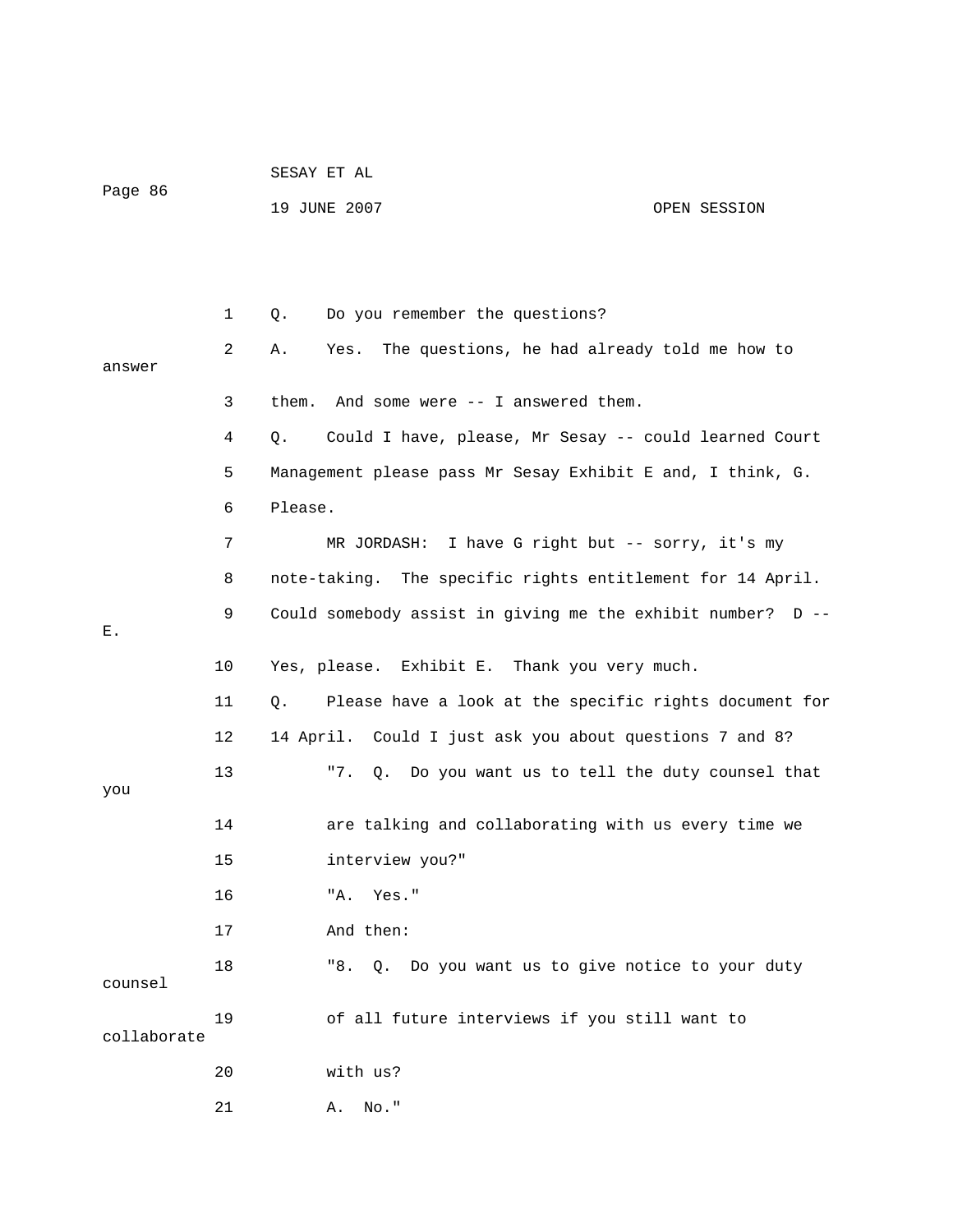| explain | 22 | Can you explain? If you can't, you can't. Can you              |
|---------|----|----------------------------------------------------------------|
|         | 23 | why you answered in the way you did: Yes to 7 and no to 8?     |
|         | 24 | Well, this time I had started observing that they were<br>Α.   |
|         | 25 | playing game on me and I also started playing round.           |
|         | 26 | In what way?<br>0.                                             |
|         | 27 | Well, the way he was angry because John Jones knew about<br>Α. |
| went    | 28 | what transpired between us. He was angry and, in fact, he      |
|         | 29 | out of the room.                                               |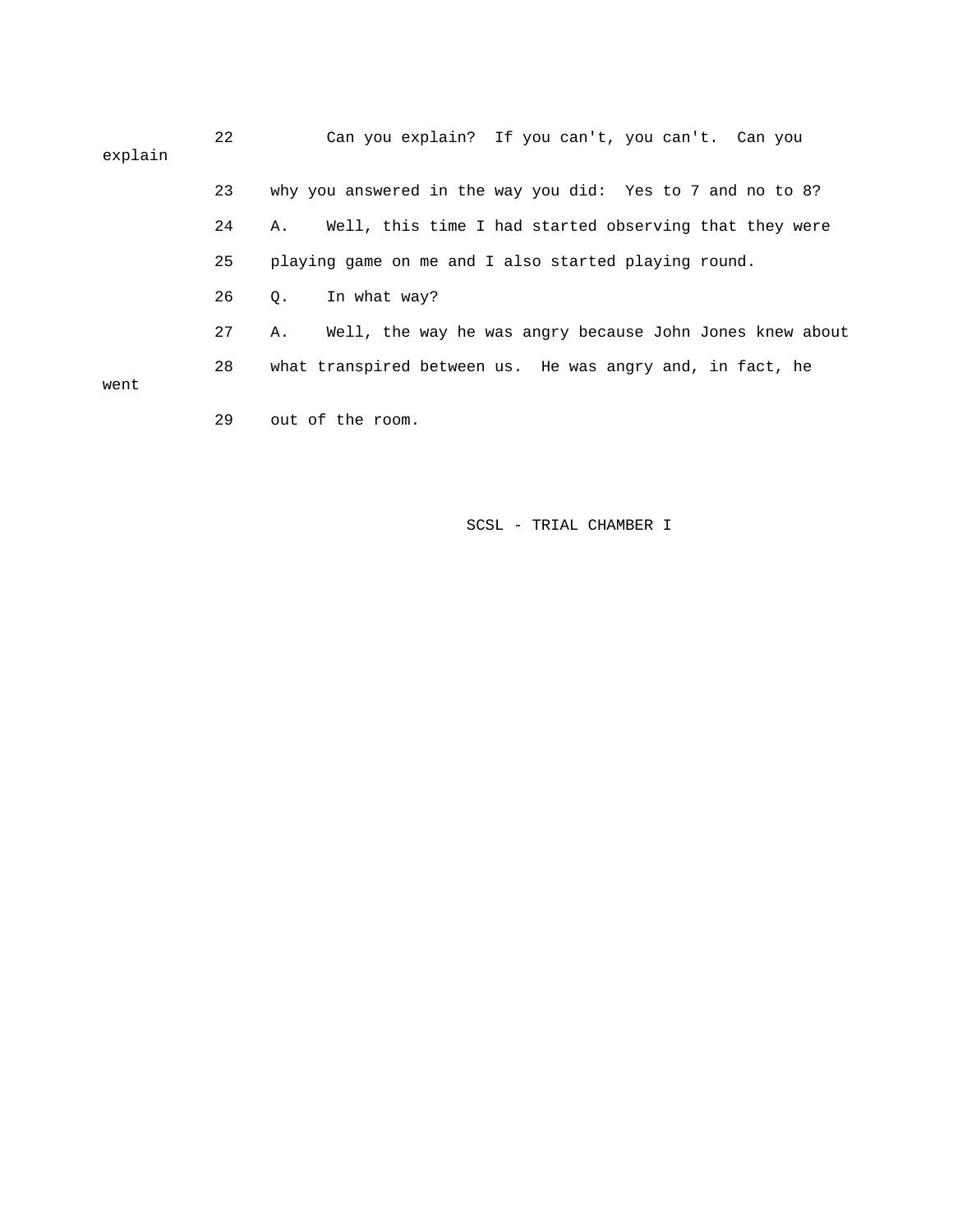| Page 87 | SESAY ET AL  |              |
|---------|--------------|--------------|
|         | 19 JUNE 2007 | OPEN SESSION |

| to         | 1              | Okay. So let me just ask you this: Why did you agree<br>Q.       |
|------------|----------------|------------------------------------------------------------------|
|            | $\overline{2}$ | be interviewed that day?                                         |
| was        | 3              | Well, because Morissette said if I did not accept, he<br>Α.      |
| said       | 4              | sorry, they were not going to use me as a witness. And he        |
| will       | 5              | if I said I will go through the case, let me realise that I      |
|            | 6              | be in detention between six, seven years. But if I continued     |
| be         | 7              | talking to them, that will be around weeks or a month. I will    |
| detention. | 8              | released and, as I will be a witness, I will not be in           |
|            | 9              | I will not be detained.                                          |
|            | 10             | So what did you say about six or seven years?<br>Q.              |
| I          | 11             | He said if I refused to be with them as a witness,<br>Α.<br>Yes. |
|            | 12             | should realise that before I went through the case, it will be   |
|            | 13             | between six to seven years in prison. But if I accept to work    |
| in         | 14             | with them as a witness, then I will spend only weeks or months   |
|            | 15             | Then I'll be released.<br>detention.                             |
| before     | 16             | What did you mean by it will be six or seven years<br>Q.         |
|            | 17             | you go through the case? What does that mean?                    |
|            | 18             | That one, what he was trying to tell me, six to seven<br>Α.      |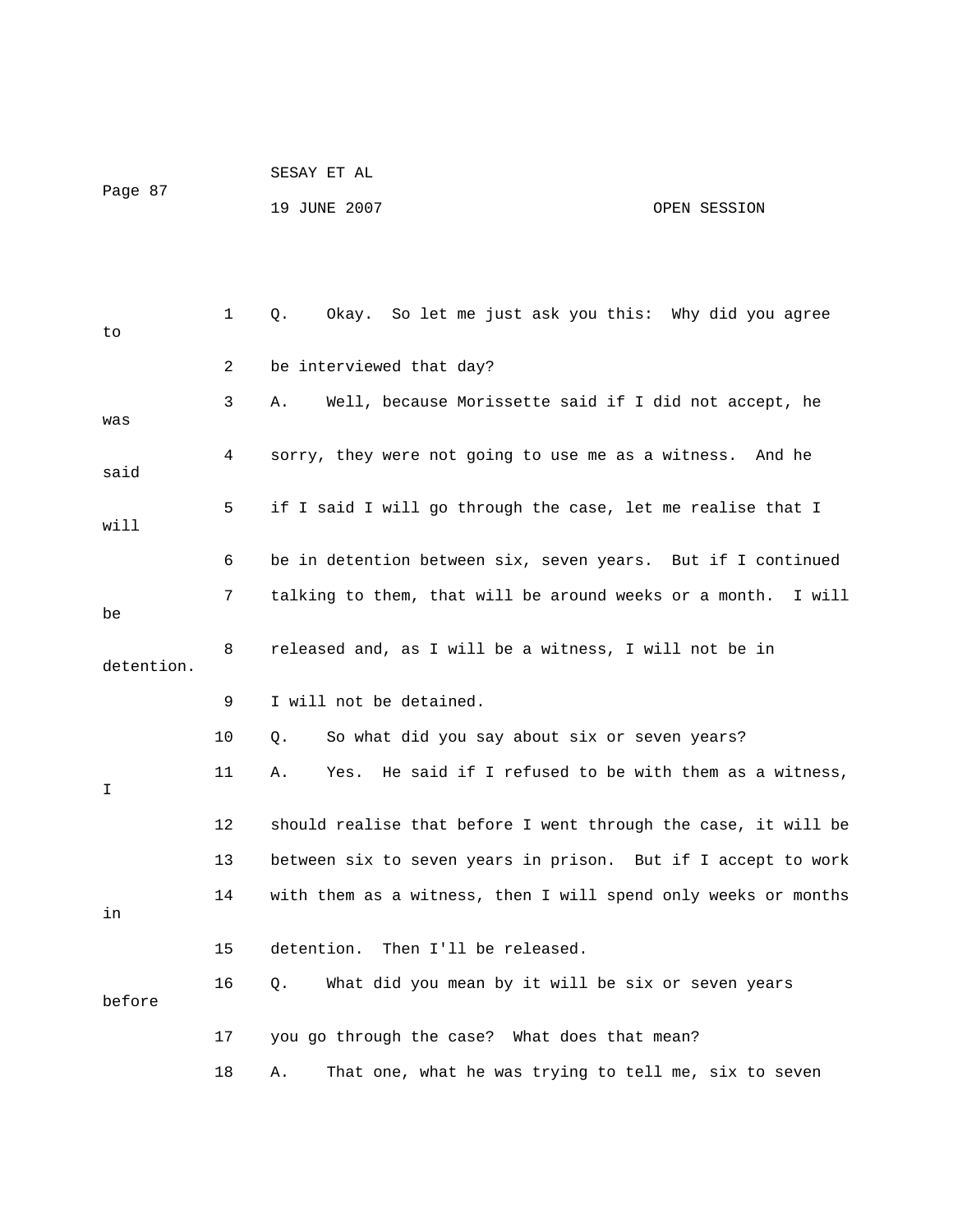| That   | 19 | years, that is the Court procedure, before final judgment.       |
|--------|----|------------------------------------------------------------------|
|        | 20 | was what he was trying to tell me.                               |
|        | 21 | On that day, did he say anything about a lawyer or duty<br>О.    |
|        | 22 | counsel?                                                         |
| not    | 23 | Well, it was the duty counsel that he said -- that was<br>Α.     |
| that   | 24 | my lawyer. He said the duty counsel was not my lawyer.<br>So     |
|        | 25 | was why I thought the duty counsel was my lawyer, that I will    |
| my     | 26 | have my confidence based on them. But he said they were not      |
|        | 27 | lawyers.                                                         |
| April, | 28 | Now, turning to the specific rights document for 15<br>$\circ$ . |
| when   | 29 | Exhibit G, tell us what happened on 15 April? What happened      |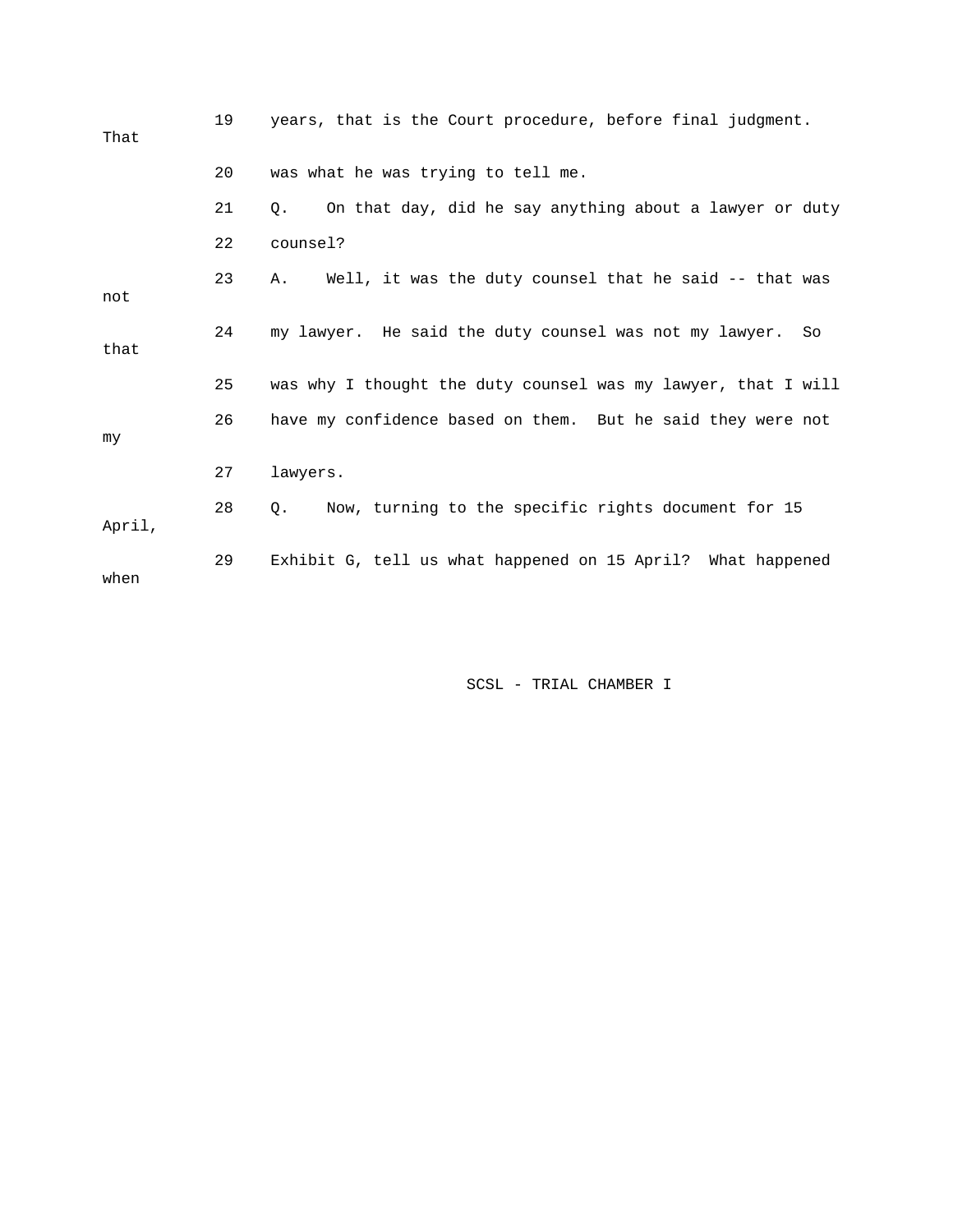|            |    | SESAY ET AL                                                   |                                     |
|------------|----|---------------------------------------------------------------|-------------------------------------|
| Page 88    |    | 19 JUNE 2007                                                  | OPEN SESSION                        |
|            |    |                                                               |                                     |
|            |    |                                                               |                                     |
|            | 1  | you arrived at Scan Drive?                                    |                                     |
|            | 2  | What's the date now, Mr Jordash?<br>JUDGE BOUTET:             |                                     |
|            | 3  | MR JORDASH: 15 April, Your Honour, 2003.                      |                                     |
|            | 4  | THE WITNESS:<br>Yeah.                                         | That day, when I was brought in the |
|            | 5  | morning, it was the same procedure. I was blindfolded.        | Then                                |
| back       | 6  | Morissette came and greeted me. And he said he would come     |                                     |
|            | 7  | later so that we can complete what we've started. So when the |                                     |
|            | 8  | interview started, he came back.                              |                                     |
|            | 9  | MR JORDASH:                                                   |                                     |
|            | 10 | But what happened when he came back?<br>Q.                    |                                     |
| The        | 11 | Well, he said I should answer to these two questions.<br>Α.   |                                     |
| left       | 12 | way I answered, I had to change. This he told me before he    |                                     |
| questions, | 13 | and when he returned, he said the way I answered the          |                                     |
|            | 14 | it indicated that I am not willing to cooperate to serve as a |                                     |
|            | 15 | witness.                                                      |                                     |
|            | 16 | Sorry, what do you mean by --<br>Q.                           |                                     |
|            | 17 | And I said "okay."<br>Α.                                      |                                     |
|            | 18 | So why did you speak on that day?<br>Q.<br>Okay.              |                                     |
| wanted     | 19 | Well, the way Morissette was speaking as if they had<br>Α.    |                                     |
| prison.    | 20 | to free me and, if I said no, it means I want to stay in      |                                     |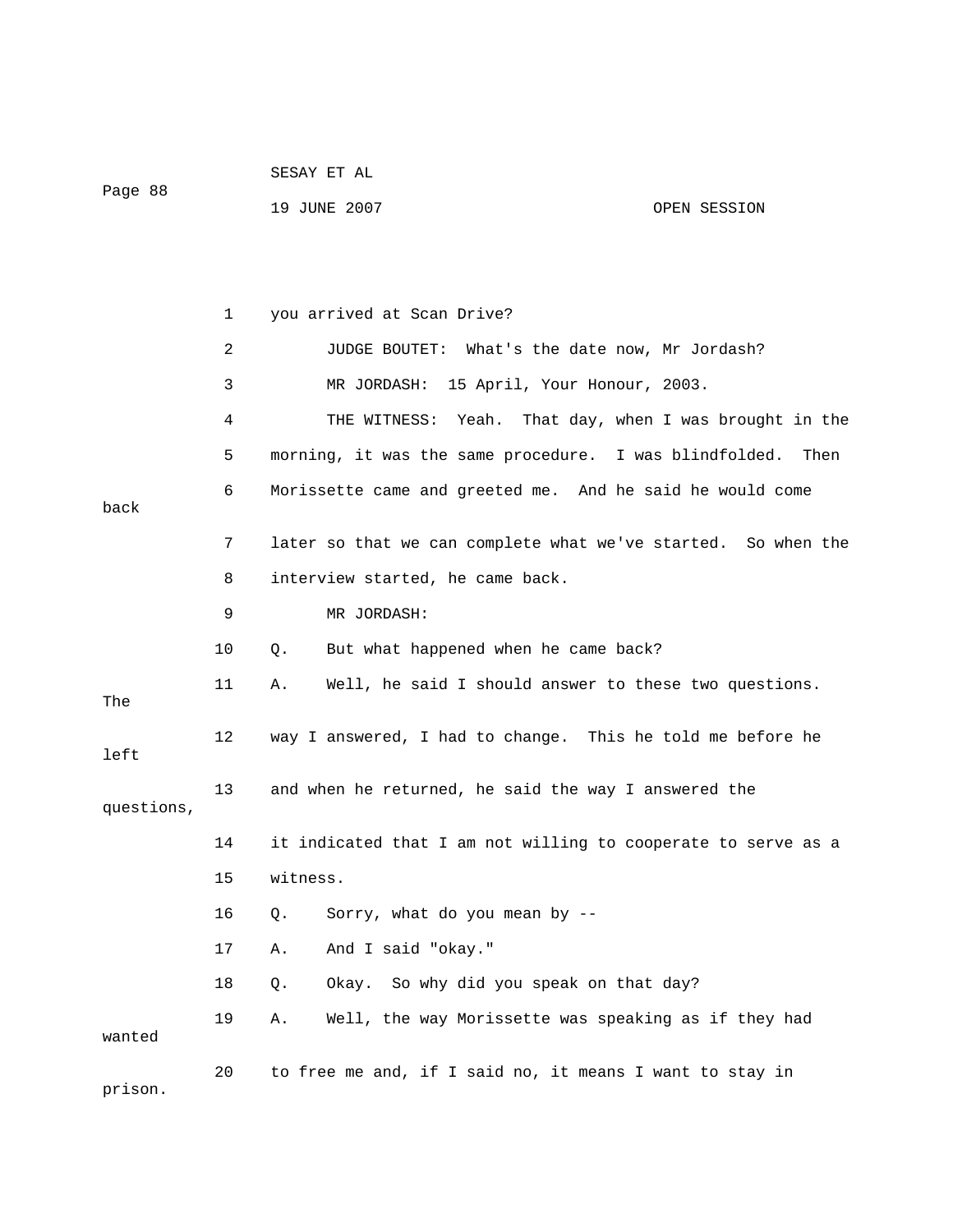|      | 21 | But if I don't want any case, and I was not going to stay in   |
|------|----|----------------------------------------------------------------|
|      | 22 | jail.                                                          |
|      | 23 | Now, after this interview, did you have any contact with<br>Q. |
|      | 24 | the Prosecution investigators?                                 |
|      | 25 | Α.<br>Yes.                                                     |
|      | 26 | When was that?<br>0.                                           |
| That | 27 | One time after this interview, they went to Bonthe.<br>Α.      |
|      | 28 | morning, John Anthony told me to prepare to come to Freetown.  |

29 Then, later, I was handcuffed. But, this day, I was not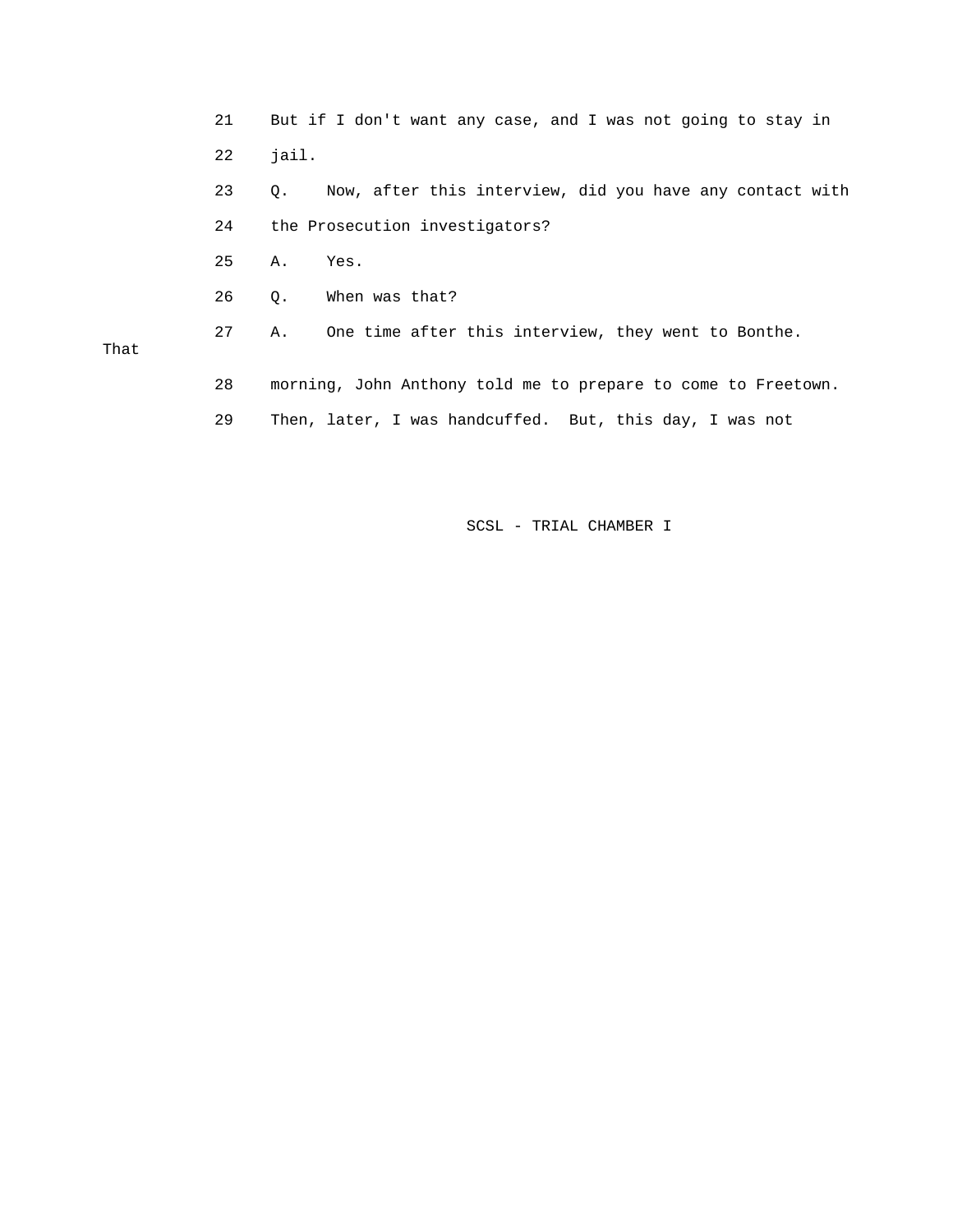| Page 89 | SESAY ET AL  |              |
|---------|--------------|--------------|
|         | 19 JUNE 2007 | OPEN SESSION |

 1 blindfolded. We came to the helipad. Then they brought me to 2 Freetown. Then they brought me to the container room. 3 Morissette told me that, "Today you are going to visit your wife. 4 You and your wife are going to meet. That is why we brought 5 you." Not too long, they brought my wife and child, in the same 6 container room. We were there up to 1.00 and they brought lunch. 7 So we were there up to 2.00, 3.00. In fact, that day I was not 8 handcuffed. They boarded the vehicle -- I and my wife. We 9 drove, we went to the helipad. So whilst I was on-boarding the 10 helicopter, they took the woman where she was, and they took me 11 back to Bonthe. So the other time, Morissette called through the 12 detention phone in Bonthe and Morissette spoke to me. He greeted 13 me. He said, "Issa, how are you feeling?" I said, "You, you 14 are," -- "you have been lying to me, all that you've said. I 15 have not seen anything." He said, "No, the day has come." He 16 said, "Dr Alan White would like to talk to you." Then Alan White 17 told me -- he greeted me. He said, "Issa, now we are ready to 18 drop the indictment against you but we want you as a witness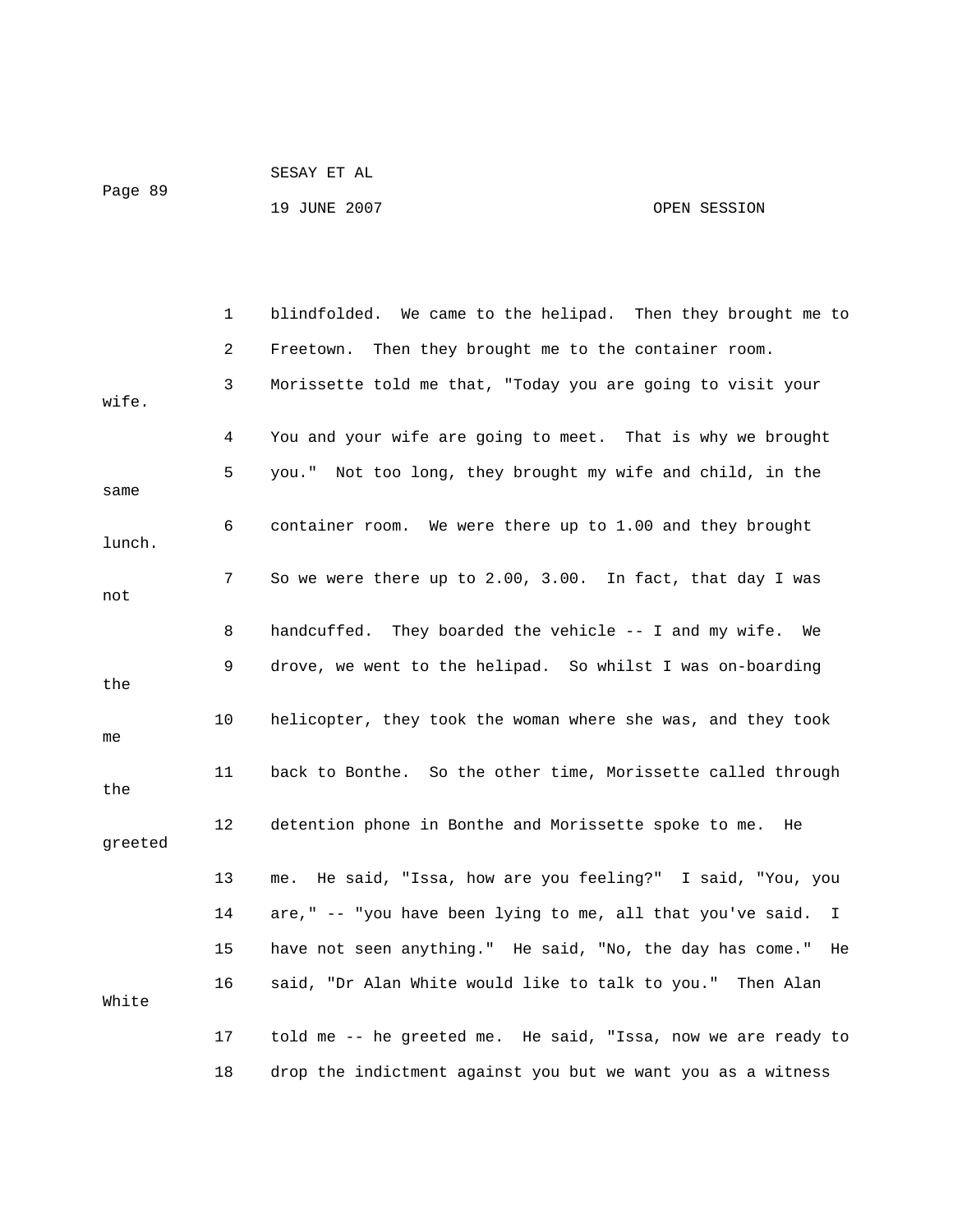| fooling       | 19 | against Charles Taylor." Then I said, "So you have been       |
|---------------|----|---------------------------------------------------------------|
|               | 20 | me all along and you want to continue? Now I've got a lawyer. |
|               | 21 | I've got a Canadian lady and a Canadian man. They're in       |
|               | 22 | Freetown. Mr Williams, and the woman's name, Alexandra. They  |
|               | 23 | are in Freetown. Talk to them. Alan White, go and talk to     |
| I             | 24 | them." Then Alan White said he would not talk to them unless  |
|               | 25 | accept. If I accept, then he will go ahead and talk to my     |
| have          | 26 | lawyers. Then I said, "All that you've been telling me, I     |
| unless        | 27 | not seen anything, so I will not continue talking to you      |
| conversation. | 28 | my lawyers are involved." Since then, they cut off            |
|               | 29 | They never spoke to me again until when I was brought in      |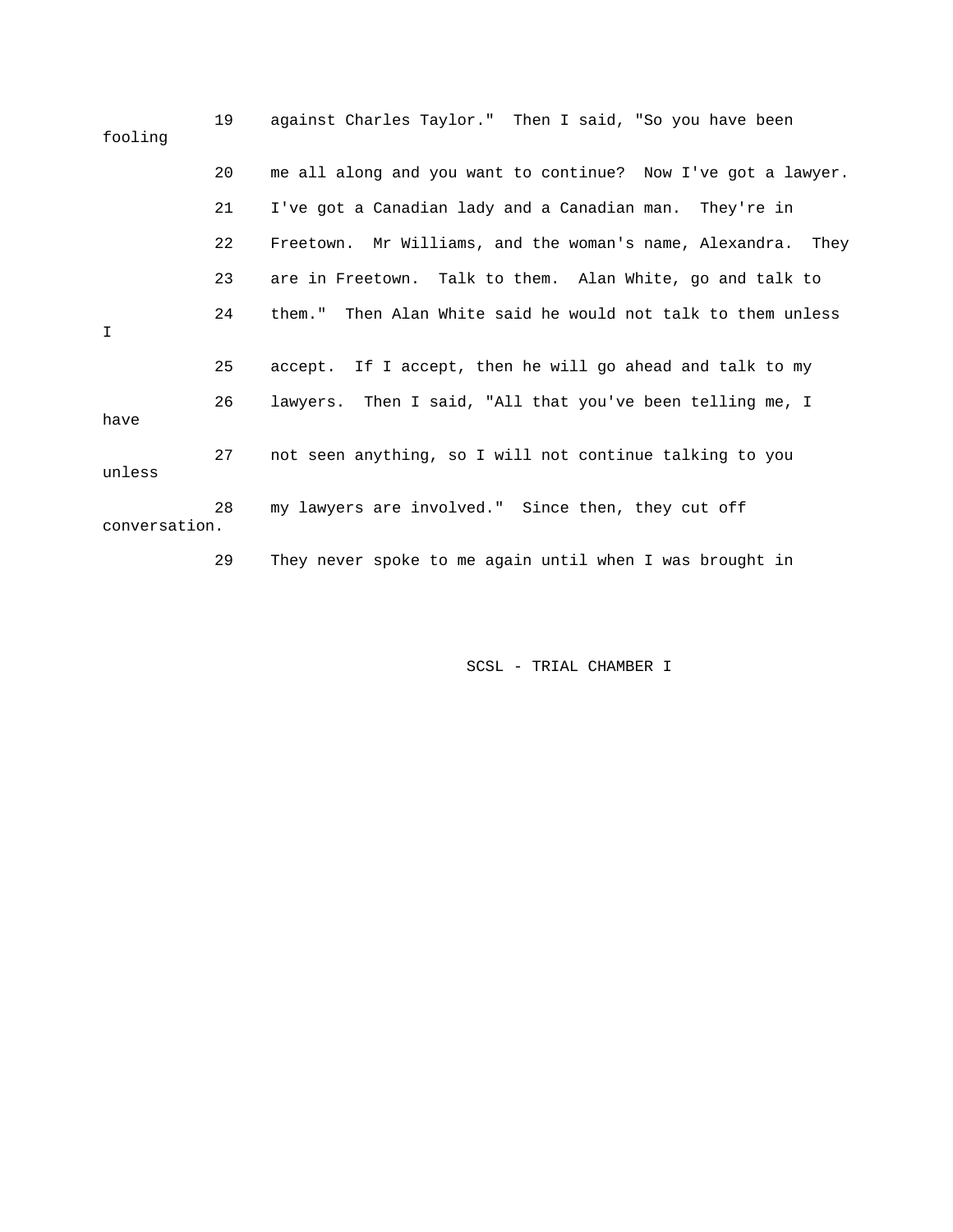|         | SESAY ET AL  |              |  |
|---------|--------------|--------------|--|
| Page 90 | 19 JUNE 2007 | OPEN SESSION |  |
|         |              |              |  |

|          | 1  | detention here. My wife will come to visit me.<br>That was the     |
|----------|----|--------------------------------------------------------------------|
|          | 2  | time John Berry spoke to her at the gate. He told her to talk      |
| said,    | 3  | with me so that I'll cooperate with them. Then the woman           |
| that     | 4  | "No, that man has lawyers already. But since it's a message        |
|          | 5  | you've given me, I will go and tell him."                          |
| when     | 6  | Let me just come back very quickly. Can you remember<br>О.         |
|          | 7  | it was that you got the Canadian lawyers?                          |
|          | 8  | I think it was around May.<br>Α.                                   |
|          | 9  | I just want to ask you now about some of your medical<br>$\circ$ . |
|          | 10 | notes.                                                             |
| copied   | 11 | MR JORDASH: Do Your Honours have copies that were                  |
|          | 12 | and sent in a big bundle with the Canadian charter on two          |
|          | 13 | Canadian cases? At the back of that are medical notes.             |
| officers | 14 | PRESIDING JUDGE: No, I don't recall. Our legal                     |
|          | 15 | will advise us. Did we receive copies?                             |
|          | 16 | These are just excerpts from Mr Sesay's<br>MR JORDASH:             |
|          | 17 | medical notes. Obviously some of these details are personal.       |
|          | 18 | PRESIDING JUDGE: Well, it's a question of what sort of             |
|          | 19 | selective judgment you want to apply --                            |
|          | 20 | MR JORDASH:<br>Yes.                                                |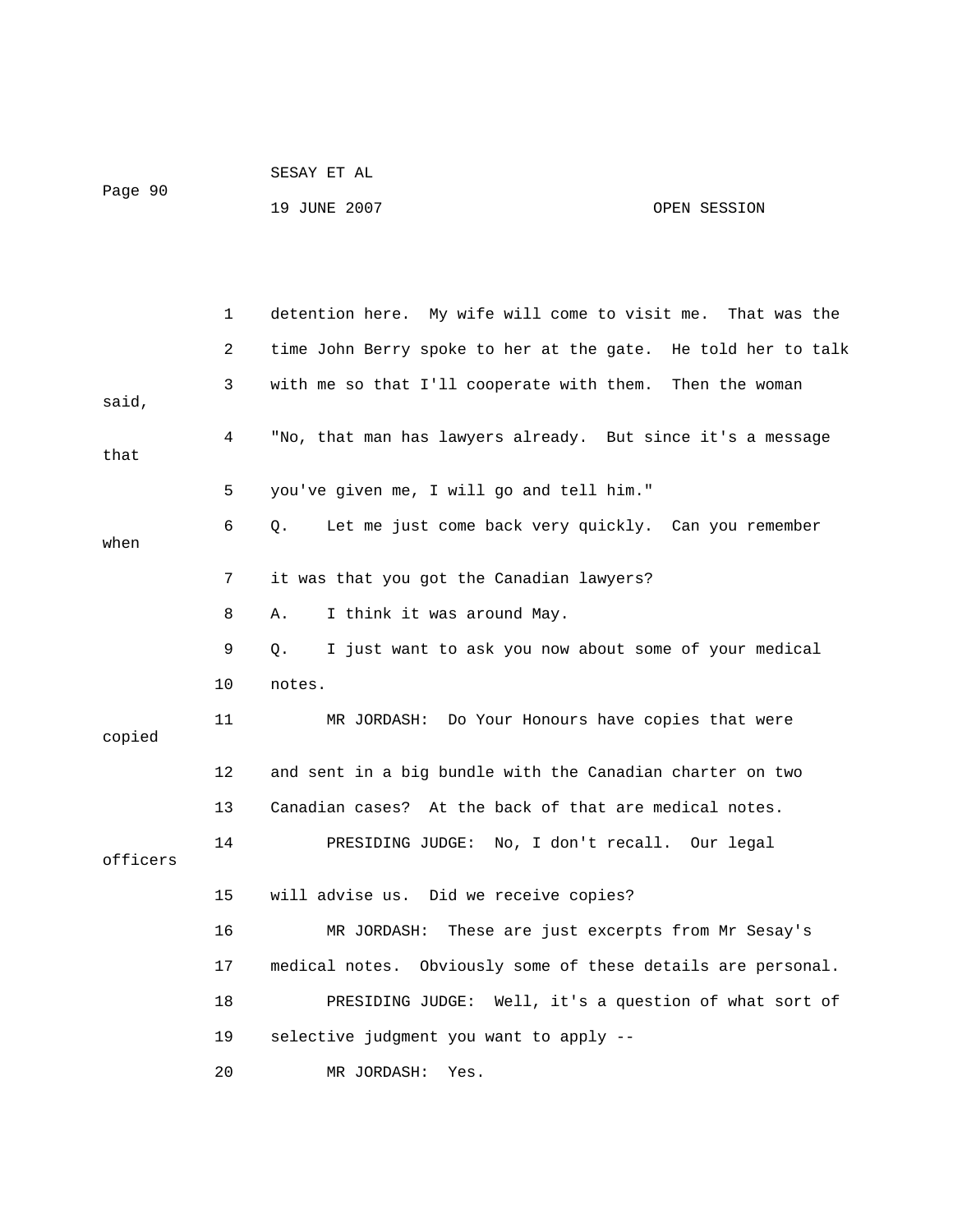21 PRESIDING JUDGE: -- in highlighting the features that 22 consider relevant for the purposes of the voir dire. 23 MR JORDASH: Certainly. What I will do is simply do my 24 best not to embarrass Mr Sesay. 25 PRESIDING JUDGE: Yes. 26 MR JORDASH: And just refer him, if I can, to specific 27 bits. 28 PRESIDING JUDGE: Because you have to make the ultimate 29 determination whether you want to exhibit the material.

### SCSL - TRIAL CHAMBER I

you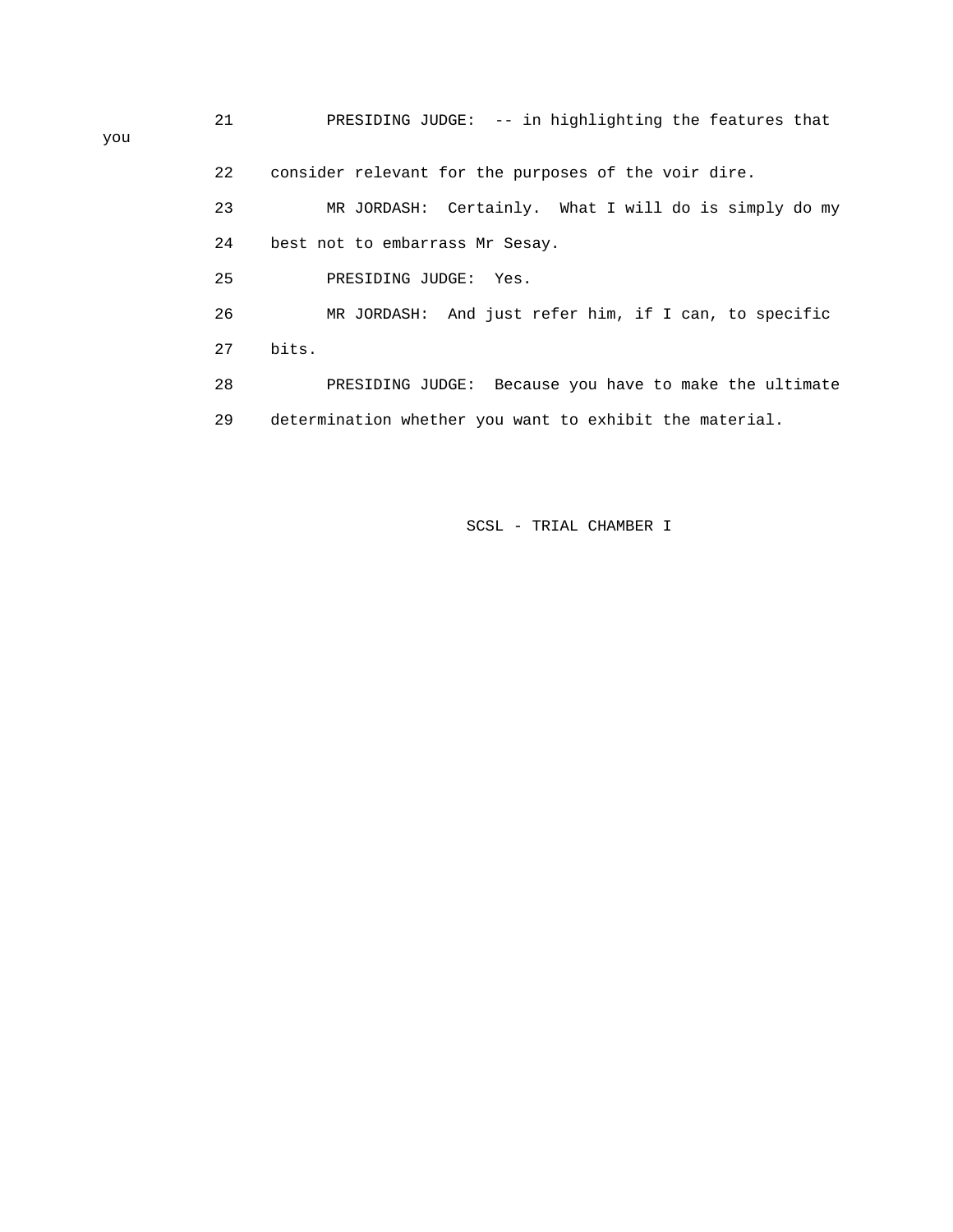| Page 91 | SESAY ET AL  |              |
|---------|--------------|--------------|
|         | 19 JUNE 2007 | OPEN SESSION |

|       | 1  | MR JORDASH: Actually, I can see Mr Sesay doesn't have a        |
|-------|----|----------------------------------------------------------------|
| the   | 2  | copy. Here is a copy. Thank you to Mr Cammegh. I'm hoping      |
|       | 3  | start for everyone, the title "Pre-placement medical           |
|       | 4  | examination." Yes.                                             |
| you   | 5  | You can see -- can you see that, Mr Sesay? Let's take<br>Q.    |
| where | 6  | straightaway to the -- can you see, halfway down the page,     |
| that? | 7  | it says, "Dental care is painful. Feels cold." Do you see      |
|       | 8  | Sorry, it's the first page which says, "Pre-placement medical  |
|       | 9  | examination." You see that? You have it?                       |
|       | 10 | Α.<br>Yes. Yes, yes.                                           |
| οf    | 11 | Date of detention, it says at the top 10 March, but date<br>Q. |
|       | 12 | examination, 11 March. It says there, halfway down the page,   |
|       | 13 | "Dental care is very pain" -- something -- "painful. Feels     |
|       | 14 | cold." Just quickly, what was the situation that you felt on   |
|       | 15 | that day in terms of your teeth?                               |
|       | 16 | Yes. My tooth was aching. I was feeling pain and I was<br>Α.   |
|       | 17 | also having cold.                                              |
|       | 18 | Further down the page, "General appearance: Depressed."<br>Q.  |
|       | 19 | What were you feeling, concerning your mood? Do you see that?  |
|       | 20 | The doctor or whoever wrote this said: "Depressed."            |
|       | 21 | Yes.<br>That was true.<br>Α.                                   |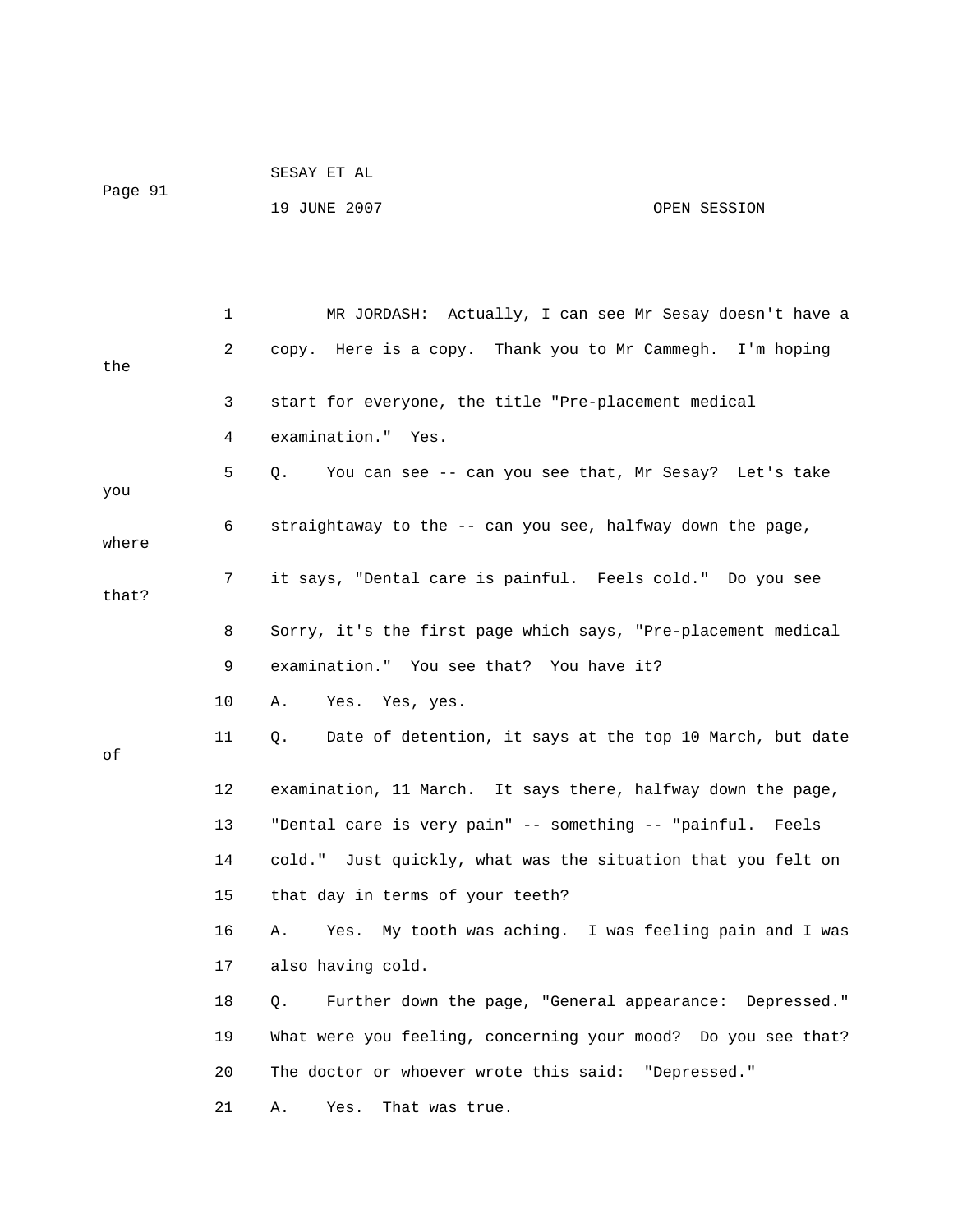|      | 22 | Okay. Just go over the page, please.<br>О.                  |
|------|----|-------------------------------------------------------------|
| that | 23 | JUDGE BOUTET: It may not -- before you turn over, on        |
|      | 24 | first page, it seems to indicate, on the first part, the -- |
|      | 25 | before physical examination, "Are you being treated?"       |
|      | 26 | MR JORDASH: Sorry, yes. Thank you.                          |
| to   | 27 | JUDGE BOUTET: "For any condition now," it would appear      |
|      | 28 | be "malaria," and something, "last month." "Do you consider |
|      | 29 | yourself to be in good health?" "No."                       |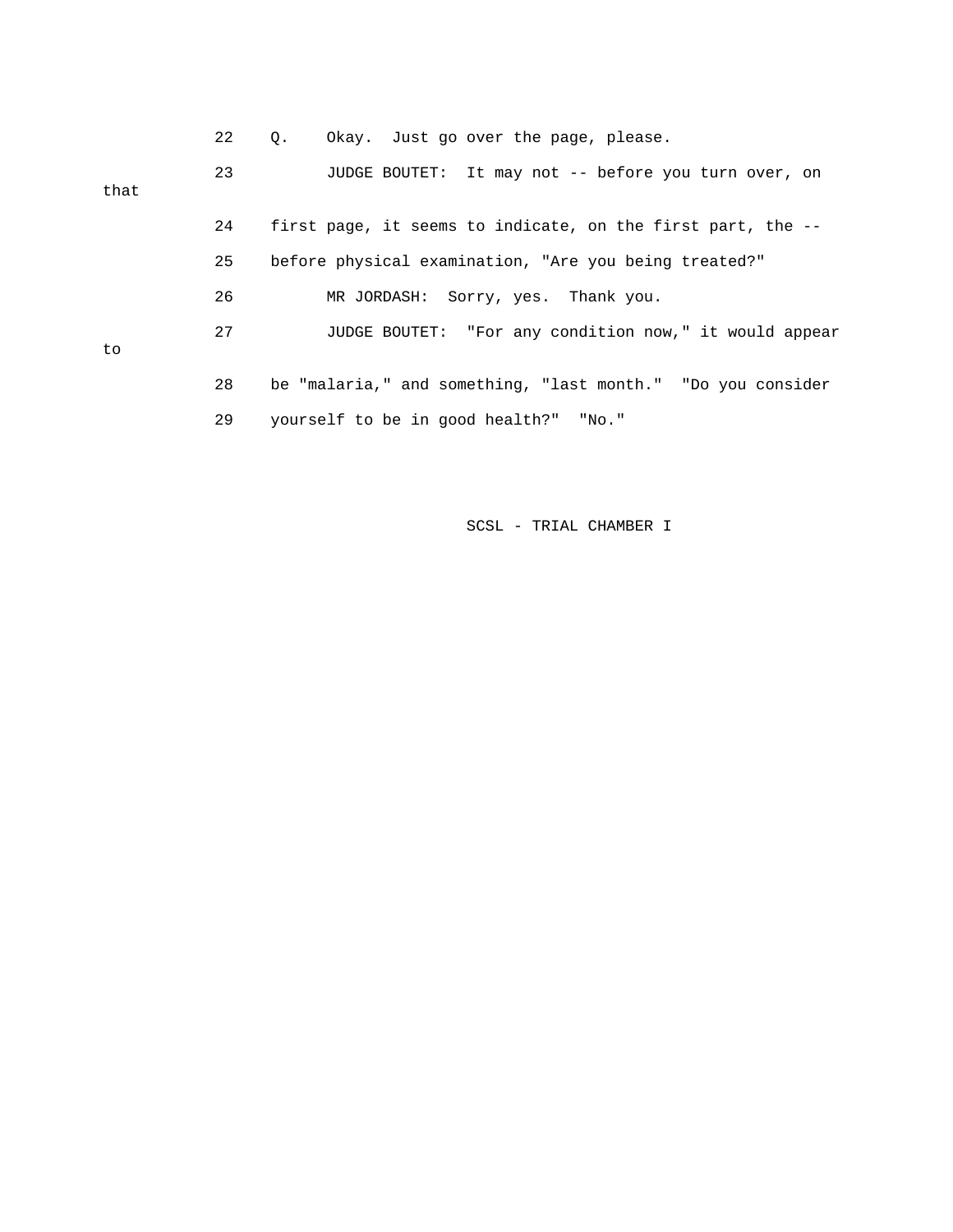Page 92

19 JUNE 2007 OPEN SESSION

 1 MR JORDASH: Yes. 2 JUDGE BOUTET: I'm not sure what comes after malaria, 3 what's there. I'm not sure if it's last month or -- 4 PRESIDING JUDGE: It's abdominal pain. 5 JUDGE BOUTET: Yes. 6 MR JORDASH: Let me clarify that. 7 Q. Mr Sesay, you can see there: "Are you being treated for 8 any condition now?" "Malaria and abdominal pain last month." 9 What was the situation in terms of malaria and abdominal pain? 10 A. Yes, I had malaria and pain. 11 Q. When did you have malaria? This is in the -- this date of 12 examination is 11 March. When did you have malaria? 13 A. I had malaria before I was arrested. I was under malaria 14 treatment before my arrest. 15 Q. And how did you feel at the time of your arrest concerning 16 malaria? 17 A. Yes, I was not well. I was not feeling good. I had 18 malaria. 19 Q. Abdominal pain; what was this concerning? 20 A. Yes. I usually experience abdominal pains. I had an 21 operation before, so I normally experience pain. 22 Q. Go over the page, please, if you would, to the second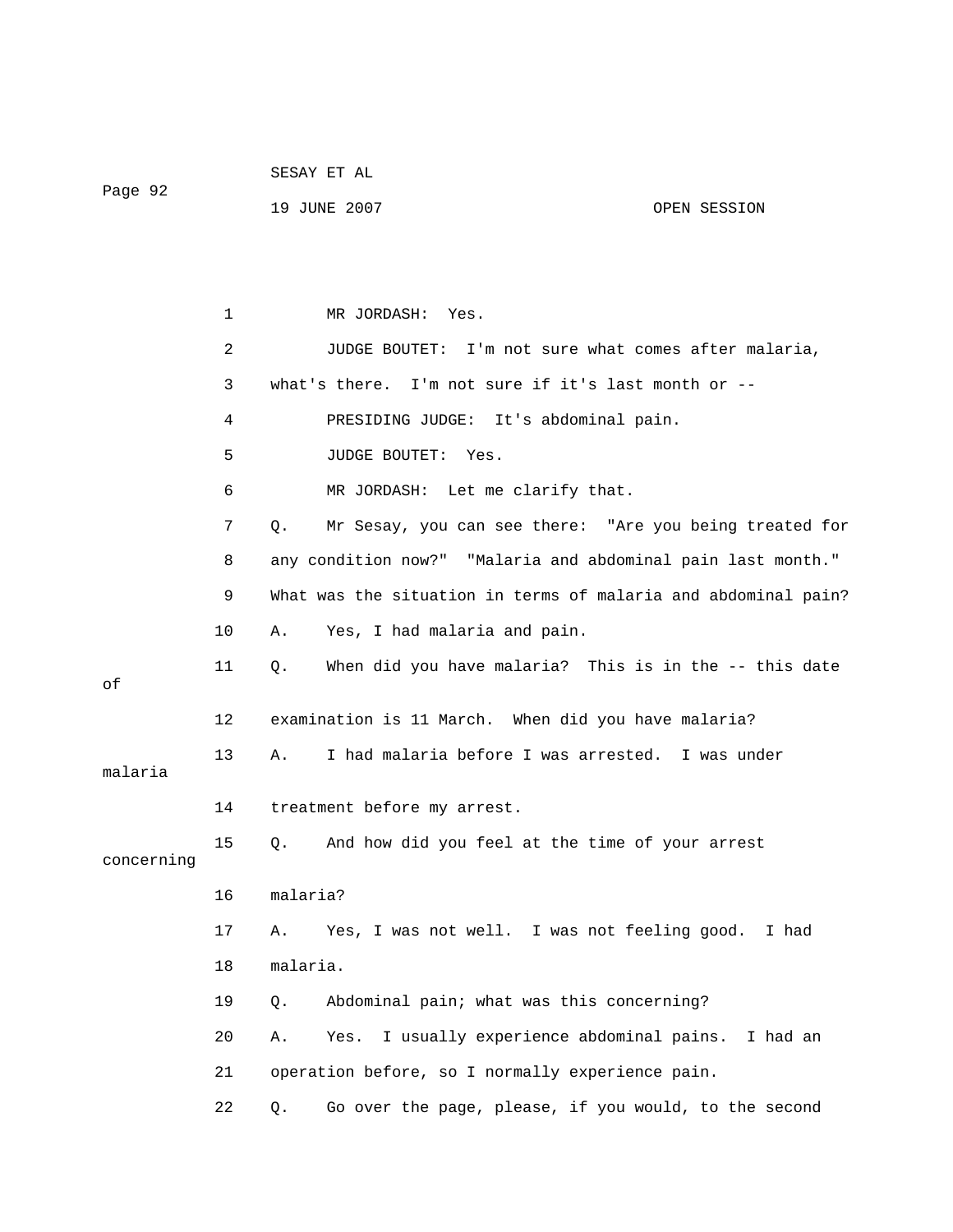23 title, "Mental state. Appearance: Anxious. Depressed. Tears." 24 THE INTERPRETER: Your Honours, can counsel please go over 25 the question? 26 PRESIDING JUDGE: Counsel, take the advice. 27 MR JORDASH: 28 Q. Mr Sesay, can you see there "Mental state?" It's the

29 fourth line down. Do you see the description of you is: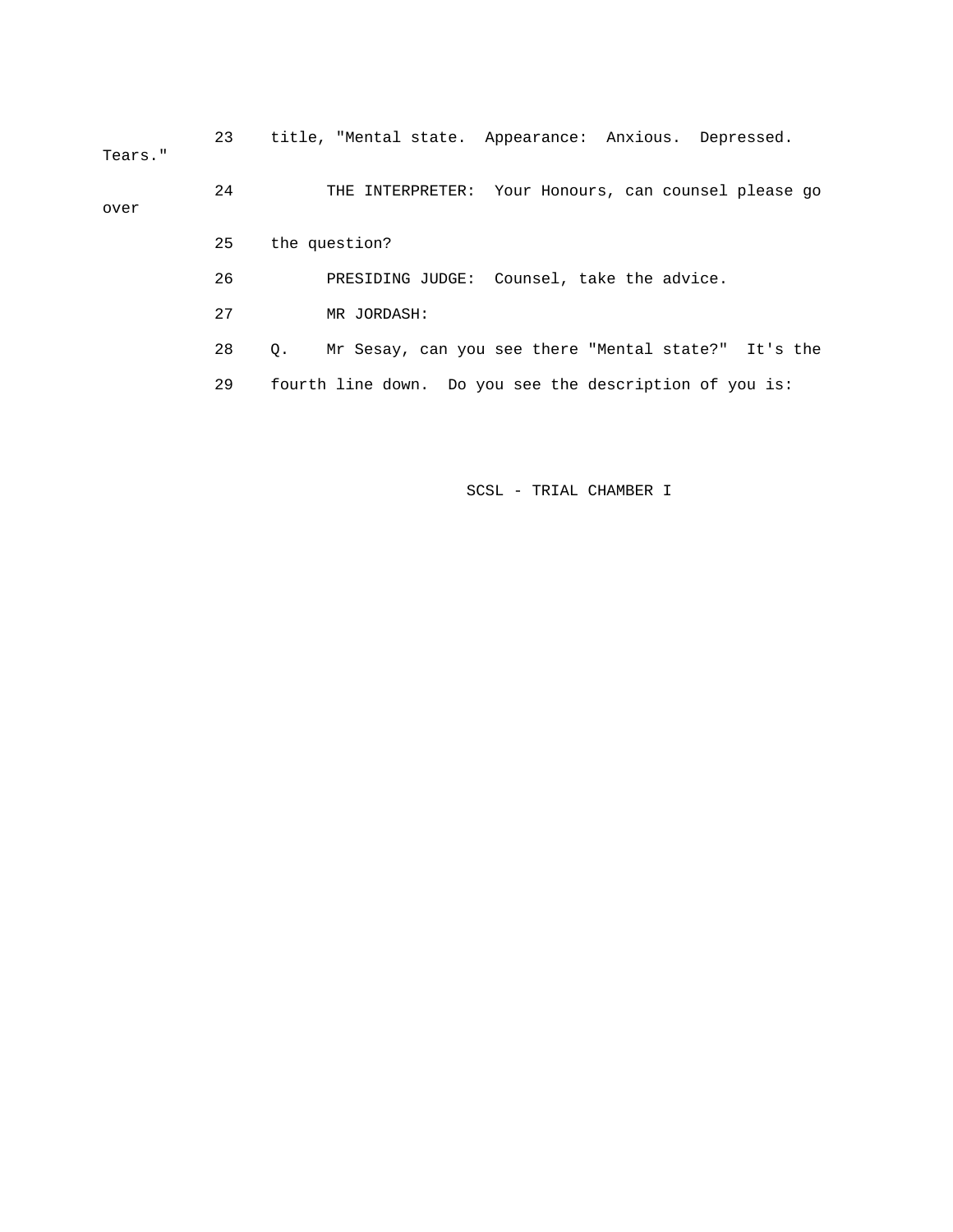| Page 93   |                | SESAY ET AL                                                    |              |  |
|-----------|----------------|----------------------------------------------------------------|--------------|--|
|           |                | 19 JUNE 2007                                                   | OPEN SESSION |  |
|           |                |                                                                |              |  |
|           |                |                                                                |              |  |
|           | 1              | "Anxious. Depressed. Tears." How were you feeling then,        |              |  |
|           | $\overline{2}$ | Mr Sesay?                                                      |              |  |
|           | 3              | I was depressed. It was visible.<br>Α.                         |              |  |
|           | 4              | Now, over the page, please. Can you see there, 13 March<br>Q.  |              |  |
|           | 5              | 2003? And I won't read it out, but can you see it says,        |              |  |
|           | 6              | "Interviewed. Drug notice," or something, "Not his." And       |              |  |
| then      |                |                                                                |              |  |
|           | 7              | there's, "And frequent stools." Do you see that?               |              |  |
|           | 8              | Yes.<br>Α.                                                     |              |  |
| and       | 9              | And then there's a reference to how many, "Yesterday,"<br>Q.   |              |  |
| happening | 10             | then reference to, "Specks of blood today." What was           |              |  |
|           | 11             | there, on 13 March?                                            |              |  |
| abdominal | 12             | Well, I had dysentery and frequent stools. I had<br>А.         |              |  |
|           | 13             | pains.                                                         |              |  |
|           | 14             | If you go down the page, 14 March 2003. There you have<br>Q.   |              |  |
| March?    | 15             | got -- it says, "Dysentery." What were you feeling on 14       |              |  |
|           | 16             | I said, I had dysentery and my stomach was griping and I<br>Α. |              |  |
|           | 17             | was experiencing abdominal pains.                              |              |  |
| it        | 18             | And then down the page it's -- the date is cut off but<br>Q.   |              |  |
| March,    | 19             | looks as though it's the date of possibly -- well, on 14       |              |  |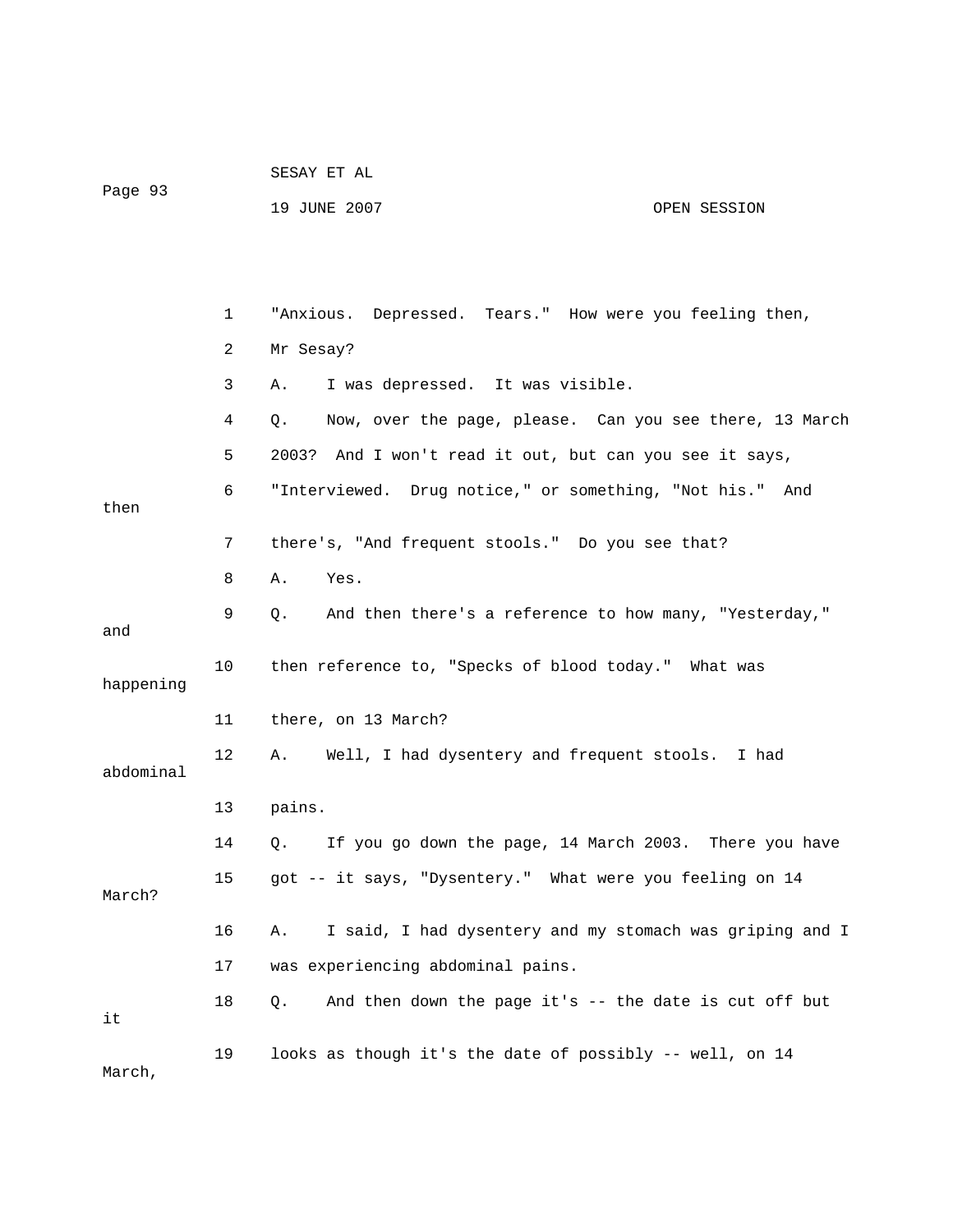| the  | 20 | you see the doctor; you said you had dysentery. Did you see    |
|------|----|----------------------------------------------------------------|
|      | 21 | doctor the next day?                                           |
|      | 22 | The other day, it was after court that I saw the doctor.<br>Α. |
|      | 23 | So that's on the 15th?<br>Q.                                   |
|      | 24 | Yeah.<br>Α.                                                    |
| Went | 25 | "Persistent bloody diarrhoea, all night and morning.<br>Q.     |
|      | 26 | for initial appearance in court. Wanting to give him his       |
|      | 27 | medication. 1.45 p.m. returned angry." Do you recall how you   |
|      | 28 | felt concerning your bloody diarrhoea? How were you feeling?   |
| and  | 29 | Well, I was not feeling good. I was feeling depressed<br>Α.    |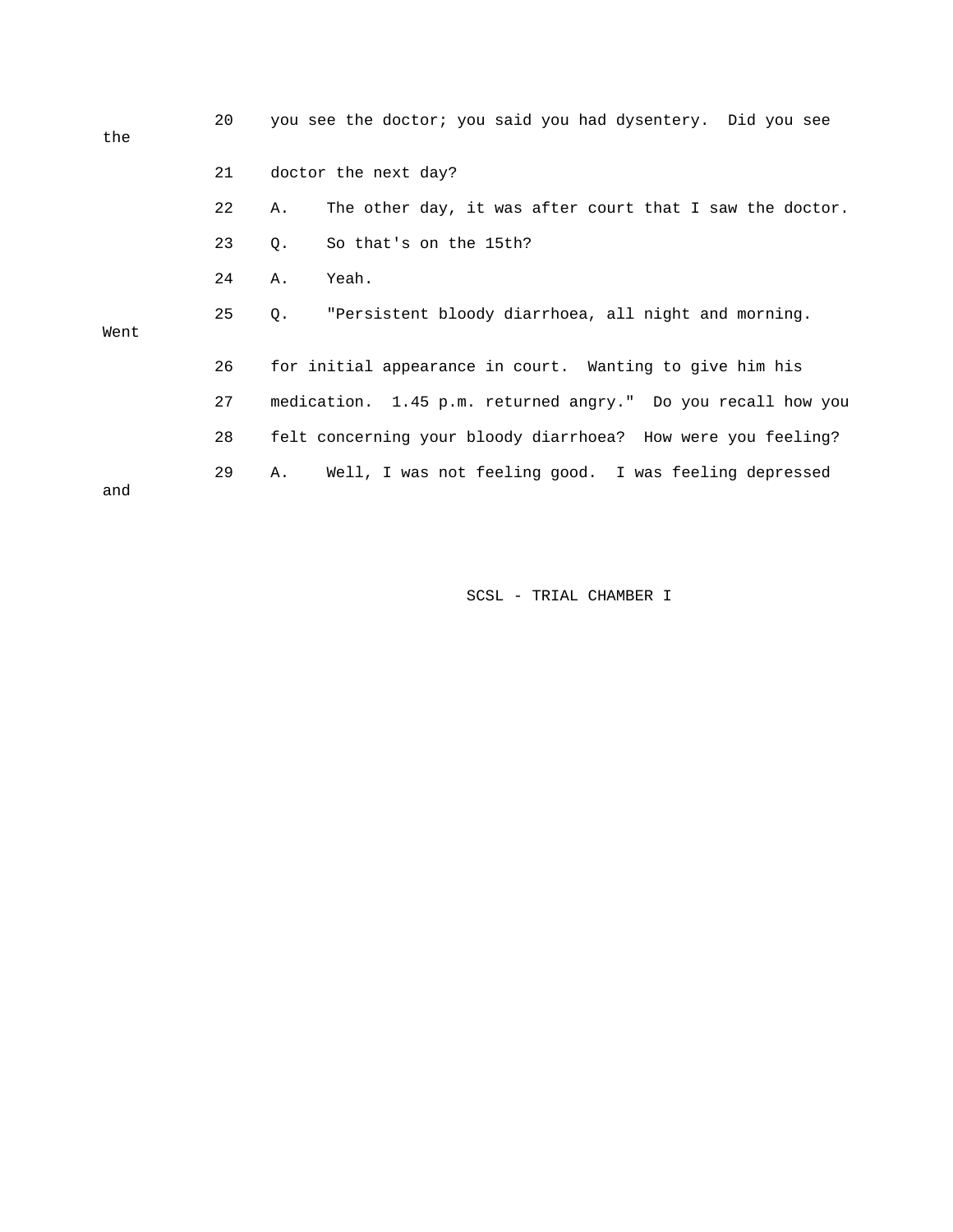|         |    | SESAY ET AL                                                   |
|---------|----|---------------------------------------------------------------|
| Page 94 |    | 19 JUNE 2007<br>OPEN SESSION                                  |
|         |    |                                                               |
|         |    |                                                               |
|         | 1  | also pains.                                                   |
|         | 2  | "Returned angry"; do you recall that? Do you recall<br>Q.     |
|         | 3  | returning angry from your first appearance?                   |
| White   | 4  | Yes.<br>The first, because I was frustrated when Alan<br>Α.   |
|         | 5  | and Morissette were telling me this and I was experiencing    |
|         | 6  | something different, so I was frustrated.                     |
|         | 7  | MR JORDASH: I'm not going to refer Your Honours to            |
|         | 8  | every --                                                      |
| wanted  | 9  | PRESIDING JUDGE: Yes, I was just asking whether you           |
|         | 10 | to go through the entire medical bulletin.                    |
| the     | 11 | MR JORDASH: No, but I'll take -- I will refer to it in        |
|         | 12 | submissions.                                                  |
|         | 13 | PRESIDING JUDGE:<br>Yes.                                      |
|         | 14 | MR JORDASH: But I want to take Mr Sesay to two more           |
|         | 15 | entries, if I may.                                            |
|         | 16 | Go through the document, Mr Sesay, to the seventh page.<br>Q. |
| and     | 17 | Top of the page there, 4th April, "Concern about his parents  |
| it      | 18 | the fact that he has not got a lawyer at present." What was   |
|         | 19 | you said to the doctor?                                       |
|         | 20 | I told the doctor that I don't have a lawyer who is<br>Α.     |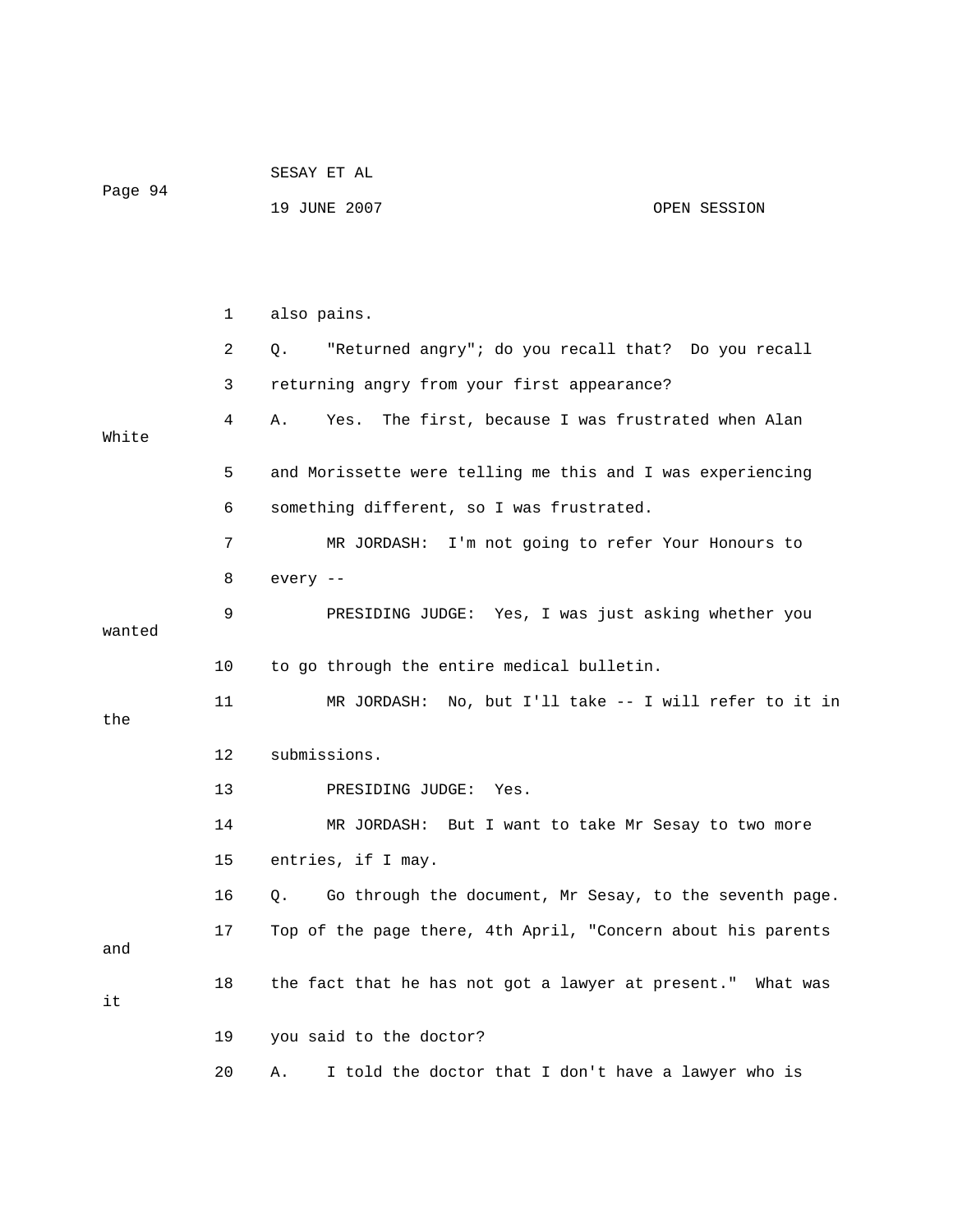| really | 21 | representing me on this matter, because at this time I was              |
|--------|----|-------------------------------------------------------------------------|
|        | 22 | confused. Yes.                                                          |
|        | 23 | And did you say anything about your parents?<br>Q.                      |
|        | 24 | JUDGE BOUTET: What is the date?                                         |
| Ι      | 25 | MR JORDASH: Sorry, 4 April. It's the seventh page in,                   |
|        | 26 | think, in the chart-like document. "Evaluation of objectives.           |
|        | 27 | Daily record of nursing care." It looks like this.                      |
| I      | 28 | Sorry, what did you say about the parents, your parents?<br>$Q_{\star}$ |
|        | 29 | missed that.                                                            |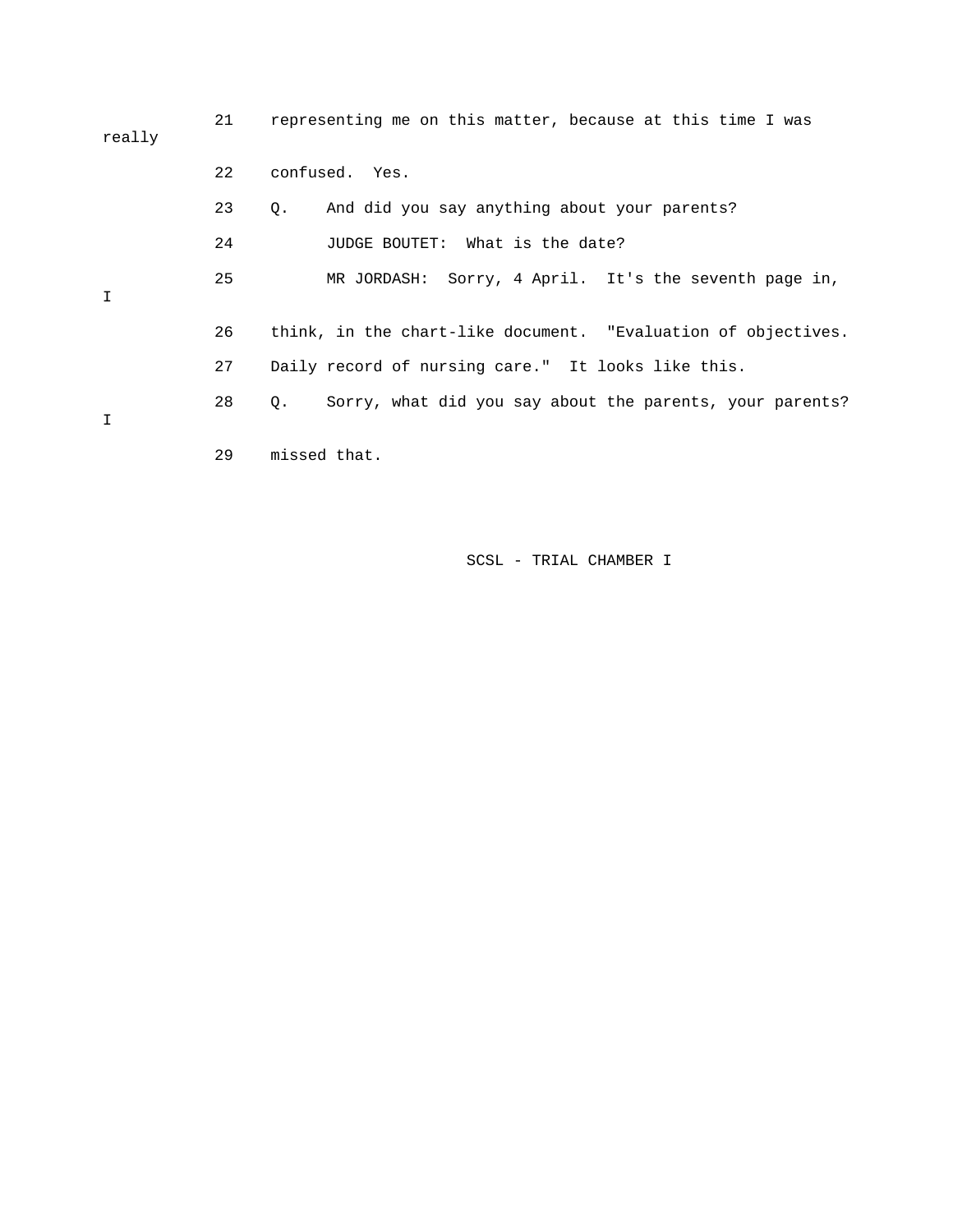| Page 95 | SESAY ET AL  |              |
|---------|--------------|--------------|
|         | 19 JUNE 2007 | OPEN SESSION |

|            | $\mathbf{1}$ | I said, I was frustrated at that time because the<br>Α.<br>Yes. |
|------------|--------------|-----------------------------------------------------------------|
| were       | 2            | people whom I first came in contact with, I never knew they     |
| the        | 3            | misleading me. I never knew they were misleading me and, at     |
| appearing  | 4            | same time I was talking to them, and, at the same time,         |
|            | 5            | in court. That was the frustration I had.                       |
| you        | 6            | Then we can see, if we go to the next page, $4/4$ . Can<br>Q.   |
| "Extremely | 7            | see the page 4 April 2003, at the bottom of the page,           |
| very       | 8            | depressed. Crying. Diazepam, 5mgs given. Reassured with         |
|            | 9            | little effect." Do you recall feeling like that on 4 April?     |
|            | 10           | Α.<br>Yes, yes.                                                 |
| go         | 11           | Now, finally, Mr Sesay, and then I've finished, I think,<br>Q.  |
| you        | 12           | to the next page. I want to read this out. 21 April. Are        |
|            | 13           | there? It's this document, the next page. 21 April. Can you     |
|            | 14           | see? Right. Perhaps the learned Court Management could give     |
|            | 15           | Mr Sesay my copy and I'll find -- I hope Your Honours have the  |
|            | 16           | page and are with me. Thank you. 21 April, "Some" --            |
|            | 17           | JUDGE BOUTET:<br>21 April?                                      |
|            | 18           | PRESIDING JUDGE:<br>That's the last entry on that page?         |
|            | 19           | MR JORDASH:<br>It's the last entry on the page.                 |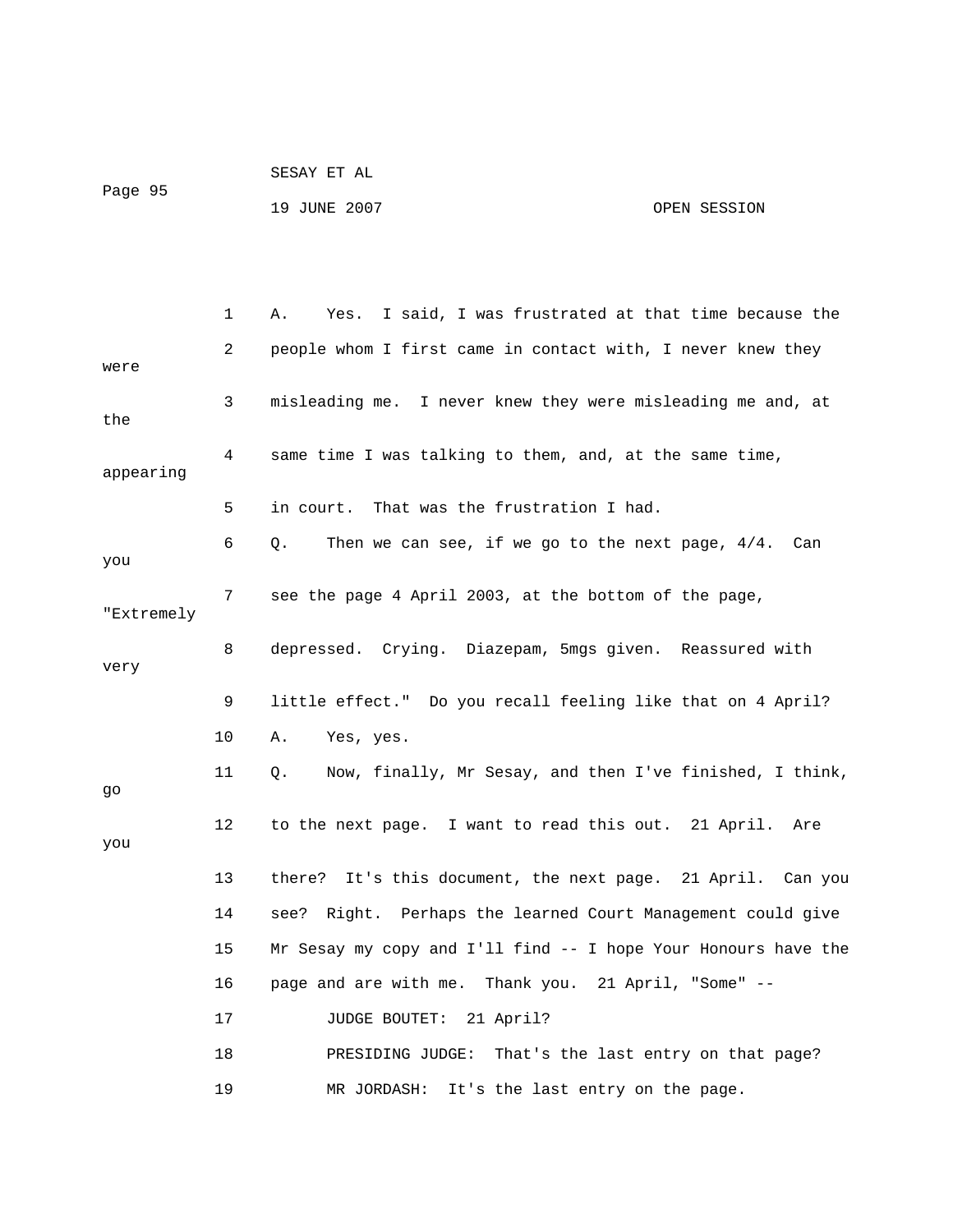| PRESIDING JUDGE:<br>"Some outburst." |  |
|--------------------------------------|--|
|--------------------------------------|--|

21 MR JORDASH: "Some outburst yesterday morning" --

22 PRESIDING JUDGE: Yes.

to

he

 23 MR JORDASH: -- "with staff. [Indiscernible] abusive 24 languages from both sides. Reassured with some effect. Issa 27 benefit of both staff, himself and other inmates. He appears 28 have a lot of problems, both psychological and physical, and 29 needs to be looked after," I think that is. And then over the 25 needs to assess by a psychiatrist. He's very confused and needs 26 to be looked after by appropriately trained personnel for the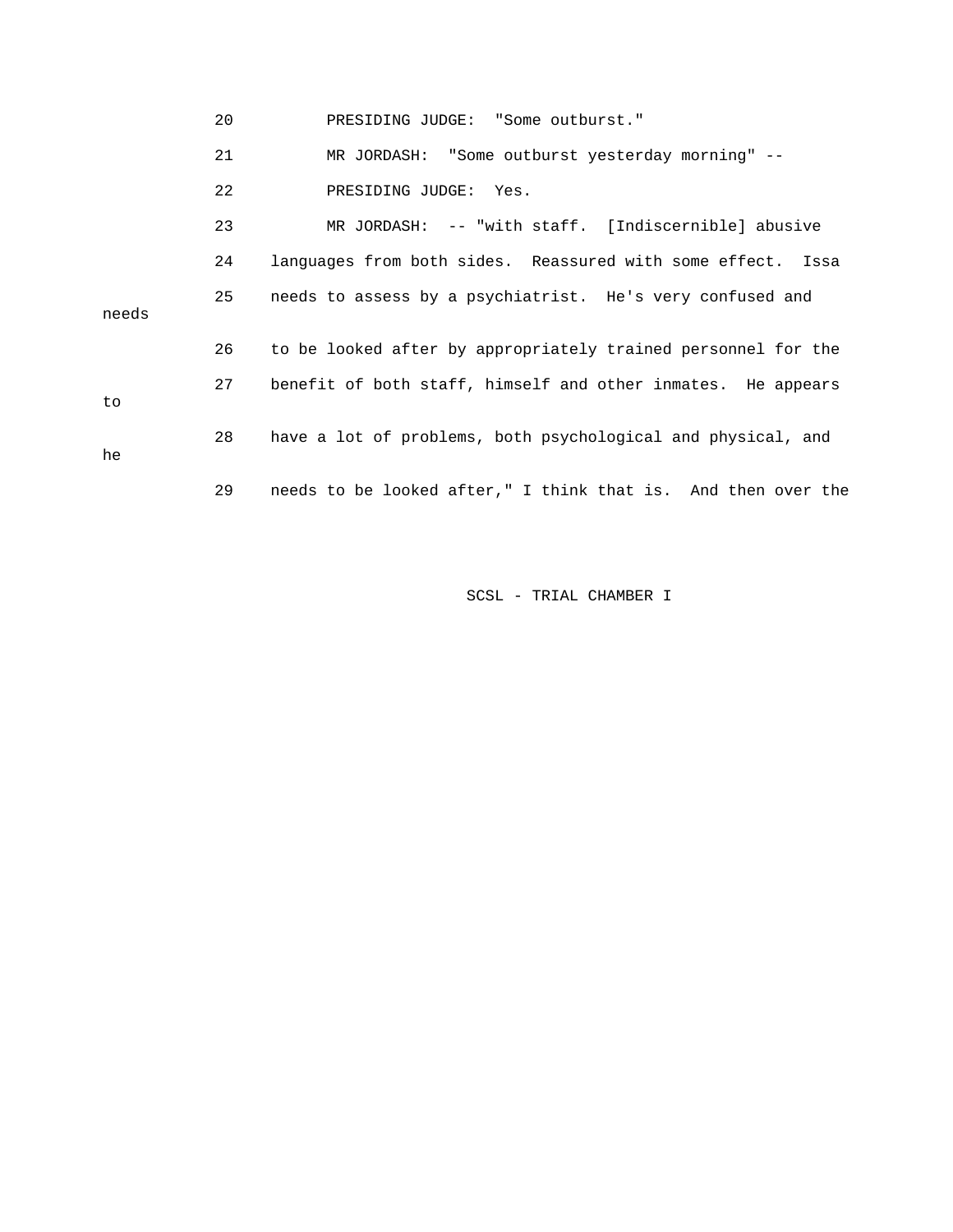|         |    | SESAY ET AL                                                           |                                       |  |
|---------|----|-----------------------------------------------------------------------|---------------------------------------|--|
| Page 96 |    | 19 JUNE 2007                                                          | OPEN SESSION                          |  |
|         |    |                                                                       |                                       |  |
|         |    |                                                                       |                                       |  |
|         | 1  | page, the first few lines are difficult to read.                      |                                       |  |
|         | 2  | PRESIDING JUDGE: It refers to insomnia or something.                  |                                       |  |
|         | 3  | MR JORDASH:<br>Yes.                                                   | Insomnia, he does not sleep at night. |  |
|         | 4  | PRESIDING JUDGE:<br>Yes.                                              |                                       |  |
|         | 5  | MR JORDASH: His tooth needs to be reviewed by the                     |                                       |  |
| doctor. |    |                                                                       |                                       |  |
| done    | 6  | Something "continue with some effect. Something needs to be           |                                       |  |
|         | 7  | to prevent further deterioration" -- "discomfort" -- "which           |                                       |  |
| could   |    |                                                                       |                                       |  |
|         | 8  | lead to" something. And then the next entry I'm particularly          |                                       |  |
| extreme | 9  | interested in. "Spoke to doctor re Issa's condition of                |                                       |  |
|         | 10 | and inappropriate thoughts and confusion and as he said needs         |                                       |  |
| to      |    |                                                                       |                                       |  |
|         | 11 | be seen by a psychiatrist and a dentist. Doctor said to start         |                                       |  |
|         | 12 | him on Chlopromazine."                                                |                                       |  |
|         | 13 | Do you remember seeing the doctor a week after your last<br>$\circ$ . |                                       |  |
|         | 14 | interview?                                                            |                                       |  |
|         | 15 | Α.<br>Yes.                                                            |                                       |  |
|         | 16 | Do you remember how you felt a week after your last<br>Q.             |                                       |  |
|         | 17 | interview?                                                            |                                       |  |
|         | 18 | Yes.<br>Α.                                                            |                                       |  |
|         | 19 | Have you anything there that you disagree with?<br>Q.                 |                                       |  |
|         | 20 | I accept all. I accept all.<br>Α.                                     |                                       |  |
|         | 21 | Finally, could I apply to exhibit these<br>MR JORDASH:                |                                       |  |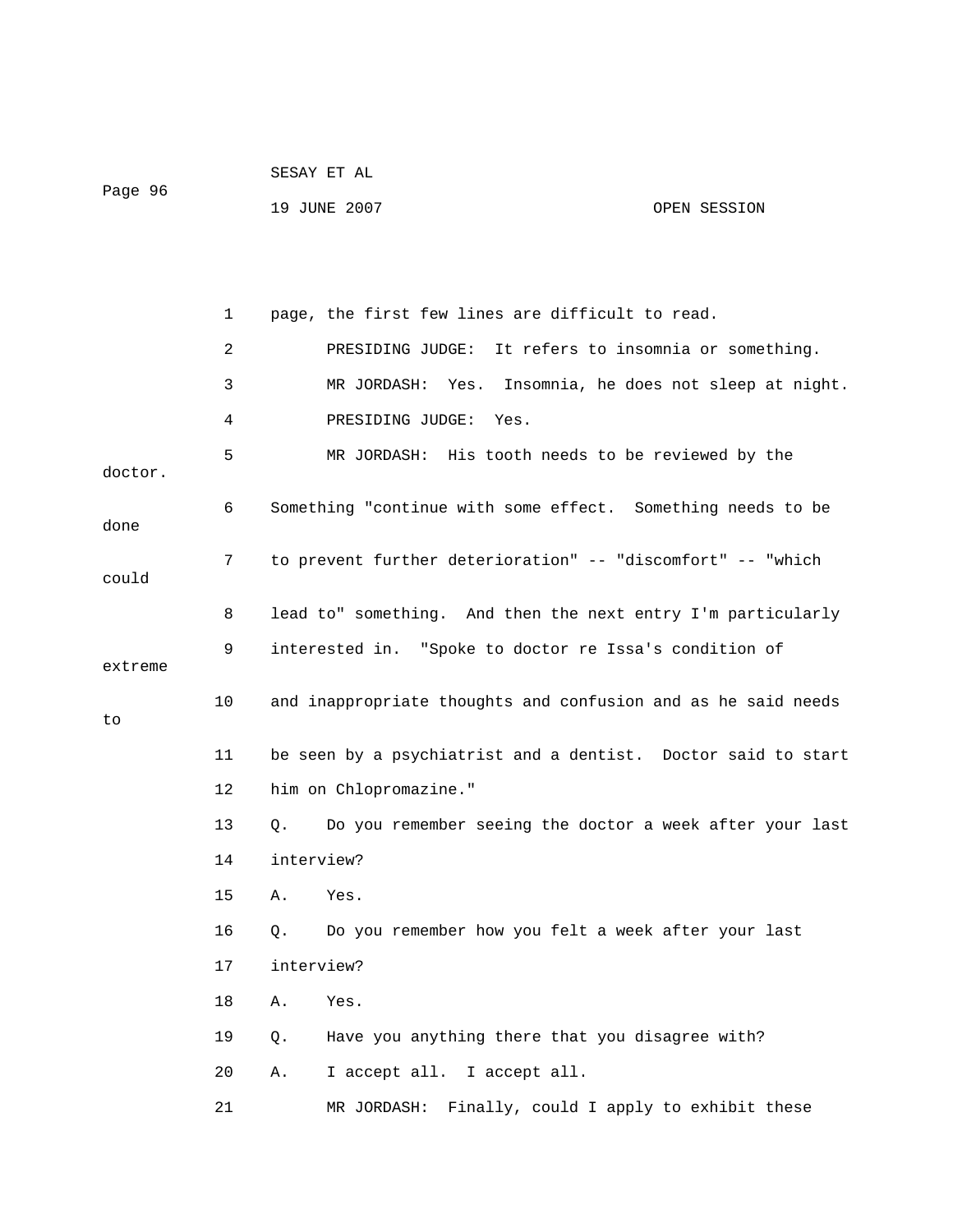|          | 22 | selective notes, please?                                       |
|----------|----|----------------------------------------------------------------|
| response | 23 | PRESIDING JUDGE: Yes. Mr Harrison, what's your                 |
|          | 24 | to the application?                                            |
| be       | 25 | MR HARRISON: I think, in general, the position has to          |
|          | 26 | that the Prosecution would not object to all the records being |
| portions | 27 | exhibited but would object simply to certain selective         |
|          | 28 | being exhibited.                                               |
|          | 29 | PRESIDING JUDGE:<br>Yes.                                       |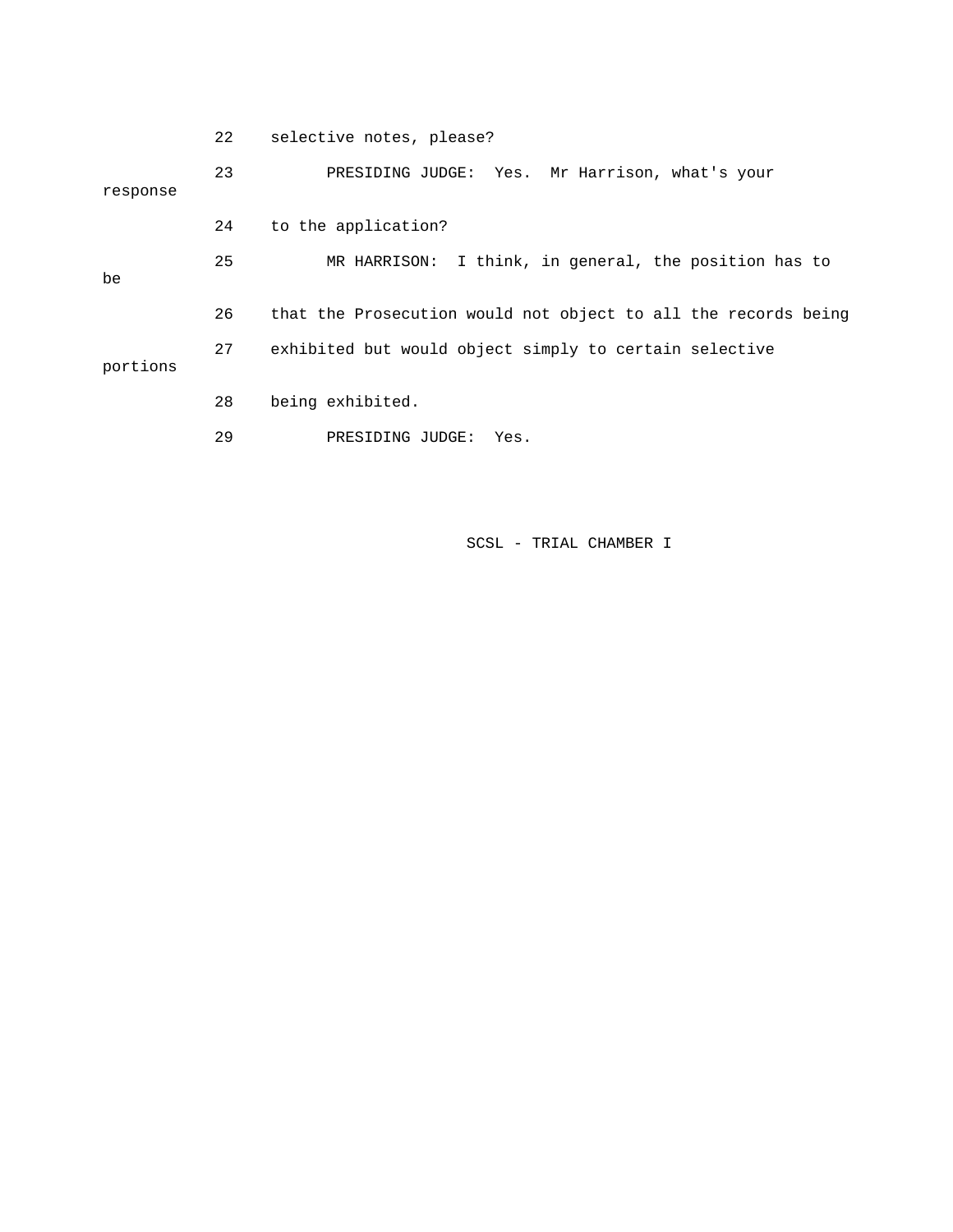|         | SESAY ET AL  |              |
|---------|--------------|--------------|
| Page 97 |              |              |
|         | 19 JUNE 2007 | OPEN SESSION |

 1 MR HARRISON: In fact, sorry -- 2 PRESIDING JUDGE: Just that we have a comprehensive 3 document here and -- what will be -- Mr Jordash, your intention 4 is to exhibit the entire document? I don't know how you intend 5 to -- I mean, if it's one composite document, and then of course 6 there are the relevant parts which you've highlighted for the 7 purposes of the voir dire, so, would there be any prejudice to 8 your side if the entire document is exhibited for the purposes of 9 a trial within a trial? 10 MR JORDASH: Could I explain? These are Mr Sesay's medical 11 notes for the relevant period during the interviews and shortly 12 thereafter. 13 PRESIDING JUDGE: Yes, yes. 14 MR JORDASH: As far as I remember, there is nothing missing 15 from that period. 16 PRESIDING JUDGE: Yes. 17 MR JORDASH: And these are the medical records we say are 18 relevant to the issue, and we would apply for all of these -- 19 PRESIDING JUDGE: Yes.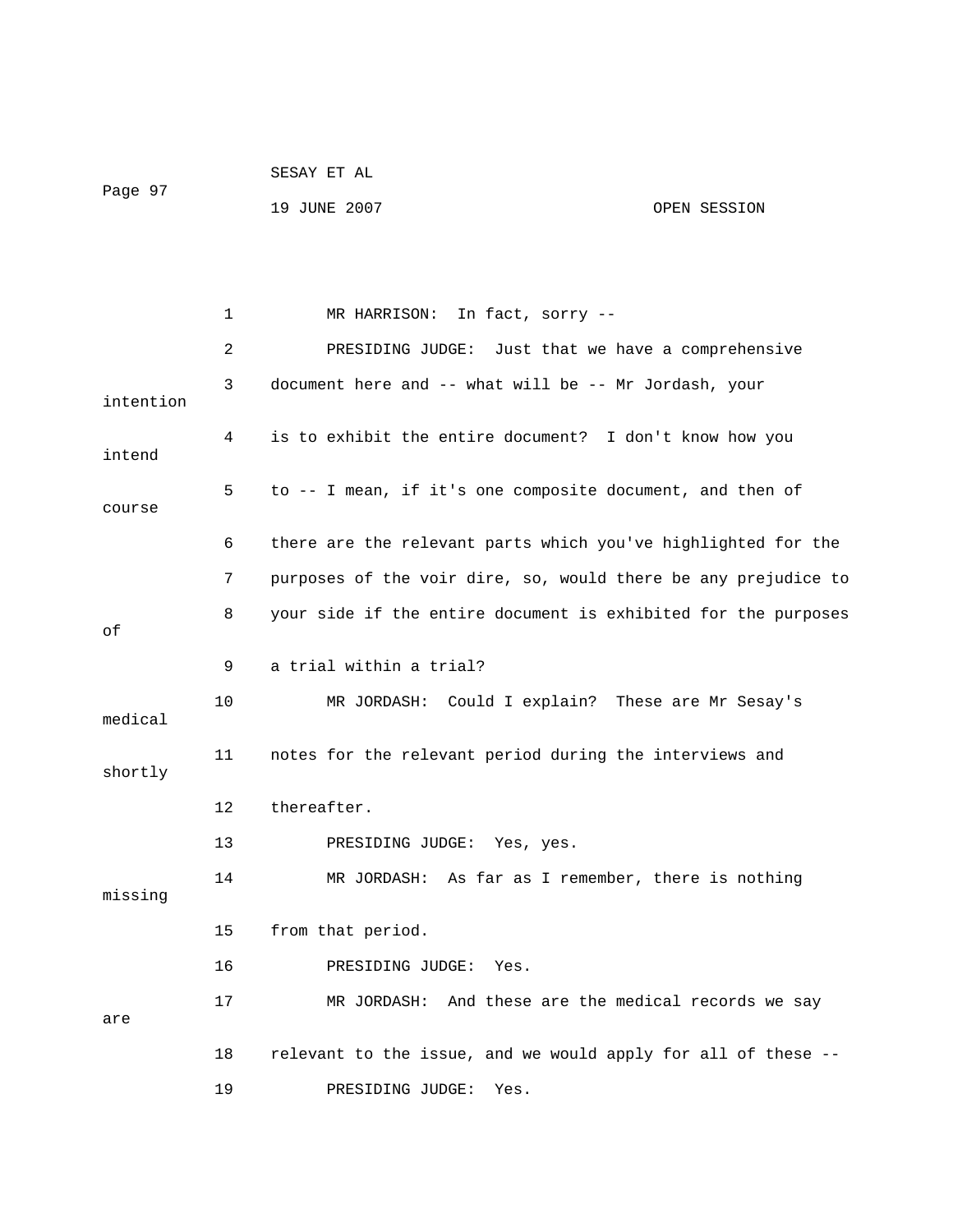|          | 20 | MR JORDASH: -- records in this bundle to be exhibited.         |
|----------|----|----------------------------------------------------------------|
| or       | 21 | PRESIDING JUDGE: Well, I speculate, actually, rightly          |
|          | 22 | wrongly, that you may have some privacy concerns but you don't |
|          | 23 | seem to. We can receive the entire document into evidence.     |
|          | 24 | MR JORDASH: Well, I would like it to be under seal for         |
| relevant | 25 | privacy reasons for Mr Sesay but the whole document is         |
|          | 26 | because at the back you will also see --                       |
|          | 27 | PRESIDING JUDGE: Right.                                        |
|          | 28 | $MR$ JORDASH: $--$ a number of medicines which Mr Sesay $--$   |
| quite    | 29 | PRESIDING JUDGE: It's quite an exhaustive bulletin,            |
|          |    |                                                                |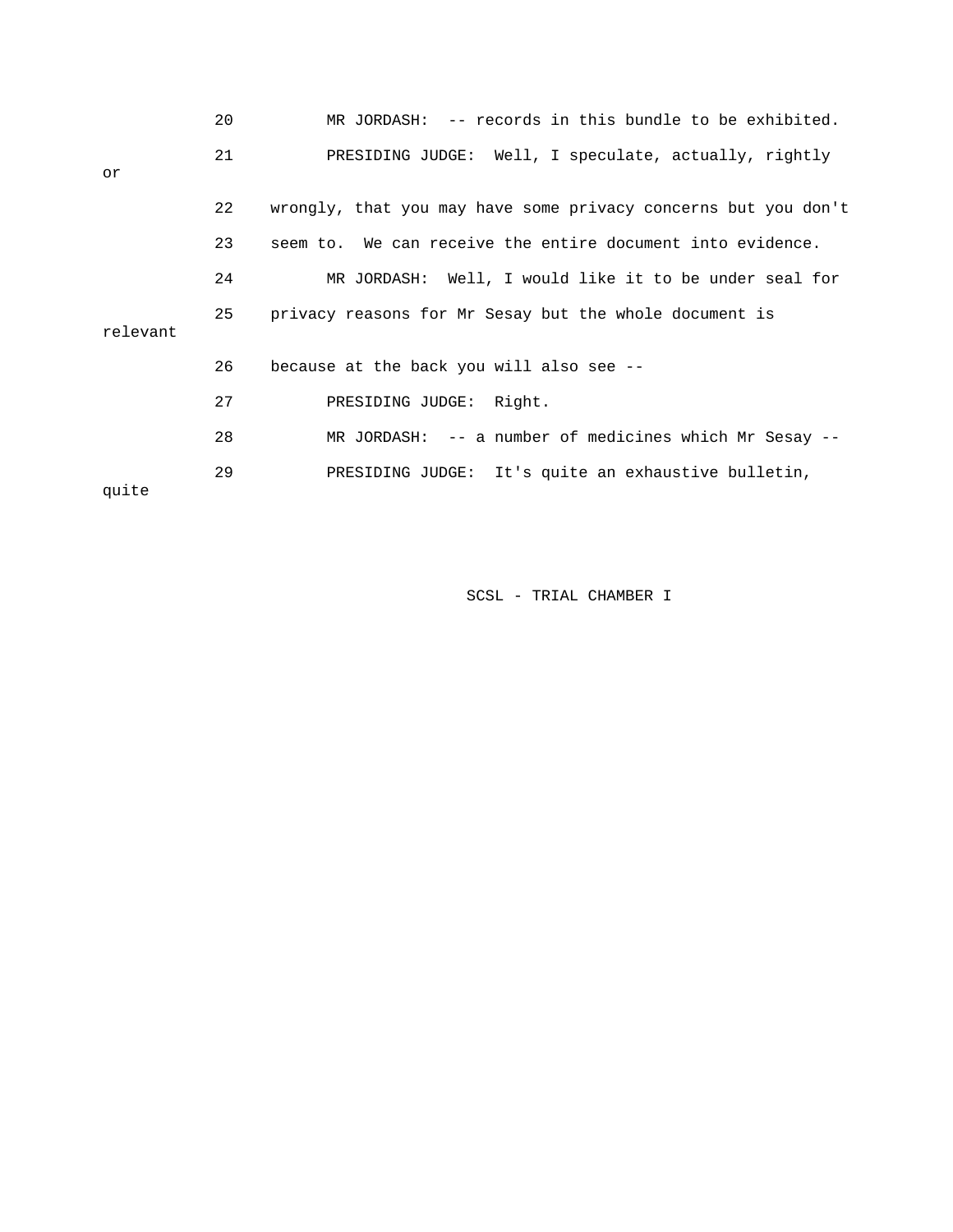|             |              | SESAY ET AL                                                    |              |
|-------------|--------------|----------------------------------------------------------------|--------------|
| Page 98     |              | 19 JUNE 2007                                                   | OPEN SESSION |
|             |              |                                                                |              |
|             |              |                                                                |              |
| entire      | $\mathbf{1}$ | frankly. We -- Mr Harrison is now disposed to exhibit the      |              |
|             | 2            | document.                                                      |              |
|             | 3            | MR HARRISON: Yes.                                              |              |
| has         | 4            | PRESIDING JUDGE: Well, then, your consistent approach          |              |
|             | 5            | been that we exhibit documents in their entirety?              |              |
|             | 6            | MR HARRISON: Yes. I can certainly see no reason why it         |              |
|             | 7            | should not be under seal, if that's a concern.                 |              |
| mean,       | 8            | PRESIDING JUDGE: I don't have any problem at all. I            |              |
|             | 9            | privacy concerns must be respected, particularly in respect of |              |
|             | 10           | medical records.                                               |              |
| heard       | 11           | MR HARRISON: I just wanted to say that I thought I             |              |
|             | 12           | Mr Jordash say he wasn't sure if this was all of the documents |              |
|             | 13           | and it's simply the Prosecution's concern that there ought to  |              |
|             | 14           | be $--$                                                        |              |
|             | 15           | Is there a second edition of it?<br>PRESIDING JUDGE:           |              |
| relating    | 16           | No, these are all the medical records<br>MR JORDASH:           |              |
|             | 17           | to this period.                                                |              |
|             | 18           | PRESIDING JUDGE:<br>Yes.                                       |              |
| bit         | 19           | MR JORDASH:<br>But, when I took the notes out, I went a        |              |
| submissions | 20           | further than the interviews because I wanted to make           |              |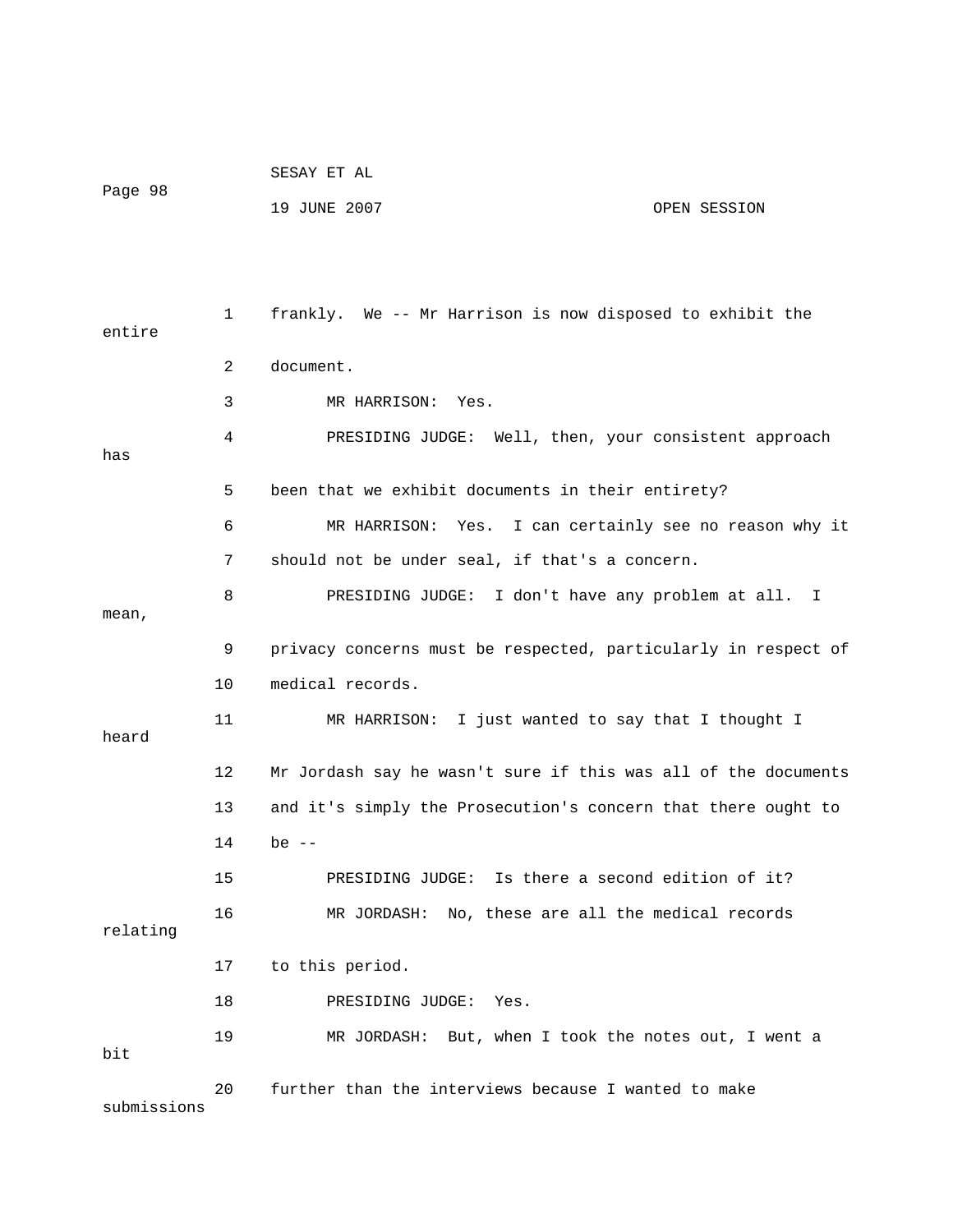|           | 21 | on $--$                                                 |
|-----------|----|---------------------------------------------------------|
|           | 22 | PRESIDING JUDGE: Yes.                                   |
| they      | 23 | MR JORDASH: -- his recovery after the interviews but    |
|           | 24 | are all there from the 11th onwards.                    |
| concerned | 25 | PRESIDING JUDGE: That is fine. As far as we are         |
|           | 26 | we will just receive the document in evidence.          |
|           | 27 | MR JORDASH: Could I just quickly ask Mr Sesay about one |
|           | 28 | aspect?                                                 |
|           | 29 | PRESIDING JUDGE: Very well.                             |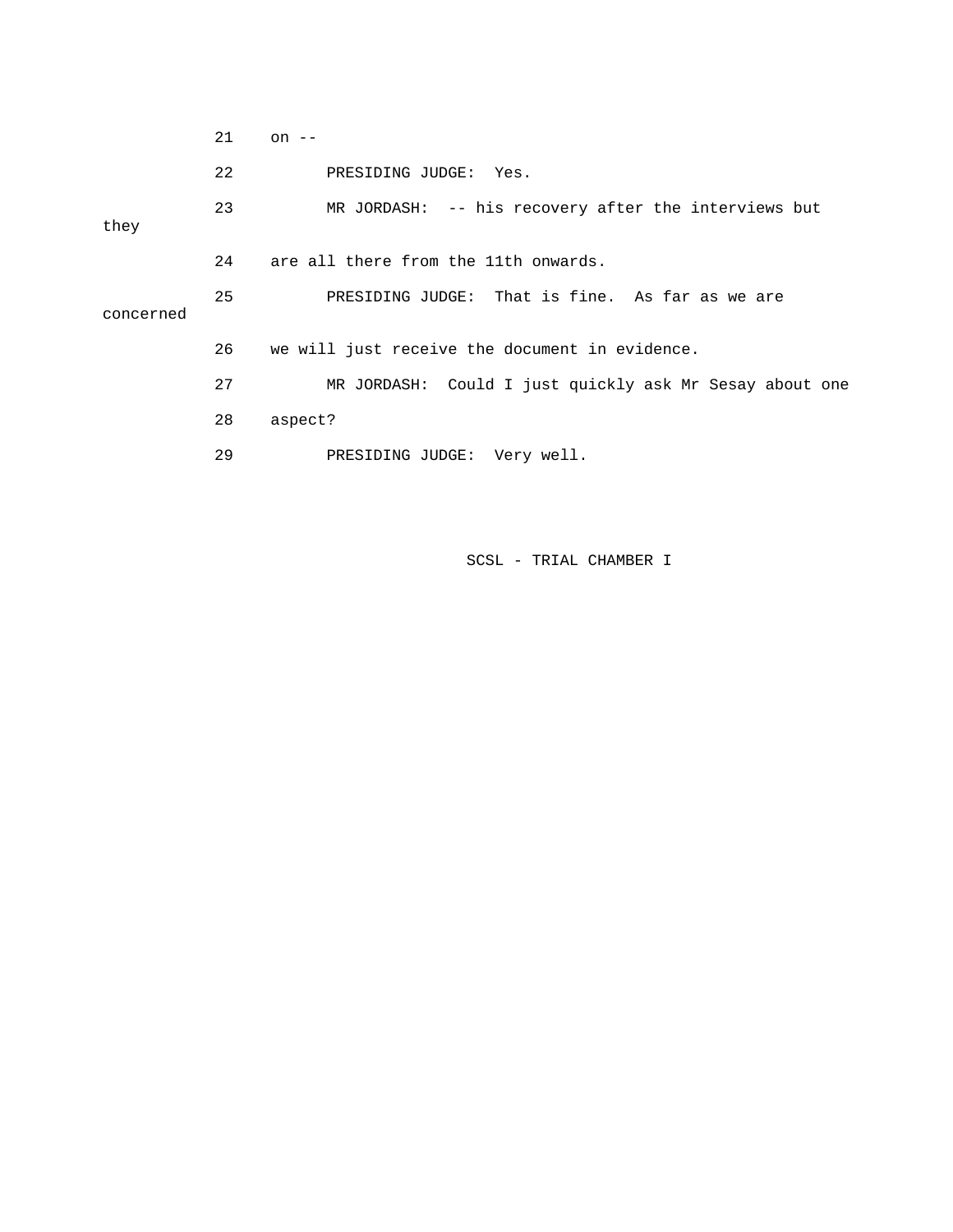|              |    | SESAY ET AL                                                    |  |  |  |
|--------------|----|----------------------------------------------------------------|--|--|--|
| Page 99      |    | 19 JUNE 2007<br>OPEN SESSION                                   |  |  |  |
|              |    |                                                                |  |  |  |
|              |    |                                                                |  |  |  |
|              | 1  | MR JORDASH:                                                    |  |  |  |
|              | 2  | Mr Sesay, do you remember taking, if you look at the --<br>Q.  |  |  |  |
|              | 3  | back to the back sheet -- you will see a list of medicines you |  |  |  |
| with         | 4  | were taking on various days. You may not be able to assist     |  |  |  |
| see          | 5  | this but were you taking these medicines in April? Can you     |  |  |  |
|              | 6  | at the back there there is Chlopromazine, Diazepam, Brufen,    |  |  |  |
|              | 7  | Paracetamol; do you recall that?                               |  |  |  |
| date.        | 8  | PRESIDING JUDGE: They seem to span April to whatever           |  |  |  |
|              |    |                                                                |  |  |  |
|              | 9  | MR JORDASH:<br>Yes.                                            |  |  |  |
|              | 10 | PRESIDING JUDGE: I think the document speaks for itself        |  |  |  |
| submissions. | 11 | and you can refer to them in your submissions, legal           |  |  |  |
|              | 12 | I will do that.<br>MR JORDASH:                                 |  |  |  |
| evidence     | 13 | We will receive the document in<br>PRESIDING JUDGE:            |  |  |  |
|              | 14 | and mark it exhibit?                                           |  |  |  |
|              | 15 | MS KAMUZORA: A17, Your Honour.                                 |  |  |  |
|              | 16 | PRESIDING JUDGE:<br>Yes.                                       |  |  |  |
| dire]        | 17 | [Exhibit No. A17 was admitted on the voir                      |  |  |  |
|              | 18 | PRESIDING JUDGE: Perhaps we should at this stage take a        |  |  |  |
|              | 19 | break.                                                         |  |  |  |
|              | 20 | That is all I have for Mr Sesay.<br>MR JORDASH:                |  |  |  |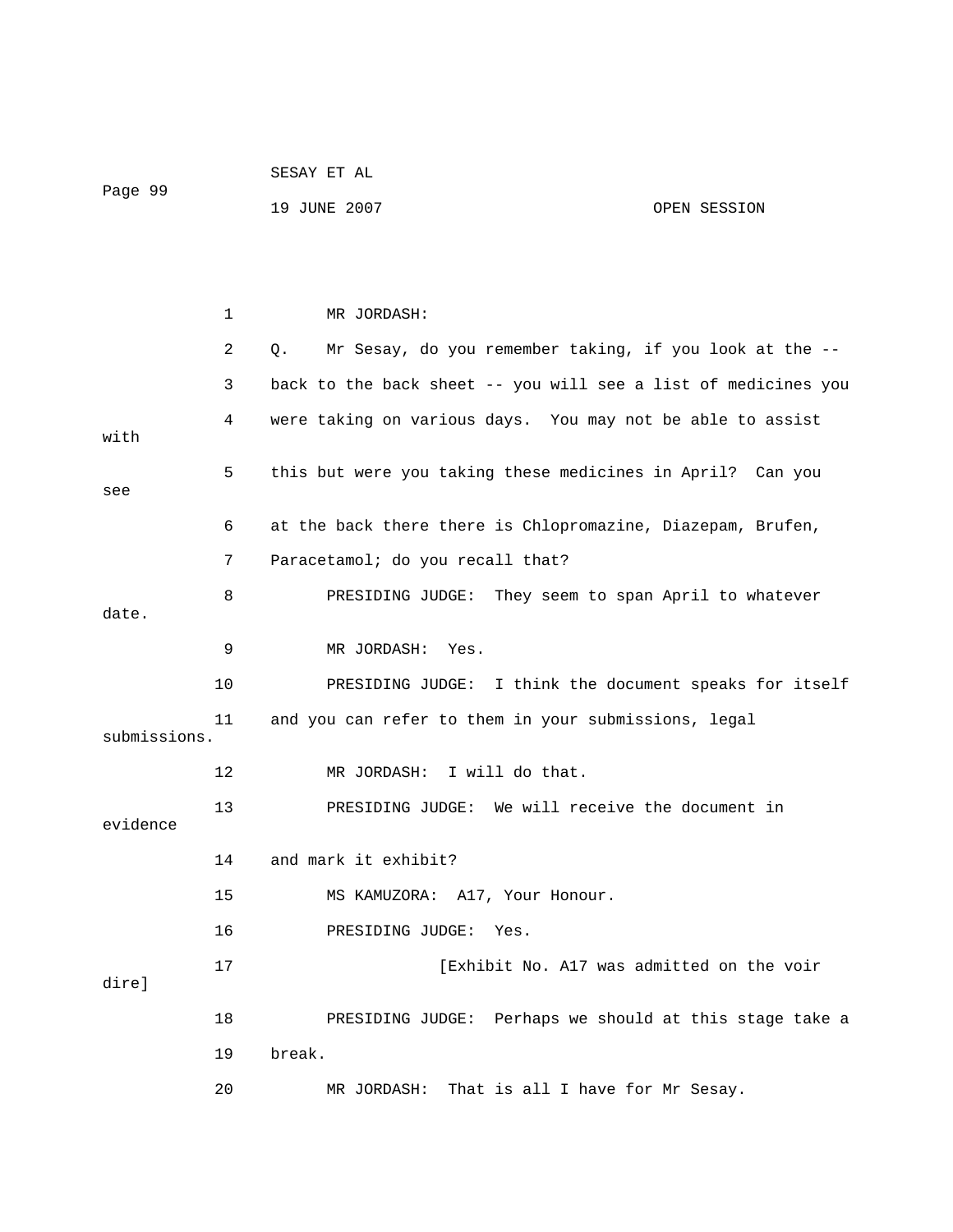22 the end of the examination-in-chief?

23 MR JORDASH: Yes.

| 24 | PRESIDING JUDGE: Good. Well, let's take a break.        |
|----|---------------------------------------------------------|
| 25 | [Break taken at 4.42 p.m.]                              |
| 26 | $[RUF19JUN07E - MD]$                                    |
| 27 | [Upon resuming at 5.18 p.m.]                            |
| 28 | PRESIDING JUDGE: The Prosecution will cross-examine the |
| 29 | witness.                                                |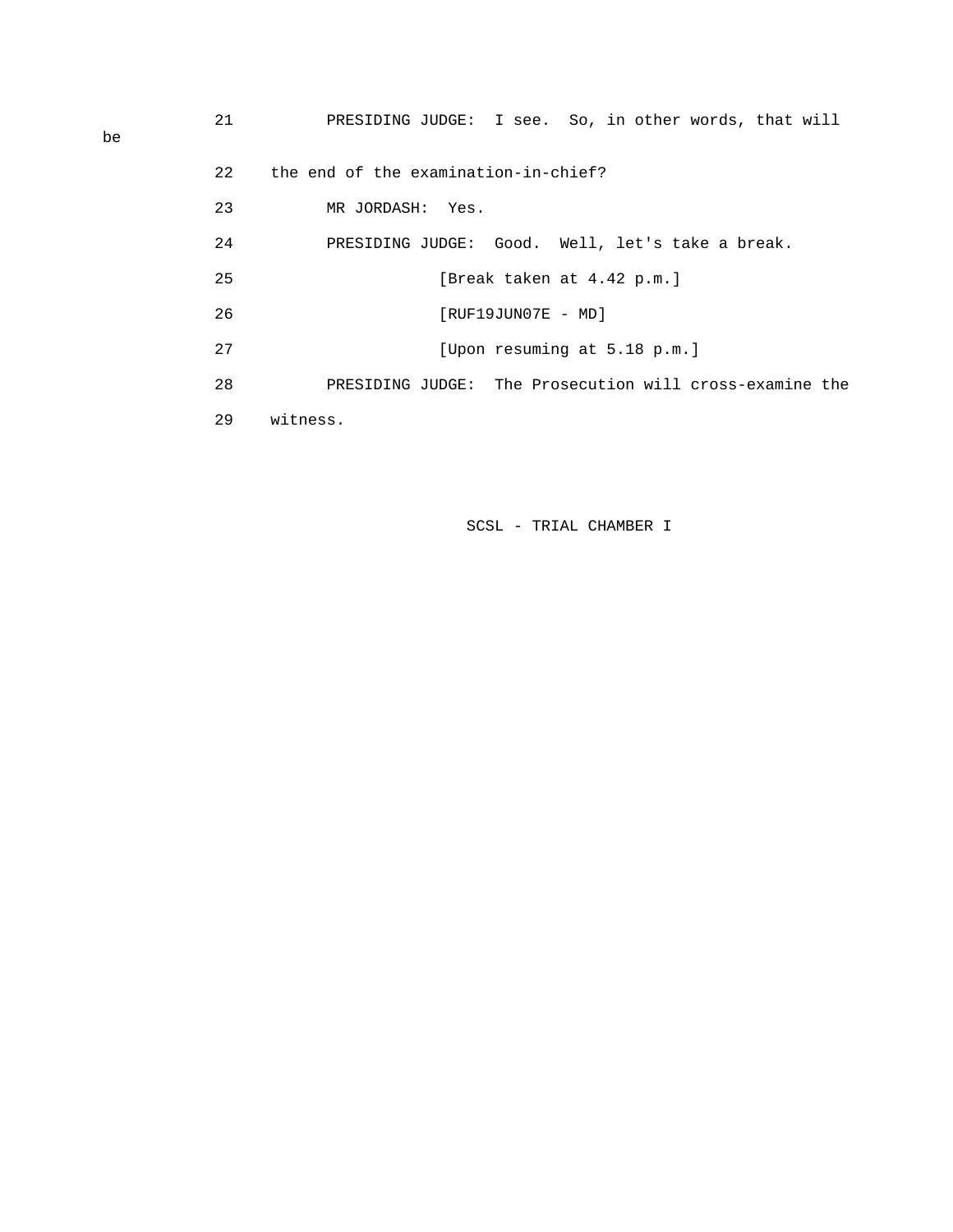|         |    | 19 JUNE 2007<br>OPEN SESSION                                     |
|---------|----|------------------------------------------------------------------|
|         |    |                                                                  |
|         |    |                                                                  |
|         | 1  | I'll just continue on with what has become<br>MR HARRISON:       |
|         | 2  | Exhibit A17.<br>If the witness does not have that, could A17,    |
| the     |    |                                                                  |
|         | 3  | very last document, be given to him.                             |
|         | 4  | CROSS-EXAMINED BY MR HARRISON:                                   |
|         | 5  | MR HARRISON:                                                     |
|         | 6  | I think we can agree that some of it is hard to read and<br>Q.   |
|         | 7  | some of that may just be photocopying of it but otherwise it's   |
|         | 8  | probably difficult handwriting. But, if you turn to the          |
| second  |    |                                                                  |
| thirds  | 9  | page, you will see under "Conclusions," which is about two-      |
|         | 10 | of the way down the page, it indicates, presumably, that you     |
|         | 11 | suffer from chronic abdominal pain; does that sound right?       |
|         | 12 | Well, I do not have a chronic abdominal pains.<br>I do not<br>Α. |
|         | 13 | have chronic abdominal pains but I had stomachaches.<br>I had    |
|         | 14 | stomachaches.                                                    |
|         | 15 | Somehow, that mistakenly was written into the chart<br>Q.        |
| then;   |    |                                                                  |
|         | 16 | is that it?                                                      |
| stomach | 17 | Well, it was a doctor. So if I complained that my<br>Α.          |
|         | 18 | was aching, and he checked me, and he wrote something else,      |
| well,   |    |                                                                  |
|         | 19 | I would not deny it but I had a stomachache.                     |
|         | 20 | And then if you turn over to the next page and -- my<br>Q.       |
| сору    |    |                                                                  |

SESAY ET AL

Page 100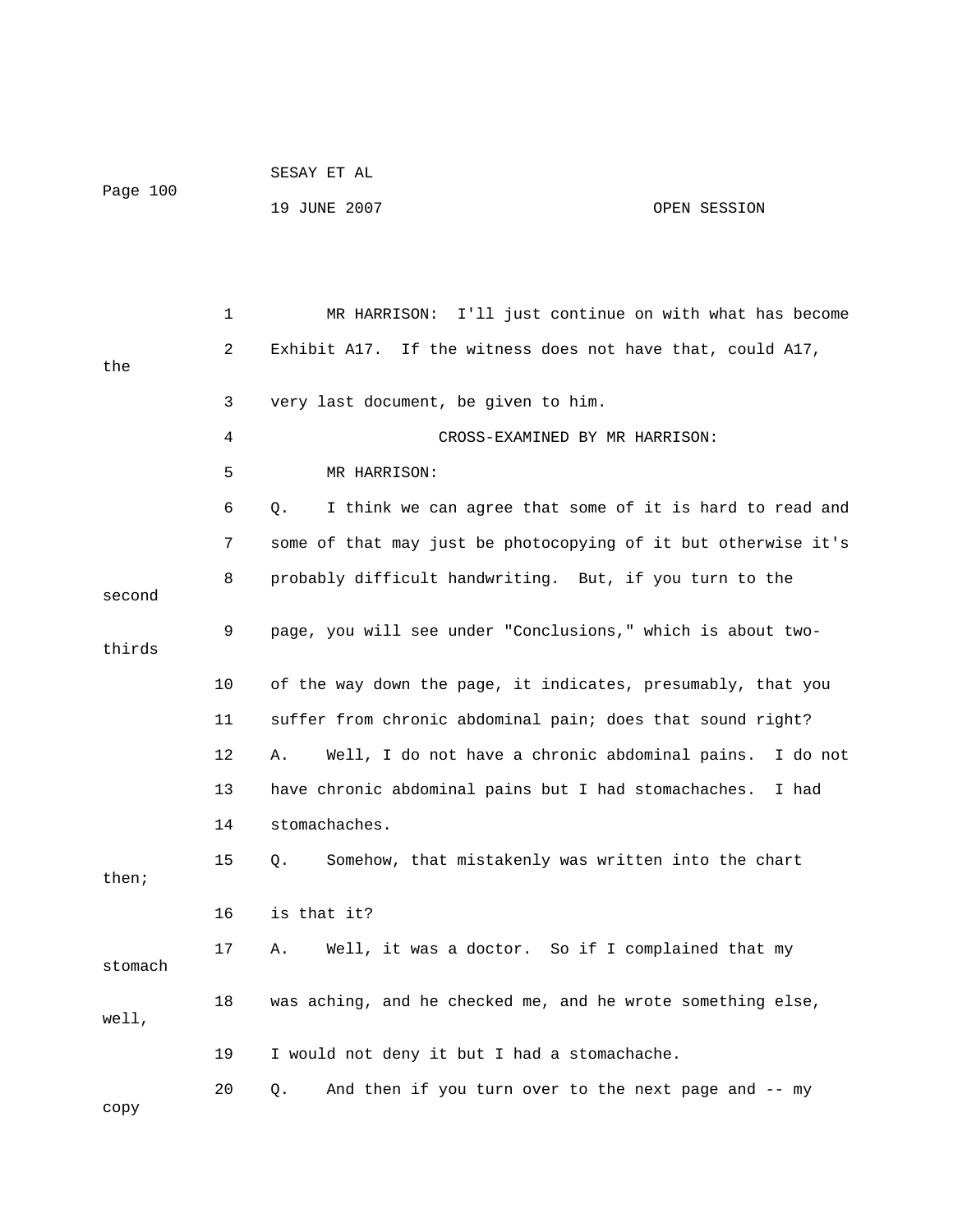| if          | 21 | is very hard to read, so I'll try to tell you what it says and   |
|-------------|----|------------------------------------------------------------------|
| the         | 22 | you wish to correct me, please do. But I think it says, at       |
|             | 23 | very top "Issa Sesay" and then I think it might say " $(6/5)$ ." |
|             | 24 | Are we looking at the same page?                                 |
|             | 25 | What page?<br>Α.                                                 |
| it          | 26 | On the handout that, as Mr Jordash prepared it, I think,<br>Q.   |
|             | 27 | would be the third page in.                                      |
| $13/3/03$ , | 28 | JUDGE BOUTET: But maybe you can refer him to the                 |
|             | 29 | Mr Harrison, that may be easier.                                 |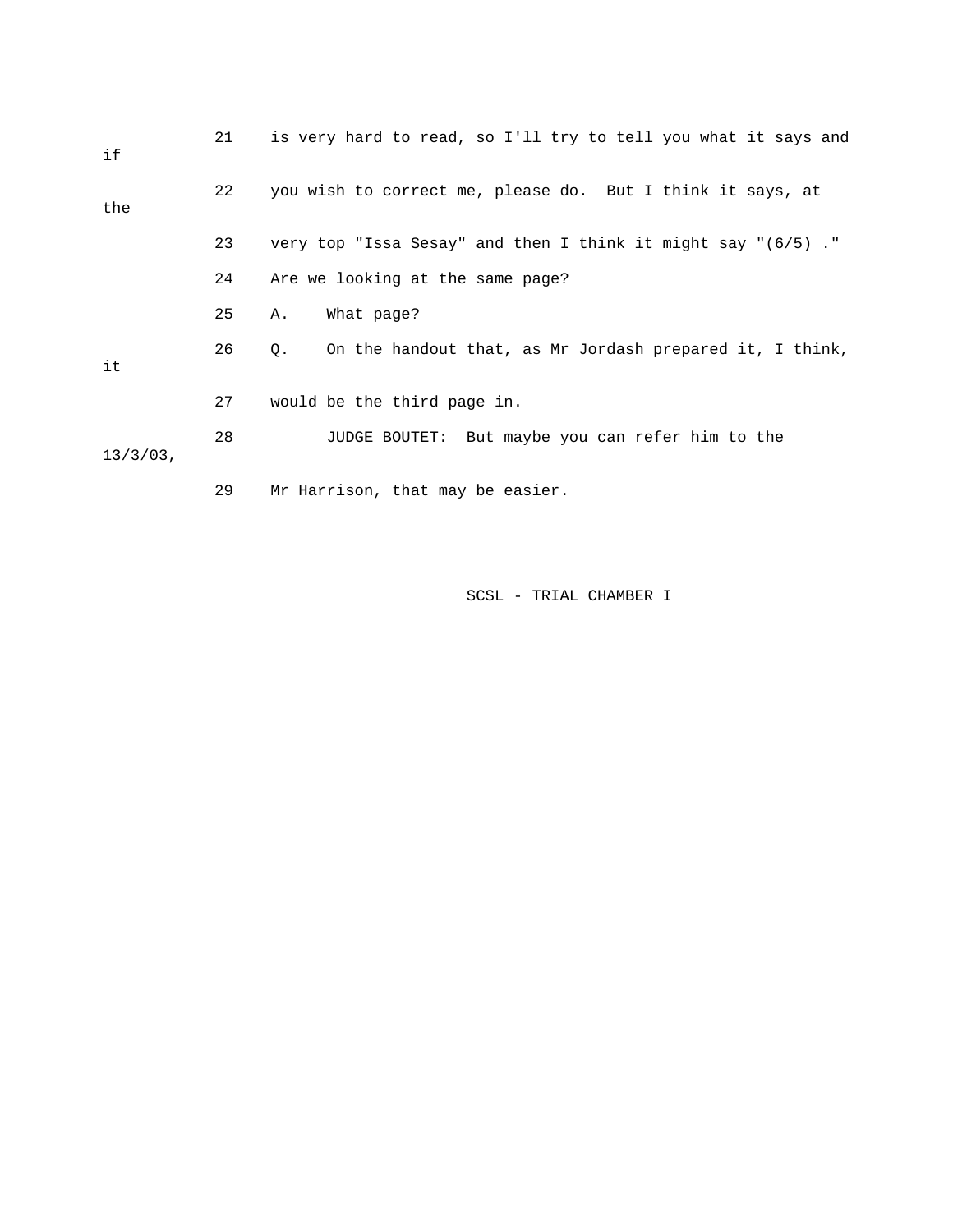|          | SESAY ET AL  |              |
|----------|--------------|--------------|
| Page 101 |              |              |
|          | 19 JUNE 2007 | OPEN SESSION |

 1 MR HARRISON: I can't read that; where are you seeing that? 2 JUDGE BOUTET: Same page, same page you have. Just the 3 first entry at the top says 13/3/03. 4 MR HARRISON: Okay. I will accept that direction 5 [Indiscernible]. 6 Q. Do you see 13/3/03 at the top? 7 A. Yes. 8 Q. And if you look next to it I think it says, "1650 hours 9 returned by helicopter." Do you see that? 10 A. Yes. 11 Q. On 13 March you would have gotten back to Bonthe at 10 12 minutes to 5 in the evening; do you agree? 13 A. Yes, that is what is in the record. 14 Q. And so that would have given you time to do some reading, 15 if you'd wanted to? 16 A. Well, you see, when I came, I saw a doctor. My stomach was 17 aching so how would I have been able to read because I had to 18 take treatment, and the cell itself, after 5.00, it became dark. 19 Q. But from looking outside now, it's 28 minutes after 5. 20 That's fine. And it says here that there is a drug Carbolewe 21 found in your possession. You were interviewed and "the drug was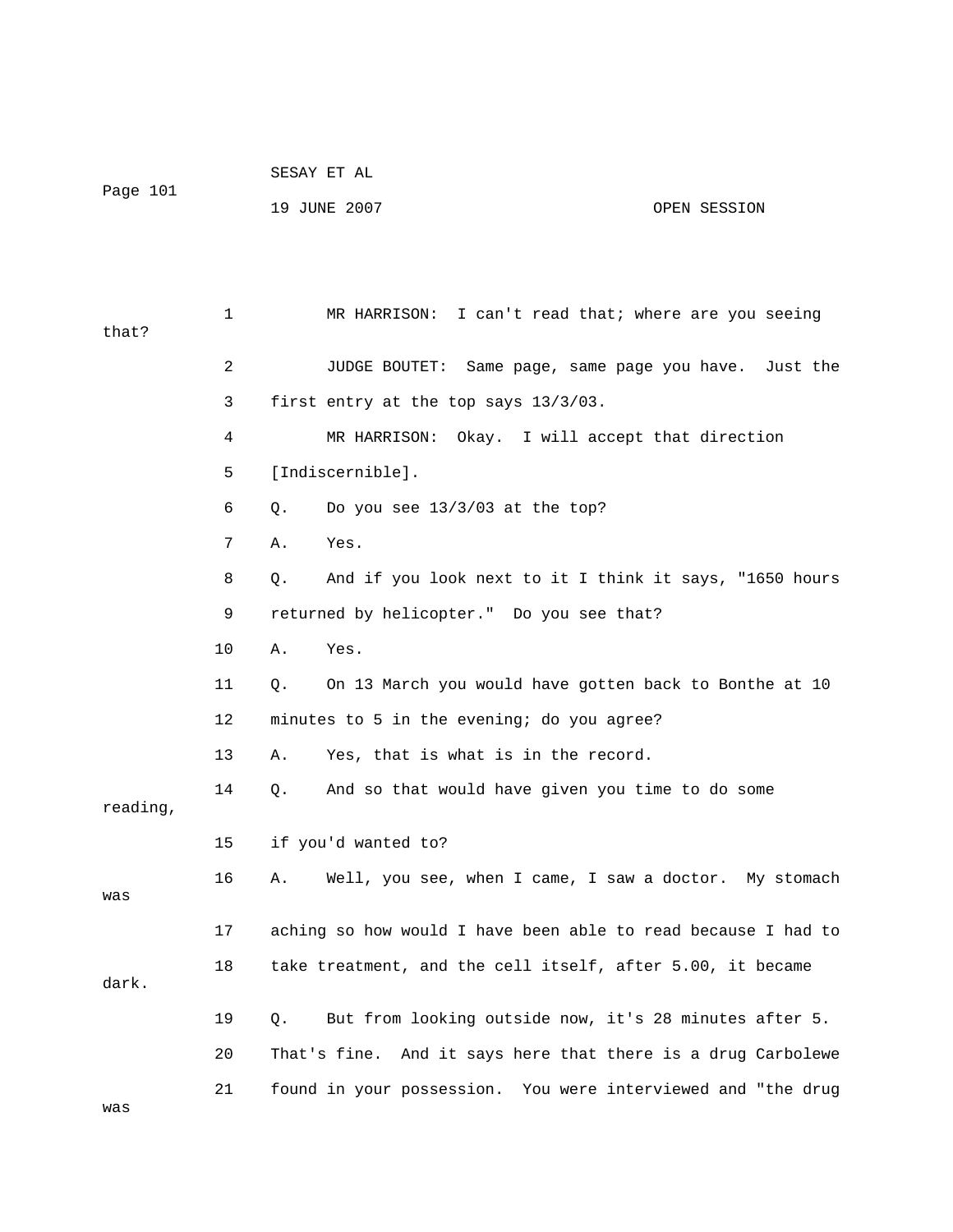|          | 22 | not his." Was that some sort of concern about drugs or do you |
|----------|----|---------------------------------------------------------------|
|          | 23 | know what that's about?                                       |
| attorney | 24 | THE INTERPRETER: Your Honours, would the learned              |
|          | 25 | be asked to repeat the question.                              |
|          | 26 | MR HARRISON: Yes, just pause.                                 |
|          | 27 | If you just continue on down the page?<br>Q.                  |
|          | 28 | JUDGE ITOE: On the same page?                                 |
| just     | 29 | MR HARRISON: Yes. It's actually the very next line,           |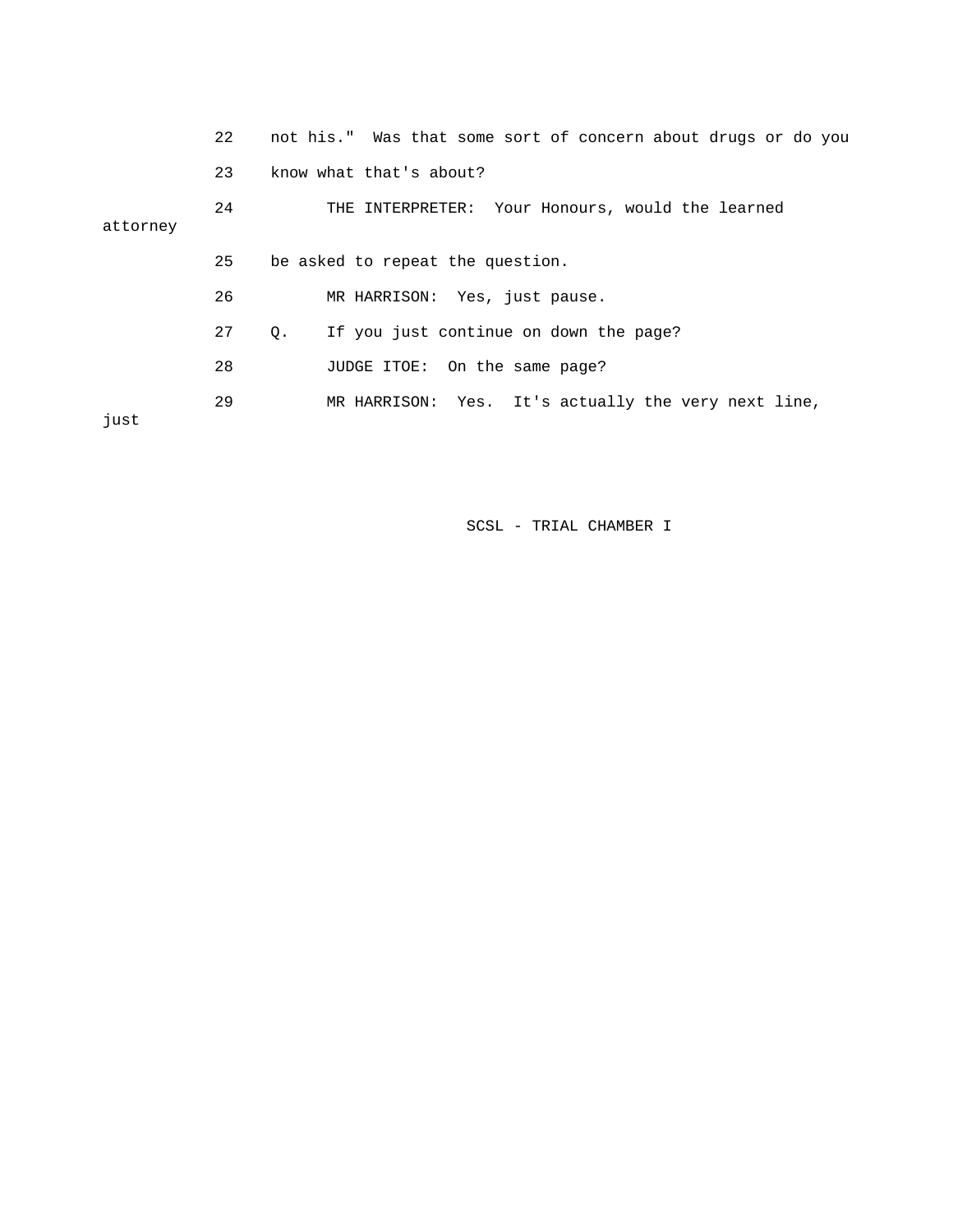|          | SESAY ET AL  |              |
|----------|--------------|--------------|
| Page 102 |              |              |
|          | 19 JUNE 2007 | OPEN SESSION |

 1 below "1560 returned by helicopter." I think it says "drug." 2 JUDGE BOUTET: Interviewed, it says. Before drug, 3 interview, drug -- 4 MR HARRISON: Yes. Above that you will see -- 5 PRESIDING JUDGE: "Drug found in his possession Carbolewe." 6 MR HARRISON: There is a name for a certain drug. 7 PRESIDING JUDGE: Yes. 8 MR HARRISON: That's what I was trying to provide the 9 interpreter with. I think it's drug Carbolewe found in his 10 possession. Then it says, "Interviewed. Drug not his." And do 11 you know what that was about? 12 A. Well, this -- was not a tablet. 13 Q. I'm sorry, it was what? 14 A. I said, say, were -- are they not tablets that people 15 usually take. 16 Q. And in the course of the interview you simply just told him 17 that the drugs were not yours; is that right? 18 A. I don't think I said that I was not the one that had 19 medicines. 20 Q. And if you continue down on the same page you will see 14/3 21 and there is some sort of writing, and I can't make it out but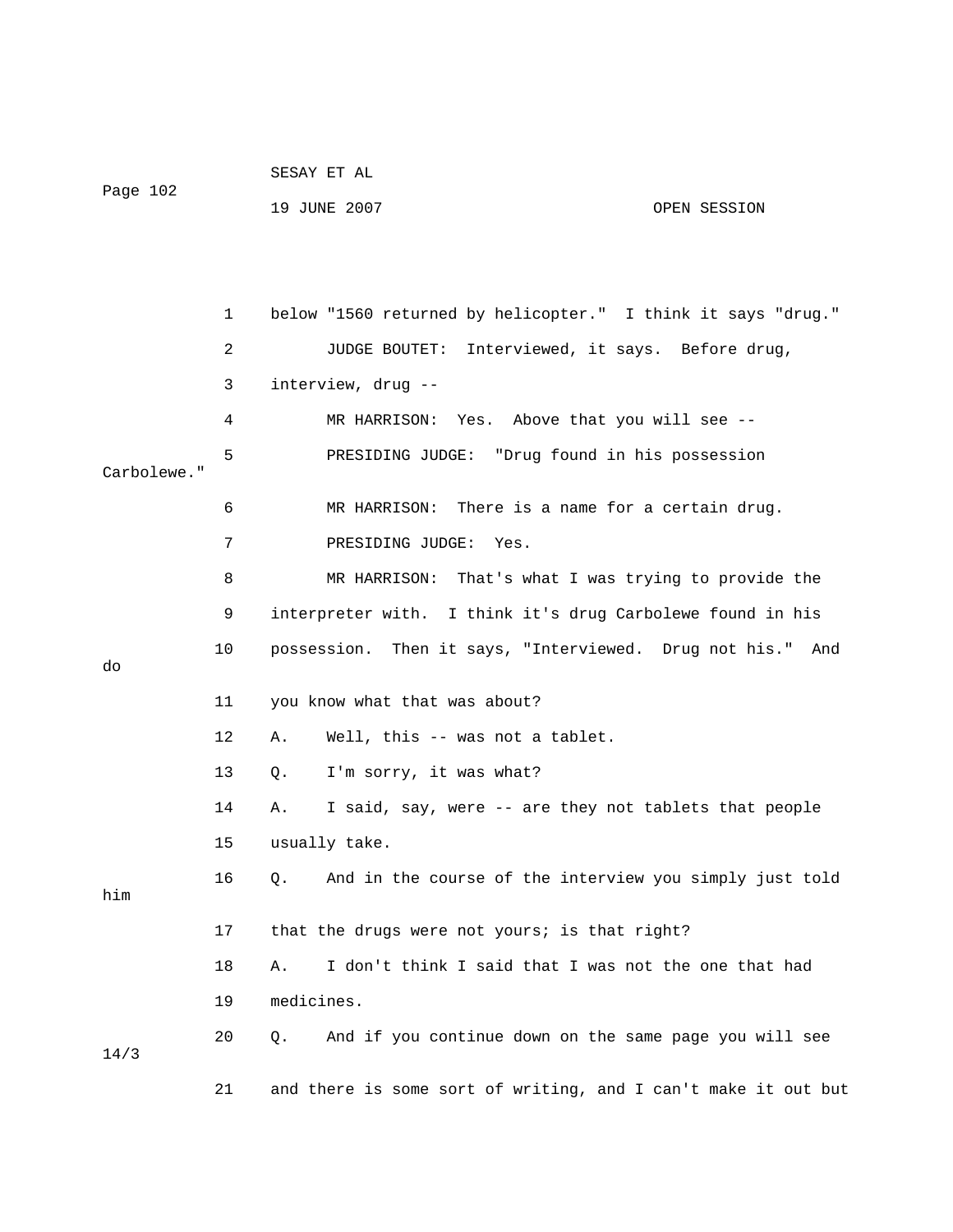22 there's 14/3 --

23 JUDGE BOUTET: I think it's 03.

 24 MR HARRISON: All right. I will accept that advice. 25 Q. And it goes on, "Emergency call. Patient was out of here 26 all day. Returned 5.05." Does that sound right, returning at 27 5.05? 28 A. 5.05, yes. See, it's on the record but see, during that 29 time I had pains. When I went there they would give me treatment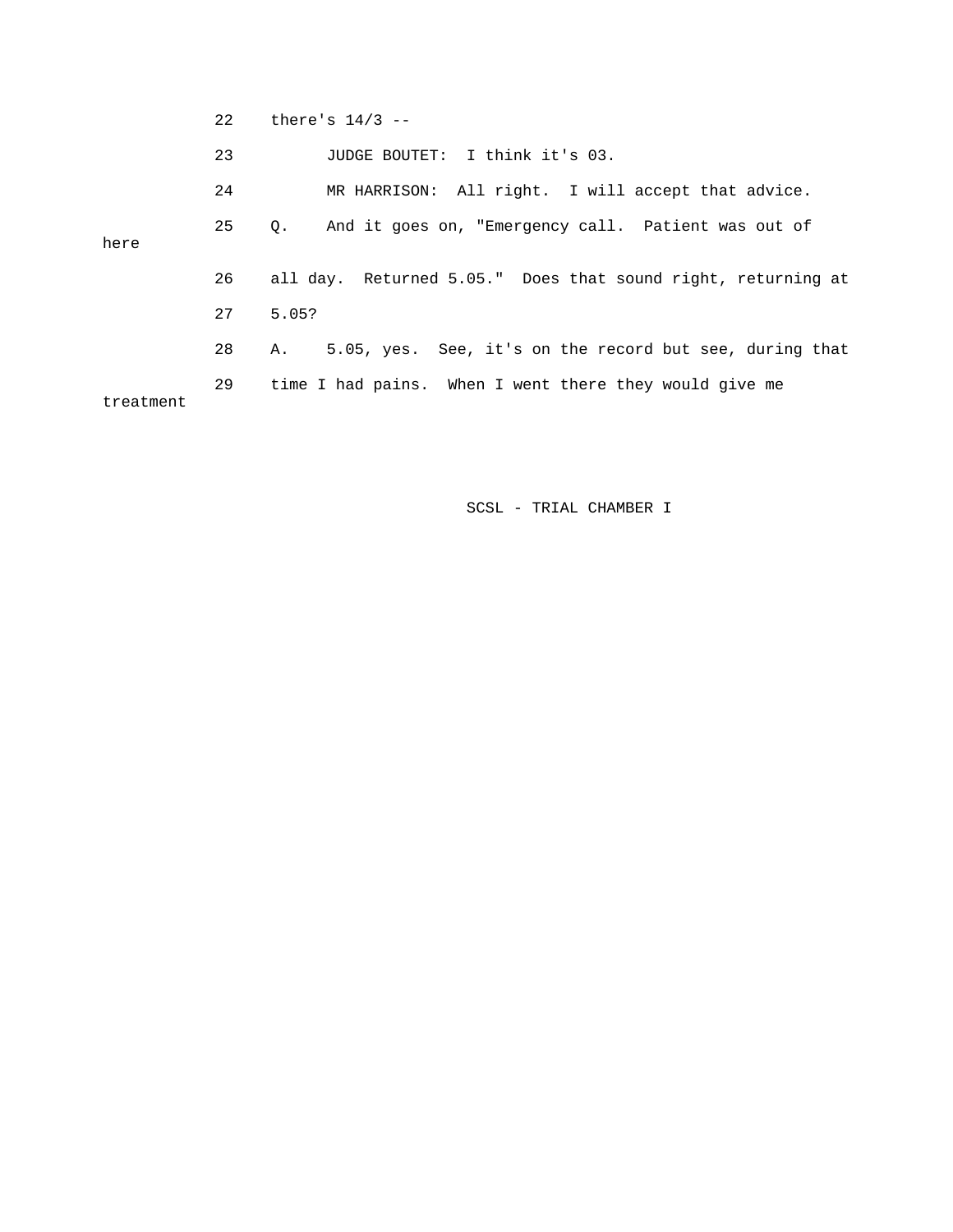| Page 103 |    | 19 JUNE 2007<br>OPEN SESSION                                   |
|----------|----|----------------------------------------------------------------|
|          |    |                                                                |
|          |    |                                                                |
|          |    |                                                                |
|          | 1  | and they would ask me to lie down.                             |
|          | 2  | And again I'm suggesting to you that --<br>Q.                  |
|          | 3  | And I want -- you did not go to Bonthe, so you did not -<br>Α. |
|          |    |                                                                |
| I        | 4  | you would not be able to know the nature of the cell in which  |
|          | 5  | The window was up and it was a small window and behind<br>was. |
| it       |    |                                                                |
|          | 6  | was covered with the zinc so, after 5.00, for you to be able,  |
|          | 7  | 6.00, for you to be able to read, no, you would not be able    |
| to,      |    |                                                                |
|          | 8  | because the place would become dark.                           |
|          | 9  | Well, I will put it to you Mr Sesay, so that there is no<br>Q. |
|          | 10 | confusion, we are suggesting to you that there was plenty of   |
| time     |    |                                                                |
|          | 11 | for you to read at Bonthe because, firstly, there was natural  |
|          | 12 | sunlight at 5.00 and 6.00 and, secondly, there were lights in  |
| the      |    |                                                                |
|          | 13 | cells?                                                         |
|          | 14 | Mr Harris [sic], that's not true. See, I would tell you<br>Α.  |
|          | 15 | that, from 10 March, there was no light in Bonthe until when   |
| the      |    |                                                                |
| on       | 16 | members of parliament went and visited when Hinga Norman was   |
|          |    |                                                                |
| our      | 17 | hunger strike, that was the time that they give us light in    |
|          | 18 | cells.                                                         |
|          |    |                                                                |
|          | 19 | And if you can just turn over the page and --<br>Q.            |

SESAY ET AL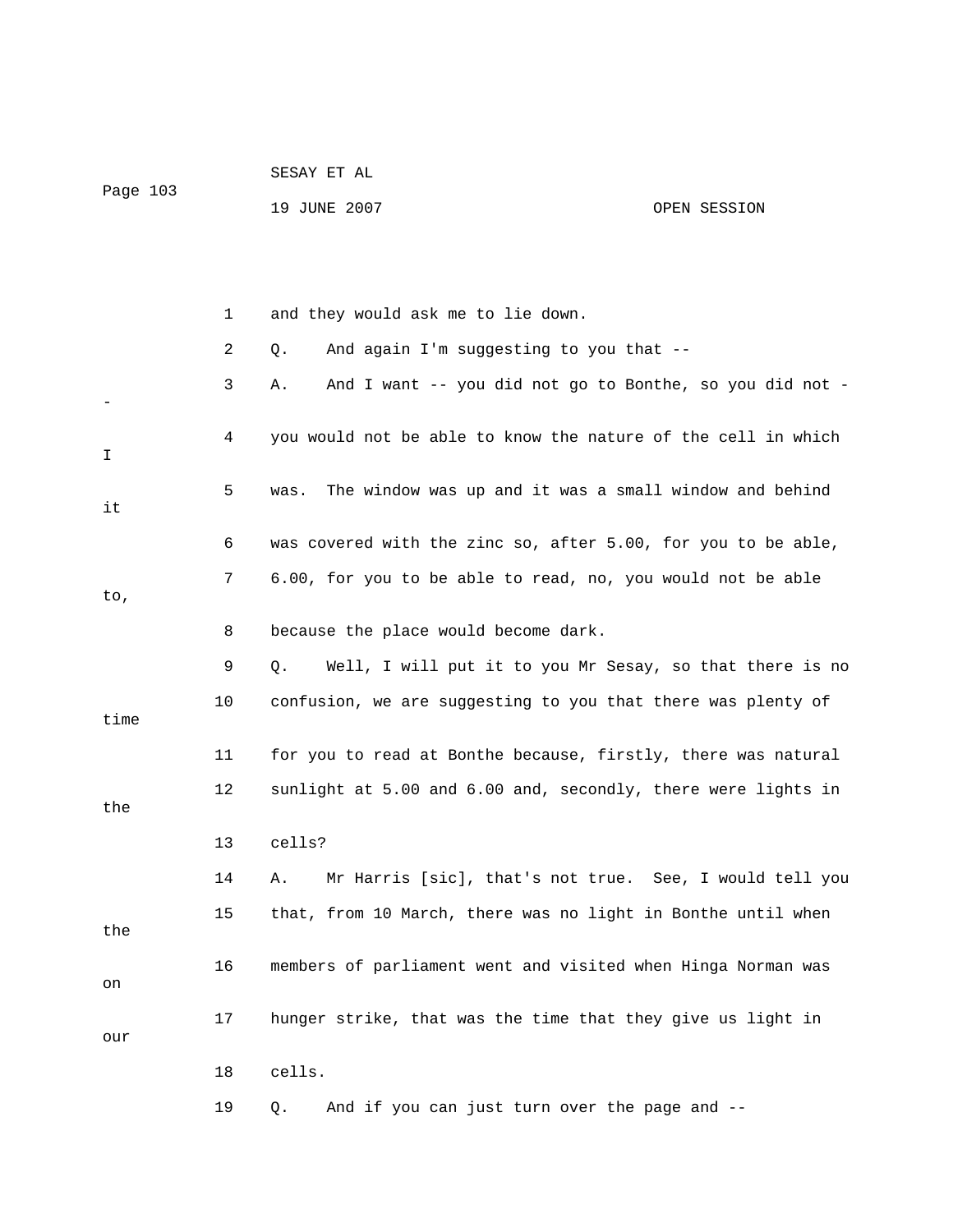20 A. And --

back

21 Q. And if --

 22 A. -- and when you said that 6.00 in the morning they would 23 open and there was light and I would tell you that it was not 24 true. 25 Q. And I was asking you to turn over the page, so on the 26 of the one you were just looking at. On the very top of that 27 page there appears to be a date, 16/3/03; do you see that? 28 A. Yes. 29 Q. And it appears as if the complaints that you were having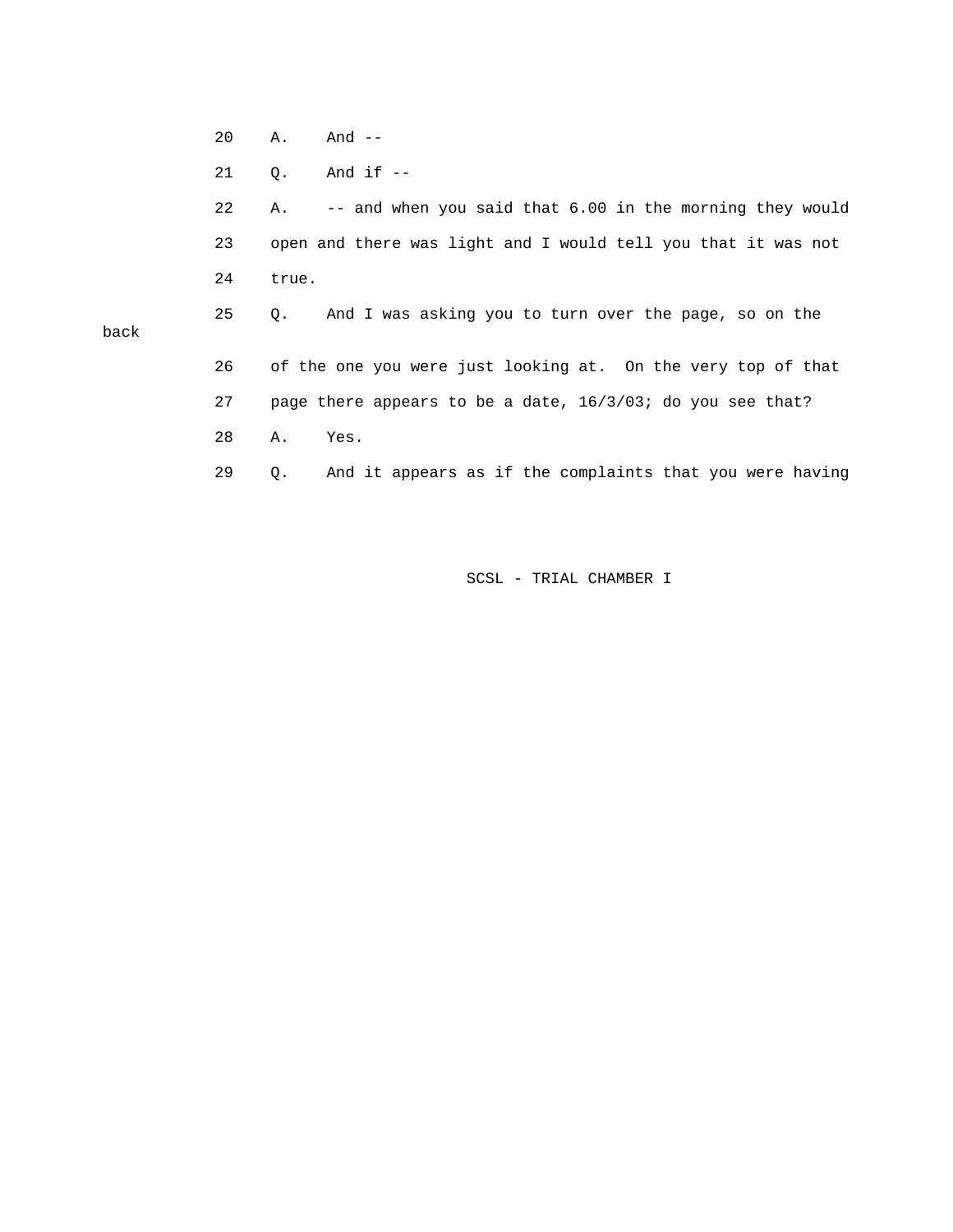|          | SESAY ET AL  |              |
|----------|--------------|--------------|
| Page 104 | 19 JUNE 2007 | OPEN SESSION |
|          |              |              |

| and      | 1  | then are relatively minor. Something about itchy something,        |
|----------|----|--------------------------------------------------------------------|
| in       | 2  | then it appears to be a bit difficult to read. At that point       |
|          | 3  | time does that sound right? Around 16/3 there were no              |
|          | 4  | significant complaints you were making?                            |
| would    | 5  | Well, I used to complain that I was not well and they<br>Α.        |
|          | 6  | give me treatment, so, mm-hmm.                                     |
|          | 7  | And it looks as if the significant complaint you were<br>$\circ$ . |
|          | 8  | making on 23/3 had to do with athlete's foot?                      |
| attorney | 9  | THE INTERPRETER: Your Honours, would the learned                   |
|          | 10 | be asked to repeat the question.                                   |
|          | 11 | MR HARRISON:                                                       |
| on       | 12 | It looks as if the significant complaint you were making<br>О.     |
|          | 13 | 23 March was athlete's foot?                                       |
| were     | 14 | This was the minor one but my stomach and teeth, those<br>Α.       |
| This     | 15 | not minor issues because I used to feel serious pains, see.        |
|          | 16 | athlete's feet were not serious, they were minor.                  |
| might    | 17 | And down in the bottom of that page, I think the date<br>О.        |
|          | 18 | be $1/4/03$ ; do you see that?                                     |
|          | 19 | Α.<br>Yes.                                                         |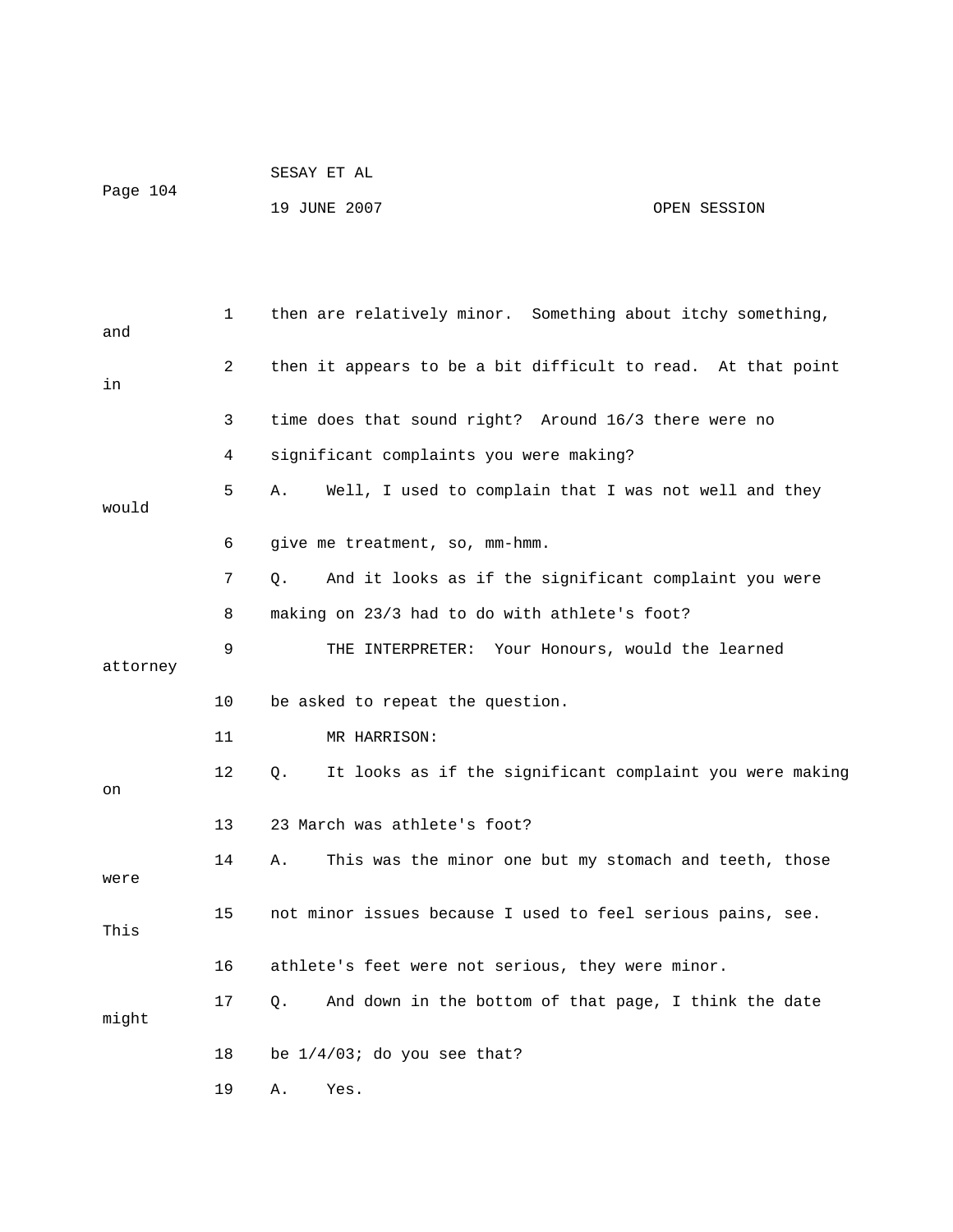|     | 20 | And I think the annotation is "Pain better but worse at<br>О.          |  |
|-----|----|------------------------------------------------------------------------|--|
|     | 21 | $NYL''$ -- I am not sure what that might be?                           |  |
|     | 22 | PRESIDING JUDGE: Perhaps night.                                        |  |
|     | 23 | MR HARRISON: Night.                                                    |  |
|     | 24 | Does that sound right, the pain was better but worse at<br>$Q_{\star}$ |  |
|     | 25 | night?                                                                 |  |
|     | 26 | Yes, I felt pain. I complained about the pain.<br>Α.                   |  |
| the | 27 | Then, if you go over to the back of the next page, at<br>Q.            |  |
|     | 28 | very top, it should have the date $9/4/03$ ; do you see that? Do       |  |
|     | 29 | you see that date $9/4/03$ on the top of the next page.                |  |

the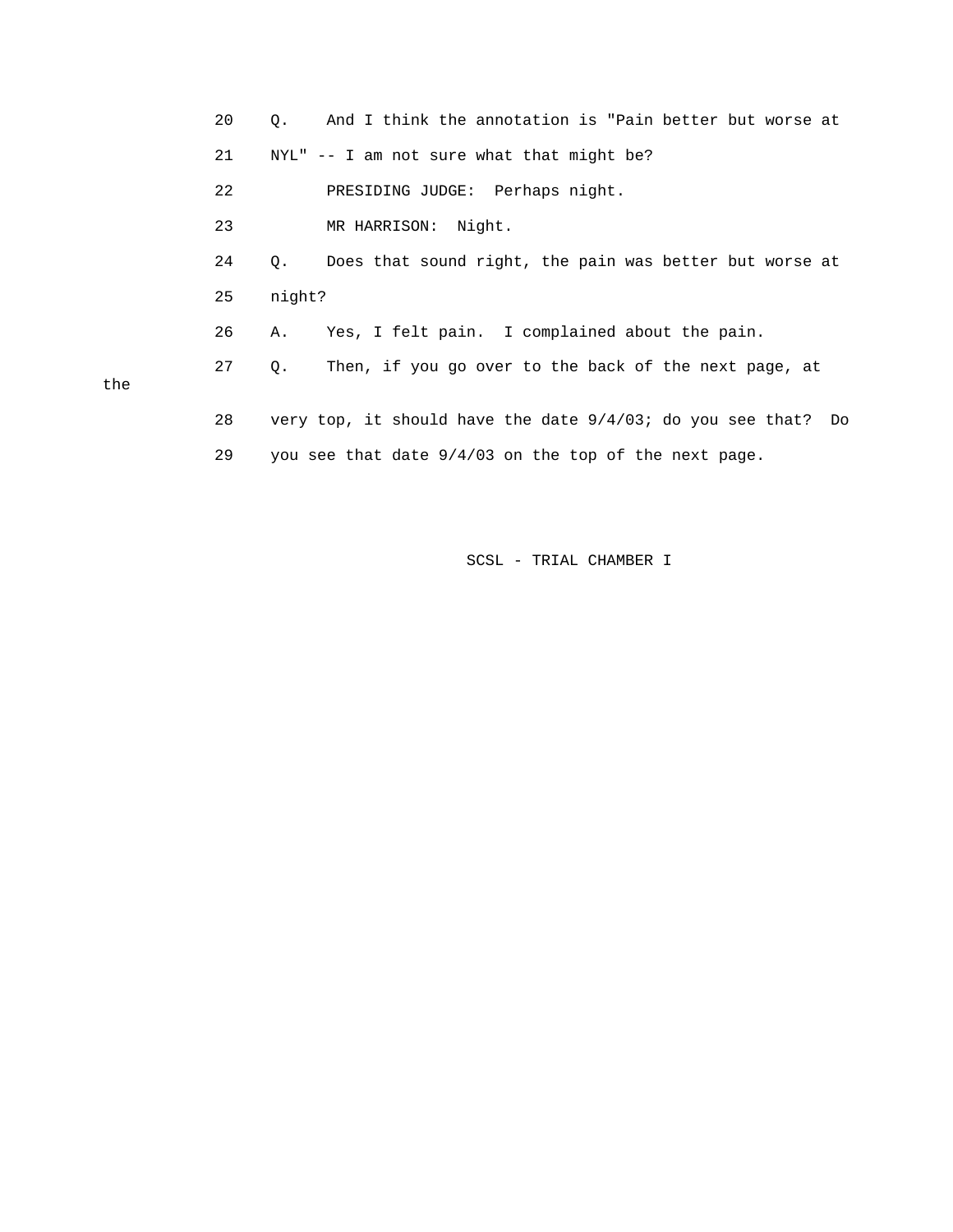| Page 105     |    | 19 JUNE 2007                                                    | OPEN SESSION |
|--------------|----|-----------------------------------------------------------------|--------------|
|              |    |                                                                 |              |
|              | 1  | Yes, I've seen it.<br>Α.                                        |              |
|              | 2  | I think the annotation beside that is, "Cheerful this<br>Q.     |              |
|              | 3  | No pains or toothache." Does that sound right for 9<br>morning. |              |
|              | 4  | April?                                                          |              |
|              | 5  | Well, my teeth had been aching because when they were<br>Α.     |              |
| comfortable. | 6  | toothaches, except they extract it before you feel              |              |
|              | 7  | Then, if you look at the 11th, it appears as if the only<br>Q.  |              |
|              | 8  | significant complaint recorded is one of insomnia; do you see   |              |
|              | 9  | that?                                                           |              |
| had          | 10 | When, on the 11th? Yes. See, I was distressed and I<br>Α.       |              |
|              | 11 | That was why I had not been sleeping.<br>pain.                  |              |
|              | 12 | Do you see that the only recording there is one of<br>Q.        |              |
|              | 13 | insomnia, as being the sole complaint?                          |              |
| the          | 14 | You would say so, but I would not say so because I was<br>Α.    |              |
| where        | 15 | one that was feeling the pain, and I was the one that knew      |              |
| during       | 16 | I was and, where I was, it was difficult for me to sleep        |              |
| was          | 17 | the night because there were mosquitoes. Secondly, the place    |              |
|              | 18 | hot and the pains that I had.                                   |              |
|              | 19 | And if you look at 12 April, it looks like the only<br>Q.       |              |
|              | 20 | significant complaint is, "Fungal infection of toes of left     |              |

SESAY ET AL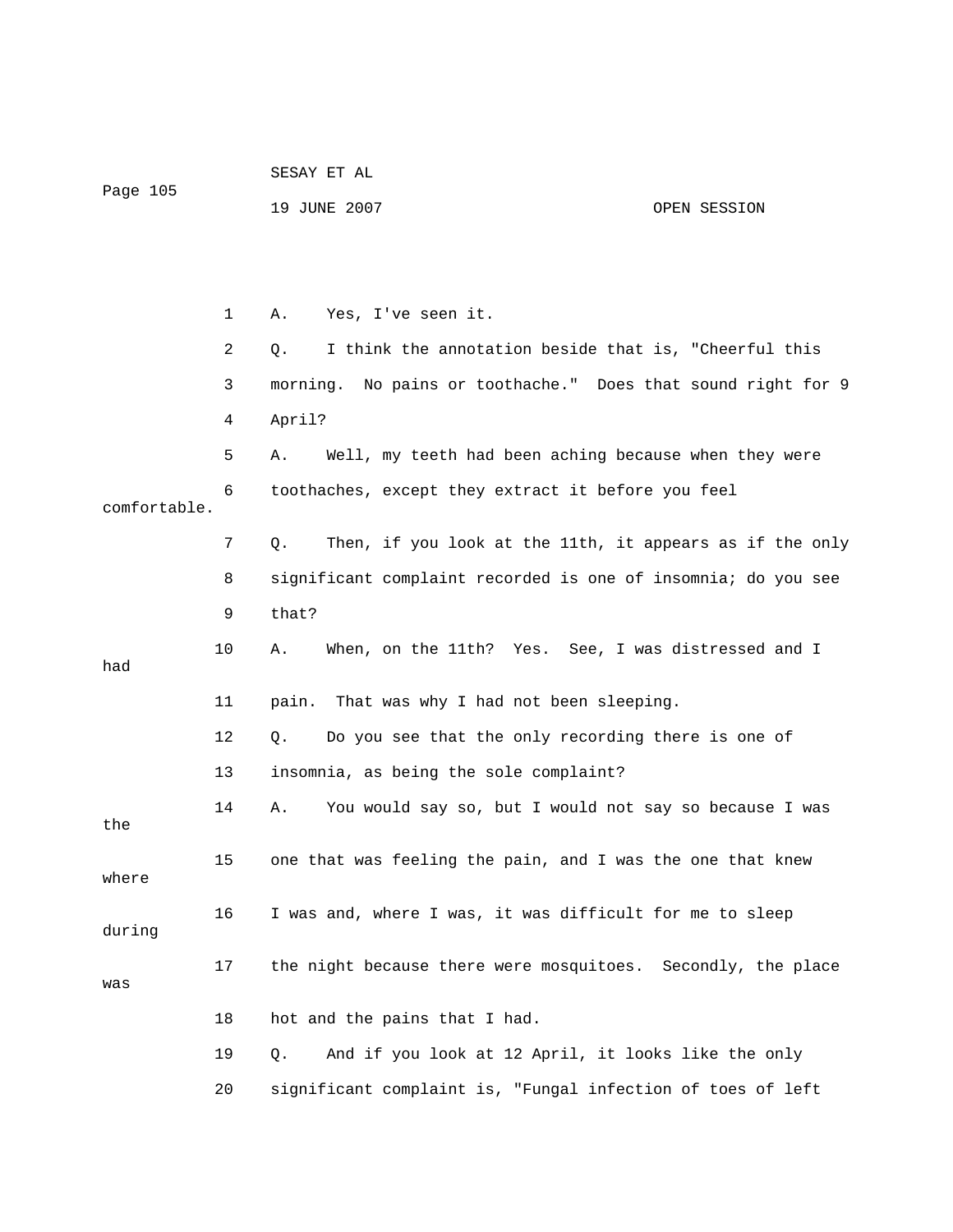21 foot." Do you see that?

22 A. Yes, that is what is written there.

|         | 23 | And then, when you go to 22 April, it appears as if the<br>$\circ$ . |
|---------|----|----------------------------------------------------------------------|
|         | 24 | notation is that your general condition is good; you see that?       |
|         | 25 | Well, this time around, see, how -- how would my general<br>Α.       |
| the     | 26 | condition be good in the way that you want to take it and for        |
| minutes | 27 | whole of the day say I would be lot of $-$ - I only had 15           |
| be      | 28 | to get out and see the sky and after that 15 minutes I would         |
|         | 29 | locked in, except the next day 24 hours, I would only spend 15       |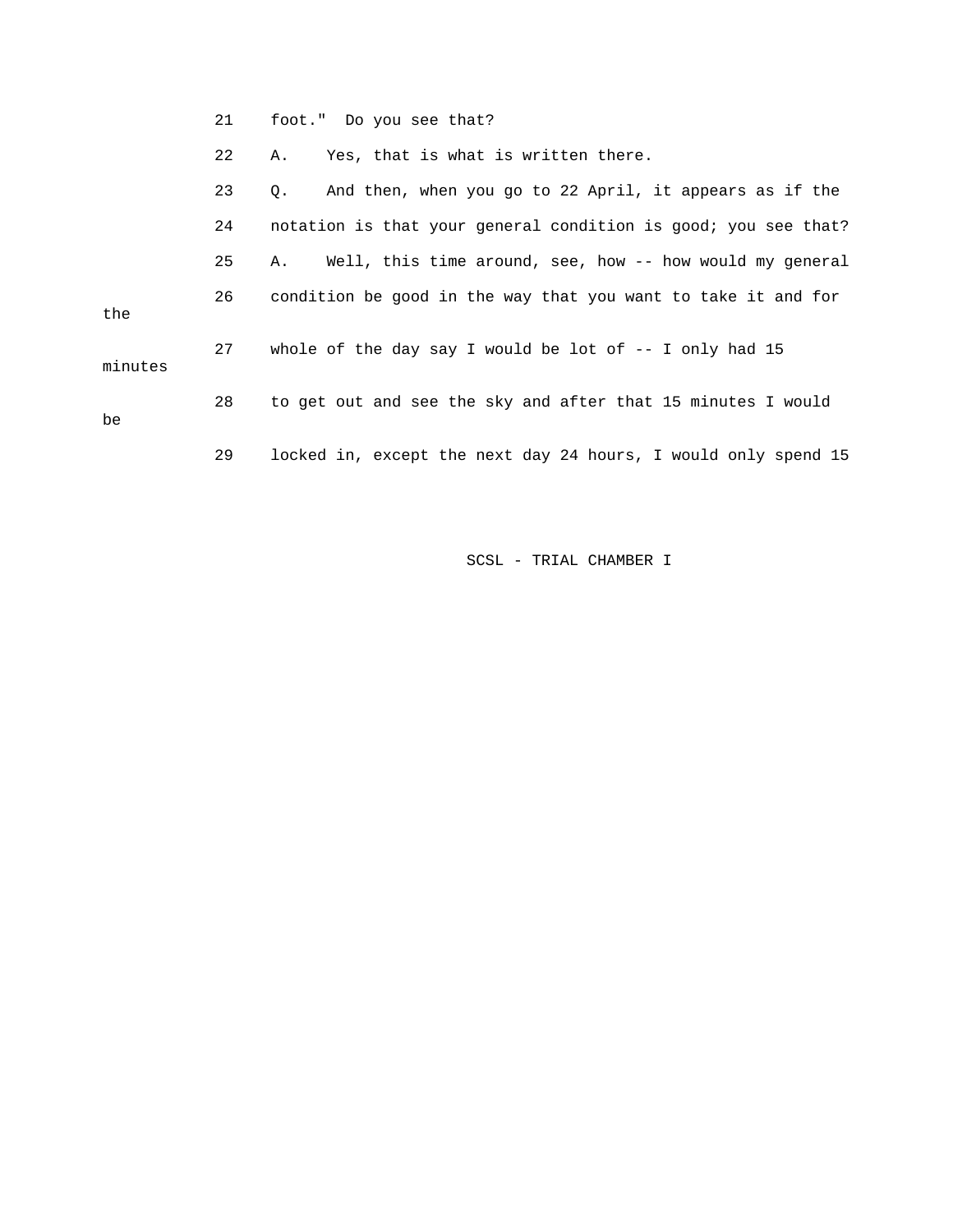|           |    | SESAY ET AL                                                    |  |  |  |
|-----------|----|----------------------------------------------------------------|--|--|--|
| Page 106  |    | 19 JUNE 2007<br>OPEN SESSION                                   |  |  |  |
|           |    |                                                                |  |  |  |
|           |    |                                                                |  |  |  |
|           | 1  | minutes outside.                                               |  |  |  |
| it        | 2  | And it looks as if on the very next day, 23 April '03,<br>Q.   |  |  |  |
| Spoke     | 3  | says, "Patient very calm and collective, not aggressive.       |  |  |  |
|           | 4  | at length with him. Promised to have lunch." Is that an        |  |  |  |
|           | 5  | accurate summation of your discussions that day?               |  |  |  |
| the       | 6  | What -- what do you mean? Because I do not understand<br>Α.    |  |  |  |
|           | 7  | handwriting, when you say that I promised to have lunch.       |  |  |  |
|           | 8  | Yes. Do you see the annotation for 23 April '03?<br>Q.         |  |  |  |
|           | 9  | 24 April?<br>Α.                                                |  |  |  |
| that      | 10 | It's, I think again, maybe the Court has photocopies<br>Q.     |  |  |  |
|           | 11 | are better than mine, but it looks as if, from the annotation  |  |  |  |
|           | 12 | that I just read to you, "General condition is good." If you   |  |  |  |
|           | 13 | look directly below that and a little bit to -- you might see  |  |  |  |
|           | 14 | 23/4/03?                                                       |  |  |  |
|           | 15 | Yes.<br>$23/4/03$ .<br>Α.                                      |  |  |  |
| course, I | 16 | And the annotation that I read out to you and, of<br>Q.        |  |  |  |
|           | 17 | may be reading this incorrectly because I agree it is quite    |  |  |  |
|           | 18 | difficult to read, but it seems to say, "Patient very calm and |  |  |  |
| Promised  | 19 | collective. Not aggressive. Spoke at length with him.          |  |  |  |
| that      | 20 | to have lunch." And the question I was asking of you:<br>Is    |  |  |  |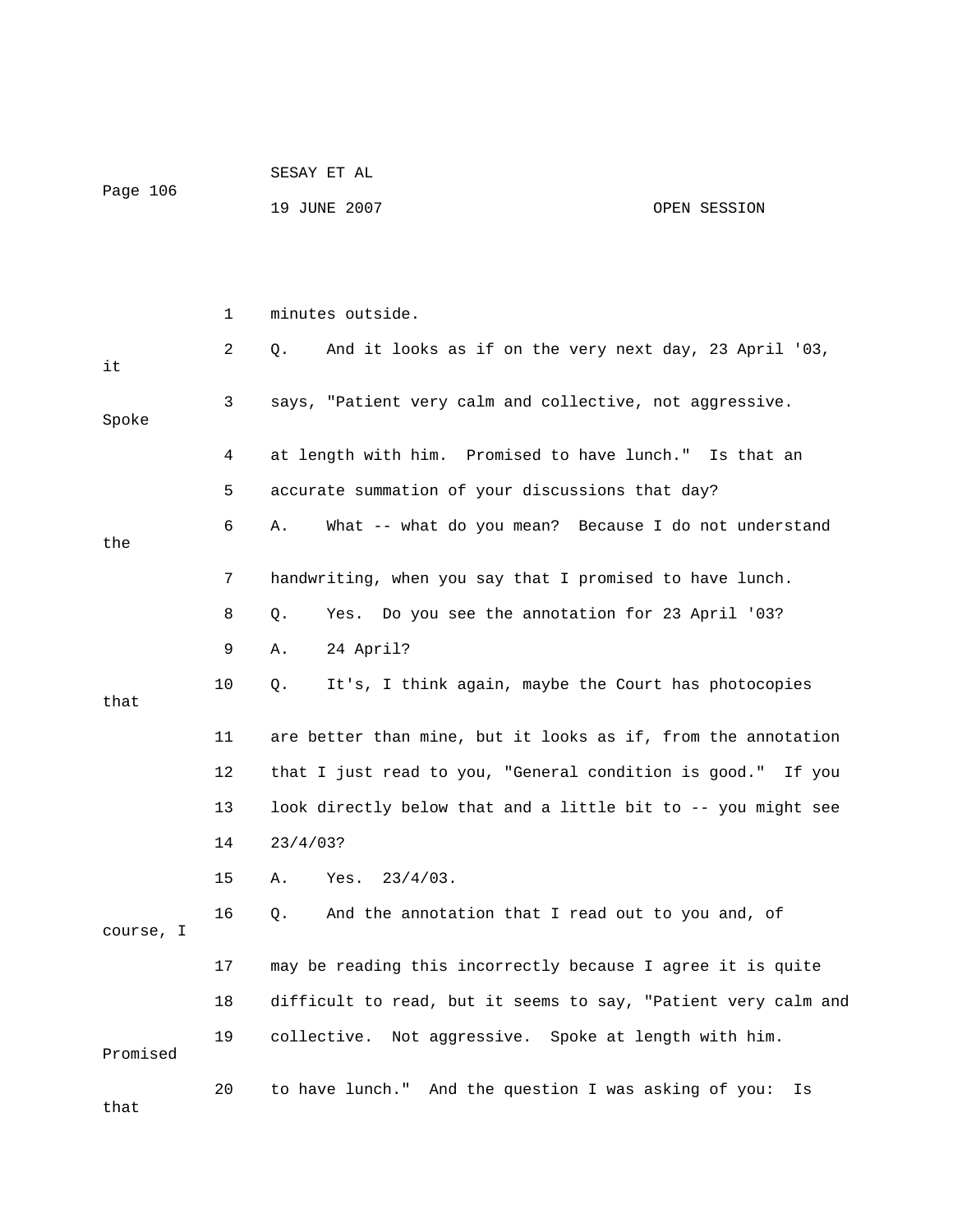|      | 21 | an accurate statement of your conversation that day with the  |
|------|----|---------------------------------------------------------------|
|      | 22 | medical staff?                                                |
| them | 23 | Well, they brought breakfast in the morning and I told<br>Α.  |
| not  | 24 | that I did not have an appetite to eat. So I said that I was  |
|      | 25 | feeling good. And they asked me, they said, "How about the    |
| be   | 26 | lunch?" And I said that perhaps up to the afternoon I would   |
|      | 27 | able to manage.                                               |
| a    | 28 | And if you go over to the next page, and this one is in<br>Q. |
| and  | 29 | different format, you have to turn it so that it's sideways,  |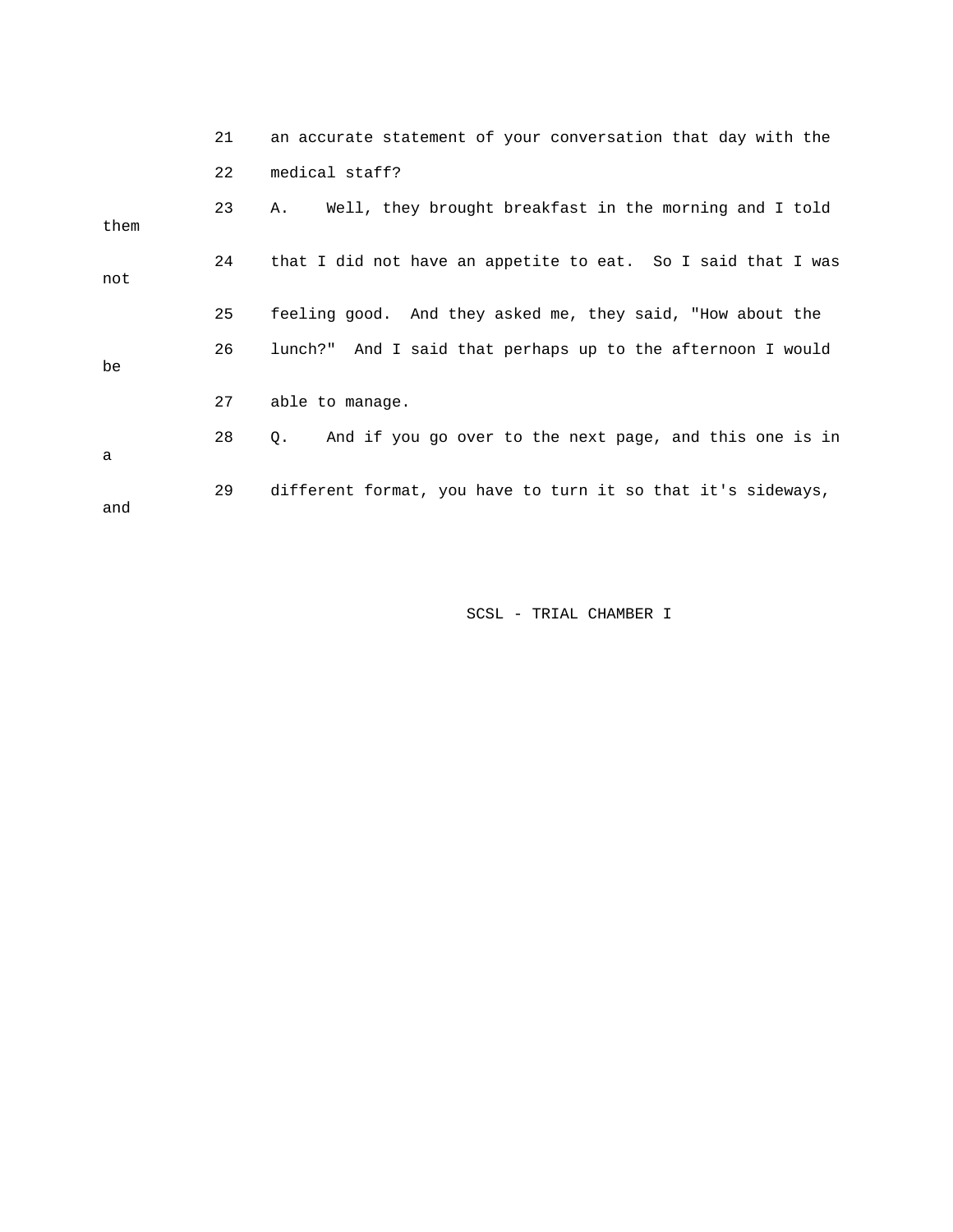|          |    |    | SESAY ET AL                                                   |                                         |
|----------|----|----|---------------------------------------------------------------|-----------------------------------------|
| Page 107 |    |    | 19 JUNE 2007                                                  | OPEN SESSION                            |
|          |    |    |                                                               |                                         |
|          |    |    |                                                               |                                         |
|          | 1  |    | in the top left corner it should be the word "establishment." |                                         |
|          | 2  | Α. | What date?                                                    |                                         |
| is       | 3  | Q. | I'm going to be looking, I think it must be 5/4.              | There                                   |
| rash     | 4  |    | no year indicated here, so I think it might be a little bit   |                                         |
|          | 5  |    | to try to pin you down that it was actually 2003 but, at any  |                                         |
|          | 6  |    | rate, it's 5/4. Do you see that?                              |                                         |
|          | 7  |    | JUDGE BOUTET:                                                 | I don't think he's looking at the right |
|          | 8  |    | page, Mr Harrison.                                            |                                         |
|          | 9  |    | MR HARRISON:                                                  |                                         |
|          | 10 | Q. | Yes. If you remember the page we were looking at, where       |                                         |
|          | 11 |    | I'd asked you a couple of questions. Do you understand me?    |                                         |
|          | 12 | Α. | Yes.                                                          |                                         |
|          | 13 | Q. | And if you were to go to what should be --                    |                                         |
| the      | 14 |    | PRESIDING JUDGE: Count six leaves, and then you go to         |                                         |
|          | 15 |    | seventh leaves, not pages, you will see the ruled column, and |                                         |
| notation | 16 |    | turn it horizontally, you have lines there. There's a         |                                         |
|          | 17 |    | up there "establishment." That's what you want.               |                                         |
|          | 18 |    | MR HARRISON:                                                  |                                         |
|          | 19 | Q. | Do you see that now?                                          |                                         |
|          | 20 | Α. | Yes.                                                          |                                         |
|          | 21 | Q. | And I think the first might be $4/4$ . The second one is a    |                                         |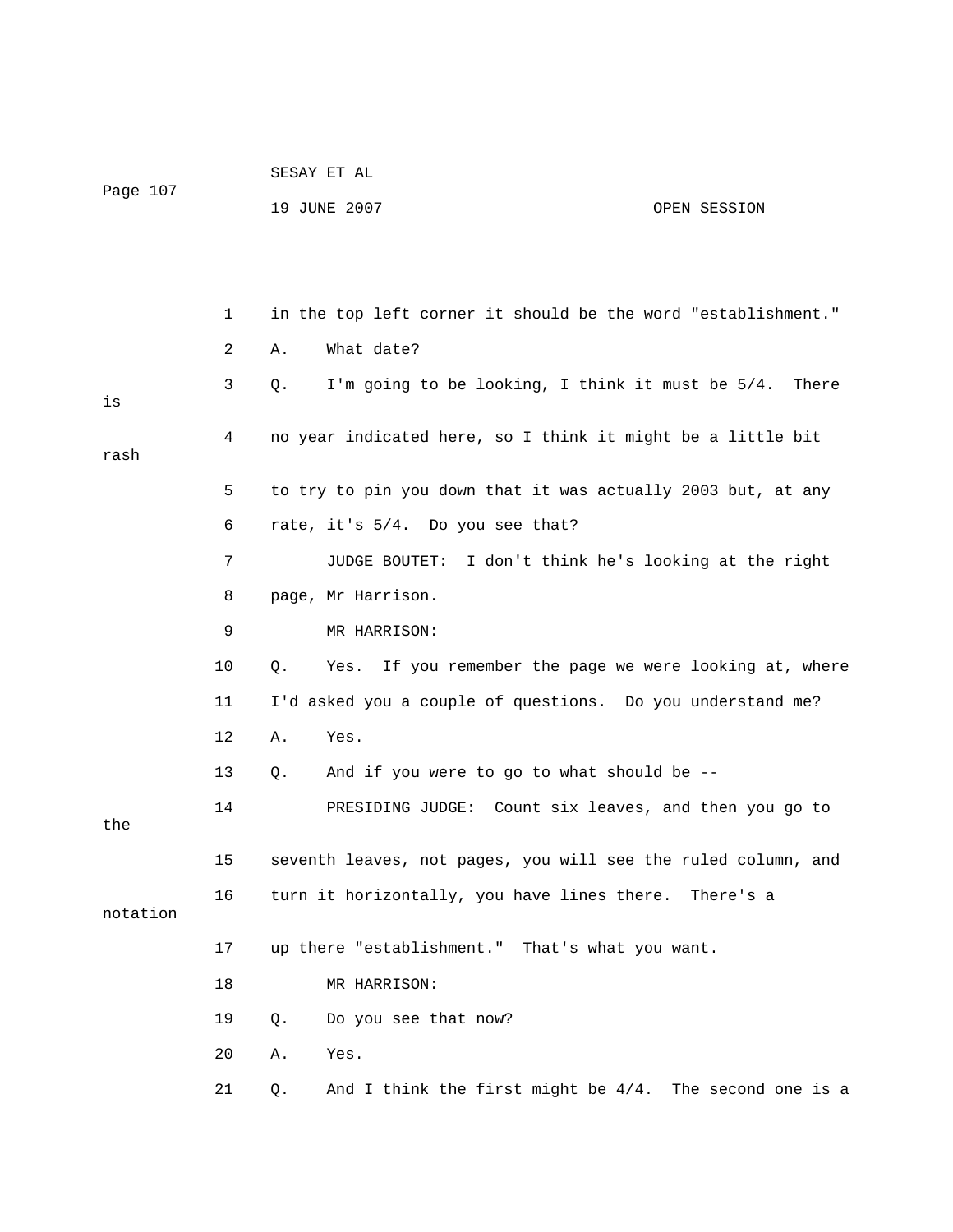| want | 22 | bit harder for me to read but I think it's 5/4. And I just    |
|------|----|---------------------------------------------------------------|
|      | 23 | to assure you that I'm not trying to pin you down on a year   |
| for  | 24 | because that might be a bit unfair to you, but the annotation |
|      | 25 | 5/4 seems to say, "Seen this morning. Medication given as per |
|      | 26 | chart. Complain of sore groin and sore toes. GU given and     |
|      | 27 | applied to be used for" -- it's an annotation that I can't    |
|      | 28 | decipher.                                                     |
|      | 29 | JUDGE BOUTET: 4/7.                                            |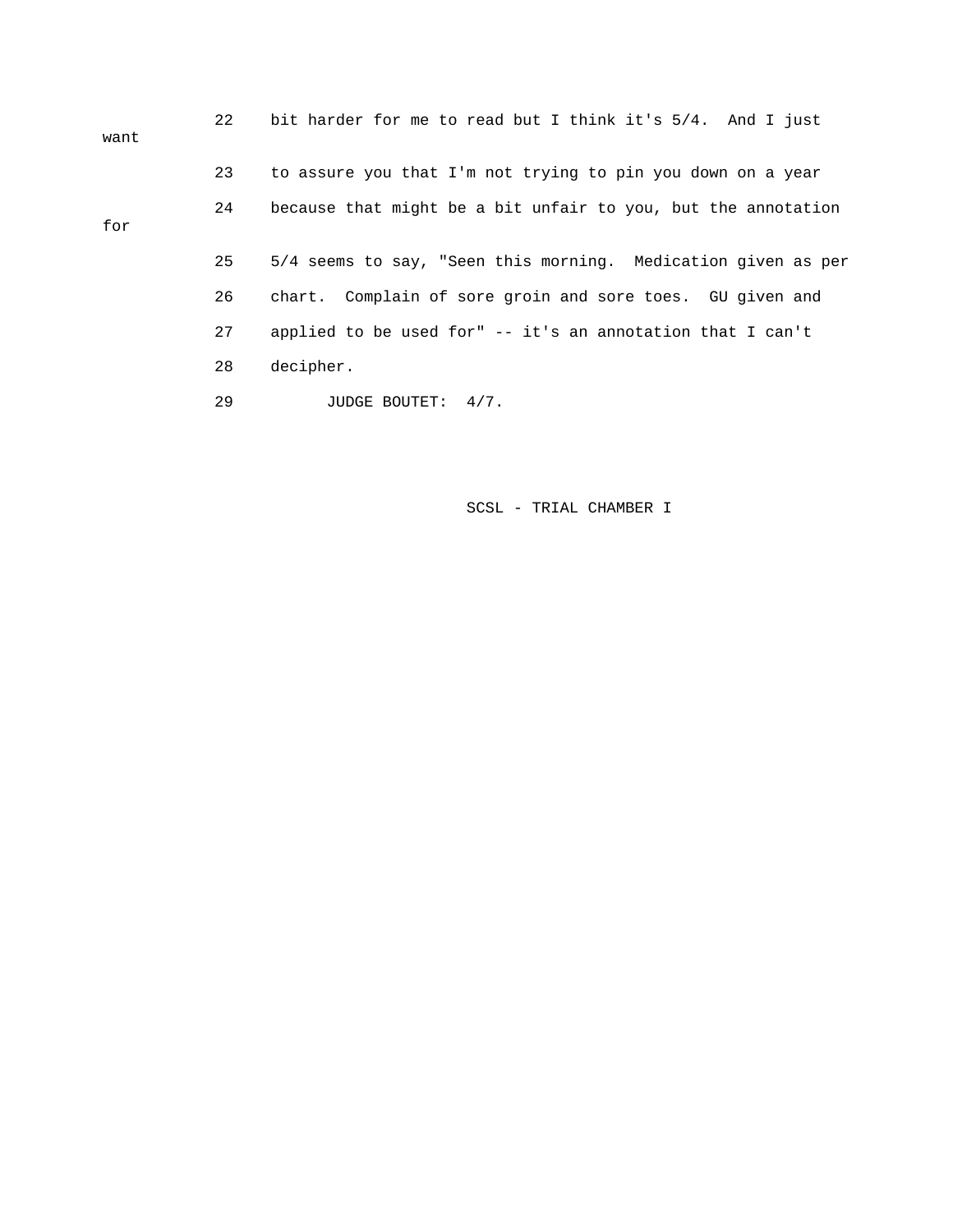|             |                | SESAY ET AL                                                       |  |  |  |
|-------------|----------------|-------------------------------------------------------------------|--|--|--|
| Page 108    |                | 19 JUNE 2007<br>OPEN SESSION                                      |  |  |  |
|             |                |                                                                   |  |  |  |
|             |                |                                                                   |  |  |  |
|             | 1              | PRESIDING JUDGE:<br>Yes.                                          |  |  |  |
|             | $\overline{a}$ | MR HARRISON:                                                      |  |  |  |
| he          | 3              | Then, "To be reviewed. PRN." Then it says, "Said<br>Q.<br>$4/7$ . |  |  |  |
|             | 4              | slept well."                                                      |  |  |  |
|             | 5              | PRESIDING JUDGE: In the night.                                    |  |  |  |
|             | 6              | MR HARRISON:<br>In the night.                                     |  |  |  |
|             | 7              | PRESIDING JUDGE: It's Latin, notte.                               |  |  |  |
|             | 8              | MR HARRISON:<br>Notte.                                            |  |  |  |
| accurate,   | 9              | Q.<br>"All care given with good effect." So, is that              |  |  |  |
| given       | 10             | that you were sleeping well at that time and all care was         |  |  |  |
|             | 11             | with good effect?                                                 |  |  |  |
| well        | 12             | Mr Harris during that time it was difficult to sleep<br>Α.        |  |  |  |
|             | 13             | because the place was hot. A lot of mosquitoes.<br>It was         |  |  |  |
| lie         | 14             | difficult except you soaked your towel before you put it and      |  |  |  |
| conditions? | 15             | on it. How would you be able to sleep well, in those              |  |  |  |
|             | 16             | And the next annotation is $6/4$ , which it could just mean<br>Q. |  |  |  |
| it          | 17             | the 6th day of April. Presumably it could mean June 4th but       |  |  |  |
|             | 18             | seems to say "No further complaint of toothaches?                 |  |  |  |
|             | 19             | We adopt the English version, not the<br>PRESIDING JUDGE:         |  |  |  |
|             | 20             | American version here.                                            |  |  |  |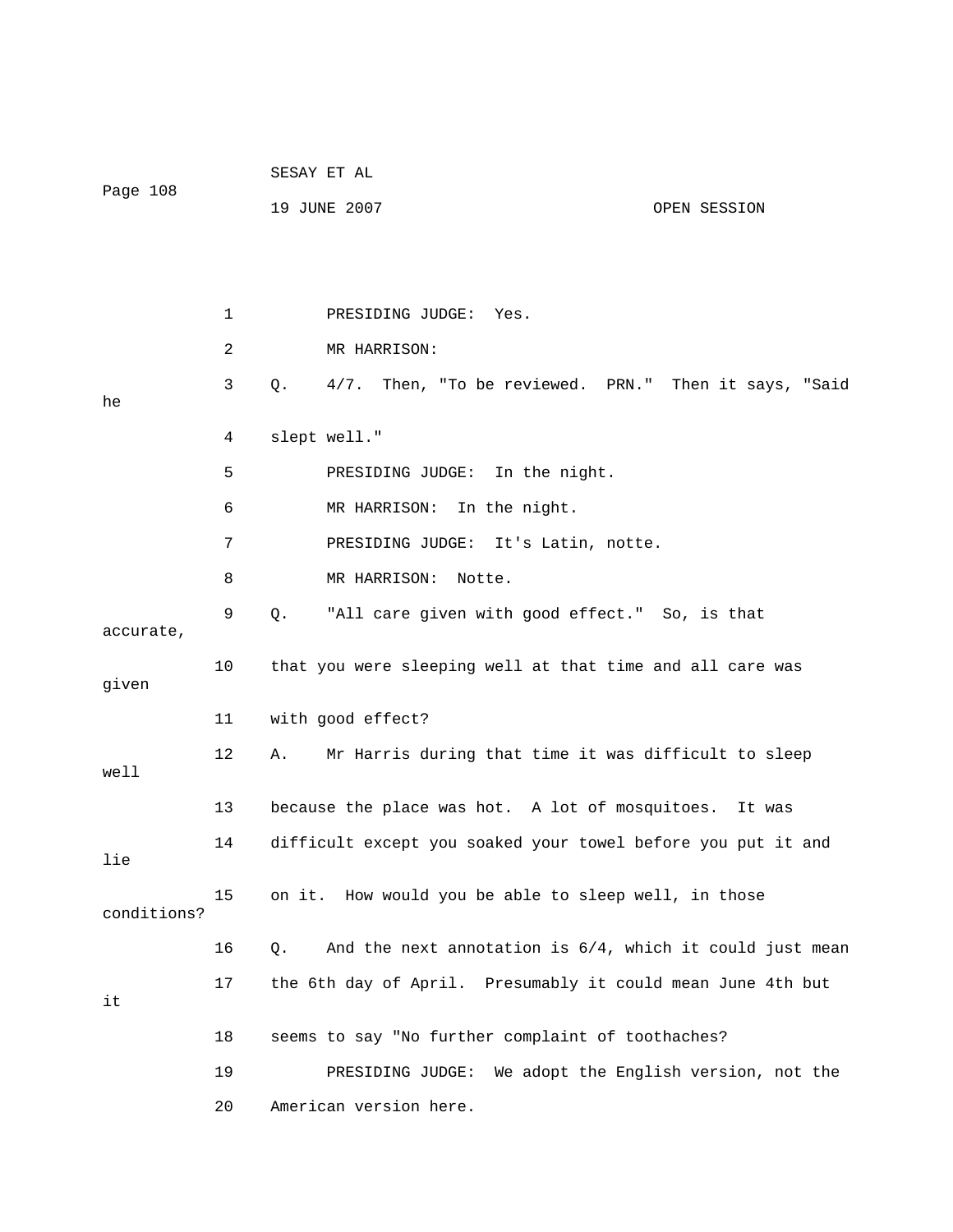|  | MR HARRISON: | Yes, I would but |
|--|--------------|------------------|
|--|--------------|------------------|

|        | 22 | PRESIDING JUDGE: We just take judicial notice of that.       |
|--------|----|--------------------------------------------------------------|
|        | 23 | MR HARRISON: Do we?                                          |
|        | 24 | PRESIDING JUDGE: Yes. So it's the English version.           |
|        | 25 | MR HARRISON:                                                 |
| to     | 26 | All right. Going with the 6th day of April, it goes on<br>0. |
| well.  | 27 | say, "No further complain of toothache. Meals taken very     |
| from 6 | 28 | All care given as per chart." So is that an accurate note    |
|        | 29 | April? No complaints of toothache and meals taken very well. |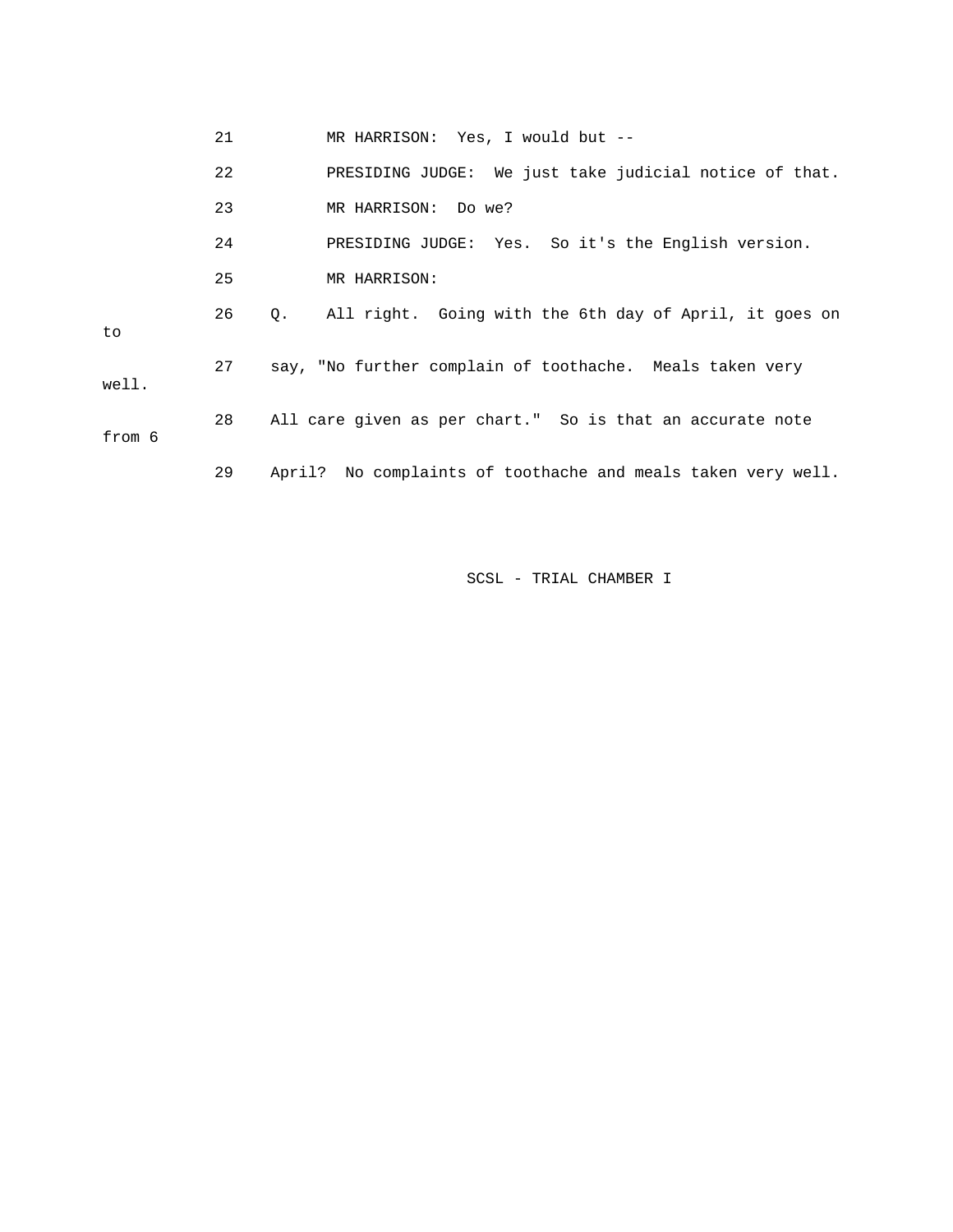| Page 109 |    |                                                                |              |
|----------|----|----------------------------------------------------------------|--------------|
|          |    | 19 JUNE 2007                                                   | OPEN SESSION |
|          |    |                                                                |              |
|          |    |                                                                |              |
|          |    |                                                                |              |
|          | 1  | All care given as per chart?                                   |              |
|          | 2  | Well, two teeth were aching and when they give you the<br>Α.   |              |
|          | 3  | tablets so they would cool down until the time that they were  |              |
|          | 4  | extracted, and that was the only medicine. The pain was on     |              |
| and      |    |                                                                |              |
|          | 5  | off.                                                           |              |
|          | 6  | And we will just skip down to 8/4. It says, "Seen by<br>Q.     |              |
|          | 7  | dentist today. Two teeth extracted as per doctor's notes.      |              |
| Spoke    |    |                                                                |              |
| he       | 8  | to his family and told them he is getting very good care where |              |
|          | 9  | He said he has no complain of the care he is getting<br>is.    |              |
| here."   |    |                                                                |              |
|          | 10 | Is that accurate, that you spoke to your family and you        |              |
| advised  |    |                                                                |              |
|          | 11 | them that you were getting good care and had no complaints?    |              |
|          | 12 | I talked to who?<br>Α.                                         |              |
|          | 13 | What it seems to read, and again your copy may be better<br>Q. |              |
|          | 14 | than mine, so you may want to try to read it on your own, but  |              |
| Ι        |    |                                                                |              |
| getting  | 15 | think it says, "Spoke to his family and told them he is        |              |
|          |    |                                                                |              |
|          | 16 | very good care where he is." Is that accurate?                 |              |
|          | 17 | Well, I won't be able to confirm this because the doctor<br>Α. |              |
|          | 18 | had not been talking to my family. So how would he be able to  |              |
|          | 19 | know that I told my family that I was living well?             |              |

SESAY ET AL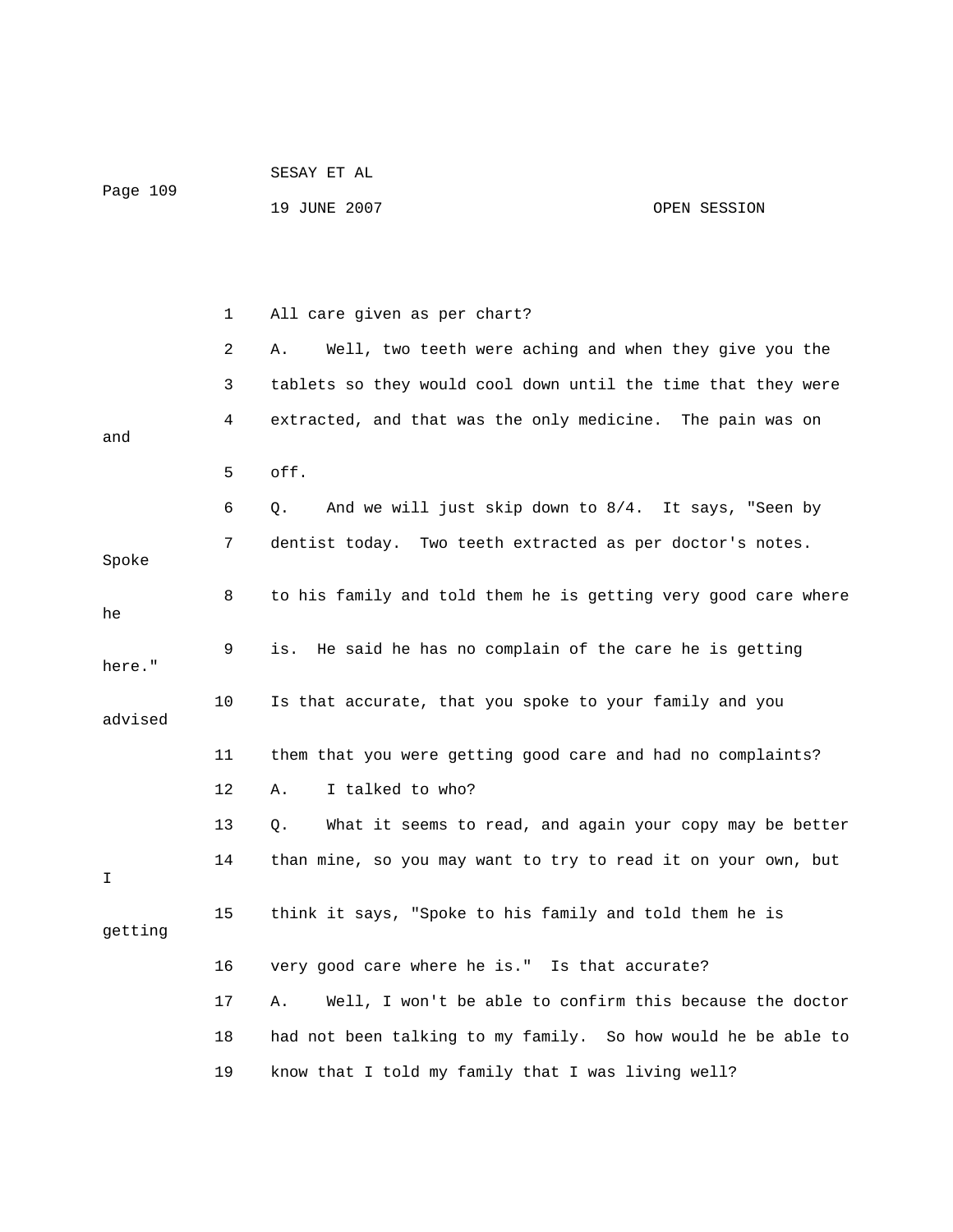| appropriate | 20 | I think the other interpretation that might be<br>Q.                      |
|-------------|----|---------------------------------------------------------------------------|
|             | 21 | for these words is that you spoke to your family and told them            |
| that        | 22 | that you were getting very good care where you were. Does                 |
|             | 23 | sound right?                                                              |
|             | 24 | That was why I told you that, okay, I said that the<br>Α.                 |
| was         | 25 | condition in which I was, how would I tell my people that I               |
|             | 26 | living well?                                                              |
|             | 27 | Yes. Well, that's somewhat of a mystery given this note<br>Q <sub>z</sub> |
|             | 28 | that is on this medical chart, isn't it? And then if you --               |
| attorney    | 29 | THE INTERPRETER: Your Honours, would the learned                          |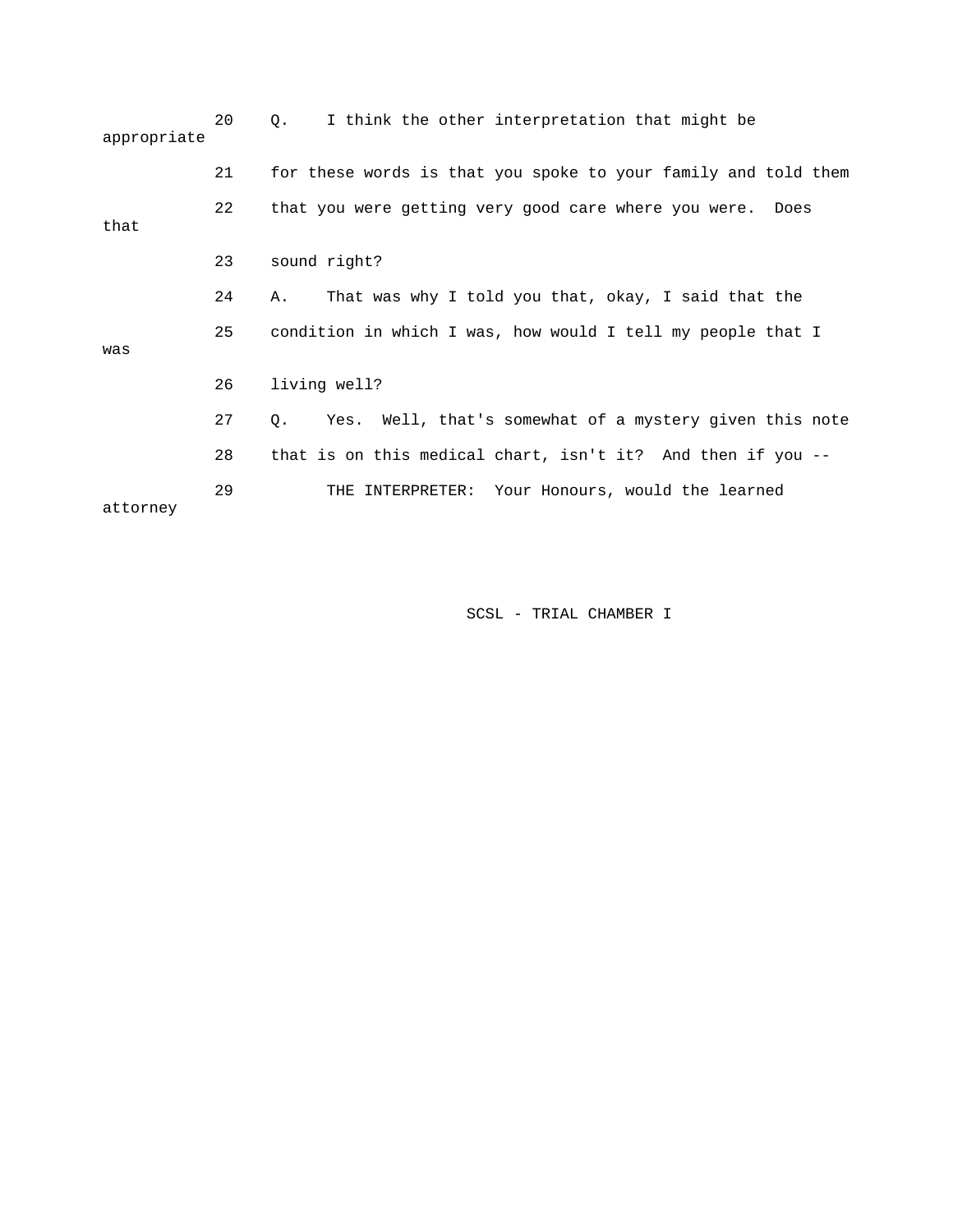|          |    | SESAY ET AL                                                    |                                                          |
|----------|----|----------------------------------------------------------------|----------------------------------------------------------|
| Page 110 |    | 19 JUNE 2007                                                   | OPEN SESSION                                             |
|          |    |                                                                |                                                          |
|          |    |                                                                |                                                          |
|          | 1  | repeat what he's just said.                                    |                                                          |
|          | 2  | MR HARRISON:                                                   |                                                          |
|          | 3  | Q.                                                             | I said that his -- the comment is somewhat of a mystery, |
|          | 4  | given what is written on the medical chart?                    |                                                          |
| time     | 5  | Α.                                                             | Well, that's what I'm saying. Doctor was not, at the     |
|          | 6  | that I was visited, except when I --                           |                                                          |
| asked    | 7  |                                                                | THE INTERPRETER: Your Honours, would the witness be      |
|          | 8  | to repeat what he said?                                        |                                                          |
| а        | 9  |                                                                | PRESIDING JUDGE: Mr Sesay, please repeat that part and   |
|          | 10 | little more audibly for the interpreters.                      |                                                          |
| when     | 11 |                                                                | THE WITNESS: My Lord, I cannot recall the exact date     |
|          | 12 | my mother started visiting me in Bonthe, but when I had been   |                                                          |
| was      | 13 | getting visits in Bonthe, when my mother get there, while she  |                                                          |
|          | 14 | talking to me there was no doctor. Doctor had not been going   |                                                          |
|          | 15 | there.                                                         | So except doctor saw people going, the various heads     |
|          | 16 | talking to us, and after that they would go back.              | So if he                                                 |
| to       | 17 | commented on that saying that people went to me, and I talked  |                                                          |
| been     | 18 | them nicely, that would be good. But to say that they had      |                                                          |
|          | 19 | taking good care of me, in the condition in which I was, so he |                                                          |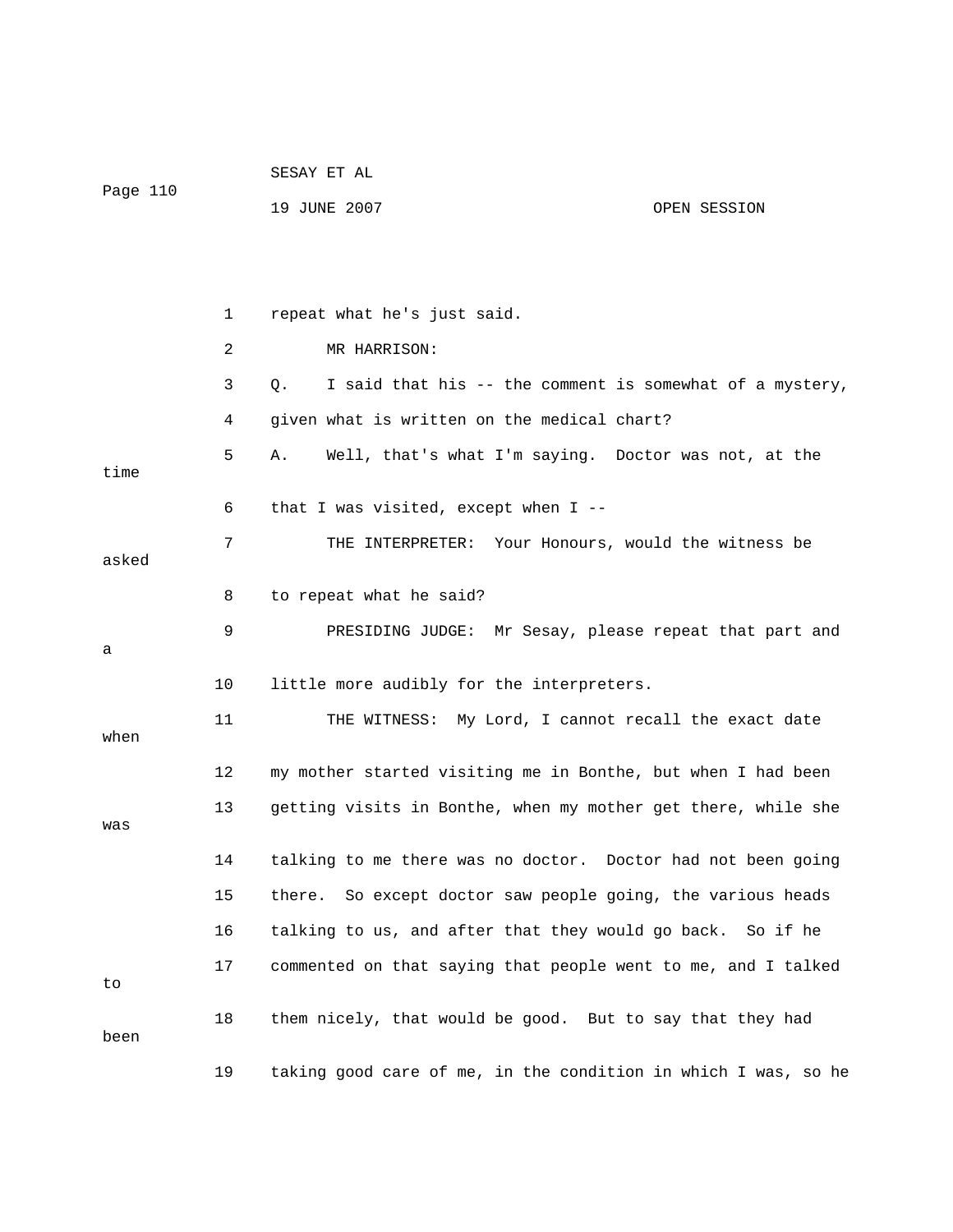| there. | 20 | would write that as a doctor because he had been working      |
|--------|----|---------------------------------------------------------------|
| hasn't | 21 | PRESIDING JUDGE: He hasn't complained on that. He             |
|        | 22 | a problem with that, what the doctor wrote down.              |
| been   | 23 | THE WITNESS: Well, My Lord, he was a staff. He had            |
|        | 24 | doing his work.                                               |
|        | 25 | PRESIDING JUDGE: You can pursue that. Go ahead.               |
|        | 26 | MR HARRISON: I can continue on if the Court wishes.           |
|        | 27 | PRESIDING JUDGE: Well, the thing about it is, it's            |
| finish | 28 | entirely -- we can let you continue and see how far we can    |
| was    | 29 | this, but also remember that I remember that when the witness |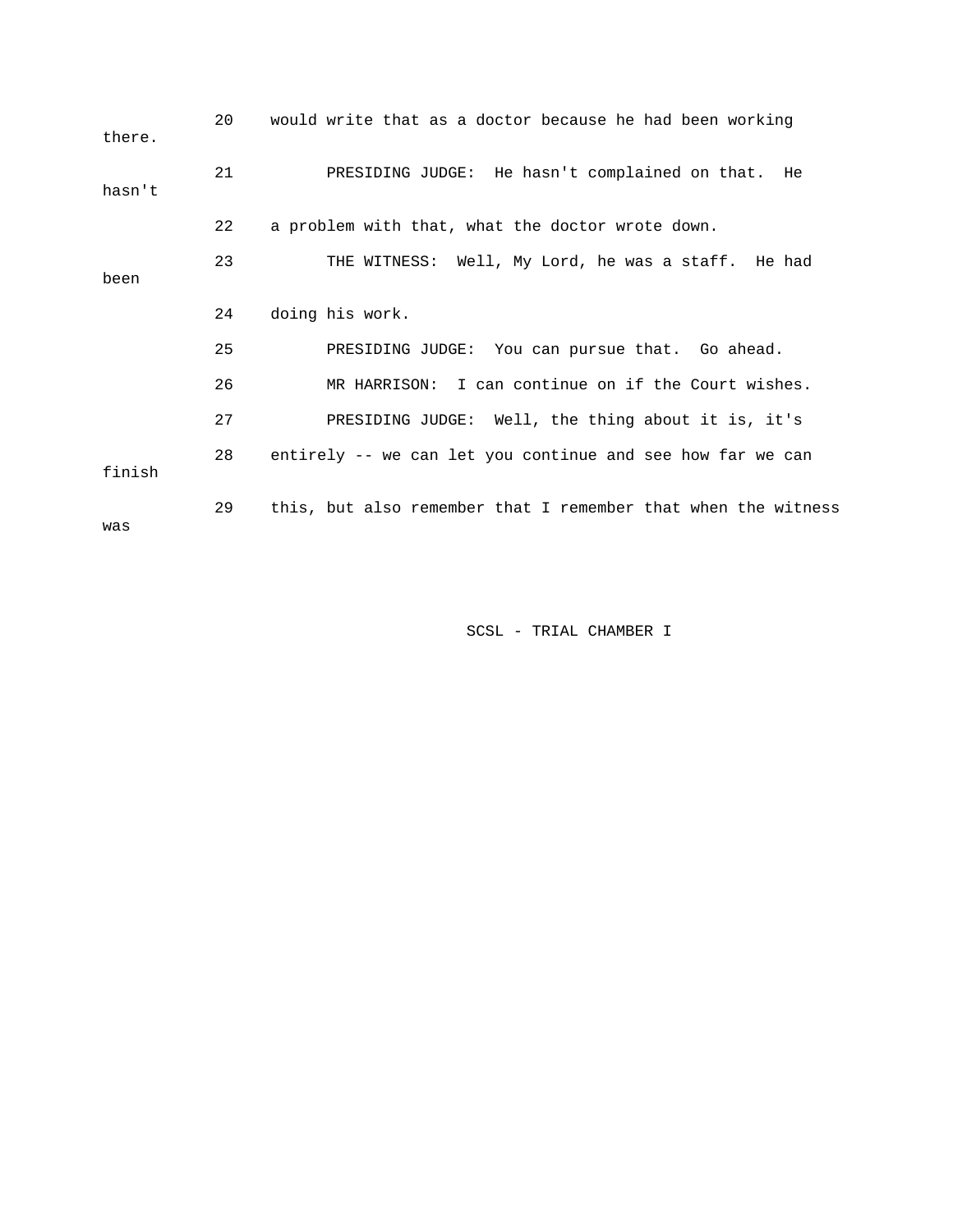```
 SESAY ET AL
```
Page 111

## 19 JUNE 2007 CPEN SESSION

| was       | $\mathbf{1}$ | being examined on this he virtually said that he was -- there  |
|-----------|--------------|----------------------------------------------------------------|
| document, | 2            | nothing he had -- he quarrelled with in this particular        |
|           | 3            | but it's okay. The exercise is worthwhile anyway. Proceed.     |
|           | 4            | MR JORDASH: My recollection is, sorry to interrupt --          |
|           | 5            | PRESIDING JUDGE:<br>Yes.                                       |
|           | 6            | MR JORDASH: -- he said there was nothing he quarrelled         |
|           | 7            | with in relation to the comment on 21 April concerning a       |
|           | 8            | recommendation to see a psychiatrist. That was --              |
| But       | 9            | PRESIDING JUDGE: I think it was an umbrella question.          |
|           | 10           | let's not make any --                                          |
|           | 11           | MR JORDASH:<br>It wasn't an umbrella question.                 |
|           | 12           | PRESIDING JUDGE: This document, when you were tendering        |
|           | 13           | it, about to tender it, actually I think to the pages that you |
|           | 14           | referred, whether he had anything to add or to say or in       |
|           | 15           | criticism of this, the entries that you referred to.           |
|           | 16           | That's not the way I put the question, Your<br>MR JORDASH:     |
|           | 17           | Honour.<br>That is definitely not the way I put the question.  |
| because I | 18           | PRESIDING JUDGE: Anyway, the records will reveal               |
|           | 19           | remember there was some question as to the authenticity or the |
| that.     | 20           | correctness of these entries, but let's not get involved in    |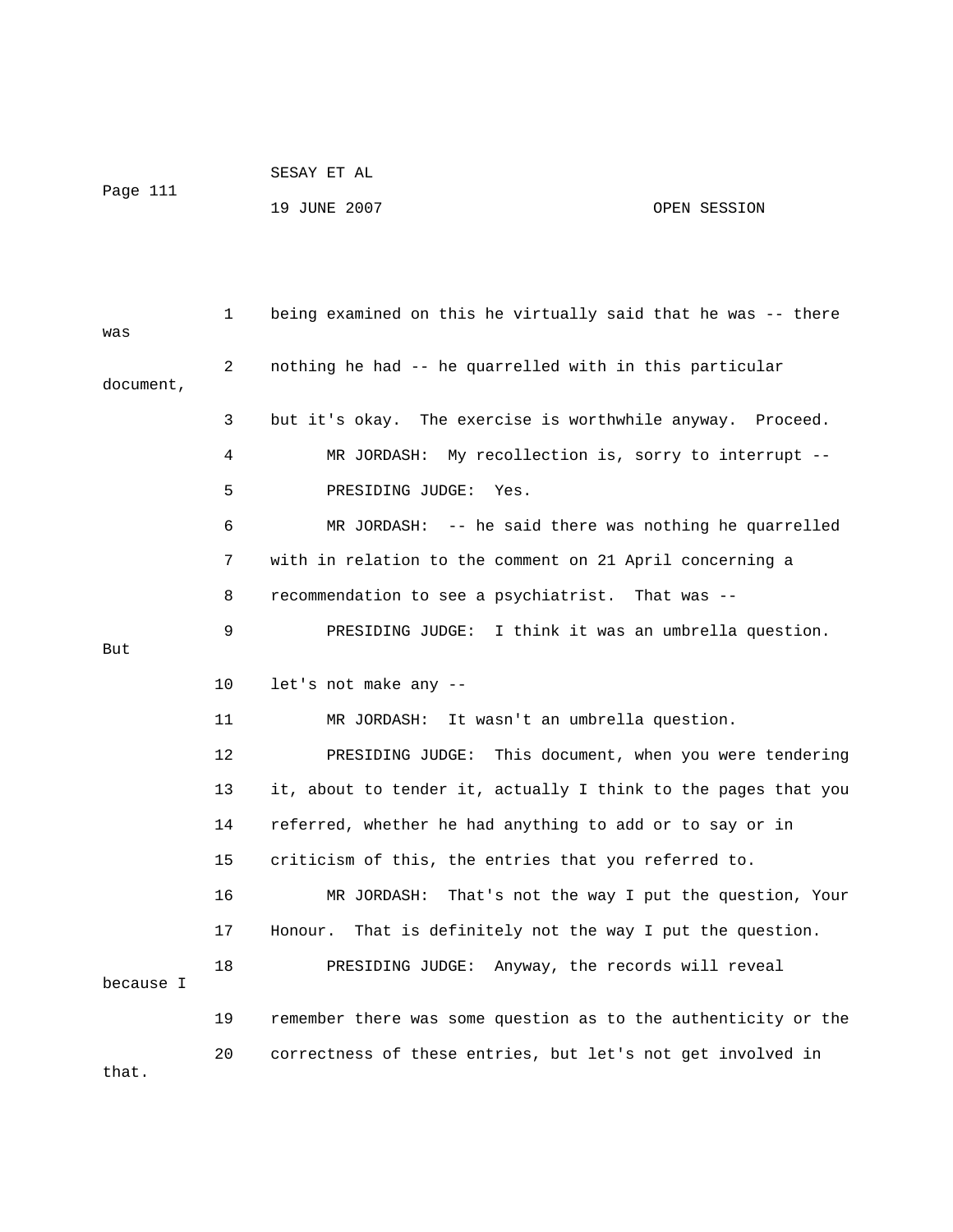| adjourn | 21 |             | Continue counsel. If you can finish this, then we will      |      |  |  |
|---------|----|-------------|-------------------------------------------------------------|------|--|--|
|         | 22 | after that. |                                                             |      |  |  |
|         | 23 |             | MR HARRISON:                                                | Yes. |  |  |
| it's    | 24 | $\circ$ .   | If you could -- if you were to flip over the page, and      |      |  |  |
| left    | 25 |             | a bit hard to read because a staple is there but in the top |      |  |  |
|         | 26 |             | corner it appears to have the date 28/03?                   |      |  |  |
|         | 27 | Α.          | I have $4/4$ here.                                          |      |  |  |
|         | 28 | Q.          | And --                                                      |      |  |  |
|         | 29 |             | JUDGE ITOE: Look at the next page.                          |      |  |  |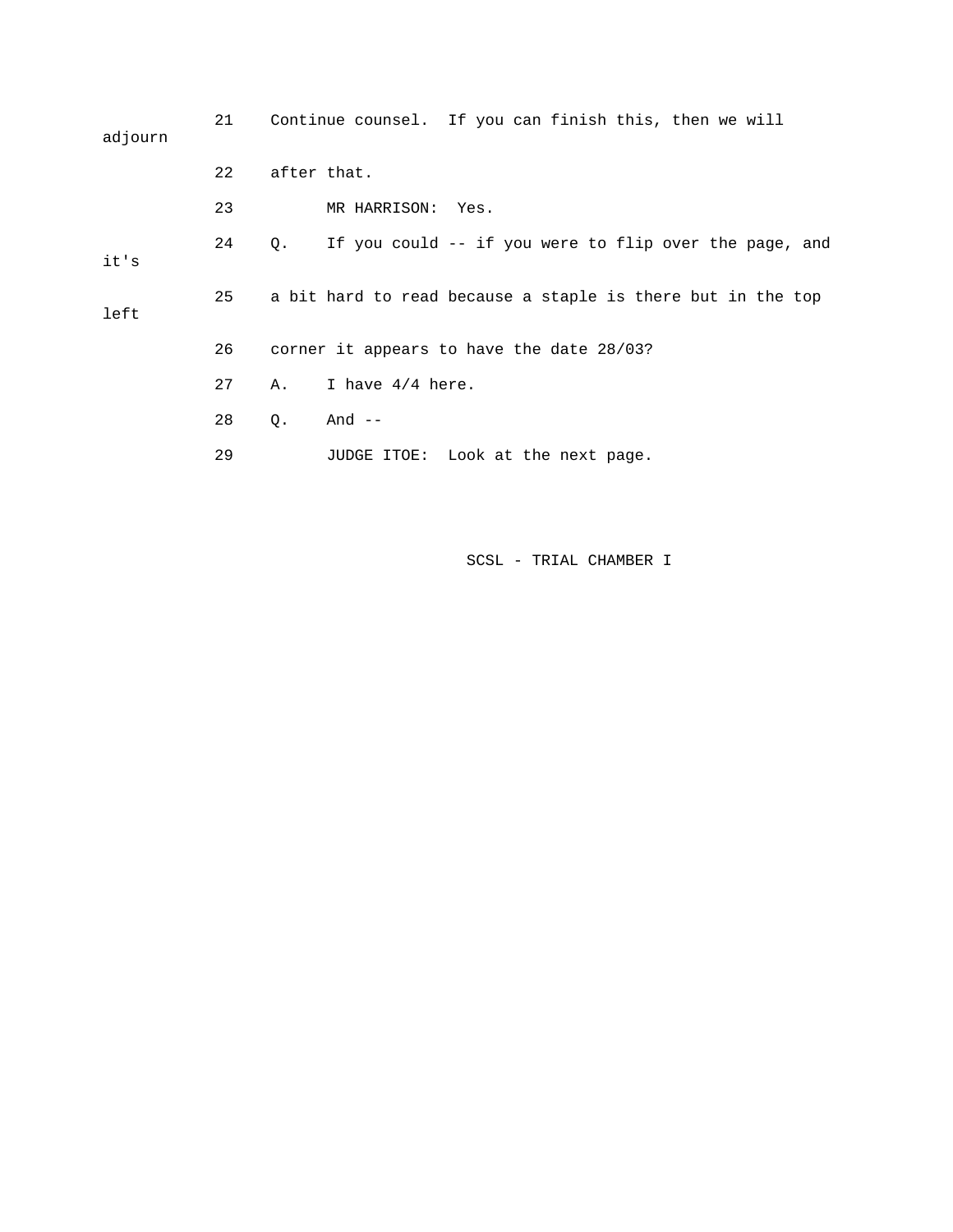|           |    | SESAY ET AL                                                        |
|-----------|----|--------------------------------------------------------------------|
| Page 112  |    | 19 JUNE 2007<br>OPEN SESSION                                       |
|           |    |                                                                    |
|           |    |                                                                    |
|           | 1  | THE WITNESS: The page you refer to --                              |
|           | 2  | JUDGE ITOE:<br>The next one.                                       |
|           | 3  | MR HARRISON:                                                       |
| if I      | 4  | $Q$ .<br>And it might help you, it might be a little bit easier    |
|           | 5  | was to read to you that the first words at the top of the page     |
| at        | 6  | are "Diet and medication taken well." Do you have that page        |
|           | 7  | hand?                                                              |
|           | 8  | Yes.<br>Α.                                                         |
| down      | 9  | So, if you were to go down about two-thirds of the way<br>Q.       |
| you       | 10 | the page, you should see a date which I think is $3/4/03$ ?<br>Did |
|           | 11 | find that annotation?                                              |
|           | 12 | Yes.<br>Α.                                                         |
| "P.m.     | 13 | If you just go down to the next paragraph it says,<br>Q.           |
|           | 14 | hair cut done this p.m.<br>Appears to be very happy with this.     |
| continued | 15 | Said toothache is much better than before. Medication              |
|           | 16 | as per chart." Is that an accurate note for 3 April?               |
| saw       | 17 | Is this not 3 April? Yes, because the doctor himself<br>Α.         |
| hair      | 18 | my hairs, and I myself told him that I had wanted to have a        |
|           | 19 | cut and it was done. And, as I said, the toothache what they       |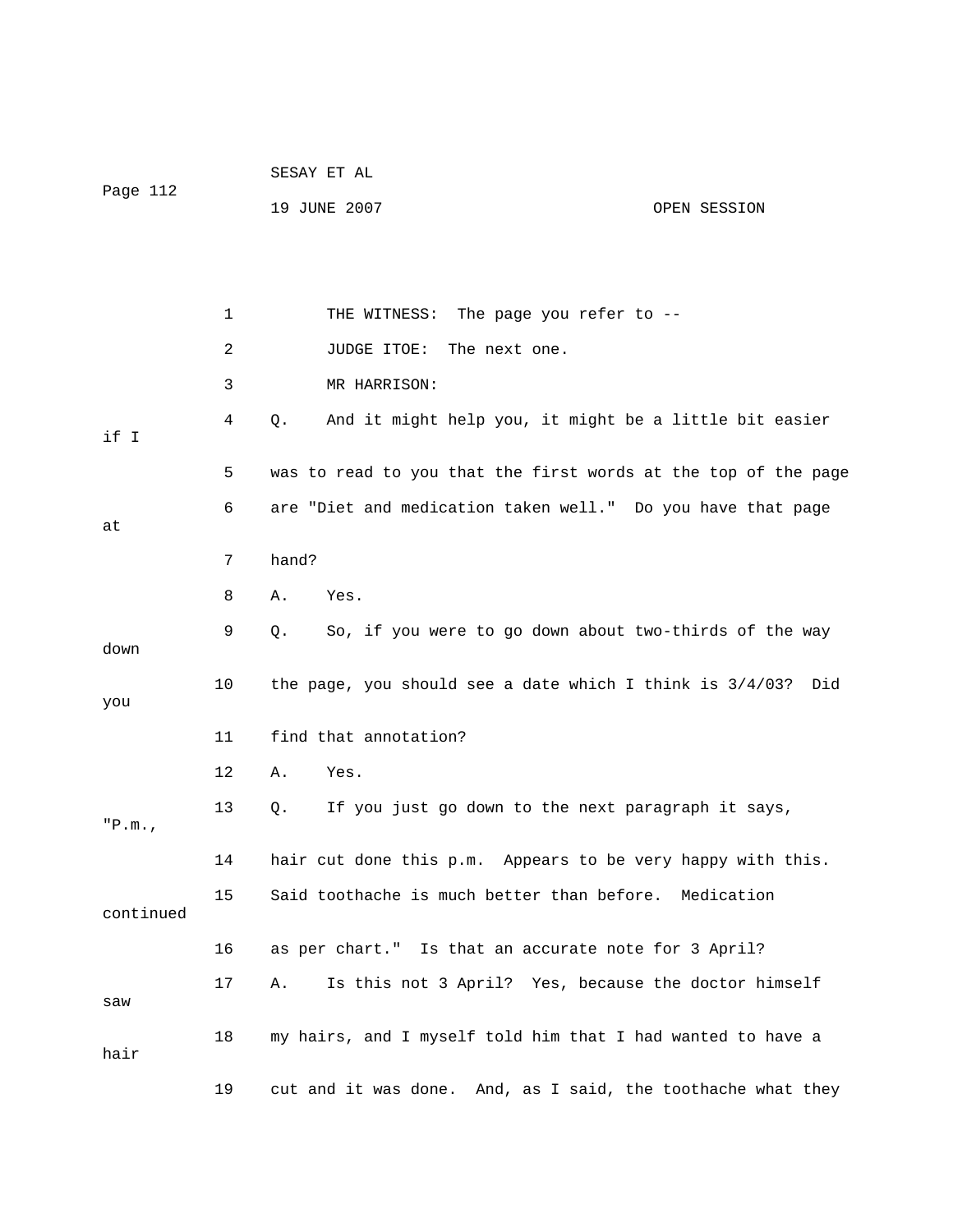| tablets | 20 | gave me, the tablets, the pain will subside and when the     |
|---------|----|--------------------------------------------------------------|
|         | 21 | are finished then the pain would recur. Toothache, the only  |
|         | 22 | medicine for that was extraction, and if you can see the 4th |
|         | 23 | itself.                                                      |
|         | 24 | And if you could turn over to the back of that page?<br>Q.   |
|         | 25 | Are you skipping 4/04?<br>Α.                                 |
| just    | 26 | Yes, that's right. Onto the back of the page we were<br>О.   |
|         | 27 | looking at? And right at the mid-line of that page, it has a |
| mother  | 28 | date 7/04. And I think the annotation is, "Visit by his      |
| other   | 29 | this morn and visit from the Immam. Out on exercise with     |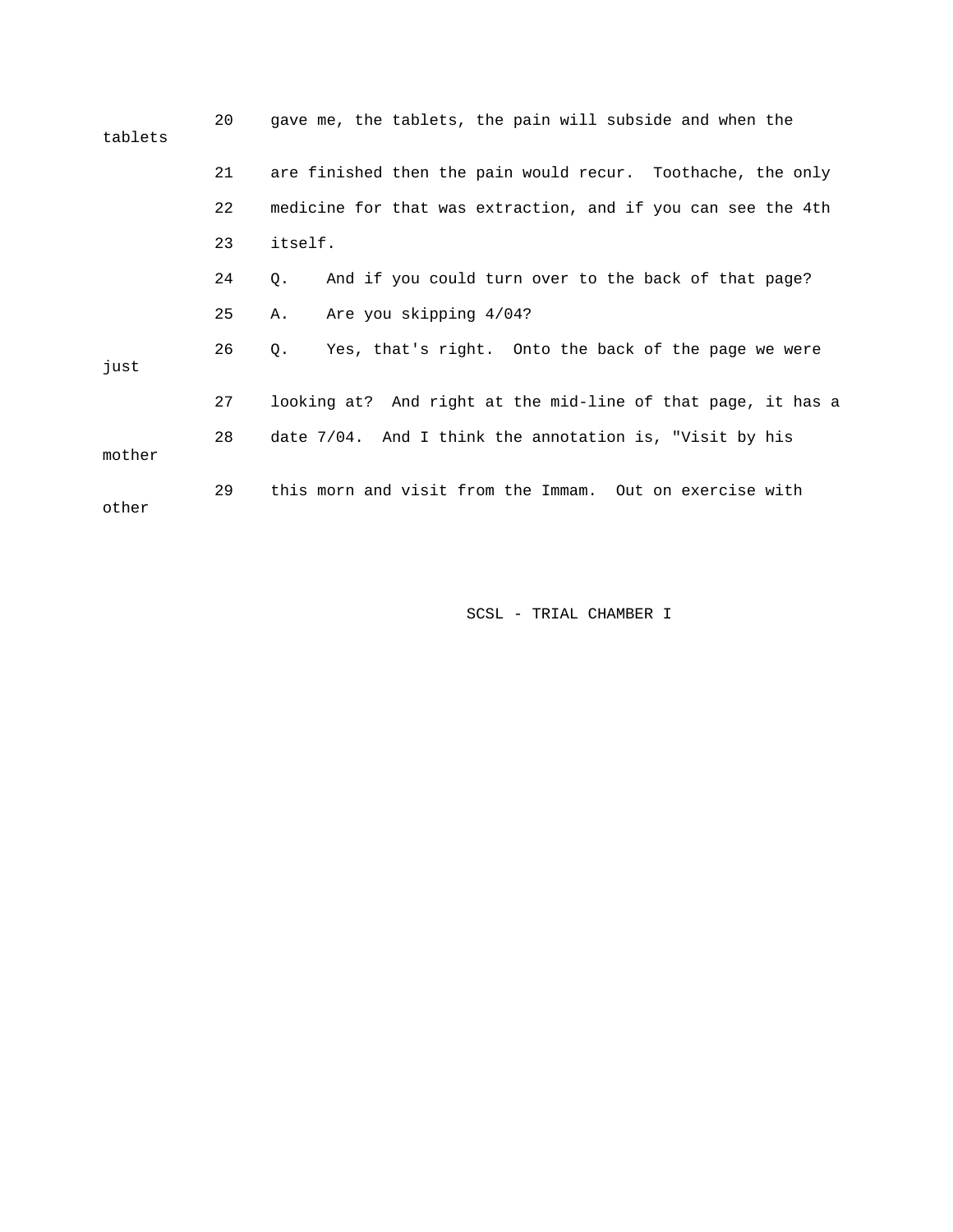|               |    | SESAY ET AL                                                    |                    |
|---------------|----|----------------------------------------------------------------|--------------------|
| Page 113      |    | 19 JUNE 2007                                                   | OPEN SESSION       |
|               |    |                                                                |                    |
|               |    |                                                                |                    |
|               | 1  | inmates." Is that an accurate note for 7/04?                   |                    |
| when          | 2  | I said I don't know the date but my mother visited me<br>Α.    |                    |
|               | 3  | I was in Bonthe.                                               |                    |
| page,         | 4  | And if you were to turn over to the back of the next<br>Q.     |                    |
|               | 5  | and at the very top of the page it says, "Continued to say he  |                    |
|               | 6  | will rather die but he is not going to eat." Do you see that?  |                    |
|               | 7  | It was because of what I had been going through,<br>Α.<br>Yes. |                    |
| frustrations. | 8  | Morissette and some of the -- these are some of the            |                    |
|               | 9  | $Mm-hmm$ .                                                     |                    |
| page,         | 10 | And finally, if you just look at the bottom of that<br>Q.      |                    |
| Not           | 11 | what it says at 23/4 is, "Patient very calm and collective.    |                    |
| at            | 12 | at all aggressive to me or Defence counsel, Mrs Jalloh.        | Spoke              |
| and           | 13 | length with him. Thinks he was let down by ECOWAS peacemaker   |                    |
|               | 14 | the President. However, promises to have lunch." Is that an    |                    |
|               | 15 | accurate note of events on 23 April?                           |                    |
| time.         | 16 | I cannot recall every event of every day during this<br>Α.     |                    |
|               | 17 | At any rate, you will agree with me that that particular<br>Q. |                    |
|               | 18 | note refers to ECOWAS and the President.                       | There is certainly |
|               | 19 | nothing there about the Office of the Prosecutor or its        |                    |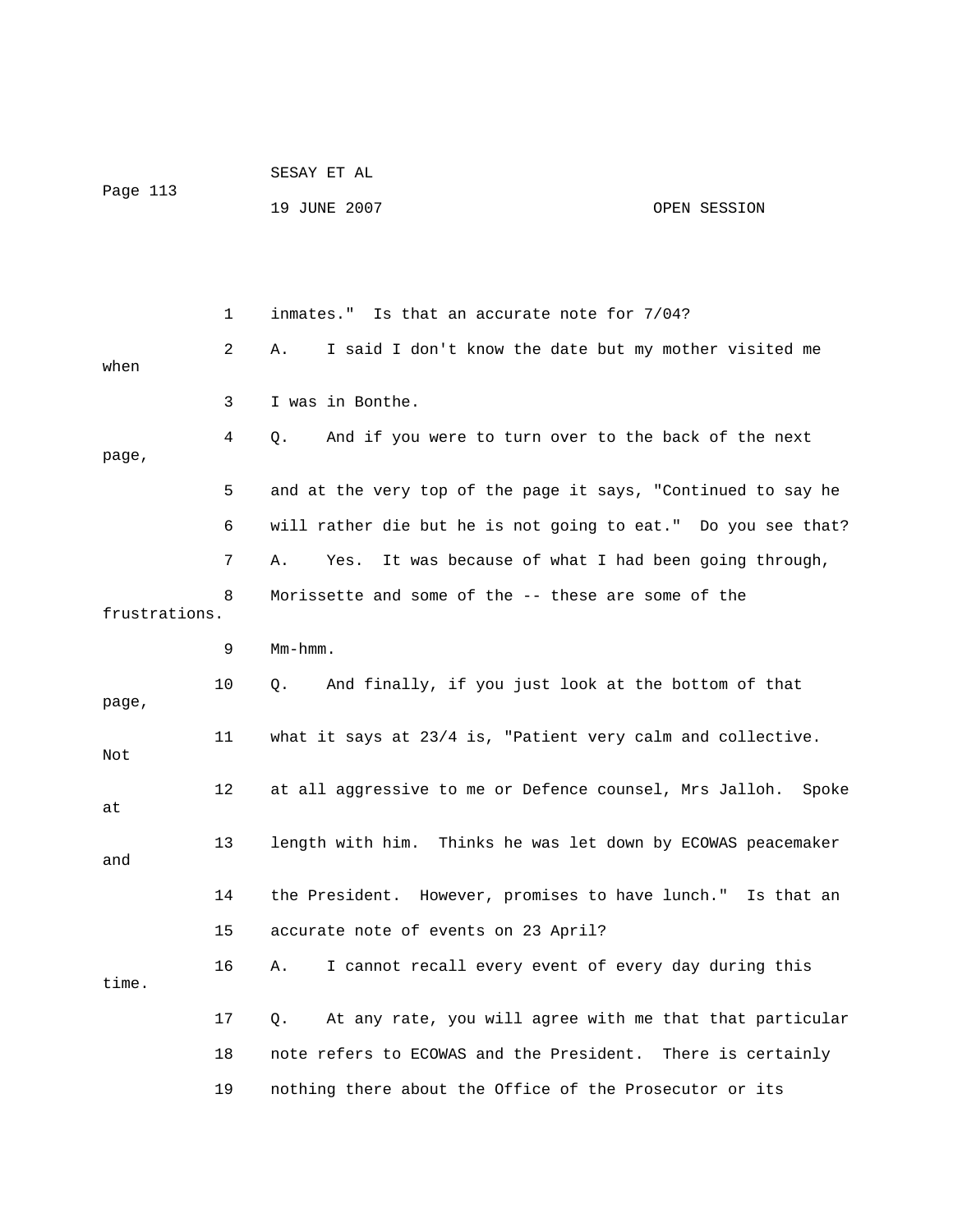|       | 20 | investigators; is that right?                                  |
|-------|----|----------------------------------------------------------------|
|       | 21 | Well, it was not the 20 -- again, repeat the question.<br>Α.   |
|       | 22 | I was looking at the note and I'm not sure if there's a<br>Q.  |
| entry | 23 | confusion about dates but I read it out as 23/4, the last      |
|       | 24 | on that page, or the last significant entry on that page. Are  |
|       | 25 | you looking at it?                                             |
|       | 26 | A. Yes, yes.                                                   |
|       | 27 | And I was suggesting to you that your complaint there is<br>Q. |
| who   | 28 | simply about ECOWAS peacemakers and the President. That is     |
| its   | 29 | you are complaining about. There is nothing about the OTP or   |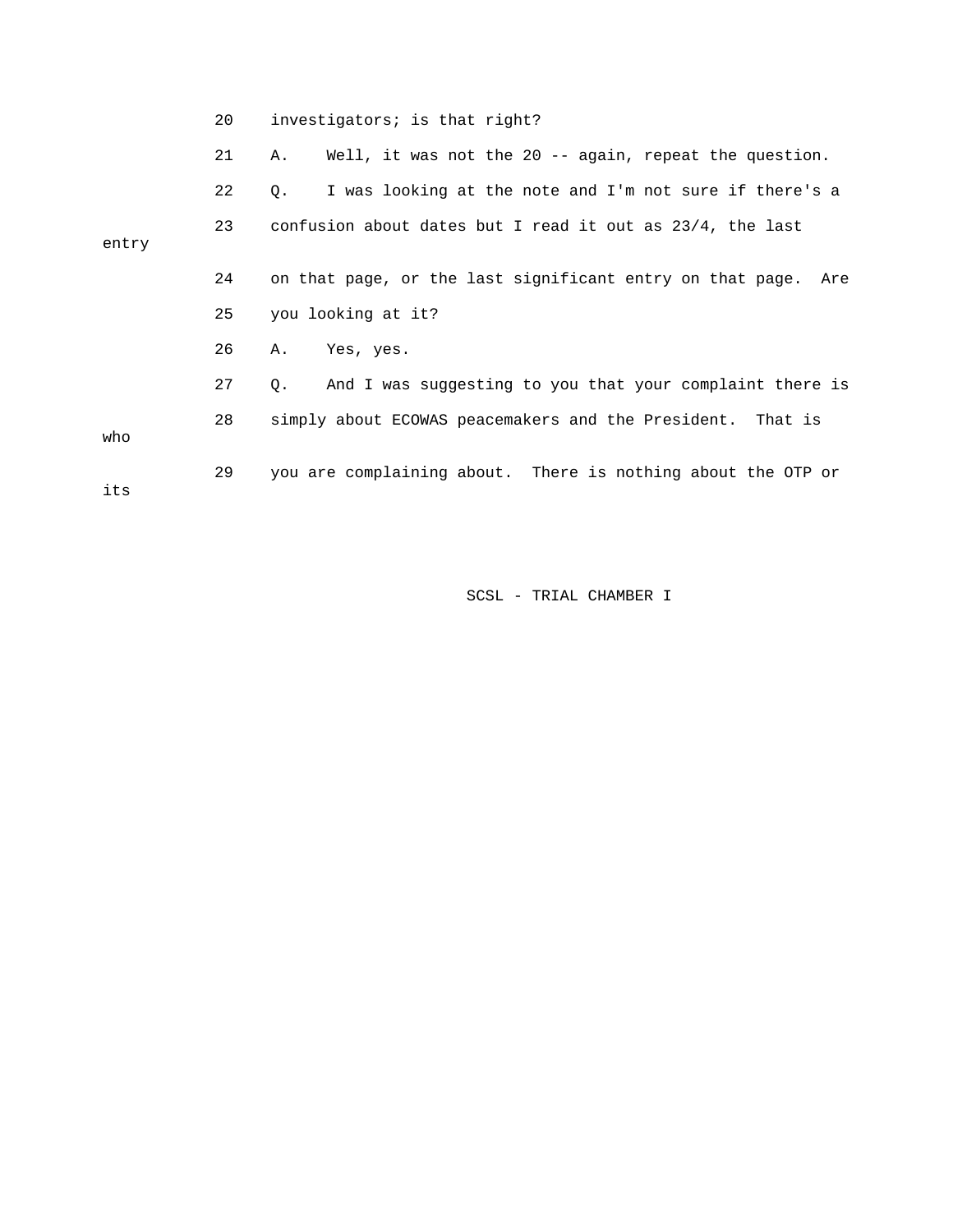|                   |    | SESAY ET AL                                                  |                                |  |  |
|-------------------|----|--------------------------------------------------------------|--------------------------------|--|--|
| Page 114          |    | 19 JUNE 2007                                                 | OPEN SESSION                   |  |  |
|                   |    |                                                              |                                |  |  |
|                   |    |                                                              |                                |  |  |
|                   | 1  | investigators; right?                                        |                                |  |  |
| that              | 2  | Well, when Morissette said that I should not discuss<br>Α.   |                                |  |  |
|                   | 3  | with anybody that was why I did not tell that to the doctor  |                                |  |  |
|                   | 4  | because he said that I should not discuss that to any other  |                                |  |  |
| angry             | 5  | person because when I told John Berry, he came and he was    |                                |  |  |
|                   | 6  | with me on 14 April. That is why I did not discuss that with |                                |  |  |
|                   | 7  | anybody, because he said I was not to discuss it.            |                                |  |  |
|                   | 8  | MR HARRISON: Thank you. That concludes the question on       |                                |  |  |
|                   | 9  | that.                                                        |                                |  |  |
| 10<br>opportunity |    | PRESIDING JUDGE: Mr Jordash, you will have the               |                                |  |  |
|                   | 11 | to exercise your right to re-examine the witness tomorrow    |                                |  |  |
|                   | 12 | morning, and --                                              |                                |  |  |
|                   | 13 | JUDGE BOUTET: He has not finished.                           |                                |  |  |
|                   | 14 | PRESIDING JUDGE: He has not finished? I thought you          |                                |  |  |
|                   | 15 | just $--$ well, we $--$                                      |                                |  |  |
|                   | 16 | JUDGE ITOE: I thought you had finished.                      |                                |  |  |
|                   | 17 | PRESIDING JUDGE:<br>No.                                      | Then we will continue tomorrow |  |  |
| today,            | 18 | morning with the cross-examination. But before we adjourn    |                                |  |  |
| that              | 19 | this Bench wishes to notify both the Prosecution and Defence |                                |  |  |
| case.             | 20 | there will be no July 2007 sittings of this Chamber in this  |                                |  |  |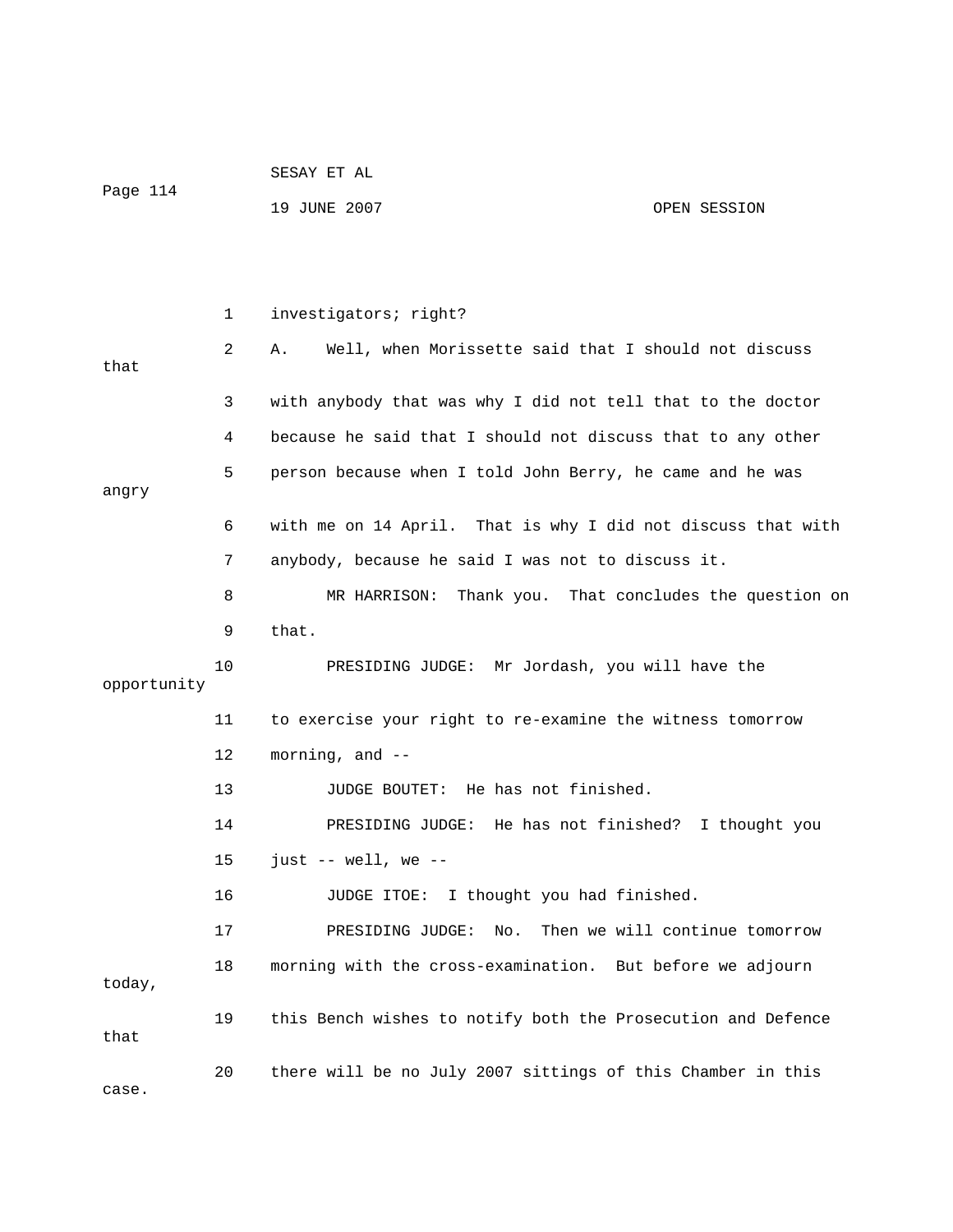|      | 21 | The last day of the trial session will be the 29th day of June |
|------|----|----------------------------------------------------------------|
| the  | 22 | 2007. In effect, we have about seven more days of trial, and   |
|      | 23 | trial will resume sometime in September 2007 on a date to be   |
|      | 24 | specified in a published order sometime this week. With that   |
|      | 25 | notification, we will adjourn the trial to 9.30 a.m. tomorrow. |
| p.m. | 26 | [Whereupon the hearing adjourned at 5.55                       |
| оf   | 27 | to be reconvened on Wednesday, the 20th day                    |
|      | 28 | June 2007, at 9.30 a.m.]                                       |
|      | 29 |                                                                |